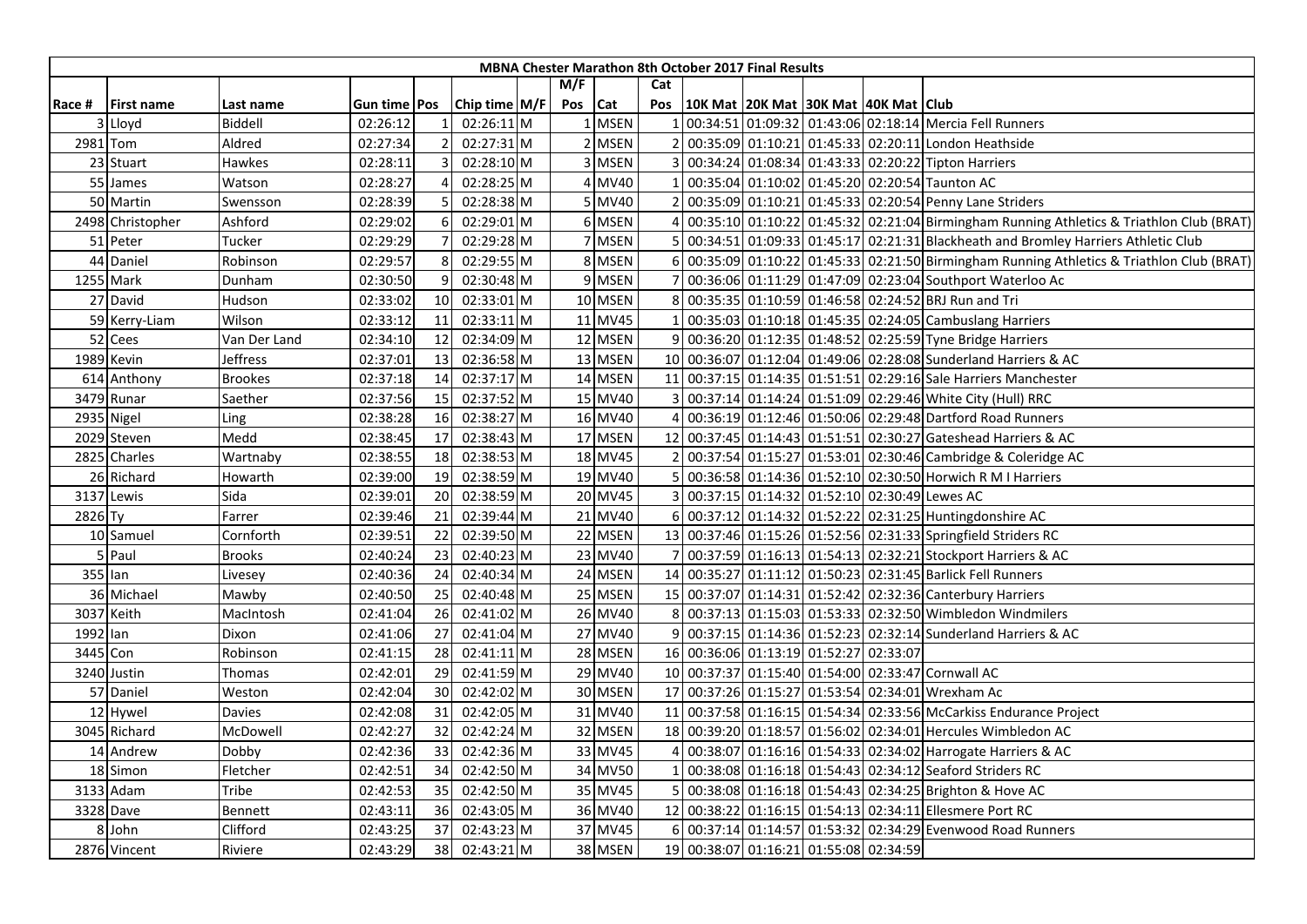|          |                   |               |                |    |                 |     |            |     | <b>MBNA Chester Marathon 8th October 2017 Final Results</b> |                                           |  |                                                                        |
|----------|-------------------|---------------|----------------|----|-----------------|-----|------------|-----|-------------------------------------------------------------|-------------------------------------------|--|------------------------------------------------------------------------|
|          |                   |               |                |    |                 | M/F |            | Cat |                                                             |                                           |  |                                                                        |
| Race #   | <b>First name</b> | Last name     | Gun time   Pos |    | Chip time $M/F$ | Pos | <b>Cat</b> |     | Pos   10K Mat   20K Mat   30K Mat   40K Mat   Club          |                                           |  |                                                                        |
|          | 47 lan            | Salt          | 02:43:32       | 39 | 02:43:30 M      |     | 39 MSEN    |     |                                                             |                                           |  | 20 00:37:05 01:14:32 01:53:12 02:34:27 Uttoxeter Road Runners          |
|          | 994 Jonathon      | Smith         | 02:43:58       | 40 | 02:43:50 M      |     | 40 MSEN    |     |                                                             |                                           |  | 21 00:38:27 01:16:50 01:55:37 02:35:21 Lymm Runners                    |
|          | 260 Shaun         | Hughes        | 02:44:17       | 41 | 02:44:07 M      |     | 41 MSEN    |     |                                                             |                                           |  | 22 00:39:15 01:17:54 01:56:35 02:36:08 Denbigh Harriers                |
|          | 43 Steve          | Pennington    | 02:44:18       | 42 | 02:44:16 M      |     | 42 MV45    |     |                                                             |                                           |  | 00:38:24 01:16:41 01:55:43 02:35:46 Salford Harriers & AC              |
|          | 35 Sarah          | Lowery        | 02:44:27       | 43 | 02:44:24 F      |     | 1 FV35     |     |                                                             |                                           |  | 00:39:15 01:17:56 01:56:20 02:35:43 Sheffield RC                       |
|          | 259 Mike          | Toft          | 02:44:41       | 44 | 02:44:34 M      |     | 43 MSEN    |     |                                                             |                                           |  | 23 00:38:37 01:16:35 01:54:44 02:35:26 Lytham St Annes RR Club         |
|          | 45 John Michael   | Rooney        | 02:45:00       | 45 | 02:44:58 M      |     | 44 MV40    |     |                                                             |                                           |  | 13 00:37:52 01:16:09 01:55:21 02:36:11 Bristol and West AC (est. 1882) |
|          | 2305 Mick         | Kingsbury     | 02:45:22       | 46 | 02:45:20 M      |     | 45 MV50    |     |                                                             |                                           |  | 00:38:09 01:16:25 01:55:55 02:36:27 Charnwood AC                       |
|          | 54 Stephen        | Watmough      | 02:45:55       | 47 | 02:45:53 M      |     | 46 MV55    |     |                                                             |                                           |  | 00:38:34 01:16:41 01:55:53 02:36:48 Warrington Ac                      |
|          | 2042 Justin       | Cox           | 02:45:56       | 48 | 02:45:53 M      |     | 47 MV40    |     |                                                             |                                           |  | 14 00:39:00 01:18:38 01:57:38 02:37:18 Sedgefield Harriers             |
|          | 478 Mark          | Leadbeatter   | 02:46:15       | 49 | 02:46:13 M      |     | 48 MSEN    |     |                                                             |                                           |  | 24 00:37:52 01:15:43 01:55:09 02:37:13 Lancaster & Morecambe AC        |
| 3452 Ben |                   | Sache         | 02:46:21       | 50 | 02:46:17 M      |     | 49 MSEN    |     | 25 00:37:37 01:15:44 01:55:09 02:37:31                      |                                           |  |                                                                        |
|          | 3322 Andrew       | Smith         | 02:46:53       | 51 | 02:46:39 M      |     | 50 MV40    |     |                                                             |                                           |  | 15 00:38:57 01:17:41 01:56:57 02:38:02 Reading Roadrunners             |
|          | 2870 Nicholas     | Malpeli       | 02:47:33       | 52 | 02:47:28 M      |     | 51 MV50    |     |                                                             |                                           |  | 00:39:15 01:17:59 01:57:35 02:38:22 North Herts RRC                    |
|          | 916 Danny         | Bennett       | 02:47:44       | 53 | 02:47:35 M      |     | 52 MV45    |     |                                                             |                                           |  | 00:38:59 01:18:09 01:57:57 02:39:00 Rochdale Harriers & AC             |
|          | 1 Daniel          | Kestrel       | 02:47:57       | 54 | 02:47:56 M      |     | 53 MSEN    |     |                                                             |                                           |  | 26 00:34:23 01:08:31 01:43:15 02:37:22 Team Blizard/ Barnsley Ac       |
|          | 436 Conrad Samuel | McKee         | 02:48:04       | 55 | 02:47:54 M      |     | 54 MV40    |     |                                                             |                                           |  | 16 00:39:13 01:17:49 01:56:23 02:39:02 GW Fitness & Rehab Clitheroe    |
|          | 2399 Andrew       | Quigley       | 02:48:29       | 56 | 02:48:18 M      |     | 55 MV40    |     |                                                             |                                           |  | 17 00:39:22 01:18:49 01:58:38 02:39:37 Fetch Everyone                  |
|          | 56 Sarah          | Webster       | 02:48:30       | 57 | 02:48:28 F      |     | 2 FV35     |     |                                                             |                                           |  | 00:39:39 01:19:23 01:58:45 02:39:11 Northern (Isle of Man) AC          |
|          | 129 Mark          | Walker        | 02:48:39       | 58 | 02:48:36 M      |     | 56 MV45    |     |                                                             | 00:39:52 01:19:16 01:58:43 02:39:33 NIMAA |  |                                                                        |
|          | 41 Michelle       | Nolan-Hood    | 02:48:49       | 59 | 02:48:47 F      |     | 3 FV35     |     |                                                             |                                           |  | 00:39:17 01:18:16 01:58:24 02:39:48 Gateshead Harriers & AC            |
|          | 379 David         | Birtwistle    | 02:49:03       | 60 | 02:48:57 M      |     | 57 MSEN    |     |                                                             |                                           |  | 27 00:37:09 01:16:00 01:57:11 02:40:33 Blackburn Road Runners          |
|          | 2058 Kristoff     | Boynton       | 02:49:11       | 61 | 02:48:53 M      |     | 58 MSEN    |     |                                                             |                                           |  | 28 00:38:43 01:17:00 01:56:55 02:39:49 York Acorn Running Club         |
|          | 2741 Dominic      | Lind          | 02:49:57       | 62 | 02:49:44 M      |     | 59 MSEN    |     | 29 00:41:45 01:21:57 02:01:14 02:41:11                      |                                           |  |                                                                        |
|          | 2924 Paul         | Mingay        | 02:49:59       | 63 | 02:49:53 M      |     | 60 MV60    |     |                                                             |                                           |  | 00:39:37 01:19:50 02:00:15 02:41:07 Tiptree Road Runners               |
|          | 311 Duncan        | Anderson      | 02:50:17       | 64 | 02:50:09 M      |     | 61 MSEN    |     |                                                             |                                           |  | 30 00:39:30 01:18:57 01:58:39 02:40:37 Red Rose Road Runners           |
|          | 2371 Paul         | Taylor        | 02:50:25       | 65 | 02:50:13 M      |     | 62 MSEN    |     |                                                             |                                           |  | 31 00:38:33 01:16:40 01:55:52 02:40:32 Kimberley & District Striders   |
|          | 656 Tony          | Potts         | 02:50:30       | 66 | 02:50:22 M      |     | 63 MV40    |     |                                                             |                                           |  | 18 00:39:29 01:18:50 01:58:42 02:40:37 Stockport Harriers & AC         |
|          | 2152 Faye         | Banks         | 02:50:31       | 67 | 02:50:29 F      |     | 4 FV35     |     |                                                             |                                           |  | 00:37:52 01:16:50 01:57:38 02:41:01 Pontefract AC                      |
|          | 2819 Jeremy       | Rogers        | 02:50:43       | 68 | 02:50:38 M      |     | 64 MV40    |     |                                                             |                                           |  | 19 00:39:14 01:19:04 01:59:28 02:41:24 Norfolk Gazelles AC             |
|          | 2844 Mark         | Curtis        | 02:50:45       | 69 | 02:50:35 M      |     | 65 MSEN    |     |                                                             |                                           |  | 32 00:40:13 01:20:27 02:00:50 02:41:53 Ipswich Jaffa RC                |
|          | 2397 Alex         | Toll          | 02:50:55       | 70 | 02:50:48 M      |     | 66 MV50    |     |                                                             |                                           |  | 01:18:25 02:00:10 02:42:06 Barrow Runners                              |
|          | 2847 Henry        | <b>Bosley</b> | 02:51:37       | 71 | 02:51:26 M      |     | 67 MSEN    |     | 33 00:38:34 01:16:27 01:55:47 02:40:44                      |                                           |  |                                                                        |
|          | 3129 Bryan        | Camfield      | 02:51:43       | 72 | 02:51:38 M      |     | 68 MV50    |     |                                                             |                                           |  | 00:39:13 01:19:08 02:00:10 02:43:00 Horsham Joggers                    |
|          | 809 Rory          | Harris        | 02:51:55       | 73 | 02:51:44 M      |     | 69 MSEN    |     |                                                             |                                           |  | 34 00:40:40 01:21:15 02:01:53 02:43:07 time2run Events                 |
|          | 2560 Sam          | Coxon         | 02:52:02       | 74 | 02:51:51 M      |     | 70 MSEN    |     | 35 00:40:29 01:19:46 01:59:02 02:42:44                      |                                           |  |                                                                        |
|          | 2075 Martin       | Fillingham    | 02:52:03       | 75 | 02:51:55 M      |     | 71 MV45    |     |                                                             |                                           |  | 10 00:38:17 01:18:02 01:58:34 02:42:24 Saltaire Striders               |
|          | 38 Diane          | Moore         | 02:52:05       | 76 | 02:52:01 F      |     | 5 FV40     |     |                                                             |                                           |  | 00:40:43 01:21:16 02:01:53 02:43:07 Headington RR                      |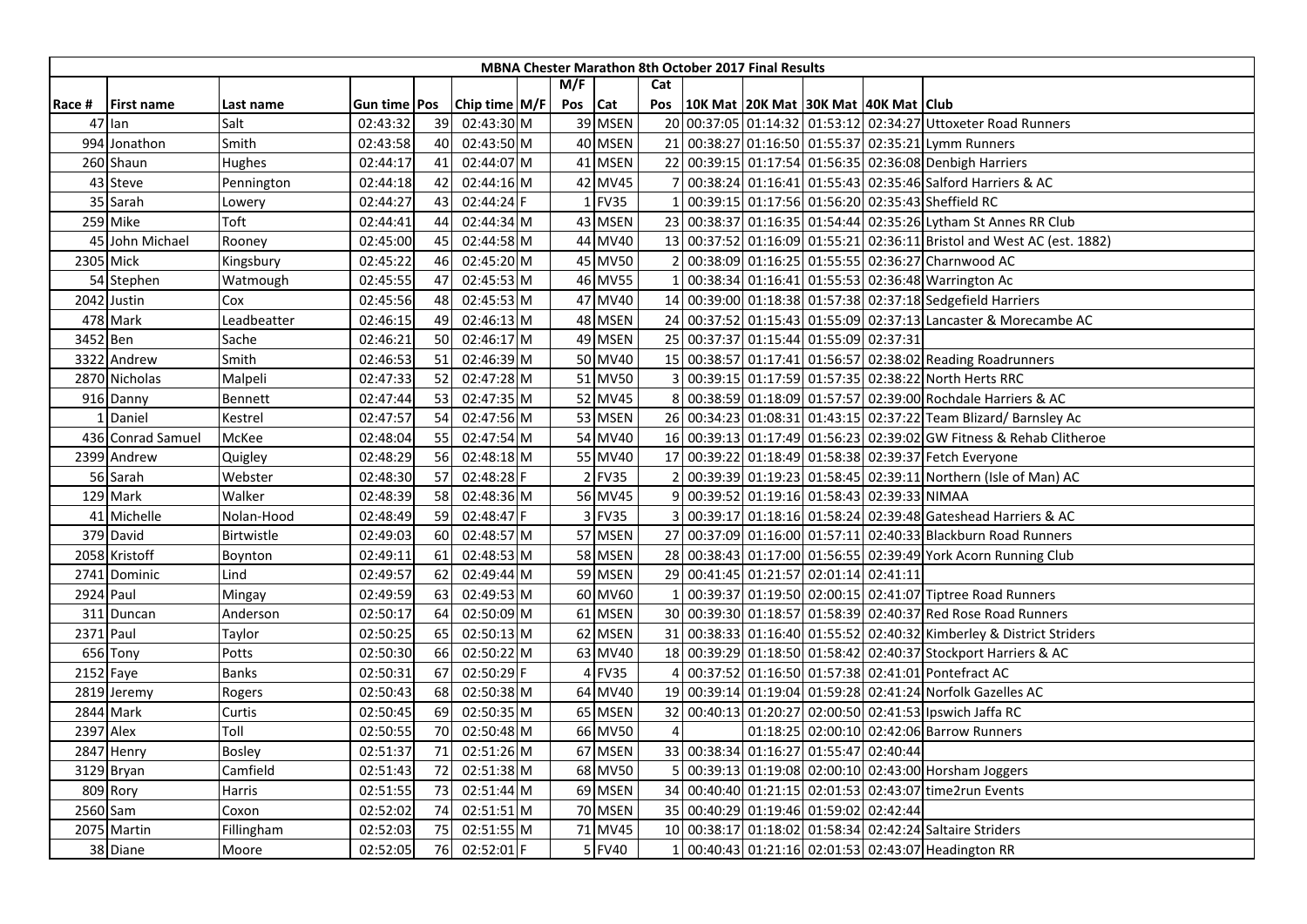|           |                   |                       |                |     |                 |         |          |     | <b>MBNA Chester Marathon 8th October 2017 Final Results</b> |                   |                                                                                      |
|-----------|-------------------|-----------------------|----------------|-----|-----------------|---------|----------|-----|-------------------------------------------------------------|-------------------|--------------------------------------------------------------------------------------|
|           |                   |                       |                |     |                 | M/F     |          | Cat |                                                             |                   |                                                                                      |
| Race #    | <b>First name</b> | Last name             | Gun time   Pos |     | Chip time $M/F$ | Pos Cat |          | Pos | 10K Mat 20K Mat 30K Mat 40K Mat Club                        |                   |                                                                                      |
| 2252 Dan  |                   | Birkinshaw            | 02:52:12       | 77  | 02:52:08 M      |         | 72 MSEN  |     |                                                             |                   | 36 00:40:03 01:35:42 02:00:51 02:43:08 Kimberworth Striders                          |
|           | 2993 Nicola       | <b>Barberis Negra</b> | 02:52:14       | 78  | 02:52:10 M      |         | 73 MSEN  |     | 37 00:41:12 01:21:38 02:01:32 02:43:01 SERP                 |                   |                                                                                      |
|           | 1272 Matthew      | Rushton               | 02:52:18       | 79  | 02:51:59 M      |         | 74 MSEN  |     | 38 00:38:59 01:17:57 01:58:00 02:42:23                      |                   |                                                                                      |
|           | 3166 Andy         | Gore                  | 02:52:38       | 80  | 02:52:28 M      |         | 75 MV45  |     |                                                             |                   | 11 00:39:16 01:18:38 01:59:39 02:43:17 Cheltenham and County Harriers                |
|           | 2404 Sam          | Dix                   | 02:52:48       | 81  | 02:52:37 M      |         | 76 MSEN  |     |                                                             |                   | 39 00:40:00 01:19:41 01:59:25 02:42:57 Brackley and District RC                      |
|           | 2809 Richard      | Ebbs                  | 02:52:54       | 82  | 02:52:51 M      |         | 77 MV45  |     |                                                             |                   | 12 00:38:47 01:17:56 02:00:02 02:43:47 Ryston Runners                                |
|           | 2237 Christopher  | Leach                 | 02:52:55       | 83  | 02:52:38 M      |         | 78 MSEN  |     |                                                             |                   | 40 00:41:30 01:21:19 02:01:02 02:43:13 North Derbyshire RC                           |
|           | 2276 David        | Smith                 | 02:52:58       | 84  | 02:52:45 M      |         | 79 MV50  |     |                                                             |                   | 00:41:11 01:21:39 02:01:51 02:43:52 Steel City Striders RC                           |
|           | 327 Robert        | McGrath               | 02:53:08       | 85  | 02:53:00 M      |         | 80 MV50  |     |                                                             |                   | 00:41:00 01:21:06 02:01:41 02:44:06 Southport Waterloo Ac                            |
|           | 2072 Stuart       | Dunbar                | 02:53:12       | 86  | 02:53:06 M      |         | 81 MV55  |     |                                                             |                   | 00:39:35 01:19:56 02:01:13 02:44:10 Saltaire Striders                                |
|           | 1050 Christopher  | Pattinson             | 02:53:19       | 87  | 02:53:07 M      |         | 82 MSEN  |     |                                                             |                   | 41 00:40:35 01:20:44 02:00:54 02:43:33 South Cheshire Harriers                       |
|           | 1816 Kelvin       | Dickinson             | 02:53:25       | 88  | 02:53:14 M      |         | 83 MV45  |     |                                                             |                   | 13 00:41:23 01:22:39 02:03:03 02:44:34 Wirral AC                                     |
|           | 2568 Matt         | <b>Biggs</b>          | 02:53:35       | 89  | 02:53:31 M      |         | 84 MSEN  |     |                                                             |                   | 42 00:36:48 01:14:06 01:55:44 02:43:42 Birchfield Harriers                           |
|           | 2212 Nicholas     | Marsh                 | 02:54:01       | 90  | 02:53:54 M      |         | 85 MV45  |     |                                                             |                   | 14 00:39:00 01:18:16 01:59:06 02:43:56 Louth AC                                      |
| 1907 Kyle |                   | Williams              | 02:54:02       | 91  | 02:53:49 M      |         | 86 MSEN  |     |                                                             |                   | 43 00:39:17 01:18:22 01:59:20 02:44:27 Wrecsam Tri                                   |
|           | 25 Sarah          | Bradbury              | 02:54:11       | 92  | 02:54:09 F      |         | 6 FV40   |     |                                                             |                   | 00:40:03 01:20:27 02:01:29 02:44:49 Farnham Runners                                  |
| 1292 Phil |                   | Riding                | 02:54:21       | 93  | 02:54:13 M      |         | 87 MV40  |     |                                                             |                   | 20 00:39:28 01:19:48 02:00:28 02:44:25 Penny Lane Striders                           |
| 2486 Paul |                   | Davies                | 02:54:31       | 94  | 02:54:28 M      |         | 88 MV50  |     |                                                             |                   | 00:39:50 01:19:55 02:01:04 02:44:48 Centurion RC                                     |
| 2071      | <b>Matthew</b>    | Richardson            | 02:55:00       | 95  | 02:54:52 M      |         | 89 MSEN  | 44  |                                                             |                   | 00:41:12 01:21:38 02:02:20 02:45:37 Saltaire Striders                                |
| 1536 Jon  |                   | Devonport             | 02:55:03       | 96  | 02:54:51 M      |         | 90 MSEN  | 45  |                                                             | 01:22:19 02:03:00 |                                                                                      |
|           | 2893 Dave         | Finch                 | 02:55:16       | 97  | 02:55:04 M      |         | 91 MV40  |     |                                                             |                   | 21 00:38:39 01:17:09 01:58:47 02:45:28 Victoria Park Harriers & Tower Hamlets AC     |
|           | 3250 Philip       | Roberts               | 02:55:27       | 98  | 02:55:15 M      |         | 92 MV40  |     |                                                             |                   | 22 00:40:22 01:20:28 02:01:25 02:45:36 Taunton AC                                    |
|           | 1647 Nick         | Bartley               | 02:55:41       | 99  | 02:55:31 M      |         | 93 MSEN  |     |                                                             |                   | 46 00:41:49 01:23:09 02:04:26 02:46:47 Deestriders R.C.                              |
|           | 2691 Julian       | Ayres                 | 02:55:56       | 100 | 02:55:44 M      |         | 94 MSEN  |     | 47 00:39:14 01:19:23 02:01:43 02:46:05 Trismart             |                   |                                                                                      |
| 2419 Jay  |                   | Fallaize              | 02:56:06       | 101 | 02:56:02 M      |         | 95 MSEN  |     |                                                             |                   | 48 00:39:10 01:18:38 01:59:17 02:45:58 Higham Harriers                               |
|           | 3408 David        | Arnold                | 02:56:11       | 102 | 02:56:04 M      |         | 96 MV45  |     |                                                             |                   | 15 00:40:51 01:22:09 02:03:07 02:46:27 Tweed Striders                                |
|           | 2045 Richard      | Ginn                  | 02:56:16       | 103 | 02:56:10 M      |         | 97 MV45  |     |                                                             |                   | 16 00:38:45 01:17:44 01:58:54 02:45:54 Pocklington Runners                           |
|           | 2918 Emma         | Prideaux              | 02:56:31       | 104 | 02:56:28 F      |         | 7 FV40   |     |                                                             |                   | 00:41:35 01:22:26 02:04:23 02:47:10 Billericay Striders                              |
| 2744 Neil |                   | Godsell               | 02:56:36       | 105 | 02:56:25 M      |         | 98 MSEN  |     |                                                             |                   | 49 00:42:01 01:24:04 02:06:03 02:48:07 Maldwyn Harriers                              |
|           | 2740 Clive        | Morgan                | 02:56:38       | 106 | 02:56:27 M      |         | 99 MSEN  |     |                                                             |                   | 50 00:42:01 01:24:04 02:06:03 02:48:07 Maldwyn Harriers                              |
|           | 115 Hannah        | Claydon               | 02:56:39       | 107 | 02:56:29 F      |         | 8 FSEN   |     |                                                             |                   | 00:41:28 01:22:54 02:04:34 02:47:41 Swindon Harriers                                 |
| 3112 Ben  |                   | Cockburn              | 02:56:40       | 108 | 02:56:39 M      |         | 100 MSEN |     |                                                             |                   | 51 00:36:10 01:14:25 01:55:31 02:44:18 Blackheath and Bromley Harriers Athletic Club |
| 2862 Alin |                   | Dobre                 | 02:56:44       | 109 | 02:56:31 M      |         | 101 MSEN |     | 52 00:41:51 01:23:02 02:04:35 02:47:05                      |                   |                                                                                      |
|           | 816 Andrew        | Whittingham           | 02:56:57       | 110 | 02:56:56 M      |         | 102 MV45 |     |                                                             |                   | 17 00:39:14 01:19:17 02:01:14 02:47:17 Wilmslow Running Club                         |
|           | 53 Laura          | Wallace               | 02:56:58       | 111 | 02:56:55 F      |         | 9 FV35   |     |                                                             |                   | 00:41:23 01:23:23 02:05:01 02:48:08 Ayr Seaforth                                     |
|           | 40 Victoria       | Nealon                | 02:57:01       | 112 | 02:56:59 F      |         | 10 FSEN  |     |                                                             |                   | 00:42:08 01:24:24 02:05:56 02:48:11 Rugby & Northampton AC                           |
| 3446 Kev  |                   | Robinson              | 02:57:03       | 113 | 02:55:17 M      |         | 103 MSEN |     | 53 00:41:58 01:22:04 02:02:58 02:47:45                      |                   |                                                                                      |
|           | 510 Tom           | Bardwell              | 02:57:03       | 114 | 02:56:41 M      |         | 104 MSEN |     |                                                             |                   | 54 00:42:54 01:24:55 02:06:55 02:48:37 Manchester Frontrunners                       |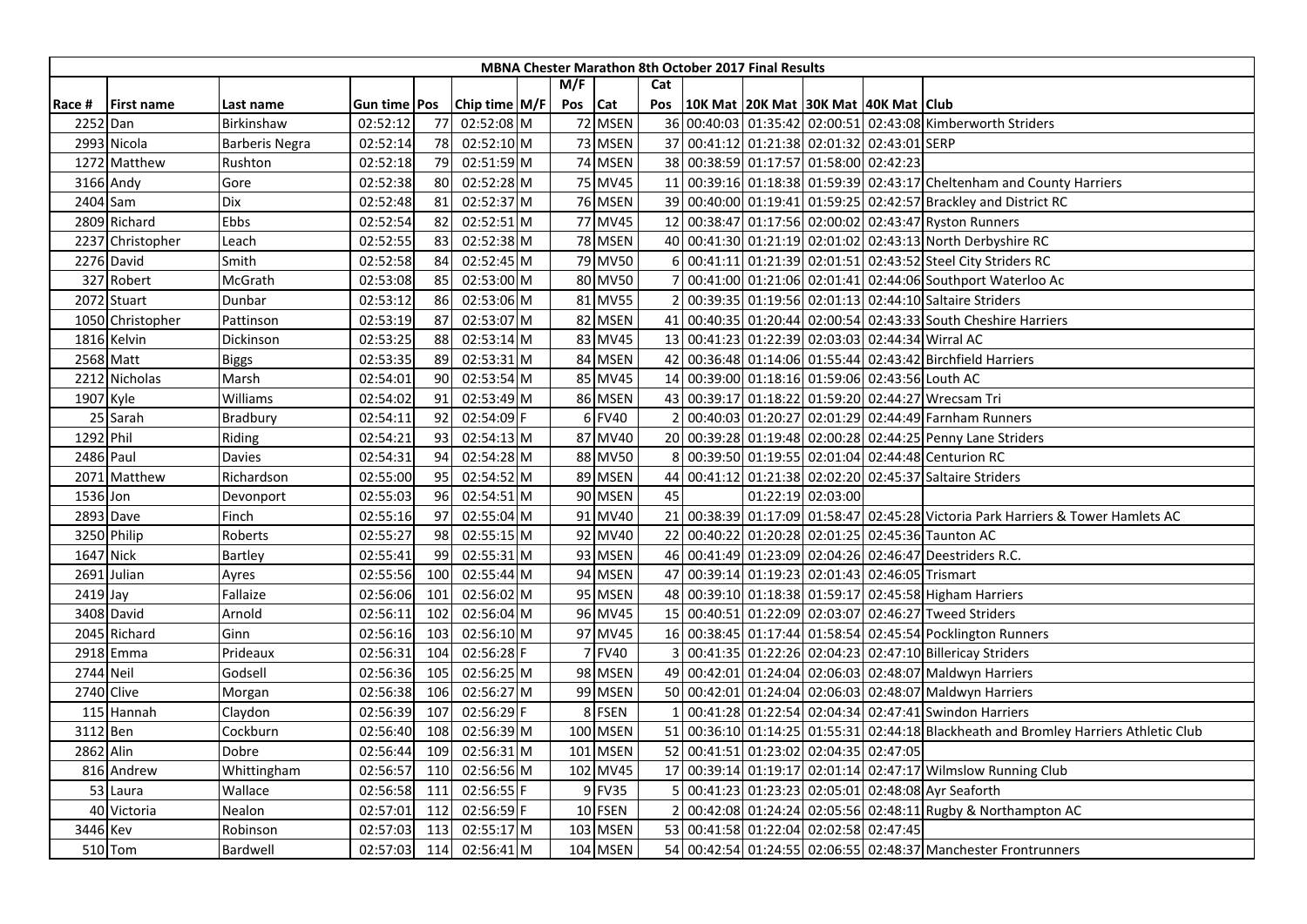|          |                   |                     |                       |     |                 |     |                 |     | <b>MBNA Chester Marathon 8th October 2017 Final Results</b> |  |                                                                  |
|----------|-------------------|---------------------|-----------------------|-----|-----------------|-----|-----------------|-----|-------------------------------------------------------------|--|------------------------------------------------------------------|
|          |                   |                     |                       |     |                 | M/F |                 | Cat |                                                             |  |                                                                  |
| Race #   | <b>First name</b> | Last name           | Gun time <b>  Pos</b> |     | Chip time $M/F$ | Pos | <b>Cat</b>      | Pos | 10K Mat  20K Mat  30K Mat  40K Mat   Club                   |  |                                                                  |
| 1951     | Steven            | Downward            | 02:57:04              | 115 | 02:56:53 M      |     | 105 MSEN        |     | 55 00:41:52 01:23:32 02:05:01 02:47:54                      |  |                                                                  |
|          | 1165 Martin       | Thomerson           | 02:57:07              | 116 | 02:56:50 M      |     | 106 MV45        |     |                                                             |  | 18 00:41:59 01:22:53 02:04:27 02:47:54 Warrington Running Club   |
|          | 2550 Stephen      | Holdcroft           | 02:57:22              | 117 | 02:57:12 M      |     | 107 MV40        |     |                                                             |  | 23 00:41:48 01:23:27 02:05:22 02:48:16 Dudley Kingswinford RC    |
|          | 3135 Richard      | Curtis              | 02:57:31              | 118 | 02:57:16 M      |     | 108 MV50        |     |                                                             |  | 9 00:43:12 01:26:03 02:07:40 02:48:42 Lewes AC                   |
|          | 2854 Nick         | Haworth             | 02:57:35              | 119 | 02:57:22 M      |     | 109 MV40        |     |                                                             |  | 24 00:41:49 01:23:12 02:05:30 02:48:18 Biggleswade AC            |
|          | 604 Byron         | Edwards             | 02:57:36              | 120 | 02:57:35 M      |     | 110 MV40        |     |                                                             |  | 25 00:40:12 01:21:21 02:04:04 02:48:14 Bury Athletic Club        |
| 2158 Tim |                   | Straughan           | 02:57:38              | 121 | 02:57:33 M      |     | 111 MV50        |     |                                                             |  | 10 00:41:27 01:23:19 02:05:14 02:48:12 Valley Striders AC        |
|          | 1865 Robert       | Beech               | 02:57:47              | 122 | 02:57:32 M      |     | 112 MSEN        |     |                                                             |  | 56 00:41:11 01:22:18 02:03:21 02:48:13 Pensby Runners            |
|          | 1908 Scott        | Roberts             | 02:57:58              | 123 | 02:57:44 M      |     | 113 MSEN        |     | 57 00:43:09 01:25:57 02:07:48 02:49:28                      |  |                                                                  |
|          | 3096 James        | Barnard             | 02:58:04              | 124 | 02:58:00 M      |     | 114 MSEN        |     |                                                             |  | 58 00:37:26 01:16:51 02:00:54 02:48:09 Maidenhead AC             |
|          | 2372 Alasdair     | Steele              | 02:58:09              | 125 | 02:57:55 M      |     | 115 MV40        |     | 26 00:42:42 01:24:55 02:06:48 02:49:09                      |  |                                                                  |
|          | 165 Akira         | O'Connor            | 02:58:19              | 126 | 02:58:07 M      |     | 116 MSEN        |     | 59 00:41:50 01:23:02 02:04:05 02:48:21 Fife AC              |  |                                                                  |
| 2858 Jim |                   | Arrowsmith          | 02:58:20              | 127 | 02:58:12 M      |     | <b>117 MSEN</b> |     |                                                             |  | 60 00:42:19 01:24:04 02:06:03 02:48:59 Trent Park Running Club   |
|          | 2014 Brian        | Martin              | 02:58:32              | 128 | 02:58:24 M      |     | 118 MV60        |     |                                                             |  | 00:41:09 01:23:13 02:05:12 02:48:38 Quakers RC                   |
|          | 3101 Thomas       | Holliday            | 02:58:32              | 129 | 02:58:23 M      |     | 119 MSEN        |     | 61 00:40:45 01:21:01 02:02:48 02:48:36                      |  |                                                                  |
|          | 48 Amy            | Sarkies             | 02:58:35              | 130 | 02:58:33 F      |     | 11 FV35         |     |                                                             |  | 6 00:42:03 01:24:06 02:06:27 02:49:30 Rugby & Northampton AC     |
|          | 2118 Treena       | Johnson             | 02:58:41              | 131 | 02:58:38 F      |     | 12 FV55         |     |                                                             |  | 00:41:25 01:22:56 02:04:57 02:49:11 DEWSBURY ROAD RUNNERS        |
|          | 3261 Sergio       | <b>Benitez Pozo</b> | 02:58:42              | 132 | 02:58:33 M      |     | 120 MSEN        |     |                                                             |  | 62 00:42:51 01:25:03 02:07:19 02:49:32 Southville Running Club   |
|          | 3545 Luke         | Crump               | 02:58:49              | 133 | 02:58:45 M      |     | 121 MSEN        |     |                                                             |  | 63 00:40:45 01:22:21 02:03:36 02:49:37 Higham Harriers           |
|          | 192 Trevor        | Martin              | 02:59:02              | 134 | 02:58:47 M      |     | 122 MV50        |     | 11 00:43:08 01:25:28 02:07:22 02:49:50                      |  |                                                                  |
|          | 2599 Richard      | Washington          | 02:59:08              | 135 | 02:59:00 M      |     | 123 MV45        |     |                                                             |  | 19 00:41:53 01:24:04 02:06:28 02:50:04 Trentham Rc               |
|          | 956 Brian         | Evans               | 02:59:12              | 136 | 02:58:54 M      |     | 124 MV50        |     |                                                             |  | 12 00:42:39 01:23:42 02:05:54 02:49:35 Congleton Harriers        |
|          | 3337 Ross         | McDonough           | 02:59:13              | 137 | 02:59:04 M      |     | 125 MSEN        |     |                                                             |  | 64 00:43:10 01:25:28 02:07:19 02:49:58 Finch Coasters            |
|          | 2200 Jonathan     | Godfrey             | 02:59:16              | 138 | 02:59:02 M      |     | 126 MV45        |     |                                                             |  | 20 00:42:08 01:24:05 02:06:28 02:50:04 City of Hull AC           |
|          | 3258 Sean         | Lee                 | 02:59:26              | 139 | 02:59:14 M      |     | 127 MSEN        |     |                                                             |  | 65 00:42:15 01:23:51 02:06:26 02:49:58 Bristol and West AC       |
|          | 2920 Richard      | Hynes               | 02:59:29              | 140 | 02:59:09 M      |     | 128 MSEN        |     |                                                             |  | 66 00:43:38 01:26:36 02:09:11 02:51:18 Harlow RC                 |
|          | 3150 Andrew       | McEwen              | 02:59:31              | 141 | 02:59:28 M      |     | 129 MV55        |     |                                                             |  | 00:41:24 01:23:23 02:05:56 02:50:14 Ryde Harriers                |
|          | 3103 Daniel       | Gibbs               | 02:59:33              | 142 | 02:59:20 M      |     | 130 MSEN        |     | 67 00:42:27 01:24:59 02:07:40 02:50:28                      |  |                                                                  |
|          | 1199 Craig        | Charlton            | 02:59:35              | 143 | 02:59:12 M      |     | 131 MSEN        |     | 68 00:43:42 01:26:18 02:08:12 02:50:28                      |  |                                                                  |
|          | 3230 Richard      | Maunder             | 02:59:39              | 144 | 02:59:18 M      |     | 132 MSEN        |     |                                                             |  | 69 00:43:09 01:25:52 02:08:11 02:50:34 Plymouth triathlon club   |
|          | 2761 Matt         | Eardley             | 02:59:45              | 145 | 02:59:30 M      |     | 133 MSEN        |     |                                                             |  | 70 00:41:25 01:22:58 02:04:59 02:49:30 Market Drayton RC         |
|          | 942 Simon         | Bareford            | 02:59:46              | 146 | 02:59:39 M      |     | 134 MSEN        |     | 71 00:40:23 01:21:07 02:02:43 02:49:46                      |  |                                                                  |
|          | 3514 James        | Ashley              | 02:59:50              | 147 | 02:59:35 M      |     | 135 MV40        |     | 27 00:42:56 01:25:54 02:08:11 02:50:58                      |  |                                                                  |
|          | 2950 Sarah        | Gruber              | 02:59:54              | 148 | 02:59:50 F      |     | 13 FV40         |     |                                                             |  | 00:41:33 01:23:23 02:05:24 02:49:56 Invicta East Kent AC         |
|          | 3294 Tim          | Hawkins             | 02:59:58              | 149 | 02:59:00 M      |     | 136 MV45        |     |                                                             |  | 21 00:42:38 01:23:48 02:04:57 02:50:13 Wells City Harriers       |
|          | 2205 David        | Tune                | 02:59:59              | 150 | 02:59:58 M      |     | 137 MV45        |     |                                                             |  | 22 00:37:12 01:14:57 01:55:47 02:49:14 Rotherham Harriers and AC |
| 81       | Glyn              | Billington          | 03:00:00              | 151 | 02:59:46 M      |     | 138 MV40        |     |                                                             |  | 28 00:43:10 01:25:56 02:08:11 02:50:28 Salford Harriers & AC     |
|          | 2873 Rob          | Morgan              | 03:00:32              | 152 | 03:00:18 M      |     | 139 MV40        |     |                                                             |  | 29 00:42:05 01:24:05 02:06:41 02:51:30 Biggleswade AC            |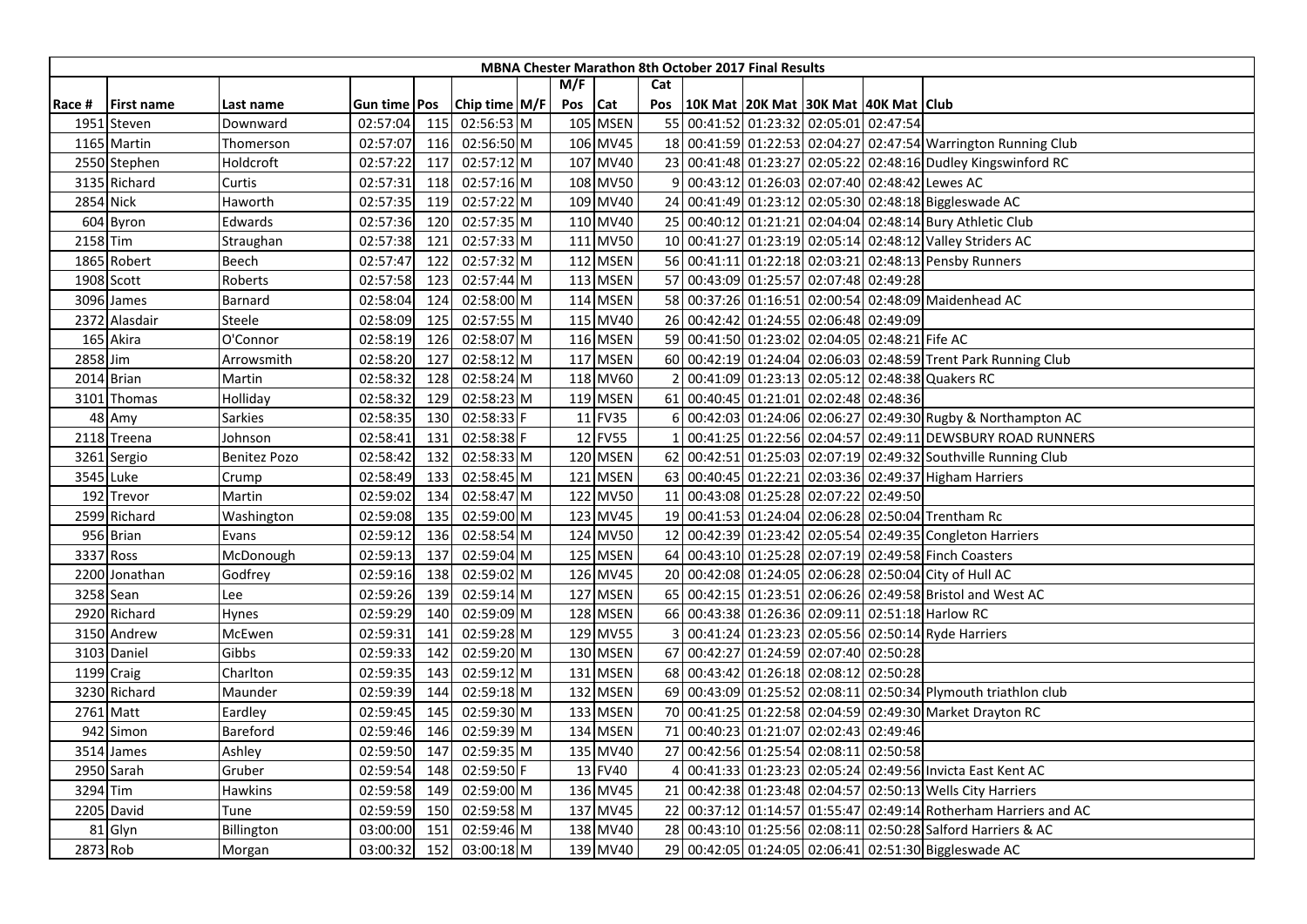|           |                      |            |                |     |                 |         |          |     | <b>MBNA Chester Marathon 8th October 2017 Final Results</b> |  |                                                                  |
|-----------|----------------------|------------|----------------|-----|-----------------|---------|----------|-----|-------------------------------------------------------------|--|------------------------------------------------------------------|
|           |                      |            |                |     |                 | M/F     |          | Cat |                                                             |  |                                                                  |
| Race #    | <b>First name</b>    | Last name  | Gun time   Pos |     | Chip time $M/F$ | Pos Cat |          | Pos | 10K Mat  20K Mat  30K Mat  40K Mat   Club                   |  |                                                                  |
|           | 2125 Jerry           | Watson     | 03:00:39       | 153 | 03:00:33 M      |         | 140 MV55 |     |                                                             |  | 00:42:48 01:25:28 02:08:00 02:51:17 Thames Hare & Hounds         |
| 521       | Mark                 | Collier    | 03:00:40       | 154 | 03:00:26 M      |         | 141 MV40 |     | 30 00:41:43 01:23:27 02:06:04 02:50:52                      |  |                                                                  |
|           | 2244 Christian       | Hopkins    | 03:00:42       | 155 | 03:00:08 M      |         | 142 MV45 |     |                                                             |  | 23 00:43:46 01:26:43 02:09:16 02:51:37 Handsworth Roadhogs       |
|           | 198 Matt             | Charlton   | 03:01:01       | 156 | 03:00:49 M      |         | 143 MSEN |     |                                                             |  | 72 00:41:13 01:22:51 02:05:41 02:51:18 DH Runners                |
|           | 396 Jason            | Cook       | 03:01:16       | 157 | 03:01:01 M      |         | 144 MV45 |     |                                                             |  | 24 00:42:08 01:23:20 02:05:02 02:50:10 Blackburn Road Runners    |
|           | 2515 James           | Fisher     | 03:01:17       | 158 | 03:01:03 M      |         | 145 MV40 |     | 31 00:43:11 01:25:49 02:08:08 02:51:45                      |  |                                                                  |
|           | 2180 Adam            | Woska      | 03:01:26       | 159 | 03:01:09 M      |         | 146 MSEN |     |                                                             |  | 73 00:41:03 01:22:29 02:04:58 02:50:43 York Knavesmire Harriers  |
|           | 2308 James           | Spray      | 03:01:31       | 160 | 03:01:20 M      |         | 147 MSEN |     |                                                             |  | 74 00:42:49 01:24:58 02:07:25 02:51:29 Sinfin Running Club       |
|           | 1713 Peter           | Lomas      | 03:01:46       | 161 | 03:01:25 M      |         | 148 MSEN |     | 75 00:43:13 01:25:58 02:08:12 02:52:06                      |  |                                                                  |
|           | 2907 Sam             | Rahman     | 03:01:54       | 162 | 03:01:44 M      |         | 149 MSEN |     | 76 00:39:42 01:19:14 02:00:02 02:51:22 Ilford AC            |  |                                                                  |
| 1821 Neil |                      | Toner      | 03:01:54       | 163 | 03:01:42 M      |         | 150 MV40 |     | 32 00:43:08 01:25:30 02:08:00 02:52:10                      |  |                                                                  |
|           | 2215 Kevin           | Garrick    | 03:02:00       | 164 | 03:01:45 M      |         | 151 MSEN |     | 77 00:43:11 01:25:57 02:08:13 02:52:32                      |  |                                                                  |
|           | 644 Stephen          | Sharp      | 03:02:08       | 165 | 03:01:52 M      |         | 152 MV45 |     | 25 00:42:31 01:24:53 02:07:44 02:51:50                      |  |                                                                  |
|           | 31 Jenny             | Knass      | 03:02:22       | 166 | 03:02:21 F      |         | 14 FV35  |     |                                                             |  | 00:42:28 01:24:56 02:07:45 02:52:22 Stockport Harriers & AC      |
|           | 159 Barry            | Fraser     | 03:02:23       | 167 | 03:02:07 M      |         | 153 MV45 |     | 26 00:43:15 01:25:57 02:08:09 02:52:22                      |  |                                                                  |
|           | 3245 Richard         | Savage     | 03:02:30       | 168 | 03:01:56 M      |         | 154 MV50 |     |                                                             |  | 13 00:43:12 01:25:48 02:08:10 02:52:49 Hayle Runners             |
|           | 2311 Jason           | Ball       | 03:02:57       | 169 | 03:02:45 M      |         | 155 MV40 |     |                                                             |  | 33 00:42:48 01:24:58 02:07:46 02:53:15 Sinfin Running Club       |
|           | 1512 Darren          | O'connor   | 03:03:06       | 170 | 03:02:50 M      |         | 156 MSEN |     |                                                             |  | 78 00:42:26 01:25:27 02:08:10 02:53:06 Helsby Running Club       |
|           | 989 Kyle             | Fairclough | 03:03:13       | 171 | 03:03:00 M      |         | 157 MSEN |     |                                                             |  | 79 00:43:10 01:25:57 02:08:08 02:53:13 South Cheshire Harriers   |
|           | 2448 Jennifer        | Sangster   | 03:03:14       | 172 | 03:03:09 F      |         | 15 FV40  |     |                                                             |  | 00:42:08 01:24:05 02:06:52 02:52:44 Redway Runners               |
|           | 2047 Philip          | Markham    | 03:03:23       | 173 | 03:03:18 M      |         | 158 MV45 |     |                                                             |  | 27 00:41:34 01:23:45 02:06:51 02:53:42 Scarborough Athletic Club |
|           | 413 Darren           | Jenness    | 03:03:36       | 174 | 03:03:22 M      |         | 159 MV45 |     | 28 00:41:49 01:22:46 02:05:33 02:53:46                      |  |                                                                  |
|           | 3542 Prashanth Kumar | Sripathi   | 03:03:43       | 175 | 03:03:26 M      |         | 160 MSEN |     |                                                             |  | 80 00:41:55 01:23:32 02:06:42 02:53:57 Almost Athletes           |
| 1979 Jon  |                      | Strong     | 03:03:57       | 176 | 03:03:46 M      |         | 161 MV50 |     |                                                             |  | 14 00:42:39 01:26:02 02:09:23 02:54:20 North East Veterans AC    |
|           | 3352 Mark            | Smallwood  | 03:04:08       | 177 | 03:04:04 M      |         | 162 MSEN |     |                                                             |  | 81 00:41:33 01:23:56 02:07:14 02:53:57 Hedge End Running Club    |
|           | 1178 Andy            | Quirk      | 03:04:10       | 178 | 03:03:48 M      |         | 163 MSEN |     | 82 00:43:11 01:25:47 02:08:05 02:53:29                      |  |                                                                  |
|           | 1310 Paul            | Curtis     | 03:04:16       | 179 | 03:04:05 M      |         | 164 MSEN |     |                                                             |  | 83 00:41:22 01:39:56 02:06:58 02:54:23 Fulham Running Club       |
|           | 2856 Kevin           | Harris     | 03:04:19       | 180 | 03:04:15 M      |         | 165 MV60 |     |                                                             |  | 00:42:10 01:24:57 02:07:40 02:53:42 Veterans AC                  |
|           | 3171 Simon           | Meadows    | 03:04:21       | 181 | 03:03:49 M      |         | 166 MSEN |     |                                                             |  | 84 00:44:32 01:28:13 02:11:22 02:55:00 Gloucester AC             |
|           | 905 Philip           | Hudson     | 03:04:22       | 182 | 03:04:05 M      |         | 167 MV45 |     |                                                             |  | 29 00:43:11 01:25:55 02:08:11 02:54:20 Oldham & Royton H & AC    |
|           | 2901 Robert          | Hiscocks   | 03:04:24       | 183 | 03:04:06 M      |         | 168 MSEN |     | 85 00:42:51 01:24:54 02:06:56 02:53:57                      |  |                                                                  |
|           | 577 Anthony          | Everitt    | 03:04:38       | 184 | 03:04:24 M      |         | 169 MSEN |     |                                                             |  | 86 00:43:14 01:25:56 02:08:11 02:53:46 Choriton Runners          |
|           | 3326 Jordan          | Rodger     | 03:04:44       | 185 | 03:04:23 M      |         | 170 MSEN |     |                                                             |  | 87 00:41:37 01:23:25 02:06:42 02:54:17 100 Marathon Club         |
|           | 411 David            | Fort       | 03:04:51       | 186 | 03:04:24 M      |         | 171 MV40 |     |                                                             |  | 34 00:43:14 01:26:31 02:10:07 02:55:30 Trawden Athletic Club     |
|           | 3350 Steve           | Auton      | 03:04:58       | 187 | 03:04:36 M      |         | 172 MSEN |     |                                                             |  | 88 00:44:01 01:27:38 02:11:29 02:55:44 City Of Salisbury AC & RC |
|           | 1327 Steven          | Carleton   | 03:04:58       | 188 | 03:04:34 M      |         | 173 MV40 |     | 35 00:44:42 01:28:18 02:11:17 02:55:05                      |  |                                                                  |
| 3461      | Alastair             | Cook       | 03:05:02       | 189 | 03:04:26 M      |         | 174 MSEN |     | 89 00:46:13 01:30:21 02:12:45 02:55:49                      |  |                                                                  |
|           | 2999 Simon           | Dannatt    | 03:05:28       | 190 | 03:05:17 M      |         | 175 MV40 |     | 36 00:41:49 01:24:18 02:08:46 02:55:26                      |  |                                                                  |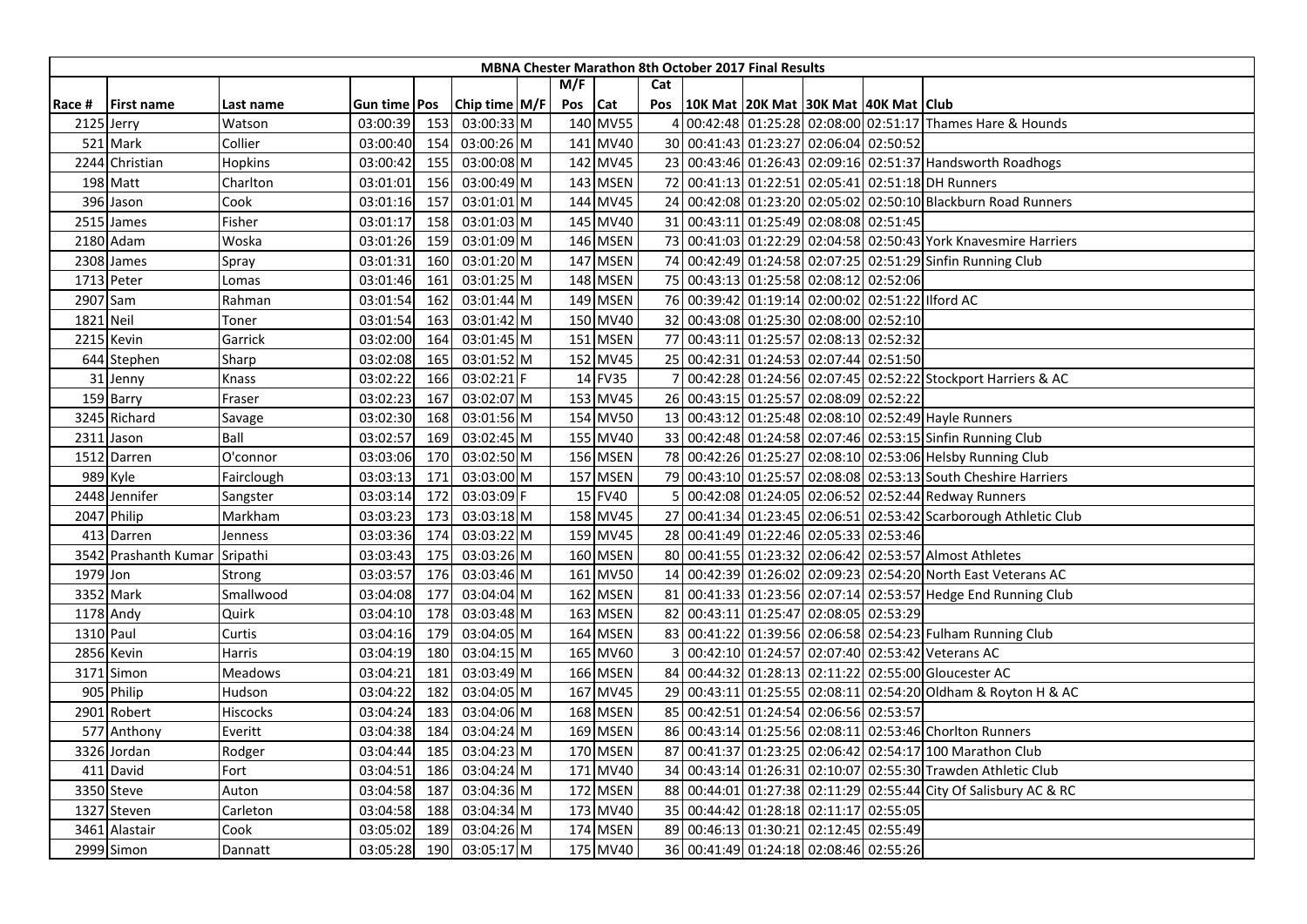|             |                   |               |                |     |               |         |          |     | <b>MBNA Chester Marathon 8th October 2017 Final Results</b> |  |                                                                          |
|-------------|-------------------|---------------|----------------|-----|---------------|---------|----------|-----|-------------------------------------------------------------|--|--------------------------------------------------------------------------|
|             |                   |               |                |     |               | M/F     |          | Cat |                                                             |  |                                                                          |
| Race #      | <b>First name</b> | Last name     | Gun time   Pos |     | Chip time M/F | Pos Cat |          | Pos | 10K Mat 20K Mat 30K Mat 40K Mat Club                        |  |                                                                          |
| 3093 Mark   |                   | Callaghan     | 03:05:30       | 191 | 03:05:24 M    |         | 176 MV40 |     |                                                             |  | 37 00:43:03 01:26:52 02:11:21 02:56:36 Dulwich Runners AC                |
| 3315 James  |                   | MacDonald     | 03:05:31       | 192 | 03:05:14 M    |         | 177 MSEN |     | 90 00:41:45 01:24:55 02:08:45 02:55:57                      |  |                                                                          |
|             | 1408 Steven       | Leslie        | 03:05:34       | 193 | 03:05:19 M    |         | 178 MSEN |     |                                                             |  | 91 00:42:15 01:23:43 02:07:06 02:56:01 Village RR                        |
| 2480 Dave   |                   | Potter        | 03:05:38       | 194 | 03:05:26 M    |         | 179 MV60 |     |                                                             |  | 00:42:30 01:25:35 02:09:39 02:55:35 Leamington Cycling and Athletic Club |
|             | 1460 Thomas       | Booth         | 03:05:40       | 195 | 03:05:27 M    |         | 180 MSEN |     |                                                             |  | 92 00:40:46 01:23:05 02:05:09 02:54:31 West Cheshire Athletic Club       |
| 1056 Tony   |                   | Pfaff         | 03:05:41       | 196 | 03:05:30 M    |         | 181 MSEN |     |                                                             |  | 93 00:41:01 01:21:08 02:02:52 02:52:49 Willowfield Harriers              |
| 3232        | James             | Cutlan        | 03:05:44       | 197 | 03:05:33 M    |         | 182 MSEN |     |                                                             |  | 94 00:42:10 01:24:54 02:07:54 02:54:21 St Austell Running Club           |
| 1012 Dean   |                   | Mckeown       | 03:05:51       | 198 | 03:05:42 M    |         | 183 MSEN |     | 95 00:42:09 01:23:42 02:06:05 02:55:18                      |  |                                                                          |
|             | 3481 Andrew       | Noble         | 03:05:54       | 199 | 03:05:29 M    |         | 184 MV50 |     |                                                             |  | 15 00:44:45 01:28:31 02:12:09 02:56:19 Folkestone RC                     |
|             | 2189 Joseph       | Kwallah       | 03:06:00       | 200 | 03:05:54 M    |         | 185 MV45 |     |                                                             |  | 30 00:40:12 01:23:09 02:09:32 02:56:04 Wetherby Runners Ac               |
|             | 471 Simon         | Couchman      | 03:06:03       | 201 | 03:05:51 M    |         | 186 MV40 |     |                                                             |  | 38 00:40:22 01:21:44 02:05:54 02:55:11 Fylde Coast Runners               |
| 3267 Peter  |                   | Leach         | 03:06:04       | 202 | 03:05:42 M    |         | 187 MSEN |     | 96 00:41:33 01:23:36 02:07:10 02:55:09                      |  |                                                                          |
|             | 154 Fraser        | Wells         | 03:06:19       | 203 | 03:06:06 M    |         | 188 MV45 |     | 31 00:42:29 01:24:49 02:07:42 02:55:07                      |  |                                                                          |
| 2562 Tracy  |                   | Dean          | 03:06:19       | 204 | 03:05:36 F    |         | 16 FV45  |     |                                                             |  | 00:45:11 01:29:28 02:13:42 02:57:20 STAFFORDSHIRE MOORLANDS AC           |
|             | 772 Nathaniel     | Winfield      | 03:06:30       | 205 | 03:06:22 M    |         | 189 MSEN |     |                                                             |  | 97 00:39:23 01:19:36 02:04:27 02:55:22 Pennine Fell Runners              |
| 922         | Chris             | Rowley        | 03:06:38       | 206 | 03:06:14 M    |         | 190 MV45 |     | 32 00:41:47 01:23:12 02:07:36 02:56:14                      |  |                                                                          |
| 1487        | David             | Vaughan       | 03:06:41       | 207 | 03:05:59 M    |         | 191 MV40 |     |                                                             |  | 39 00:44:04 01:27:05 02:10:49 02:55:36 Chester Triathlon Club            |
|             | 148 Michael       | Hoult         | 03:06:46       | 208 | 03:06:28 M    |         | 192 MV40 |     | 40 00:42:57 01:25:38 02:08:29 02:57:23                      |  |                                                                          |
|             | 2622 Andrew       | Wood          | 03:06:53       | 209 | 03:06:36 M    |         | 193 MSEN |     | 98 00:43:13 01:25:42 02:07:45 02:57:09                      |  |                                                                          |
| 3370 James  |                   | Bainbridge    | 03:06:58       | 210 | 03:06:42 M    |         | 194 MSEN |     | 99 00:43:13 01:25:57 02:08:14 02:56:45                      |  |                                                                          |
| 2057 Steve  |                   | Boynton       | 03:07:15       | 211 | 03:06:56 M    |         | 195 MV60 |     |                                                             |  | 00:44:06 01:28:33 02:13:12 02:57:59 York Acorn Running Club              |
| 2218 Jon    |                   | Henderson     | 03:07:27       | 212 | 03:07:12 M    |         | 196 MSEN |     |                                                             |  | 100 00:43:11 01:25:57 02:08:54 02:56:45 Lincoln & District Runners       |
| 709 Phil    |                   | Ramsey        | 03:07:32       | 213 | 03:07:16 M    |         | 197 MV40 |     |                                                             |  | 41 00:44:01 01:27:35 02:11:29 02:57:12 Bramhall Runners                  |
|             | 32 Samantha       | Lake          | 03:07:35       | 214 | 03:07:32 F    |         | 17 FV35  | 8   |                                                             |  | 00:42:16 01:25:04 02:09:44 02:57:10 Tavistock AC                         |
| 3014 David  |                   | Thorne        | 03:07:43       | 215 | 03:07:29 M    |         | 198 MV45 |     |                                                             |  | 33 00:43:14 01:25:58 02:09:48 02:57:21 Mornington Chasers                |
|             | 302 Andrew        | Christie      | 03:07:45       | 216 | 03:07:18 M    |         | 199 MSEN |     |                                                             |  | 101 00:43:16 01:26:05 02:11:24 02:57:57 Red Rose Road Runners            |
| 2806 Rhyse  |                   | Plummer-coles | 03:07:47       | 217 | 03:07:28 M    |         | 200 MSEN |     |                                                             |  | 102 00:43:15 01:25:58 02:08:58 02:56:58 BRJ Run and Tri                  |
| 2378 Jaon   |                   | Lavine        | 03:07:48       | 218 | 03:07:31 M    |         | 201 MSEN | 103 | 00:43:07 01:25:57 02:09:55 02:57:26                         |  |                                                                          |
| 2383 Jason  |                   | Collins       | 03:07:54       | 219 | 03:07:41 M    |         | 202 MV40 |     | 42 00:41:29 01:23:19 02:08:40 02:58:02                      |  |                                                                          |
| 454 Bob     |                   | Wells         | 03:07:59       | 220 | 03:07:34 M    |         | 203 MV70 |     |                                                             |  | 00:43:31 01:27:20 02:11:39 02:57:24 Bedford Harriers AC                  |
| 2989 Aaron  |                   | Clement       | 03:08:05       | 221 | 03:07:53 M    |         | 204 MSEN |     |                                                             |  | 104 00:40:24 01:22:26 02:06:08 02:56:22 Harrow AC                        |
| 1624 Iwan   |                   | Evans         | 03:08:15       | 222 | 03:08:02 M    |         | 205 MSEN |     |                                                             |  | 105 00:42:59 01:25:41 02:08:10 02:56:21 North Wales Road Runners         |
| 3109 David  |                   | Shaw          | 03:08:22       | 223 | 03:08:01 M    |         | 206 MV55 |     |                                                             |  | 00:42:47 01:26:02 02:11:15 02:58:40 Striders Of Croydon                  |
|             | 3145 Anthony      | Conway        | 03:08:33       | 224 | 03:07:58 M    |         | 207 MV55 |     |                                                             |  | 00:44:57 01:28:32 02:13:14 02:58:37 Portsmouth Joggers                   |
| 2043 Philip |                   | Teece         | 03:08:42       | 225 | 03:08:38 M    |         | 208 MV55 |     |                                                             |  | 00:40:54 01:22:54 02:07:09 02:58:28 Darlington H & AC                    |
| 221 Roy     |                   | Tomlinson     | 03:08:45       | 226 | 03:08:40 M    |         | 209 MV55 | 8   |                                                             |  | 00:42:52 01:25:48 02:11:44 02:58:38 Thornton Cleveleys Running Club      |
| 3136 Helen  |                   | Sida          | 03:08:48       | 227 | 03:08:43 F    |         | 18 FV50  |     |                                                             |  | 00:43:49 01:27:53 02:12:48 02:58:41 Lewes AC                             |
| 2595 Kerry  |                   | Marchant      | 03:08:48       | 228 | 03:08:22 F    |         | 19 FV40  |     |                                                             |  | 6 00:45:53 01:30:42 02:14:51 02:59:22 STAFFORDSHIRE MOORLANDS AC         |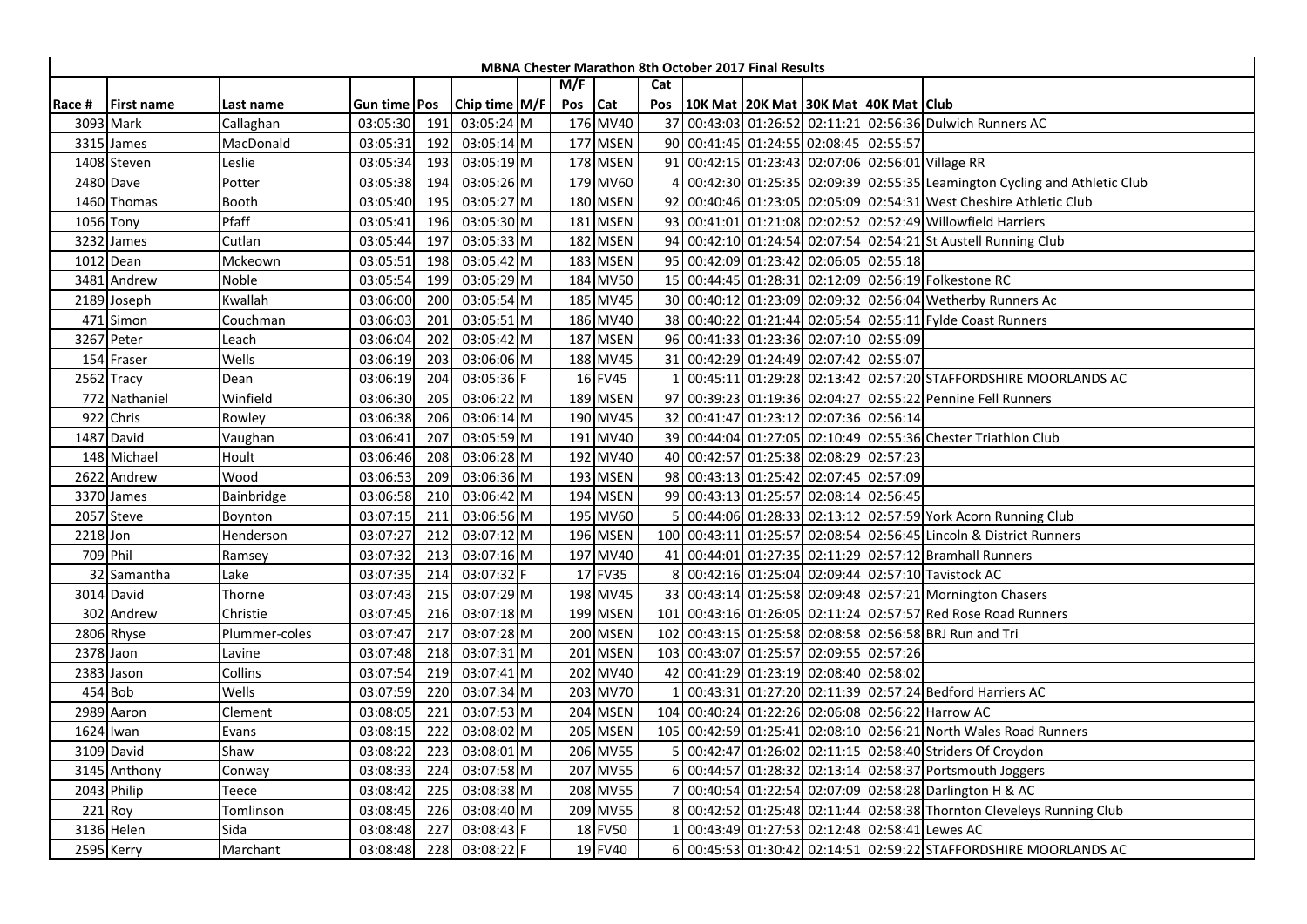| M/F<br>Cat<br>Chip time M/F<br>Pos<br><b>Cat</b><br>Pos<br>10K Mat   20K Mat   30K Mat   40K Mat   Club<br><b>First name</b><br>Race #<br>Last name<br>Gun time   Pos<br>210 MV45<br>34 00:41:32 01:23:39 02:07:50 02:56:57<br>2147 Rob<br>03:08:49<br>229<br>03:08:40 M<br>Grant<br>1603 Chris<br>211 MSEN<br>106 00:43:21 01:26:16 02:10:04 02:58:52 West Cheshire Athletic Club<br>Palmer<br>03:08:54<br>230<br>03:08:34 M<br>212 MV40<br>43 00:43:10 01:25:56 02:08:28 02:57:31 Goyt Valley Striders<br>776 Lucas<br>03:08:35 M<br>03:08:58<br>231<br>Jones |  |
|-----------------------------------------------------------------------------------------------------------------------------------------------------------------------------------------------------------------------------------------------------------------------------------------------------------------------------------------------------------------------------------------------------------------------------------------------------------------------------------------------------------------------------------------------------------------|--|
|                                                                                                                                                                                                                                                                                                                                                                                                                                                                                                                                                                 |  |
|                                                                                                                                                                                                                                                                                                                                                                                                                                                                                                                                                                 |  |
|                                                                                                                                                                                                                                                                                                                                                                                                                                                                                                                                                                 |  |
|                                                                                                                                                                                                                                                                                                                                                                                                                                                                                                                                                                 |  |
|                                                                                                                                                                                                                                                                                                                                                                                                                                                                                                                                                                 |  |
| 213 MV55<br>00:42:09 01:25:11 02:10:06 02:58:18 Ranelagh Harriers<br>3420 Martin<br>Halvey<br>03:08:59<br>232<br>03:08:47 M                                                                                                                                                                                                                                                                                                                                                                                                                                     |  |
| 233<br>03:08:39 M<br>214 MV40<br>44 00:43:09 01:25:34 02:08:42 02:57:04 Stockport Harriers & AC<br>727 Mathew<br>03:09:01<br>Townley                                                                                                                                                                                                                                                                                                                                                                                                                            |  |
| 20 FV45<br>00:45:21 01:31:05 02:16:06 02:59:49 North York Moors AC<br>2040 Jane<br>03:08:54 F<br>Wilson<br>03:09:04<br>234                                                                                                                                                                                                                                                                                                                                                                                                                                      |  |
| 215 MSEN<br>00:43:04 01:26:16 02:11:29 02:59:54<br>2274 David<br>Holdsworth<br>03:09:08<br>235<br>03:08:48 M<br>107                                                                                                                                                                                                                                                                                                                                                                                                                                             |  |
| 216 MV40<br>2250 Paul<br>236<br>45 00:44:16 01:28:39 02:13:16 02:59:30 Kimberworth Striders<br>03:09:08<br>03:08:54 M<br>Casson                                                                                                                                                                                                                                                                                                                                                                                                                                 |  |
| 217 MSEN<br>108 00:45:39 01:30:12 02:14:12 02:59:31<br>03:09:09<br>237<br>03:08:26 M<br>3039 Steven<br>Quinn                                                                                                                                                                                                                                                                                                                                                                                                                                                    |  |
| 109 00:43:51 01:27:44 02:13:04 02:59:44 DH Runners<br>218 MSEN<br>03:09:14<br>238<br>03:08:53 M<br>188 Matthew<br>Tyson                                                                                                                                                                                                                                                                                                                                                                                                                                         |  |
| 219 MV50<br>16 00:44:04 01:27:07 02:11:11 02:59:30 Kimberworth Striders<br>2248 Colin<br>Earl<br>03:09:17<br>239<br>03:09:08 M                                                                                                                                                                                                                                                                                                                                                                                                                                  |  |
| 2994 Victoria<br>21 FV40<br>00:45:50 01:30:50 02:15:25 02:59:57 Serpentine RC<br>03:09:20<br>240<br>03:09:01 F<br>Brown                                                                                                                                                                                                                                                                                                                                                                                                                                         |  |
| 241<br>220 MSEN<br>110 00:45:20 01:30:12 02:14:59 02:59:55<br>1932 Mark<br>Owen<br>03:09:20<br>03:08:51 M                                                                                                                                                                                                                                                                                                                                                                                                                                                       |  |
| 3295 Neil<br>221 MV40<br>46 00:46:18 01:32:12 02:17:32 03:00:49 Alchester Running Club<br>03:09:31<br>242<br>03:09:03 M<br>Greig                                                                                                                                                                                                                                                                                                                                                                                                                                |  |
| 222 MSEN<br>506 Shaun<br>03:09:32<br>243<br>03:09:22 M<br>111<br>00:43:02 01:25:27 02:08:11 02:58:14 Glossopdale Harriers<br>Boatwright                                                                                                                                                                                                                                                                                                                                                                                                                         |  |
| 223 MV45<br>35 00:45:12 01:29:27 02:13:43 02:59:30<br>1590 Neil<br>03:09:33<br>244<br>03:09:03 M<br>Gregory                                                                                                                                                                                                                                                                                                                                                                                                                                                     |  |
| 224 MSEN<br>03:09:09 M<br>112<br>00:44:08 01:27:54 02:12:04 02:58:44 Shropshire Shufflers<br>2698 Gregory<br>Williams<br>03:09:33<br>245                                                                                                                                                                                                                                                                                                                                                                                                                        |  |
| 225 MSEN<br>113 00:43:09 01:25:50 02:08:42 02:59:07 Liverpool Harriers & AC<br><b>Hawkins</b><br>03:09:35<br>03:09:19 M<br>1276 Mitchell<br>246                                                                                                                                                                                                                                                                                                                                                                                                                 |  |
| 226 MV50<br>00:45:10 01:29:42 02:14:26 02:59:53<br>2449 Steve<br>03:09:41<br>247<br>03:09:17 M<br>17 <sup>1</sup><br>Howliston                                                                                                                                                                                                                                                                                                                                                                                                                                  |  |
| 227 MSEN<br>114 00:42:41 01:24:56 02:08:18 02:58:13<br>2217 Matt<br>03:09:16 M<br>McCristal<br>03:09:42<br>248                                                                                                                                                                                                                                                                                                                                                                                                                                                  |  |
| 228 MV40<br>47 00:46:14 01:31:15 02:15:23 02:59:56<br><b>748 Nick</b><br>03:09:17 M<br>Lamidey<br>03:09:44<br>249                                                                                                                                                                                                                                                                                                                                                                                                                                               |  |
| 22 FV50<br>22 Susanna<br>03:09:45<br>250<br>03:09:41 F<br>00:44:02 01:27:35 02:12:36 02:59:29 Guildford & Godalming AC<br>Harrison                                                                                                                                                                                                                                                                                                                                                                                                                              |  |
| 229 MV55<br>10 00:42:48 01:26:03 02:12:03 02:59:45 Black Pear Joggers<br>2536 Clive<br>Griffiths<br>03:09:46<br>251<br>03:09:40 M                                                                                                                                                                                                                                                                                                                                                                                                                               |  |
| 230 MSEN<br>3398 Oisin<br>252<br>03:09:35 M<br>115 00:45:10 01:30:06 02:14:24 03:00:41<br>Wood<br>03:09:54                                                                                                                                                                                                                                                                                                                                                                                                                                                      |  |
| Kelly<br>231 MSEN<br>116 00:46:34 01:32:46 02:17:02 03:01:11 East London Runners<br>2917 Stuart<br>253<br>03:09:05 M<br>03:10:11                                                                                                                                                                                                                                                                                                                                                                                                                                |  |
| Wells<br>2353 Mike<br>03:09:53 M<br>232 MV40<br>48 00:44:17 01:28:40 02:13:14 03:00:13 Caistor Running Club<br>03:10:12<br>254                                                                                                                                                                                                                                                                                                                                                                                                                                  |  |
| 233 MSEN<br>117 00:44:58 01:29:53 02:14:06 03:00:21 Hercules Wimbledon AC<br>03:10:20<br>255<br>03:09:57 M<br>3110 James<br>Greene                                                                                                                                                                                                                                                                                                                                                                                                                              |  |
| 234 MV45<br>36 00:43:06 01:25:56 02:10:24 02:59:51<br>03:10:46<br>256<br>03:10:24 M<br>1464 Stephen<br>Coward                                                                                                                                                                                                                                                                                                                                                                                                                                                   |  |
| 03:10:30 M<br>235 MSEN<br>118 00:43:13 01:26:01 02:08:20 02:53:27 Stoke F.I.T<br>2639 Adam<br>03:10:46<br>257<br>Tyson                                                                                                                                                                                                                                                                                                                                                                                                                                          |  |
| 236 MSEN<br>3391<br>258<br>03:10:33 M<br>119 00:41:04 01:23:28 02:08:47 02:59:52<br>Ravi<br>Rawji<br>03:10:46                                                                                                                                                                                                                                                                                                                                                                                                                                                   |  |
| 237 MSEN<br>120 00:42:42 01:24:56 02:08:14 02:59:25 Road Runners Club<br>259<br>03:10:42 M<br>3052 Jerome<br>Dunne<br>03:10:52                                                                                                                                                                                                                                                                                                                                                                                                                                  |  |
| 238 MV50<br>18 00:45:36 01:30:26 02:15:30 03:01:29 Steyning AC<br>03:10:55<br>03:10:39 M<br>3116 Antony<br><b>Bishop</b><br>260                                                                                                                                                                                                                                                                                                                                                                                                                                 |  |
| 757 Paul<br>239 MV50<br>03:10:56<br>261<br>03:10:33 M<br>19 00:45:41 01:30:30 02:14:52 03:01:03 Goyt Valley Striders<br>Oakley                                                                                                                                                                                                                                                                                                                                                                                                                                  |  |
| 240 MSEN<br>80 Jack Andrew<br>03:10:52 M<br>121<br>00:43:10 01:25:56 02:08:12 03:00:16<br><b>Bromley</b><br>03:11:07<br>262                                                                                                                                                                                                                                                                                                                                                                                                                                     |  |
| 1376 Thomas<br>263<br>03:10:46 M<br>241 MSEN<br>122<br>00:45:35 01:30:03 02:14:55 03:01:33<br>03:11:12<br>Dempsey                                                                                                                                                                                                                                                                                                                                                                                                                                               |  |
| 185 Lee<br>264<br>242 MSEN<br>00:41:48 01:23:33 02:08:39 02:59:36<br>Doswell<br>03:11:18<br>03:11:01 M<br>123                                                                                                                                                                                                                                                                                                                                                                                                                                                   |  |
| 2939 John<br>243 MSEN<br>124 00:43:42 01:26:25 02:08:08 03:02:13 Gravesend Road Runners<br>Whittaker<br>03:11:27<br>265<br>03:11:17 M                                                                                                                                                                                                                                                                                                                                                                                                                           |  |
| 244 MV40<br>49 00:45:29 01:30:39 02:15:36 03:01:57 Mossley AFC Running Club<br>823 Chris<br>266<br>03:11:00 M<br>Phillips<br>03:11:28                                                                                                                                                                                                                                                                                                                                                                                                                           |  |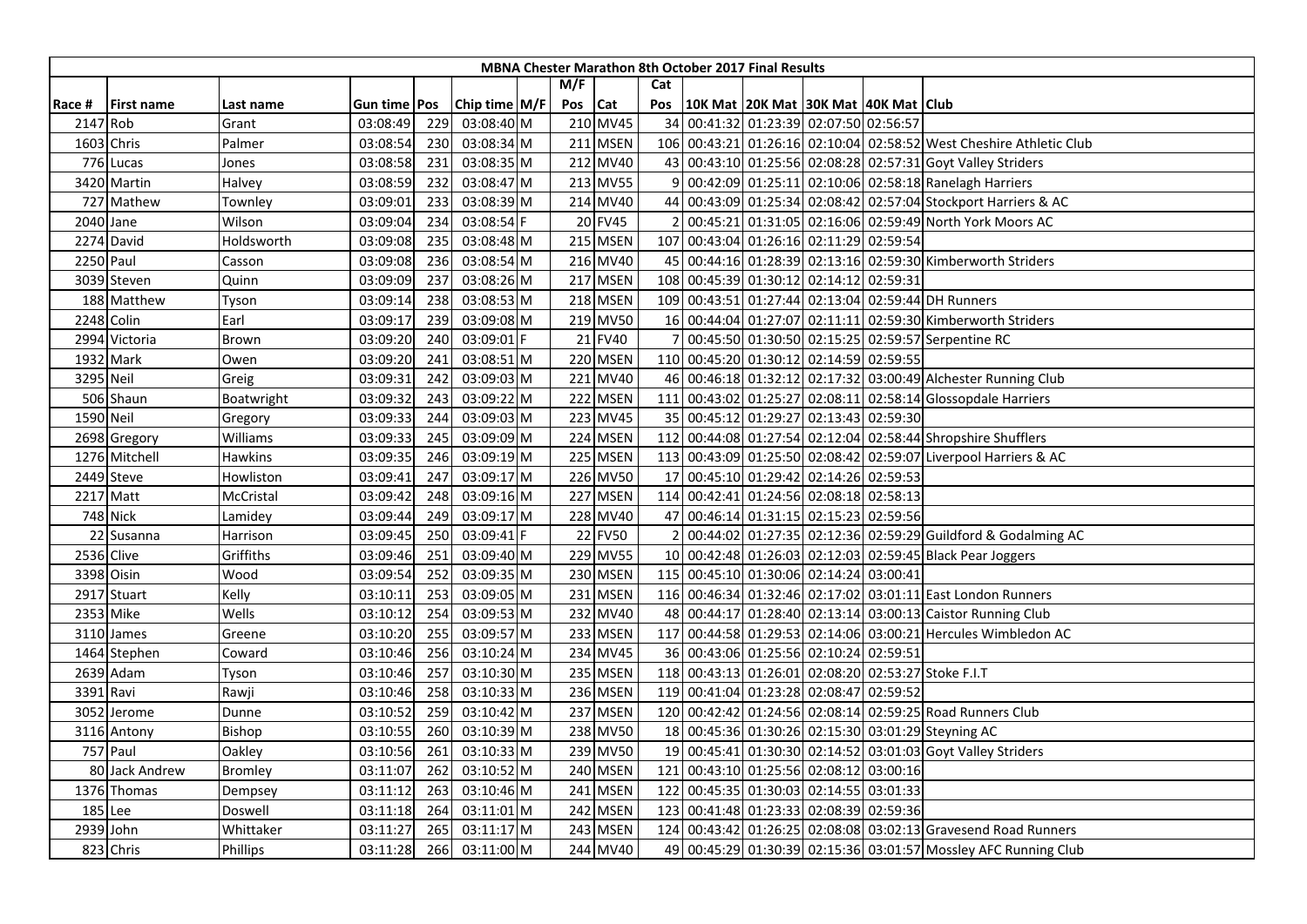|          |                   |                |              |     |               |         |          |     | <b>MBNA Chester Marathon 8th October 2017 Final Results</b> |  |                                                                    |
|----------|-------------------|----------------|--------------|-----|---------------|---------|----------|-----|-------------------------------------------------------------|--|--------------------------------------------------------------------|
|          |                   |                |              |     |               | M/F     |          | Cat |                                                             |  |                                                                    |
| Race #   | <b>First name</b> | Last name      | Gun time Pos |     | Chip time M/F | Pos Cat |          | Pos | 10K Mat 20K Mat 30K Mat 40K Mat Club                        |  |                                                                    |
|          | 3354 Bren         | Reese          | 03:11:33     | 267 | $03:11:13$ M  |         | 245 MV40 |     | 50 00:45:06 01:31:00 02:17:27 03:02:34                      |  |                                                                    |
|          | 857 James         | Titmuss        | 03:11:36     | 268 | 03:11:26 M    |         | 246 MV40 |     | 51 00:43:05 01:24:53 02:06:05 02:57:05                      |  |                                                                    |
|          | 2468 Jamie        | Corbett        | 03:11:37     | 269 | 03:11:10 M    |         | 247 MSEN |     |                                                             |  | 125 00:44:19 01:28:16 02:12:43 03:01:35 Vegan Runners UK           |
|          | 3036 Eugene       | Leonard        | 03:11:38     | 270 | 03:11:22 M    |         | 248 MSEN |     | 126 00:45:02 01:29:44 02:14:58 03:02:07                     |  |                                                                    |
|          | 773 David         | Hadden         | 03:11:47     | 271 | 03:11:29 M    |         | 249 MSEN |     | 127 00:46:08 01:32:20 02:17:40 03:02:50                     |  |                                                                    |
|          | 13 Sarah          | Davis          | 03:11:51     | 272 | 03:11:49 F    |         | 23 FV50  |     |                                                             |  | 00:41:00 01:23:44 02:09:27 03:01:02 Rugby & Northampton AC         |
|          | 937 Robert        | Jackson        | 03:11:53     | 273 | 03:11:37 M    |         | 250 MSEN |     |                                                             |  | 128 00:42:50 01:25:31 02:08:33 02:59:58 Wilmslow Running Club      |
|          | 629 Alan          | Miles          | 03:11:56     | 274 | 03:11:50 M    |         | 251 MV65 |     |                                                             |  | 00:43:43 01:27:52 02:13:46 03:01:25 Fetch Everyone                 |
|          | 3304 Kevin        | Cremona-Howard | 03:12:00     | 275 | 03:11:43 M    |         | 252 MSEN |     |                                                             |  | 129 00:43:05 01:25:27 02:08:08 03:01:32 Headington RR              |
|          | 1912 Stuart       | King           | 03:12:05     | 276 | 03:11:47 M    |         | 253 MV40 |     | 52 00:44:45 01:29:02 02:14:15 03:01:44                      |  |                                                                    |
|          | 3297 Kenny        | Lowies         | 03:12:05     | 277 | 03:11:43 M    |         | 254 MV50 |     |                                                             |  | 20 00:44:28 01:28:26 02:13:14 03:00:59 Headington RR               |
|          | 2298 Paul         | Barker         | 03:12:14     | 278 | 03:11:42 M    |         | 255 MSEN |     | 130 00:44:49 01:28:58 02:13:33 03:02:36                     |  |                                                                    |
|          | 3074 Robin        | Boon           | 03:12:14     | 279 | 03:11:45 M    |         | 256 MV45 |     | 37 00:44:20 01:27:25 02:12:55 03:01:53                      |  |                                                                    |
|          | 2134 Helen        | Mercer-Jones   | 03:12:19     | 280 | 03:11:54 F    |         | 24 FV35  |     |                                                             |  | 9 00:44:17 01:28:41 02:13:56 03:02:22 Harrogate Harriers & AC      |
|          | 3353 Nicholas     | Cooke          | 03:12:20     | 281 | 03:11:59 M    |         | 257 MV40 |     |                                                             |  | 53 00:42:25 01:25:30 02:10:59 03:01:32 City Of Salisbury AC & RC   |
|          | 3220 David        | Jones          | 03:12:20     | 282 | 03:11:49 M    |         | 258 MV50 |     |                                                             |  | 21 00:46:20 01:31:32 02:16:13 03:02:02 Caldicot Running Club       |
|          | 1299 Michael      | Dunne          | 03:12:21     | 283 | 03:12:15 M    |         | 259 MSEN |     | 131 00:37:16 01:14:59 01:58:14 03:01:22                     |  |                                                                    |
|          | 2332 Andrew       | <b>Bird</b>    | 03:12:26     | 284 | 03:11:52 M    |         | 260 MV40 |     |                                                             |  | 54 00:45:13 01:29:29 02:13:50 03:02:08 Ilkeston Running Club       |
|          | 163 Gavin         | Orr            | 03:12:28     | 285 | 03:11:35 M    |         | 261 MV45 |     |                                                             |  | 38 00:47:04 01:32:05 02:17:09 03:02:57 Harmeny Athletics Club      |
|          | 497 Stuart        | Waterworth     | 03:12:29     | 286 | 03:12:04 M    |         | 262 MV40 |     | 55 00:45:57 01:32:13 02:17:39 03:02:41 None                 |  |                                                                    |
|          | 2790 Stephen      | Minnikin       | 03:12:33     | 287 | 03:12:14 M    |         | 263 MSEN |     | 132 00:43:11 01:26:00 02:11:29 03:02:02                     |  |                                                                    |
|          | 1621 Dean         | Allison        | 03:12:34     | 288 | 03:12:17 M    |         | 264 MSEN |     |                                                             |  | 133 00:44:16 01:28:16 02:13:37 03:02:40 North Wales Road Runners   |
|          | 3363 Hannah       | Bown           | 03:12:37     | 289 | 03:12:30 F    |         | 25 FV35  |     |                                                             |  | 10 00:44:39 01:29:43 02:15:05 03:02:22 Exmouth Harriers            |
|          | 1966 John         | James          | 03:12:46     | 290 | 03:12:39 M    |         | 265 MV60 | 6   |                                                             |  | 00:43:48 01:28:55 02:15:13 03:03:06 Heaton Harriers & AC           |
|          | 3555 Gareth       | Chew           | 03:12:52     | 291 | 03:12:24 M    |         | 266 MSEN |     |                                                             |  | 134 00:45:29 01:30:39 02:15:27 03:02:29 Mossley AFC Running Club   |
| 2172 Joe |                   | <b>Butler</b>  | 03:12:53     | 292 | 03:12:34 M    |         | 267 MSEN |     | 135 00:44:23                                                |  | St Theresa's A.C.                                                  |
|          | 2756 Peter        | Lowe           | 03:12:53     | 293 | 03:12:35 M    |         | 268 MV45 |     | 39 00:42:51 01:25:58 02:11:12 03:02:08                      |  |                                                                    |
|          | 3119 Philip       | Martin         | 03:12:54     | 294 | 03:12:15 M    |         | 269 MSEN |     | 136 00:45:53 01:30:30 02:14:51 03:02:20                     |  |                                                                    |
|          | 3004 Paul         | Fenton         | 03:12:55     | 295 | 03:12:38 M    |         | 270 MV45 |     | 40 00:43:11 01:25:56 02:10:47 03:01:55                      |  |                                                                    |
|          | 3380 Russ         | Corsini        | 03:13:09     | 296 | 03:13:00 M    |         | 271 MV55 |     |                                                             |  | 11 00:43:36 01:28:10 02:14:18 03:02:38 Darwen Dashers RC           |
|          | 1457 Wullie       | McGarrell      | 03:13:09     | 297 | 03:12:43 M    |         | 272 MV50 |     |                                                             |  | 22 00:46:16 01:31:58 02:17:47 03:03:45 West Cheshire Athletic Club |
|          | 2105 Ralph        | <b>Barker</b>  | 03:13:10     | 298 | 03:13:05 M    |         | 273 MV60 |     |                                                             |  | 00:44:01 01:27:35 02:13:13 03:02:31 Denby Dale Athletics Club      |
|          | 1515 James        | Nancollas      | 03:13:12     | 299 | 03:12:59 M    |         | 274 MSEN |     | 137 00:43:10 01:25:56 02:08:47 03:02:18                     |  |                                                                    |
|          | 2281 Subhashis    | Basu           | 03:13:13     | 300 | 03:12:37 M    |         | 275 MSEN |     |                                                             |  | 138 00:44:40 01:28:45 02:13:38 03:02:34 100 Marathon Club          |
|          | 1461 Keely        | Smith          | 03:13:15     | 301 | 03:12:46 F    |         | 26 FSEN  |     |                                                             |  | 00:46:17 01:31:58 02:17:47 03:03:45 West Cheshire Athletic Club    |
|          | 2064 Phil         | Brown          | 03:13:23     | 302 | 03:13:03 M    |         | 276 MV50 |     |                                                             |  | 23 00:44:46 01:29:21 02:14:28 03:02:32 baildon runners             |
|          | 4 Gill            | Bland          | 03:13:26     | 303 | 03:13:06 F    |         | 27 FV35  |     |                                                             |  | 11 00:45:46 01:30:52 02:16:29 03:03:09 Harrow AC                   |
|          | 398 Sean          | Procter        | 03:13:27     | 304 | 03:13:23 M    |         | 277 MV45 |     |                                                             |  | 41 00:41:25 01:23:12 02:07:08 03:02:36 Blackburn Harriers & AC     |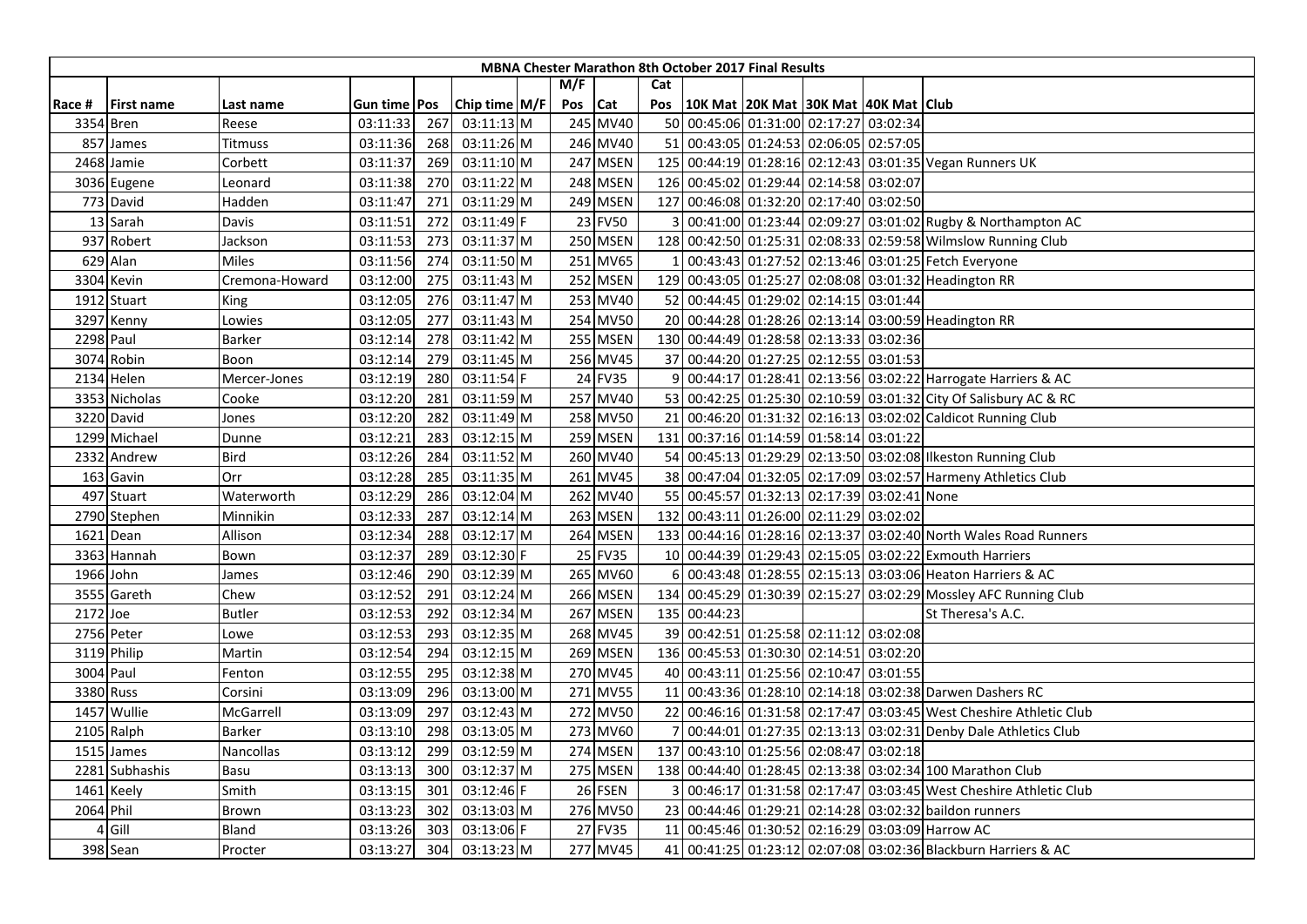|          |                    |                |                     |     |               |         |                 |     | <b>MBNA Chester Marathon 8th October 2017 Final Results</b> |  |                                                                    |
|----------|--------------------|----------------|---------------------|-----|---------------|---------|-----------------|-----|-------------------------------------------------------------|--|--------------------------------------------------------------------|
|          |                    |                |                     |     |               | M/F     |                 | Cat |                                                             |  |                                                                    |
| Race #   | <b>First name</b>  | Last name      | Gun time <b>Pos</b> |     | Chip time M/F | Pos Cat |                 | Pos | 10K Mat 20K Mat 30K Mat 40K Mat Club                        |  |                                                                    |
|          | 1558 Neil          | Webster        | 03:13:30            | 305 | 03:13:05 M    |         | 278 MV45        |     | 42 00:46:17 01:31:57 02:17:47 03:03:49                      |  |                                                                    |
| 1622     | Carla              | Green          | 03:13:32            | 306 | 03:13:16 F    |         | 28 FV45         |     |                                                             |  | 00:44:51 01:30:06 02:16:08 03:03:28 North Wales Road Runners       |
|          | 753 Chris          | Goodfellow     | 03:13:33            | 307 | 03:13:10 M    |         | 279 MV45        |     |                                                             |  | 43 00:45:52 01:30:33 02:14:24 03:01:53 Macclesfield Harriers & AC  |
|          | 3441 Robert        | Deller         | 03:13:34            | 308 | $03:13:14$ M  |         | 280 MSEN        |     | 139 00:39:23 01:20:18 02:05:04 03:01:17                     |  |                                                                    |
| 2751 lan |                    | James          | 03:13:37            | 309 | 03:13:29 M    |         | 281 MV55        |     |                                                             |  | 12 00:41:33 01:24:28 02:10:34 03:02:20 Wrexham Ac                  |
|          | 768 Steve          | Page           | 03:13:40            | 310 | 03:13:02 M    |         | 282 MSEN        |     |                                                             |  | 140 00:46:26 01:32:19 02:17:11 03:03:49 HYDE VILLAGE STRIDERS      |
|          | 347 Scott          | Slater         | 03:13:52            | 311 | $03:13:21$ M  |         | 283 MSEN        |     |                                                             |  | 141 00:46:06 01:30:37 02:15:20 03:02:54 Blackburn Road Runners     |
| 2805 lan |                    | Haw            | 03:13:54            | 312 | 03:13:35 M    |         | 284 MSEN        |     | 142 00:43:12 01:26:01 02:10:59 03:03:34                     |  |                                                                    |
|          | 2731 Lenny         | Hughes         | 03:14:12            | 313 | 03:13:52 M    |         | 285 MV60        |     |                                                             |  | 00:44:58 01:29:42 02:15:29 03:03:34 Maldwyn Harriers               |
|          | 1477 James         | Jones          | 03:14:18            | 314 | 03:14:03 M    |         | 286 MSEN        |     | 143 00:43:52 01:28:06 02:14:35 03:03:38                     |  |                                                                    |
|          | 732 Sean           | Warburton      | 03:14:19            | 315 | 03:13:51 M    |         | 287 MV40        |     | 56 00:46:03 01:31:51 02:17:21 03:04:31                      |  |                                                                    |
| 2227     | Joanne             | Bolton         | 03:14:22            | 316 | 03:14:19 F    |         | 29 FV50         |     |                                                             |  | 00:45:49 01:32:06 02:18:21 03:04:37 Kimberworth Striders           |
|          | 633 Mark           | Cooney         | 03:14:28            | 317 | 03:13:56 M    |         | 288 MV45        |     | 44 00:43:12 01:26:04 02:12:40 03:03:04                      |  |                                                                    |
|          | 3313 Daniel        | <b>Bremner</b> | 03:14:29            | 318 | 03:14:05 M    |         | <b>289 MSEN</b> |     |                                                             |  | 144 00:46:17 01:31:57 02:17:19 03:04:22 Headington RR              |
|          | 723 Andrew         | Hadfield       | 03:14:34            | 319 | 03:13:57 M    |         | 290 MV45        |     | 45 00:46:26 01:32:19 02:17:11 03:04:17                      |  |                                                                    |
|          | 2275 Richard Louis | Wood           | 03:14:37            | 320 | 03:14:19 M    |         | 291 MSEN        |     |                                                             |  | 145 00:43:03 01:25:34 02:09:25 03:02:14 Steel City Striders RC     |
|          | 1386 Andrew        | Fearns         | 03:14:38            | 321 | 03:14:15 M    |         | 292 MV40        |     |                                                             |  | 57 00:46:20 01:32:29 02:18:20 03:04:07 Knowsley Harriers           |
|          | 58 Robert          | White          | 03:14:39            | 322 | 03:14:38 M    |         | 293 MV40        |     |                                                             |  | 58 00:39:18 01:24:54 02:09:50 03:04:51 Buxton AC                   |
|          | 617 Harriet        | Hamilton       | 03:14:45            | 323 | 03:14:05 F    |         | 30 FV35         |     |                                                             |  | 12 00:46:19 01:32:27 02:18:23 03:05:08 Dragons Running Club (sale) |
|          | 3427 Ivan          | Mazepa         | 03:14:46            | 324 | 03:14:20 M    |         | 294 MSEN        |     | 146 00:46:23 01:32:26 02:18:19 03:04:55                     |  |                                                                    |
|          | 749 James          | Perry          | 03:14:47            | 325 | 03:14:29 M    |         | 295 MSEN        |     |                                                             |  | 147 00:44:12 01:28:26 02:14:47 03:04:43 Macclesfield Harriers & AC |
| 1807     | Simon              | Fox            | 03:14:47            | 326 | 03:14:37 M    |         | 296 MV50        |     |                                                             |  | 24 00:45:10 01:31:06 02:17:35 03:05:08 Wirral AC                   |
|          | 2626 Ashley        | Campbell       | 03:14:50            | 327 | 03:14:35 M    |         | 297 MSEN        |     | 148 00:44:02 01:27:37 02:13:36 03:03:39                     |  |                                                                    |
|          | 2664 David         | Powell         | 03:14:51            | 328 | 03:14:31 M    |         | 298 MV55        |     |                                                             |  | 13 00:43:55 01:28:54 02:15:47 03:04:52 Aberystwyth AC              |
|          | 2395 Nick          | Bott           | 03:14:52            | 329 | 03:14:39 M    |         | 299 MSEN        |     |                                                             |  | 149 00:42:31 01:24:56 02:07:32 03:04:56 Owls AC Leicester          |
| 2861 lan |                    | Needleman      | 03:14:56            | 330 | 03:14:34 M    |         | 300 MV55        |     | 14 00:45:48 01:31:46 02:18:23 03:04:53 Tring RC             |  |                                                                    |
|          | 3176 Richard       | Ray            | 03:14:59            | 331 | 03:14:25 M    |         | 301 MSEN        |     |                                                             |  | 150 00:46:21 01:32:27 02:18:00 03:04:52 Forest of Dean AC          |
|          | 1911 Tomos         | Lea            | 03:15:02            | 332 | 03:14:31 M    |         | 302 MSEN        | 151 | 00:46:24 01:32:31 02:18:24 03:05:08                         |  |                                                                    |
|          | 155 Mark           | Roberts        | 03:15:05            | 333 | 03:14:43 M    |         | 303 MV45        |     | 46 00:43:48 01:27:29 02:11:55 03:02:05                      |  |                                                                    |
|          | 2860 Lynda         | Hembury        | 03:15:05            | 334 | 03:14:37 F    |         | 31 FV60         |     | 00:45:59 01:32:09 02:18:25 03:05:04 Tring RC                |  |                                                                    |
|          | 1001 Matthew       | Larkin         | 03:15:08            | 335 | 03:14:29 M    |         | 304 MV45        |     |                                                             |  | 47 00:46:22 01:32:29 02:18:24 03:05:02 Halton & Frodsham Harriers  |
|          | 653 Andy           | Brammar        | 03:15:17            | 336 | 03:14:46 M    |         | 305 MSEN        |     | 152 00:46:24 01:32:34 02:18:27 03:05:12                     |  |                                                                    |
|          | 3056 Ludwig        | Krause         | 03:15:19            | 337 | 03:15:05 M    |         | 306 MV40        |     |                                                             |  | 59 00:44:10 01:27:57 02:12:47 03:04:24 Wimbledon Windmilers        |
|          | 789 Matthew        | Moran          | 03:15:21            | 338 | 03:14:57 M    |         | 307 MSEN        |     |                                                             |  | 153 00:46:17 01:32:24 02:18:21 03:05:07 Bramhall Runners           |
|          | 82 Lee             | Moreton        | 03:15:25            | 339 | 03:15:00 M    |         | 308 MV40        |     |                                                             |  | 60 00:46:18 01:32:24 02:18:21 03:05:08 Black Country Triathletes   |
|          | 434 John           | Hartley        | 03:15:26            | 340 | 03:15:02 M    |         | 309 MV60        |     |                                                             |  | 00:45:57 01:32:13 02:18:22 03:05:07 Clayton-Le-Moors Harriers      |
|          | 83 Alex            | Cowin          | 03:15:26            | 341 | 03:15:01 M    |         | 310 MSEN        |     |                                                             |  | 154 00:46:18 01:32:29 02:18:23 03:05:07 Penny Lane Striders        |
|          | 726 Jayne          | Lawton         | 03:15:27            | 342 | 03:15:05 F    |         | 32 FV45         |     |                                                             |  | 00:45:41 01:31:11 02:17:46 03:05:24 Stockport Harriers & AC        |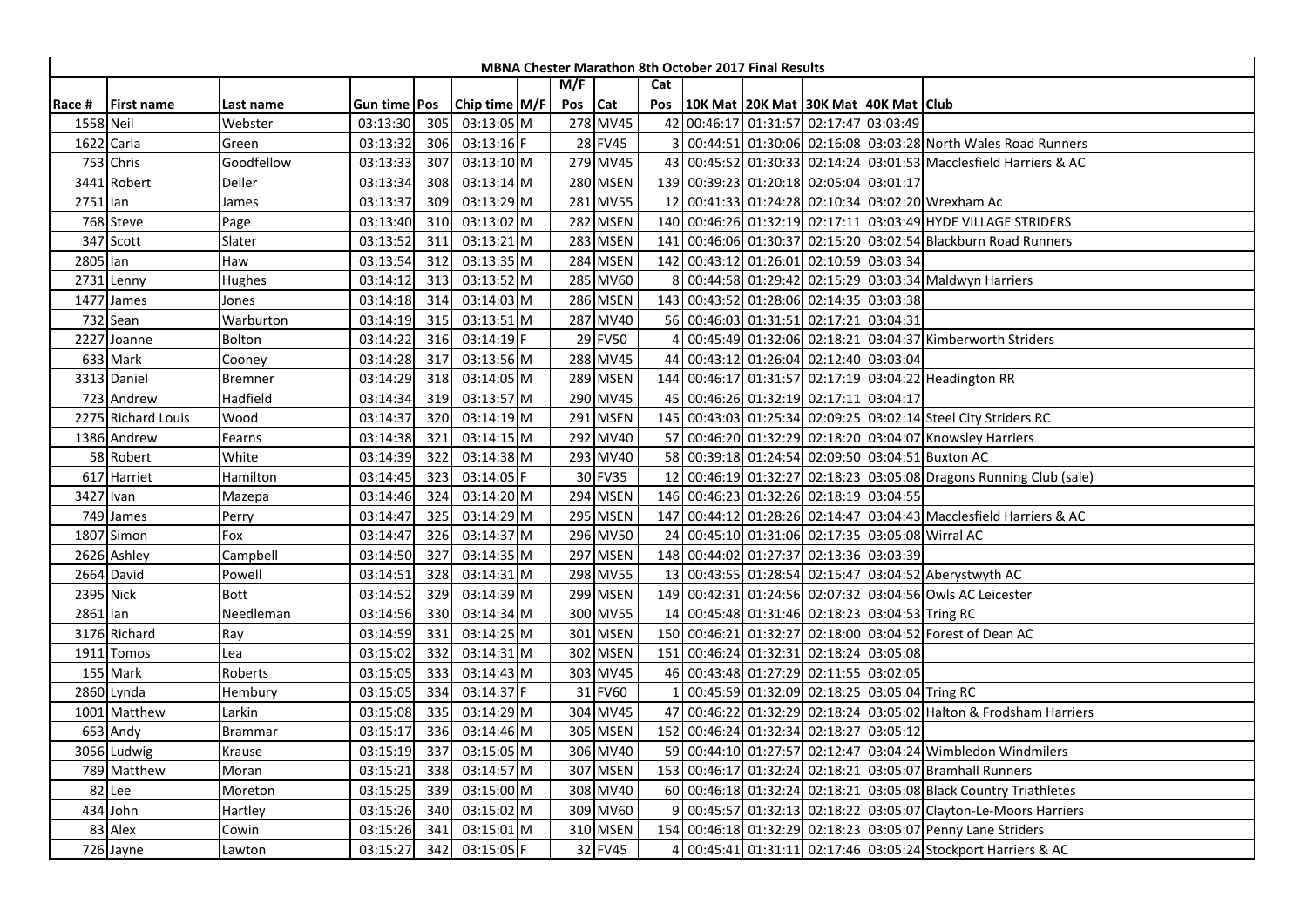|           |                   |                |                     |     |               |     |          |     | <b>MBNA Chester Marathon 8th October 2017 Final Results</b> |  |                                                                   |
|-----------|-------------------|----------------|---------------------|-----|---------------|-----|----------|-----|-------------------------------------------------------------|--|-------------------------------------------------------------------|
|           |                   |                |                     |     |               | M/F |          | Cat |                                                             |  |                                                                   |
| Race #    | <b>First name</b> | Last name      | Gun time <b>Pos</b> |     | Chip time M/F | Pos | Cat      | Pos | 10K Mat 20K Mat 30K Mat 40K Mat Club                        |  |                                                                   |
|           | 1707 John         | Cronin         | 03:15:38            | 343 | 03:15:09 M    |     | 311 MV50 |     | 25 00:45:04 01:29:42 02:15:32 03:05:07                      |  |                                                                   |
|           | 2112 Matthew      | Calvert        | 03:15:45            | 344 | 03:15:18 M    |     | 312 MV40 |     | 61 00:46:19 01:32:32 02:18:22 03:05:28                      |  |                                                                   |
|           | 1197 Scott        | Wiggans        | 03:15:49            | 345 | 03:15:27 M    |     | 313 MSEN |     |                                                             |  | 155 00:46:30 01:33:16 02:19:29 03:06:31 Wigan & District H & AC   |
|           | 1399 Paul         | Caley          | 03:15:50            | 346 | 03:15:12 M    |     | 314 MSEN |     | 156 00:46:19 01:32:01 02:17:27 03:06:08                     |  |                                                                   |
|           | 3132 Juliette     | Roberts        | 03:15:52            | 347 | 03:15:45 F    |     | 33 FV40  |     |                                                             |  | 8 00:46:19 01:32:27 02:18:23 03:05:30 Arena 80 AC                 |
|           | 2523 Ashley       | Harris         | 03:15:55            | 348 | 03:15:47 M    |     | 315 MV50 |     |                                                             |  | 26 00:44:06 01:28:47 02:15:20 03:04:44 Droitwich Ac               |
|           | 818 Richard       | Harrison       | 03:15:59            | 349 | 03:15:32 M    |     | 316 MV45 |     |                                                             |  | 48 00:46:18 01:32:07 02:17:49 03:05:23 Wilmslow Running Club      |
| 1417 Jay  |                   | Jennions       | 03:16:18            | 350 | $03:16:11$ F  |     | 34 FV35  |     |                                                             |  | 13 00:45:48 01:31:32 02:17:40 03:05:49 Deestriders R.C.           |
| 2970 Jill |                   | Cliff          | 03:16:24            | 351 | 03:16:19 F    |     | 35 FV45  |     |                                                             |  | 00:42:53 01:27:47 02:14:48 03:04:57 Deal Tri Club                 |
|           | 966 Chris         | Graham         | 03:16:26            | 352 | 03:16:10 M    |     | 317 MSEN |     |                                                             |  | 157 00:44:29 01:30:07 02:16:59 03:05:49 South Cheshire Harriers   |
|           | 2119 Michael      | King           | 03:16:30            | 353 | 03:16:14 M    |     | 318 MSEN |     |                                                             |  | 158 00:42:30 01:25:39 02:14:18 03:06:06 Wakefield Triathlon Club  |
| 2146 Ian  |                   | Sanderson      | 03:16:42            | 354 | 03:16:12 M    |     | 319 MV45 |     |                                                             |  | 49 00:44:34 01:30:31 02:17:24 03:06:35 Valley Striders AC         |
|           | 599 John          | Pemberton      | 03:16:46            | 355 | 03:16:01 M    |     | 320 MV50 |     |                                                             |  | 27 00:46:16 01:31:31 02:17:20 03:05:49 Sandbach Striders          |
|           | 2903 Francis      | <b>Bradley</b> | 03:16:46            | 356 | 03:16:26 M    |     | 321 MV45 |     | 50 00:43:14 01:27:47 02:13:13 03:07:21                      |  |                                                                   |
|           | 3390 David        | Isaac          | 03:16:48            | 357 | 03:15:49 M    |     | 322 MSEN |     | 159 00:48:09 01:34:38 02:19:55 03:07:03                     |  |                                                                   |
| 2495 Ian  |                   | MacKenzie      | 03:16:49            | 358 | 03:16:28 M    |     | 323 MV40 |     |                                                             |  | 62 00:45:14 01:30:46 02:17:27 03:06:21 Kings Heath RC - The Lions |
|           | 3426 Stephen      | Spall          | 03:17:08            | 359 | 03:16:35 M    |     | 324 MV50 |     |                                                             |  | 28 00:46:23 01:32:31 02:18:27 03:06:35 Chester Triathlon Club     |
|           | 2711 Richard      | McKenna        | 03:17:15            | 360 | 03:17:07 M    |     | 325 MV40 |     |                                                             |  | 63 00:41:07 01:21:53 02:06:07 03:04:26 Shrewsbury AC              |
|           | 2013 Linda        | Noble          | 03:17:19            | 361 | 03:17:14 F    |     | 36 FV50  |     |                                                             |  | 00:44:02 01:29:28 02:17:38 03:07:24 Darlington H & AC             |
| 1294 Rob  |                   | Fletcher       | 03:17:20            | 362 | 03:16:35 M    |     | 326 MV40 |     |                                                             |  | 64 00:46:31 01:33:08 02:20:16 03:07:07 Mersey Tri                 |
|           | 770 William       | Mather         | 03:17:20            | 363 | 03:16:43 M    |     | 327 MSEN |     |                                                             |  | 160 00:46:27 01:32:54 02:19:12 03:07:01 Glossopdale Harriers      |
|           | 1024 Neil         | Phillips       | 03:17:28            | 364 | 03:16:52 M    |     | 328 MV55 |     | 15 00:46:21 01:32:29 02:18:37 03:05:38                      |  |                                                                   |
|           | 437 Ady           | Humphrys       | 03:17:35            | 365 | 03:17:19 M    |     | 329 MV45 |     |                                                             |  | 51 00:43:10 01:26:05 02:11:48 03:05:28 Darwen Dashers RC          |
|           | 1950 Jamie        | Beaman         | 03:17:36            | 366 | 03:16:54 M    |     | 330 MSEN | 161 |                                                             |  | 00:48:48 01:36:33 02:23:21 03:09:04 Manx Harriers                 |
|           | 49 Rachel         | Shaw           | 03:17:44            | 367 | 03:17:40 F    |     | 37 FV40  |     |                                                             |  | 00:45:08 01:31:00 02:17:38 03:07:16 Headington RR                 |
|           | 1790 Philip       | Maltas         | 03:17:45            | 368 | 03:17:26 M    |     | 331 MSEN |     | 162 00:42:37 01:23:52 02:06:28 03:03:42                     |  |                                                                   |
|           | 1302 Jack         | Cottam         | 03:17:46            | 369 | 03:17:11 M    |     | 332 MSEN |     | 163 00:48:11 01:36:09 02:22:05 03:07:55                     |  |                                                                   |
|           | 272 Dom           | Robinson       | 03:17:51            | 370 | 03:17:37 M    |     | 333 MV45 |     | 52 00:43:34 01:27:51 02:14:55 03:06:41                      |  |                                                                   |
|           | 1513 Jonathan     | Goulding       | 03:17:53            | 371 | 03:17:17 M    |     | 334 MV50 |     |                                                             |  | 29 00:46:20 01:32:28 02:18:24 03:06:54 Chester Triathlon Club     |
|           | 1938 Alexander    | Hatton         | 03:17:53            | 372 | 03:17:21 M    |     | 335 MSEN |     | 164 00:48:09 01:35:17 02:21:00 03:08:02                     |  |                                                                   |
|           | 1553 Laurence     | Cooke          | 03:17:56            | 373 | 03:17:27 M    |     | 336 MV45 |     | 53 00:46:17 01:32:24 02:18:23 03:06:18                      |  |                                                                   |
|           | 3215 Alice        | Johnston       | 03:17:59            | 374 | 03:17:25 F    |     | 38 FSEN  |     |                                                             |  | 00:46:19 01:32:28 02:18:45 03:07:40 Les Croupiers                 |
|           | 3231 Paul         | Martin         | 03:18:09            | 375 | 03:17:30 M    |     | 337 MV40 |     | 65 00:46:45 01:32:30 02:18:18 03:07:11                      |  |                                                                   |
|           | 2296 Matthew      | Blunt          | 03:18:09            | 376 | 03:17:19 M    |     | 338 MSEN |     | 165 00:46:17 01:30:48 02:15:28 03:06:57                     |  |                                                                   |
|           | 3349 Richard      | Davies         | 03:18:10            | 377 | 03:17:51 M    |     | 339 MSEN |     | 166 00:43:46 01:27:40 02:13:06 03:07:00                     |  |                                                                   |
|           | 1356 James        | Schofield      | 03:18:10            | 378 | 03:17:36 M    |     | 340 MV40 |     | 66 00:48:24 01:36:24 02:22:42 03:08:39                      |  |                                                                   |
|           | 3500 Danielle     | Higham         | 03:18:11            | 379 | 03:17:37 F    |     | 39 FSEN  |     | 00:48:23 01:36:24 02:22:42 03:08:39                         |  |                                                                   |
|           | 1083 Chris        | Gormon         | 03:18:20            | 380 | 03:18:10 M    |     | 341 MSEN |     |                                                             |  | 167 00:41:31 01:23:46 02:09:56 03:07:22 Northwich Running Club    |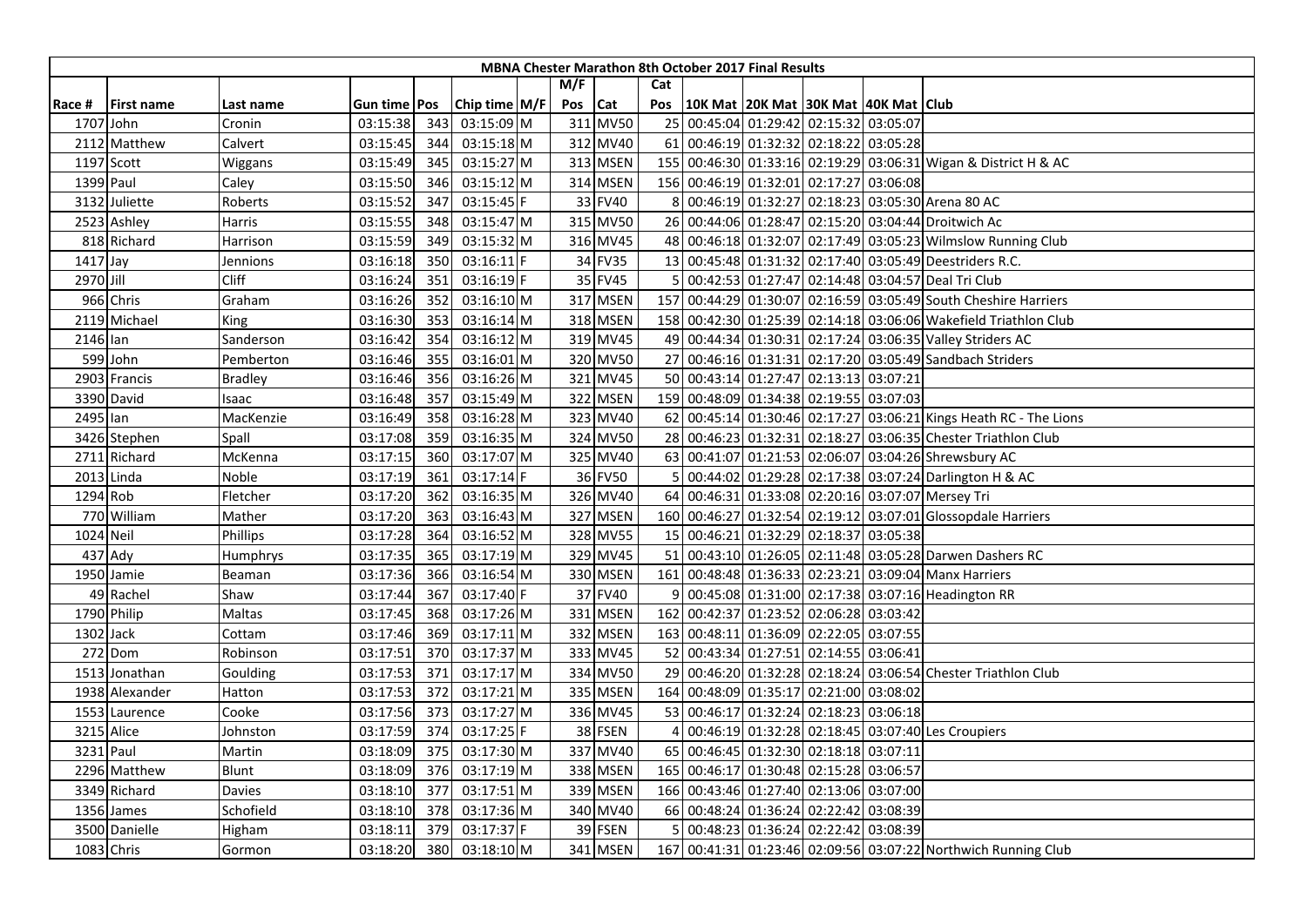| M/F<br>Cat<br>Chip time $M/F$<br>Pos<br><b>Cat</b><br>Pos   10K Mat   20K Mat   30K Mat   40K Mat   Club<br><b>First name</b><br>Race #<br>Last name<br>Gun time   Pos<br>342 MV70<br>00:45:19 01:31:28 02:18:23 03:07:32 Thanet Roadrunners AC<br>2974 David<br>03:18:27<br>03:18:03 M<br>Winch<br>381<br>40 FSEN<br>00:46:23 01:32:36 02:18:56 03:08:16 Stockport Harriers & AC<br>761 Lisa<br>382<br>$03:17:49$ F<br>Hynes<br>03:18:29<br>$6 \mid$<br>41 FV45<br>6 00:45:09 01:30:46 02:17:53 03:08:03 Trawden Athletic Club<br>481 Nicola<br>Nuttall<br>03:18:35<br>383<br>03:18:08 F<br>343 MV50<br>30 00:48:04 01:34:08 02:20:19 03:08:01 Yeovil Town RRC<br>3291 Guy<br>Williams<br>03:18:37<br>384<br>03:17:40 M<br>344 MV45<br>54 00:43:14 01:26:22 02:13:21 03:06:34 Black Pear Joggers<br>03:18:39<br>385<br>03:18:24 M<br>394 Anthony<br>Taylor<br>42 FV50<br>6 00:46:01 01:32:13 02:19:32 03:08:24 BRIHC<br>03:18:34 F<br>Catherine<br>Ulliott<br>03:18:40<br>386<br>3141<br>345 MSEN<br>168 00:45:35 01:31:11 02:18:20 03:07:56<br>Hamilton<br>387<br>03:18:17 M<br>3485 Lawrence<br>03:18:40<br>388<br>346 MV45<br>55 00:45:56 01:31:02 02:16:37 03:07:16 Clayton-Le-Moors Harriers<br>351 Michael<br>03:18:44<br>03:18:20 M<br>Hogan<br>347 MSEN<br>169 00:45:19 01:30:57 02:16:57 03:07:17 DH Runners<br>199 Steven<br>03:18:45<br>389<br>03:18:20 M<br>Claringbold<br>348 MV50<br>31 00:46:14 01:31:53 02:18:58 03:08:23 Trentham Rc<br>03:18:19 M<br>2649 Barry<br>Smith<br>03:18:46<br>390<br>349 MV55<br>16 00:46:16 01:32:06 02:18:45 03:08:22 Penny Lane Striders<br>1371 Matt<br>Helme<br>03:18:51<br>391<br>03:18:20 M<br>350 MSEN<br>170 00:43:13 01:28:02 02:15:22 03:08:26<br>499 Nathanael<br>03:18:52<br>392<br>03:18:40 M<br>Ingram<br>351 MV50<br>201 Chris<br>393<br>03:18:26 M<br>32 00:46:40 01:33:31 02:20:20 03:08:33<br>McDonald<br>03:18:56<br>352 MSEN<br>171 00:44:03 01:27:38 02:12:38 03:07:24<br>3367 Don<br>Rufus<br>03:19:03<br>394<br>03:18:44 M<br>43 FV35<br>Allan<br>03:19:04<br>395<br>03:18:57 F<br>14 00:47:06 01:35:09 02:22:43 03:09:30 Southport Waterloo Ac<br>328 Tracey<br>353 MSEN<br>00:45:54 01:31:50 02:18:04 03:08:42 West Cheshire Athletic Club<br>Cable<br>396<br>03:18:52 M<br>172<br>1451 Tom<br>03:19:10<br>03:18:59 M<br>354 MSEN<br>00:43:14 01:27:50 02:14:28 03:07:30<br>2730 Marc<br>03:19:19<br>397<br>173<br>George<br>174 00:46:49 01:33:18 02:19:29 03:09:07<br>2984 Mark<br>03:18:38 M<br>355 MSEN<br>Hokan<br>03:19:21<br>398<br>356 MV40<br>03:19:25<br>399<br>03:18:46 M<br>67 00:43:31 01:28:49 02:16:36 03:08:03<br>3181 Andrew<br>Bowen<br>357 MV45<br>56 00:46:32 01:33:01 02:19:38 03:08:42 Stadium Runners<br>2098 John<br>03:18:54 M<br>03:19:27<br>400<br>Eastwood<br>358 MSEN<br>175 00:46:19 01:32:25 02:18:45 03:08:44<br>03:19:02 M<br>2883 Daniel<br>Reynolds<br>03:19:40<br>401<br>359 MV40<br>03:19:48<br>03:19:25 M<br>68 00:44:17 01:28:44 02:15:47 03:08:10<br>2737 Howard<br>Shearing<br>402<br>360 MV50<br>3387 Andy<br>03:19:56<br>03:19:28 M<br>33 00:47:57 01:35:18 02:22:17 03:10:03<br>403<br>Letheren<br>808 Chris<br>Wake<br>03:19:41 M<br>361 MSEN<br>176 00:46:09 01:31:53 02:18:44 03:09:40 Chorlton Runners<br>03:20:04<br>404<br>362 MV45<br>1101 Martin<br>03:19:21 M<br>57 00:46:21 01:32:30 02:20:11 03:09:37 Sandbach Striders<br>Coleman<br>03:20:05<br>405<br>03:19:34 M<br>363 MV40<br>69 00:45:20 01:30:08 02:17:49 03:09:46 Erme Valley Harriers<br>3229 Mike<br>Hoskin<br>03:20:05<br>406<br>44 FV55<br>03:19:37 F<br>00:45:57 01:31:24 02:20:01 03:09:42 Exmouth Harriers AAC<br>3372 Cathy<br>03:20:09<br>407<br>Newman<br>364 MV45<br>58 00:46:05 01:32:07 02:19:08 03:09:30 Steel City Striders RC<br>2265 Adam<br>03:19:40 M<br>McAuley<br>03:20:11<br>408<br>365 MSEN<br>177 00:46:13 01:31:32 02:17:50 03:08:55<br>2344 David<br>03:20:15<br>409<br>03:19:42 M<br>Ebbage<br>366 MV45<br>59 00:47:44 01:34:43 02:21:25 03:10:27 Ampthill & Flitwick Flyers RC<br>2444 Philip<br>03:20:20<br>410<br>03:19:45 M<br>Horan<br>367 MSEN<br>178 00:48:31 01:35:37 02:22:44 03:10:46<br>03:19:32 M<br>216 Sean<br>Pollen<br>03:20:33<br>411<br>368 MV45<br>60 00:43:08 01:25:38 02:12:43 03:08:01<br>03:19:52 M<br>3456 Jim<br>03:20:34<br>412<br><b>Hynes</b><br>369 MV50<br>03:19:55 M<br>34 00:48:05 01:35:36 02:22:42 03:10:46 Wolverhampton & Bilston<br>2575 David<br>03:20:38<br>413<br>Joynson<br>887 Paul<br>03:20:28 M<br>370 MV40<br>70 00:43:15 01:26:08 02:16:53 03:10:49 Todmorden Harriers<br>Alexander<br>03:20:42<br>414<br>03:20:09 M<br>371 MV40<br>71 00:46:22 01:32:36 02:20:12 03:10:18 Werrington Joggers<br>2810 Christopher<br>Phillips<br>03:20:46<br>415<br>2557 Paul<br>372 MV40<br>Hyde<br>03:20:46<br>416<br>03:20:23 M<br>72 00:46:23 01:32:22 02:19:03 03:09:57 Droitwich Ac<br>1922 Ed<br>73 00:45:12 01:29:28 02:14:54 03:09:16<br>417<br>03:20:33 M<br>373 MV40<br>Mortell<br>03:21:03<br>374 MV50<br>418<br>03:20:56 M<br>35 00:46:25 01:32:35 02:19:15 03:09:58 Matlock Athletic Club<br>2259 James<br>Arnold<br>03:21:22 |  |  |  |  |  | <b>MBNA Chester Marathon 8th October 2017 Final Results</b> |  |  |
|--------------------------------------------------------------------------------------------------------------------------------------------------------------------------------------------------------------------------------------------------------------------------------------------------------------------------------------------------------------------------------------------------------------------------------------------------------------------------------------------------------------------------------------------------------------------------------------------------------------------------------------------------------------------------------------------------------------------------------------------------------------------------------------------------------------------------------------------------------------------------------------------------------------------------------------------------------------------------------------------------------------------------------------------------------------------------------------------------------------------------------------------------------------------------------------------------------------------------------------------------------------------------------------------------------------------------------------------------------------------------------------------------------------------------------------------------------------------------------------------------------------------------------------------------------------------------------------------------------------------------------------------------------------------------------------------------------------------------------------------------------------------------------------------------------------------------------------------------------------------------------------------------------------------------------------------------------------------------------------------------------------------------------------------------------------------------------------------------------------------------------------------------------------------------------------------------------------------------------------------------------------------------------------------------------------------------------------------------------------------------------------------------------------------------------------------------------------------------------------------------------------------------------------------------------------------------------------------------------------------------------------------------------------------------------------------------------------------------------------------------------------------------------------------------------------------------------------------------------------------------------------------------------------------------------------------------------------------------------------------------------------------------------------------------------------------------------------------------------------------------------------------------------------------------------------------------------------------------------------------------------------------------------------------------------------------------------------------------------------------------------------------------------------------------------------------------------------------------------------------------------------------------------------------------------------------------------------------------------------------------------------------------------------------------------------------------------------------------------------------------------------------------------------------------------------------------------------------------------------------------------------------------------------------------------------------------------------------------------------------------------------------------------------------------------------------------------------------------------------------------------------------------------------------------------------------------------------------------------------------------------------------------------------------------------------------------------------------------------------------------------------------------------------------------------------------------------------------------------------------------------------------------------------------------------------------------------------------------------------------------------------------------------------------------------------------------------------------------------------------------------------------------------------------------------------------------------------------------------------------------------------------------------------------------------------------------------------------------------------------------------------------------------------------------------------------------------------------|--|--|--|--|--|-------------------------------------------------------------|--|--|
|                                                                                                                                                                                                                                                                                                                                                                                                                                                                                                                                                                                                                                                                                                                                                                                                                                                                                                                                                                                                                                                                                                                                                                                                                                                                                                                                                                                                                                                                                                                                                                                                                                                                                                                                                                                                                                                                                                                                                                                                                                                                                                                                                                                                                                                                                                                                                                                                                                                                                                                                                                                                                                                                                                                                                                                                                                                                                                                                                                                                                                                                                                                                                                                                                                                                                                                                                                                                                                                                                                                                                                                                                                                                                                                                                                                                                                                                                                                                                                                                                                                                                                                                                                                                                                                                                                                                                                                                                                                                                                                                                                                                                                                                                                                                                                                                                                                                                                                                                                                                                                                                                            |  |  |  |  |  |                                                             |  |  |
|                                                                                                                                                                                                                                                                                                                                                                                                                                                                                                                                                                                                                                                                                                                                                                                                                                                                                                                                                                                                                                                                                                                                                                                                                                                                                                                                                                                                                                                                                                                                                                                                                                                                                                                                                                                                                                                                                                                                                                                                                                                                                                                                                                                                                                                                                                                                                                                                                                                                                                                                                                                                                                                                                                                                                                                                                                                                                                                                                                                                                                                                                                                                                                                                                                                                                                                                                                                                                                                                                                                                                                                                                                                                                                                                                                                                                                                                                                                                                                                                                                                                                                                                                                                                                                                                                                                                                                                                                                                                                                                                                                                                                                                                                                                                                                                                                                                                                                                                                                                                                                                                                            |  |  |  |  |  |                                                             |  |  |
|                                                                                                                                                                                                                                                                                                                                                                                                                                                                                                                                                                                                                                                                                                                                                                                                                                                                                                                                                                                                                                                                                                                                                                                                                                                                                                                                                                                                                                                                                                                                                                                                                                                                                                                                                                                                                                                                                                                                                                                                                                                                                                                                                                                                                                                                                                                                                                                                                                                                                                                                                                                                                                                                                                                                                                                                                                                                                                                                                                                                                                                                                                                                                                                                                                                                                                                                                                                                                                                                                                                                                                                                                                                                                                                                                                                                                                                                                                                                                                                                                                                                                                                                                                                                                                                                                                                                                                                                                                                                                                                                                                                                                                                                                                                                                                                                                                                                                                                                                                                                                                                                                            |  |  |  |  |  |                                                             |  |  |
|                                                                                                                                                                                                                                                                                                                                                                                                                                                                                                                                                                                                                                                                                                                                                                                                                                                                                                                                                                                                                                                                                                                                                                                                                                                                                                                                                                                                                                                                                                                                                                                                                                                                                                                                                                                                                                                                                                                                                                                                                                                                                                                                                                                                                                                                                                                                                                                                                                                                                                                                                                                                                                                                                                                                                                                                                                                                                                                                                                                                                                                                                                                                                                                                                                                                                                                                                                                                                                                                                                                                                                                                                                                                                                                                                                                                                                                                                                                                                                                                                                                                                                                                                                                                                                                                                                                                                                                                                                                                                                                                                                                                                                                                                                                                                                                                                                                                                                                                                                                                                                                                                            |  |  |  |  |  |                                                             |  |  |
|                                                                                                                                                                                                                                                                                                                                                                                                                                                                                                                                                                                                                                                                                                                                                                                                                                                                                                                                                                                                                                                                                                                                                                                                                                                                                                                                                                                                                                                                                                                                                                                                                                                                                                                                                                                                                                                                                                                                                                                                                                                                                                                                                                                                                                                                                                                                                                                                                                                                                                                                                                                                                                                                                                                                                                                                                                                                                                                                                                                                                                                                                                                                                                                                                                                                                                                                                                                                                                                                                                                                                                                                                                                                                                                                                                                                                                                                                                                                                                                                                                                                                                                                                                                                                                                                                                                                                                                                                                                                                                                                                                                                                                                                                                                                                                                                                                                                                                                                                                                                                                                                                            |  |  |  |  |  |                                                             |  |  |
|                                                                                                                                                                                                                                                                                                                                                                                                                                                                                                                                                                                                                                                                                                                                                                                                                                                                                                                                                                                                                                                                                                                                                                                                                                                                                                                                                                                                                                                                                                                                                                                                                                                                                                                                                                                                                                                                                                                                                                                                                                                                                                                                                                                                                                                                                                                                                                                                                                                                                                                                                                                                                                                                                                                                                                                                                                                                                                                                                                                                                                                                                                                                                                                                                                                                                                                                                                                                                                                                                                                                                                                                                                                                                                                                                                                                                                                                                                                                                                                                                                                                                                                                                                                                                                                                                                                                                                                                                                                                                                                                                                                                                                                                                                                                                                                                                                                                                                                                                                                                                                                                                            |  |  |  |  |  |                                                             |  |  |
|                                                                                                                                                                                                                                                                                                                                                                                                                                                                                                                                                                                                                                                                                                                                                                                                                                                                                                                                                                                                                                                                                                                                                                                                                                                                                                                                                                                                                                                                                                                                                                                                                                                                                                                                                                                                                                                                                                                                                                                                                                                                                                                                                                                                                                                                                                                                                                                                                                                                                                                                                                                                                                                                                                                                                                                                                                                                                                                                                                                                                                                                                                                                                                                                                                                                                                                                                                                                                                                                                                                                                                                                                                                                                                                                                                                                                                                                                                                                                                                                                                                                                                                                                                                                                                                                                                                                                                                                                                                                                                                                                                                                                                                                                                                                                                                                                                                                                                                                                                                                                                                                                            |  |  |  |  |  |                                                             |  |  |
|                                                                                                                                                                                                                                                                                                                                                                                                                                                                                                                                                                                                                                                                                                                                                                                                                                                                                                                                                                                                                                                                                                                                                                                                                                                                                                                                                                                                                                                                                                                                                                                                                                                                                                                                                                                                                                                                                                                                                                                                                                                                                                                                                                                                                                                                                                                                                                                                                                                                                                                                                                                                                                                                                                                                                                                                                                                                                                                                                                                                                                                                                                                                                                                                                                                                                                                                                                                                                                                                                                                                                                                                                                                                                                                                                                                                                                                                                                                                                                                                                                                                                                                                                                                                                                                                                                                                                                                                                                                                                                                                                                                                                                                                                                                                                                                                                                                                                                                                                                                                                                                                                            |  |  |  |  |  |                                                             |  |  |
|                                                                                                                                                                                                                                                                                                                                                                                                                                                                                                                                                                                                                                                                                                                                                                                                                                                                                                                                                                                                                                                                                                                                                                                                                                                                                                                                                                                                                                                                                                                                                                                                                                                                                                                                                                                                                                                                                                                                                                                                                                                                                                                                                                                                                                                                                                                                                                                                                                                                                                                                                                                                                                                                                                                                                                                                                                                                                                                                                                                                                                                                                                                                                                                                                                                                                                                                                                                                                                                                                                                                                                                                                                                                                                                                                                                                                                                                                                                                                                                                                                                                                                                                                                                                                                                                                                                                                                                                                                                                                                                                                                                                                                                                                                                                                                                                                                                                                                                                                                                                                                                                                            |  |  |  |  |  |                                                             |  |  |
|                                                                                                                                                                                                                                                                                                                                                                                                                                                                                                                                                                                                                                                                                                                                                                                                                                                                                                                                                                                                                                                                                                                                                                                                                                                                                                                                                                                                                                                                                                                                                                                                                                                                                                                                                                                                                                                                                                                                                                                                                                                                                                                                                                                                                                                                                                                                                                                                                                                                                                                                                                                                                                                                                                                                                                                                                                                                                                                                                                                                                                                                                                                                                                                                                                                                                                                                                                                                                                                                                                                                                                                                                                                                                                                                                                                                                                                                                                                                                                                                                                                                                                                                                                                                                                                                                                                                                                                                                                                                                                                                                                                                                                                                                                                                                                                                                                                                                                                                                                                                                                                                                            |  |  |  |  |  |                                                             |  |  |
|                                                                                                                                                                                                                                                                                                                                                                                                                                                                                                                                                                                                                                                                                                                                                                                                                                                                                                                                                                                                                                                                                                                                                                                                                                                                                                                                                                                                                                                                                                                                                                                                                                                                                                                                                                                                                                                                                                                                                                                                                                                                                                                                                                                                                                                                                                                                                                                                                                                                                                                                                                                                                                                                                                                                                                                                                                                                                                                                                                                                                                                                                                                                                                                                                                                                                                                                                                                                                                                                                                                                                                                                                                                                                                                                                                                                                                                                                                                                                                                                                                                                                                                                                                                                                                                                                                                                                                                                                                                                                                                                                                                                                                                                                                                                                                                                                                                                                                                                                                                                                                                                                            |  |  |  |  |  |                                                             |  |  |
|                                                                                                                                                                                                                                                                                                                                                                                                                                                                                                                                                                                                                                                                                                                                                                                                                                                                                                                                                                                                                                                                                                                                                                                                                                                                                                                                                                                                                                                                                                                                                                                                                                                                                                                                                                                                                                                                                                                                                                                                                                                                                                                                                                                                                                                                                                                                                                                                                                                                                                                                                                                                                                                                                                                                                                                                                                                                                                                                                                                                                                                                                                                                                                                                                                                                                                                                                                                                                                                                                                                                                                                                                                                                                                                                                                                                                                                                                                                                                                                                                                                                                                                                                                                                                                                                                                                                                                                                                                                                                                                                                                                                                                                                                                                                                                                                                                                                                                                                                                                                                                                                                            |  |  |  |  |  |                                                             |  |  |
|                                                                                                                                                                                                                                                                                                                                                                                                                                                                                                                                                                                                                                                                                                                                                                                                                                                                                                                                                                                                                                                                                                                                                                                                                                                                                                                                                                                                                                                                                                                                                                                                                                                                                                                                                                                                                                                                                                                                                                                                                                                                                                                                                                                                                                                                                                                                                                                                                                                                                                                                                                                                                                                                                                                                                                                                                                                                                                                                                                                                                                                                                                                                                                                                                                                                                                                                                                                                                                                                                                                                                                                                                                                                                                                                                                                                                                                                                                                                                                                                                                                                                                                                                                                                                                                                                                                                                                                                                                                                                                                                                                                                                                                                                                                                                                                                                                                                                                                                                                                                                                                                                            |  |  |  |  |  |                                                             |  |  |
|                                                                                                                                                                                                                                                                                                                                                                                                                                                                                                                                                                                                                                                                                                                                                                                                                                                                                                                                                                                                                                                                                                                                                                                                                                                                                                                                                                                                                                                                                                                                                                                                                                                                                                                                                                                                                                                                                                                                                                                                                                                                                                                                                                                                                                                                                                                                                                                                                                                                                                                                                                                                                                                                                                                                                                                                                                                                                                                                                                                                                                                                                                                                                                                                                                                                                                                                                                                                                                                                                                                                                                                                                                                                                                                                                                                                                                                                                                                                                                                                                                                                                                                                                                                                                                                                                                                                                                                                                                                                                                                                                                                                                                                                                                                                                                                                                                                                                                                                                                                                                                                                                            |  |  |  |  |  |                                                             |  |  |
|                                                                                                                                                                                                                                                                                                                                                                                                                                                                                                                                                                                                                                                                                                                                                                                                                                                                                                                                                                                                                                                                                                                                                                                                                                                                                                                                                                                                                                                                                                                                                                                                                                                                                                                                                                                                                                                                                                                                                                                                                                                                                                                                                                                                                                                                                                                                                                                                                                                                                                                                                                                                                                                                                                                                                                                                                                                                                                                                                                                                                                                                                                                                                                                                                                                                                                                                                                                                                                                                                                                                                                                                                                                                                                                                                                                                                                                                                                                                                                                                                                                                                                                                                                                                                                                                                                                                                                                                                                                                                                                                                                                                                                                                                                                                                                                                                                                                                                                                                                                                                                                                                            |  |  |  |  |  |                                                             |  |  |
|                                                                                                                                                                                                                                                                                                                                                                                                                                                                                                                                                                                                                                                                                                                                                                                                                                                                                                                                                                                                                                                                                                                                                                                                                                                                                                                                                                                                                                                                                                                                                                                                                                                                                                                                                                                                                                                                                                                                                                                                                                                                                                                                                                                                                                                                                                                                                                                                                                                                                                                                                                                                                                                                                                                                                                                                                                                                                                                                                                                                                                                                                                                                                                                                                                                                                                                                                                                                                                                                                                                                                                                                                                                                                                                                                                                                                                                                                                                                                                                                                                                                                                                                                                                                                                                                                                                                                                                                                                                                                                                                                                                                                                                                                                                                                                                                                                                                                                                                                                                                                                                                                            |  |  |  |  |  |                                                             |  |  |
|                                                                                                                                                                                                                                                                                                                                                                                                                                                                                                                                                                                                                                                                                                                                                                                                                                                                                                                                                                                                                                                                                                                                                                                                                                                                                                                                                                                                                                                                                                                                                                                                                                                                                                                                                                                                                                                                                                                                                                                                                                                                                                                                                                                                                                                                                                                                                                                                                                                                                                                                                                                                                                                                                                                                                                                                                                                                                                                                                                                                                                                                                                                                                                                                                                                                                                                                                                                                                                                                                                                                                                                                                                                                                                                                                                                                                                                                                                                                                                                                                                                                                                                                                                                                                                                                                                                                                                                                                                                                                                                                                                                                                                                                                                                                                                                                                                                                                                                                                                                                                                                                                            |  |  |  |  |  |                                                             |  |  |
|                                                                                                                                                                                                                                                                                                                                                                                                                                                                                                                                                                                                                                                                                                                                                                                                                                                                                                                                                                                                                                                                                                                                                                                                                                                                                                                                                                                                                                                                                                                                                                                                                                                                                                                                                                                                                                                                                                                                                                                                                                                                                                                                                                                                                                                                                                                                                                                                                                                                                                                                                                                                                                                                                                                                                                                                                                                                                                                                                                                                                                                                                                                                                                                                                                                                                                                                                                                                                                                                                                                                                                                                                                                                                                                                                                                                                                                                                                                                                                                                                                                                                                                                                                                                                                                                                                                                                                                                                                                                                                                                                                                                                                                                                                                                                                                                                                                                                                                                                                                                                                                                                            |  |  |  |  |  |                                                             |  |  |
|                                                                                                                                                                                                                                                                                                                                                                                                                                                                                                                                                                                                                                                                                                                                                                                                                                                                                                                                                                                                                                                                                                                                                                                                                                                                                                                                                                                                                                                                                                                                                                                                                                                                                                                                                                                                                                                                                                                                                                                                                                                                                                                                                                                                                                                                                                                                                                                                                                                                                                                                                                                                                                                                                                                                                                                                                                                                                                                                                                                                                                                                                                                                                                                                                                                                                                                                                                                                                                                                                                                                                                                                                                                                                                                                                                                                                                                                                                                                                                                                                                                                                                                                                                                                                                                                                                                                                                                                                                                                                                                                                                                                                                                                                                                                                                                                                                                                                                                                                                                                                                                                                            |  |  |  |  |  |                                                             |  |  |
|                                                                                                                                                                                                                                                                                                                                                                                                                                                                                                                                                                                                                                                                                                                                                                                                                                                                                                                                                                                                                                                                                                                                                                                                                                                                                                                                                                                                                                                                                                                                                                                                                                                                                                                                                                                                                                                                                                                                                                                                                                                                                                                                                                                                                                                                                                                                                                                                                                                                                                                                                                                                                                                                                                                                                                                                                                                                                                                                                                                                                                                                                                                                                                                                                                                                                                                                                                                                                                                                                                                                                                                                                                                                                                                                                                                                                                                                                                                                                                                                                                                                                                                                                                                                                                                                                                                                                                                                                                                                                                                                                                                                                                                                                                                                                                                                                                                                                                                                                                                                                                                                                            |  |  |  |  |  |                                                             |  |  |
|                                                                                                                                                                                                                                                                                                                                                                                                                                                                                                                                                                                                                                                                                                                                                                                                                                                                                                                                                                                                                                                                                                                                                                                                                                                                                                                                                                                                                                                                                                                                                                                                                                                                                                                                                                                                                                                                                                                                                                                                                                                                                                                                                                                                                                                                                                                                                                                                                                                                                                                                                                                                                                                                                                                                                                                                                                                                                                                                                                                                                                                                                                                                                                                                                                                                                                                                                                                                                                                                                                                                                                                                                                                                                                                                                                                                                                                                                                                                                                                                                                                                                                                                                                                                                                                                                                                                                                                                                                                                                                                                                                                                                                                                                                                                                                                                                                                                                                                                                                                                                                                                                            |  |  |  |  |  |                                                             |  |  |
|                                                                                                                                                                                                                                                                                                                                                                                                                                                                                                                                                                                                                                                                                                                                                                                                                                                                                                                                                                                                                                                                                                                                                                                                                                                                                                                                                                                                                                                                                                                                                                                                                                                                                                                                                                                                                                                                                                                                                                                                                                                                                                                                                                                                                                                                                                                                                                                                                                                                                                                                                                                                                                                                                                                                                                                                                                                                                                                                                                                                                                                                                                                                                                                                                                                                                                                                                                                                                                                                                                                                                                                                                                                                                                                                                                                                                                                                                                                                                                                                                                                                                                                                                                                                                                                                                                                                                                                                                                                                                                                                                                                                                                                                                                                                                                                                                                                                                                                                                                                                                                                                                            |  |  |  |  |  |                                                             |  |  |
|                                                                                                                                                                                                                                                                                                                                                                                                                                                                                                                                                                                                                                                                                                                                                                                                                                                                                                                                                                                                                                                                                                                                                                                                                                                                                                                                                                                                                                                                                                                                                                                                                                                                                                                                                                                                                                                                                                                                                                                                                                                                                                                                                                                                                                                                                                                                                                                                                                                                                                                                                                                                                                                                                                                                                                                                                                                                                                                                                                                                                                                                                                                                                                                                                                                                                                                                                                                                                                                                                                                                                                                                                                                                                                                                                                                                                                                                                                                                                                                                                                                                                                                                                                                                                                                                                                                                                                                                                                                                                                                                                                                                                                                                                                                                                                                                                                                                                                                                                                                                                                                                                            |  |  |  |  |  |                                                             |  |  |
|                                                                                                                                                                                                                                                                                                                                                                                                                                                                                                                                                                                                                                                                                                                                                                                                                                                                                                                                                                                                                                                                                                                                                                                                                                                                                                                                                                                                                                                                                                                                                                                                                                                                                                                                                                                                                                                                                                                                                                                                                                                                                                                                                                                                                                                                                                                                                                                                                                                                                                                                                                                                                                                                                                                                                                                                                                                                                                                                                                                                                                                                                                                                                                                                                                                                                                                                                                                                                                                                                                                                                                                                                                                                                                                                                                                                                                                                                                                                                                                                                                                                                                                                                                                                                                                                                                                                                                                                                                                                                                                                                                                                                                                                                                                                                                                                                                                                                                                                                                                                                                                                                            |  |  |  |  |  |                                                             |  |  |
|                                                                                                                                                                                                                                                                                                                                                                                                                                                                                                                                                                                                                                                                                                                                                                                                                                                                                                                                                                                                                                                                                                                                                                                                                                                                                                                                                                                                                                                                                                                                                                                                                                                                                                                                                                                                                                                                                                                                                                                                                                                                                                                                                                                                                                                                                                                                                                                                                                                                                                                                                                                                                                                                                                                                                                                                                                                                                                                                                                                                                                                                                                                                                                                                                                                                                                                                                                                                                                                                                                                                                                                                                                                                                                                                                                                                                                                                                                                                                                                                                                                                                                                                                                                                                                                                                                                                                                                                                                                                                                                                                                                                                                                                                                                                                                                                                                                                                                                                                                                                                                                                                            |  |  |  |  |  |                                                             |  |  |
|                                                                                                                                                                                                                                                                                                                                                                                                                                                                                                                                                                                                                                                                                                                                                                                                                                                                                                                                                                                                                                                                                                                                                                                                                                                                                                                                                                                                                                                                                                                                                                                                                                                                                                                                                                                                                                                                                                                                                                                                                                                                                                                                                                                                                                                                                                                                                                                                                                                                                                                                                                                                                                                                                                                                                                                                                                                                                                                                                                                                                                                                                                                                                                                                                                                                                                                                                                                                                                                                                                                                                                                                                                                                                                                                                                                                                                                                                                                                                                                                                                                                                                                                                                                                                                                                                                                                                                                                                                                                                                                                                                                                                                                                                                                                                                                                                                                                                                                                                                                                                                                                                            |  |  |  |  |  |                                                             |  |  |
|                                                                                                                                                                                                                                                                                                                                                                                                                                                                                                                                                                                                                                                                                                                                                                                                                                                                                                                                                                                                                                                                                                                                                                                                                                                                                                                                                                                                                                                                                                                                                                                                                                                                                                                                                                                                                                                                                                                                                                                                                                                                                                                                                                                                                                                                                                                                                                                                                                                                                                                                                                                                                                                                                                                                                                                                                                                                                                                                                                                                                                                                                                                                                                                                                                                                                                                                                                                                                                                                                                                                                                                                                                                                                                                                                                                                                                                                                                                                                                                                                                                                                                                                                                                                                                                                                                                                                                                                                                                                                                                                                                                                                                                                                                                                                                                                                                                                                                                                                                                                                                                                                            |  |  |  |  |  |                                                             |  |  |
|                                                                                                                                                                                                                                                                                                                                                                                                                                                                                                                                                                                                                                                                                                                                                                                                                                                                                                                                                                                                                                                                                                                                                                                                                                                                                                                                                                                                                                                                                                                                                                                                                                                                                                                                                                                                                                                                                                                                                                                                                                                                                                                                                                                                                                                                                                                                                                                                                                                                                                                                                                                                                                                                                                                                                                                                                                                                                                                                                                                                                                                                                                                                                                                                                                                                                                                                                                                                                                                                                                                                                                                                                                                                                                                                                                                                                                                                                                                                                                                                                                                                                                                                                                                                                                                                                                                                                                                                                                                                                                                                                                                                                                                                                                                                                                                                                                                                                                                                                                                                                                                                                            |  |  |  |  |  |                                                             |  |  |
|                                                                                                                                                                                                                                                                                                                                                                                                                                                                                                                                                                                                                                                                                                                                                                                                                                                                                                                                                                                                                                                                                                                                                                                                                                                                                                                                                                                                                                                                                                                                                                                                                                                                                                                                                                                                                                                                                                                                                                                                                                                                                                                                                                                                                                                                                                                                                                                                                                                                                                                                                                                                                                                                                                                                                                                                                                                                                                                                                                                                                                                                                                                                                                                                                                                                                                                                                                                                                                                                                                                                                                                                                                                                                                                                                                                                                                                                                                                                                                                                                                                                                                                                                                                                                                                                                                                                                                                                                                                                                                                                                                                                                                                                                                                                                                                                                                                                                                                                                                                                                                                                                            |  |  |  |  |  |                                                             |  |  |
|                                                                                                                                                                                                                                                                                                                                                                                                                                                                                                                                                                                                                                                                                                                                                                                                                                                                                                                                                                                                                                                                                                                                                                                                                                                                                                                                                                                                                                                                                                                                                                                                                                                                                                                                                                                                                                                                                                                                                                                                                                                                                                                                                                                                                                                                                                                                                                                                                                                                                                                                                                                                                                                                                                                                                                                                                                                                                                                                                                                                                                                                                                                                                                                                                                                                                                                                                                                                                                                                                                                                                                                                                                                                                                                                                                                                                                                                                                                                                                                                                                                                                                                                                                                                                                                                                                                                                                                                                                                                                                                                                                                                                                                                                                                                                                                                                                                                                                                                                                                                                                                                                            |  |  |  |  |  |                                                             |  |  |
|                                                                                                                                                                                                                                                                                                                                                                                                                                                                                                                                                                                                                                                                                                                                                                                                                                                                                                                                                                                                                                                                                                                                                                                                                                                                                                                                                                                                                                                                                                                                                                                                                                                                                                                                                                                                                                                                                                                                                                                                                                                                                                                                                                                                                                                                                                                                                                                                                                                                                                                                                                                                                                                                                                                                                                                                                                                                                                                                                                                                                                                                                                                                                                                                                                                                                                                                                                                                                                                                                                                                                                                                                                                                                                                                                                                                                                                                                                                                                                                                                                                                                                                                                                                                                                                                                                                                                                                                                                                                                                                                                                                                                                                                                                                                                                                                                                                                                                                                                                                                                                                                                            |  |  |  |  |  |                                                             |  |  |
|                                                                                                                                                                                                                                                                                                                                                                                                                                                                                                                                                                                                                                                                                                                                                                                                                                                                                                                                                                                                                                                                                                                                                                                                                                                                                                                                                                                                                                                                                                                                                                                                                                                                                                                                                                                                                                                                                                                                                                                                                                                                                                                                                                                                                                                                                                                                                                                                                                                                                                                                                                                                                                                                                                                                                                                                                                                                                                                                                                                                                                                                                                                                                                                                                                                                                                                                                                                                                                                                                                                                                                                                                                                                                                                                                                                                                                                                                                                                                                                                                                                                                                                                                                                                                                                                                                                                                                                                                                                                                                                                                                                                                                                                                                                                                                                                                                                                                                                                                                                                                                                                                            |  |  |  |  |  |                                                             |  |  |
|                                                                                                                                                                                                                                                                                                                                                                                                                                                                                                                                                                                                                                                                                                                                                                                                                                                                                                                                                                                                                                                                                                                                                                                                                                                                                                                                                                                                                                                                                                                                                                                                                                                                                                                                                                                                                                                                                                                                                                                                                                                                                                                                                                                                                                                                                                                                                                                                                                                                                                                                                                                                                                                                                                                                                                                                                                                                                                                                                                                                                                                                                                                                                                                                                                                                                                                                                                                                                                                                                                                                                                                                                                                                                                                                                                                                                                                                                                                                                                                                                                                                                                                                                                                                                                                                                                                                                                                                                                                                                                                                                                                                                                                                                                                                                                                                                                                                                                                                                                                                                                                                                            |  |  |  |  |  |                                                             |  |  |
|                                                                                                                                                                                                                                                                                                                                                                                                                                                                                                                                                                                                                                                                                                                                                                                                                                                                                                                                                                                                                                                                                                                                                                                                                                                                                                                                                                                                                                                                                                                                                                                                                                                                                                                                                                                                                                                                                                                                                                                                                                                                                                                                                                                                                                                                                                                                                                                                                                                                                                                                                                                                                                                                                                                                                                                                                                                                                                                                                                                                                                                                                                                                                                                                                                                                                                                                                                                                                                                                                                                                                                                                                                                                                                                                                                                                                                                                                                                                                                                                                                                                                                                                                                                                                                                                                                                                                                                                                                                                                                                                                                                                                                                                                                                                                                                                                                                                                                                                                                                                                                                                                            |  |  |  |  |  |                                                             |  |  |
|                                                                                                                                                                                                                                                                                                                                                                                                                                                                                                                                                                                                                                                                                                                                                                                                                                                                                                                                                                                                                                                                                                                                                                                                                                                                                                                                                                                                                                                                                                                                                                                                                                                                                                                                                                                                                                                                                                                                                                                                                                                                                                                                                                                                                                                                                                                                                                                                                                                                                                                                                                                                                                                                                                                                                                                                                                                                                                                                                                                                                                                                                                                                                                                                                                                                                                                                                                                                                                                                                                                                                                                                                                                                                                                                                                                                                                                                                                                                                                                                                                                                                                                                                                                                                                                                                                                                                                                                                                                                                                                                                                                                                                                                                                                                                                                                                                                                                                                                                                                                                                                                                            |  |  |  |  |  |                                                             |  |  |
|                                                                                                                                                                                                                                                                                                                                                                                                                                                                                                                                                                                                                                                                                                                                                                                                                                                                                                                                                                                                                                                                                                                                                                                                                                                                                                                                                                                                                                                                                                                                                                                                                                                                                                                                                                                                                                                                                                                                                                                                                                                                                                                                                                                                                                                                                                                                                                                                                                                                                                                                                                                                                                                                                                                                                                                                                                                                                                                                                                                                                                                                                                                                                                                                                                                                                                                                                                                                                                                                                                                                                                                                                                                                                                                                                                                                                                                                                                                                                                                                                                                                                                                                                                                                                                                                                                                                                                                                                                                                                                                                                                                                                                                                                                                                                                                                                                                                                                                                                                                                                                                                                            |  |  |  |  |  |                                                             |  |  |
|                                                                                                                                                                                                                                                                                                                                                                                                                                                                                                                                                                                                                                                                                                                                                                                                                                                                                                                                                                                                                                                                                                                                                                                                                                                                                                                                                                                                                                                                                                                                                                                                                                                                                                                                                                                                                                                                                                                                                                                                                                                                                                                                                                                                                                                                                                                                                                                                                                                                                                                                                                                                                                                                                                                                                                                                                                                                                                                                                                                                                                                                                                                                                                                                                                                                                                                                                                                                                                                                                                                                                                                                                                                                                                                                                                                                                                                                                                                                                                                                                                                                                                                                                                                                                                                                                                                                                                                                                                                                                                                                                                                                                                                                                                                                                                                                                                                                                                                                                                                                                                                                                            |  |  |  |  |  |                                                             |  |  |
|                                                                                                                                                                                                                                                                                                                                                                                                                                                                                                                                                                                                                                                                                                                                                                                                                                                                                                                                                                                                                                                                                                                                                                                                                                                                                                                                                                                                                                                                                                                                                                                                                                                                                                                                                                                                                                                                                                                                                                                                                                                                                                                                                                                                                                                                                                                                                                                                                                                                                                                                                                                                                                                                                                                                                                                                                                                                                                                                                                                                                                                                                                                                                                                                                                                                                                                                                                                                                                                                                                                                                                                                                                                                                                                                                                                                                                                                                                                                                                                                                                                                                                                                                                                                                                                                                                                                                                                                                                                                                                                                                                                                                                                                                                                                                                                                                                                                                                                                                                                                                                                                                            |  |  |  |  |  |                                                             |  |  |
|                                                                                                                                                                                                                                                                                                                                                                                                                                                                                                                                                                                                                                                                                                                                                                                                                                                                                                                                                                                                                                                                                                                                                                                                                                                                                                                                                                                                                                                                                                                                                                                                                                                                                                                                                                                                                                                                                                                                                                                                                                                                                                                                                                                                                                                                                                                                                                                                                                                                                                                                                                                                                                                                                                                                                                                                                                                                                                                                                                                                                                                                                                                                                                                                                                                                                                                                                                                                                                                                                                                                                                                                                                                                                                                                                                                                                                                                                                                                                                                                                                                                                                                                                                                                                                                                                                                                                                                                                                                                                                                                                                                                                                                                                                                                                                                                                                                                                                                                                                                                                                                                                            |  |  |  |  |  |                                                             |  |  |
|                                                                                                                                                                                                                                                                                                                                                                                                                                                                                                                                                                                                                                                                                                                                                                                                                                                                                                                                                                                                                                                                                                                                                                                                                                                                                                                                                                                                                                                                                                                                                                                                                                                                                                                                                                                                                                                                                                                                                                                                                                                                                                                                                                                                                                                                                                                                                                                                                                                                                                                                                                                                                                                                                                                                                                                                                                                                                                                                                                                                                                                                                                                                                                                                                                                                                                                                                                                                                                                                                                                                                                                                                                                                                                                                                                                                                                                                                                                                                                                                                                                                                                                                                                                                                                                                                                                                                                                                                                                                                                                                                                                                                                                                                                                                                                                                                                                                                                                                                                                                                                                                                            |  |  |  |  |  |                                                             |  |  |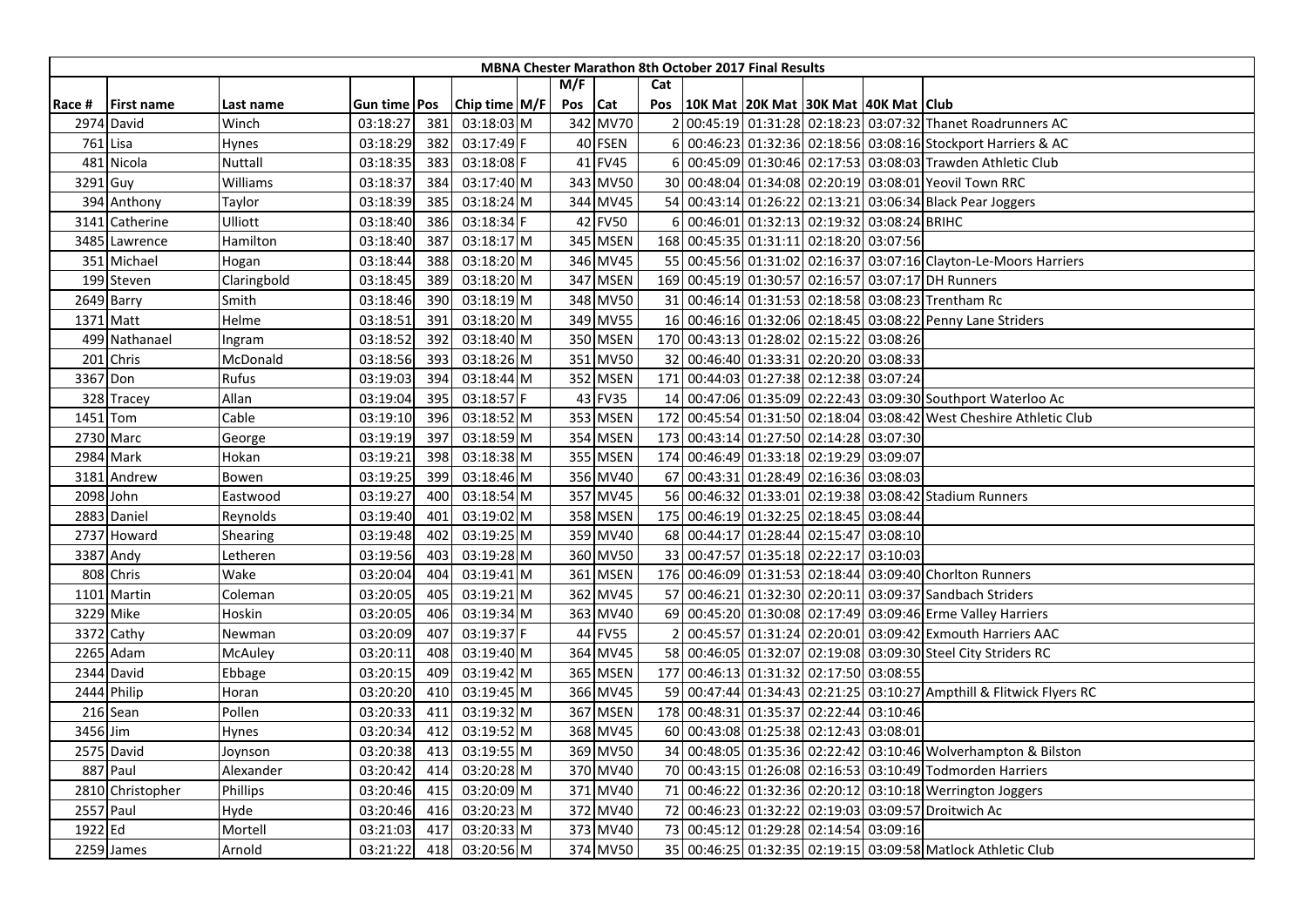|          |                   |                |                     |     |               |         |          |           | <b>MBNA Chester Marathon 8th October 2017 Final Results</b> |  |                                                                        |
|----------|-------------------|----------------|---------------------|-----|---------------|---------|----------|-----------|-------------------------------------------------------------|--|------------------------------------------------------------------------|
|          |                   |                |                     |     |               | M/F     |          | Cat       |                                                             |  |                                                                        |
| Race #   | <b>First name</b> | Last name      | Gun time <b>Pos</b> |     | Chip time M/F | Pos Cat |          | Pos       | 10K Mat 20K Mat 30K Mat 40K Mat Club                        |  |                                                                        |
|          | 303 Paul          | Hurden         | 03:21:27            | 419 | 03:21:12 M    |         | 375 MV40 | 74        |                                                             |  | 00:42:52 01:27:02 02:15:54 03:09:53 Tri Preston                        |
| 3491     | Karen             | Lewing         | 03:21:35            | 420 | 03:21:04 F    |         | 45 FV40  |           | 10 00:46:04 01:31:34 02:19:12 03:10:49                      |  |                                                                        |
|          | 2450 Thomas       | White          | 03:21:36            | 421 | 03:20:56 M    |         | 376 MSEN |           | 179 00:46:34 01:33:21 02:20:54 03:11:03                     |  |                                                                        |
|          | 1918 Marilyn      | Kitching       | 03:21:44            | 422 | 03:21:10 F    |         | 46 FV45  |           | 00:46:32 01:33:30 02:21:18 03:11:24                         |  |                                                                        |
|          | 363 Sam           | Hughes         | 03:21:46            | 423 | 03:21:30 M    |         | 377 MSEN |           | 180 00:42:54 01:25:59 02:15:03 03:10:23                     |  |                                                                        |
|          | 2814 Andrew       | Enticknap      | 03:21:47            | 424 | 03:21:25 M    |         | 378 MV45 |           |                                                             |  | 61 00:45:00 01:30:22 02:17:14 03:09:53 Huntingdonshire AC              |
|          | 1670 Matt         | Jackson        | 03:21:50            | 425 | 03:21:17 M    |         | 379 MV40 |           | 75 00:47:36 01:34:58 02:22:25 03:11:21                      |  |                                                                        |
|          | 3394 Carl         | Urquhart       | 03:21:54            | 426 | 03:20:47 M    |         | 380 MV50 |           |                                                             |  | 36 00:46:17 01:31:11 02:18:16 03:10:18 Pont-Y-Pwl & District Runners   |
|          | 1809 Chris        | Redmond        | 03:21:57            | 427 | 03:21:16 M    |         | 381 MSEN | 181       | 00:48:37 01:35:26 02:22:59 03:11:56                         |  |                                                                        |
|          | 1859 Richard      | <b>Burrows</b> | 03:21:57            | 428 | $03:21:15$ M  |         | 382 MSEN |           |                                                             |  | 182 00:48:36 01:35:27 02:22:59 03:11:56 Uts Running Club               |
|          | 2546 Cleveland    | Bennett        | 03:22:12            | 429 | 03:21:19 M    |         | 383 MV45 |           | 62 00:46:21 01:32:29 02:19:57 03:11:11                      |  |                                                                        |
|          | 2529 Gemma        | Mallett        | 03:22:14            | 430 | 03:22:00 F    |         | 47 FSEN  |           |                                                             |  | 00:44:39 01:31:56 02:19:02 03:11:34 Croft Ambrey RC                    |
|          | 719 Michael       | Gubbins        | 03:22:17            | 431 | 03:21:59 M    |         | 384 MV40 | <b>76</b> |                                                             |  | 00:45:30 01:30:42 02:16:38 03:10:05 HYDE VILLAGE STRIDERS              |
|          | 1406 Martyn       | Stewart        | 03:22:17            | 432 | 03:21:49 M    |         | 385 MSEN |           | 183 00:46:20 01:32:25 02:18:22 03:09:48                     |  |                                                                        |
| 2154 Ian |                   | Marshall       | 03:22:23            | 433 | 03:21:54 M    |         | 386 MSEN | 184       | 00:46:37 01:33:39 02:21:12 03:12:04                         |  |                                                                        |
|          | 1166 Colin        | Whittingham    | 03:22:30            | 434 | 03:21:49 M    |         | 387 MSEN |           |                                                             |  | 185 00:45:56 01:31:25 02:18:40 03:11:11 Warrington Running Club        |
|          | 3510 David        | Miles          | 03:22:42            | 435 | 03:22:13 M    |         | 388 MV50 | 37        |                                                             |  | 00:46:03 01:32:08 02:19:45 03:11:51 Newburgh Nomads RC                 |
|          | 336 Mike          | Walker         | 03:22:51            | 436 | 03:22:44 M    |         | 389 MV65 |           |                                                             |  | 00:47:45 01:36:35 02:24:48 03:12:33 Southport Waterloo Ac              |
|          | 308 Andrew        | Duffy          | 03:22:51            | 437 | 03:22:21 M    |         | 390 MV45 |           |                                                             |  | 63 00:46:21 01:32:30 02:18:40 03:11:31 Preston Harriers                |
|          | 2136 Stephen      | Chapman        | 03:22:53            | 438 | 03:21:54 M    |         | 391 MV50 |           |                                                             |  | 38 00:48:37 01:35:20 02:22:16 03:12:07 DEWSBURY ROAD RUNNERS           |
|          | 2266 Damien       | Atherton       | 03:22:53            | 439 | $03:22:11$ M  |         | 392 MSEN |           | 186 00:49:36 01:38:02 02:24:57 03:13:32                     |  |                                                                        |
|          | 960 Joanne        | Moss           | 03:22:56            | 440 | 03:22:19 F    |         | 48 FV45  |           |                                                             |  | 00:49:14 01:36:00 02:22:31 03:12:15 Congleton Harriers                 |
|          | 1444 Lee          | Stewart        | 03:23:01            | 441 | 03:22:24 M    |         | 393 MV45 |           | 64 00:46:58 01:33:43 02:20:57 03:12:05                      |  |                                                                        |
|          | 3178 Hugh         | Janney         | 03:23:04            | 442 | 03:22:50 M    |         | 394 MV45 |           |                                                             |  | 65 00:42:13 01:24:09 02:10:06 03:11:50 Amman Valley Harriers           |
|          | 3540 Jonathan     | Carter         | 03:23:11            | 443 | 03:22:23 M    |         | 395 MV40 |           |                                                             |  | 77 00:48:52 01:36:24 02:23:57 03:13:15 100 Marathon Club               |
|          | 3305 Saeed        | Khan           | 03:23:11            | 444 | 03:22:25 M    |         | 396 MV45 |           |                                                             |  | 66 00:48:40 01:36:24 02:24:53 03:13:01 Headington RR                   |
|          | 2892 Jack         | Ritchie        | 03:23:12            | 445 | 03:22:32 M    |         | 397 MSEN | 187       | 00:47:01 01:33:28 02:19:32 03:11:46                         |  |                                                                        |
|          | 658 Ashley        | Mancey-Johnson | 03:23:15            | 446 | 03:21:55 M    |         | 398 MSEN | 188       | 00:49:57 01:37:05 02:25:00 03:13:38                         |  |                                                                        |
|          | 3430 Josh         | Bryan          | 03:23:18            | 447 | 03:22:36 M    |         | 399 MSEN |           | 189 00:46:53 01:33:15 02:19:13 03:11:17                     |  |                                                                        |
|          | 1028 Jackie       | Price          | 03:23:23            | 448 | 03:21:35 F    |         | 49 FV40  |           |                                                             |  | 11 00:49:49 01:36:55 02:24:25 03:13:08 Astley & Tyldesley Road Runners |
|          | 2971 Gary         | <b>Barnes</b>  | 03:23:26            | 449 | 03:22:52 M    |         | 400 MV50 |           |                                                             |  | 39 00:48:23 01:36:04 02:23:44 03:13:34 Dover Roadrunners AC            |
|          | 126 Paul          | Reynolds       | 03:23:32            | 450 | 03:22:31 M    |         | 401 MV45 | <b>67</b> | 00:50:03 01:37:59 02:25:27 03:14:02                         |  |                                                                        |
|          | 1189 Richard      | <b>Bragg</b>   | 03:23:32            | 451 | 03:22:53 M    |         | 402 MSEN |           | 190 00:48:34 01:36:26 02:23:39 03:13:07                     |  |                                                                        |
|          | 1318 Robbie       | Collins        | 03:23:35            | 452 | 03:23:20 M    |         | 403 MSEN | 191       |                                                             |  | 00:43:12 01:26:03 02:12:28 03:12:04 Liverpool Harriers & AC            |
|          | 3341 Nigel        | Haywood        | 03:23:40            | 453 | 03:23:00 M    |         | 404 MV60 |           |                                                             |  | 10 00:47:12 01:34:00 02:20:37 03:11:35 Purbeck Runners                 |
| 2977     | John Paul         | Thwaite        | 03:23:41            | 454 | 03:23:06 M    |         | 405 MV45 |           | 68 00:48:11 01:35:50 02:23:49 03:13:20                      |  |                                                                        |
|          | 2107 Dan          | Donnelly       | 03:23:41            | 455 | 03:22:56 M    |         | 406 MV50 |           |                                                             |  | 40 00:48:54 01:36:31 02:24:26 03:13:34 Hyde Park Harriers              |
|          | 3244 Faye         | Savage         | 03:23:45            | 456 | 03:23:11 F    |         | 50 FV40  |           |                                                             |  | 12 00:48:43 01:36:25 02:24:13 03:13:11 Hayle Runners                   |
|          |                   |                |                     |     |               |         |          |           |                                                             |  |                                                                        |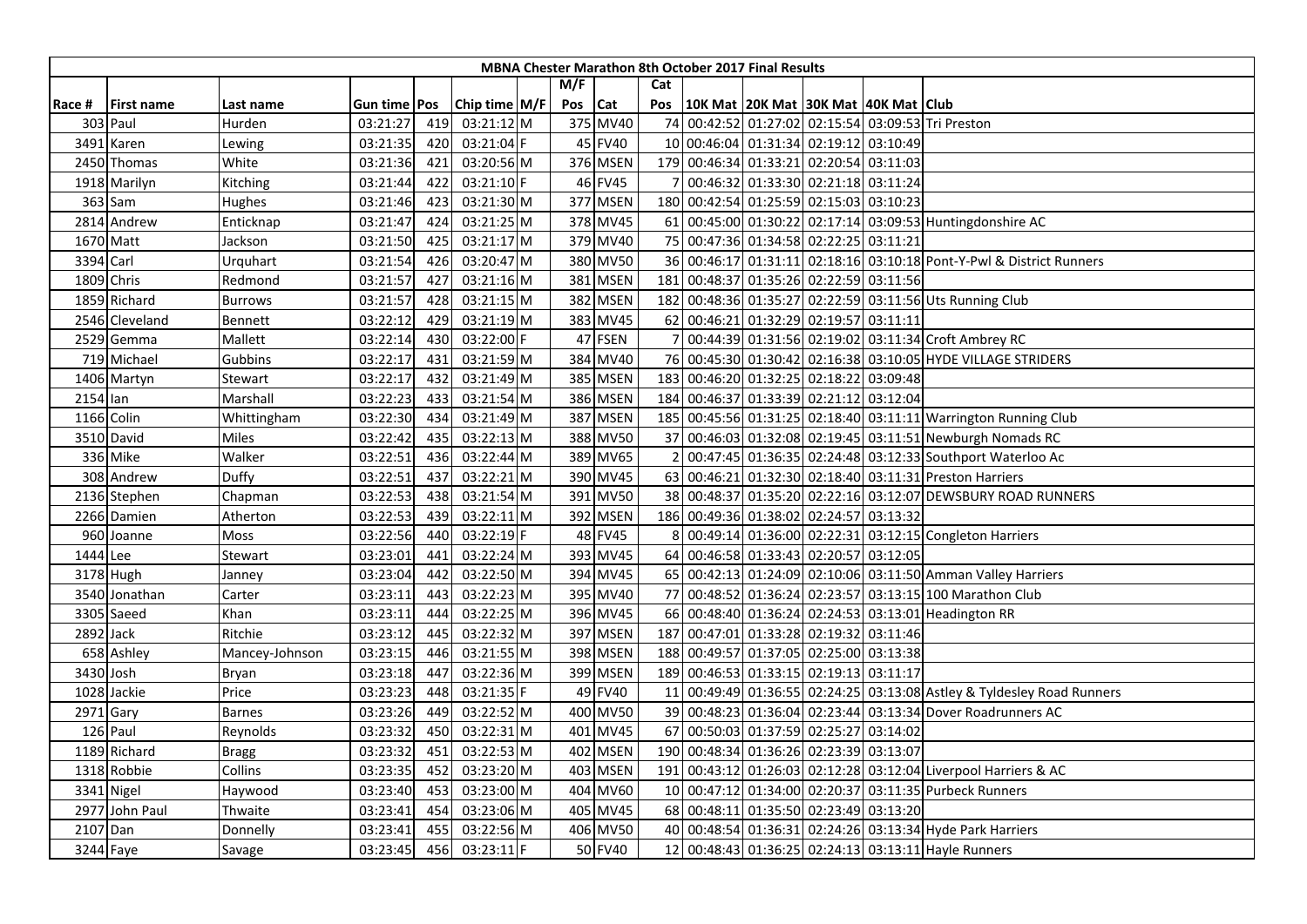|          |                   |             |                |     |                 |     |          |              | MBNA Chester Marathon 8th October 2017 Final Results |  |                                                                       |
|----------|-------------------|-------------|----------------|-----|-----------------|-----|----------|--------------|------------------------------------------------------|--|-----------------------------------------------------------------------|
|          |                   |             |                |     |                 | M/F |          | Cat          |                                                      |  |                                                                       |
| Race #   | <b>First name</b> | Last name   | Gun time   Pos |     | Chip time $M/F$ | Pos | Cat      | Pos          | 10K Mat  20K Mat  30K Mat  40K Mat   Club            |  |                                                                       |
|          | 2464 James        | Abrams      | 03:23:47       | 457 | 03:23:09 M      |     | 407 MV50 |              |                                                      |  | 41 00:46:18 01:32:37 02:20:08 03:12:32 Sphinx AC                      |
|          | 2488 David        | Daniel      | 03:23:50       | 458 | 03:22:59 M      |     | 408 MV55 |              |                                                      |  | 17 00:48:11 01:36:08 02:25:27 03:13:44 Bromsgrove and Redditch        |
|          | 3474 Chris        | Murphy      | 03:23:56       | 459 | 03:23:36 M      |     | 409 MSEN |              | 192 00:48:06 01:36:25 02:24:25 03:13:29              |  |                                                                       |
|          | 1652 Owain        | Morris      | 03:24:09       | 460 | 03:23:21 M      |     | 410 MSEN |              |                                                      |  | 193 00:49:29 01:37:58 02:26:58 03:14:55 Deestriders                   |
| 2405 Ian |                   | Marriott    | 03:24:09       | 461 | 03:23:20 M      |     | 411 MV50 |              |                                                      |  | 42 00:46:24 01:32:39 02:20:03 03:12:17 Brackley and District RC       |
|          | 2080 Dominic      | Clarke      | 03:24:11       | 462 | 03:23:39 M      |     | 412 MV50 |              | 43 00:45:57 01:32:28 02:21:12 03:13:05               |  |                                                                       |
|          | 490 Danny         | English     | 03:24:30       | 463 | 03:23:48 M      |     | 413 MSEN |              | 194 00:48:47 01:36:50 02:24:09 03:13:40              |  |                                                                       |
|          | 256 Scott         | Jackson     | 03:24:39       | 464 | 03:23:05 M      |     | 414 MV40 |              |                                                      |  | 78 00:50:33 01:38:26 02:26:30 03:14:47 Red Rose Road Runners          |
|          | 460 Sharon        | Dixon       | 03:24:40       | 465 | $03:24:11$ F    |     | 51 FV45  |              |                                                      |  | 00:46:21 01:32:36 02:21:21 03:13:31 Glaxo Hoad Hill Harriers          |
|          | 2439 Scott        | Huntley     | 03:24:40       | 466 | 03:22:56 M      |     | 415 MSEN |              |                                                      |  | 195 00:52:01 01:40:22 02:28:43 03:15:28 Ampthill & Flitwick Flyers RC |
| 3462 lan |                   | Roche       | 03:24:47       | 467 | 03:24:34 M      |     | 416 MV50 |              |                                                      |  | 44 00:44:21 01:29:11 02:17:37 03:13:17 Mersey Tri                     |
|          | 1146 Darran       | Wilson      | 03:24:49       | 468 | 03:24:00 M      |     | 417 MV45 |              | 69 00:47:01 01:34:24 02:22:53 03:13:49               |  |                                                                       |
|          | 3242 Andy         | Millward    | 03:24:53       | 469 | 03:24:19 M      |     | 418 MV55 |              |                                                      |  | 18 00:47:34 01:34:48 02:22:51 03:13:51 Carn Runners                   |
|          | 2503 Jaro         | Sosko       | 03:24:54       | 470 | 03:24:40 M      |     | 419 MV40 |              | 79 00:48:12 01:35:35 02:23:01 03:14:00               |  |                                                                       |
|          | 2944 Rose         | Baker       | 03:24:56       | 471 | 03:24:47 F      |     | 52 FV50  |              |                                                      |  | 00:45:18 01:32:17 02:21:44 03:13:46 Cambridge Harriers                |
|          | 1949 James        | Moffett     | 03:25:03       | 472 | 03:24:29 M      |     | 420 MSEN |              | 196 00:49:03 01:37:02 02:24:43 03:14:08              |  |                                                                       |
|          | 2500 Stuart       | Mackay      | 03:25:04       | 473 | 03:24:32 M      |     | 421 MSEN | 197          | 00:48:48                                             |  | 02:25:01 03:14:33 Triathlon Redditch                                  |
|          | 2570 Andy         | Barham      | 03:25:04       | 473 | 03:24:36 M      |     | 421 MV45 |              | 70 00:46:06 01:31:54 02:19:52 03:13:50               |  |                                                                       |
|          | 2465 David        | Pettifer    | 03:25:06       | 475 | 03:24:59 M      |     | 423 MV65 |              |                                                      |  | 00:45:11 01:32:28 02:22:17 03:14:01 Kenilworth Runners                |
|          | 3437 Fiona        | Cook        | 03:25:07       | 476 | 03:24:30 F      |     | 53 FSEN  |              |                                                      |  | 00:49:28 01:38:28 02:27:04 03:15:30 Northwich Running Club            |
|          | 312 Matt          | Simpson     | 03:25:09       | 477 | 03:24:51 M      |     | 424 MSEN |              |                                                      |  | 198 00:44:12 01:28:19 02:19:51 03:15:13 Blackburn Road Runners        |
| 1275 Lee |                   | Clark       | 03:25:10       | 478 | 03:24:38 M      |     | 425 MV40 |              | 80 00:46:15 01:31:32 02:19:31 03:15:03               |  |                                                                       |
|          | 2306 Stacey       | Sangster    | 03:25:10       | 479 | 03:24:16 F      |     | 54 FV35  |              | 15 00:49:55 01:38:40 02:26:45 03:14:49               |  |                                                                       |
|          | 3207 Tom          | <b>Duck</b> | 03:25:12       | 480 | 03:24:42 M      |     | 426 MSEN |              | 199 00:48:05 01:36:12 02:23:58 03:14:20              |  |                                                                       |
|          | 2747 Mark         | Gregory     | 03:25:19       | 481 | 03:24:41 M      |     | 427 MV45 |              |                                                      |  | 71 00:48:39 01:37:06 02:25:00 03:14:45 Whitchurch Whippets            |
|          | 467 Louise        | Goddard     | 03:25:21       | 482 | $03:25:11$ F    |     | 55 FV50  |              |                                                      |  | 00:47:35 01:36:28 02:25:49 03:15:04 Lancaster & Morecambe AC          |
|          | 2053 Richard      | Walker      | 03:25:23       | 483 | 03:24:48 M      |     | 428 MV50 |              | 45 00:47:09 01:33:28 02:19:32 03:13:21               |  |                                                                       |
|          | 2251 Martin       | Hunt        | 03:25:23       | 484 | 03:24:52 M      |     | 429 MV45 |              |                                                      |  | 72 00:48:45 01:37:24 02:25:35 03:15:15 Kimberworth Striders           |
| 2253 Lee |                   | Archer      | 03:25:23       | 485 | 03:24:52 M      |     | 430 MV45 |              |                                                      |  | 73 00:48:45 01:37:24 02:25:35 03:15:15 Kimberworth Striders           |
|          | 153 Ross          | Millar      | 03:25:23       | 486 | 03:25:09 M      |     | 431 MV40 |              |                                                      |  | 81 00:43:12 01:26:02 02:15:00 03:13:15 Harmeny Athletics Club         |
|          | 2285 Gail         | Colville    | 03:25:28       | 487 | 03:24:56 F      |     | 56 FV50  |              |                                                      |  | 00:48:05 01:35:38 02:24:17 03:14:31 barnsley ac                       |
|          | 2256 Rebecca      | Hunt        | 03:25:34       | 488 | 03:25:03 F      |     | 57 FSEN  | $\mathbf{q}$ |                                                      |  | 00:48:45 01:37:24 02:25:35 03:15:16 Kimberworth Striders              |
|          | 494 Ellie         | Wright      | 03:25:36       | 489 | 03:24:58 F      |     | 58 FSEN  |              |                                                      |  | 10 00:48:51 01:37:19 02:25:36 03:14:50 Blackburn Road Runners         |
| 2177     | Christopher       | Gill        | 03:25:39       | 490 | 03:25:10 M      |     | 432 MV70 |              |                                                      |  | 00:46:50 01:34:02 02:23:01 03:14:01 St Theresa's A.C.                 |
|          | 1458 James        | Doerr       | 03:25:42       | 491 | 03:25:14 M      |     | 433 MSEN |              | 200 00:45:07 01:29:57 02:21:25 03:14:17              |  |                                                                       |
|          | 860 Liz           | McLellan    | 03:25:48       | 492 | 03:25:09 F      |     | 59 FV45  |              |                                                      |  | 10 00:46:33 01:34:28 02:22:49 03:14:49 Burnden Road Runners           |
|          | 2130 Geoffrey     | Hirst       | 03:25:48       | 493 | 03:25:09 M      |     | 434 MSEN |              |                                                      |  | 201 00:48:12 01:35:27 02:23:54 03:14:54 Harrogate Harriers & AC       |
|          | 146 Jessica       | Parson      | 03:25:58       | 494 | 03:25:14 F      |     | 60 FSEN  |              | 11 00:48:53 01:36:24 02:24:43 03:14:57               |  |                                                                       |
|          |                   |             |                |     |                 |     |          |              |                                                      |  |                                                                       |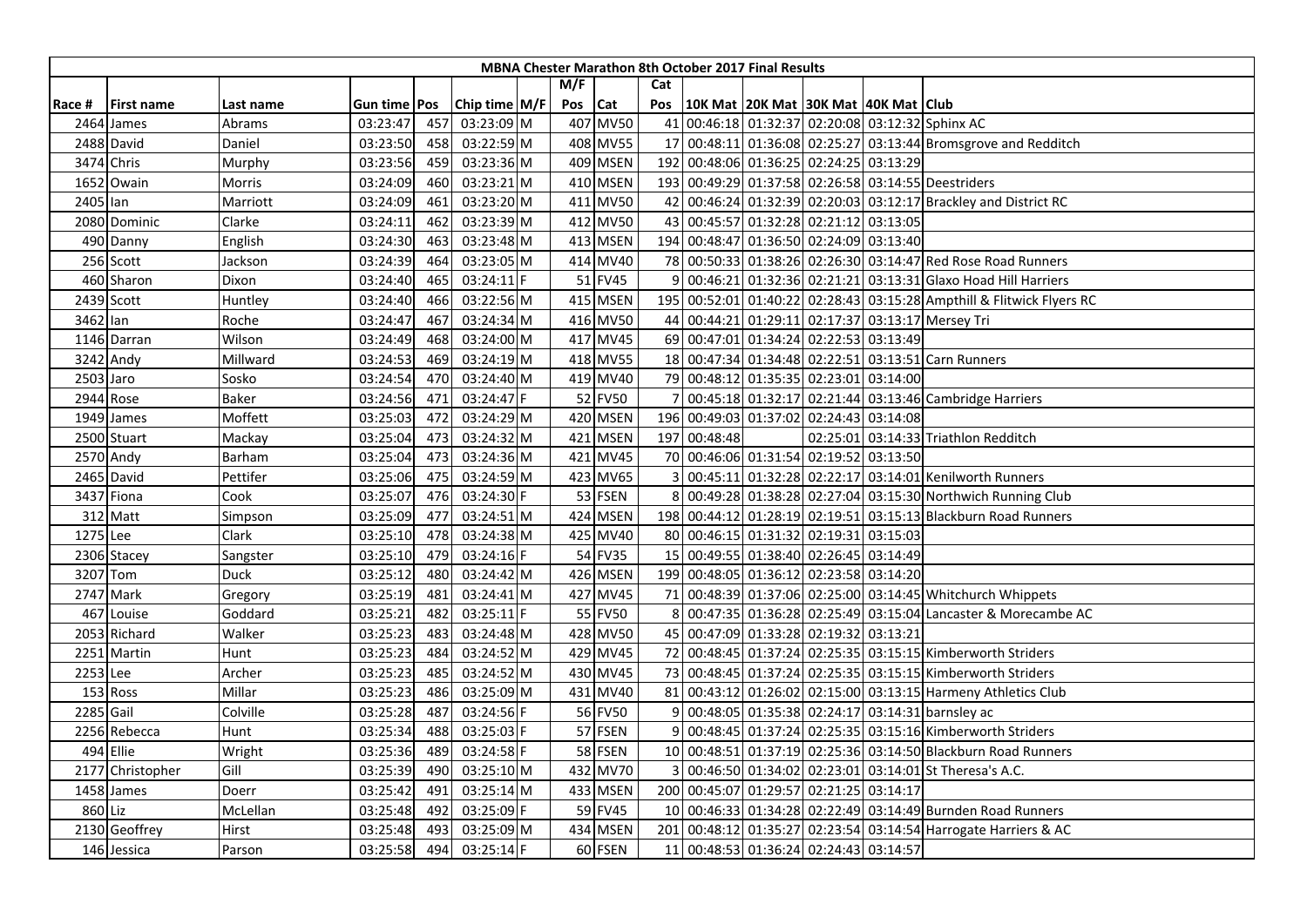|           |                   |           |              |     |               |         |          |     | <b>MBNA Chester Marathon 8th October 2017 Final Results</b> |  |                                                                                              |
|-----------|-------------------|-----------|--------------|-----|---------------|---------|----------|-----|-------------------------------------------------------------|--|----------------------------------------------------------------------------------------------|
|           |                   |           |              |     |               | M/F     |          | Cat |                                                             |  |                                                                                              |
| Race #    | <b>First name</b> | Last name | Gun time Pos |     | Chip time M/F | Pos Cat |          | Pos | 10K Mat 20K Mat 30K Mat 40K Mat Club                        |  |                                                                                              |
|           | 3498 Matt         | Gough     | 03:25:59     | 495 | 03:24:59 M    |         | 435 MSEN |     | 202 00:50:14 01:39:14 02:26:52 03:15:56                     |  |                                                                                              |
|           | 1985 Jack         | Shawcross | 03:25:59     | 496 | 03:25:35 M    |         | 436 MSEN |     |                                                             |  | 203 00:46:19 01:32:26 02:18:44 03:15:15 Heaton Harriers & AC                                 |
|           | 1397 Matthew      | Leonard   | 03:26:00     | 497 | 03:25:40 M    |         | 437 MV45 |     |                                                             |  | 74 00:47:05 01:34:15 02:23:04 03:15:56 Eryri Harriers                                        |
| 2616 Jill |                   | Phillips  | 03:26:03     | 498 | 03:25:31 F    |         | 61 FV55  |     |                                                             |  | 00:48:07 01:36:15 02:25:28 03:15:41 Trentham Rc                                              |
|           | 1818 John         | Steenson  | 03:26:05     | 499 | 03:25:35 M    |         | 438 MV40 |     | 82 00:46:26 01:32:58 02:20:53 03:14:23                      |  |                                                                                              |
|           | 288 John          | Naylor    | 03:26:13     | 500 | 03:25:45 M    |         | 439 MSEN |     |                                                             |  | 204 00:43:42 01:29:30 02:19:25 03:14:47 Red Rose Road Runners                                |
|           | 2209 Julie        | Masterman | 03:26:17     | 501 | 03:24:25 F    |         | 62 FV50  |     |                                                             |  | 10 00:52:00 01:40:27 02:28:35 03:16:12 Goole Viking Striders                                 |
|           | 2591 Andrew       | Abraham   | 03:26:19     | 502 | 03:25:20 M    |         | 440 MSEN |     | 205 00:50:56 01:39:56 02:27:55 03:15:57                     |  |                                                                                              |
|           | 1216 Simon        | Nixon     | 03:26:20     | 503 | 03:25:48 M    |         | 441 MV50 |     | 46 00:46:41 01:34:36 02:23:48 03:15:29                      |  |                                                                                              |
|           | 912 Anna          | Blomfield | 03:26:22     | 504 | 03:25:46 F    |         | 63 FV55  |     |                                                             |  | 00:46:34 01:33:29 02:22:25 03:15:14 Rochdale Harriers & AC                                   |
|           | 2339 Kevin        | Wood      | 03:26:23     | 505 | 03:25:29 M    |         | 442 MV40 |     | 83 00:48:19 01:35:33 02:24:13 03:15:23                      |  |                                                                                              |
|           | 845 Kevin         | Dempsey   | 03:26:24     | 506 | 03:25:38 M    |         | 443 MV40 |     |                                                             |  | 84 00:51:03 01:38:36 02:26:42 03:16:15 Vegan Runners UK                                      |
|           | 645 Sean          | Shiels    | 03:26:25     | 507 | 03:25:27 M    |         | 444 MSEN |     | 206 00:49:05 01:36:13 02:23:38 03:15:14                     |  |                                                                                              |
|           | 2143 Alison       | Boyle     | 03:26:27     | 508 | 03:25:56 F    |         | 64 FV40  |     |                                                             |  | 13 00:47:04 01:34:07 02:22:58 03:15:14 baildon runners                                       |
|           | 2836 Matt         | Hall      | 03:26:27     | 509 | 03:25:45 M    |         | 445 MV45 |     | 75 00:46:02 01:32:14 02:18:44 03:15:33                      |  |                                                                                              |
|           | 1104 Kevin        | Walker    | 03:26:28     | 510 | 03:25:28 M    |         | 446 MV40 |     |                                                             |  | 85 00:49:35 01:38:30 02:26:34 03:15:56 Skelmersdale Boundary Harriers                        |
|           | 2689 Richard      | Collins   | 03:26:30     | 511 | 03:26:09 M    |         | 447 MV45 |     |                                                             |  | 76 00:46:38 01:33:43 02:22:35 03:15:33 Oswestry Olympians                                    |
|           | 2624 Mark         | Hopper    | 03:26:31     | 512 | 03:25:47 M    |         | 448 MSEN |     | 207 00:47:53 01:35:38 02:23:13                              |  | Stoke F.I.T                                                                                  |
|           | 3388 Thomas       | Burke     | 03:26:38     | 513 | 03:26:16 M    |         | 449 MV45 |     |                                                             |  | 77 00:45:41 01:32:52 02:20:28 03:15:14 Stockport Harriers & AC                               |
|           | 696 Lesley        | Sinclair  | 03:26:39     | 514 | 03:25:58 F    |         | 65 FV50  | 11  |                                                             |  | 00:47:06 01:35:24 02:24:41 03:15:34 Stockport Harriers & AC                                  |
|           | 2497 Nigel        | Cooke     | 03:26:41     | 515 | 03:26:09 M    |         | 450 MSEN |     |                                                             |  | 208 00:46:43 01:34:35 02:22:04 03:16:02 Birmingham Running Athletics & Triathlon Club (BRAT) |
|           | 877 Lee           | Moffat    | 03:26:45     | 516 | 03:26:20 M    |         | 451 MV40 |     | 86 00:46:03 01:32:43 02:21:06 03:15:18                      |  |                                                                                              |
|           | 3525 Dom          | Garvey    | 03:26:51     | 517 | 03:26:00 M    |         | 452 MV45 |     | 78 00:49:33 01:38:49 02:27:29 03:16:39                      |  |                                                                                              |
|           | 3147 Mike         | Harper    | 03:26:54     | 518 | 03:26:24 M    |         | 453 MV55 |     |                                                             |  | 19 00:47:35 01:34:53 02:23:34 03:15:52 Vegan Runners UK                                      |
|           | 151 Timothy       | Kirk      | 03:26:56     | 519 | 03:26:49 M    |         | 454 MV70 |     |                                                             |  | 00:49:13 01:38:33 02:26:58 03:16:16 Inverness Harriers AAC                                   |
|           | 3359 Nick         | Kernahan  | 03:26:57     | 520 | 03:26:50 M    |         | 455 MV65 |     |                                                             |  | 00:45:46 01:32:00 02:20:03 03:13:47 Torrington AAC                                           |
|           | 496 Rich          | Rowlands  | 03:26:57     | 521 | 03:25:33 M    |         | 456 MV40 |     |                                                             |  | 87 00:49:30 01:38:46 02:27:53 03:17:15 Rossendale Harriers & AC                              |
|           | 1127 Mervyn       | Ward      | 03:27:03     | 522 | 03:26:35 M    |         | 457 MV60 |     |                                                             |  | 11 00:43:14 01:26:01 02:11:55 03:13:33 Warrington Ac                                         |
|           | 2899 Michael      | Kenny     | 03:27:03     | 522 | 03:26:30 M    |         | 457 MSEN |     | 209 00:49:30 01:38:47 02:27:54 03:17:30                     |  |                                                                                              |
|           | 747 Graham        | Wood      | 03:27:07     | 524 | 03:26:49 M    |         | 459 MV50 |     | 47 00:42:29 01:27:40 02:18:28 03:15:06                      |  |                                                                                              |
| 2852 Lisa |                   | Jay       | 03:27:11     | 525 | 03:26:48 F    |         | 66 FSEN  |     |                                                             |  | 12 00:46:36 01:34:35 02:24:11 03:16:39 Bearbrook Running Club                                |
|           | 2823 Katie        | Samuelson | 03:27:12     | 526 | 03:27:03 F    |         | 67 FV35  |     |                                                             |  | 16 00:49:41 01:38:44 02:27:55 03:17:15 Cambridge & Coleridge AC                              |
|           | 3256 Pete Baldy   | Clark     | 03:27:14     | 527 | 03:26:49 M    |         | 460 MV45 |     |                                                             |  | 79 00:46:23 01:32:15 02:22:55 03:17:06 Bristol and West AC (est. 1882)                       |
|           | 2556 Brian        | Marshall  | 03:27:14     | 528 | 03:26:37 M    |         | 461 MV45 |     | 80 00:48:07 01:35:40 02:24:19 03:15:55                      |  |                                                                                              |
|           | 1999 Brian        | Carroll   | 03:27:23     | 529 | 03:26:26 M    |         | 462 MV50 |     |                                                             |  | 48 00:49:31 01:39:15 02:27:07 03:16:39 Sunderland Strollers                                  |
|           | 3292 Peter        | Jakeman   | 03:27:26     | 530 | 03:26:28 M    |         | 463 MV65 |     |                                                             |  | 00:49:44 01:38:38 02:27:13 03:16:54 Yeovil Town RRC                                          |
| 1541      | Darren            | Booth     | 03:27:26     | 531 | 03:26:37 M    |         | 464 MV40 |     | 88 00:47:00 01:34:24 02:22:52 03:15:29                      |  |                                                                                              |
|           | 2447 Matthew      | Childs    | 03:27:26     | 532 | 03:26:31 M    |         | 465 MV45 |     |                                                             |  | 81 00:49:49 01:38:01 02:26:49 03:16:54 Redway Runners                                        |
|           |                   |           |              |     |               |         |          |     |                                                             |  |                                                                                              |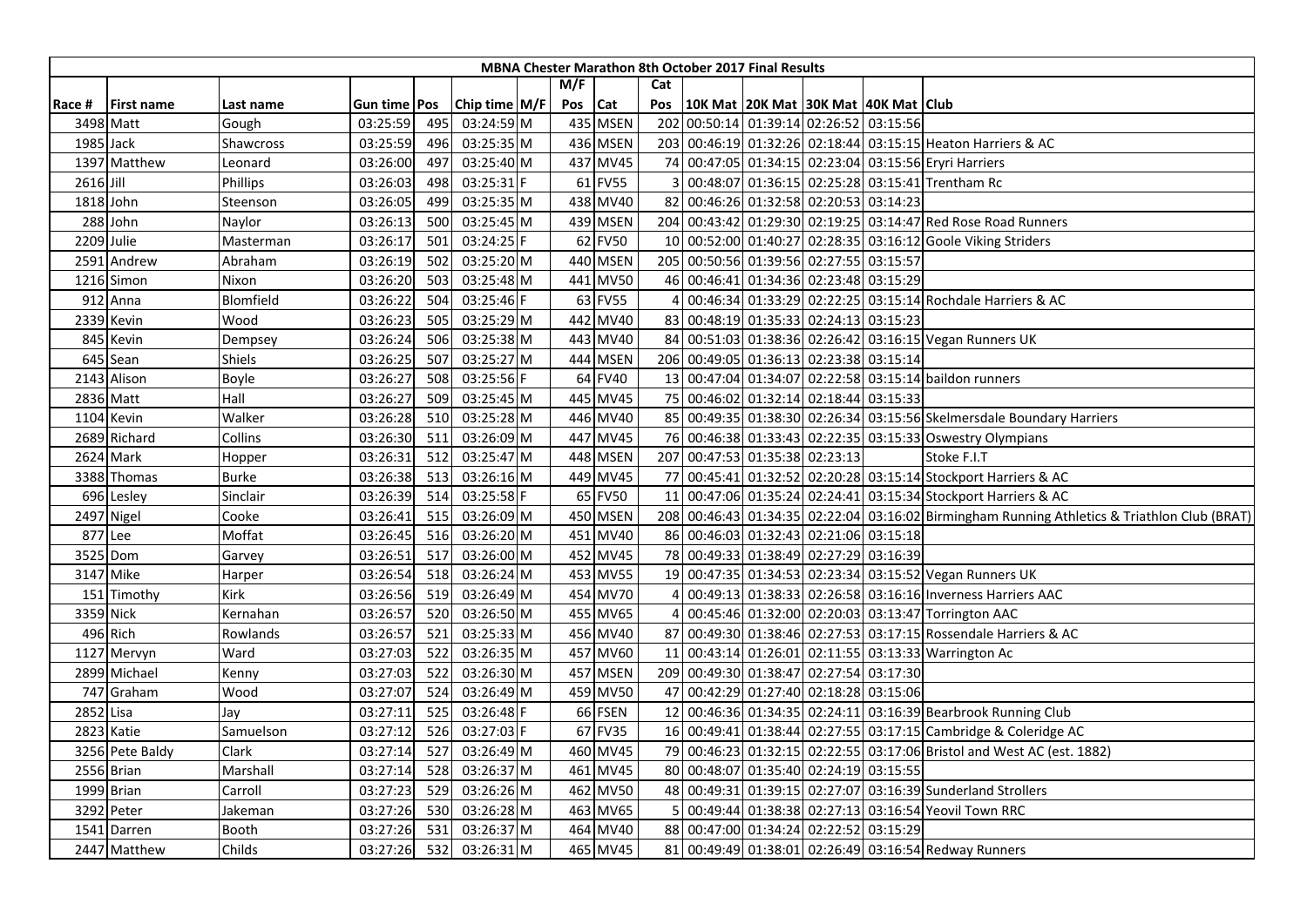| M/F<br>Cat<br>Chip time $M/F$<br>Pos Cat<br>Pos<br> 10K Mat  20K Mat  30K Mat  40K Mat  Club<br>Gun time <b>Pos</b><br>Race #<br><b>First name</b><br>Last name<br>466 MSEN<br>210 00:49:22 01:36:54 02:24:24 03:16:11<br>1944 Richard<br>03:27:28<br>03:26:03 M<br>533<br>Rose<br>467 MV40<br>89 00:50:12 01:38:07 02:26:32 03:16:24 Droitwich Ac<br>2521<br>Nicholas<br>Comerford<br>03:27:30<br>534<br>03:26:23 M<br>535<br>03:27:09 F<br>68 FV50<br>12 00:48:03 01:36:13 02:24:56 03:16:10 100 Marathon Club<br>947<br>Caroline<br>03:27:33<br>Hemming<br>03:27:37<br>468 MV50<br>49 00:42:53 01:28:29 02:18:12 03:14:00 Bourne Town Harriers<br>536<br>03:27:32 M<br>2808 Timothy<br>Wigley<br>03:27:40<br>537<br>469 MSEN<br>211 00:49:56 01:39:24 02:29:16 03:18:01<br>Mumme-Young<br>03:26:47 M<br>3041 Henry<br>470 MSEN<br>03:27:08 M<br>212 00:46:27 01:33:07 02:19:37 03:16:49 Penny Lane Striders<br>1344 Julien<br>03:27:40<br>538<br>Tour<br>03:26:50 M<br>471 MV40<br>90 00:47:14 01:34:46 02:23:40 03:16:43<br>3138 Jason<br>03:27:44<br>539<br>Murray<br>540<br>472 MV65<br>00:47:09 01:34:52 02:24:23 03:16:42 Les Croupiers<br>03:27:47<br>03:27:13 M<br>3213 Sandy<br>Johnston<br>6<br>473 MV55<br>20 00:50:38 01:39:33 02:27:59 03:17:39<br>548 Anthony<br>03:27:48<br>541<br>03:26:54 M<br>Hurst<br>474 MSEN<br>213 00:48:41 01:36:27 02:25:32 03:17:09 N/A<br>2052 Wayne<br>Cadman<br>03:27:49<br>542<br>03:26:24 M<br>475 MV50<br>03:27:52<br>03:27:24 M<br>50 00:45:06 01:30:13 02:18:05 03:14:14 West Cheshire Athletic Club<br>3532 Andrew<br>543<br>Dawe<br>03:27:19 M<br>476 MV40<br>91 00:49:28 01:38:46 02:27:06 03:17:06 Heaton Harriers & AC<br>1982 Paul<br>03:27:53<br>544<br>Stutt<br>03:27:09 M<br>477 MV55<br>21 00:49:33 01:38:34 02:26:39 03:16:53<br>134 Jock<br>03:27:54<br>545<br>Ferguson<br>03:27:15 M<br>478 MSEN<br>214 00:48:53 01:37:14 02:26:39 03:17:36<br>589 Gwyn<br>Williams<br>03:27:57<br>546<br>479 MV40<br>92 00:46:22 01:32:24 02:20:14 03:15:26<br>3497 Michael<br>03:27:58<br>03:27:32 M<br>547<br>Armstrong<br>480 MSEN<br>215 00:48:46 01:36:25 02:24:13 03:16:16<br>1988 Michael<br>03:28:01<br>548<br>03:27:14 M<br>McAlroy<br>03:27:30 M<br>481 MSEN<br>216 00:43:59 01:29:20 02:16:38 03:16:16<br>1003 Michael<br>Thompson<br>03:28:07<br>549<br>482 MSEN<br>217 00:46:18 01:32:38 02:21:18 03:17:10 Pudsey Pacers RC<br>2169 Simon<br>03:28:20<br>550<br>03:27:54 M<br>Platts<br>551<br>1495 Steven<br>03:28:21<br>03:27:42 M<br>483 MSEN<br>218 00:49:27 01:38:46 02:27:54 03:17:38<br>Fernyhough<br>69 FSEN<br>13 00:49:42 01:38:17 02:26:49 03:17:20<br>2270 Ellie<br>03:28:23<br>552<br>03:27:24 F<br>Sprake<br>70 FV40<br>14 00:48:10 01:36:09 02:26:30 03:17:48 Stockport Harriers & AC<br>666 Linden<br>Hiscock<br>03:28:28<br>553<br>03:27:48 F<br>554<br>03:27:51 M<br>484 MV45<br>82 00:48:08 01:36:09 02:26:30 03:17:38 Stockport Harriers & AC<br>712 Damian<br>O'Rourke<br>03:28:29<br>555<br>485 MV50<br>51 00:46:48 01:33:43 02:22:54 03:16:37<br>1710 Paul<br>03:28:32<br>03:27:44 M<br>Witt<br>2853 Michael<br>486 MV40<br>93 00:45:03 01:30:44 02:15:36 03:12:50<br>03:28:33<br>556<br>03:28:08 M<br>Joseph<br>557<br>03:27:24 M<br>487 MV55<br>22 00:50:41 01:38:05 02:27:59 03:17:44 Tattenhall Runners<br>1526 Jonathan<br>Prichard<br>03:28:35<br>488 MSEN<br>219 00:47:43 01:37:19 02:26:33 03:18:04 Southport Waterloo Ac<br>1334 James<br>03:28:38<br>558<br>03:28:18 M<br><b>Brooker</b><br>489 MV40<br>559<br>03:27:50 M<br>94 00:49:40 01:38:57 02:28:02 03:18:01 Lymm Runners<br>1016 John<br>Sheldon<br>03:28:39<br>490 MV50<br>1486 Paul<br>03:27:32 M<br>52 00:50:48 01:40:40 02:29:24 03:18:05<br>Rodway<br>03:28:40<br>560<br>1186 Simon<br>03:28:44<br>561<br>03:27:53 M<br>491 MSEN<br>220 00:49:03 01:36:41 02:25:34 03:17:51 Widnes Running Club<br>Byrne<br>562<br>492 MSEN<br>1895 Andrew<br>03:27:53 M<br>221 00:49:45 01:38:42 02:27:15 03:17:39<br>03:28:48<br>Coates<br>493 MV40<br>95 00:50:17 01:38:18 02:26:17 03:18:04 Burnden Road Runners<br>852 Marcus<br>03:28:50<br>563<br>03:28:10 M<br>Chester<br>494 MSEN<br>222 00:48:06 01:35:45 02:25:30 03:18:10 Red Rose Road Runners<br>286 Ben<br>Smithers<br>03:28:51<br>564<br>03:27:54 M<br>495 MV45<br>83 00:49:34 01:38:49 02:27:55 03:18:00 Blackburn Road Runners<br>381 Matthew<br>Wales<br>03:28:52<br>565<br>03:28:14 M<br>392 Asif<br>03:28:55<br>03:28:19 M<br>496 MSEN<br>223 00:49:29 01:38:45 02:27:53 03:18:05<br>566<br>Garda |  |  |  |  |  | <b>MBNA Chester Marathon 8th October 2017 Final Results</b> |  |  |
|--------------------------------------------------------------------------------------------------------------------------------------------------------------------------------------------------------------------------------------------------------------------------------------------------------------------------------------------------------------------------------------------------------------------------------------------------------------------------------------------------------------------------------------------------------------------------------------------------------------------------------------------------------------------------------------------------------------------------------------------------------------------------------------------------------------------------------------------------------------------------------------------------------------------------------------------------------------------------------------------------------------------------------------------------------------------------------------------------------------------------------------------------------------------------------------------------------------------------------------------------------------------------------------------------------------------------------------------------------------------------------------------------------------------------------------------------------------------------------------------------------------------------------------------------------------------------------------------------------------------------------------------------------------------------------------------------------------------------------------------------------------------------------------------------------------------------------------------------------------------------------------------------------------------------------------------------------------------------------------------------------------------------------------------------------------------------------------------------------------------------------------------------------------------------------------------------------------------------------------------------------------------------------------------------------------------------------------------------------------------------------------------------------------------------------------------------------------------------------------------------------------------------------------------------------------------------------------------------------------------------------------------------------------------------------------------------------------------------------------------------------------------------------------------------------------------------------------------------------------------------------------------------------------------------------------------------------------------------------------------------------------------------------------------------------------------------------------------------------------------------------------------------------------------------------------------------------------------------------------------------------------------------------------------------------------------------------------------------------------------------------------------------------------------------------------------------------------------------------------------------------------------------------------------------------------------------------------------------------------------------------------------------------------------------------------------------------------------------------------------------------------------------------------------------------------------------------------------------------------------------------------------------------------------------------------------------------------------------------------------------------------------------------------------------------------------------------------------------------------------------------------------------------------------------------------------------------------------------------------------------------------------------------------------------------------------------------------------------------------------------------------------------------------------------------------------------------------------------------------------------------------------|--|--|--|--|--|-------------------------------------------------------------|--|--|
|                                                                                                                                                                                                                                                                                                                                                                                                                                                                                                                                                                                                                                                                                                                                                                                                                                                                                                                                                                                                                                                                                                                                                                                                                                                                                                                                                                                                                                                                                                                                                                                                                                                                                                                                                                                                                                                                                                                                                                                                                                                                                                                                                                                                                                                                                                                                                                                                                                                                                                                                                                                                                                                                                                                                                                                                                                                                                                                                                                                                                                                                                                                                                                                                                                                                                                                                                                                                                                                                                                                                                                                                                                                                                                                                                                                                                                                                                                                                                                                                                                                                                                                                                                                                                                                                                                                                                                                                                                                                                                                    |  |  |  |  |  |                                                             |  |  |
|                                                                                                                                                                                                                                                                                                                                                                                                                                                                                                                                                                                                                                                                                                                                                                                                                                                                                                                                                                                                                                                                                                                                                                                                                                                                                                                                                                                                                                                                                                                                                                                                                                                                                                                                                                                                                                                                                                                                                                                                                                                                                                                                                                                                                                                                                                                                                                                                                                                                                                                                                                                                                                                                                                                                                                                                                                                                                                                                                                                                                                                                                                                                                                                                                                                                                                                                                                                                                                                                                                                                                                                                                                                                                                                                                                                                                                                                                                                                                                                                                                                                                                                                                                                                                                                                                                                                                                                                                                                                                                                    |  |  |  |  |  |                                                             |  |  |
|                                                                                                                                                                                                                                                                                                                                                                                                                                                                                                                                                                                                                                                                                                                                                                                                                                                                                                                                                                                                                                                                                                                                                                                                                                                                                                                                                                                                                                                                                                                                                                                                                                                                                                                                                                                                                                                                                                                                                                                                                                                                                                                                                                                                                                                                                                                                                                                                                                                                                                                                                                                                                                                                                                                                                                                                                                                                                                                                                                                                                                                                                                                                                                                                                                                                                                                                                                                                                                                                                                                                                                                                                                                                                                                                                                                                                                                                                                                                                                                                                                                                                                                                                                                                                                                                                                                                                                                                                                                                                                                    |  |  |  |  |  |                                                             |  |  |
|                                                                                                                                                                                                                                                                                                                                                                                                                                                                                                                                                                                                                                                                                                                                                                                                                                                                                                                                                                                                                                                                                                                                                                                                                                                                                                                                                                                                                                                                                                                                                                                                                                                                                                                                                                                                                                                                                                                                                                                                                                                                                                                                                                                                                                                                                                                                                                                                                                                                                                                                                                                                                                                                                                                                                                                                                                                                                                                                                                                                                                                                                                                                                                                                                                                                                                                                                                                                                                                                                                                                                                                                                                                                                                                                                                                                                                                                                                                                                                                                                                                                                                                                                                                                                                                                                                                                                                                                                                                                                                                    |  |  |  |  |  |                                                             |  |  |
|                                                                                                                                                                                                                                                                                                                                                                                                                                                                                                                                                                                                                                                                                                                                                                                                                                                                                                                                                                                                                                                                                                                                                                                                                                                                                                                                                                                                                                                                                                                                                                                                                                                                                                                                                                                                                                                                                                                                                                                                                                                                                                                                                                                                                                                                                                                                                                                                                                                                                                                                                                                                                                                                                                                                                                                                                                                                                                                                                                                                                                                                                                                                                                                                                                                                                                                                                                                                                                                                                                                                                                                                                                                                                                                                                                                                                                                                                                                                                                                                                                                                                                                                                                                                                                                                                                                                                                                                                                                                                                                    |  |  |  |  |  |                                                             |  |  |
|                                                                                                                                                                                                                                                                                                                                                                                                                                                                                                                                                                                                                                                                                                                                                                                                                                                                                                                                                                                                                                                                                                                                                                                                                                                                                                                                                                                                                                                                                                                                                                                                                                                                                                                                                                                                                                                                                                                                                                                                                                                                                                                                                                                                                                                                                                                                                                                                                                                                                                                                                                                                                                                                                                                                                                                                                                                                                                                                                                                                                                                                                                                                                                                                                                                                                                                                                                                                                                                                                                                                                                                                                                                                                                                                                                                                                                                                                                                                                                                                                                                                                                                                                                                                                                                                                                                                                                                                                                                                                                                    |  |  |  |  |  |                                                             |  |  |
|                                                                                                                                                                                                                                                                                                                                                                                                                                                                                                                                                                                                                                                                                                                                                                                                                                                                                                                                                                                                                                                                                                                                                                                                                                                                                                                                                                                                                                                                                                                                                                                                                                                                                                                                                                                                                                                                                                                                                                                                                                                                                                                                                                                                                                                                                                                                                                                                                                                                                                                                                                                                                                                                                                                                                                                                                                                                                                                                                                                                                                                                                                                                                                                                                                                                                                                                                                                                                                                                                                                                                                                                                                                                                                                                                                                                                                                                                                                                                                                                                                                                                                                                                                                                                                                                                                                                                                                                                                                                                                                    |  |  |  |  |  |                                                             |  |  |
|                                                                                                                                                                                                                                                                                                                                                                                                                                                                                                                                                                                                                                                                                                                                                                                                                                                                                                                                                                                                                                                                                                                                                                                                                                                                                                                                                                                                                                                                                                                                                                                                                                                                                                                                                                                                                                                                                                                                                                                                                                                                                                                                                                                                                                                                                                                                                                                                                                                                                                                                                                                                                                                                                                                                                                                                                                                                                                                                                                                                                                                                                                                                                                                                                                                                                                                                                                                                                                                                                                                                                                                                                                                                                                                                                                                                                                                                                                                                                                                                                                                                                                                                                                                                                                                                                                                                                                                                                                                                                                                    |  |  |  |  |  |                                                             |  |  |
|                                                                                                                                                                                                                                                                                                                                                                                                                                                                                                                                                                                                                                                                                                                                                                                                                                                                                                                                                                                                                                                                                                                                                                                                                                                                                                                                                                                                                                                                                                                                                                                                                                                                                                                                                                                                                                                                                                                                                                                                                                                                                                                                                                                                                                                                                                                                                                                                                                                                                                                                                                                                                                                                                                                                                                                                                                                                                                                                                                                                                                                                                                                                                                                                                                                                                                                                                                                                                                                                                                                                                                                                                                                                                                                                                                                                                                                                                                                                                                                                                                                                                                                                                                                                                                                                                                                                                                                                                                                                                                                    |  |  |  |  |  |                                                             |  |  |
|                                                                                                                                                                                                                                                                                                                                                                                                                                                                                                                                                                                                                                                                                                                                                                                                                                                                                                                                                                                                                                                                                                                                                                                                                                                                                                                                                                                                                                                                                                                                                                                                                                                                                                                                                                                                                                                                                                                                                                                                                                                                                                                                                                                                                                                                                                                                                                                                                                                                                                                                                                                                                                                                                                                                                                                                                                                                                                                                                                                                                                                                                                                                                                                                                                                                                                                                                                                                                                                                                                                                                                                                                                                                                                                                                                                                                                                                                                                                                                                                                                                                                                                                                                                                                                                                                                                                                                                                                                                                                                                    |  |  |  |  |  |                                                             |  |  |
|                                                                                                                                                                                                                                                                                                                                                                                                                                                                                                                                                                                                                                                                                                                                                                                                                                                                                                                                                                                                                                                                                                                                                                                                                                                                                                                                                                                                                                                                                                                                                                                                                                                                                                                                                                                                                                                                                                                                                                                                                                                                                                                                                                                                                                                                                                                                                                                                                                                                                                                                                                                                                                                                                                                                                                                                                                                                                                                                                                                                                                                                                                                                                                                                                                                                                                                                                                                                                                                                                                                                                                                                                                                                                                                                                                                                                                                                                                                                                                                                                                                                                                                                                                                                                                                                                                                                                                                                                                                                                                                    |  |  |  |  |  |                                                             |  |  |
|                                                                                                                                                                                                                                                                                                                                                                                                                                                                                                                                                                                                                                                                                                                                                                                                                                                                                                                                                                                                                                                                                                                                                                                                                                                                                                                                                                                                                                                                                                                                                                                                                                                                                                                                                                                                                                                                                                                                                                                                                                                                                                                                                                                                                                                                                                                                                                                                                                                                                                                                                                                                                                                                                                                                                                                                                                                                                                                                                                                                                                                                                                                                                                                                                                                                                                                                                                                                                                                                                                                                                                                                                                                                                                                                                                                                                                                                                                                                                                                                                                                                                                                                                                                                                                                                                                                                                                                                                                                                                                                    |  |  |  |  |  |                                                             |  |  |
|                                                                                                                                                                                                                                                                                                                                                                                                                                                                                                                                                                                                                                                                                                                                                                                                                                                                                                                                                                                                                                                                                                                                                                                                                                                                                                                                                                                                                                                                                                                                                                                                                                                                                                                                                                                                                                                                                                                                                                                                                                                                                                                                                                                                                                                                                                                                                                                                                                                                                                                                                                                                                                                                                                                                                                                                                                                                                                                                                                                                                                                                                                                                                                                                                                                                                                                                                                                                                                                                                                                                                                                                                                                                                                                                                                                                                                                                                                                                                                                                                                                                                                                                                                                                                                                                                                                                                                                                                                                                                                                    |  |  |  |  |  |                                                             |  |  |
|                                                                                                                                                                                                                                                                                                                                                                                                                                                                                                                                                                                                                                                                                                                                                                                                                                                                                                                                                                                                                                                                                                                                                                                                                                                                                                                                                                                                                                                                                                                                                                                                                                                                                                                                                                                                                                                                                                                                                                                                                                                                                                                                                                                                                                                                                                                                                                                                                                                                                                                                                                                                                                                                                                                                                                                                                                                                                                                                                                                                                                                                                                                                                                                                                                                                                                                                                                                                                                                                                                                                                                                                                                                                                                                                                                                                                                                                                                                                                                                                                                                                                                                                                                                                                                                                                                                                                                                                                                                                                                                    |  |  |  |  |  |                                                             |  |  |
|                                                                                                                                                                                                                                                                                                                                                                                                                                                                                                                                                                                                                                                                                                                                                                                                                                                                                                                                                                                                                                                                                                                                                                                                                                                                                                                                                                                                                                                                                                                                                                                                                                                                                                                                                                                                                                                                                                                                                                                                                                                                                                                                                                                                                                                                                                                                                                                                                                                                                                                                                                                                                                                                                                                                                                                                                                                                                                                                                                                                                                                                                                                                                                                                                                                                                                                                                                                                                                                                                                                                                                                                                                                                                                                                                                                                                                                                                                                                                                                                                                                                                                                                                                                                                                                                                                                                                                                                                                                                                                                    |  |  |  |  |  |                                                             |  |  |
|                                                                                                                                                                                                                                                                                                                                                                                                                                                                                                                                                                                                                                                                                                                                                                                                                                                                                                                                                                                                                                                                                                                                                                                                                                                                                                                                                                                                                                                                                                                                                                                                                                                                                                                                                                                                                                                                                                                                                                                                                                                                                                                                                                                                                                                                                                                                                                                                                                                                                                                                                                                                                                                                                                                                                                                                                                                                                                                                                                                                                                                                                                                                                                                                                                                                                                                                                                                                                                                                                                                                                                                                                                                                                                                                                                                                                                                                                                                                                                                                                                                                                                                                                                                                                                                                                                                                                                                                                                                                                                                    |  |  |  |  |  |                                                             |  |  |
|                                                                                                                                                                                                                                                                                                                                                                                                                                                                                                                                                                                                                                                                                                                                                                                                                                                                                                                                                                                                                                                                                                                                                                                                                                                                                                                                                                                                                                                                                                                                                                                                                                                                                                                                                                                                                                                                                                                                                                                                                                                                                                                                                                                                                                                                                                                                                                                                                                                                                                                                                                                                                                                                                                                                                                                                                                                                                                                                                                                                                                                                                                                                                                                                                                                                                                                                                                                                                                                                                                                                                                                                                                                                                                                                                                                                                                                                                                                                                                                                                                                                                                                                                                                                                                                                                                                                                                                                                                                                                                                    |  |  |  |  |  |                                                             |  |  |
|                                                                                                                                                                                                                                                                                                                                                                                                                                                                                                                                                                                                                                                                                                                                                                                                                                                                                                                                                                                                                                                                                                                                                                                                                                                                                                                                                                                                                                                                                                                                                                                                                                                                                                                                                                                                                                                                                                                                                                                                                                                                                                                                                                                                                                                                                                                                                                                                                                                                                                                                                                                                                                                                                                                                                                                                                                                                                                                                                                                                                                                                                                                                                                                                                                                                                                                                                                                                                                                                                                                                                                                                                                                                                                                                                                                                                                                                                                                                                                                                                                                                                                                                                                                                                                                                                                                                                                                                                                                                                                                    |  |  |  |  |  |                                                             |  |  |
|                                                                                                                                                                                                                                                                                                                                                                                                                                                                                                                                                                                                                                                                                                                                                                                                                                                                                                                                                                                                                                                                                                                                                                                                                                                                                                                                                                                                                                                                                                                                                                                                                                                                                                                                                                                                                                                                                                                                                                                                                                                                                                                                                                                                                                                                                                                                                                                                                                                                                                                                                                                                                                                                                                                                                                                                                                                                                                                                                                                                                                                                                                                                                                                                                                                                                                                                                                                                                                                                                                                                                                                                                                                                                                                                                                                                                                                                                                                                                                                                                                                                                                                                                                                                                                                                                                                                                                                                                                                                                                                    |  |  |  |  |  |                                                             |  |  |
|                                                                                                                                                                                                                                                                                                                                                                                                                                                                                                                                                                                                                                                                                                                                                                                                                                                                                                                                                                                                                                                                                                                                                                                                                                                                                                                                                                                                                                                                                                                                                                                                                                                                                                                                                                                                                                                                                                                                                                                                                                                                                                                                                                                                                                                                                                                                                                                                                                                                                                                                                                                                                                                                                                                                                                                                                                                                                                                                                                                                                                                                                                                                                                                                                                                                                                                                                                                                                                                                                                                                                                                                                                                                                                                                                                                                                                                                                                                                                                                                                                                                                                                                                                                                                                                                                                                                                                                                                                                                                                                    |  |  |  |  |  |                                                             |  |  |
|                                                                                                                                                                                                                                                                                                                                                                                                                                                                                                                                                                                                                                                                                                                                                                                                                                                                                                                                                                                                                                                                                                                                                                                                                                                                                                                                                                                                                                                                                                                                                                                                                                                                                                                                                                                                                                                                                                                                                                                                                                                                                                                                                                                                                                                                                                                                                                                                                                                                                                                                                                                                                                                                                                                                                                                                                                                                                                                                                                                                                                                                                                                                                                                                                                                                                                                                                                                                                                                                                                                                                                                                                                                                                                                                                                                                                                                                                                                                                                                                                                                                                                                                                                                                                                                                                                                                                                                                                                                                                                                    |  |  |  |  |  |                                                             |  |  |
|                                                                                                                                                                                                                                                                                                                                                                                                                                                                                                                                                                                                                                                                                                                                                                                                                                                                                                                                                                                                                                                                                                                                                                                                                                                                                                                                                                                                                                                                                                                                                                                                                                                                                                                                                                                                                                                                                                                                                                                                                                                                                                                                                                                                                                                                                                                                                                                                                                                                                                                                                                                                                                                                                                                                                                                                                                                                                                                                                                                                                                                                                                                                                                                                                                                                                                                                                                                                                                                                                                                                                                                                                                                                                                                                                                                                                                                                                                                                                                                                                                                                                                                                                                                                                                                                                                                                                                                                                                                                                                                    |  |  |  |  |  |                                                             |  |  |
|                                                                                                                                                                                                                                                                                                                                                                                                                                                                                                                                                                                                                                                                                                                                                                                                                                                                                                                                                                                                                                                                                                                                                                                                                                                                                                                                                                                                                                                                                                                                                                                                                                                                                                                                                                                                                                                                                                                                                                                                                                                                                                                                                                                                                                                                                                                                                                                                                                                                                                                                                                                                                                                                                                                                                                                                                                                                                                                                                                                                                                                                                                                                                                                                                                                                                                                                                                                                                                                                                                                                                                                                                                                                                                                                                                                                                                                                                                                                                                                                                                                                                                                                                                                                                                                                                                                                                                                                                                                                                                                    |  |  |  |  |  |                                                             |  |  |
|                                                                                                                                                                                                                                                                                                                                                                                                                                                                                                                                                                                                                                                                                                                                                                                                                                                                                                                                                                                                                                                                                                                                                                                                                                                                                                                                                                                                                                                                                                                                                                                                                                                                                                                                                                                                                                                                                                                                                                                                                                                                                                                                                                                                                                                                                                                                                                                                                                                                                                                                                                                                                                                                                                                                                                                                                                                                                                                                                                                                                                                                                                                                                                                                                                                                                                                                                                                                                                                                                                                                                                                                                                                                                                                                                                                                                                                                                                                                                                                                                                                                                                                                                                                                                                                                                                                                                                                                                                                                                                                    |  |  |  |  |  |                                                             |  |  |
|                                                                                                                                                                                                                                                                                                                                                                                                                                                                                                                                                                                                                                                                                                                                                                                                                                                                                                                                                                                                                                                                                                                                                                                                                                                                                                                                                                                                                                                                                                                                                                                                                                                                                                                                                                                                                                                                                                                                                                                                                                                                                                                                                                                                                                                                                                                                                                                                                                                                                                                                                                                                                                                                                                                                                                                                                                                                                                                                                                                                                                                                                                                                                                                                                                                                                                                                                                                                                                                                                                                                                                                                                                                                                                                                                                                                                                                                                                                                                                                                                                                                                                                                                                                                                                                                                                                                                                                                                                                                                                                    |  |  |  |  |  |                                                             |  |  |
|                                                                                                                                                                                                                                                                                                                                                                                                                                                                                                                                                                                                                                                                                                                                                                                                                                                                                                                                                                                                                                                                                                                                                                                                                                                                                                                                                                                                                                                                                                                                                                                                                                                                                                                                                                                                                                                                                                                                                                                                                                                                                                                                                                                                                                                                                                                                                                                                                                                                                                                                                                                                                                                                                                                                                                                                                                                                                                                                                                                                                                                                                                                                                                                                                                                                                                                                                                                                                                                                                                                                                                                                                                                                                                                                                                                                                                                                                                                                                                                                                                                                                                                                                                                                                                                                                                                                                                                                                                                                                                                    |  |  |  |  |  |                                                             |  |  |
|                                                                                                                                                                                                                                                                                                                                                                                                                                                                                                                                                                                                                                                                                                                                                                                                                                                                                                                                                                                                                                                                                                                                                                                                                                                                                                                                                                                                                                                                                                                                                                                                                                                                                                                                                                                                                                                                                                                                                                                                                                                                                                                                                                                                                                                                                                                                                                                                                                                                                                                                                                                                                                                                                                                                                                                                                                                                                                                                                                                                                                                                                                                                                                                                                                                                                                                                                                                                                                                                                                                                                                                                                                                                                                                                                                                                                                                                                                                                                                                                                                                                                                                                                                                                                                                                                                                                                                                                                                                                                                                    |  |  |  |  |  |                                                             |  |  |
|                                                                                                                                                                                                                                                                                                                                                                                                                                                                                                                                                                                                                                                                                                                                                                                                                                                                                                                                                                                                                                                                                                                                                                                                                                                                                                                                                                                                                                                                                                                                                                                                                                                                                                                                                                                                                                                                                                                                                                                                                                                                                                                                                                                                                                                                                                                                                                                                                                                                                                                                                                                                                                                                                                                                                                                                                                                                                                                                                                                                                                                                                                                                                                                                                                                                                                                                                                                                                                                                                                                                                                                                                                                                                                                                                                                                                                                                                                                                                                                                                                                                                                                                                                                                                                                                                                                                                                                                                                                                                                                    |  |  |  |  |  |                                                             |  |  |
|                                                                                                                                                                                                                                                                                                                                                                                                                                                                                                                                                                                                                                                                                                                                                                                                                                                                                                                                                                                                                                                                                                                                                                                                                                                                                                                                                                                                                                                                                                                                                                                                                                                                                                                                                                                                                                                                                                                                                                                                                                                                                                                                                                                                                                                                                                                                                                                                                                                                                                                                                                                                                                                                                                                                                                                                                                                                                                                                                                                                                                                                                                                                                                                                                                                                                                                                                                                                                                                                                                                                                                                                                                                                                                                                                                                                                                                                                                                                                                                                                                                                                                                                                                                                                                                                                                                                                                                                                                                                                                                    |  |  |  |  |  |                                                             |  |  |
|                                                                                                                                                                                                                                                                                                                                                                                                                                                                                                                                                                                                                                                                                                                                                                                                                                                                                                                                                                                                                                                                                                                                                                                                                                                                                                                                                                                                                                                                                                                                                                                                                                                                                                                                                                                                                                                                                                                                                                                                                                                                                                                                                                                                                                                                                                                                                                                                                                                                                                                                                                                                                                                                                                                                                                                                                                                                                                                                                                                                                                                                                                                                                                                                                                                                                                                                                                                                                                                                                                                                                                                                                                                                                                                                                                                                                                                                                                                                                                                                                                                                                                                                                                                                                                                                                                                                                                                                                                                                                                                    |  |  |  |  |  |                                                             |  |  |
|                                                                                                                                                                                                                                                                                                                                                                                                                                                                                                                                                                                                                                                                                                                                                                                                                                                                                                                                                                                                                                                                                                                                                                                                                                                                                                                                                                                                                                                                                                                                                                                                                                                                                                                                                                                                                                                                                                                                                                                                                                                                                                                                                                                                                                                                                                                                                                                                                                                                                                                                                                                                                                                                                                                                                                                                                                                                                                                                                                                                                                                                                                                                                                                                                                                                                                                                                                                                                                                                                                                                                                                                                                                                                                                                                                                                                                                                                                                                                                                                                                                                                                                                                                                                                                                                                                                                                                                                                                                                                                                    |  |  |  |  |  |                                                             |  |  |
|                                                                                                                                                                                                                                                                                                                                                                                                                                                                                                                                                                                                                                                                                                                                                                                                                                                                                                                                                                                                                                                                                                                                                                                                                                                                                                                                                                                                                                                                                                                                                                                                                                                                                                                                                                                                                                                                                                                                                                                                                                                                                                                                                                                                                                                                                                                                                                                                                                                                                                                                                                                                                                                                                                                                                                                                                                                                                                                                                                                                                                                                                                                                                                                                                                                                                                                                                                                                                                                                                                                                                                                                                                                                                                                                                                                                                                                                                                                                                                                                                                                                                                                                                                                                                                                                                                                                                                                                                                                                                                                    |  |  |  |  |  |                                                             |  |  |
|                                                                                                                                                                                                                                                                                                                                                                                                                                                                                                                                                                                                                                                                                                                                                                                                                                                                                                                                                                                                                                                                                                                                                                                                                                                                                                                                                                                                                                                                                                                                                                                                                                                                                                                                                                                                                                                                                                                                                                                                                                                                                                                                                                                                                                                                                                                                                                                                                                                                                                                                                                                                                                                                                                                                                                                                                                                                                                                                                                                                                                                                                                                                                                                                                                                                                                                                                                                                                                                                                                                                                                                                                                                                                                                                                                                                                                                                                                                                                                                                                                                                                                                                                                                                                                                                                                                                                                                                                                                                                                                    |  |  |  |  |  |                                                             |  |  |
|                                                                                                                                                                                                                                                                                                                                                                                                                                                                                                                                                                                                                                                                                                                                                                                                                                                                                                                                                                                                                                                                                                                                                                                                                                                                                                                                                                                                                                                                                                                                                                                                                                                                                                                                                                                                                                                                                                                                                                                                                                                                                                                                                                                                                                                                                                                                                                                                                                                                                                                                                                                                                                                                                                                                                                                                                                                                                                                                                                                                                                                                                                                                                                                                                                                                                                                                                                                                                                                                                                                                                                                                                                                                                                                                                                                                                                                                                                                                                                                                                                                                                                                                                                                                                                                                                                                                                                                                                                                                                                                    |  |  |  |  |  |                                                             |  |  |
|                                                                                                                                                                                                                                                                                                                                                                                                                                                                                                                                                                                                                                                                                                                                                                                                                                                                                                                                                                                                                                                                                                                                                                                                                                                                                                                                                                                                                                                                                                                                                                                                                                                                                                                                                                                                                                                                                                                                                                                                                                                                                                                                                                                                                                                                                                                                                                                                                                                                                                                                                                                                                                                                                                                                                                                                                                                                                                                                                                                                                                                                                                                                                                                                                                                                                                                                                                                                                                                                                                                                                                                                                                                                                                                                                                                                                                                                                                                                                                                                                                                                                                                                                                                                                                                                                                                                                                                                                                                                                                                    |  |  |  |  |  |                                                             |  |  |
|                                                                                                                                                                                                                                                                                                                                                                                                                                                                                                                                                                                                                                                                                                                                                                                                                                                                                                                                                                                                                                                                                                                                                                                                                                                                                                                                                                                                                                                                                                                                                                                                                                                                                                                                                                                                                                                                                                                                                                                                                                                                                                                                                                                                                                                                                                                                                                                                                                                                                                                                                                                                                                                                                                                                                                                                                                                                                                                                                                                                                                                                                                                                                                                                                                                                                                                                                                                                                                                                                                                                                                                                                                                                                                                                                                                                                                                                                                                                                                                                                                                                                                                                                                                                                                                                                                                                                                                                                                                                                                                    |  |  |  |  |  |                                                             |  |  |
| 3008 Jason<br>497 MV40<br>96 00:49:39 01:38:35 02:27:11 03:17:52<br>Cook<br>03:28:56<br>567<br>$03:28:15$ M                                                                                                                                                                                                                                                                                                                                                                                                                                                                                                                                                                                                                                                                                                                                                                                                                                                                                                                                                                                                                                                                                                                                                                                                                                                                                                                                                                                                                                                                                                                                                                                                                                                                                                                                                                                                                                                                                                                                                                                                                                                                                                                                                                                                                                                                                                                                                                                                                                                                                                                                                                                                                                                                                                                                                                                                                                                                                                                                                                                                                                                                                                                                                                                                                                                                                                                                                                                                                                                                                                                                                                                                                                                                                                                                                                                                                                                                                                                                                                                                                                                                                                                                                                                                                                                                                                                                                                                                        |  |  |  |  |  |                                                             |  |  |
| 498 MV45<br>3519 John<br>03:29:01<br>568<br>03:27:59 M<br>84 00:49:02 01:37:07 02:26:33 03:18:08 Widnes Running Club<br>Pennington                                                                                                                                                                                                                                                                                                                                                                                                                                                                                                                                                                                                                                                                                                                                                                                                                                                                                                                                                                                                                                                                                                                                                                                                                                                                                                                                                                                                                                                                                                                                                                                                                                                                                                                                                                                                                                                                                                                                                                                                                                                                                                                                                                                                                                                                                                                                                                                                                                                                                                                                                                                                                                                                                                                                                                                                                                                                                                                                                                                                                                                                                                                                                                                                                                                                                                                                                                                                                                                                                                                                                                                                                                                                                                                                                                                                                                                                                                                                                                                                                                                                                                                                                                                                                                                                                                                                                                                 |  |  |  |  |  |                                                             |  |  |
| 2126 Nikki<br>03:28:19 F<br>71 FV50<br>13 00:49:33 01:38:49 02:27:54 03:18:10 Roundhay Runners<br>03:29:02<br>569<br>Eastwood                                                                                                                                                                                                                                                                                                                                                                                                                                                                                                                                                                                                                                                                                                                                                                                                                                                                                                                                                                                                                                                                                                                                                                                                                                                                                                                                                                                                                                                                                                                                                                                                                                                                                                                                                                                                                                                                                                                                                                                                                                                                                                                                                                                                                                                                                                                                                                                                                                                                                                                                                                                                                                                                                                                                                                                                                                                                                                                                                                                                                                                                                                                                                                                                                                                                                                                                                                                                                                                                                                                                                                                                                                                                                                                                                                                                                                                                                                                                                                                                                                                                                                                                                                                                                                                                                                                                                                                      |  |  |  |  |  |                                                             |  |  |
| 570<br>499 MV45<br>85 00:49:44 01:38:25 02:25:43 03:17:55 Bramhall Runners<br>802 Simon<br>03:29:04<br>03:28:14 M<br>Gebbett                                                                                                                                                                                                                                                                                                                                                                                                                                                                                                                                                                                                                                                                                                                                                                                                                                                                                                                                                                                                                                                                                                                                                                                                                                                                                                                                                                                                                                                                                                                                                                                                                                                                                                                                                                                                                                                                                                                                                                                                                                                                                                                                                                                                                                                                                                                                                                                                                                                                                                                                                                                                                                                                                                                                                                                                                                                                                                                                                                                                                                                                                                                                                                                                                                                                                                                                                                                                                                                                                                                                                                                                                                                                                                                                                                                                                                                                                                                                                                                                                                                                                                                                                                                                                                                                                                                                                                                       |  |  |  |  |  |                                                             |  |  |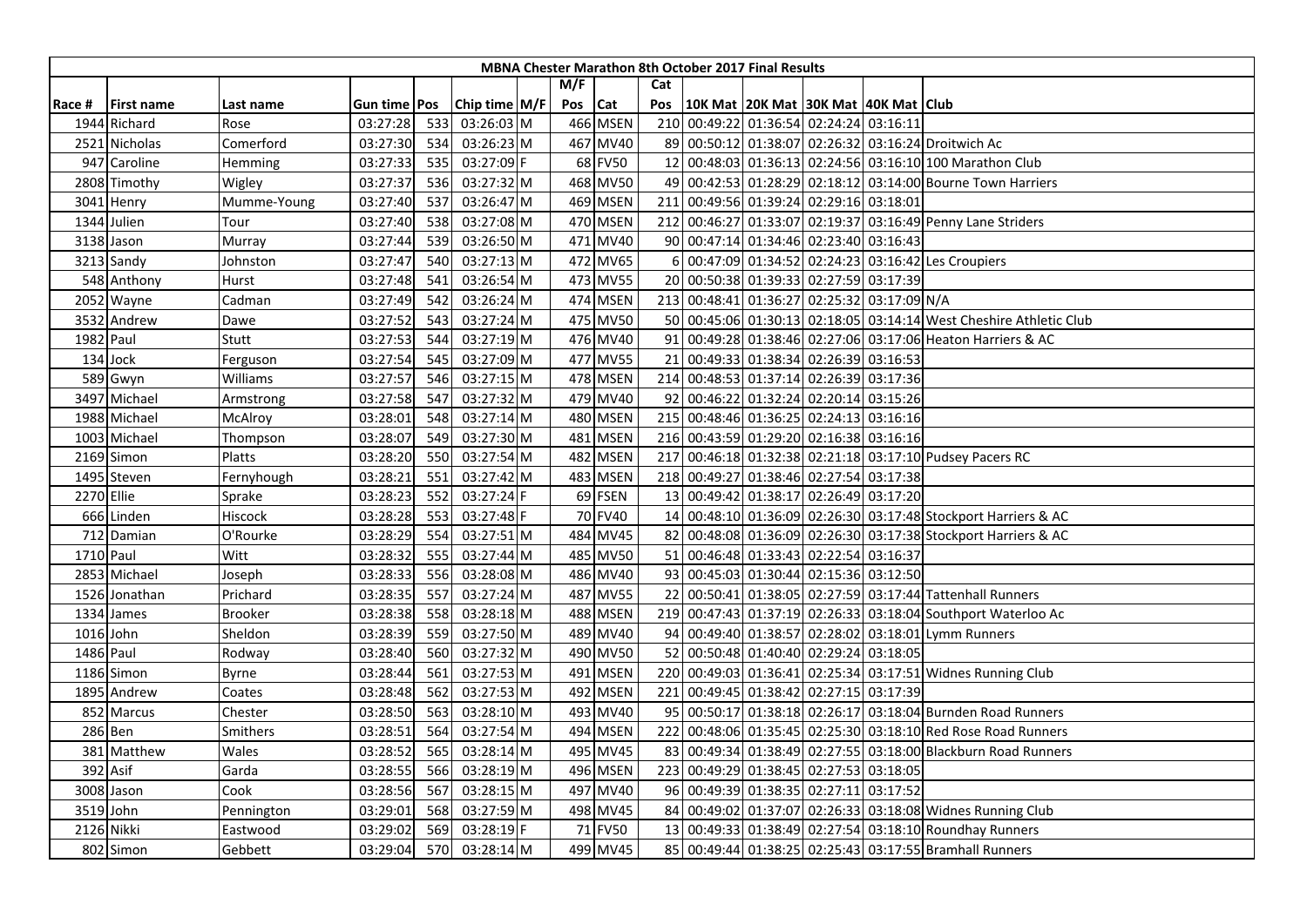|          |                    |            |              |     |               |         |                 |     | <b>MBNA Chester Marathon 8th October 2017 Final Results</b> |  |                                                                         |
|----------|--------------------|------------|--------------|-----|---------------|---------|-----------------|-----|-------------------------------------------------------------|--|-------------------------------------------------------------------------|
|          |                    |            |              |     |               | M/F     |                 | Cat |                                                             |  |                                                                         |
| Race #   | <b>First name</b>  | Last name  | Gun time Pos |     | Chip time M/F | Pos Cat |                 | Pos | 10K Mat   20K Mat   30K Mat   40K Mat   Club                |  |                                                                         |
|          | 2983 Oliver        | Clarke     | 03:29:05     | 571 | 03:28:19 M    |         | <b>500 MSEN</b> | 224 | 00:48:54 01:38:19 02:27:57 03:18:04                         |  |                                                                         |
|          | 1602 Julien        | Le Metais  | 03:29:07     | 572 | 03:28:19 M    |         | 501 MSEN        |     | 225 00:48:59 01:36:11 02:25:00 03:18:03                     |  |                                                                         |
|          | 811 Craig          | Mitchley   | 03:29:07     | 572 | 03:28:25 M    |         | 501 MSEN        |     | 225 00:43:57 01:27:22 02:19:51 03:17:38                     |  |                                                                         |
|          | 1692 Karen         | Robinson   | 03:29:09     | 574 | 03:28:38 F    |         | 72 FV45         |     | 11 00:46:58 01:34:44 02:24:56 03:18:04                      |  |                                                                         |
|          | 2230 Tom           | Brockwell  | 03:29:14     | 575 | 03:27:32 M    |         | 503 MSEN        |     |                                                             |  | 227 00:51:40 01:40:30 02:29:08 03:19:07 Valley Hill runners             |
|          | 3547 Andrew        | Heath      | 03:29:15     | 576 | 03:28:42 M    |         | 504 MV45        |     |                                                             |  | 86 00:46:16 01:33:13 02:22:51 03:17:14 Whitchurch Whippets              |
| 2506 Jun |                    | Hong       | 03:29:15     | 577 | 03:27:45 M    |         | 505 MSEN        |     | 228 00:50:27 01:38:36 02:26:55 03:18:10                     |  |                                                                         |
|          | 551 Chris          | Watson     | 03:29:16     | 578 | 03:28:25 M    |         | 506 MV45        |     |                                                             |  | 87 00:50:39 01:40:05 02:29:20 03:19:01 Manchester Triathlon Club        |
|          | 118 David          | Mahony     | 03:29:18     | 579 | 03:28:35 M    |         | 507 MV50        |     | 53 00:50:34 01:39:53 02:28:57 03:18:43                      |  |                                                                         |
|          | 2895 Pasquale      | Ruzza      | 03:29:19     | 580 | 03:28:31 M    |         | 508 MSEN        |     | 229 00:49:50 01:38:10 02:27:37 03:18:12                     |  |                                                                         |
|          | 451 Brian          | Thompson   | 03:29:23     | 581 | 03:29:15 M    |         | 509 MV60        |     |                                                             |  | 12 00:45:00 01:33:09 02:26:08 03:18:20 Helm Hill Runners                |
|          | 1614 Andrew        | Baker      | 03:29:23     | 582 | 03:28:35 M    |         | 510 MV40        |     | 97 00:48:38 01:36:38 02:25:58 03:18:14                      |  |                                                                         |
|          | 513 Steven         | Knight     | 03:29:24     | 583 | 03:27:55 M    |         | <b>511 MSEN</b> |     | 230 00:48:35 01:36:23 02:24:32 03:17:54                     |  |                                                                         |
|          | 404 Andy           | Kelly      | 03:29:25     | 584 | 03:28:42 M    |         | <b>512 MSEN</b> |     | 231 00:46:10 01:31:59 02:19:36 03:17:47                     |  |                                                                         |
|          | 388 David          | Almond     | 03:29:26     | 585 | 03:29:16 M    |         | 513 MV50        |     |                                                             |  | 54 00:43:10 01:25:54 02:11:16 03:18:13 Blackburn Road Runners           |
|          | 2695 Thomas        | Richards   | 03:29:27     | 586 | 03:28:43 M    |         | 514 MSEN        |     | 232 00:47:07 01:34:40 02:24:18 03:18:14                     |  |                                                                         |
|          | 2940 Kenny         | Ademolu    | 03:29:32     | 587 | 03:29:00 M    |         | 515 MSEN        | 233 | 00:49:27 01:38:45 02:27:54 03:17:59                         |  |                                                                         |
|          | 1144 Laurence      | Sparks     | 03:29:33     | 588 | 03:28:29 M    |         | 516 MSEN        | 234 | 00:50:22 01:38:55 02:27:27 03:18:09                         |  |                                                                         |
|          | 594 Joe            | Blakey     | 03:29:37     | 589 | 03:28:13 M    |         | 517 MSEN        |     | 235 00:49:11 01:36:31 02:26:01 03:18:12                     |  |                                                                         |
|          | 2567 Louise        | Collins    | 03:29:45     | 590 | 03:29:37 F    |         | 73 FV35         |     |                                                             |  | 17 00:43:01 01:27:52 02:18:45 03:17:39 Stourbridge RC                   |
|          | 1343 David         | MacDonald  | 03:29:45     | 591 | $03:29:11$ M  |         | 518 MSEN        |     | 236 00:49:34 01:38:48 02:27:56 03:18:47                     |  |                                                                         |
|          | 1342 Andrew        | Hughes     | 03:29:47     | 592 | 03:28:55 M    |         | 519 MV45        |     | 88 00:47:20 01:35:12 02:25:34 03:18:48                      |  |                                                                         |
|          | 85 Shafiq          | Khan       | 03:29:47     | 593 | 03:29:15 M    |         | 520 MV40        |     |                                                             |  | 98 00:49:29 01:38:46 02:27:54 03:18:11 Blackburn Road Runners           |
|          | 84 Jason           | Rippingale | 03:29:48     | 594 | $03:29:14$ M  |         | 521 MV40        |     |                                                             |  | 99 00:49:29 01:38:46 02:27:54 03:18:12 Blackburn Road Runners           |
|          | 1383 Andrew        | Keeley     | 03:30:07     | 595 | 03:29:10 M    |         | 522 MV55        |     |                                                             |  | 23 00:49:58 01:38:28 02:27:04 03:18:25 Penny Lane Striders              |
|          | 1147 Paul          | Sellars    | 03:30:09     | 596 | 03:29:42 M    |         | 523 MV45        |     | 89 00:47:31 01:36:02 02:25:25 03:18:45                      |  |                                                                         |
|          | 3424 Mike          | Sherwin    | 03:30:18     | 597 | 03:29:29 M    |         | 524 MV45        |     |                                                             |  | 90 00:47:00 01:34:25 02:24:55 03:19:23 Run Sandymoor                    |
|          | 3557 David         | Sloan      | 03:30:21     | 598 | 03:28:30 M    |         | 525 MSEN        |     |                                                             |  | 237 00:54:11 01:47:02 02:33:24 03:20:34 Astley & Tyldesley Road Runners |
|          | 2000 Gary          | Dunmore    | 03:30:22     | 599 | 03:29:22 M    |         | 526 MV45        |     |                                                             |  | 91 00:50:50 01:40:34 02:29:33 03:19:28 Sunderland Strollers             |
|          | 2310 John          | Finn       | 03:30:26     | 600 | 03:29:04 M    |         | 527 MV50        |     |                                                             |  | 55 00:50:37 01:39:53 02:29:43 03:20:05 Hatton Darts                     |
|          | 2949 Trevor        | Edgley     | 03:30:38     | 601 | 03:30:04 M    |         | 528 MV65        |     |                                                             |  | 00:46:58 01:36:51 02:25:26 03:19:09 Istead & Ifield Harriers            |
|          | 2131 Kevin-Malachy | Murphy     | 03:30:40     | 602 | 03:29:55 M    |         | 529 MV60        |     |                                                             |  | 13 00:47:51 01:35:36 02:26:19 03:18:54 Harrogate Harriers & AC          |
| 3411     | Kevin              | Brennan    | 03:30:42     | 603 | 03:29:58 M    |         | 530 MSEN        |     | 238 00:50:39 01:39:37 02:28:18 03:20:16                     |  |                                                                         |
|          | 1320 Nigel         | Foo        | 03:30:45     | 604 | 03:30:06 M    |         | 531 MV45        |     |                                                             |  | 92 00:47:04 01:37:42 02:27:28 03:19:55 Penny Lane Striders              |
|          | 407 Donna          | Airey      | 03:30:46     | 605 | 03:29:43 F    |         | 74 FV35         |     |                                                             |  | 18 00:49:06 01:37:23 02:27:19 03:19:39 Clayton-Le-Moors Harriers        |
|          | 3306 Kevin         | Byrne      | 03:30:46     | 606 | 03:29:59 M    |         | 532 MV65        | 8   |                                                             |  | 00:48:40 01:36:23 02:25:58 03:18:42 Headington RR                       |
|          | 2128 Nicholas      | Mitchell   | 03:30:48     | 607 | 03:29:39 M    |         | 533 MSEN        |     |                                                             |  | 239 00:50:53 01:39:45 02:28:43 03:20:15 Vegan Runners UK                |
|          | 1849 James         | Rogers     | 03:30:53     | 608 | 03:30:13 M    |         | 534 MV40        |     |                                                             |  | 100 00:48:01 01:36:18 02:25:58 03:19:08 Prestatyn RC                    |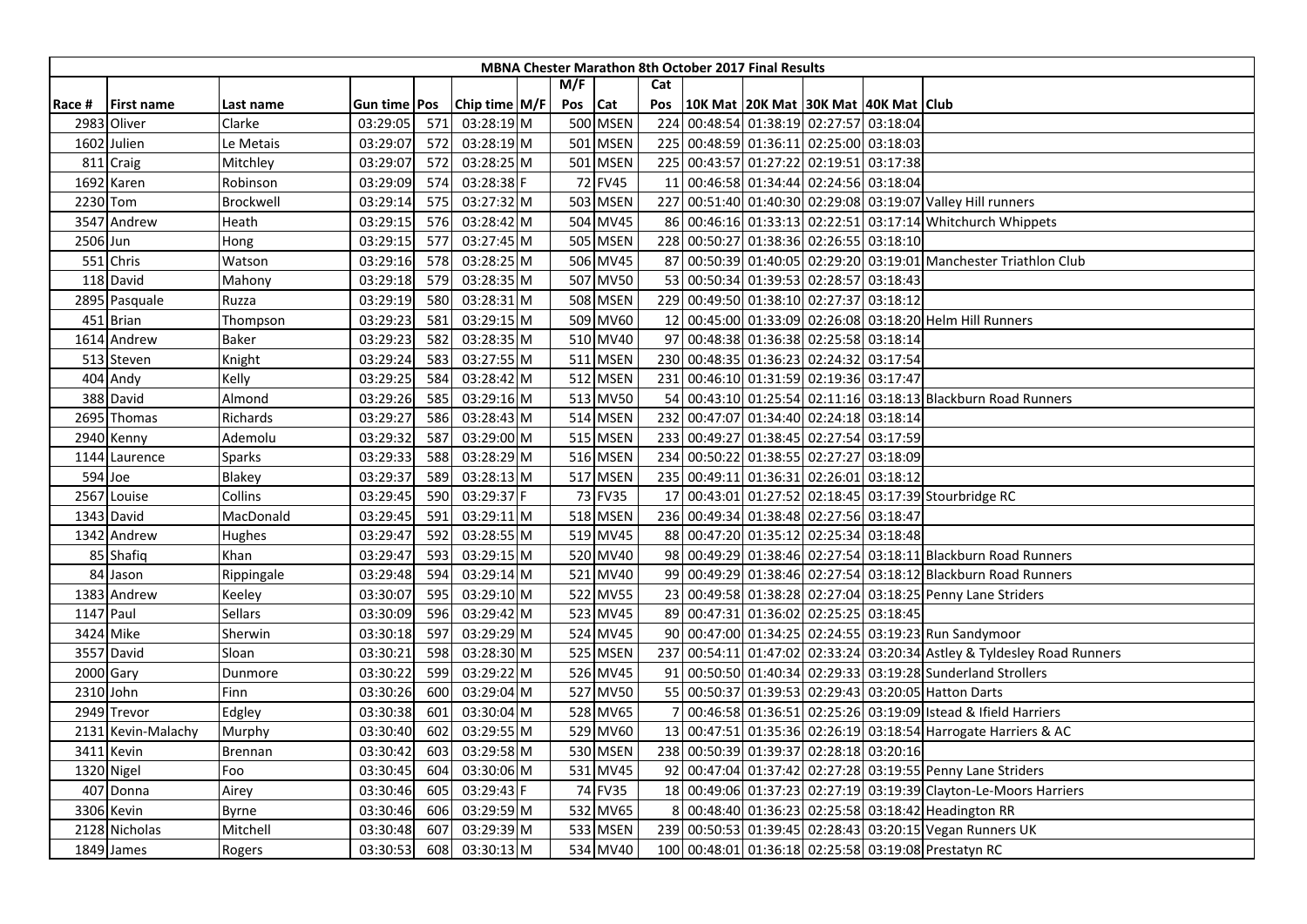|          |                   |                 |                |     |                 |     |                 |     | <b>MBNA Chester Marathon 8th October 2017 Final Results</b> |  |                                                                 |
|----------|-------------------|-----------------|----------------|-----|-----------------|-----|-----------------|-----|-------------------------------------------------------------|--|-----------------------------------------------------------------|
|          |                   |                 |                |     |                 | M/F |                 | Cat |                                                             |  |                                                                 |
| Race #   | <b>First name</b> | Last name       | Gun time   Pos |     | Chip time $M/F$ | Pos | <b>Cat</b>      |     | Pos   10K Mat   20K Mat   30K Mat   40K Mat   Club          |  |                                                                 |
|          | 762 David         | Chadderton      | 03:30:54       | 609 | 03:30:06 M      |     | 535 MV70        |     |                                                             |  | 00:48:11 01:36:09 02:26:30 03:19:48 Stockport Harriers & AC     |
|          | 313 Liam          | Hooton          | 03:30:55       | 610 | 03:29:57 M      |     | 536 MSEN        |     |                                                             |  | 240 00:48:06 01:35:34 02:24:39 03:19:34 Red Rose Road Runners   |
|          | 763 Stephen       | Jones           | 03:30:55       | 611 | 03:30:08 M      |     | 537 MV50        |     |                                                             |  | 56 00:48:11 01:36:08 02:26:28 03:19:47 Stockport Harriers & AC  |
|          | 3262 Christopher  | Palmer          | 03:30:58       | 612 | 03:30:20 M      |     | 538 MV55        |     |                                                             |  | 24 00:47:22 01:34:35 02:25:36 03:19:39 Bitton Road Runners      |
|          | 3521 Benjamin     | Thomas          | 03:30:58       | 613 | 03:30:17 M      |     | 539 MSEN        |     | 241 00:48:38 01:36:30 02:25:57 03:18:26                     |  |                                                                 |
|          | 1069 Bob          | Corinaldi       | 03:31:14       | 614 | 03:30:22 M      |     | 540 MV45        |     |                                                             |  | 93 00:49:45 01:38:49 02:28:01 03:20:09 Vale Royal AC            |
|          | 1668 Kevin        | Manning         | 03:31:18       | 615 | 03:30:03 M      |     | 541 MV40        |     | 101 00:49:31 01:37:33 02:27:07 03:20:08                     |  |                                                                 |
|          | 625 Gary          | Maiden          | 03:31:20       | 616 | 03:30:20 M      |     | 542 MSEN        |     | 242 00:49:39 01:38:12 02:26:46 03:19:39                     |  |                                                                 |
|          | 108 Thorsten      | Pilz            | 03:31:20       | 617 | 03:30:47 M      |     | 543 MV40        |     | 102 00:48:07 01:36:31 02:25:59 03:20:38                     |  |                                                                 |
| 2549 Jon |                   | Cadman          | 03:31:24       | 618 | 03:30:36 M      |     | 544 MV45        |     | 94 00:49:47 01:38:52 02:28:03 03:20:42                      |  |                                                                 |
|          | 758 Simon         | Lamb            | 03:31:24       | 619 | 03:30:20 M      |     | 545 MSEN        |     | 243 00:48:53 01:37:39 02:27:40 03:21:28                     |  |                                                                 |
|          | 2719 Anna         | Iley            | 03:31:26       | 620 | 03:31:16 F      |     | 75 FV40         |     |                                                             |  | 15 00:47:43 01:38:01 02:27:56 03:20:28 Shropshire Shufflers     |
|          | 1967 Colin        | Berry           | 03:31:26       | 621 | 03:30:36 M      |     | 546 MV50        |     |                                                             |  | 57 00:49:34 01:39:09 02:28:37 03:20:39 Ellesmere Port RC        |
|          | 930 Alan          | Gibbon          | 03:31:27       | 622 | 03:30:46 M      |     | 547 MV50        |     |                                                             |  | 58 00:49:02 01:37:58 02:27:55 03:20:12 HYDE VILLAGE STRIDERS    |
|          | 2389 Andrew       | Harris          | 03:31:29       | 623 | 03:30:31 M      |     | 548 MV50        |     |                                                             |  | 59 00:50:58 01:41:08 02:28:38 03:20:37 Nuneaton Harriers        |
| 3536 Jo  |                   | Payze           | 03:31:33       | 624 | 03:30:56 F      |     | 76 FV40         |     |                                                             |  | 16 00:50:32 01:39:52 02:29:44 03:20:15 City Of Portsmouth AC    |
|          | 1347 Steve        | Holmes          | 03:31:44       | 625 | 03:30:40 M      |     | 549 MV45        |     | 95 00:45:48 01:30:42 02:18:00 03:16:36                      |  |                                                                 |
|          | 3401 Grzegorz     | Mikula          | 03:31:52       | 626 | 03:30:57 M      |     | <b>550 MSEN</b> |     | 244 00:48:26 01:37:19 02:28:23 03:21:34                     |  |                                                                 |
|          | 2299 Paul James   | Roome           | 03:31:55       | 627 | 03:31:36 M      |     | 551 MSEN        |     | 245 00:46:39 01:34:52 02:25:09 03:19:27                     |  |                                                                 |
|          | 171 Elaine        | Omand           | 03:31:56       | 628 | 03:31:39 F      |     | 77 FSEN         |     |                                                             |  | 14 00:44:40 01:34:26 02:26:05 03:21:33 Dundee roadrunners       |
| 1403 lan |                   | Rowlands        | 03:31:59       | 629 | 03:31:21 M      |     | 552 MV45        |     | 96 00:48:39 01:56:57 02:27:50 03:20:54                      |  |                                                                 |
|          | 338 Mark          | Holmes          | 03:32:06       | 630 | 03:31:14 M      |     | 553 MSEN        |     | 246 00:49:28 01:38:46 02:27:54 03:20:10                     |  |                                                                 |
|          | 257 Steve         | Tingle          | 03:32:13       | 631 | 03:31:40 M      |     | 554 MV50        |     | 60 00:47:36 01:36:52 02:27:45 03:20:55                      |  |                                                                 |
|          | 162 Chris         | Gunstone        | 03:32:15       | 632 | 03:31:15 M      |     | 555 MV55        |     | 25 00:50:46 01:40:39 02:30:10 03:21:29 Sdrr                 |  |                                                                 |
| 831      | James             | Redgate         | 03:32:23       | 633 | 03:30:50 M      |     | 556 MSEN        |     | 247 00:50:44 01:40:57 02:31:01 03:22:32                     |  |                                                                 |
|          | 739 Kevin         | McLoughlin      | 03:32:44       | 634 | 03:32:12 M      |     | 557 MV50        |     | 61 00:47:19 01:35:33 02:25:43 03:20:50                      |  |                                                                 |
|          | 2109 Charles      | Reynolds-Talbot | 03:32:46       | 635 | 03:32:24 M      |     | <b>558 MSEN</b> |     | 248 00:44:53 01:32:38 02:23:53 03:20:23                     |  |                                                                 |
|          | 177 Roy           | Mitchell        | 03:32:49       | 636 | 03:32:09 M      |     | 559 MV60        |     |                                                             |  | 14 00:49:35 01:38:40 02:27:55 03:21:17 Perth Roadrunners        |
|          | 2328 John         | Reynolds        | 03:32:49       | 637 | 03:31:32 M      |     | 560 MSEN        |     |                                                             |  | 249 00:49:38 01:38:53 02:28:47 03:21:48 Ilkeston Running Club   |
|          | 117 Shane         | McMahon         | 03:32:56       | 638 | 03:31:36 M      |     | 561 MSEN        |     | 250 00:51:59 01:42:01 02:32:00 03:22:46                     |  |                                                                 |
|          | 2724 Simon        | Kelly           | 03:32:57       | 639 | 03:32:32 M      |     | 562 MV40        |     |                                                             |  | 103 00:45:59 01:34:36 02:26:43 03:21:10 Shropshire Shufflers    |
|          | 3217 Thomas       | Howe            | 03:33:08       | 640 | 03:32:41 M      |     | 563 MSEN        |     | 251 00:45:38 01:32:42 02:22:36 03:20:12                     |  |                                                                 |
|          | 2140 Emma         | Stoney          | 03:33:11       | 641 | 03:32:40 F      |     | 78 FV35         |     |                                                             |  | 19 00:46:12 01:32:44 02:26:58 03:21:40 baildon runners          |
|          | 810 Matthew       | Brown           | 03:33:11       | 642 | 03:32:23 M      |     | 564 MSEN        |     |                                                             |  | 252 00:47:59 01:34:25 02:22:35 03:20:06 Stockport Harriers & AC |
|          | 1268 Chris        | Jones           | 03:33:16       | 643 | 03:32:47 M      |     | 565 MSEN        |     | 253 00:46:24 01:33:23 02:23:32 03:21:42                     |  |                                                                 |
|          | 1319 David        | Buckley         | 03:33:18       | 644 | 03:32:35 M      |     | 566 MV55        |     | 26 00:47:44 01:35:49 02:26:16 03:21:33                      |  |                                                                 |
|          | 3466 Nigel        | Waterhouse      | 03:33:31       | 645 | 03:32:16 M      |     | 567 MV50        |     |                                                             |  | 62 00:52:05 01:41:59 02:32:00 03:22:47 Chester Triathlon Club   |
|          | 2638 Andrew       | Walker          | 03:33:36       | 646 | 03:32:59 M      |     | 568 MV45        |     |                                                             |  | 97 00:49:39 01:38:57 02:28:02 03:22:23 Newcastle Staffs AC      |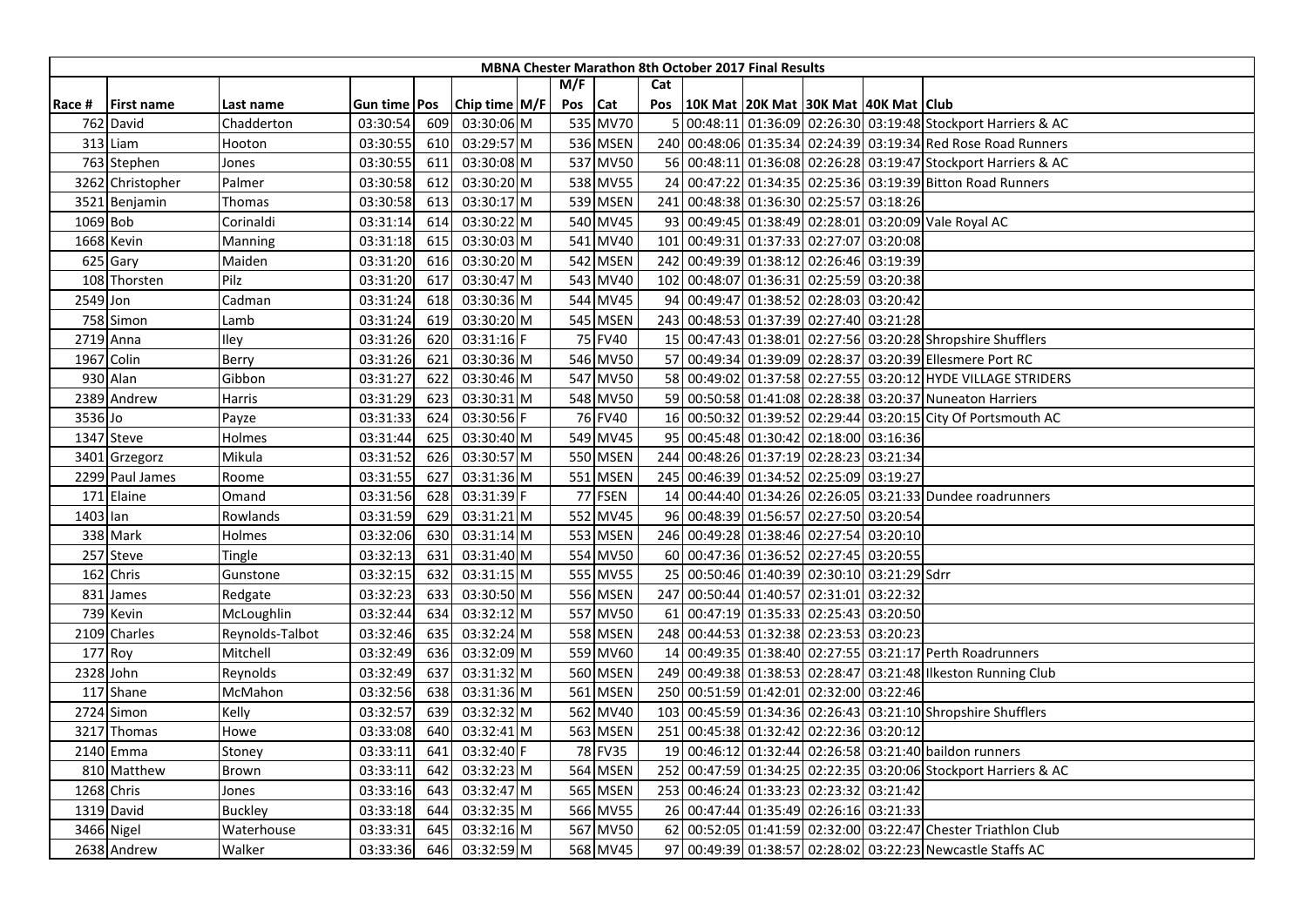|           |                   |                 |                |     |                 |     |          |     | <b>MBNA Chester Marathon 8th October 2017 Final Results</b> |                                     |  |                                                                                       |
|-----------|-------------------|-----------------|----------------|-----|-----------------|-----|----------|-----|-------------------------------------------------------------|-------------------------------------|--|---------------------------------------------------------------------------------------|
|           |                   |                 |                |     |                 | M/F |          | Cat |                                                             |                                     |  |                                                                                       |
| Race #    | <b>First name</b> | Last name       | Gun time   Pos |     | Chip time $M/F$ | Pos | Cat      | Pos | 10K Mat   20K Mat   30K Mat   40K Mat   Club                |                                     |  |                                                                                       |
| 3342      | Tracey            | Baker           | 03:33:42       | 647 | 03:33:00 F      |     | 79 FV50  |     |                                                             |                                     |  | 14 00:49:38 01:38:47 02:29:00 03:22:22 Egdon Heath Harriers                           |
| 3331      | Dean!             | Allaway         | 03:33:45       | 648 | 03:33:10 M      |     | 569 MSEN |     |                                                             |                                     |  | 254 00:45:48 01:32:43 02:24:58 03:22:22 Reading Roadrunners                           |
|           | 3329 Caroline     | Jackson         | 03:33:51       | 649 | 03:33:17 F      |     | 80 FV35  |     |                                                             |                                     |  | 20 00:48:52 01:38:40 02:29:29 03:22:59 Reading Roadrunners                            |
|           | 1018 Stephen      | Woodall         | 03:33:51       | 650 | 03:32:31 M      |     | 570 MV55 |     | 27 00:50:53 01:39:58 02:29:56 03:22:15                      |                                     |  |                                                                                       |
|           | 2875 Deirdre      | Heydecker       | 03:33:52       | 651 | 03:33:44 F      |     | 81 FV60  |     |                                                             |                                     |  | 00:47:08 01:36:42 02:28:40 03:22:26 St Albans Striders                                |
|           | 2653 Nicholas     | Powell          | 03:33:56       | 652 | 03:33:10 M      |     | 571 MV45 |     | 98 00:49:41 01:39:04 02:28:17 03:22:08                      |                                     |  |                                                                                       |
|           | 3286 Nigel        | Hamilton        | 03:33:58       | 653 | 03:33:07 M      |     | 572 MV45 |     | 99 00:50:26 01:39:41 02:30:03 03:22:19                      |                                     |  |                                                                                       |
|           | 2650 Alexander    | Francis         | 03:34:10       | 654 | 03:33:30 M      |     | 573 MSEN |     | 255 00:47:16 01:34:31 02:25:15 03:22:36                     |                                     |  |                                                                                       |
|           | 353 Catherine     | Derbyshire      | 03:34:11       | 655 | 03:33:20 F      |     | 82 FV40  |     |                                                             |                                     |  | 17 00:48:37 01:38:36 02:28:48 03:22:45 Accrington Road Runners                        |
|           | 1120 Dave         | O'Connell       | 03:34:19       | 656 | 03:33:49 M      |     | 574 MV45 |     |                                                             |                                     |  | 100 00:46:20 01:32:25 02:21:42 03:21:24 St Helens Tri                                 |
|           | 433 John          | McDonald        | 03:34:21       | 657 | 03:33:56 M      |     | 575 MV50 |     |                                                             |                                     |  | 63 00:46:35 01:34:59 02:26:17 03:22:02 Trawden Athletic Club                          |
| 1902 Karl |                   | Priddin         | 03:34:25       | 658 | 03:33:30 M      |     | 576 MV40 |     |                                                             |                                     |  | 104 00:50:40 01:40:55 02:30:31 03:23:56 Thunder Runners                               |
|           | 2911 Mike         | Barkway         | 03:34:25       | 659 | 03:33:34 M      |     | 577 MV50 |     | 64 00:50:27 01:40:11 02:30:56 03:23:25                      |                                     |  |                                                                                       |
| 1737      | Damon             | John            | 03:34:29       | 660 | 03:33:12 M      |     | 578 MSEN | 256 |                                                             | 00:51:51 01:41:47 02:31:25 03:23:26 |  |                                                                                       |
|           | 3522 Jacco        | van Loon        | 03:34:31       | 661 | 03:33:28 M      |     | 579 MV45 |     | 101 00:50:44 01:40:23 02:30:07 03:22:55                     |                                     |  |                                                                                       |
|           | 3108 William      | <b>Brindley</b> | 03:34:31       | 662 | 03:33:50 M      |     | 580 MV40 |     |                                                             |                                     |  | 105 00:49:26 01:38:41 02:28:24 03:22:46 Blackheath and Bromley Harriers Athletic Club |
|           | 291 Peter         | Caney           | 03:34:32       | 663 | 03:33:28 M      |     | 581 MV40 | 106 |                                                             | 00:49:39 01:39:00 02:28:25 03:22:55 |  |                                                                                       |
|           | 3106 Tom          | Poynton         | 03:34:32       | 664 | 03:33:57 M      |     | 582 MV45 |     |                                                             |                                     |  | 102 00:46:15 01:33:58 02:26:02 03:22:29 Serpentine RC                                 |
|           | 1667 Mark         | Carruthers      | 03:34:34       | 665 | 03:34:15 M      |     | 583 MV40 |     | 107 00:45:17 01:32:06 02:26:19 03:23:18                     |                                     |  |                                                                                       |
|           | 196 Caroline      | Evans           | 03:34:35       | 666 | 03:33:49 F      |     | 83 FSEN  |     |                                                             |                                     |  | 15 00:50:05 01:39:40 02:30:33 03:23:31 DH Runners                                     |
|           | 1188 Philip       | Marsden         | 03:34:36       | 667 | 03:33:33 M      |     | 584 MSEN |     |                                                             |                                     |  | 257 00:49:04 01:38:00 02:27:54 03:23:55 Widnes Running Club                           |
|           | 289 Simon         | O'Leary         | 03:34:36       | 668 | 03:33:39 M      |     | 585 MV40 |     |                                                             |                                     |  | 108 00:49:31 01:38:48 02:27:56 03:23:01 Riversway Road Runners                        |
| 2931      | Mark              | Samuels         | 03:34:48       | 669 | 03:33:29 M      |     | 586 MV55 |     | 28 00:52:13 01:42:17 02:32:04 03:23:20                      |                                     |  |                                                                                       |
|           | 2815 Stuart       | Hodgkinson      | 03:34:58       | 670 | 03:34:32 M      |     | 587 MV45 |     |                                                             |                                     |  | 103 00:46:14 01:32:21 02:23:26 03:22:17 Stamford Striders                             |
|           | 886 Joseph        | Whitehead       | 03:35:04       | 671 | 03:32:22 M      |     | 588 MSEN |     | 258 00:53:58 01:42:29 02:30:32 03:23:38                     |                                     |  |                                                                                       |
|           | 1355 Mark         | Foster          | 03:35:06       | 672 | 03:34:09 M      |     | 589 MV40 |     | 109 00:49:33 01:38:52 02:29:06 03:24:22                     |                                     |  |                                                                                       |
|           | 1026 Malcolm      | Collins         | 03:35:07       | 673 | 03:33:17 M      |     | 590 MV45 |     |                                                             |                                     |  | 104 00:51:24 01:39:53 02:29:53 03:23:12 Astley & Tyldesley Road Runners               |
|           | 1437 Daniel       | Paddock         | 03:35:07       | 674 | 03:33:42 M      |     | 591 MSEN |     | 259 00:51:54 01:42:43 02:32:52 03:25:14                     |                                     |  |                                                                                       |
|           | 2024 Paul         | Robinson        | 03:35:09       | 675 | 03:34:14 M      |     | 592 MV40 |     | 110 00:51:02 01:42:07 02:33:54 03:23:53                     |                                     |  |                                                                                       |
| 3237      | Duncan            | Raynor          | 03:35:10       | 676 | 03:34:04 M      |     | 593 MSEN |     |                                                             |                                     |  | 260 00:52:21 01:43:19 02:33:10 03:24:33 Whitchurch Whippets                           |
|           | 2264 Valery       | Savinov         | 03:35:19       | 677 | 03:34:16 M      |     | 594 MV50 |     | 65 00:49:32 01:38:40 02:28:08 03:23:17                      |                                     |  |                                                                                       |
|           | 3161 Sophie       | Longmore        | 03:35:23       | 678 | 03:34:47 F      |     | 84 FSEN  |     |                                                             |                                     |  | 16 00:46:53 01:34:48 02:25:35 03:24:25 CLC Striders                                   |
| 2101 Joe  |                   | Hanlon          | 03:35:27       | 679 | 03:33:42 M      |     | 595 MSEN |     | 261 00:55:47 01:46:36 02:33:57 03:24:19                     |                                     |  |                                                                                       |
|           | 152 Dave          | Owen            | 03:35:30       | 680 | 03:34:12 M      |     | 596 MV50 |     | 66 00:51:39 01:41:19 02:31:48 03:24:50                      |                                     |  |                                                                                       |
|           | 3470 Craig        | Rees            | 03:35:31       | 681 | 03:34:18 M      |     | 597 MV45 |     | 105 00:52:14 01:43:22 02:33:43 03:25:16                     |                                     |  |                                                                                       |
|           | 234 Richard       | Field           | 03:35:32       | 682 | 03:34:54 M      |     | 598 MSEN |     |                                                             |                                     |  | 262 00:48:05 01:35:57 02:26:12 03:23:16 Red Rose Road Runners                         |
|           | 889 Jack          | Shepherd        | 03:35:33       | 683 | 03:34:45 M      |     | 599 MSEN | 263 |                                                             | 00:49:56 01:39:29 02:28:45 03:23:44 |  |                                                                                       |
|           | 2282 Stuart       | Clensy          | 03:35:39       | 684 | 03:34:43 M      |     | 600 MV45 |     | 106 00:48:14 01:36:30 02:28:23 03:23:19                     |                                     |  |                                                                                       |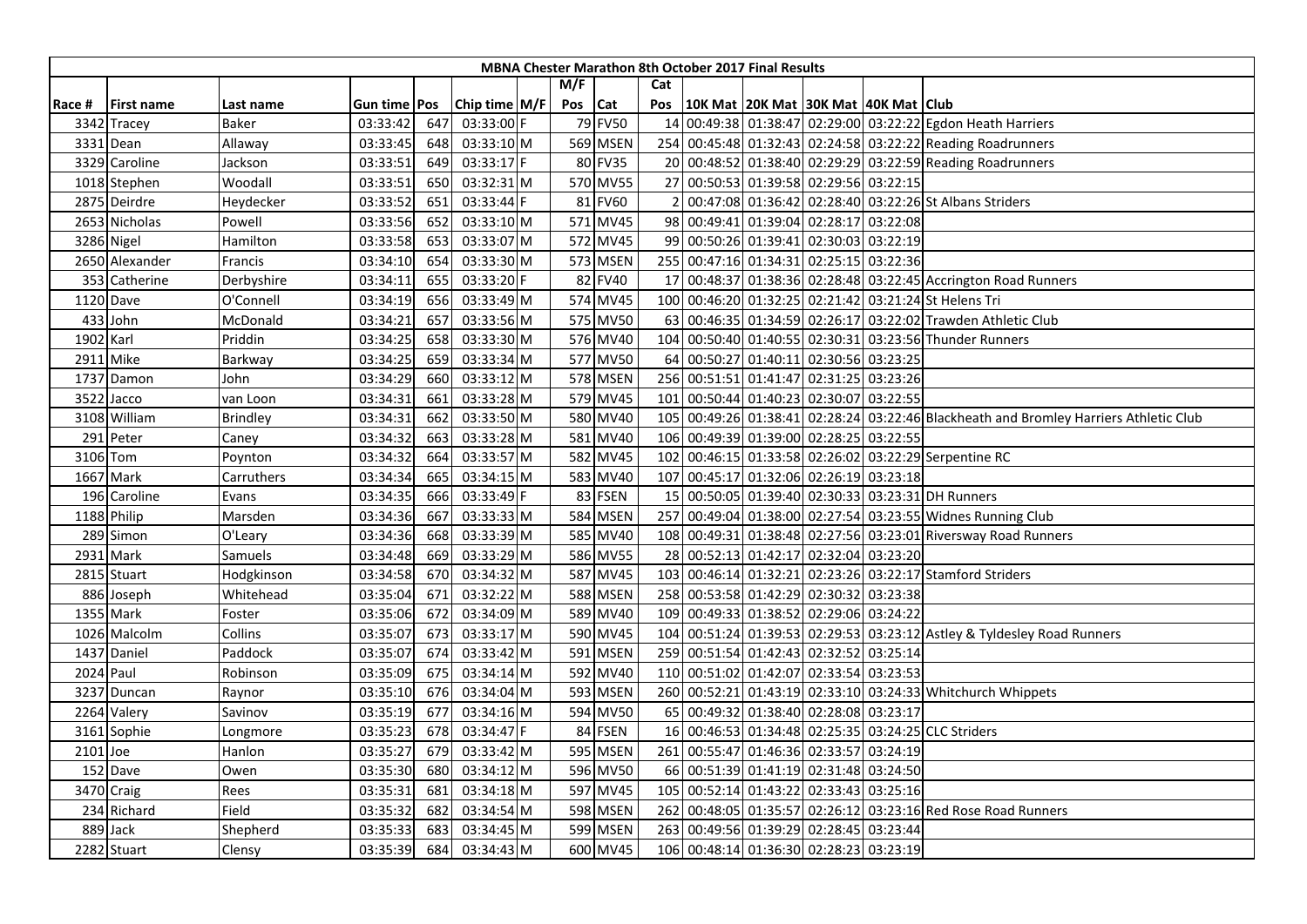|           |                  |            |                |     |                 |     |          |     | <b>MBNA Chester Marathon 8th October 2017 Final Results</b> |                                     |  |                                                                     |
|-----------|------------------|------------|----------------|-----|-----------------|-----|----------|-----|-------------------------------------------------------------|-------------------------------------|--|---------------------------------------------------------------------|
|           |                  |            |                |     |                 | M/F |          | Cat |                                                             |                                     |  |                                                                     |
| Race #    | First name       | Last name  | Gun time   Pos |     | Chip time $M/F$ | Pos | Cat      | Pos | 10K Mat   20K Mat   30K Mat   40K Mat   Club                |                                     |  |                                                                     |
| 2133      | James            | Thwaite    | 03:35:43       | 685 | 03:34:11 M      |     | 601 MV40 | 111 | 00:50:54 01:40:38 02:30:30 03:24:26                         |                                     |  |                                                                     |
|           | 307 Peter        | Mackey     | 03:35:43       | 686 | 03:34:28 M      |     | 602 MV50 | 67  |                                                             |                                     |  | 00:52:53 01:44:40 02:35:28 03:26:25 Riversway Road Runners          |
|           | 1489 Robert      | Boggild    | 03:35:44       | 687 | 03:35:07 M      |     | 603 MV45 | 107 |                                                             |                                     |  | 00:49:27 01:38:29 02:28:59 03:23:49 West Cheshire Athletic Club     |
|           | 1706 James       | Smith      | 03:35:48       | 688 | 03:35:01 M      |     | 604 MV40 |     | 112 00:50:04 01:39:57 02:30:37 03:24:34                     |                                     |  |                                                                     |
|           | 415 Philip       | Townley    | 03:35:51       | 689 | 03:34:11 M      |     | 605 MV50 |     |                                                             |                                     |  | 68 00:52:35 01:42:54 02:32:41 03:24:23 Lancaster Runners            |
|           | 1664 Cameron     | Siddall    | 03:35:52       | 690 | 03:35:28 M      |     | 606 MSEN | 264 |                                                             |                                     |  | 00:44:17 01:29:04 02:22:05 03:23:45 Ellesmere Port RC               |
| 2012 Val  |                  | Clarke     | 03:35:55       | 691 | 03:35:51 F      |     | 85 FV55  |     |                                                             |                                     |  | 00:49:59 01:40:55 02:32:02 03:24:27 Darlington H & AC               |
|           | 1428 Franx       | Jnr        | 03:35:56       | 692 | 03:35:28 M      |     | 607 MV45 |     | 108 00:49:55 01:40:29 02:32:06 03:25:19                     |                                     |  |                                                                     |
| 1228 Neil |                  | Wilson     | 03:35:57       | 693 | 03:35:22 M      |     | 608 MV40 |     | 113 00:49:33 01:38:48 02:29:04 03:24:13                     |                                     |  |                                                                     |
|           | 2384 Kurt        | Read       | 03:35:57       | 693 | 03:34:53 M      |     | 608 MV45 |     |                                                             |                                     |  | 109 00:51:13 01:46:04 02:36:14 03:25:41 Teignbridge Trotters        |
|           | 648 Andrew       | Penney     | 03:35:58       | 695 | 03:35:05 M      |     | 610 MV45 |     |                                                             |                                     |  | 110 00:50:15 01:38:54 02:29:15 03:24:44 Styal Running Club          |
| 427       | Dan              | Evans      | 03:36:02       | 696 | 03:35:17 M      |     | 611 MSEN |     | 265 00:48:08 01:36:42 02:26:41 03:23:47                     |                                     |  |                                                                     |
|           | <b>2210 Paul</b> | Hansen     | 03:36:02       | 697 | 03:35:24 M      |     | 612 MV55 |     |                                                             |                                     |  | 29 00:49:32 01:38:47 02:28:32 03:23:36 100 Marathon Club            |
|           | 1522 Daniel      | Platt      | 03:36:03       | 698 | 03:35:41 M      |     | 613 MSEN |     | 266 00:46:51 01:35:20 02:26:01 03:24:08                     |                                     |  |                                                                     |
|           | 213 Mark         | Donnelly   | 03:36:05       | 699 | 03:35:26 M      |     | 614 MSEN |     |                                                             |                                     |  | 267 00:46:18 01:33:08 02:24:57 03:23:36 St Bees Triers              |
|           | 3489 Keith       | Hodgson    | 03:36:18       | 700 | 03:35:31 M      |     | 615 MSEN |     | 268 00:52:05 01:42:51 02:32:29 03:24:37                     |                                     |  |                                                                     |
|           | 3559 Kristopher  | Abraham    | 03:36:23       | 701 | 03:35:24 M      |     | 616 MSEN | 269 |                                                             |                                     |  | 00:50:54 01:40:19 02:30:22 03:24:25 Eton Manor AC                   |
|           | 734 Joseph       | Carroll    | 03:36:41       | 702 | 03:35:27 M      |     | 617 MSEN |     |                                                             |                                     |  | 270 00:51:59 01:43:09 02:33:56 03:25:31 Mossley AFC Running Club    |
|           | 2331 Jayne       | Lynas      | 03:36:53       | 703 | 03:35:34 F      |     | 86 FV40  |     |                                                             |                                     |  | 18 00:53:08 01:43:10 02:33:09 03:25:18 Team Derby Runner            |
|           | 1078 Colin       | Rathbone   | 03:36:54       | 704 | 03:36:35 M      |     | 618 MV70 |     |                                                             |                                     |  | 00:48:28 01:38:12 02:30:18 03:25:16 Vale Royal AC                   |
|           | 1455 Philip      | Woodley    | 03:37:06       | 705 | 03:36:44 M      |     | 619 MSEN |     |                                                             |                                     |  | 271 00:48:13 01:36:43 02:26:59 03:23:56 West Cheshire Athletic Club |
|           | 1401 Tomasz      | Cichocki   | 03:37:07       | 706 | 03:36:10 M      |     | 620 MV40 |     | 114 00:52:13 01:43:13 02:34:19 03:26:15                     |                                     |  |                                                                     |
|           | 1118 Stefan      | Shepherd   | 03:37:08       | 707 | 03:35:10 M      |     | 621 MSEN |     | 272 00:51:23 01:39:54 02:30:12 03:25:11                     |                                     |  |                                                                     |
|           | 2513 Edward      | Dineen     | 03:37:16       | 708 | 03:36:00 M      |     | 622 MV50 |     | 69 00:48:21 01:36:37 02:29:24 03:26:08                      |                                     |  |                                                                     |
| 2832 Paul |                  | Dockerill  | 03:37:25       | 709 | 03:36:42 M      |     | 623 MSEN | 273 |                                                             |                                     |  | 00:46:26 01:32:27 02:21:01 03:24:15 Newmarket Joggers               |
|           | 2866 Andrew      | Bell       | 03:37:28       | 710 | 03:36:32 M      |     | 624 MV40 |     |                                                             |                                     |  | 115 00:51:55 01:42:55 02:34:45 03:27:16 Handy Cross Runners         |
|           | 139 Timothy      | Downie     | 03:37:29       | 711 | 03:36:56 M      |     | 625 MV60 |     |                                                             |                                     |  | 15 00:49:24 01:38:53 02:31:18 03:25:50 Ayr Seaforth AC              |
| 2197      | Andy             | Sibson     | 03:37:31       | 712 | 03:36:55 M      |     | 626 MV40 | 116 |                                                             | 00:47:31 01:35:41 02:25:23 03:24:48 |  |                                                                     |
|           | 2102 Joshua      | Beaumont   | 03:37:47       | 713 | 03:36:21 M      |     | 627 MSEN |     | 274 00:54:02 01:47:13 02:39:30 03:28:04                     |                                     |  |                                                                     |
|           | 699 Richard      | Martin     | 03:37:51       | 714 | 03:36:27 M      |     | 628 MSEN |     |                                                             |                                     |  | 275 00:50:45 01:39:39 02:29:33 03:25:49 Glossopdale Harriers        |
|           | 269 Ozzie        | Parsons    | 03:37:53       | 715 | 03:35:36 M      |     | 629 MSEN |     |                                                             |                                     |  | 276 00:54:37 01:46:24 02:37:07 03:27:37 Fylde Coast Runners         |
|           | 3043 Ned         | Francis    | 03:37:54       | 716 | 03:37:01 M      |     | 630 MSEN | 277 | 00:49:56 01:39:24 02:29:16 03:25:31                         |                                     |  |                                                                     |
|           | 2388 Gary        | Munsey     | 03:37:54       | 716 | 03:36:46 M      |     | 630 MV45 | 111 |                                                             |                                     |  | 00:51:09 01:41:21 02:31:30 03:26:20 Wreake Runners                  |
|           | 1265 Eleni       | Akrida     | 03:37:59       | 718 | 03:37:24 F      |     | 87 FSEN  |     | 17 00:49:34 01:38:54 02:29:59 03:25:34                      |                                     |  |                                                                     |
| 3227      | David            | Mather     | 03:38:15       | 719 | 03:37:32 M      |     | 632 MV50 |     |                                                             |                                     |  | 70 00:50:38 01:39:57 02:30:09 03:26:40 Spirit of Monmouth           |
|           | 676 Stefan       | Ledin      | 03:38:16       | 720 | 03:37:10 M      |     | 633 MV55 |     |                                                             |                                     |  | 30 00:52:08 01:44:47 02:35:48 03:27:57 Buxton AC                    |
| 141       | Jacqui           | Cattanach  | 03:38:20       | 721 | 03:37:28 F      |     | 88 FV40  |     | 19 00:50:26 01:40:27 02:32:16 03:26:33                      |                                     |  |                                                                     |
|           | 2241 Stuart      | Cunningham | 03:38:22       | 722 | 03:37:53 M      |     | 634 MV50 |     |                                                             |                                     |  | 71 00:47:24 01:35:11 02:27:19 03:25:17 North Derbyshire RC          |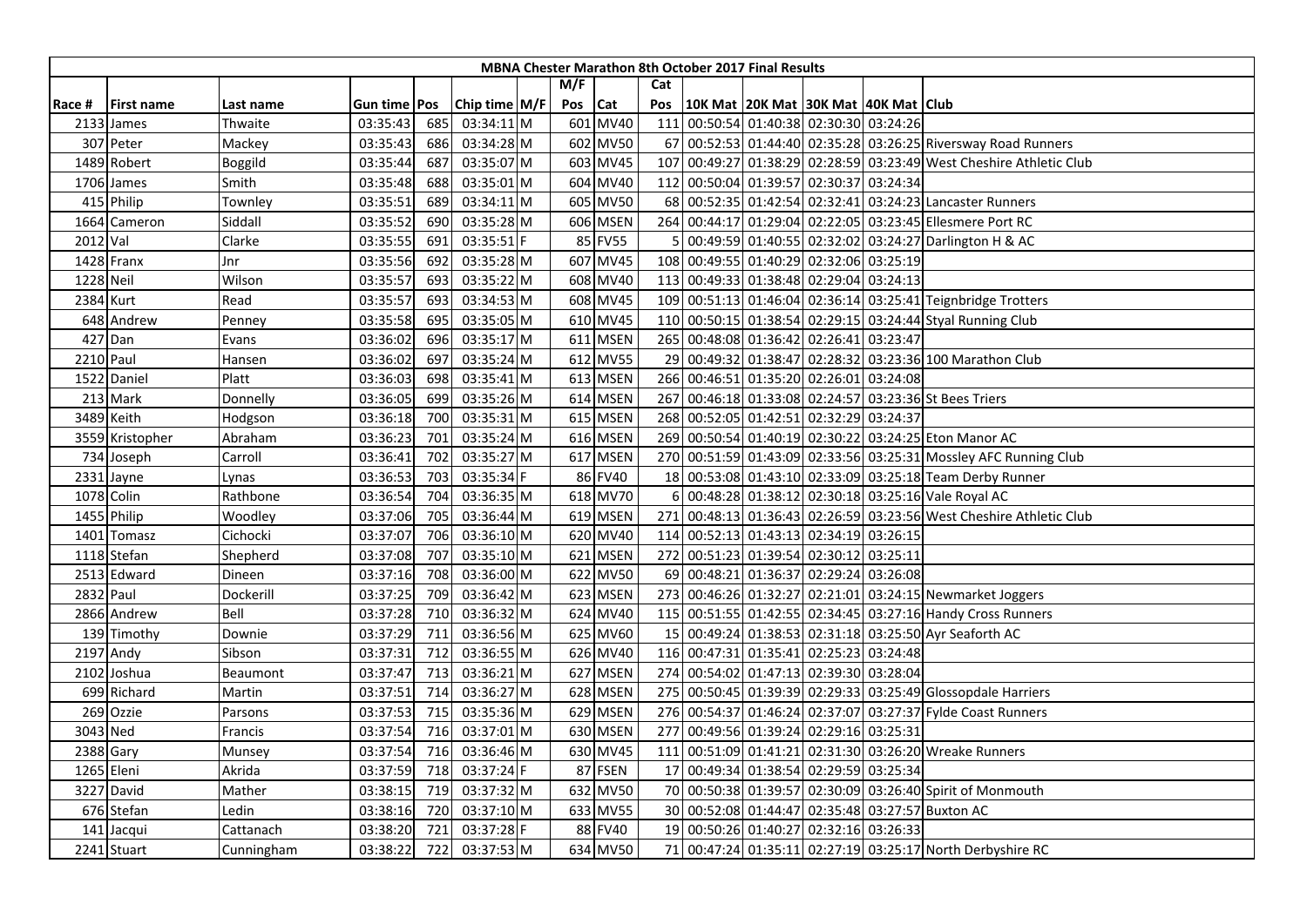|          |                   |                |                |     |                 |     |            |     | <b>MBNA Chester Marathon 8th October 2017 Final Results</b> |                                     |  |                                                                       |
|----------|-------------------|----------------|----------------|-----|-----------------|-----|------------|-----|-------------------------------------------------------------|-------------------------------------|--|-----------------------------------------------------------------------|
|          |                   |                |                |     |                 | M/F |            | Cat |                                                             |                                     |  |                                                                       |
| Race #   | <b>First name</b> | Last name      | Gun time   Pos |     | Chip time $M/F$ | Pos | <b>Cat</b> | Pos | 10K Mat  20K Mat  30K Mat  40K Mat   Club                   |                                     |  |                                                                       |
|          | 3182 John         | Gardener       | 03:38:24       | 723 | 03:38:17 M      |     | 635 MV75   |     |                                                             |                                     |  | 00:48:20 01:36:46 02:27:33 03:25:24 Pembrokeshire Harriers            |
|          | 1530 Andrew       | Cooper         | 03:38:29       | 724 | 03:37:45 M      |     | 636 MSEN   |     |                                                             |                                     |  | 278 00:50:56 01:40:51 02:31:19 03:26:28 Vegan Runners UK              |
|          | 634 Chris         | Lees           | 03:38:30       | 725 | 03:37:33 M      |     | 637 MSEN   |     | 279 00:50:54 01:59:25 02:32:10 03:27:20                     |                                     |  |                                                                       |
|          | 2644 Malcolm      | Salt           | 03:38:32       | 726 | 03:37:13 M      |     | 638 MV45   |     | 112 00:51:08 01:41:34 02:33:02 03:27:21                     |                                     |  |                                                                       |
|          | 282 Darren        | Crossley       | 03:38:34       | 727 | 03:37:59 M      |     | 639 MV45   |     | 113 00:48:53 01:37:58 02:28:30 03:26:26                     |                                     |  |                                                                       |
|          | 3299 Stewart      | Unsworth       | 03:38:35       | 728 | 03:37:33 M      |     | 640 MV40   | 117 |                                                             |                                     |  | 00:52:13 01:44:04 02:35:07 03:27:31 Corsham Running Club              |
|          | 805 Jeff          | Forshaw        | 03:38:37       | 729 | 03:37:50 M      |     | 641 MV45   |     | 114 00:50:30 01:40:38 02:31:21 03:27:44                     |                                     |  |                                                                       |
|          | 2531 Holly        | Gourley        | 03:38:38       | 730 | 03:37:30 F      |     | 89 FV35    |     | 21 00:52:08 01:42:23 02:33:06 03:26:50                      |                                     |  |                                                                       |
|          | 2705 Charlie      | Holland        | 03:38:43       | 731 | 03:36:47 M      |     | 642 MV60   |     |                                                             |                                     |  | 16 00:53:45 01:44:32 02:35:11 03:27:53 Shropshire Shufflers           |
|          | 1740 Richard      | <b>Scamans</b> | 03:38:43       | 732 | 03:38:16 M      |     | 643 MV45   |     |                                                             |                                     |  | 115 00:46:22 01:33:07 02:24:27 03:25:48 North Wales Road Runners      |
|          | 2784 Robert       | Piotrowski     | 03:38:45       | 733 | 03:38:01 M      |     | 644 MSEN   |     | 280 00:49:34 01:38:54 02:28:58 03:26:20                     |                                     |  |                                                                       |
| 2228 Pat |                   | Rooney         | 03:38:48       | 734 | 03:38:44 M      |     | 645 MV60   |     |                                                             |                                     |  | 17 00:49:13 01:38:54 02:30:00 03:26:34 Kimberworth Striders           |
|          | 2445 Dennis       | Verhoeven      | 03:38:51       | 735 | 03:37:56 M      |     | 646 MSEN   | 281 |                                                             |                                     |  | 00:51:58 01:42:03 02:33:06 03:26:50 Redway Runners                    |
|          | 3113 Clare        | Gorman         | 03:39:00       | 736 | 03:38:02 F      |     | 90 FSEN    |     | 18 00:49:45 01:39:41 02:31:07 03:27:04                      |                                     |  |                                                                       |
|          | 2502 Rory         | Hancock        | 03:39:06       | 737 | 03:38:09 M      |     | 647 MV45   |     |                                                             |                                     |  | 116 00:50:29 01:39:41 02:28:57 03:25:40 Kingfisher Harriers           |
|          | 2566 John         | Mann           | 03:39:07       | 738 | 03:38:14 M      |     | 648 MSEN   |     | 282 00:48:11 01:35:53 02:26:29 03:26:13                     |                                     |  |                                                                       |
|          | 511 Jerry         | Smith          | 03:39:15       | 739 | 03:38:26 M      |     | 649 MV60   |     |                                                             |                                     |  | 18 00:50:51 01:40:36 02:31:06 03:27:06 Choriton Runners               |
| 1351     | Louise            | Dermott        | 03:39:16       | 740 | 03:38:22 F      |     | 91 FV45    |     | 12 00:52:04 01:43:11 02:34:51 03:27:58                      |                                     |  |                                                                       |
|          | 2541 Steve        | Bott           | 03:39:17       | 741 | 03:38:33 M      |     | 650 MV60   |     |                                                             |                                     |  | 19 00:51:03 01:41:48 02:32:47 03:27:27 Black Pear Joggers             |
|          | 3062 Jason        | Kaye           | 03:39:20       | 742 | 03:38:23 M      |     | 651 MV45   |     | 117 00:51:57 01:42:55 02:34:46 03:28:05                     |                                     |  |                                                                       |
|          | 940 Aidan         | Miller         | 03:39:22       | 743 | 03:38:31 M      |     | 652 MSEN   |     | 283 00:50:48 01:41:36 02:33:12 03:28:02                     |                                     |  |                                                                       |
|          | 2420 Stephen      | Serjeant       | 03:39:25       | 744 | 03:38:45 M      |     | 653 MV45   |     | 118 00:49:25 01:38:08 02:26:34 03:25:50                     |                                     |  |                                                                       |
|          | 707 Andy          | Cordes         | 03:39:30       | 745 | 03:38:34 M      |     | 654 MV45   |     |                                                             |                                     |  | 119 00:51:48 01:42:25 02:33:20 03:27:43 Bramhall Runners              |
|          | 3473 Peter        | Glover         | 03:39:30       | 746 | 03:38:04 M      |     | 655 MV45   |     |                                                             |                                     |  | 120 00:53:21 01:45:17 02:36:35 03:28:35 Warrington Running Club       |
| 3501     | Jakub             | Kucharski      | 03:39:33       | 747 | 03:38:24 M      |     | 656 MV55   | 31  |                                                             |                                     |  | 00:53:02 01:45:19 02:36:38 03:28:14 Hastings Runners                  |
|          | 1445 Harry        | Grey           | 03:39:34       | 748 | 03:38:33 M      |     | 657 MSEN   |     | 284 00:50:13 01:40:37 02:31:54 03:27:25                     |                                     |  |                                                                       |
|          | 1169 Geoff        | Ross           | 03:39:34       | 749 | 03:38:41 M      |     | 658 MV45   | 121 |                                                             |                                     |  | 00:50:03 01:39:12 02:31:10 03:27:24 Warrington Tri Club               |
|          | 1323 Adam         | Old            | 03:39:37       | 750 | 03:37:55 M      |     | 659 MSEN   | 285 |                                                             | 00:54:06 01:46:57 02:38:22 03:28:59 |  |                                                                       |
|          | 1353 Dominic      | Byrne          | 03:39:37       | 750 | 03:38:42 M      |     | 659 MSEN   | 285 |                                                             |                                     |  | 00:49:26 01:38:35 02:27:47 03:25:46 St Helens Tri                     |
| 2443 Ben |                   | Stoneman       | 03:39:40       | 752 | 03:38:39 M      |     | 661 MSEN   |     |                                                             |                                     |  | 287 00:53:17 01:45:33 02:37:06 03:29:46 Ampthill & Flitwick Flyers RC |
|          | 2214 Dave         | Smith          | 03:39:43       | 753 | 03:38:20 M      |     | 662 MV40   |     | 118 00:50:09 01:39:32 02:31:10 03:28:22                     |                                     |  |                                                                       |
|          | 3339 Michael      | Rogers         | 03:39:49       | 754 | 03:35:56 M      |     | 663 MV50   |     |                                                             |                                     |  | 72 00:51:42 01:39:54 02:32:22 03:27:55 Poole Runners                  |
|          | 2726 Darren       | Beale          | 03:39:50       | 755 | 03:38:54 M      |     | 664 MV45   |     |                                                             |                                     |  | 122 00:52:33 01:44:53 02:36:46 03:29:12 Shropshire Shufflers          |
|          | 2608 John         | Peach          | 03:39:50       | 756 | 03:36:06 M      |     | 665 MV50   |     | 73 00:53:37 01:42:17 02:32:43 03:28:00                      |                                     |  |                                                                       |
|          | 208 William       | Martin         | 03:39:57       | 757 | 03:38:58 M      |     | 666 MV50   |     |                                                             |                                     |  | 74 00:51:10 01:42:18 02:34:32 03:28:39 Dumfries harriers              |
|          | 167 Simon         | Arbuckle       | 03:40:05       | 758 | 03:38:42 M      |     | 667 MV40   |     | 119 00:50:01 01:39:10 02:29:25 03:28:07 LTRC                |                                     |  |                                                                       |
|          | 949 Michael       | Sims           | 03:40:06       | 759 | 03:38:38 M      |     | 668 MV50   |     | 75 00:52:06 01:43:05 02:33:40 03:27:49                      |                                     |  |                                                                       |
|          | 948 Mark          | Richards       | 03:40:06       | 760 | 03:38:38 M      |     | 669 MV50   |     | 76 00:52:06 01:43:05 02:33:40 03:27:49                      |                                     |  |                                                                       |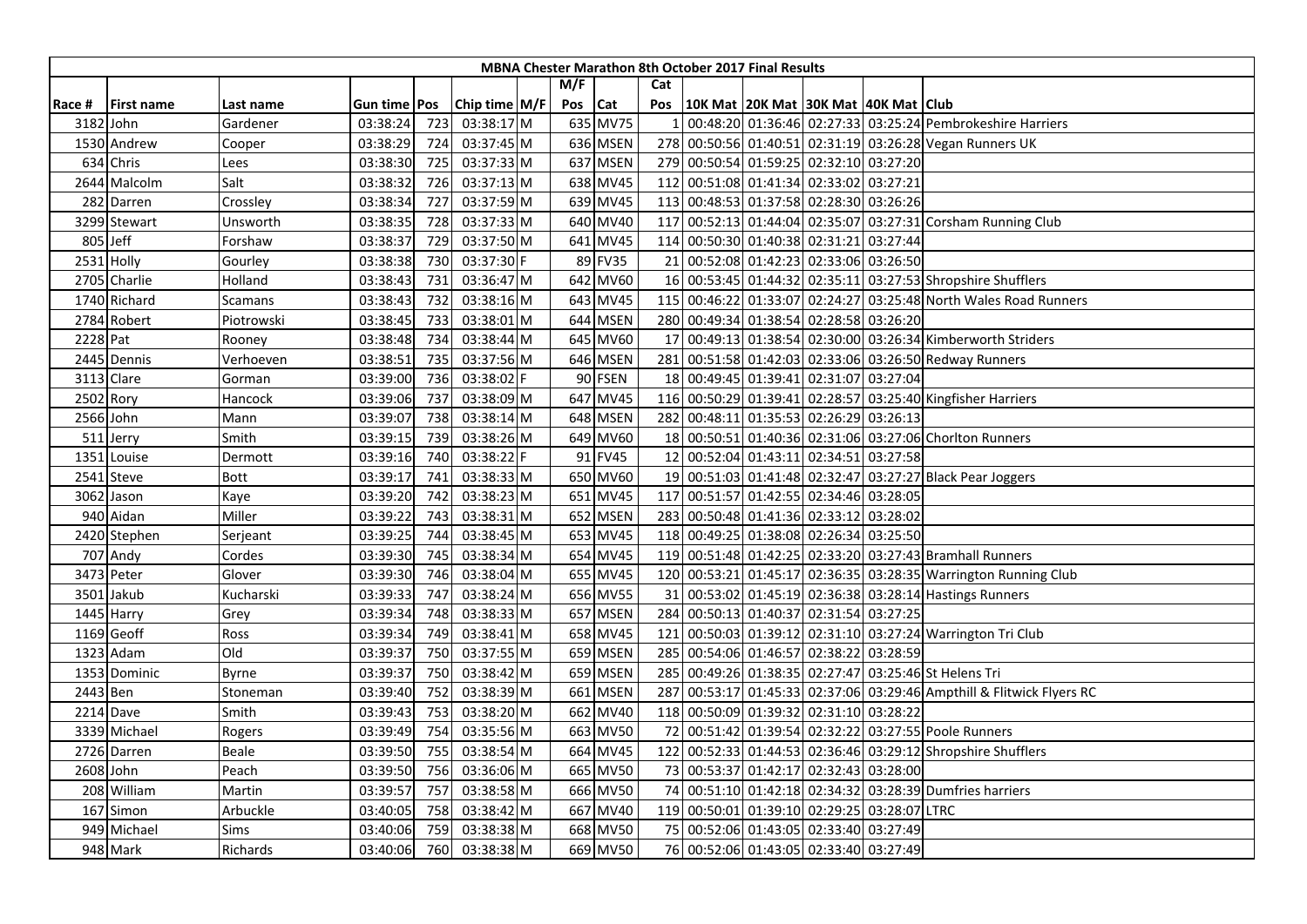|          |                   |               |                |     |               |     |          |     | <b>MBNA Chester Marathon 8th October 2017 Final Results</b> |  |                                                                 |
|----------|-------------------|---------------|----------------|-----|---------------|-----|----------|-----|-------------------------------------------------------------|--|-----------------------------------------------------------------|
|          |                   |               |                |     |               | M/F |          | Cat |                                                             |  |                                                                 |
| Race #   | <b>First name</b> | Last name     | Gun time   Pos |     | Chip time M/F | Pos | Cat      | Pos | 10K Mat 20K Mat 30K Mat 40K Mat Club                        |  |                                                                 |
|          | 814 Mark          | Richards      | 03:40:06       | 761 | 03:38:44 M    |     | 670 MV40 |     | 120 00:53:47 01:45:43 02:37:09 03:29:46                     |  |                                                                 |
|          | 1479 Chris        | Moulson       | 03:40:07       | 762 | 03:38:26 M    |     | 671 MV45 |     | 123 00:53:52 01:45:38 02:36:58 03:29:39                     |  |                                                                 |
|          | 2955 Dan          | Snellgrove    | 03:40:09       | 763 | 03:39:44 M    |     | 672 MV40 |     | 121 00:47:03 01:36:25 02:27:38 03:26:40                     |  |                                                                 |
|          | 2056 Gillian      | Boynton       | 03:40:11       | 764 | 03:39:13 F    |     | 92 FV55  |     |                                                             |  | 00:50:43 01:41:07 02:33:15 03:28:33 York Acorn Running Club     |
|          | 2933 Joshua       | Lawless       | 03:40:11       | 765 | 03:39:17 M    |     | 673 MSEN |     | 288 00:49:40 01:38:53 02:32:08 03:27:09                     |  |                                                                 |
|          | 3125 Andrew       | Wells         | 03:40:14       | 766 | 03:39:07 M    |     | 674 MV45 |     |                                                             |  | 124 00:53:10 01:44:49 02:36:10 03:28:52 Lingfield RC            |
|          | 1359 Carl         | Parry         | 03:40:19       | 767 | 03:39:37 M    |     | 675 MV45 |     |                                                             |  | 125 00:53:46 01:47:07 02:39:20 03:30:07 St Helens Sutton Ac     |
|          | 3246 Tom          | Harding       | 03:40:20       | 768 | 03:39:41 M    |     | 676 MV40 |     | 122 00:49:06 01:38:00 02:31:34 03:29:53                     |  |                                                                 |
|          | 352 Richard       | Slater        | 03:40:35       | 769 | 03:39:33 M    |     | 677 MV55 |     |                                                             |  | 32 00:50:50 01:39:52 02:31:01 03:27:20 Blackburn Road Runners   |
|          | 833 Raj           | Rehan         | 03:40:39       | 770 | 03:39:38 M    |     | 678 MV45 |     | 126 00:51:11 01:43:07 02:38:04 03:30:04                     |  |                                                                 |
|          | 687 Anthony       | Phillips      | 03:40:43       | 771 | 03:38:57 M    |     | 679 MV55 |     | 33 00:52:40 01:42:49 02:34:00 03:28:26                      |  |                                                                 |
| 1211     | Hazel             | Fairhurst     | 03:40:48       | 772 | 03:39:09 F    |     | 93 FV50  |     |                                                             |  | 15 00:53:13 01:44:22 02:35:50 03:29:30 Lancashire Walking Club  |
|          | 1868 Steve        | Ellis         | 03:40:53       | 773 | 03:40:12 M    |     | 680 MSEN |     |                                                             |  | 289 00:48:56 01:38:24 02:28:30 03:27:56 Uts Running Club        |
|          | 1044 David        | Smith         | 03:40:53       | 773 | 03:39:50 M    |     | 680 MV40 |     |                                                             |  | 123 00:52:55 01:45:43 02:37:45 03:30:09 South Cheshire Harriers |
|          | 242 Stephen       | <b>Brooks</b> | 03:40:57       | 775 | 03:39:59 M    |     | 682 MV40 |     | 124 00:49:30 01:38:47 02:30:58 03:28:45                     |  |                                                                 |
|          | 3330 Paul         | Monaghan      | 03:40:57       | 776 | 03:40:21 M    |     | 683 MV50 |     |                                                             |  | 77 00:51:14 01:43:16 02:36:08 03:30:13 Reading Roadrunners      |
|          | 2842 Adrian       | Goode         | 03:41:00       | 777 | 03:40:05 M    |     | 684 MV50 |     |                                                             |  | 78 00:50:17 01:39:46 02:31:40 03:29:16 Felixstowe RRC           |
|          | 558 Stephen       | Featherstone  | 03:41:01       | 778 | 03:39:29 M    |     | 685 MSEN |     | 290 00:53:10 01:43:22 02:34:29 03:30:19                     |  |                                                                 |
|          | 2820 Kevin        | Sadd          | 03:41:02       | 779 | 03:39:26 M    |     | 686 MV45 |     | 127 00:52:07 01:41:48 02:32:38 03:28:32                     |  |                                                                 |
|          | 3123 Michael      | O'Grady       | 03:41:07       | 780 | 03:40:13 M    |     | 687 MV50 |     |                                                             |  | 79 00:48:54 01:36:51 02:27:27 03:28:35 Horsham Joggers          |
|          | 485 Emma          | Ashworth      | 03:41:11       | 781 | 03:39:39 F    |     | 94 FV35  |     | 22 00:52:18 01:44:15 02:36:28 03:30:09                      |  |                                                                 |
|          | 1462 John         | Peaker        | 03:41:14       | 782 | 03:40:18 M    |     | 688 MV50 |     |                                                             |  | 80 00:50:30 01:41:26 02:34:08 03:29:42 Team No Goubunku         |
|          | 1884 Andrew       | Okell         | 03:41:16       | 783 | 03:40:17 M    |     | 689 MSEN | 291 | 00:49:10 01:37:16 02:29:20 03:28:09                         |  |                                                                 |
|          | 2385 James        | Watt          | 03:41:18       | 784 | 03:41:00 M    |     | 690 MSEN |     |                                                             |  | 292 00:44:56 01:30:09 02:17:15 03:27:06 Derwent Runners (Derby) |
| 3091     | James             | Redfern       | 03:41:18       | 785 | 03:40:08 M    |     | 691 MSEN |     | 293 00:50:04 01:39:55 02:32:59 03:29:43                     |  |                                                                 |
|          | 3403 Rafal        | Pasko         | 03:41:20       | 786 | 03:40:20 M    |     | 692 MV40 |     |                                                             |  | 125 00:50:52 01:41:20 02:33:14 03:28:45 Shropshire Shufflers    |
|          | 2204 Darren       | Crombie       | 03:41:20       | 787 | 03:41:02 M    |     | 693 MSEN |     |                                                             |  | 294 00:45:04 01:32:09 02:23:54 03:27:50 Lincsquad               |
|          | 2767 Holly        | Bishop        | 03:41:24       | 788 | 03:40:01 F    |     | 95 FSEN  |     | 19 00:50:15 01:40:38 02:33:57 03:30:30                      |  |                                                                 |
| 2636 Tim |                   | Evans         | 03:41:24       | 789 | 03:40:33 M    |     | 694 MSEN |     | 295 00:52:08 01:43:07 02:33:29 03:28:39                     |  |                                                                 |
|          | 2655 David        | Wain          | 03:41:27       | 790 | 03:40:09 M    |     | 695 MV40 |     | 126 00:52:38 01:43:29 02:35:44 03:29:43                     |  |                                                                 |
|          | 3447 Pedro        | Robinson      | 03:41:28       | 791 | 03:40:31 M    |     | 696 MV55 |     | 34 00:52:05 01:43:09 02:35:06 03:29:40                      |  |                                                                 |
|          | 412 Steven        | Mercer        | 03:41:35       | 792 | 03:40:51 M    |     | 697 MV40 |     |                                                             |  | 127 00:49:52 01:41:08 02:30:49 03:30:36 Accrington Road Runners |
|          | 2329 Richard      | Iliffe        | 03:41:37       | 793 | 03:40:21 M    |     | 698 MV45 |     |                                                             |  | 128 00:49:35 01:38:44 02:30:19 03:30:35 Ilkeston Running Club   |
|          | 3439 John         | Robb          | 03:41:38       | 794 | 03:40:24 M    |     | 699 MV50 |     |                                                             |  | 81 00:53:19 01:44:59 02:36:43 03:30:34 Chester Triathlon Club   |
| 1971     | Dinah             | Jackson       | 03:41:39       | 795 | 03:40:31 F    |     | 96 FV45  |     | 13 00:54:05 01:47:06 02:39:22 03:31:15                      |  |                                                                 |
| 3511 lan |                   | Whiley        | 03:41:41       | 796 | 03:41:00 M    |     | 700 MV40 |     | 128 00:49:38 01:39:21 02:31:15 03:28:43                     |  |                                                                 |
| 2077     | Gareth            | Bancroft      | 03:41:41       | 797 | 03:40:55 M    |     | 701 MV40 |     | 129 00:49:14 01:37:33 02:28:03 03:28:40                     |  |                                                                 |
|          | 3357 Joshua       | Pagden        | 03:41:42       | 798 | 03:41:00 M    |     | 702 MSEN |     | 296 00:47:32 01:34:54 02:27:22 03:28:56                     |  |                                                                 |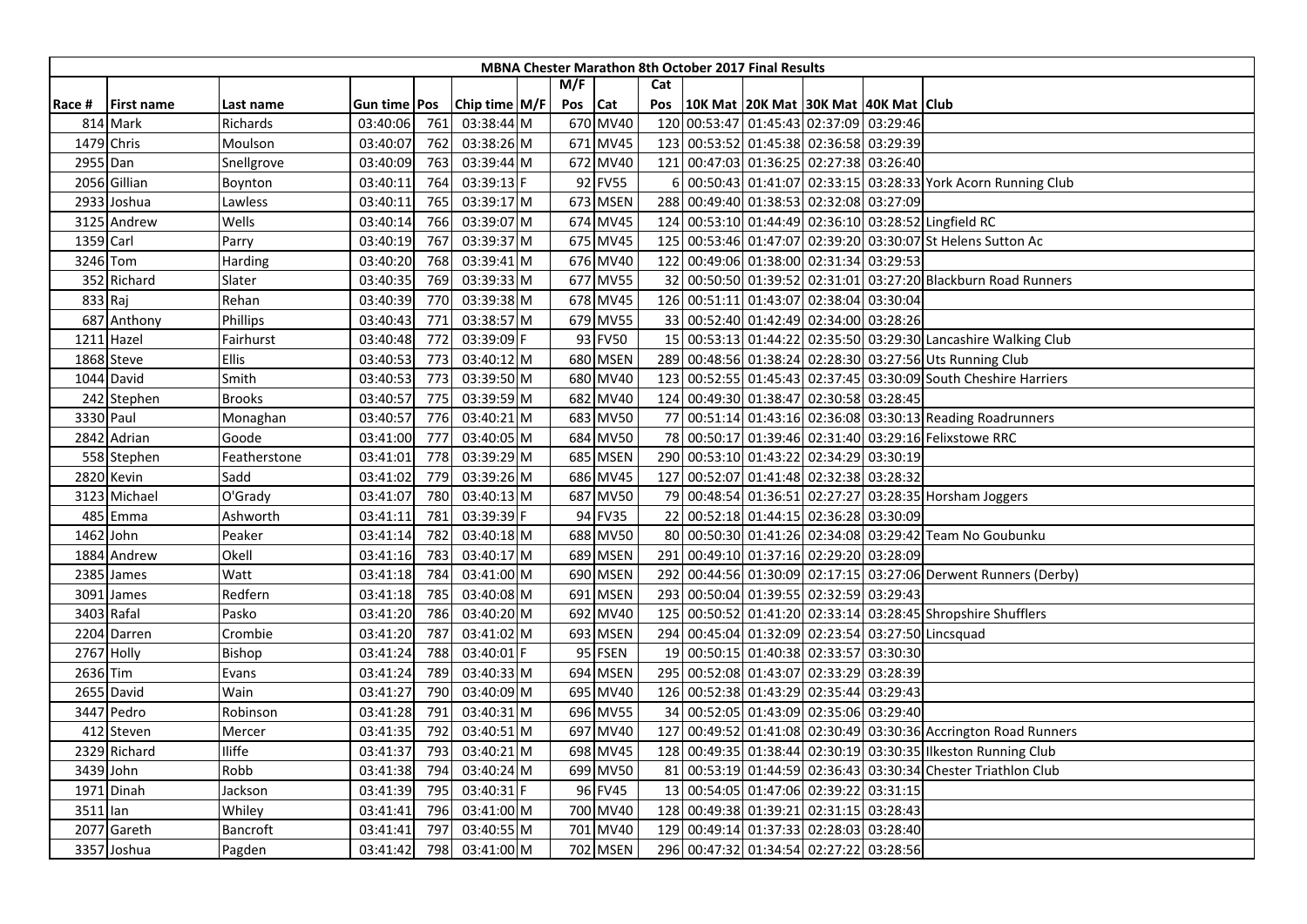|        |                   |                 |              |     |               |         |                 |     |              | <b>MBNA Chester Marathon 8th October 2017 Final Results</b> |  |                                                                                     |
|--------|-------------------|-----------------|--------------|-----|---------------|---------|-----------------|-----|--------------|-------------------------------------------------------------|--|-------------------------------------------------------------------------------------|
|        |                   |                 |              |     |               | M/F     |                 | Cat |              |                                                             |  |                                                                                     |
| Race # | <b>First name</b> | Last name       | Gun time Pos |     | Chip time M/F | Pos Cat |                 | Pos |              | 10K Mat   20K Mat   30K Mat   40K Mat   Club                |  |                                                                                     |
| 1601   | Jonathan          | <b>Bradshaw</b> | 03:41:51     | 799 | 03:41:09 M    |         | 703 MV40        |     | 130 00:49:37 |                                                             |  | 02:27:11 03:29:36 Buckley RC                                                        |
|        | 3516 Darren       | Wilkinson       | 03:41:52     | 800 | 03:39:39 M    |         | 704 MV45        |     |              |                                                             |  | 129 00:56:25 01:48:54 02:39:33 03:30:48 Stockport Tri Club                          |
|        | 3173 Farook       | Mota            | 03:41:59     | 801 | 03:40:48 M    |         | 705 MV45        |     |              |                                                             |  | 130 00:51:42 01:43:08 02:35:21 03:30:19 Almost Athletes                             |
|        | 980 Robert        | Brown           | 03:42:06     | 802 | 03:39:59 M    |         | 706 MV45        |     |              |                                                             |  | 131 00:54:01 01:45:07 02:36:22 03:31:11 South Cheshire Harriers                     |
|        | 3544 Paul         | Smith           | 03:42:10     | 803 | 03:41:04 M    |         | 707 MV50        |     |              |                                                             |  | 82 00:54:22 01:46:45 02:38:10 03:31:09 Crook & Dist Sports AC                       |
|        | 933 Chris         | Marritt         | 03:42:12     | 804 | 03:41:20 M    |         | 708 MV40        |     |              |                                                             |  | 131 00:50:00 01:40:21 02:33:08 03:30:43 Altrincham & District Athletic Club Limited |
|        | 3095 Jessica      | Stewart         | 03:42:13     | 805 | 03:41:00 F    |         | 97 FSEN         |     |              | 20 00:53:46 01:46:56 02:39:17 03:31:51                      |  |                                                                                     |
|        | 692 David         | Edwards         | 03:42:15     | 806 | 03:41:38 M    |         | 709 MV40        |     |              | 132 00:46:23 01:32:37 02:25:10 03:29:13                     |  |                                                                                     |
|        | 2485 Trevor       | Allport         | 03:42:16     | 807 | 03:41:37 M    |         | 710 MV60        |     |              |                                                             |  | 20 00:50:48 01:42:16 02:36:12 03:31:14 Midland Masters AC                           |
|        | 241 Paul          | Stennett        | 03:42:17     | 808 | 03:40:12 M    |         | 711 MSEN        |     |              |                                                             |  | 297 00:54:54 01:47:26 02:39:25 03:32:02 UKRunChat Running Club                      |
|        | 1693 John         | Suckley         | 03:42:18     | 809 | 03:41:15 M    |         | 712 MV55        |     |              |                                                             |  | 35 00:50:03 01:40:26 02:33:32 03:30:21 Pensby Runners                               |
|        | 3488 John         | Wheeler         | 03:42:20     | 810 | 03:41:06 M    |         | 713 MV50        |     |              | 83 00:53:11 01:44:33 02:35:55 03:30:10                      |  |                                                                                     |
|        | 895 Chris         | Tattersall      | 03:42:22     | 811 | 03:40:54 M    |         | 714 MSEN        |     |              | 298 00:52:48 01:43:18 02:33:53 03:30:13                     |  |                                                                                     |
| 3212   | <b>Richard</b>    | Dunn            | 03:42:24     | 812 | 03:41:05 M    |         | 715 MSEN        |     |              | 299 00:53:59 01:46:35 02:38:28 03:32:23                     |  |                                                                                     |
|        | 2563 Steve        | Walters         | 03:42:24     | 813 | 03:41:35 M    |         | 716 MV40        |     |              | 133 00:48:44 01:36:52 02:27:11 03:29:46                     |  |                                                                                     |
|        | 602 Sophie        | Seingier        | 03:42:24     | 814 | 03:41:31 F    |         | 98 FV45         |     |              |                                                             |  | 14 00:50:58 01:43:04 02:36:06 03:30:49 Stockport Harriers & AC                      |
|        | 2507 Emma         | Lowe            | 03:42:26     | 815 | 03:41:11 F    |         | 99 FSEN         |     |              |                                                             |  | 21 00:53:56 01:47:06 02:39:37 03:32:13 Knowle & Dorridge RC                         |
|        | 2829 Peter        | Harris          | 03:42:27     | 816 | 03:42:04 M    |         | 717 MV65        | 9   |              |                                                             |  | 00:52:12 01:43:57 02:36:29 03:30:50 Ely Runners                                     |
|        | 342 Trevor        | Jones           | 03:42:27     | 817 | 03:41:38 M    |         | 718 FV45        |     |              | 00:53:00 01:45:52 02:37:03 03:30:45                         |  |                                                                                     |
|        | 874 Joyce         | Atherden        | 03:42:29     | 818 | 03:41:09 F    |         | 100 FV60        |     |              | 00:53:37 01:44:58 02:35:58 03:30:52                         |  |                                                                                     |
|        | 2968 Vicky        | Talbot-Rosner   | 03:42:30     | 819 | 03:42:20 F    |         | 101 FV55        |     |              |                                                             |  | 00:49:36 01:39:59 02:33:04 03:30:13 Invicta East Kent AC                            |
|        | 697 Jane          | O'Hara          | 03:42:34     | 820 | 03:41:30 F    |         | 102 FV45        |     |              |                                                             |  | 15 00:54:00 01:47:08 02:39:38 03:31:50 Stockport Harriers & AC                      |
|        | 573 Robert        | Patterson       | 03:42:47     | 821 | 03:41:19 M    |         | 719 MSEN        |     |              | 300 00:56:57 01:50:20 02:42:12 03:32:29                     |  |                                                                                     |
|        | 2403 Simon        | Storer          | 03:42:48     | 822 | 03:42:15 M    |         | 720 MV45        |     |              |                                                             |  | 132 00:46:22 01:32:55 02:27:03 03:29:56 Silson AC                                   |
|        | 2104 Danielle     | Walker          | 03:42:52     | 823 | 03:41:12 F    |         | 103 FSEN        |     |              | 22 00:52:13 01:43:26 02:36:31 03:31:36                      |  |                                                                                     |
|        | 2317 Alan         | Percival        | 03:42:54     | 824 | 03:41:33 M    |         | 721 MV50        |     |              |                                                             |  | 84 00:54:09 01:46:06 02:37:16 03:31:11 Hermitage Harriers                           |
|        | 2641 Mark         | Harrison        | 03:42:55     | 825 | 03:41:34 M    |         | 722 MV40        |     |              |                                                             |  | 134 00:54:37 01:47:44 02:39:41 03:32:09 Cheadle RC                                  |
|        | 1043 Mathew       | Vaughan         | 03:42:58     | 826 | 03:40:20 M    |         | 723 MV40        |     |              | 135 00:55:46 01:48:15 02:40:04 03:32:03                     |  |                                                                                     |
|        | 675 Kate          | Ledin           | 03:43:08     | 827 | 03:42:02 F    |         | 104 FV55        |     |              |                                                             |  | 00:52:07 01:43:25 02:35:48 03:31:06 Buxton AC                                       |
|        | 1726 Jack         | Corney          | 03:43:08     | 828 | 03:42:03 M    |         | 724 MSEN        |     |              | 301 00:48:43 01:36:56 02:28:32 03:29:58                     |  |                                                                                     |
|        | 309 Martin        | Findlay         | 03:43:16     | 829 | 03:42:58 M    |         | 725 MSEN        |     |              | 302 00:46:18 01:34:43 02:29:40 03:31:59                     |  |                                                                                     |
|        | 3254 Sarah        | Lloyd           | 03:43:23     | 830 | 03:42:10 F    |         | 105 FSEN        |     |              | 23 00:52:25 01:44:31 02:37:33 03:31:54                      |  |                                                                                     |
|        | 2559 Sarah        | Galloway        | 03:43:25     | 831 | 03:42:03 F    |         | 106 FV50        |     |              | 16 00:53:45 01:46:02 02:38:26 03:32:09                      |  |                                                                                     |
|        | 1452 James        | Attree          | 03:43:27     | 832 | 03:42:30 M    |         | 726 MSEN        |     |              | 303 00:52:44 01:43:42 02:36:04 03:31:34                     |  |                                                                                     |
|        | 2558 Andrea       | Ford            | 03:43:29     | 833 | 03:42:07 F    |         | 107 FV40        |     |              |                                                             |  | 20 00:54:11 01:46:20 02:38:33 03:32:11 Ludlow Runners                               |
|        | 592 Sarah         | Phillips        | 03:43:34     | 834 | 03:42:32 F    |         | 108 FSEN        |     |              |                                                             |  | 24 00:52:59 01:46:35 02:36:20 03:31:10 Orpington Road Runners                       |
|        | 2597 Nick         | Staton          | 03:43:37     | 835 | 03:42:12 M    |         | 727 MV40        |     |              | 136 00:54:02 01:47:12 02:39:40 03:32:34                     |  |                                                                                     |
|        | 1075 Giles        | Cobley          | 03:43:37     | 836 | 03:42:13 M    |         | <b>728 MSEN</b> |     |              |                                                             |  | 304 00:54:01 01:47:12 02:39:40 03:32:34 Northwich rc                                |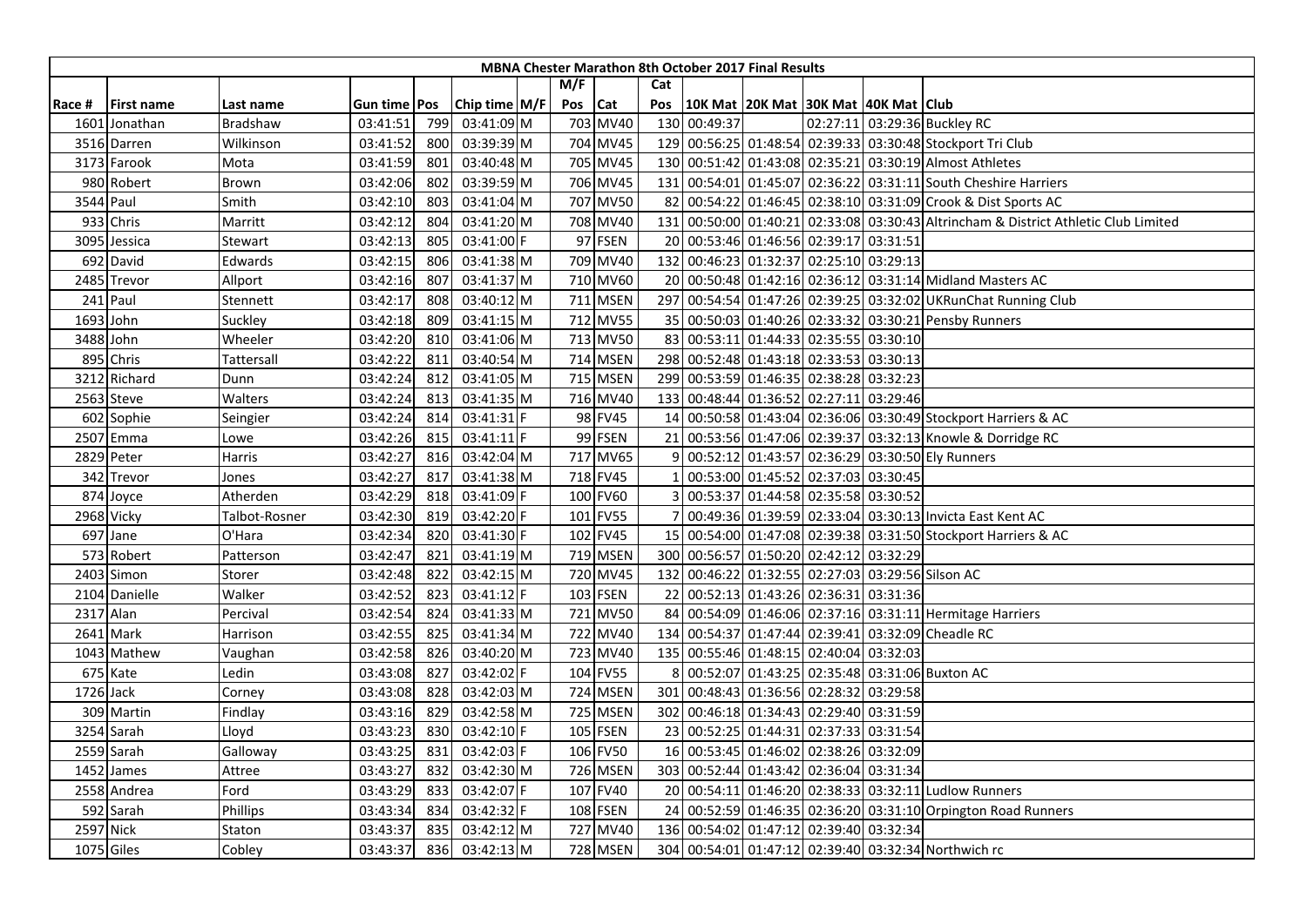|          |                   |                |                |     |                 |     |          |     | <b>MBNA Chester Marathon 8th October 2017 Final Results</b> |                                              |  |                                                                                 |
|----------|-------------------|----------------|----------------|-----|-----------------|-----|----------|-----|-------------------------------------------------------------|----------------------------------------------|--|---------------------------------------------------------------------------------|
|          |                   |                |                |     |                 | M/F |          | Cat |                                                             |                                              |  |                                                                                 |
| Race #   | <b>First name</b> | Last name      | Gun time   Pos |     | Chip time $M/F$ | Pos | Cat      | Pos |                                                             | 10K Mat   20K Mat   30K Mat   40K Mat   Club |  |                                                                                 |
| 3421     | Simon             | Jones          | 03:43:42       | 837 | 03:42:48 M      |     | 729 MV40 |     | 137 00:54:35 01:47:19 02:39:39 03:32:53                     |                                              |  |                                                                                 |
| 3469 Jay |                   | Haddley        | 03:43:43       | 838 | 03:43:07 M      |     | 730 MSEN |     |                                                             |                                              |  | 305 00:49:25 01:38:39 02:33:48 03:32:23 Chester Triathlon Club                  |
|          | 209 Catherine     | <b>Ballard</b> | 03:43:43       | 839 | 03:42:24 F      |     | 109 FSEN |     |                                                             |                                              |  | 25 00:52:16 01:43:21 02:36:11 03:31:54 St Bees Triers                           |
|          | 3028 Becks        | Fisher         | 03:43:47       | 840 | 03:42:33 F      |     | 110 FSEN |     | 26 00:53:02 01:45:21 02:38:32 03:32:39                      |                                              |  |                                                                                 |
|          | 2493 David        | <b>Ellis</b>   | 03:43:48       | 841 | 03:41:57 M      |     | 731 MV55 |     | 36 00:52:00 01:41:23 02:31:11 03:28:53                      |                                              |  |                                                                                 |
|          | 565 Garry         | Poppleton      | 03:43:48       | 842 | 03:42:31 M      |     | 732 MV40 | 138 |                                                             | 00:50:32 01:39:35 02:29:53 03:28:45          |  |                                                                                 |
|          | 1557 Phil         | Lynn           | 03:43:54       | 843 | 03:42:13 M      |     | 733 MV40 |     | 139 00:53:25 01:44:43 02:37:12 03:32:50                     |                                              |  |                                                                                 |
|          | 1429 Asif         | Dar            | 03:43:56       | 844 | 03:43:48 M      |     | 734 MV40 |     | 140 00:53:00 01:44:16 02:36:22 03:30:50                     |                                              |  |                                                                                 |
|          | 931 Tony          | Moss           | 03:44:02       | 845 | 03:42:49 M      |     | 735 MV45 |     | 133 00:53:56 01:47:06 02:39:38 03:32:36                     |                                              |  |                                                                                 |
|          | 319 Stephen       | Pettman        | 03:44:02       | 846 | 03:42:47 M      |     | 736 MV55 |     |                                                             |                                              |  | 37 00:52:51 01:44:41 02:35:29 03:31:54 Riversway Road Runners                   |
|          | 1066 Mary         | Tavener        | 03:44:03       | 847 | 03:43:43 F      |     | 111 FV55 |     |                                                             |                                              |  | 00:51:09 01:43:05 02:36:29 03:32:17 Vale Royal AC                               |
|          | 1048 Jessica      | Haney          | 03:44:04       | 848 | $03:43:01$ F    |     | 112 FSEN |     |                                                             |                                              |  | 27 00:52:39 01:44:34 02:36:48 03:31:58 South Cheshire Harriers                  |
|          | 1098 Aaron        | Summers        | 03:44:04       | 849 | 03:42:40 M      |     | 737 MSEN |     | 306 00:53:41 01:46:34 02:39:38 03:33:00                     |                                              |  |                                                                                 |
|          | 2375 Adie         | Kirkham        | 03:44:09       | 850 | 03:42:24 M      |     | 738 MV45 |     | 134 00:51:47 01:41:24 02:32:37 03:31:27 badgers             |                                              |  |                                                                                 |
|          | 934 Andy          | Oates          | 03:44:10       | 851 | 03:43:18 M      |     | 739 MV40 | 141 |                                                             |                                              |  | 00:50:00 01:40:21 02:33:08 03:31:49 Altrincham & District Athletic Club Limited |
|          | 971 Emma          | Heathb         | 03:44:11       | 852 | 03:43:10 F      |     | 113 FV40 | 21  |                                                             |                                              |  | 00:52:41 01:44:50 02:38:06 03:32:49 South Cheshire Harriers                     |
|          | 1042 Andy         | Twiss          | 03:44:12       | 853 | 03:43:10 M      |     | 740 MSEN | 307 |                                                             |                                              |  | 00:52:41 01:44:50 02:38:06 03:32:48 South Cheshire Harriers                     |
|          | 3492 Lydia        | Gibbs          | 03:44:18       | 854 | 03:43:08 F      |     | 114 FV40 |     |                                                             |                                              |  | 22 00:53:51 01:46:32 02:39:06 03:32:49 Wolds Veteran RC                         |
|          | 498 Darren        | Clifford       | 03:44:21       | 855 | 03:43:04 M      |     | 741 MV40 |     | 142 00:52:16 01:43:37 02:36:43 03:32:54                     |                                              |  |                                                                                 |
|          | 1240 Chris        | Weedall        | 03:44:22       | 856 | 03:43:12 M      |     | 742 MSEN |     |                                                             |                                              |  | 308 00:53:48 01:46:01 02:39:40 03:33:13 Vale Royal AC                           |
|          | 3535 Rhiannon     | Stacey         | 03:44:22       | 857 | 03:43:27 F      |     | 115 FSEN |     | 28 00:48:35 01:37:56 02:32:28 03:32:36                      |                                              |  |                                                                                 |
|          | 3494 Michael      | Sweeney        | 03:44:25       | 858 | 03:43:34 M      |     | 743 MV50 |     | 85 00:48:53 01:36:46 02:28:00 03:31:05                      |                                              |  |                                                                                 |
|          | 682 Joshua        | Andjelkovic    | 03:44:26       | 859 | 03:43:08 M      |     | 744 MSEN |     | 309 00:52:20 01:43:34 02:36:14 03:32:42                     |                                              |  |                                                                                 |
|          | 651 Glen          | Gandy          | 03:44:31       | 860 | 03:43:14 M      |     | 745 MV50 |     |                                                             |                                              |  | 86 00:52:30 01:44:07 02:37:08 03:32:33 Manchester Harriers & AC                 |
|          | 1569 Morag        | Davies         | 03:44:33       | 861 | 03:43:26 F      |     | 116 FV40 |     | 23 00:53:50 01:46:37 02:39:25 03:33:16                      |                                              |  |                                                                                 |
|          | 2985 Laura        | Wilden         | 03:44:33       | 862 | 03:43:22 F      |     | 117 FSEN |     | 29 00:53:57 01:47:36 02:40:21 03:34:04                      |                                              |  |                                                                                 |
| 2301     | James             | Stevens        | 03:44:34       | 863 | 03:43:41 M      |     | 746 MV50 |     |                                                             |                                              |  | 87 00:49:51 01:38:45 02:30:25 03:31:11 Mickleover RC                            |
| 3471     | Helen             | Conner         | 03:44:34       | 864 | 03:43:27 F      |     | 118 FV40 |     |                                                             |                                              |  | 24 00:52:46 01:44:52 02:39:04 03:33:00 Team Bath Athletic Club                  |
| 601      | Jenny             | Yates          | 03:44:36       | 865 | 03:43:35 F      |     | 119 FV50 |     |                                                             |                                              |  | 17 00:50:54 01:42:28 02:36:02 03:32:58 Radcliffe Athletic Club                  |
| 2921     | Steven            | Jocelyn        | 03:44:38       | 866 | 03:43:26 M      |     | 747 MV45 |     | 135 00:51:20 01:43:03 02:34:40 03:32:25                     |                                              |  |                                                                                 |
| 2411 lan |                   | Thompson       | 03:44:40       | 867 | 03:42:56 M      |     | 748 MV55 |     | 38 00:53:04 01:46:41 02:37:17 03:32:32                      |                                              |  |                                                                                 |
|          | 440 Dawn          | Warren         | 03:44:43       | 868 | 03:43:24 F      |     | 120 FV40 |     |                                                             |                                              |  | 25 00:54:00 01:47:14 02:40:02 03:33:42 Darwen Dashers RC                        |
|          | 1604 Jeremy       | Tidmarsh       | 03:44:43       | 869 | 03:44:08 M      |     | 749 MV45 |     |                                                             |                                              |  | 136 00:48:00 01:36:19 02:26:09 03:30:05 Chester Triathlon Club                  |
|          | 2752 Edward       | <b>Barlow</b>  | 03:44:43       | 869 | 03:43:44 M      |     | 749 MSEN |     | 310 00:50:40 01:40:57 02:33:10 03:32:35                     |                                              |  |                                                                                 |
|          | 1965 Gillian      | Hauxwell       | 03:44:45       | 871 | 03:44:38 F      |     | 121 FV40 |     |                                                             |                                              |  | 26 00:50:39 01:42:58 02:36:53 03:32:59 Blaydon Harriers & AC                    |
|          | 1022 Simon        | Mann           | 03:44:47       | 872 | 03:42:05 M      |     | 751 MV40 |     | 143 00:58:46 01:49:13 02:41:12 03:34:08                     |                                              |  |                                                                                 |
|          | 469 Rob           | Kerr           | 03:44:47       | 872 | 03:43:30 M      |     | 751 MSEN | 311 | 00:53:49 01:45:15 02:37:00 03:32:52                         |                                              |  |                                                                                 |
|          | 2961 David        | Kilby          | 03:44:49       | 874 | 03:42:55 M      |     | 753 MSEN |     |                                                             |                                              |  | 312 00:53:23 01:43:50 02:35:50 03:32:48 Hastings Runners                        |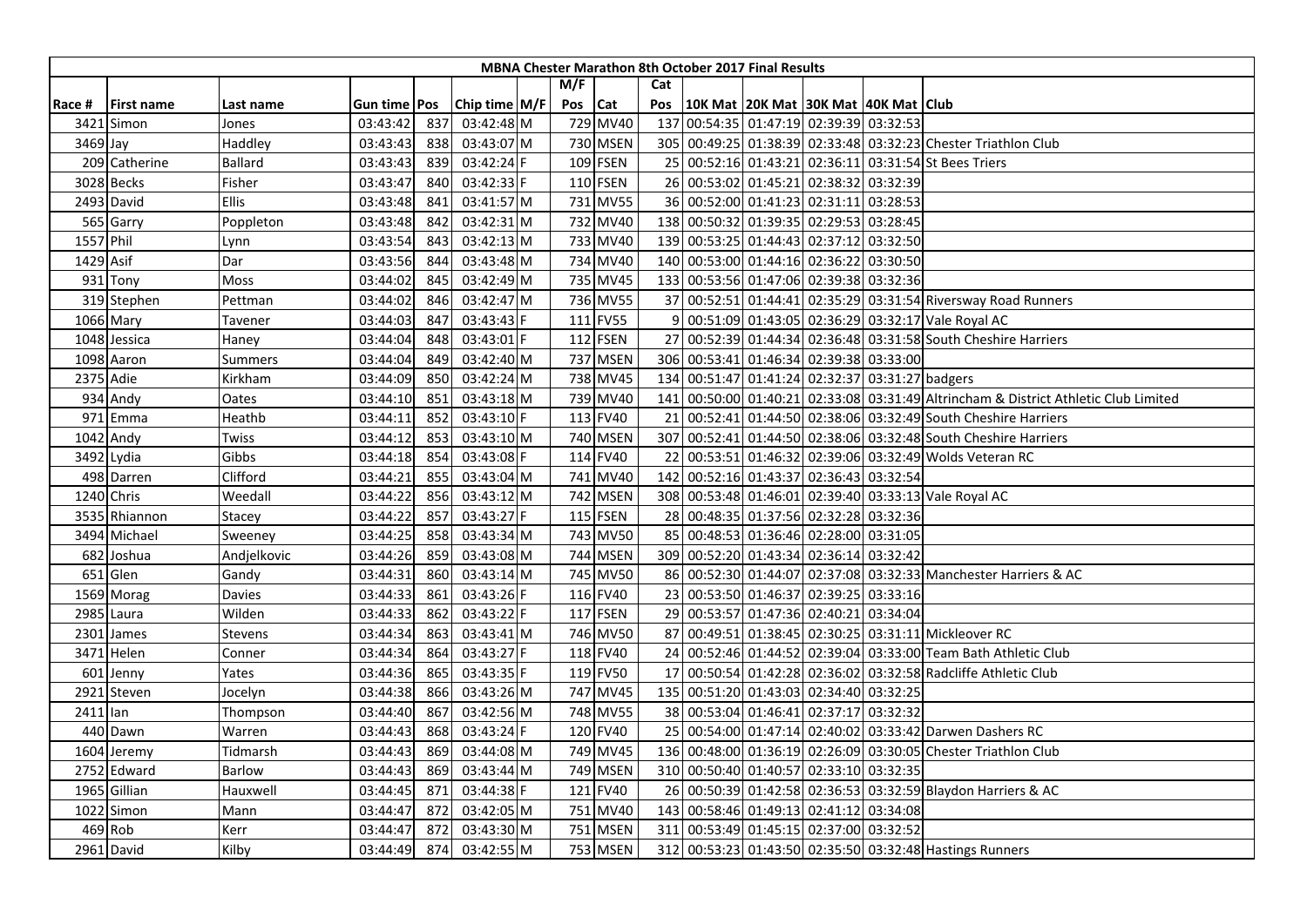|          |                   |                 |                |     |                 |     |            |                 | <b>MBNA Chester Marathon 8th October 2017 Final Results</b> |                                     |                                                                    |
|----------|-------------------|-----------------|----------------|-----|-----------------|-----|------------|-----------------|-------------------------------------------------------------|-------------------------------------|--------------------------------------------------------------------|
|          |                   |                 |                |     |                 | M/F |            | Cat             |                                                             |                                     |                                                                    |
| Race #   | <b>First name</b> | Last name       | Gun time   Pos |     | Chip time $M/F$ | Pos | <b>Cat</b> | Pos             | 10K Mat   20K Mat   30K Mat   40K Mat   Club                |                                     |                                                                    |
| 1552 Jon |                   | Park            | 03:44:50       | 875 | 03:44:37 M      |     | 754 MSEN   |                 | 313 00:42:51 01:28:38 02:24:15 03:32:46                     |                                     |                                                                    |
|          | 2674 Gerard       | O'Shea          | 03:44:52       | 876 | 03:43:30 M      |     | 755 MSEN   |                 | 314 00:53:51 01:47:48 02:39:39 03:32:57                     |                                     |                                                                    |
|          | 1415 Kevin        | Gorry           | 03:44:54       | 877 | 03:44:09 M      |     | 756 MSEN   |                 |                                                             |                                     | 315 00:53:46 01:46:18 02:39:13 03:33:26 Wallasey Athletic Club     |
|          | 136 Tomas         | Lennon          | 03:45:00       | 878 | 03:44:08 M      |     | 757 MV40   |                 | 144 00:49:36 01:39:42 02:34:52 03:34:04                     |                                     |                                                                    |
|          | 1379 Mark         | McCarthy        | 03:45:03       | 879 | 03:44:25 M      |     | 758 MV50   |                 | 88 00:52:57 01:44:19 02:37:14 03:33:21                      |                                     |                                                                    |
|          | 1248 Geoff        | Dignan          | 03:45:06       | 880 | 03:44:00 M      |     | 759 MSEN   |                 | 316 00:50:54 01:40:59 02:32:28 03:32:36                     |                                     |                                                                    |
|          | 593 David         | Clough          | 03:45:10       | 881 | 03:44:19 M      |     | 760 MSEN   |                 | 317 00:49:43 01:41:13 02:33:08 03:33:11                     |                                     |                                                                    |
|          | 3205 Carol        | Rees            | 03:45:10       | 882 | 03:43:43 F      |     | 122 FV45   |                 |                                                             |                                     | 16 00:55:43 01:49:27 02:41:49 03:34:12 Les Croupiers               |
| 1784 Dan |                   | Edwards         | 03:45:15       | 883 | 03:43:36 M      |     | 761 MSEN   |                 | 318 00:53:56 01:46:45 02:39:37 03:33:03                     |                                     |                                                                    |
|          | 1970 Adam         | Walton          | 03:45:17       | 884 | 03:44:17 M      |     | 762 MSEN   |                 | 319 00:52:07 01:43:25 02:36:03 03:33:49                     |                                     |                                                                    |
|          | 1935 Andy         | Bennion         | 03:45:18       | 885 | 03:43:52 M      |     | 763 MV40   |                 | 145 00:54:08 01:47:15 02:39:57 03:34:06                     |                                     |                                                                    |
|          | 705 Steve         | Hughes          | 03:45:19       | 886 | 03:44:24 M      |     | 764 MV50   |                 |                                                             |                                     | 89 00:49:29 01:38:41 02:31:39 03:33:00 Bramhall Runners            |
|          | 3319 Andrew       | Armstrong       | 03:45:21       | 887 | 03:44:07 M      |     | 765 MSEN   | 320             |                                                             | 00:52:07 01:43:29 02:35:57 03:33:02 |                                                                    |
|          | 1219 Matthew      | Cunliffe        | 03:45:22       | 888 | 03:44:46 M      |     | 766 MSEN   |                 | 321 00:48:13 01:36:04 02:25:01 03:32:23                     |                                     |                                                                    |
|          | 2249 Caroline     | Saunders        | 03:45:22       | 889 | 03:43:35 F      |     | 123 FV45   | 17 <sup>1</sup> |                                                             |                                     | 00:56:42 01:48:56 02:41:03 03:34:10 Kimberworth Striders           |
|          | 385 Mark          | Vaughton        | 03:45:24       | 890 | 03:44:09 M      |     | 767 MV45   |                 |                                                             |                                     | 137 00:53:54 01:47:08 02:39:38 03:33:50 Blackburn Road Runners     |
|          | 127 Liam          | Smith           | 03:45:28       | 891 | 03:44:16 M      |     | 768 MV50   |                 | 90 00:53:09 01:44:54 02:37:49 03:33:31                      |                                     |                                                                    |
|          | 1129 Steve        | Barrett         | 03:45:31       | 892 | 03:44:09 M      |     | 769 MV50   |                 | 91 00:52:09 01:43:29 02:36:48 03:33:15                      |                                     |                                                                    |
|          | 2936 Carol        | Marsh           | 03:45:35       | 893 | 03:45:26 F      |     | 124 FV55   |                 |                                                             |                                     | 10 00:49:36 01:40:33 02:34:58 03:33:07 Plumstead Runners           |
|          | 1051 Chris        | Hassall         | 03:45:36       | 894 | 03:44:32 M      |     | 770 MSEN   |                 |                                                             |                                     | 322 00:50:52 01:40:51 02:32:28 03:33:43 South Cheshire Harriers    |
|          | 86 Caroline       | Hall            | 03:45:41       | 895 | 03:44:29 F      |     | 125 FV45   |                 |                                                             |                                     | 18 00:53:56 01:47:06 02:39:37 03:33:08 Wirral AC                   |
|          | 1062 Helen        | <b>Boswell</b>  | 03:45:43       | 896 | 03:44:39 F      |     | 126 FSEN   |                 | 30 00:51:10 01:43:17 02:37:54 03:34:28                      |                                     |                                                                    |
| 2827 lan |                   | Bavin           | 03:45:47       | 897 | 03:44:36 M      |     | 771 MV45   |                 |                                                             |                                     | 138 00:53:57 01:47:11 02:40:05 03:33:57 Cambourne Runners ARC 398  |
|          | 2081 David        | <b>Broadley</b> | 03:45:49       | 898 | 03:44:48 M      |     | 772 MV50   |                 |                                                             |                                     | 92 00:54:39 01:48:06 02:40:00 03:34:26 Halifax Harriers & AC       |
| 901      | Valerie           | <b>Kilburn</b>  | 03:45:54       | 899 | 03:44:32 F      |     | 127 FV50   |                 |                                                             |                                     | 18 00:54:05 01:47:10 02:40:09 03:34:39 Royton Road Runners         |
|          | 897 Vikki         | Smith           | 03:45:55       | 900 | 03:44:32 F      |     | 128 FV45   |                 |                                                             |                                     | 19 00:54:05 01:47:10 02:40:08 03:34:40 Royton Road Runners         |
|          | 2239 Charlie      | Field           | 03:45:59       | 901 | 03:44:45 M      |     | 773 MSEN   |                 |                                                             |                                     | 323 00:53:41 01:46:01 02:39:18 03:34:43 Steel City Striders RC     |
| 2231     | Jonathan          | <b>Briggs</b>   | 03:46:00       | 902 | 03:44:18 M      |     | 774 MV40   |                 |                                                             |                                     | 146 00:54:43 01:47:05 02:38:27 03:34:10 Valley Hill runners        |
|          | 3155 Roy Laurence | Dillon          | 03:46:05       | 903 | 03:46:00 M      |     | 775 MV65   |                 |                                                             |                                     | 10 00:48:10 01:38:58 02:34:13 03:33:49 Clanfield Joggers           |
|          | 893 David         | Stark           | 03:46:06       | 904 | 03:45:23 M      |     | 776 MV45   |                 | 139 00:49:27 01:38:29 02:28:37 03:33:05                     |                                     |                                                                    |
|          | 2553 Rachel       | Edwards         | 03:46:09       | 905 | 03:43:22 F      |     | 129 FSEN   |                 | 31 00:52:55 01:46:08 02:38:26 03:34:24                      |                                     |                                                                    |
|          | 1565 Craig        | Sommerville     | 03:46:16       | 906 | 03:43:56 M      |     | 777 MV40   |                 |                                                             |                                     | 147 00:55:31 01:49:03 02:42:01 03:35:21 Chester Triathlon Club     |
|          | 2482 Michael      | Pugh            | 03:46:18       | 907 | 03:45:53 M      |     | 778 MSEN   |                 |                                                             |                                     | 324 00:46:22 01:32:33 02:22:03 03:34:44 Spa Striders               |
|          | 3073 John         | Bethell         | 03:46:20       | 908 | 03:45:24 M      |     | 779 MSEN   | 325             |                                                             | 00:50:22 01:40:40 02:34:23 03:34:54 |                                                                    |
|          | 1291 Emile        | Di Marco        | 03:46:21       | 909 | 03:45:29 M      |     | 780 MSEN   |                 | 326 00:50:29 01:40:21 02:33:52 03:34:02                     |                                     |                                                                    |
|          | 843 Lesley        | Heyes           | 03:46:22       | 910 | 03:45:09 F      |     | 130 FV50   |                 |                                                             |                                     | 19 00:52:13 01:43:10 02:36:39 03:33:45 Bolton United Harriers & Ac |
|          | 1783 David        | Rimington       | 03:46:25       | 911 | 03:45:39 M      |     | 781 MSEN   |                 | 327 00:47:53 01:36:30 02:32:09 03:34:05                     |                                     |                                                                    |
|          | 3486 Miles        | Griffies        | 03:46:29       | 912 | 03:45:08 M      |     | 782 MV45   |                 | 140 00:51:30 01:41:49 02:34:25 03:33:51                     |                                     |                                                                    |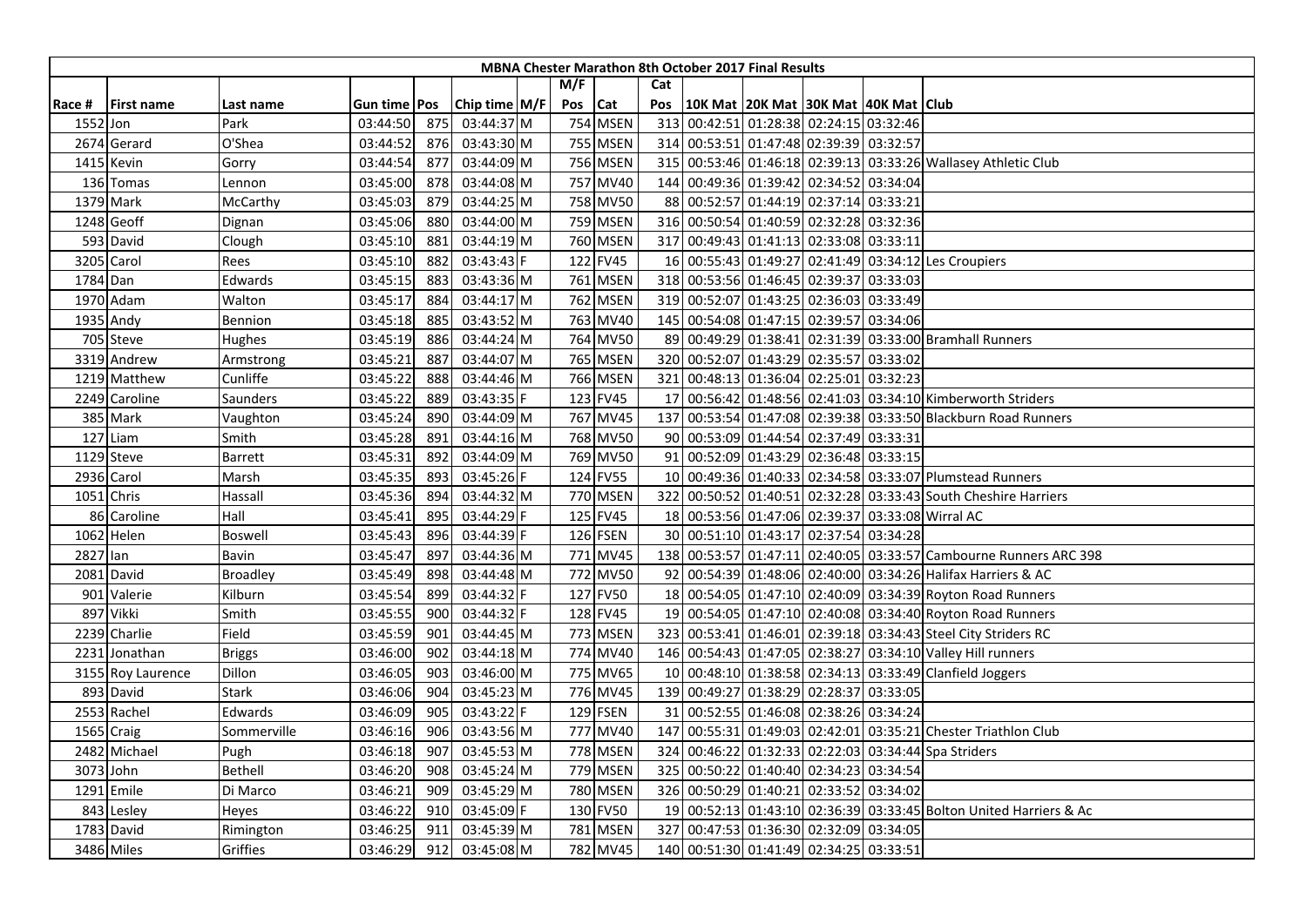|           | <b>MBNA Chester Marathon 8th October 2017 Final Results</b><br>Cat |                 |                |     |               |  |     |          |     |                                         |                                      |  |          |                                                                  |
|-----------|--------------------------------------------------------------------|-----------------|----------------|-----|---------------|--|-----|----------|-----|-----------------------------------------|--------------------------------------|--|----------|------------------------------------------------------------------|
|           |                                                                    |                 |                |     |               |  | M/F |          |     |                                         |                                      |  |          |                                                                  |
| Race #    | <b>First name</b>                                                  | Last name       | Gun time   Pos |     | Chip time M/F |  | Pos | Cat      | Pos |                                         | 10K Mat 20K Mat 30K Mat 40K Mat Club |  |          |                                                                  |
|           | 3274 Giacomo                                                       | Squintani       | 03:46:35       | 913 | 03:44:58 M    |  |     | 783 MV40 |     |                                         |                                      |  |          | 148 00:55:35 01:50:03 02:45:23 03:37:06 Totley AC                |
|           | 913 Kim                                                            | Hawkesford      | 03:46:38       | 914 | 03:45:05 F    |  |     | 131 FV35 |     |                                         |                                      |  |          | 23 00:55:04 01:48:11 02:41:02 03:35:26 Middleton Harriers AC     |
|           | 1696 Charlotte                                                     | Lynch           | 03:46:45       | 915 | 03:45:45 F    |  |     | 132 FSEN |     | 32 00:52:38 01:44:20 02:36:26 03:33:48  |                                      |  |          |                                                                  |
|           | 3111 Neil                                                          | Williams        | 03:46:46       | 916 | 03:45:12 M    |  |     | 784 MV50 |     | 93 00:51:17 01:41:25 02:33:41 03:34:29  |                                      |  |          |                                                                  |
|           | 515 Peter                                                          | Gough           | 03:46:55       | 917 | 03:45:21 M    |  |     | 785 MV50 |     | 94 00:51:16 01:41:40 02:37:18 03:35:29  |                                      |  |          |                                                                  |
| 2850 lan  |                                                                    | Higginson       | 03:46:55       | 918 | 03:46:48 M    |  |     | 786 MV45 | 141 |                                         |                                      |  |          | 00:47:11 01:35:56 02:28:23 03:32:46 Bearbrook Running Club       |
|           | 3449 Claire                                                        | Webster         | 03:46:59       | 919 | 03:45:48 F    |  |     | 133 FSEN |     |                                         |                                      |  |          | 33 00:52:43 01:45:09 02:39:05 03:35:31 Huntingdonshire AC        |
| 2543 Karl |                                                                    | Carless         | 03:47:03       | 920 | 03:45:19 M    |  |     | 787 MV45 |     |                                         |                                      |  |          | 142 00:55:22 01:50:24 02:43:34 03:36:42 Sedgley Striders         |
|           | 2039 Sam                                                           | Tillotson       | 03:47:06       | 921 | 03:45:27 M    |  |     | 788 MSEN |     | 328 00:53:13 01:44:35 02:37:09 03:34:18 |                                      |  |          |                                                                  |
|           | 3288 Simon                                                         | Clarke          | 03:47:08       | 922 | 03:45:48 M    |  |     | 789 MV40 |     |                                         |                                      |  |          | 149 00:52:47 01:44:32 02:37:04 03:35:24 Somer AC                 |
|           | 1242 Simon                                                         | Whitehead       | 03:47:11       | 923 | 03:46:25 M    |  |     | 790 MV50 |     | 95 00:51:20 01:42:32 02:36:18 03:33:49  |                                      |  |          |                                                                  |
| 1111      | Anthony                                                            | McAlinden       | 03:47:15       | 924 | 03:45:48 M    |  |     | 791 MSEN |     | 329 00:54:07 01:47:17 02:40:13 03:35:34 |                                      |  |          |                                                                  |
|           | 3104 Thomas                                                        | Stratford       | 03:47:15       | 925 | 03:45:59 M    |  |     | 792 MSEN |     | 330 00:51:04 01:42:52 02:37:09 03:35:11 |                                      |  |          |                                                                  |
|           | 2793 Nicole                                                        | Gravatte        | 03:47:16       | 926 | $03:46:14$ F  |  |     | 134 FSEN |     |                                         |                                      |  |          | 34 00:50:05 01:40:59 02:35:52 03:34:45 Lawley Running Club       |
|           | 2155 Beth                                                          | Rendall         | 03:47:17       | 927 | 03:45:38 F    |  |     | 135 FSEN |     | 35 00:55:59 01:49:28 02:42:20 03:36:02  |                                      |  |          |                                                                  |
|           | 563 Aaron                                                          | Fawcett         | 03:47:19       | 928 | 03:45:40 M    |  |     | 793 MSEN |     | 331 00:54:37 01:47:18 02:39:38 03:34:25 |                                      |  |          |                                                                  |
|           | 869 Andrew                                                         | Greenhalgh      | 03:47:22       | 929 | 03:46:14 M    |  |     | 794 MSEN | 332 | 00:53:58 01:47:07 02:39:49 03:35:51     |                                      |  |          |                                                                  |
|           | 1779 Andrew                                                        | Willman         | 03:47:22       | 930 | 03:46:16 M    |  |     | 795 MSEN |     | 333 00:51:05 01:43:03                   |                                      |  | 03:34:41 |                                                                  |
|           | 1112 Stuart                                                        | Cook            | 03:47:27       | 931 | 03:45:46 M    |  |     | 796 MV55 |     | 39 00:50:52 01:41:41 02:36:04 03:34:34  |                                      |  |          |                                                                  |
|           | 552 Ilona                                                          | Burton          | 03:47:31       | 932 | 03:45:29 F    |  |     | 136 FSEN |     | 36 00:49:43 01:38:38 02:32:36 03:34:13  |                                      |  |          |                                                                  |
|           | 2438 Shaun                                                         | Busby           | 03:47:32       | 933 | 03:46:24 M    |  |     | 797 MSEN |     |                                         |                                      |  |          | 334 00:52:47 01:45:17 02:37:37 03:35:15 Bedford Harriers AC      |
|           | 354 Carl                                                           | Hamer           | 03:47:34       | 934 | 03:47:04 M    |  |     | 798 MSEN |     |                                         |                                      |  |          | 335 00:46:08 01:32:52 02:27:09 03:33:51 Blackburn Road Runners   |
|           | 3185 Steve                                                         | McLelland       | 03:47:35       | 935 | 03:47:28 M    |  |     | 799 MV60 |     |                                         |                                      |  |          | 21 00:53:12 01:45:33 02:38:51 03:35:09 3M Gorseinon Road Runners |
|           | 671 Jeremy                                                         | Lawson          | 03:47:40       | 936 | 03:46:30 M    |  |     | 800 MV40 |     | 150 00:52:54 01:45:29 02:39:59 03:36:34 |                                      |  |          |                                                                  |
|           | 1499 Cordelia                                                      | Cripps          | 03:47:41       | 937 | 03:46:30 F    |  |     | 137 FV40 |     | 27 00:51:33 01:42:07 02:37:00 03:35:36  |                                      |  |          |                                                                  |
|           | 2771 Peter                                                         | Corr            | 03:47:46       | 938 | 03:46:41 M    |  |     | 801 MV40 |     | 151 00:49:39 01:39:23 02:32:27 03:34:55 |                                      |  |          |                                                                  |
|           | 3114 John                                                          | Fletcher        | 03:47:51       | 939 | 03:46:14 M    |  |     | 802 MV50 |     | 96 00:53:58 01:47:09 02:39:42 03:35:35  |                                      |  |          |                                                                  |
|           | 375 Lee                                                            | Denton          | 03:47:57       | 940 | 03:47:19 M    |  |     | 803 MV50 |     |                                         |                                      |  |          | 97 00:48:52 01:37:19 02:25:37 03:35:28 Blackburn Road Runners    |
|           | 3282 Greg                                                          | Wood            | 03:48:04       | 941 | $03:46:13$ M  |  |     | 804 MSEN |     | 336 00:55:20 01:48:51 02:42:17 03:37:15 |                                      |  |          |                                                                  |
|           | 2662 Steven                                                        | Smith           | 03:48:06       | 942 | 03:47:22 M    |  |     | 805 MSEN |     |                                         |                                      |  |          | 337 00:50:10 01:39:53 02:35:41 03:36:26 Rhayader AC              |
|           | 3273 Jane                                                          | Roscoe          | 03:48:10       | 943 | 03:47:11 F    |  |     | 138 FV50 |     |                                         |                                      |  |          | 20 00:52:03 01:44:16 02:37:18 03:36:47 Portishead R C            |
|           | 483 Andrew                                                         | Gray            | 03:48:11       | 944 | 03:46:20 M    |  |     | 806 MSEN |     |                                         |                                      |  |          | 338 00:54:12 01:47:02 02:39:40 03:36:24 Rossendale Harriers & AC |
|           | 1305 Robert                                                        | <b>Burchell</b> | 03:48:13       | 945 | 03:47:22 M    |  |     | 807 MSEN |     | 339 00:50:27 01:40:08 02:32:35 03:35:52 |                                      |  |          |                                                                  |
|           | 2746 Mimi                                                          | Owen            | 03:48:15       | 946 | 03:46:44 F    |  |     | 139 FV60 |     |                                         |                                      |  |          | 00:52:32 01:44:22 02:38:47 03:35:41 Whitchurch Whippets          |
|           | 754 David                                                          | McCabe          | 03:48:17       | 947 | 03:47:33 M    |  |     | 808 MSEN |     | 340 00:49:38 01:39:13 02:31:41 03:35:55 |                                      |  |          |                                                                  |
|           | 3431 Michael                                                       | Pickavance      | 03:48:18       | 948 | 03:47:15 M    |  |     | 809 MSEN |     | 341 00:50:33 01:40:13 02:35:48 03:35:46 |                                      |  |          |                                                                  |
|           | 2258 Rachel                                                        | <b>Biggin</b>   | 03:48:19       | 949 | 03:47:34 F    |  |     | 140 FV40 |     |                                         |                                      |  |          | 28 00:50:20 01:40:32 02:36:00 03:35:24 Totley AC                 |
|           | 339 Christopher                                                    | <b>Bristow</b>  | 03:48:22       | 950 | 03:47:30 M    |  |     | 810 MSEN |     | 342 00:54:13 01:47:27 02:42:04 03:37:09 |                                      |  |          |                                                                  |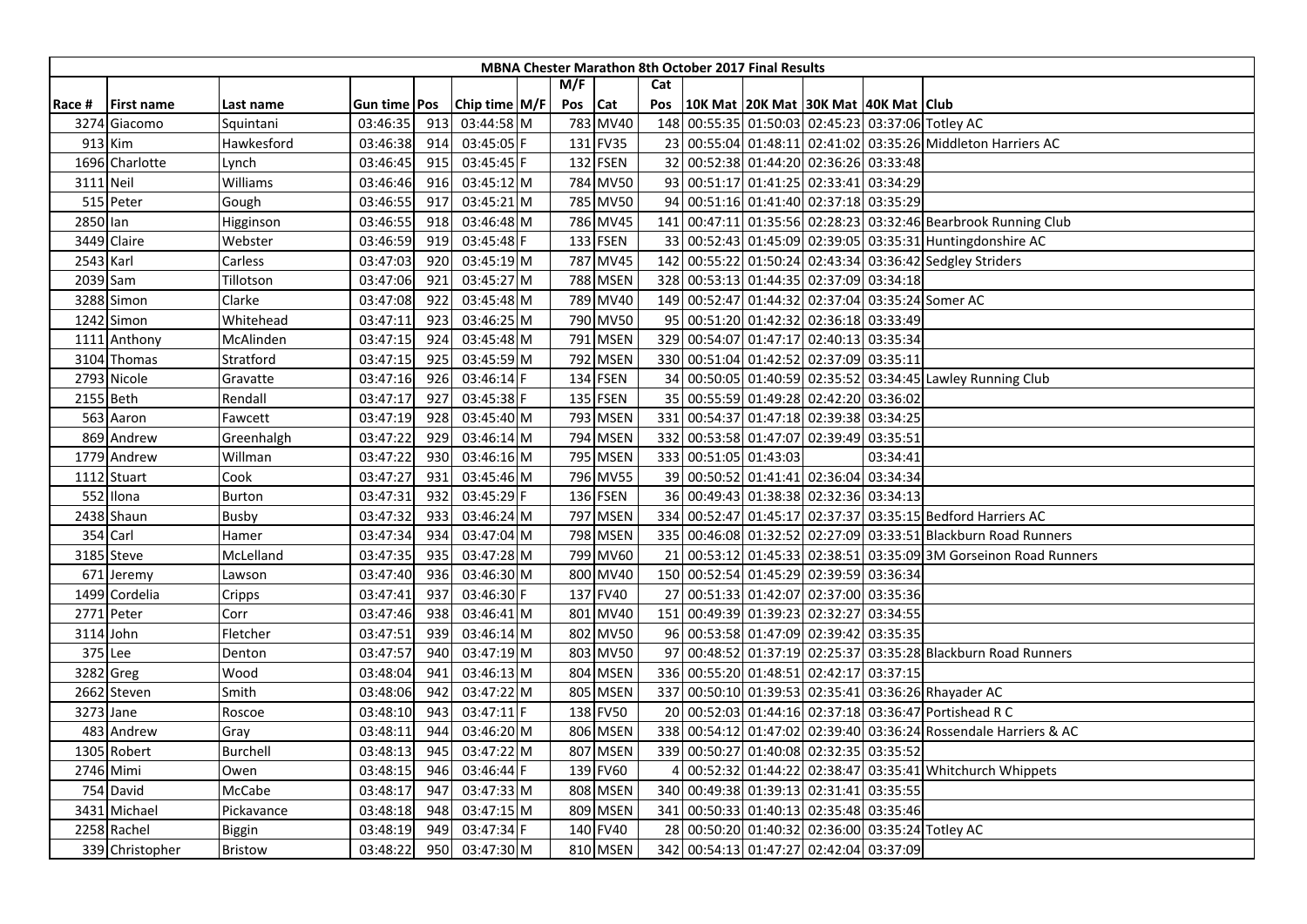|          |                       |                 |                     |     |               |     |          |     | <b>MBNA Chester Marathon 8th October 2017 Final Results</b> |                                              |  |                                                                    |
|----------|-----------------------|-----------------|---------------------|-----|---------------|-----|----------|-----|-------------------------------------------------------------|----------------------------------------------|--|--------------------------------------------------------------------|
|          |                       |                 |                     |     |               | M/F |          | Cat |                                                             |                                              |  |                                                                    |
| Race #   | <b>First name</b>     | Last name       | Gun time <b>Pos</b> |     | Chip time M/F | Pos | Cat      | Pos |                                                             | 10K Mat   20K Mat   30K Mat   40K Mat   Club |  |                                                                    |
|          | 2859 Rob              | Eastwood        | 03:48:27            | 951 | 03:48:08 M    |     | 811 MSEN |     | 343 00:43:50 01:32:42 02:33:13 03:36:41                     |                                              |  |                                                                    |
|          | 2623 Chris            | Cummings        | 03:48:31            | 952 | 03:47:06 M    |     | 812 MSEN |     |                                                             |                                              |  | 344 00:49:55 01:38:45 02:32:34 03:35:57 Stoke F.I.T                |
|          | 2487 Patrick          | Norris          | 03:48:32            | 953 | 03:47:30 M    |     | 813 MV50 |     |                                                             |                                              |  | 98 00:51:30 01:44:32 02:38:58 03:36:09 100 Marathon Club           |
|          | 2530 Emma             | Clarke          | 03:48:36            | 954 | 03:47:51 F    |     | 141 FV40 |     |                                                             |                                              |  | 29 00:52:06 01:44:41 02:38:22 03:36:06 LEDBURY & DISTRICT HARRIERS |
|          | 135 James             | Boyle           | 03:48:37            | 955 | 03:47:20 M    |     | 814 MV45 |     |                                                             |                                              |  | 143 00:51:43 01:43:14 02:37:26 03:35:28 Garscube harriers          |
|          | 1193 Graham           | Hyland          | 03:48:39            | 956 | 03:47:27 M    |     | 815 MV40 | 152 | 00:51:15 01:40:34 02:32:18 03:34:58                         |                                              |  |                                                                    |
|          | 3503 Adam             | Huxley          | 03:48:40            | 957 | 03:46:52 M    |     | 816 MSEN |     |                                                             |                                              |  | 345 00:54:21 01:46:34 02:39:06 03:36:28 Mow cop runners            |
|          | 1685 Jamie            | Williams        | 03:48:40            | 958 | 03:47:29 M    |     | 817 MV45 |     | 144 00:53:18 01:45:33 02:38:21 03:37:07                     |                                              |  |                                                                    |
|          | 1325 Laura            | Beltran         | 03:48:48            | 959 | 03:47:18 F    |     | 142 FV35 |     | 24 00:54:56 01:48:55 02:43:10 03:38:04                      |                                              |  |                                                                    |
|          | 1555 Andrew           | Moulding        | 03:48:55            | 960 | 03:46:41 M    |     | 818 MSEN |     | 346 00:53:11 01:43:19 02:35:27 03:37:25                     |                                              |  |                                                                    |
|          | 3385 Neil             | Hutchinson      | 03:49:00            | 961 | 03:47:04 M    |     | 819 MSEN |     | 347 00:57:28 01:50:57 02:44:36 03:38:15                     |                                              |  |                                                                    |
|          | 2070 Laura Richardson | Richardson      | 03:49:02            | 962 | 03:47:30 F    |     | 143 FSEN |     |                                                             |                                              |  | 37 00:54:24 01:48:30 02:42:18 03:37:27 Saltaire Striders           |
|          | 1372 Colin            | Longworth       | 03:49:03            | 963 | 03:47:32 M    |     | 820 MV60 |     |                                                             |                                              |  | 22 00:52:55 01:44:11 02:39:07 03:37:12 100 Marathon Club           |
|          | 967 Steve             | Farnell         | 03:49:12            | 964 | 03:48:10 M    |     | 821 MV40 |     |                                                             |                                              |  | 153 00:50:20 01:39:46 02:29:32 03:35:27 Sandbach Striders          |
|          | 673 Stephen Paul      | Cole            | 03:49:17            | 965 | 03:48:31 M    |     | 822 MV45 |     |                                                             |                                              |  | 145 00:49:32 01:41:05 02:36:21 03:35:35 Stockport Harriers & AC    |
|          | 2489 Lindsay          | <b>Browning</b> | 03:49:22            | 966 | 03:47:54 F    |     | 144 FV35 |     |                                                             |                                              |  | 25 00:52:40 01:45:09 02:38:53 03:36:33 Newport and District RC     |
|          | 137 Mark              | Ashby           | 03:49:23            | 967 | 03:49:18 M    |     | 823 MV55 |     |                                                             |                                              |  | 40 00:48:49 01:41:51 02:40:23 03:38:20 Southport Waterloo Ac       |
|          | 2427 David            | Jenkinson       | 03:49:23            | 968 | 03:48:05 M    |     | 824 MV45 |     | 146 00:52:46 01:44:53 02:38:07 03:36:16 badgers             |                                              |  |                                                                    |
|          | 2675 Richard          | Titcombe        | 03:49:33            | 969 | 03:47:48 M    |     | 825 MV50 |     |                                                             |                                              |  | 99 00:55:41 01:49:25 02:42:39 03:37:46 Maldwyn Harriers            |
|          | 1175 Andy             | Leathem         | 03:49:34            | 970 | 03:48:44 M    |     | 826 MV40 |     | 154 00:51:56 01:43:55 02:37:47 03:36:19                     |                                              |  |                                                                    |
|          | 372 Keith             | Conway          | 03:49:36            | 971 | 03:48:07 M    |     | 827 MV45 |     |                                                             |                                              |  | 147 00:52:35 01:42:58 02:35:15 03:36:00 Glaxo Hoad Hill Harriers   |
| 1322     | Chris                 | Wills           | 03:49:36            | 972 | 03:47:04 M    |     | 828 MV40 |     |                                                             |                                              |  | 155 00:56:55 01:50:55 02:43:39 03:38:28 Knowsley Harriers          |
|          | 1695 Andrew           | Pettitt         | 03:49:47            | 973 | 03:48:44 M    |     | 829 MV50 |     |                                                             |                                              |  | 100 00:52:04 01:43:13 02:36:27 03:37:35 Pensby Runners             |
|          | 624 Gunnar            | Menzel          | 03:49:51            | 974 | 03:48:53 M    |     | 830 MV45 |     |                                                             |                                              |  | 148 00:54:57 01:48:39 02:43:12 03:38:38 Sale Harriers Manchester   |
|          | 3336 Giles            | Pattison        | 03:49:55            | 975 | 03:48:17 M    |     | 831 MSEN |     |                                                             |                                              |  | 348 00:53:09 01:45:54 02:39:39 03:37:41 Finch Coasters             |
|          | 868 Steven            | Haslam          | 03:50:01            | 976 | 03:48:46 M    |     | 832 MV40 |     | 156 00:53:50 01:46:19 02:39:23 03:36:39                     |                                              |  |                                                                    |
|          | 2519 David            | <b>Busst</b>    | 03:50:08            | 977 | 03:47:51 M    |     | 833 MV55 | 41  | 00:56:20 01:49:52 02:43:30 03:38:16                         |                                              |  |                                                                    |
|          | 371 Ken               | Lamb            | 03:50:17            | 978 | 03:48:12 M    |     | 834 MV50 | 101 |                                                             |                                              |  | 00:55:52 01:48:23 02:40:37 03:37:50 Glaxo Hoad Hill Harriers       |
|          | 2410 Alison           | Basel           | 03:50:20            | 979 | $03:48:25$ F  |     | 145 FV40 |     | 30 00:52:43 01:45:11 02:39:54 03:38:04                      |                                              |  |                                                                    |
|          | 1411 Martin           | <b>Birkett</b>  | 03:50:26            | 980 | 03:48:02 M    |     | 835 MSEN |     | 349 00:56:02 01:48:21 02:43:27 03:38:48                     |                                              |  |                                                                    |
| 3490 Ben |                       | Dickinson       | 03:50:31            | 981 | 03:49:08 M    |     | 836 MSEN |     | 350 00:54:59 01:48:14 02:41:31 03:38:02                     |                                              |  |                                                                    |
|          | 1940 Jack             | Morris          | 03:50:36            | 982 | 03:49:40 M    |     | 837 MSEN |     | 351 00:50:13 01:39:51 02:31:36 03:36:50                     |                                              |  |                                                                    |
|          | 1040 Paul             | Hughes          | 03:50:37            | 983 | 03:49:11 M    |     | 838 MSEN |     | 352 00:54:02 01:47:20 02:39:53 03:37:26                     |                                              |  |                                                                    |
|          | 3012 Timothy          | Mills           | 03:50:38            | 984 | 03:49:12 M    |     | 839 MSEN |     | 353 00:55:11 01:49:38 02:43:51 03:41:00                     |                                              |  |                                                                    |
|          | 1882 Matthew          | Wilson          | 03:50:44            | 985 | 03:49:08 M    |     | 840 MSEN |     |                                                             |                                              |  | 354 00:56:27 01:51:31 02:46:02 03:40:21 Wallasey Athletic Club     |
|          | 1010 Robert           | McNulty         | 03:50:44            | 986 | 03:49:25 M    |     | 841 MSEN |     | 355 00:53:15 01:44:38 02:36:53 03:37:46                     |                                              |  |                                                                    |
|          | 2198 Linda            | Wright          | 03:50:47            | 987 | 03:49:33 F    |     | 146 FV40 |     |                                                             |                                              |  | 31 00:53:12 01:47:35 02:43:38 03:39:20 Beverley Athletic Club      |
|          | 3482 Julie-Ann        | Peart           | 03:50:55            | 988 | 03:49:39 F    |     | 147 FV35 |     |                                                             |                                              |  | 26 00:55:29 01:50:13 02:43:38 03:38:58 HYDE VILLAGE STRIDERS       |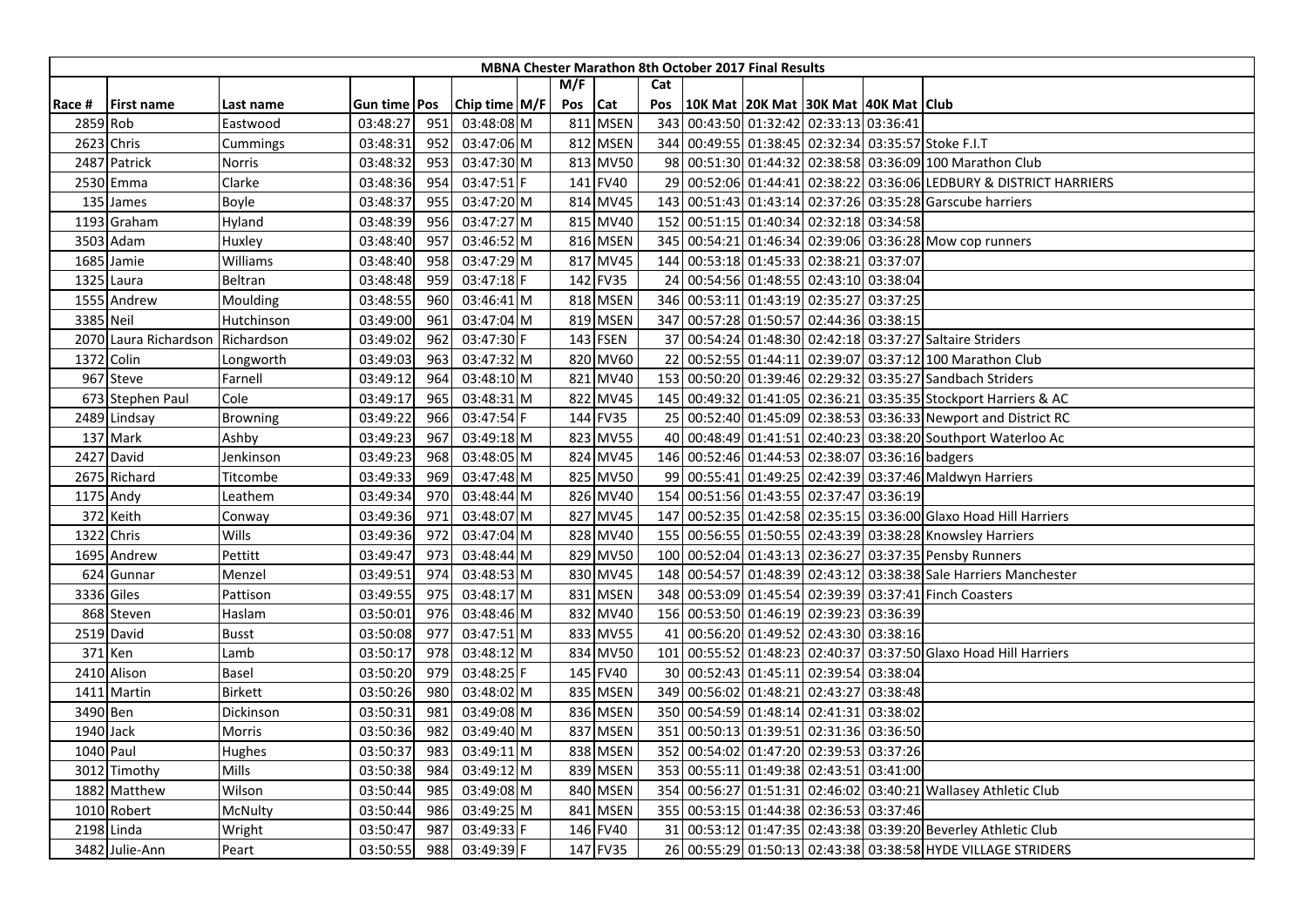|        |                   |                |               |      |               |         |          |     |              | <b>MBNA Chester Marathon 8th October 2017 Final Results</b> |                   |                                                                       |
|--------|-------------------|----------------|---------------|------|---------------|---------|----------|-----|--------------|-------------------------------------------------------------|-------------------|-----------------------------------------------------------------------|
|        |                   |                |               |      |               | M/F     |          | Cat |              |                                                             |                   |                                                                       |
| Race # | <b>First name</b> | Last name      | Gun time Pos  |      | Chip time M/F | Pos Cat |          | Pos |              | 10K Mat 20K Mat 30K Mat 40K Mat Club                        |                   |                                                                       |
| 3211   | Donna Marie       | Thomas         | 03:50:56      | 989  | 03:49:28 F    |         | 148 FV40 |     |              |                                                             |                   | 32 00:55:54 01:50:12 02:44:06 03:39:45 Les Croupiers                  |
|        | 3407 Tricia       | Bunn           | 03:50:56      | 990  | 03:49:26 F    |         | 149 FV40 |     |              |                                                             |                   | 33 00:56:21 01:50:23 02:44:07 03:38:57 Peel Road Runners              |
|        | 346 Scott         | Highley        | 03:51:09      | 991  | 03:49:27 M    |         | 842 MSEN |     |              |                                                             |                   | 356 00:56:37 01:51:24 02:45:24 03:40:10 Fylde Coast Runners           |
|        | 1691 Marc         | Carney         | 03:51:10      | 992  | 03:49:38 M    |         | 843 MV45 |     |              | 149 00:54:03 01:48:36 02:42:15 03:40:18                     |                   |                                                                       |
|        | 2960 Nicky        | Histed         | 03:51:11      | 993  | 03:49:59 F    |         | 150 FV40 |     |              |                                                             |                   | 34 00:55:14 01:50:08 02:44:41 03:40:06 Hastings AC                    |
|        | 3493 Nirmal       | Valji          | 03:51:15      | 994  | 03:49:44 M    |         | 844 MV45 |     |              | 150 00:53:09 01:44:52 02:39:12 03:38:19                     |                   |                                                                       |
|        | 722 Shaun         | Chambers       | 03:51:17      | 995  | 03:49:44 M    |         | 845 MV50 |     |              |                                                             |                   | 102 00:51:16 01:41:37 02:33:17 03:38:01 HYDE VILLAGE STRIDERS         |
|        | 716 Liam          | Mellon         | 03:51:18      | 996  | 03:49:46 M    |         | 846 MSEN |     |              | 357 00:51:16 01:41:37 02:33:12 03:38:01                     |                   |                                                                       |
|        | 194 Brian         | Hazlewood      | 03:51:21      | 997  | 03:50:37 M    |         | 847 MV40 |     |              |                                                             |                   | 157 00:49:49 01:39:19 02:33:36 03:38:39 DH Runners                    |
|        | 2978 Robert       | Wallace        | 03:51:21      | 998  | 03:49:58 M    |         | 848 MSEN |     |              | 358 00:53:27 01:45:22 02:38:21 03:38:54                     |                   |                                                                       |
|        | 2834 Richard      | Smith          | 03:51:23      | 999  | 03:50:35 M    |         | 849 MSEN |     |              | 359 00:48:34 01:37:21 02:29:36 03:39:14                     |                   |                                                                       |
|        | 714 Paul          | Whittaker      | 03:51:24      | 1000 | 03:50:35 M    |         | 850 MV40 |     |              | 158 00:50:39 01:43:05 02:38:28 03:37:40                     |                   |                                                                       |
|        | 2967 Margaret     | Connolly       | 03:51:26 1001 |      | 03:51:16 F    |         | 151 FV55 |     |              |                                                             |                   | 11 00:53:10 01:46:32 02:40:40 03:37:54 Invicta East Kent AC           |
|        | 562 Brian         | Speake         | 03:51:27 1002 |      | 03:49:58 M    |         | 851 MV45 |     |              |                                                             |                   | 151 00:52:48 01:45:23 02:40:33 03:39:30 Reading Roadrunners           |
|        | 672 Ann           | Bracegirdle    | 03:51:34 1003 |      | 03:50:35 F    |         | 152 FV35 |     |              | 27 00:52:13 01:45:19 02:41:45 03:39:50                      |                   |                                                                       |
|        | 1724 Christopher  | Staniforth     | 03:51:38 1004 |      | 03:50:03 M    |         | 852 MSEN |     | 360 00:54:02 |                                                             | 02:40:43 03:39:18 |                                                                       |
|        | 3566 Patrick      | Rice           | 03:51:38 1005 |      | 03:50:29 M    |         | 853 MV45 |     |              | 152 00:49:39 01:39:25 02:36:11 03:38:54                     |                   |                                                                       |
|        | 3505 Artur        | Wolny          | 03:51:42 1006 |      | 03:50:02 M    |         | 854 MSEN |     |              | 361 00:50:58 01:42:07 02:39:24 03:39:31                     |                   |                                                                       |
|        | 2780 Stacey       | <b>Hawkins</b> | 03:51:44 1007 |      | 03:50:37 F    |         | 153 FV35 |     |              |                                                             |                   | 28 00:52:18 01:43:50 02:38:01 03:37:47 Telford Harriers               |
|        | 3057 Rachel       | Mowbray        | 03:51:45 1008 |      | 03:50:49 F    |         | 154 FSEN |     |              | 38 00:52:41 01:44:50 02:39:36 03:39:04                      |                   |                                                                       |
|        | 1290 Amy          | Whitehead      | 03:51:46 1009 |      | 03:49:40 F    |         | 155 FSEN |     |              | 39 00:53:47 01:46:20 02:40:17 03:39:12                      |                   |                                                                       |
|        | 2127 Steve        | Dixon          | 03:51:51 1010 |      | 03:51:25 M    |         | 855 MV60 |     |              |                                                             |                   | 23 00:48:41 01:38:45 02:33:04 03:37:30 Valley Striders AC             |
|        | 1235 Matt         | Woolley        | 03:51:53 1011 |      | 03:50:18 M    |         | 856 MV45 |     |              |                                                             |                   | 153 00:53:53 01:47:13 02:39:47 03:37:42 Vale Royal AC                 |
|        | 143 Colin         | Boyd           | 03:51:59 1012 |      | 03:50:39 M    |         | 857 MSEN |     |              | 362 00:53:39 01:45:59 02:39:24 03:39:01                     |                   |                                                                       |
|        | 3088 Alastair     | Holmes         | 03:52:01      | 1013 | 03:50:35 M    |         | 858 MSEN |     |              | 363 00:55:10 01:49:37 02:43:52 03:41:00                     |                   |                                                                       |
|        | 3523 Lee          | Smith          | 03:52:02 1014 |      | 03:49:49 M    |         | 859 MV40 |     |              |                                                             |                   | 159 00:56:25 01:48:54 02:42:20 03:40:03 Bramhall Runners              |
|        | 461 Dom           | Pope           | 03:52:07 1015 |      | 03:50:18 M    |         | 860 MV45 |     |              | 154 00:57:08 01:51:33 02:45:57 03:41:02                     |                   |                                                                       |
| 2581   | James F           | Clarke         | 03:52:12 1016 |      | 03:50:53 M    |         | 861 MSEN |     |              | 364 00:54:42 01:49:00 02:43:17 03:40:05                     |                   |                                                                       |
|        | 3327 Frank        | Colman         | 03:52:14 1017 |      | 03:50:11 M    |         | 862 MV60 |     |              |                                                             |                   | 24 00:54:34 01:48:17 02:42:09 03:39:42 Vegan Runners UK               |
|        | 3066 Eleanor      | Morgan         | 03:52:17 1018 |      | 03:50:57 F    |         | 156 FSEN |     |              | 40 00:53:11 01:46:15 02:42:44 03:40:19                      |                   |                                                                       |
|        | 1224 Sam          | <b>Burton</b>  | 03:52:17 1019 |      | 03:51:39 M    |         | 863 MSEN |     |              | 365 00:49:32 01:38:49 02:31:32 03:40:49                     |                   |                                                                       |
|        | 189 Sally         | Little         | 03:52:18 1020 |      | 03:50:35 F    |         | 157 FV45 |     |              | 20 00:54:13 01:48:04 02:42:34 03:40:10                      |                   |                                                                       |
|        | 2327 Caroline     | Davis          | 03:52:22 1021 |      | 03:50:51 F    |         | 158 FV45 |     |              |                                                             |                   | 21 00:56:09 01:50:39 02:45:04 03:40:11 Grantham Running Club          |
|        | 131 Heather       | Baxter         | 03:52:25 1022 |      | 03:51:02 F    |         | 159 FV45 |     |              |                                                             |                   | 22 00:55:59 01:50:23 02:44:55 03:40:32 Larne AC                       |
|        | 3434 Ross         | Pearce         | 03:52:27 1023 |      | 03:51:40 M    |         | 864 MSEN |     |              | 366 00:48:15 01:38:11 02:35:04 03:39:57                     |                   |                                                                       |
|        | 149 Philip        | Seddon         | 03:52:28 1024 |      | 03:49:11 M    |         | 865 MV55 |     |              |                                                             |                   | 42 00:56:23 01:49:27 02:41:53 03:39:54 Skye and Lochalsh running club |
|        | 2374 John         | Simms          | 03:52:31      | 1025 | 03:51:26 M    |         | 866 MV45 |     |              | 155 00:49:35 01:39:52 02:38:26 03:41:17                     |                   |                                                                       |
|        | 3406 Richie       | Bunn           | 03:52:31 1026 |      | 03:51:01 M    |         | 867 MV40 |     |              |                                                             |                   | 160 00:56:22 01:50:24 02:44:11 03:40:32 Peel Road Runners             |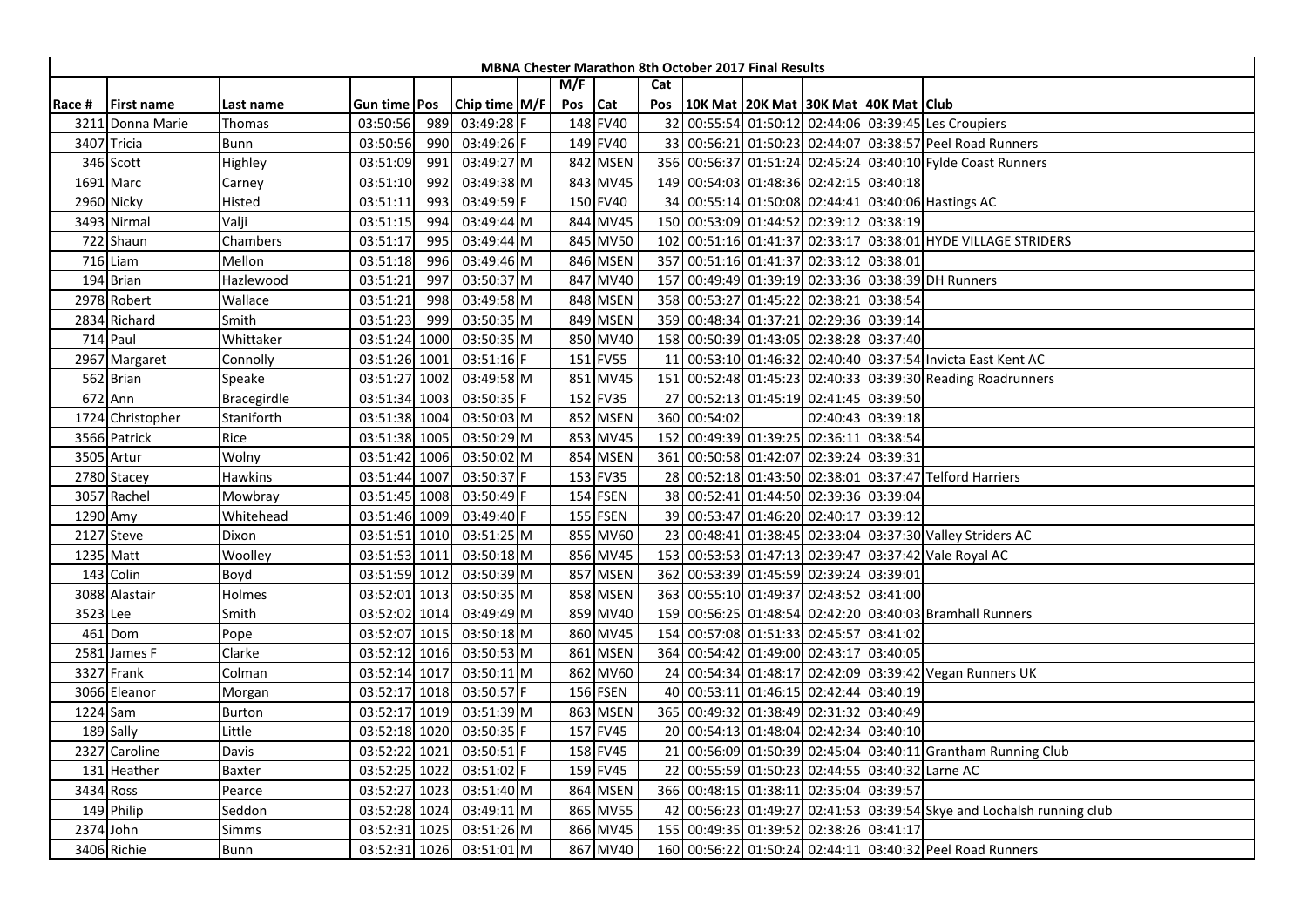|        |                   |            |                |      |               |     |            |              | <b>MBNA Chester Marathon 8th October 2017 Final Results</b> |                                     |  |                                                                      |
|--------|-------------------|------------|----------------|------|---------------|-----|------------|--------------|-------------------------------------------------------------|-------------------------------------|--|----------------------------------------------------------------------|
|        |                   |            |                |      |               | M/F |            | Cat          |                                                             |                                     |  |                                                                      |
| Race # | <b>First name</b> | Last name  | Gun time   Pos |      | Chip time M/F | Pos | <b>Cat</b> | Pos          | 10K Mat 20K Mat 30K Mat 40K Mat Club                        |                                     |  |                                                                      |
|        | 2010 Jamie        | Baldasera  | 03:52:37 1027  |      | 03:50:42 M    |     | 868 MSEN   | 367          |                                                             |                                     |  | 00:56:48 01:51:23 02:45:40 03:41:09 Darlington H & AC                |
|        | 2499 Simon        | Stevens    | 03:52:37 1028  |      | 03:49:34 M    |     | 869 MSEN   |              | 368 00:58:25 01:53:55 02:48:25 03:42:51                     |                                     |  |                                                                      |
|        | 2009 Daniel       | Ridley     | 03:52:37 1028  |      | 03:50:42 M    |     | 869 MSEN   |              | 368 00:56:49 01:51:23 02:45:40 03:41:09                     |                                     |  |                                                                      |
|        | 1947 Chris        | Vorster    | 03:52:38 1030  |      | 03:50:34 M    |     | 871 MSEN   |              | 370 00:55:56 01:49:51 02:43:54 03:40:32                     |                                     |  |                                                                      |
|        | 1332 Andrew       | Jones      | 03:52:38 1031  |      | 03:50:57 M    |     | 872 MV40   |              | 161 00:54:17 01:48:10 02:42:24 03:40:42                     |                                     |  |                                                                      |
|        | 655 Helen         | Croft      | 03:52:39 1032  |      | 03:51:07 F    |     | 160 FV40   |              | 35 00:56:51 01:51:26 02:45:48 03:41:30                      |                                     |  |                                                                      |
|        | 1978 Doug         | Michael    | 03:52:41 1033  |      | 03:51:26 M    |     | 873 MV55   |              |                                                             |                                     |  | 43 00:53:40 01:46:34 02:39:39 03:37:25 Heaton Harriers & AC          |
|        | 2956 Jason        | Nerval     | 03:52:42 1034  |      | 03:51:14 M    |     | 874 MV45   |              | 156 00:53:38 01:46:50 02:42:15 03:40:57                     |                                     |  |                                                                      |
|        | 2326 Paul         | Davis      | 03:52:42 1035  |      | 03:51:11 M    |     | 875 MV45   |              |                                                             |                                     |  | 157 00:56:08 01:50:39 02:45:03 03:40:11 Grantham Running Club        |
|        | 2715 James        | Barber     | 03:52:44 1036  |      | 03:52:19 M    |     | 876 MV55   |              |                                                             |                                     |  | 44 00:49:40 01:42:27 02:38:20 03:39:50 Shrewsbury road runners       |
|        | 1831 Paul         | Cunningham | 03:52:44 1037  |      | 03:50:51 M    |     | 877 MV45   |              |                                                             |                                     |  | 158 00:55:04 01:48:18 02:43:34 03:40:44 Helsby Running Club          |
|        | 2535 David        | Miskell    | 03:52:46 1038  |      | 03:51:39 M    |     | 878 MSEN   | 371          |                                                             | 00:52:19 01:44:36 02:39:24 03:38:51 |  |                                                                      |
|        | 3160 Nicholas     | Bear       | 03:52:47 1039  |      | 03:50:50 M    |     | 879 MV45   | 159 <b>1</b> |                                                             | 00:56:16 01:50:03 02:44:10 03:40:25 |  |                                                                      |
|        | 1551 Colin        | Minshull   | 03:52:50 1040  |      | 03:51:34 M    |     | 880 MV45   |              | 160 00:53:48 01:46:24 02:39:11 03:38:02                     |                                     |  |                                                                      |
|        | 1974 Ashley       | Robinson   | 03:52:50 1041  |      | 03:51:32 M    |     | 881 MSEN   |              |                                                             |                                     |  | 372 00:54:26 01:48:10 02:42:01 03:40:14 Heaton Harriers & AC         |
|        | 591 Elinor        | Nicholson  | 03:52:51 1042  |      | 03:51:49 F    |     | 161 FSEN   | 41           | 00:52:59 01:46:37 02:41:48 03:40:54                         |                                     |  |                                                                      |
|        | 3502 Adam         | Griffiths  | 03:52:53 1043  |      | 03:51:28 M    |     | 882 MSEN   | 373          |                                                             | 00:52:36 01:46:15 02:41:00 03:40:24 |  |                                                                      |
|        | 3346 Adam A       | Wheeler    | 03:52:57 1044  |      | 03:51:43 M    |     | 883 MV60   |              |                                                             |                                     |  | 25 00:53:47 01:47:07 02:39:38 03:39:36 Lordshill Road Runners        |
|        | 3368 Katherine    | Harris     | 03:53:04 1045  |      | 03:52:14 F    |     | 162 FSEN   | 42           |                                                             | 00:55:14 01:49:33 02:44:12 03:40:04 |  |                                                                      |
|        | 873 Neil          | Whitaker   | 03:53:11 1046  |      | 03:52:12 M    |     | 884 MSEN   |              | 374 00:53:22 01:45:37 02:39:41 03:40:30                     |                                     |  |                                                                      |
|        | 1813 Mark         | Redman     | 03:53:11       | 1047 | 03:51:51 M    |     | 885 MV55   |              |                                                             |                                     |  | 45 00:53:58 01:47:28 02:42:24 03:40:59 Wirral AC                     |
|        | 3513 Chris        | Hatton     | 03:53:12 1048  |      | 03:52:22 M    |     | 886 MSEN   |              |                                                             |                                     |  | 375 00:50:09 01:39:52 02:33:23 03:41:49 Lymm Runners                 |
|        | 284 Paul          | Bousfield  | 03:53:12       | 1049 | 03:50:45 M    |     | 887 MV45   | 161          |                                                             |                                     |  | 00:57:03 01:50:58 02:44:57 03:40:57 Preston Harriers                 |
|        | 1527 Dave         | Kimpton    | 03:53:16 1050  |      | 03:51:38 M    |     | 888 MV40   | 162          |                                                             |                                     |  | 00:54:08 01:47:16 02:41:25 03:40:36 Pickled riders                   |
|        | 2727 Alex         | Morris     | 03:53:18 1051  |      | 03:52:24 M    |     | 889 MSEN   |              |                                                             |                                     |  | 376 00:51:57 01:43:26 02:36:49 03:40:17 SYTRI (Shrewsbury Triathlon) |
|        | 794 Luke          | Goalen     | 03:53:19 1052  |      | 03:51:58 M    |     | 890 MV45   | 162          |                                                             | 00:54:24 01:46:21 02:39:03 03:39:19 |  |                                                                      |
|        | 736 Gareth        | Bennett    | 03:53:25 1053  |      | 03:52:49 M    |     | 891 MSEN   |              | 377 00:46:57 01:36:29 02:32:54 03:40:54                     |                                     |  |                                                                      |
|        | 3402 Alex         | Daine      | 03:53:27 1054  |      | 03:51:32 M    |     | 892 MSEN   |              | 378 00:55:20 01:47:19 02:41:41 03:40:01                     |                                     |  |                                                                      |
|        | 1743 Josie        | Rhisiart   | 03:53:30 1055  |      | 03:51:30 F    |     | 163 FV40   |              |                                                             |                                     |  | 36 00:56:21 01:50:29 02:44:15 03:41:36 Cybi Striders                 |
|        | 3444 Morgan       | Jaquiss    | 03:53:34 1056  |      | 03:50:44 M    |     | 893 MSEN   | 379          |                                                             | 00:56:12 01:46:52 02:41:01 03:40:45 |  |                                                                      |
|        | 1802 Lee          | Steadman   | 03:53:35 1057  |      | 03:51:55 M    |     | 894 MSEN   |              | 380 00:50:34 01:38:59 02:30:21 03:41:31                     |                                     |  |                                                                      |
|        | 1023 Amy          | Hayes      | 03:53:35 1058  |      | 03:52:35 F    |     | 164 FSEN   |              |                                                             |                                     |  | 43 00:53:08 01:46:15 02:41:00 03:40:45 Leigh Harriers & AC           |
|        | 2238 Rebecca      | Broughton  | 03:53:36 1059  |      | 03:52:06 F    |     | 165 FV35   | <b>29</b>    |                                                             |                                     |  | 00:54:02 01:47:17 02:42:35 03:41:48 North Derbyshire RC              |
|        | 1270 Scott        | Montgomery | 03:53:38 1060  |      | 03:52:12 M    |     | 895 MSEN   | 381          |                                                             |                                     |  | 00:52:33 01:44:56 02:43:51 03:41:23 Penny Lane Striders              |
|        | 448 Adam          | Hornby     | 03:53:43 1061  |      | 03:51:36 M    |     | 896 MSEN   | 382          | 00:55:19 01:48:32 02:42:54 03:41:16                         |                                     |  |                                                                      |
| 801    | Calum             | Burrell    | 03:53:45 1062  |      | 03:51:41 M    |     | 897 MV40   |              | 163 00:56:50 01:50:55 02:44:08 03:41:15                     |                                     |  |                                                                      |
|        | 1925 Stephen      | Moss       | 03:53:45 1063  |      | 03:51:59 M    |     | 898 MV40   | 164          |                                                             | 00:55:25 01:47:47 02:41:18 03:41:05 |  |                                                                      |
|        | 2436 Matthew      | Hart       | 03:53:49 1064  |      | 03:52:30 M    |     | 899 MV45   |              | 163 00:54:20 01:48:05 02:42:31                              |                                     |  |                                                                      |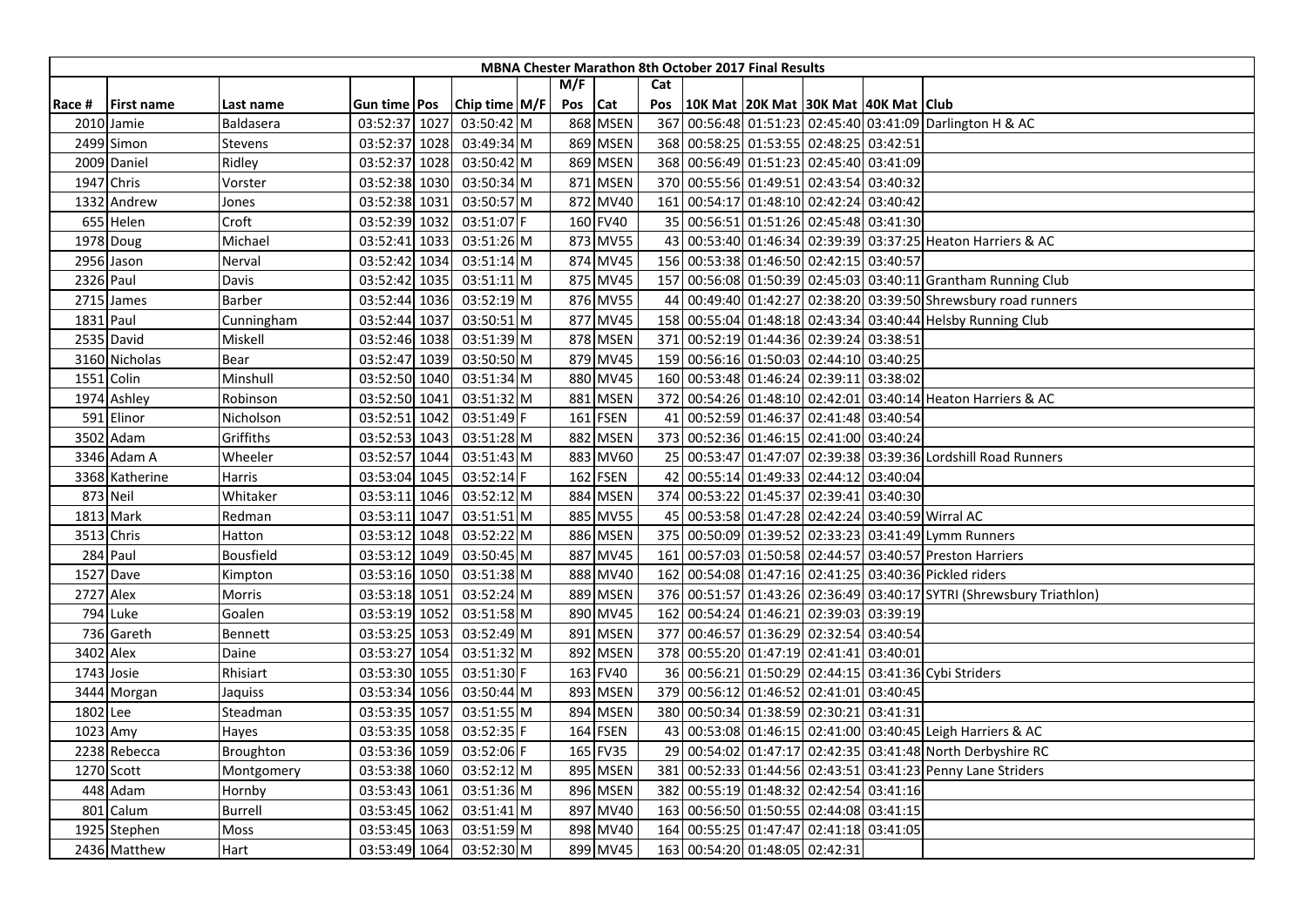|            |                   |                  |                     |                 |     |            |     | <b>MBNA Chester Marathon 8th October 2017 Final Results</b> |                                     |  |                                                                |
|------------|-------------------|------------------|---------------------|-----------------|-----|------------|-----|-------------------------------------------------------------|-------------------------------------|--|----------------------------------------------------------------|
|            |                   |                  |                     |                 | M/F |            | Cat |                                                             |                                     |  |                                                                |
| Race #     | <b>First name</b> | Last name        | Gun time <b>Pos</b> | Chip time $M/F$ | Pos | <b>Cat</b> | Pos | 10K Mat  20K Mat  30K Mat  40K Mat   Club                   |                                     |  |                                                                |
|            | 951 Sarah         | Marjoram         | 03:53:54 1065       | 03:52:33 F      |     | 166 FSEN   |     |                                                             |                                     |  | 44 00:54:37 01:50:06 02:44:21 03:41:24 Farnham Runners         |
|            | 3290 Michelle     | Lawton-Bourgeois | 03:53:56 1066       | $03:52:17$ F    |     | 167 FV45   |     | 23 00:56:54 01:53:18 02:48:29 03:42:59                      |                                     |  |                                                                |
|            | 1234 Andy         | Griffiths        | 03:53:56 1067       | 03:52:20 M      |     | 900 MV50   |     | 103 00:53:32 01:45:26 02:38:48 03:41:08                     |                                     |  |                                                                |
|            | 2185 Mark         | Leadbeater       | 03:53:58 1068       | 03:51:17 M      |     | 901 MV50   |     |                                                             |                                     |  | 104 00:59:34 01:51:50 02:44:46 03:41:43 Ackworth Road Runners  |
|            | 1744 Dave         | Roberts          | 03:54:06 1069       | 03:52:47 M      |     | 902 MV40   |     | 165 00:53:38 01:47:09 02:42:16 03:41:51                     |                                     |  |                                                                |
|            | 504 Deborah       | Maskell          | 03:54:07 1070       | 03:53:03 F      |     | 168 FV45   | 24  |                                                             |                                     |  | 00:54:21 01:49:18 02:44:41 03:41:50 Belle Vue Racers           |
|            | 3224 Michael      | Reeves           | 03:54:12 1071       | 03:52:08 M      |     | 903 MSEN   | 383 |                                                             |                                     |  | 00:57:53 01:52:45 02:47:09 03:42:32 Caerleon RC                |
|            | 3512 Michael      | Cheetham         | 03:54:13 1072       | 03:53:42 M      |     | 904 MV40   |     | 166 00:50:27 01:41:47 02:39:00 03:41:13 Brat                |                                     |  |                                                                |
|            | 3046 James        | Smith            | 03:54:15 1073       | 03:53:46 M      |     | 905 MSEN   |     | 384 00:46:57 01:36:28 02:30:58 03:41:58                     |                                     |  |                                                                |
|            | 880 Stephen       | McLean           | 03:54:17 1074       | 03:53:41 M      |     | 906 MSEN   |     |                                                             |                                     |  | 385 00:49:14 01:38:35 02:32:15 03:40:51 Sandbach Striders      |
|            | 2587 Shaun        | Weston           | 03:54:23 1075       | 03:52:56 M      |     | 907 MV40   | 167 |                                                             |                                     |  | 00:53:23 01:44:42 02:36:43 03:42:51 Trentham Rc                |
|            | 2690 Adrian       | Johnston         | 03:54:24 1076       | 03:52:50 M      |     | 908 MV45   |     | 164 00:55:19 01:49:22 02:43:39 03:41:42                     |                                     |  |                                                                |
| 2621 Lee   |                   | Jones            | 03:54:24 1076       | 03:53:00 M      |     | 908 MV45   |     |                                                             |                                     |  | 164 00:53:23 01:45:25 02:39:34 03:40:52 Trentham Rc            |
|            | 2630 Graham       | Sheridan         | 03:54:25 1078       | 03:52:58 M      |     | 910 MV45   |     |                                                             |                                     |  | 166 00:53:23 01:44:42 02:36:43 03:42:51 Trentham Rc            |
|            | 2769 Deborah      | Pitt             | 03:54:32 1079       | 03:53:15 F      |     | 169 FV40   |     |                                                             |                                     |  | 37 00:54:00 01:47:19 02:45:15 03:42:57 Mercia Fell Runners     |
|            | 2992 Dave         | Edwards          | 03:54:32 1080       | 03:54:15 M      |     | 911 MSEN   |     | 386 00:42:17 01:24:52 02:26:19 03:43:29                     |                                     |  |                                                                |
|            | 3239 Ben          | Hoadley          | 03:54:35 1081       | 03:53:36 M      |     | 912 MV45   | 167 |                                                             |                                     |  | 00:52:21 01:44:22 02:38:20 03:40:14 Mounts Bay Harriers        |
|            | 1407 Andrew       | Maton            | 03:54:36 1082       | 03:53:31 M      |     | 913 MV40   |     | 168 00:55:34 01:50:10 02:44:13 03:43:31                     |                                     |  |                                                                |
| 2021       | Tamsin            | Imber            | 03:54:37 1083       | 03:53:38 F      |     | 170 FV40   |     |                                                             |                                     |  | 38 00:50:55 01:40:03 02:31:06 03:40:02 Elvet Striders          |
|            | 1333 Jack         | Dwyer            | 03:54:38 1084       | 03:52:07 M      |     | 914 MSEN   |     | 387 00:55:30 01:48:40 02:46:59 03:42:30                     |                                     |  |                                                                |
|            | 2222 Darren       | Renshaw          | 03:54:39 1085       | 03:52:47 M      |     | 915 MV40   |     | 169 00:55:15 01:49:21 02:44:08 03:42:34                     |                                     |  |                                                                |
|            | 3187 Eurig        | Davies           | 03:54:46 1086       | 03:54:01 M      |     | 916 MSEN   |     | 388 00:47:05 01:34:25 02:35:44 03:42:38                     |                                     |  |                                                                |
|            | 635 Alex          | Vaughan          | 03:54:46 1086       | 03:53:33 M      |     | 916 MSEN   |     | 388 00:53:09 01:44:57 02:39:32 03:41:13                     |                                     |  |                                                                |
|            | 384 John          | Clayton          | 03:54:48 1088       | 03:54:10 M      |     | 918 MSEN   |     | 390 00:49:32                                                |                                     |  | 02:39:10 03:42:36 Blackburn Road Runners                       |
|            | 2613 Simon        | Groom            | 03:54:49 1089       | 03:53:44 M      |     | 919 MV40   |     |                                                             |                                     |  | 170 00:51:57 01:45:03 02:40:26 03:41:41 Stafford Harriers      |
|            | 3334 Alan         | Haresnape        | 03:54:51 1090       | 03:53:52 M      |     | 920 MV45   |     | 168 00:52:09 01:44:31 02:39:21 03:41:28                     |                                     |  |                                                                |
|            | 2768 Adam         | <b>Brittle</b>   | 03:54:51 1091       | 03:53:08 M      |     | 921 MSEN   |     | 391 00:53:35 01:45:29 02:40:45 03:41:28                     |                                     |  |                                                                |
|            | 2007 Chris        | Barnwell         | 03:54:52 1092       | 03:52:33 M      |     | 922 MV45   | 169 |                                                             | 00:57:42 01:52:57 02:47:10 03:43:21 |  |                                                                |
|            | 226 Gary          | Megson           | 03:54:53 1093       | 03:52:41 M      |     | 923 MV55   |     |                                                             |                                     |  | 46 00:57:48 01:52:33 02:47:09 03:43:19 Duplicate Tri Preston   |
|            | 1380 Gary         | Cook             | 03:54:53 1094       | 03:52:24 M      |     | 924 MV50   |     |                                                             |                                     |  | 105 00:57:11 01:50:53 02:44:56 03:42:08 Penny Lane Striders    |
| $1581$ lan |                   | Jelley           | 03:54:53 1095       | 03:54:05 M      |     | 925 MV40   |     |                                                             |                                     |  | 171 00:49:23 01:38:41 02:30:00 03:39:46 Chester Triathlon Club |
|            | 1381 Matthew      | Cook             | 03:54:53 1096       | 03:52:23 M      |     | 926 MSEN   |     | 392 00:57:03 01:50:54 02:44:56 03:42:09                     |                                     |  |                                                                |
|            | 324 Peter         | Gale             | 03:54:56 1097       | 03:53:26 M      |     | 927 MSEN   |     |                                                             |                                     |  | 393 00:57:04 01:52:58 02:48:15 03:44:04 Southport Waterloo Ac  |
|            | 2912 Paulette     | Charlery         | 03:55:10 1098       | 03:54:19 F      |     | 171 FV35   |     | 30 00:49:59 01:42:46 02:39:41 03:42:38                      |                                     |  |                                                                |
|            | 1490 Andy         | Peto             | 03:55:11 1099       | 03:54:21 M      |     | 928 MSEN   |     | 394 00:49:05 01:38:43 02:35:38 03:42:59                     |                                     |  |                                                                |
|            | 1102 Amanda       | Anderson-Holton  | 03:55:15 1100       | 03:53:27 F      |     | 172 FV40   |     |                                                             |                                     |  | 39 00:55:59 01:53:00 02:49:49 03:44:13 Knutsford Tri Club      |
|            | 1507 Alex         | Roberts          | 03:55:15 1100       | 03:53:57 M      |     | 929 MSEN   |     | 395 00:56:12 01:50:31 02:45:51 03:43:25                     |                                     |  |                                                                |
|            | 2076 John         | Singh            | 03:55:22 1102       | 03:54:11 M      |     | 930 MSEN   |     |                                                             |                                     |  | 396 00:52:09 01:43:57 02:37:59 03:42:44 Saltaire Striders      |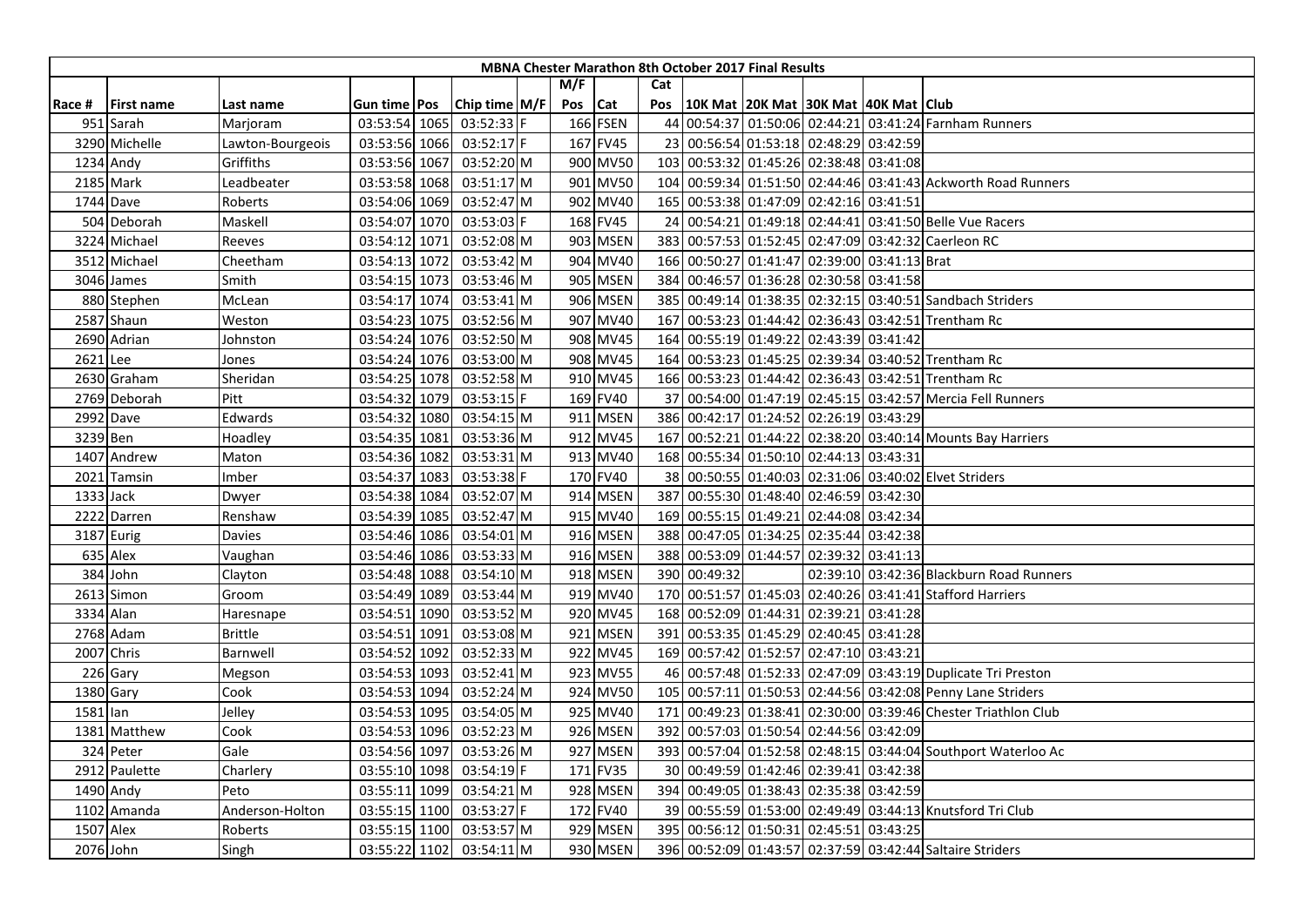|          |                   |               |                     |               |     |          |                 | <b>MBNA Chester Marathon 8th October 2017 Final Results</b> |  |                                                                               |
|----------|-------------------|---------------|---------------------|---------------|-----|----------|-----------------|-------------------------------------------------------------|--|-------------------------------------------------------------------------------|
|          |                   |               |                     |               | M/F |          | Cat             |                                                             |  |                                                                               |
| Race #   | <b>First name</b> | Last name     | Gun time <b>Pos</b> | Chip time M/F | Pos | Cat      | Pos             | 10K Mat 20K Mat 30K Mat 40K Mat Club                        |  |                                                                               |
|          | 3553 Nick         | Smith         | 03:55:23 1103       | 03:53:19 M    |     | 931 MSEN | 397             | 00:57:55 01:52:50 02:47:46 03:44:32                         |  |                                                                               |
| 2079 Ian |                   | Hesselden     | 03:55:26 1104       | 03:53:50 M    |     | 932 MV45 |                 | 170 00:55:17 01:49:29 02:43:55 03:42:13                     |  |                                                                               |
|          | 849 Lee           | Gerrard       | 03:55:27 1105       | 03:53:49 M    |     | 933 MV40 |                 |                                                             |  | 172 00:54:00 01:46:57 02:39:34 03:40:41 Bolton Triathlon Club                 |
|          | 759 Alice         | Taylor        | 03:55:30 1106       | 03:54:26 F    |     | 173 FSEN |                 |                                                             |  | 45 00:53:31 01:46:49 02:44:06 03:43:02 Marple Runners                         |
|          | 2319 Andrew       | Lowe          | 03:55:31 1107       | 03:53:50 M    |     | 934 MV40 | 173             |                                                             |  | 00:57:11 01:52:05 02:46:04 03:43:29 Shelton Striders                          |
| 3092 Joe |                   | Dixon         | 03:55:31 1108       | 03:53:42 M    |     | 935 MSEN | 398             | 00:58:11 01:54:54 02:50:58 03:45:18                         |  |                                                                               |
|          | 2257 Yvonne       | Twelvetree    | 03:55:35 1109       | 03:54:23 F    |     | 174 FV65 |                 |                                                             |  | 00:53:47 01:47:07 02:42:14 03:42:46 Totley AC                                 |
|          | 3124 Edward       | Christie      | 03:55:37 1110       | 03:53:27 M    |     | 936 MSEN |                 |                                                             |  | 399 00:57:50 01:51:59 02:46:19 03:44:20 Chester Road Runners                  |
|          | 522 Michael       | Redburn       | 03:55:41 1111       | 03:53:44 M    |     | 937 MV50 |                 |                                                             |  | 106 00:57:21 01:51:39 02:45:43 03:43:10 HYDE VILLAGE STRIDERS                 |
|          | 1687 Paul         | Parker        | 03:55:43 1112       | 03:53:38 M    |     | 938 MSEN |                 | 400 00:58:13 01:54:13 02:48:56 03:44:59                     |  |                                                                               |
|          | 3365 Christopher  | Green         | 03:55:46 1113       | 03:54:13 M    |     | 939 MV45 | 171             | 00:56:35 01:52:05 02:51:45 03:44:32                         |  |                                                                               |
|          | 1660 Paul         | Plested       | 03:55:50 1114       | 03:54:02 M    |     | 940 MV55 | 47              |                                                             |  | 00:55:08 01:49:36 02:45:43 03:43:39 Chester Triathlon Club                    |
|          | 3455 Jamie        | Conway        | 03:55:51 1115       | 03:53:46 M    |     | 941 MSEN | 401             | 00:56:50 01:51:32 02:46:39 03:44:54                         |  |                                                                               |
|          | 1904 Kieran J     | Jones         | 03:55:52 1116       | 03:53:47 M    |     | 942 MSEN | 402             | 00:56:49 01:51:32 02:46:39 03:44:54                         |  |                                                                               |
|          | 974 Matt          | Warren        | 03:55:54 1117       | 03:53:42 M    |     | 943 MV40 | 174             | 00:55:36 01:48:10 02:39:52 03:42:04                         |  |                                                                               |
|          | 1349 Timo         | Giesbrecht    | 03:55:54 1118       | 03:54:04 M    |     | 944 MV40 |                 |                                                             |  | 175 00:58:02 01:53:50 02:49:56 03:44:57 Mossley Hill AC                       |
|          | 2451 Maria        | Chalk         | 03:55:54 1119       | 03:54:28 F    |     | 175 FV40 |                 |                                                             |  | 40 00:53:57 01:47:15 02:40:45 03:43:34 Redway Runners                         |
| 3165 Ann |                   | Hillary       | 03:56:05 1120       | 03:54:34 F    |     | 176 FV35 |                 |                                                             |  | 31 00:55:36 01:48:31 02:44:03 03:43:14 NORTH COTSWOLD TRI & RUN               |
|          | 2343 Craig        | Curtis        | 03:56:06 1121       | 03:54:13 M    |     | 945 MSEN |                 |                                                             |  | 403 00:56:39 01:51:26 02:47:09 03:44:07 Holme Pierrepont RC                   |
|          | 3396 Paul         | Jones         | 03:56:09 1122       | 03:54:56 M    |     | 946 MV45 |                 | 172 00:55:02 01:48:42 02:44:27 03:43:17                     |  |                                                                               |
|          | 1316 Clare        | Miller        | 03:56:13 1123       | 03:54:53 F    |     | 177 FSEN |                 |                                                             |  | 46 00:53:39 01:46:17 02:40:56 03:42:55 Kirkby Milers                          |
|          | 1368 Anthony      | Lawler        | 03:56:16 1124       | 03:54:12 M    |     | 947 MSEN | 404             | 00:57:40 01:52:32 02:47:54 03:44:31                         |  |                                                                               |
|          | 2429 Robert       | Crow          | 03:56:16 1125       | 03:54:27 M    |     | 948 MV50 | 107             | 00:56:25 01:50:37 02:44:51 03:42:45 badgers                 |  |                                                                               |
|          | 2054 Theresa      | Wright        | 03:56:16 1126       | 03:53:59 F    |     | 178 FV45 | 25 <sub>l</sub> | 00:57:41 01:52:15 02:47:55 03:44:31                         |  |                                                                               |
|          | 3405 Emma         | Flynn         | 03:56:17 1127       | 03:54:20 F    |     | 179 FV40 | 41              | 00:56:11 01:50:45 02:46:19 03:44:23                         |  |                                                                               |
|          | 2279 Bogdan       | Tutoveanu     | 03:56:18 1128       | 03:54:58 M    |     | 949 MV40 |                 | 176 00:57:07 01:54:57 02:46:41 03:44:20                     |  |                                                                               |
|          | 2990 Eirini       | Dimitroula    | 03:56:22 1129       | 03:55:00 F    |     | 180 FV35 |                 |                                                             |  | 32 00:55:22 01:49:55 02:45:28 03:44:21 London Heathside                       |
|          | 2267 Kevin        | Randall       | 03:56:26 1130       | 03:54:42 M    |     | 950 MSEN | 405             |                                                             |  | 00:55:40 01:50:12 02:45:21 03:44:00 Valley Hill runners                       |
|          | 553 Grant         | Hobson        | 03:56:31 1131       | 03:55:35 M    |     | 951 MSEN | 406             | 00:51:16 01:41:43 02:38:44 03:43:21                         |  |                                                                               |
|          | 3338 Claire       | Seymour       | 03:56:36 1132       | 03:55:06 F    |     | 181 FV40 | 42              |                                                             |  | 00:57:24 01:52:03 02:47:14 03:44:11 Reading Roadrunners                       |
|          | 542 Steve         | Sparkes       | 03:56:37 1133       | 03:54:05 M    |     | 952 MV50 | 108             | 00:56:01 01:48:44 02:42:35 03:44:13                         |  |                                                                               |
|          | 1714 Michael      | Pritchett     | 03:56:39 1134       | 03:54:42 M    |     | 953 MSEN | 407             | 00:57:07 01:52:23 02:48:27 03:45:05                         |  |                                                                               |
|          | 248 John          | Hunter        | 03:56:39 1135       | 03:55:24 M    |     | 954 MV40 | 177             | 00:53:34 01:46:19 02:40:03 03:42:57                         |  |                                                                               |
|          | 1226 Matthew      | Hurst         | 03:56:42 1136       | 03:55:37 M    |     | 955 MSEN | 408             | 00:50:41 01:42:44 02:38:22 03:44:43                         |  |                                                                               |
|          | 578 Mark          | McBurne       | 03:56:44 1137       | 03:54:47 M    |     | 956 MV50 | 109             |                                                             |  | 00:57:05 01:51:51 02:46:48 03:44:19 Rochdale Tri Club                         |
|          | 665 Gareth        | Maher         | 03:56:50 1138       | 03:55:26 M    |     | 957 MSEN |                 |                                                             |  | 409 00:54:36 01:47:42 02:41:08 03:43:57 Bramhall Runners                      |
|          | 2659 Christian    | Stalder       | 03:56:52 1139       | 03:55:07 M    |     | 958 MSEN |                 | 410 00:57:39 01:54:25 02:51:36 03:46:19                     |  |                                                                               |
|          | 418 Nigel         | <b>Baines</b> | 03:57:02 1140       | 03:56:34 M    |     | 959 MV40 |                 |                                                             |  | 178 00:49:20 01:39:36 02:34:45 03:42:51 Lancashire fire and rescue service ac |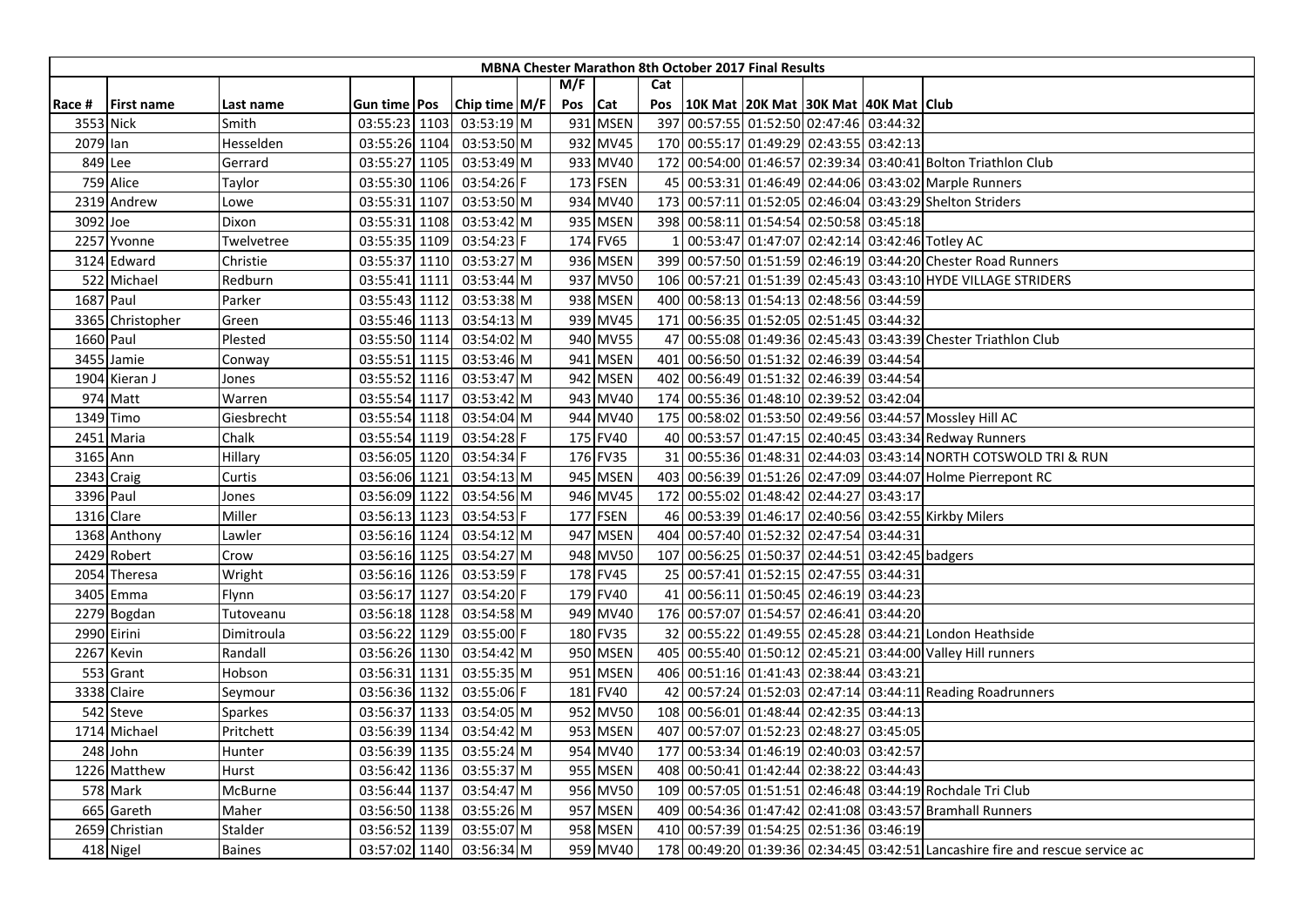| M/F<br>Cat<br>Chip time M/F<br>10K Mat 20K Mat 30K Mat 40K Mat Club<br>Pos<br>Cat<br>Pos<br>Race #<br><b>First name</b><br>Gun time Pos<br>Last name<br>960 MSEN<br>00:54:33 01:48:06 02:46:54 03:46:33<br>03:55:35 M<br>411<br>955 Mark<br>03:57:04 1141<br>Howarth<br>210 Gary<br>03:56:21 M<br>961 MV45<br>173 00:54:28 01:49:20 02:45:56 03:45:05<br>McKee<br>03:57:06 1142<br>332 Sarah<br>03:57:06 1143<br>03:55:39 F<br>182 FV40<br>43 00:53:56 01:47:04 02:47:26 03:45:14<br>Mackay<br>962 MSEN<br>432 Ben<br>03:57:06 1144<br>03:55:38 M<br>412 00:55:21 01:50:30 02:46:23 03:44:36 Trawden Athletic Club<br>Harrison<br>963 MV45<br>00:53:59 01:47:18 02:43:16 03:44:30 Sedgley Striders<br>2544 David<br>03:57:09 1145<br>03:55:25 M<br>174<br>Stevenson |
|---------------------------------------------------------------------------------------------------------------------------------------------------------------------------------------------------------------------------------------------------------------------------------------------------------------------------------------------------------------------------------------------------------------------------------------------------------------------------------------------------------------------------------------------------------------------------------------------------------------------------------------------------------------------------------------------------------------------------------------------------------------------|
|                                                                                                                                                                                                                                                                                                                                                                                                                                                                                                                                                                                                                                                                                                                                                                     |
|                                                                                                                                                                                                                                                                                                                                                                                                                                                                                                                                                                                                                                                                                                                                                                     |
|                                                                                                                                                                                                                                                                                                                                                                                                                                                                                                                                                                                                                                                                                                                                                                     |
|                                                                                                                                                                                                                                                                                                                                                                                                                                                                                                                                                                                                                                                                                                                                                                     |
|                                                                                                                                                                                                                                                                                                                                                                                                                                                                                                                                                                                                                                                                                                                                                                     |
|                                                                                                                                                                                                                                                                                                                                                                                                                                                                                                                                                                                                                                                                                                                                                                     |
|                                                                                                                                                                                                                                                                                                                                                                                                                                                                                                                                                                                                                                                                                                                                                                     |
| 677 Chris<br>964 MV45<br>00:53:20 01:46:17 02:41:24 03:44:28<br>03:57:12 1146<br>03:55:47 M<br>175<br>Baker                                                                                                                                                                                                                                                                                                                                                                                                                                                                                                                                                                                                                                                         |
| 965 MV55<br>1481 Simon<br>03:57:13 1147<br>03:54:42 M<br>48 00:58:16 01:53:55 02:48:26 03:45:08 Chester Triathlon Club<br>Pugh                                                                                                                                                                                                                                                                                                                                                                                                                                                                                                                                                                                                                                      |
| 966 MV40<br>983 Richard<br>03:57:15 1148<br>179 00:45:53 01:30:42 02:24:36 03:44:17 Trentham Rc<br>03:56:49 M<br>Longley                                                                                                                                                                                                                                                                                                                                                                                                                                                                                                                                                                                                                                            |
| 967 MSEN<br>413 00:50:45 01:40:28 02:36:50 03:44:27<br>3416 Jack<br>Short<br>03:57:16 1149<br>03:56:16 M                                                                                                                                                                                                                                                                                                                                                                                                                                                                                                                                                                                                                                                            |
| 1684 Ian<br>03:57:16 1150<br>03:56:31 M<br>968 MV40<br>180 00:49:36<br>02:30:00 03:43:33<br>Aldridge                                                                                                                                                                                                                                                                                                                                                                                                                                                                                                                                                                                                                                                                |
| 44 00:55:14 01:50:08 02:46:05 03:45:23<br>2958 Debbie<br>03:57:19 1151<br>03:56:07 F<br>183 FV40<br>Fraser                                                                                                                                                                                                                                                                                                                                                                                                                                                                                                                                                                                                                                                          |
| 184 FV40<br>45 00:55:33 01:49:57 02:45:56 03:45:21 Serpentine RC<br>3018 Julie<br>03:57:23 1152<br>03:56:18 F<br>Pennington                                                                                                                                                                                                                                                                                                                                                                                                                                                                                                                                                                                                                                         |
| 184 FSEN<br>1969 Holly<br>White<br>03:57:23 1152<br>03:55:25 F<br>47 00:58:14 01:53:46 02:48:27 03:44:40 Tyne Bridge Harriers                                                                                                                                                                                                                                                                                                                                                                                                                                                                                                                                                                                                                                       |
| 316 Mark<br>03:57:25 1154<br>03:55:52 M<br>969 MSEN<br>414 00:50:35 01:39:40 02:34:16 03:44:24<br>Greenwood                                                                                                                                                                                                                                                                                                                                                                                                                                                                                                                                                                                                                                                         |
| 2855 Rose<br>03:57:28 1155<br>03:55:19 F<br>186 FV50<br>21 00:56:56 01:51:41 02:47:37 03:45:39 St Albans Striders<br><b>McGinness</b>                                                                                                                                                                                                                                                                                                                                                                                                                                                                                                                                                                                                                               |
| 970 MV40<br>00:57:47 01:51:35 02:46:13 03:45:27<br>03:57:29 1156<br>03:55:15 M<br>181<br>2323 Simon<br>Purcell-Jackson                                                                                                                                                                                                                                                                                                                                                                                                                                                                                                                                                                                                                                              |
| 971 MV40<br>00:54:05 01:46:53 02:40:31 03:45:22<br>3298 Ben<br>03:57:31 1157<br>03:56:14 M<br>182<br>Platt                                                                                                                                                                                                                                                                                                                                                                                                                                                                                                                                                                                                                                                          |
| 743 Alan<br>Spalding<br>03:57:31 1158<br>03:55:40 M<br>972 MV40<br>183 00:57:20 01:51:57 02:47:33 03:45:43                                                                                                                                                                                                                                                                                                                                                                                                                                                                                                                                                                                                                                                          |
| 03:57:31 1158<br>972 MSEN<br>415 00:54:20 01:46:33 02:39:06 03:42:38<br>2625 Thomas<br>Edge<br>03:55:43 M                                                                                                                                                                                                                                                                                                                                                                                                                                                                                                                                                                                                                                                           |
| Crawford<br>974 MV45<br>176 00:52:48 01:46:43 02:44:05 03:45:21<br>3375 Andy<br>03:57:34 1160<br>03:56:22 M                                                                                                                                                                                                                                                                                                                                                                                                                                                                                                                                                                                                                                                         |
| 48 00:56:17 01:51:27 02:46:31 03:45:37<br>2292 Rosie<br>Miller<br>03:57:34 1161<br>03:56:01 F<br>187 FSEN                                                                                                                                                                                                                                                                                                                                                                                                                                                                                                                                                                                                                                                           |
| 975 MV50<br>110 00:57:38 01:52:32 02:47:53 03:45:58<br>1365 Gary<br>03:57:36 1162<br>03:55:33 M<br>Obrien                                                                                                                                                                                                                                                                                                                                                                                                                                                                                                                                                                                                                                                           |
| 976 MSEN<br>416 00:57:40 01:52:31 02:47:55 03:45:59<br>1284 Michael<br>03:57:36 1163<br>03:55:33 M<br>Crombleholme                                                                                                                                                                                                                                                                                                                                                                                                                                                                                                                                                                                                                                                  |
| 977 MSEN<br>2774 Matt<br>03:57:37 1164<br>03:55:25 M<br>417 00:57:37 01:52:53 02:49:02 03:46:49 Lawley Running Club<br>Beech                                                                                                                                                                                                                                                                                                                                                                                                                                                                                                                                                                                                                                        |
| 978 MV40<br>728 Andy<br>03:57:44 1165<br>03:56:41 M<br>00:52:17 01:45:14 02:41:27 03:45:09 HYDE VILLAGE STRIDERS<br>Haughton<br>184                                                                                                                                                                                                                                                                                                                                                                                                                                                                                                                                                                                                                                 |
| 555 Michael<br>03:57:46 1166<br>03:56:21 M<br>979 MSEN<br>418 00:56:03 01:52:31 02:49:53<br>Flanagan                                                                                                                                                                                                                                                                                                                                                                                                                                                                                                                                                                                                                                                                |
| 980 MV50<br>111 00:54:34 01:48:46 02:45:16 03:46:01<br>03:57:50 1167<br>03:56:10 M<br>1858 Dave<br>Berry                                                                                                                                                                                                                                                                                                                                                                                                                                                                                                                                                                                                                                                            |
| 2772 Danielle<br>188 FSEN<br>Walton<br>03:57:56 1168<br>03:55:43 F<br>49 00:57:38 01:52:53 02:49:02 03:46:36 Lawley Running Club                                                                                                                                                                                                                                                                                                                                                                                                                                                                                                                                                                                                                                    |
| 981 MV45<br>177 00:55:01 01:47:53 02:44:50 03:45:53<br>2614 Jonathan<br>03:57:57 1169<br>03:55:28 M<br>Bryan                                                                                                                                                                                                                                                                                                                                                                                                                                                                                                                                                                                                                                                        |
| 03:57:57 1170<br>03:56:42 F<br>189 FSEN<br>50 00:55:17 01:49:23 02:44:00 03:45:03 Carn Runners<br>3235 Lynsey<br>Searle                                                                                                                                                                                                                                                                                                                                                                                                                                                                                                                                                                                                                                             |
| 419 00:51:13 01:42:09 02:35:36 03:42:06<br>1702 Stuart<br>03:57:57 1170<br>03:57:01 M<br>982 MSEN<br>Jones                                                                                                                                                                                                                                                                                                                                                                                                                                                                                                                                                                                                                                                          |
| 112 00:44:14 01:30:07 02:25:17 03:42:50<br>1079 lan<br>03:58:04 1172<br>03:57:50 M<br>983 MV50<br>Barker                                                                                                                                                                                                                                                                                                                                                                                                                                                                                                                                                                                                                                                            |
| 984 MV40<br>03:58:05 1173<br>03:56:46 M<br>185 00:53:53 01:47:07 02:39:37 03:37:28 Kettering Town Harriers<br>2407 Stephen<br>Oliver                                                                                                                                                                                                                                                                                                                                                                                                                                                                                                                                                                                                                                |
| 985 MSEN<br>420 00:57:45 01:53:12 02:48:18 03:45:59<br>3064 Andrew<br>03:58:05 1174<br>03:56:29 M<br>Stavely                                                                                                                                                                                                                                                                                                                                                                                                                                                                                                                                                                                                                                                        |
| 2431 Jared<br>Karim<br>03:58:06 1175<br>03:56:19 M<br>986 MV40<br>186 00:56:23 01:50:15 02:46:16 03:46:43 badgers                                                                                                                                                                                                                                                                                                                                                                                                                                                                                                                                                                                                                                                   |
| 1053 Mark<br>03:58:07 1176<br>987 MV45<br>178 00:51:56 01:43:55 02:39:22 03:44:09<br>Hodgkiss<br>03:57:16 M                                                                                                                                                                                                                                                                                                                                                                                                                                                                                                                                                                                                                                                         |
| 46 00:57:02 01:52:24 02:50:46 03:46:49<br>187 Julie<br>03:58:08 1177<br>03:56:04 F<br>190 FV40<br>Downie                                                                                                                                                                                                                                                                                                                                                                                                                                                                                                                                                                                                                                                            |
| 187 00:56:56 01:52:48 02:48:45 03:46:42 Davenport Runners<br>785 John<br>03:56:10 M<br>988 MV40<br>03:58:09 1178<br>Thompson                                                                                                                                                                                                                                                                                                                                                                                                                                                                                                                                                                                                                                        |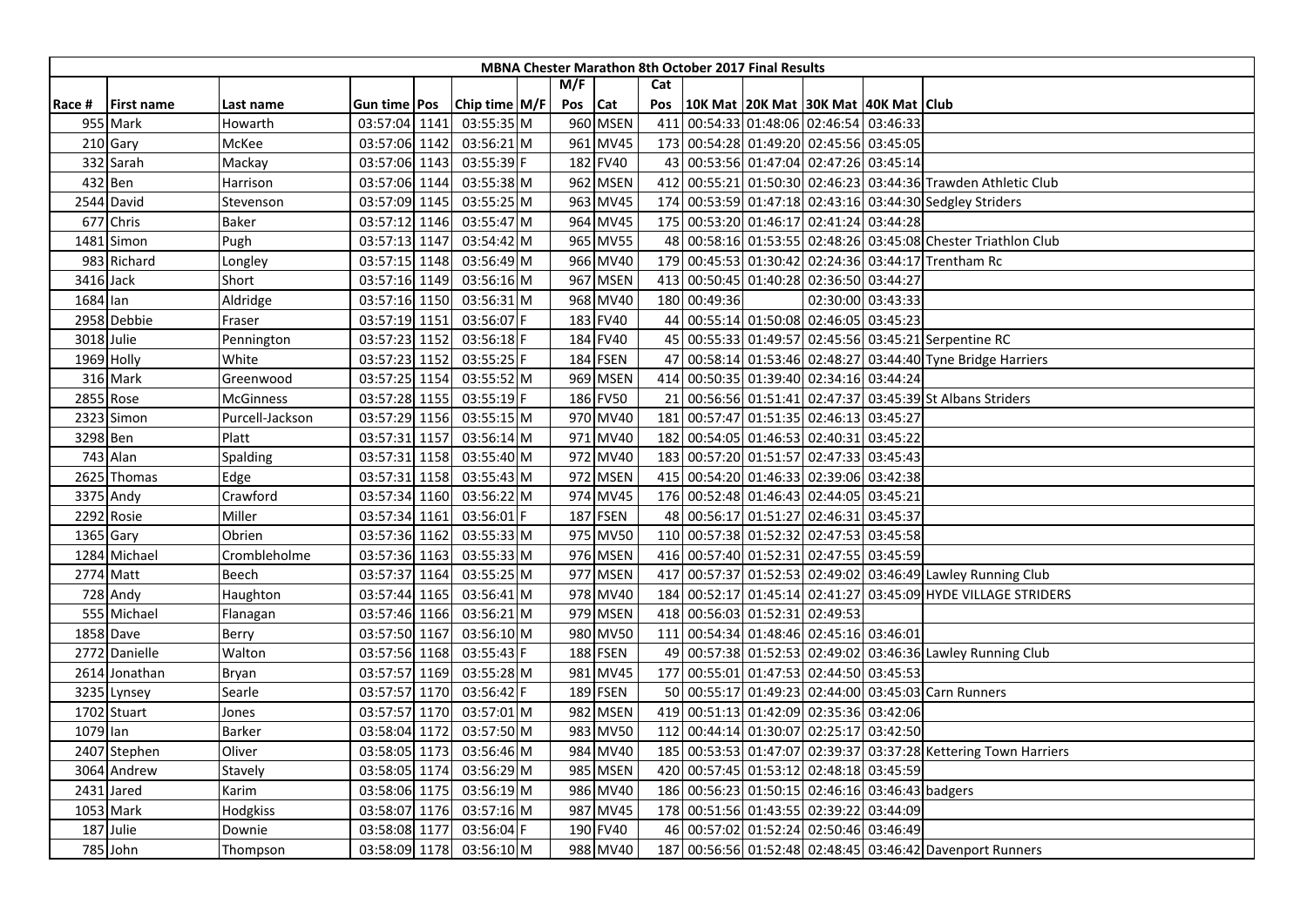|        |                   |                    |               |               |     |                 |     | <b>MBNA Chester Marathon 8th October 2017 Final Results</b> |                                     |  |                                                                        |
|--------|-------------------|--------------------|---------------|---------------|-----|-----------------|-----|-------------------------------------------------------------|-------------------------------------|--|------------------------------------------------------------------------|
|        |                   |                    |               |               | M/F |                 | Cat |                                                             |                                     |  |                                                                        |
| Race # | <b>First name</b> | Last name          | Gun time Pos  | Chip time M/F | Pos | Cat             | Pos | 10K Mat   20K Mat   30K Mat   40K Mat   Club                |                                     |  |                                                                        |
|        | 643 Jacqueline    | Cordingley         | 03:58:13 1179 | 03:58:04 F    |     | 191 FV55        | 12  |                                                             |                                     |  | 00:47:46 01:39:02 02:35:54 03:43:17 Sale Harriers Manchester           |
|        | 1990 Paul         | Kelly              | 03:58:17 1180 | 03:56:11 M    |     | 989 MSEN        | 421 | 00:58:06 01:50:56 02:44:51 03:46:32                         |                                     |  |                                                                        |
|        | 2194 Andy         | Evans              | 03:58:23 1181 | 03:56:46 M    |     | 990 MV50        |     | 113 00:50:12 01:39:44 02:38:23 03:43:27                     |                                     |  |                                                                        |
|        | 1836 James        | Lunt               | 03:58:25 1182 | 03:56:18 M    |     | 991 MSEN        |     | 422 00:51:09 01:41:32 02:39:32 03:47:53                     |                                     |  |                                                                        |
|        | 220 Michelle      | Tomlinson          | 03:58:27 1183 | 03:56:25 F    |     | 192 FV55        |     |                                                             |                                     |  | 13 00:56:38 01:51:26 02:47:23 03:46:10 Thornton Cleveleys Running Club |
|        | 2400 Basia        | Spalek             | 03:58:31 1184 | 03:56:12 F    |     | 193 FV45        |     | 26 00:59:26 01:54:31 02:49:31 03:46:11                      |                                     |  |                                                                        |
|        | $112$ Bill        | Crowley            | 03:58:34 1185 | 03:56:24 M    |     | 992 MV55        |     | 49 00:56:30 01:51:46 02:47:33 03:45:41                      |                                     |  |                                                                        |
|        | 1972 Peter        | Jackson            | 03:58:37 1186 | 03:57:29 M    |     | 993 MV45        |     | 179 00:54:33 01:48:53 02:45:54 03:46:58                     |                                     |  |                                                                        |
|        | 1901 Richard      | James              | 03:58:42 1187 | 03:57:03 M    |     | 994 MV40        |     |                                                             |                                     |  | 188 00:53:48 01:47:05 02:39:51 03:44:14 Wrexham Ac                     |
|        | 3458 Sally        | Kaill              | 03:58:42 1188 | 03:55:59 F    |     | 194 FV35        |     | 33 00:58:17 01:54:35 02:50:52 03:47:04                      |                                     |  |                                                                        |
|        | 323 Sophie        | <b>Birnie</b>      | 03:58:42 1189 | 03:57:56 F    |     | 195 FSEN        |     | 51 00:51:23 01:45:15 02:43:01 03:47:21                      |                                     |  |                                                                        |
|        | 1510 Bransby      | Macdonald-Williams | 03:58:44 1190 | 03:57:25 M    |     | 995 MV40        |     | 189 00:53:33 01:46:31 02:42:01 03:46:24                     |                                     |  |                                                                        |
|        | 1841 Wesley       | Goss               | 03:58:44 1191 | 03:57:07 M    |     | 996 MSEN        |     | 423 00:54:08 01:46:27 02:39:52 03:46:06                     |                                     |  |                                                                        |
|        | 557 Kate          | Davies             | 03:58:47 1192 | 03:57:03 F    |     | 196 FSEN        |     | 52 00:54:41 01:50:44 02:48:48 03:47:31                      |                                     |  |                                                                        |
|        | 1467 Sharon       | Eaton              | 03:58:49 1193 | 03:58:40 F    |     | 197 FV45        |     |                                                             |                                     |  | 27 00:54:30 01:50:07 02:47:30 03:46:35 Tattenhall Runners              |
|        | 1860 Andrew       | Green              | 03:58:53 1194 | 03:57:13 M    |     | 997 MV45        |     | 180 00:53:03 01:45:31 02:40:31 03:44:40                     |                                     |  |                                                                        |
|        | 1027 James        | <b>Bridge</b>      | 03:58:54 1195 | 03:55:32 M    |     | 998 MV45        | 181 | 01:00:55 01:55:52 02:50:39 03:47:04                         |                                     |  |                                                                        |
|        | 3252 Jamie        | Gibbons            | 03:58:55 1196 | 03:57:25 M    |     | 999 MSEN        |     |                                                             |                                     |  | 424 00:55:18 01:49:17 02:44:31 03:45:09 Quantock Harriers              |
|        | 518 Scott         | Greene             | 03:58:57 1197 | 03:56:58 M    |     | 1000 MSEN       |     |                                                             |                                     |  | 425 00:55:01 01:44:51 02:38:48 03:44:25 HYDE VILLAGE STRIDERS          |
|        | 258 Philip        | Elliott            | 03:58:58 1198 | 03:57:12 M    |     | 1001 MV45       |     | 182 00:56:34 01:52:03 02:49:19 03:46:57                     |                                     |  |                                                                        |
|        | 1123 Andrew       | Bennicke           | 03:59:01 1199 | 03:57:07 M    |     | 1002 MV45       |     | 183 00:58:08 01:54:55 02:51:39 03:48:10                     |                                     |  |                                                                        |
|        | 881 Darren        | Johnson            | 03:59:02 1200 | 03:57:55 M    |     | 1003 MV45       |     | 184 00:55:18 01:50:43 02:45:31 03:46:19                     |                                     |  |                                                                        |
|        | 2243 Stephen      | Glover             | 03:59:04 1201 | 03:56:44 M    |     | 1004 MSEN       |     | 426 00:57:53 01:54:53 02:51:11 03:47:32                     |                                     |  |                                                                        |
|        | 480 Darran        | <b>Stobbs</b>      | 03:59:05 1202 | 03:57:07 M    |     | 1005 MV50       |     |                                                             |                                     |  | 114 00:56:51 01:51:39 02:47:08 03:46:36 Trawden Athletic Club          |
|        | 2142 Matt         | Lunt               | 03:59:09 1203 | 03:57:02 M    |     | 1006 MSEN       | 427 |                                                             | 00:57:22 01:51:46 02:47:34 03:47:18 |  |                                                                        |
|        | 896 Teresa        | Hollins            | 03:59:12 1204 | 03:57:08 F    |     | 198 FV60        |     |                                                             |                                     |  | 00:58:08 01:54:24 02:50:00 03:46:43 Middleton Harriers AC              |
|        | 3249 Trevor       | Stow               | 03:59:18 1205 | 03:57:24 M    |     | 1007 MV45       |     |                                                             |                                     |  | 185 00:57:55 01:54:01 02:49:24 03:46:42 Running Forever RC             |
|        | 1418 Sarah        | Black-Smith        | 03:59:19 1206 | 03:57:33 F    |     | 199 FV35        |     |                                                             |                                     |  | 34 00:57:15 01:53:31 02:50:16 03:47:34 Thunder Runners                 |
|        | 907 Andrew        | Berkley            | 03:59:20 1207 | 03:57:32 M    |     | 1008 MV45       |     |                                                             |                                     |  | 186 00:55:51 01:49:31 02:43:54 03:46:10 Middleton Harriers AC          |
|        | 954 Amy           | Grundy             | 03:59:22 1208 | 03:57:54 F    |     | <b>200 FSEN</b> |     | 53 00:54:34 01:48:07 02:46:56 03:46:51                      |                                     |  |                                                                        |
|        | 423 John          | Clarke             | 03:59:25 1209 | 03:58:08 M    |     | 1009 MSEN       |     | 428 00:54:41 01:49:21 02:46:45 03:46:50                     |                                     |  |                                                                        |
|        | 1534 Joshua       | Gorst              | 03:59:27 1210 | 03:57:51 M    |     | 1010 MSEN       |     | 429 00:57:47 02:15:40 02:49:31 03:47:23                     |                                     |  |                                                                        |
|        | 679 Andrew        | Wearden            | 03:59:28 1211 | 03:57:58 M    |     | 1011 MV45       |     |                                                             |                                     |  | 187 00:54:03 01:45:02 02:40:38 03:45:17 Buxton AC                      |
|        | 688 Nick          | Heaton             | 03:59:28 1212 | 03:57:53 M    |     | 1012 MV45       | 188 |                                                             |                                     |  | 00:55:31 01:48:43 02:43:24 03:46:32 Bramhall Runners                   |
|        | 1331 Shaun        | O'Hara             | 03:59:29 1213 | 03:58:07 M    |     | 1013 MSEN       |     | 430 00:56:29 01:52:17 02:51:31 03:47:54                     |                                     |  |                                                                        |
|        | 277 Mark          | Booker             | 03:59:29 1214 | 03:57:29 M    |     | 1014 MV40       |     | 190 00:53:44 01:47:08 02:43:27                              |                                     |  |                                                                        |
| 2195   | Robert            | Page               | 03:59:30 1215 | 03:57:43 M    |     | 1015 MSEN       |     | 431 00:55:20 01:48:12 02:43:42 03:47:11                     |                                     |  |                                                                        |
|        | 2821 Joanna       | Godwin             | 03:59:32 1216 | 03:57:58 F    |     | 201 FV40        |     |                                                             |                                     |  | 47 00:53:12 01:47:30 02:44:12 03:46:03 Wymondham AC                    |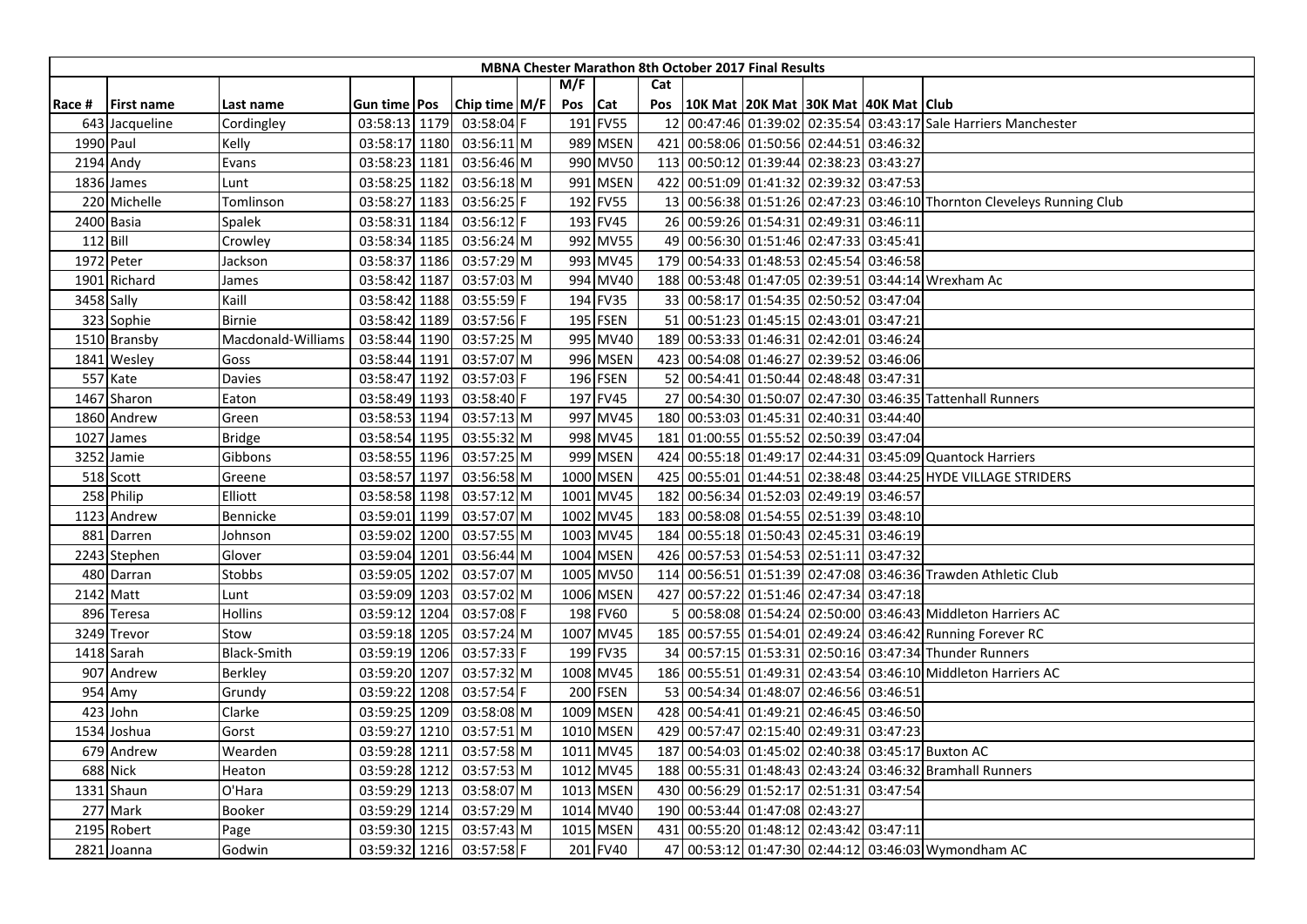|          |                   |              |               |               |         |           |     | <b>MBNA Chester Marathon 8th October 2017 Final Results</b> |  |                                                                    |
|----------|-------------------|--------------|---------------|---------------|---------|-----------|-----|-------------------------------------------------------------|--|--------------------------------------------------------------------|
|          |                   |              |               |               | M/F     |           | Cat |                                                             |  |                                                                    |
| Race #   | <b>First name</b> | Last name    | Gun time Pos  | Chip time M/F | Pos Cat |           | Pos | 10K Mat 20K Mat 30K Mat 40K Mat Club                        |  |                                                                    |
| 1264 Joe |                   | Corby        | 03:59:37 1217 | 03:58:50 M    |         | 1016 MSEN | 432 | 00:50:15 01:44:51 02:41:11 03:48:29                         |  |                                                                    |
|          | 1482 Katie        | Roebuck      | 03:59:38 1218 | 03:57:47 F    |         | 202 FV50  | 221 | 00:55:35 01:50:18 02:46:48 03:46:37                         |  |                                                                    |
|          | 979 Phil          | Davies       | 03:59:38 1219 | 03:57:52 M    |         | 1017 MV45 |     | 189 00:56:49 01:51:27 02:46:30 03:46:09                     |  |                                                                    |
|          | 1194 Stephen      | Grady        | 03:59:40 1220 | 03:57:50 M    |         | 1018 MV60 |     | 26 00:54:31 01:48:55 02:45:34 03:46:38                      |  |                                                                    |
|          | 2132 Chris        | Aldred       | 03:59:43 1221 | 03:58:08 M    |         | 1019 MV55 |     | 50 00:55:34 01:49:04 02:45:22 03:46:38                      |  |                                                                    |
|          | 2373 Adam         | Runacres     | 03:59:45 1222 | 03:59:19 M    |         | 1020 MSEN |     |                                                             |  | 433 00:46:20 01:37:09 02:36:00 03:45:29 Sleaford Striders AC       |
|          | 237 Lisa          | Kearney      | 03:59:46 1223 | 03:58:30 F    |         | 203 FV40  |     | 48 00:55:44 01:50:43 02:49:33 03:47:49                      |  |                                                                    |
|          | 2953 Andy         | Patching     | 03:59:52 1224 | 03:57:40 M    |         | 1021 MV60 |     |                                                             |  | 27 00:58:10 01:55:01 02:51:41 03:47:50 Sittingbourne Striders      |
|          | 322 Mark          | Arrowsmith   | 03:59:54 1225 | 03:59:08 M    |         | 1022 MSEN |     | 434 00:49:30 01:38:50 02:35:21 03:46:36                     |  |                                                                    |
|          | 200 Linda         | Lupton       | 03:59:55 1226 | 03:58:46 F    |         | 204 FV50  |     | 23 00:52:53 01:46:30 02:44:26 03:46:36                      |  |                                                                    |
|          | 2505 James        | Fair         | 03:59:59 1227 | 03:58:56 M    |         | 1023 MSEN |     | 435 00:53:51 01:47:16 02:43:28 03:46:21                     |  |                                                                    |
| 3251 lan |                   | Newsham      | 04:00:02 1228 | 03:58:47 M    |         | 1024 MV60 |     | 28 00:53:57 01:47:12 02:42:08 03:45:48                      |  |                                                                    |
|          | 1544 Josh         | Ison         | 04:00:06 1229 | 03:59:31 M    |         | 1025 MSEN |     | 436 00:49:29 01:38:53 02:36:52 03:45:31                     |  |                                                                    |
|          | 3413 Steve        | Marshall     | 04:00:08 1230 | 03:57:57 M    |         | 1026 MV45 |     |                                                             |  | 190 00:58:17 01:55:04 02:51:32 03:48:02 Lincoln & District Runners |
|          | 106 Stuart        | <b>Bruce</b> | 04:00:09 1231 | 03:58:56 M    |         | 1027 MV55 |     | 51 00:53:35 01:47:04 02:40:56 03:46:23                      |  |                                                                    |
|          | 1635 Gavin        | Ford         | 04:00:12 1232 | 03:57:58 M    |         | 1028 MV40 | 191 | 00:58:15 01:54:51 02:51:46 03:48:35                         |  |                                                                    |
|          | 3425 Mark         | Mcmillan     | 04:00:13 1233 | 03:57:58 M    |         | 1029 MSEN | 437 | 00:58:17 01:54:59 02:51:52 03:48:16                         |  |                                                                    |
|          | 190 Viki          | Kent-Carlile | 04:00:15 1234 | 03:58:12 F    |         | 205 FV35  |     |                                                             |  | 35 00:57:00 01:52:49 02:49:54 03:48:00 Carlisle Tri Club           |
|          | 985 Vince         | Craven       | 04:00:18 1235 | 03:58:37 M    |         | 1030 MV45 |     | 191 00:54:18 01:47:49 02:44:39 03:48:15                     |  |                                                                    |
|          | 2111 Margaret     | Britton      | 04:00:20 1236 | 03:58:29 F    |         | 206 FV60  |     |                                                             |  | 00:58:07 01:54:51 02:51:36 03:48:23 Airecentre Pacers RC           |
|          | 3023 Steven       | O'keefe      | 04:00:20 1237 | 03:58:55 M    |         | 1031 MV45 |     |                                                             |  | 192 00:55:15 01:50:22 02:48:06 03:48:36 Hillingdon AC              |
|          | 3324 Jake         | Mason        | 04:00:21 1238 | 03:58:42 M    |         | 1032 MSEN |     | 438 00:53:34 01:46:33 02:42:52 03:46:52                     |  |                                                                    |
|          | 2393 Michael      | Walton       | 04:00:21 1239 | 03:58:20 M    |         | 1033 MV50 | 115 |                                                             |  | 00:57:40 01:52:19 02:49:55 03:48:32 Huncote Harriers               |
|          | 824 Dwain         | Ritchie      | 04:00:21 1240 | 03:58:25 M    |         | 1034 MSEN |     | 439 00:57:19 01:51:39 02:45:45 03:46:44                     |  |                                                                    |
|          | 1910 Dave         | Edwards      | 04:00:22 1241 | 03:57:56 M    |         | 1035 MV45 |     | 193 00:59:03 02:16:28 02:51:55 03:48:38                     |  |                                                                    |
|          | 1047 Nick         | Cracknell    | 04:00:22 1242 | 03:57:57 M    |         | 1036 MSEN |     | 440 00:57:12 01:52:00 02:48:47 03:48:10                     |  |                                                                    |
|          | 575 Andrew        | Burton       | 04:00:23 1243 | 03:59:44 M    |         | 1037 MV40 | 192 | 00:52:11 01:44:15 02:40:06 03:46:06                         |  |                                                                    |
|          | 2322 Richard      | Record       | 04:00:23 1244 | 03:58:59 M    |         | 1038 MSEN | 441 |                                                             |  | 00:58:25 01:54:59 02:51:01 03:48:15 Sinfin Running Club            |
|          | 335 Craig         | Carloss      | 04:00:23 1245 | 03:58:15 M    |         | 1039 MV45 | 194 | 00:58:15 01:54:25 02:50:33 03:48:19                         |  |                                                                    |
|          | 3059 Martin       | Tamblingson  | 04:00:23 1246 | 03:59:00 M    |         | 1040 MSEN | 442 | 00:56:13 01:50:42 02:46:30 03:47:42                         |  |                                                                    |
| 1057 lan |                   | Fairhurst    | 04:00:24 1247 | 03:58:01 M    |         | 1041 MSEN |     | 443 00:57:47 01:52:12 02:47:45 03:46:46                     |  |                                                                    |
|          | 2370 James        | Clegg        | 04:00:26 1248 | 03:59:20 M    |         | 1042 MSEN |     | 444 00:51:07 01:44:17 02:40:24 03:48:31                     |  |                                                                    |
|          | 1171 Sam          | Hughes       | 04:00:27 1249 | 03:58:35 F    |         | 207 FSEN  |     | 54 00:58:10 01:54:57 02:51:40 03:48:34                      |  |                                                                    |
|          | 391 Dee           | Garda        | 04:00:30 1250 | 03:59:15 M    |         | 1043 MSEN |     | 445 00:53:08 01:46:14 02:44:30 03:48:26                     |  |                                                                    |
|          | 2885 Jacqueline   | Reid         | 04:00:30 1251 | 03:59:02 F    |         | 208 FV50  |     |                                                             |  | 24 00:55:57 01:52:17 02:50:25 03:49:21 Metropolitan Police AC      |
|          | 1002 Mark         | Wallace      | 04:00:30 1252 | 03:59:21 M    |         | 1044 MV45 |     | 195 00:54:45 01:49:31 02:45:52 03:47:26                     |  |                                                                    |
|          | 2532 Elaine       | Clarke       | 04:00:30 1253 | 03:58:21 F    |         | 209 FV45  |     |                                                             |  | 28 00:58:08 01:54:53 02:51:36 03:48:26 Evesham vale running club   |
|          | 1842 Peter        | Williams     | 04:00:31 1254 | 03:58:45 M    |         | 1045 MV45 |     | 196 00:55:59 01:50:04 02:45:41 03:45:40                     |  |                                                                    |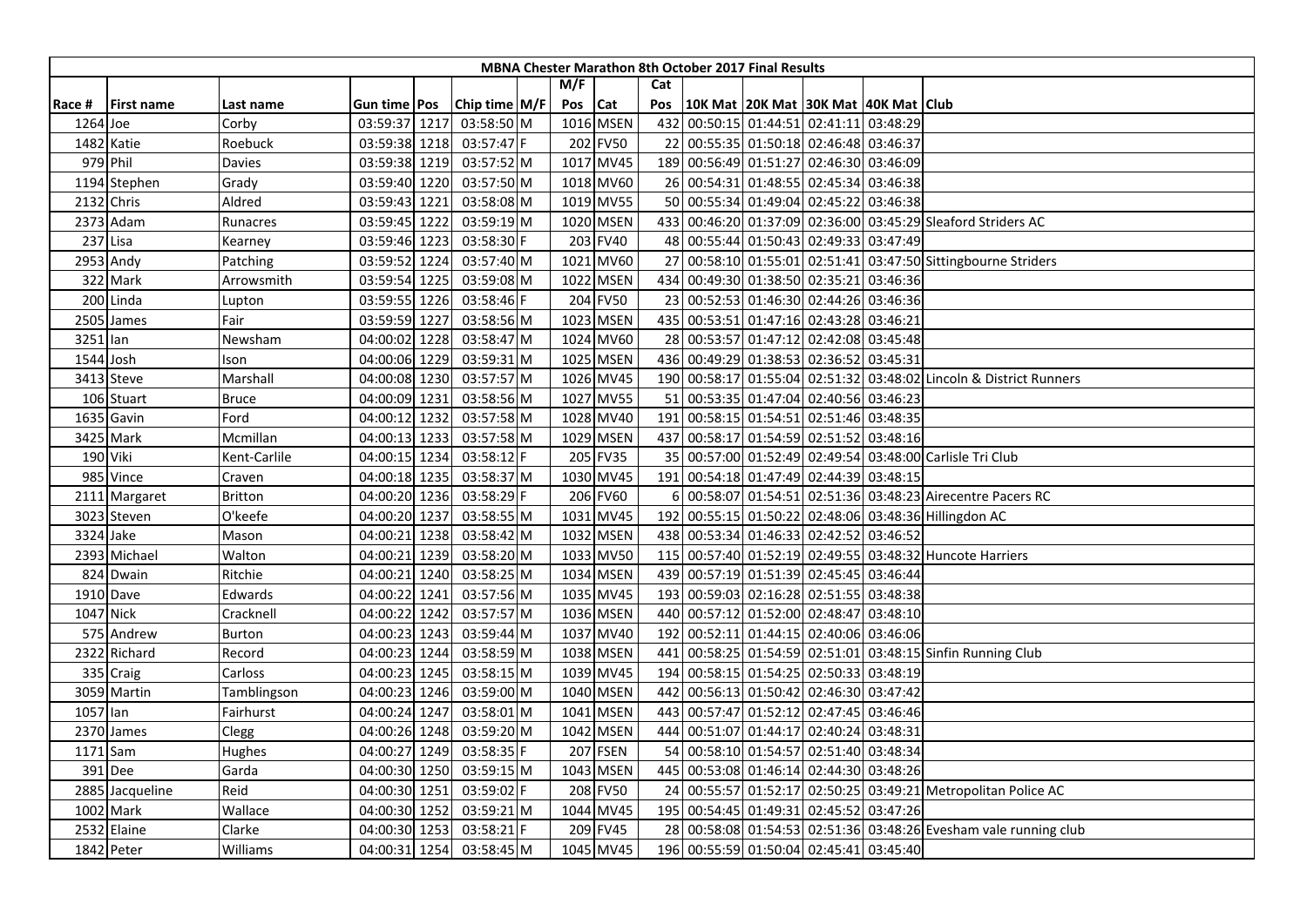|           |                   |              |                     |                 |     |           |     | <b>MBNA Chester Marathon 8th October 2017 Final Results</b> |                                     |          |                                                                       |
|-----------|-------------------|--------------|---------------------|-----------------|-----|-----------|-----|-------------------------------------------------------------|-------------------------------------|----------|-----------------------------------------------------------------------|
|           |                   |              |                     |                 | M/F |           | Cat |                                                             |                                     |          |                                                                       |
| Race #    | <b>First name</b> | Last name    | Gun time <b>Pos</b> | Chip time $M/F$ | Pos | Cat       | Pos | 10K Mat  20K Mat  30K Mat  40K Mat   Club                   |                                     |          |                                                                       |
|           | 1341 Rich         | Peers        | 04:00:31 1255       | 03:59:39 M      |     | 1046 MSEN |     |                                                             |                                     |          | 446 00:50:40 01:42:06 02:40:54 03:47:54 Mersey Tri                    |
|           | 1885 Stephen      | Catterall    | 04:00:35 1256       | $03:59:00$ M    |     | 1047 MV40 |     |                                                             |                                     |          | 193 00:56:17 01:51:31 02:47:44 03:47:57 Wallasey Athletic Club        |
|           | 3395 Gary         | Western      | 04:00:38 1257       | 03:58:21 M      |     | 1048 MV55 |     |                                                             |                                     |          | 52 00:57:31 01:52:30 02:47:10 03:46:14 Saltaire Striders              |
|           | 968 Simon         | Owen         | 04:00:38 1258       | 03:59:00 M      |     | 1049 MV40 |     | 194 00:53:59 01:47:06 02:43:26 03:47:35                     |                                     |          |                                                                       |
| 2801      | Rhiannon          | Vowles       | 04:00:39 1259       | 03:58:54 F      |     | 210 FSEN  |     | 55 00:56:27 01:51:23 02:47:45 03:48:18                      |                                     |          |                                                                       |
|           | 186 Timo          | Nieminen     | 04:00:40 1260       | 03:58:51 M      |     | 1050 MV60 |     | 29 00:56:21 01:50:22 02:45:16 03:47:35                      |                                     |          |                                                                       |
|           | 2254 Nicolette    | Archer       | 04:00:40 1261       | 03:59:11 F      |     | 211 FV45  |     |                                                             |                                     |          | 29 00:55:32 01:51:12 02:49:12 03:48:32 Kimberworth Striders           |
|           | 2255 Janet        | Clark        | 04:00:41 1262       | 03:59:10 F      |     | 212 FV50  |     |                                                             |                                     |          | 25 00:55:33 01:51:12 02:49:13 03:48:32 Kimberworth Striders           |
|           | 2240 Paul         | Wood         | 04:00:49 1263       | 03:58:33 M      |     | 1051 MV45 |     |                                                             |                                     |          | 197 00:58:43 01:55:10 02:51:48 03:48:39 North Derbyshire RC           |
|           | 3379 John         | Outhwaite    | 04:00:53 1264       | 03:59:01 M      |     | 1052 MV65 |     | 11 00:57:43 01:52:00 02:47:01 03:48:19                      |                                     |          |                                                                       |
| 2998 Lisa |                   | Rickwood     | 04:00:53 1265       | 03:59:31 F      |     | 213 FSEN  |     |                                                             |                                     |          | 56 00:57:01 01:54:30 02:51:08 03:49:25 Serpentine RC                  |
|           | $273$ Jon         | Kemp         | 04:00:55 1266       | 03:59:02 M      |     | 1053 MV45 |     | 198 00:57:21 01:53:06 02:49:42 03:48:13                     |                                     |          |                                                                       |
| 2697 Ian  |                   | Richards     | 04:00:56 1267       | 04:00:02 M      |     | 1054 MV55 |     |                                                             |                                     |          | 53 00:50:32 01:43:00 02:45:20 03:48:18 Shropshire Shufflers           |
|           | 1768 Bob          | English      | 04:00:57 1268       | 03:58:49 M      |     | 1055 MV50 |     | 116 00:56:43 01:51:59 02:48:38 03:48:26                     |                                     |          |                                                                       |
|           | 549 Timothy       | Rainey       | 04:00:58 1269       | 03:57:42 M      |     | 1056 MV50 |     |                                                             |                                     |          | 117 01:04:09 01:59:36 02:53:18 03:50:13 Sale Harriers Manchester      |
|           | $1511$ Jack       | Logan        | 04:01:00 1270       | 03:59:41 M      |     | 1057 MSEN |     | 447 00:53:49 01:46:06 02:40:07 03:48:10                     |                                     |          |                                                                       |
|           | 701 Paul          | Skuse        | 04:01:01 1271       | 04:00:10 M      |     | 1058 MV40 | 195 |                                                             |                                     |          | 00:46:27 01:33:22 02:46:05 03:48:22 Glossopdale Harriers              |
|           | 168 Stuart        | Wilson       | 04:01:02 1272       | 03:59:44 M      |     | 1059 MV40 |     | 196 00:53:47 01:48:41 02:46:58 03:48:25                     |                                     |          |                                                                       |
|           | 883 David         | Rudman       | 04:01:02 1273       | 04:00:08 M      |     | 1060 MV45 |     | 199 00:50:07 01:41:24 02:40:04 03:47:36                     |                                     |          |                                                                       |
|           | 3412 Kevin        | Jones        | 04:01:03 1274       | 03:59:58 M      |     | 1061 MSEN |     | 448 00:52:16 01:43:21 02:37:02 03:48:36                     |                                     |          |                                                                       |
|           | 1140 Richard      | Harland      | 04:01:04 1275       | 03:59:07 M      |     | 1062 MSEN |     | 449 00:56:47 01:51:32 02:46:16 03:48:34                     |                                     |          |                                                                       |
|           | 1618 Lesley       | Goodson      | 04:01:04 1276       | 03:59:13 F      |     | 214 FV50  |     |                                                             |                                     |          | 26 00:58:08 01:54:52 02:51:36 03:48:34 North Wales Road Runners       |
|           | 3222 Paul         | Adams        | 04:01:05 1277       | 03:59:00 M      |     | 1063 MV40 |     | 197 00:58:03                                                |                                     | 02:50:18 | Caerleon RC                                                           |
|           | 981 Brian         | Evans        | 04:01:08 1278       | 03:59:29 M      |     | 1064 MV45 |     | 200 00:53:45 01:47:04 02:43:41 03:48:45                     |                                     |          |                                                                       |
|           | 1703 Martin       | Jones        | 04:01:08 1279       | 03:58:53 M      |     | 1065 MSEN |     | 450 00:54:25 02:10:31 02:47:17 03:48:31                     |                                     |          |                                                                       |
|           | 3496 Robert       | Mandley      | 04:01:09 1280       | 03:58:37 M      |     | 1066 MV40 |     | 198 00:58:18 01:54:33 02:49:39 03:48:31                     |                                     |          |                                                                       |
|           | 790 Damien        | Tolan        | 04:01:10 1281       | 03:59:41 M      |     | 1067 MV40 |     |                                                             |                                     |          | 199 00:56:53 01:51:47 02:47:36 03:48:28 Belle Vue Racers              |
|           | 1207 Karl         | Brocklehurst | 04:01:12 1282       | 03:59:00 M      |     | 1068 MV40 | 200 |                                                             | 00:57:36 01:52:55 02:49:22 03:48:11 |          |                                                                       |
|           | 3386 Dan          | Gosling      | 04:01:12 1283       | 03:59:16 M      |     | 1069 MSEN | 451 | 00:57:27 01:50:57 02:44:36 03:46:49                         |                                     |          |                                                                       |
|           | 717 lan           | McDonald     | 04:01:13 1284       | 03:58:55 M      |     | 1070 MV45 |     |                                                             |                                     |          | 201 00:57:16 01:51:18 02:47:54 03:49:05 HYDE VILLAGE STRIDERS         |
|           | 1167 Lee          | Herridge     | 04:01:14 1285       | 03:59:58 M      |     | 1071 MSEN |     | 452 00:54:26 01:48:02 02:44:41 03:48:27                     |                                     |          |                                                                       |
|           | 3321 Andy         | <b>Brace</b> | 04:01:14 1286       | 03:59:19 M      |     | 1072 MSEN |     |                                                             |                                     |          | 453 00:58:12 01:55:01 02:51:39 03:48:53 Hatch Warren Runners          |
|           | 1738 Hannah       | Garlinge     | 04:01:16 1287       | 03:58:46 F      |     | 215 FSEN  |     | 57 00:58:10 01:54:34 02:49:40 03:48:31                      |                                     |          |                                                                       |
|           | 769 Steve         | Hollick      | 04:01:16 1288       | 03:59:17 M      |     | 1073 MV40 | 201 | 00:58:01 01:54:54 02:51:37 03:48:45                         |                                     |          |                                                                       |
|           | 2067 John         | Walton       | 04:01:16 1289       | 03:58:53 M      |     | 1074 MV45 |     |                                                             |                                     |          | 202 00:55:25 01:48:35 02:46:16 03:48:34 Saltaire Striders             |
|           | 3264 Kate         | Dallas       | 04:01:16 1290       | 03:59:34 F      |     | 216 FV50  |     | 27 00:54:38 01:49:16 02:46:20 03:48:17                      |                                     |          |                                                                       |
|           | 88 Michael        | Goodliffe    | 04:01:17 1291       | 03:59:27 M      |     | 1075 MV40 |     |                                                             |                                     |          | 202 00:58:10 01:54:53 02:51:35 03:48:34 Blackburn Road Runners        |
|           | 89 Jon            | Evans        | 04:01:17 1292       | 03:59:28 M      |     | 1076 MV50 |     |                                                             |                                     |          | 118 00:58:09 01:54:51 02:51:36 03:48:34 North Wales Road Running Club |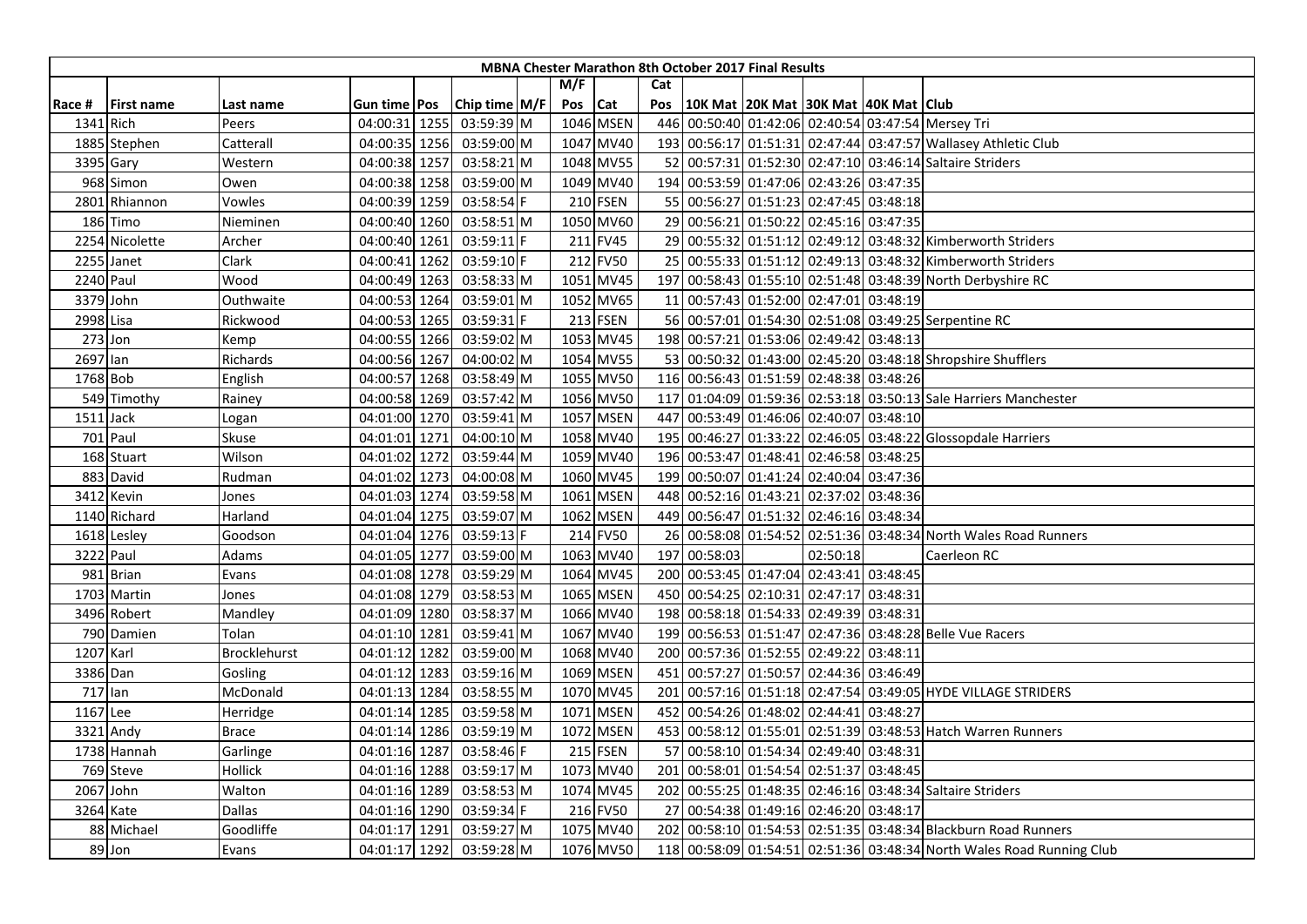|           |                   |                |               |               |         |                 |     | <b>MBNA Chester Marathon 8th October 2017 Final Results</b> |  |                                                                 |
|-----------|-------------------|----------------|---------------|---------------|---------|-----------------|-----|-------------------------------------------------------------|--|-----------------------------------------------------------------|
|           |                   |                |               |               | M/F     |                 | Cat |                                                             |  |                                                                 |
| Race #    | <b>First name</b> | Last name      | Gun time Pos  | Chip time M/F | Pos Cat |                 | Pos | 10K Mat   20K Mat   30K Mat   40K Mat   Club                |  |                                                                 |
|           | 195 Andy          | Baker          | 04:01:18 1293 | 03:59:35 M    |         | 1077 MV45       |     |                                                             |  | 203 00:53:49 01:47:41 02:44:06 03:48:39 DH Runners              |
|           | 3082 Chioma       | Nwabuko        | 04:01:20 1294 | 03:59:42 F    |         | 217 FSEN        |     | 58 00:56:27 01:51:27 02:48:29 03:49:00                      |  |                                                                 |
|           | 3436 Rick         | Pearson        | 04:01:21 1295 | 03:59:30 M    |         | 1078 MSEN       |     | 454 00:58:10 01:54:54 02:51:34 03:48:33                     |  |                                                                 |
|           | 1409 Rachel       | Melluish       | 04:01:22 1296 | 03:59:22 F    |         | 218 FV35        |     | 36 00:56:25 01:51:31 02:48:08 03:48:38                      |  |                                                                 |
|           | 1326 David        | Johnson        | 04:01:24 1297 | 04:00:49 M    |         | 1079 MSEN       |     | 455 00:50:00 01:39:34 02:33:23 03:48:16                     |  |                                                                 |
|           | 840 Michael       | Twigg          | 04:01:25 1298 | 03:59:42 M    |         | 1080 MV50       | 119 |                                                             |  | 00:58:12 01:53:45 02:50:23 03:49:03 Steel City Striders RC      |
|           | 1453 Andy         | Mault          | 04:01:26 1299 | 03:59:33 M    |         | 1081 MV40       |     | 203 00:57:25 01:52:49 02:49:20 03:48:43                     |  |                                                                 |
|           | 2023 Mark         | Wood           | 04:01:30 1300 | 03:59:26 M    |         | 1082 MV40       |     | 204 00:58:10 01:54:58 02:51:36 03:48:35                     |  |                                                                 |
|           | 3507 Kirsty       | Evans          | 04:01:33 1301 | 04:00:39 F    |         | 219 FSEN        |     |                                                             |  | 59 00:51:15 01:46:06 02:46:26 03:48:36 Ogmore Phoenix Runners   |
|           | 1392 Mathew       | Seymour        | 04:01:35 1302 | 04:00:34 M    |         | 1083 MSEN       |     | 456 00:53:12 01:46:28 02:42:23 03:47:56                     |  |                                                                 |
|           | 90 Steven         | Hughes         | 04:01:36 1303 | 03:59:47 M    |         | 1084 MSEN       | 457 |                                                             |  | 00:58:09 01:54:55 02:51:38 03:48:34 Chester Road Runners        |
|           | 1774 Trevor       | Tommy          | 04:01:37 1304 | 04:00:02 M    |         | 1085 MV55       | 54  | 00:53:09 01:46:50 02:41:47 03:48:19                         |  |                                                                 |
|           | 2398 James        | Williams       | 04:01:39 1305 | 04:00:29 M    |         | 1086 MV40       | 205 | 00:54:12 01:47:21 02:40:52 03:48:37                         |  |                                                                 |
| 1300 Karl |                   | Corrick        | 04:01:44 1306 | 03:59:19 M    |         | 1087 MSEN       |     |                                                             |  | 458 00:57:34 01:52:39 02:50:08 03:50:03 Dockside Runners        |
|           | 476 Eamonn        | Johnston       | 04:01:44 1307 | 03:59:25 M    |         | 1088 MSEN       |     | 459 00:56:42 01:52:13 02:48:05 03:49:32                     |  |                                                                 |
|           | 3433 Philip       | Garton-Pope    | 04:01:47 1308 | 04:00:11 M    |         | 1089 MV40       |     |                                                             |  | 206 00:53:49 01:47:28 02:46:20 03:49:20 Run Sandymoor           |
|           | 559 Harry         | McDonald       | 04:01:48 1309 | 04:00:24 M    |         | 1090 MSEN       | 460 | 00:52:21 01:46:58 02:46:13 03:50:41                         |  |                                                                 |
|           | 422 Steven        | Thistlethwaite | 04:01:48 1310 | 03:59:32 M    |         | 1091 MV40       | 207 | 00:57:19 01:52:12 02:48:01 03:50:04                         |  |                                                                 |
| 1493 Ben  |                   | Walley         | 04:01:52 1311 | 03:59:57 M    |         | 1092 MSEN       | 461 | 00:55:22 01:49:12 02:45:40 03:49:02                         |  |                                                                 |
|           | 2168 Nicholas     | North          | 04:01:55 1312 | 03:59:27 M    |         | 1093 MV45       | 204 | 00:58:17 01:52:25 02:47:05 03:49:03                         |  |                                                                 |
|           | 2087 John         | Wright         | 04:01:59 1313 | 03:59:40 M    |         | 1094 MV40       |     | 208 00:57:10 01:51:52 02:48:09 03:48:59                     |  |                                                                 |
|           | 2028 Stewy        | Allison        | 04:02:00 1314 | 03:59:21 M    |         | 1095 MV40       | 209 | 01:03:49 02:03:26 03:00:17 03:52:31                         |  |                                                                 |
|           | 1772 Ben          | Rowlands       | 04:02:09 1315 | 03:59:20 M    |         | 1096 MSEN       | 462 | 00:59:48 01:56:10 02:52:36 03:50:11                         |  |                                                                 |
|           | 121 Joseph        | Kiernan        | 04:02:16 1316 | 03:59:42 M    |         | 1097 MV45       |     |                                                             |  | 205 00:59:04 01:56:22 02:52:57 03:51:03 Dublin bay running club |
|           | 2425 Brian        | Howard         | 04:02:21 1317 | 03:59:59 M    |         | 1098 MV40       |     |                                                             |  | 210 00:58:23 01:54:15 02:51:00 03:50:09 Higham Harriers         |
|           | 2717 James        | Morgan         | 04:02:22 1318 | 04:01:04 M    |         | 1099 MSEN       |     | 463 00:54:04 01:49:13 02:44:34 03:47:12                     |  |                                                                 |
|           | 1721 Darren       | Stone          | 04:02:25 1319 | 04:01:16 M    |         | 1100 MV40       |     | 211 00:55:12 01:48:42 02:44:23 03:48:29                     |  |                                                                 |
|           | 1883 Louise       | Marsden        | 04:02:26 1320 | 03:59:59 F    |         | 220 FSEN        |     |                                                             |  | 60 00:58:22 01:53:38 02:50:03 03:49:11 Wallasey Athletic Club   |
|           | 858 David         | Green          | 04:02:33 1321 | 04:00:59 M    |         | 1101 MV40       | 212 | 00:53:57 01:47:12 02:45:05 03:49:58                         |  |                                                                 |
|           | 606 Ted           | Howell         | 04:02:33 1322 | 04:00:09 M    |         | 1102 MSEN       |     | 464 00:58:16 01:55:06 02:51:49 03:50:26                     |  |                                                                 |
|           | 240 Lynsey        | Smith          | 04:02:34 1323 | 04:00:28 F    |         | 221 FV40        |     | 49 00:55:34 01:49:36 02:48:49 03:49:44                      |  |                                                                 |
|           | 278 Louise        | Wright         | 04:02:38 1324 | 04:01:00 F    |         | 222 FV35        |     | 37 00:53:57 01:47:14 02:44:18 03:48:41                      |  |                                                                 |
|           | 1715 Carola       | Robinson       | 04:02:40 1325 | 03:59:46 F    |         | 223 FV45        |     |                                                             |  | 30 00:58:14 01:54:54 02:51:00 03:49:42 Mersey Tri               |
|           | 2106 Duncan       | Gill           | 04:02:43 1326 | 04:00:43 M    |         | 1103 MV50       |     | 120 00:58:08 01:53:28 02:50:10 03:50:10                     |  |                                                                 |
|           | 1217 Paul         | Whalley        | 04:02:44 1327 | 04:01:15 M    |         | 1104 MV40       |     | 213 00:54:29 01:48:16 02:45:52 03:49:52                     |  |                                                                 |
|           | 2943 Laura        | Elvin          | 04:02:45 1328 | 04:00:22 F    |         | <b>224 FSEN</b> |     |                                                             |  | 61 00:59:51 01:55:05 02:51:55 03:50:46 Petts Wood Runners       |
| 2755 Lea  |                   | Hackett        | 04:02:48 1329 | 04:00:54 M    |         | 1105 MV40       | 214 | 00:56:23 01:50:16 02:44:42 03:48:35                         |  |                                                                 |
|           | 2888 Andrew       | Kelly          | 04:02:49 1330 | 04:00:43 M    |         | 1106 MSEN       |     | 465 00:58:02 01:50:56 02:44:51 03:48:22                     |  |                                                                 |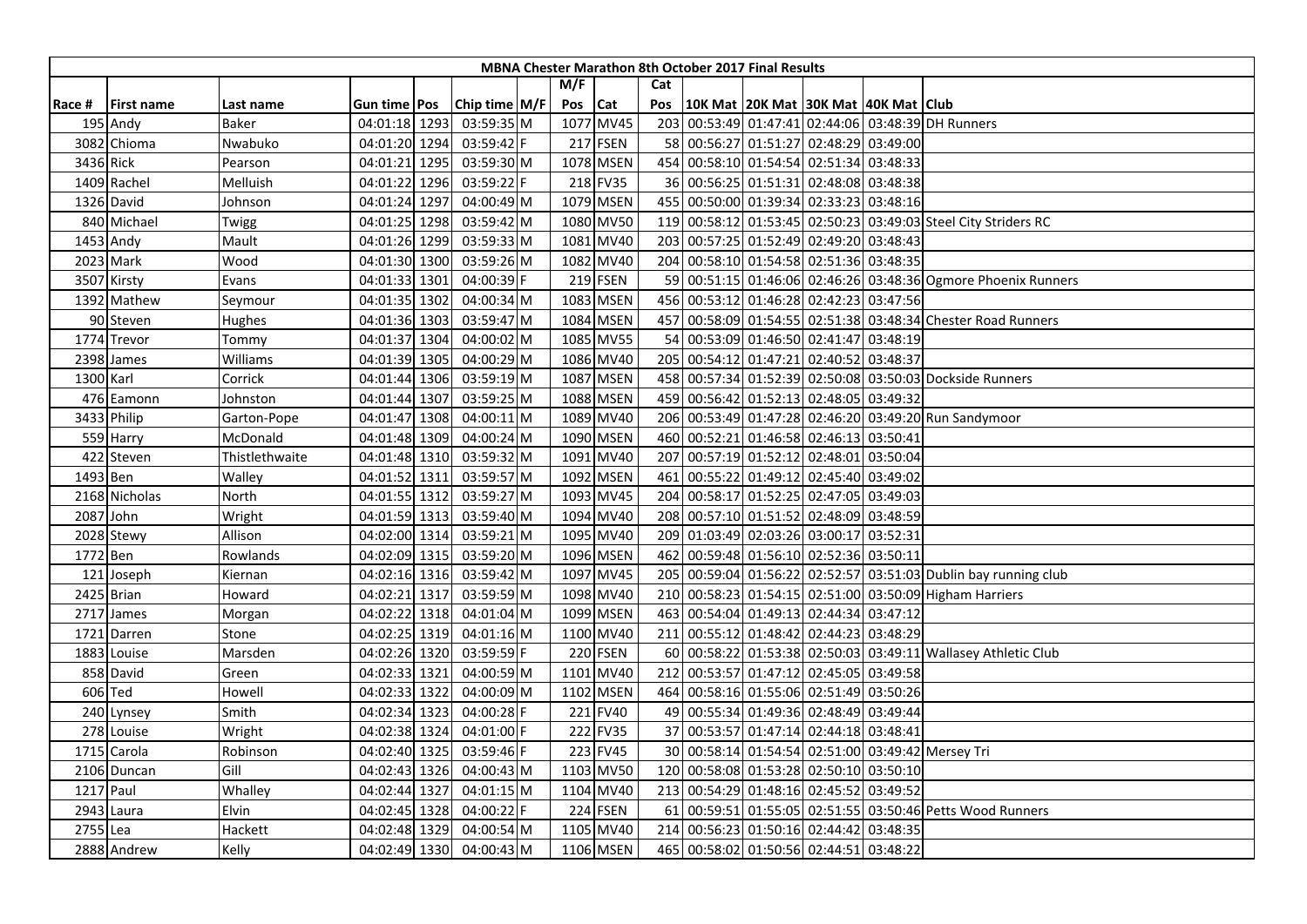|        |                   |                |                |               |     |                 |     | <b>MBNA Chester Marathon 8th October 2017 Final Results</b> |                                         |  |                                                                                           |
|--------|-------------------|----------------|----------------|---------------|-----|-----------------|-----|-------------------------------------------------------------|-----------------------------------------|--|-------------------------------------------------------------------------------------------|
|        |                   |                |                |               | M/F |                 | Cat |                                                             |                                         |  |                                                                                           |
| Race # | <b>First name</b> | Last name      | Gun time   Pos | Chip time M/F | Pos | <b>Cat</b>      | Pos | 10K Mat  20K Mat  30K Mat  40K Mat   Club                   |                                         |  |                                                                                           |
|        | 314 Anneke        | Crosby         | 04:02:55 1331  | 04:00:40 F    |     | 225 FV50        |     |                                                             |                                         |  | 28 00:57:57 01:54:12 02:50:33 03:49:53 Red Rose Road Runners                              |
|        | 2348 Olivia       | Deacon         | 04:02:57 1332  | 04:01:08 F    |     | 226 FV45        |     |                                                             |                                         |  | 31 00:56:40 01:52:24 02:49:32 03:50:29 Notts Women Runners                                |
|        | 2584 Rebecca      | Howlett        | 04:03:00 1333  | 04:01:57 F    |     | 227 FSEN        |     |                                                             |                                         |  | 62 00:53:24 01:47:23 02:44:35 03:50:07 South Cheshire Harriers                            |
|        | 3076 Don          | Saum           | 04:03:05 1334  | 04:00:44 M    |     | 1107 MV55       |     | 55 00:58:12 01:54:15 02:51:16 03:50:34                      |                                         |  |                                                                                           |
|        | 935 Gary          | Kisby          | 04:03:10 1335  | 04:00:49 M    |     | 1108 MSEN       |     | 466 00:58:16 01:55:07 02:51:46 03:50:45                     |                                         |  |                                                                                           |
|        | 2693 Ben          | Oakley         | 04:03:11 1336  | 04:01:40 M    |     | 1109 MSEN       | 467 |                                                             | 00:59:47 01:58:33 02:55:18 03:52:24     |  |                                                                                           |
|        | 2996 Alice        | Chu            | 04:03:12 1337  | 04:00:51 F    |     | <b>228 FSEN</b> |     | 63 00:59:28 01:55:36 02:51:38 03:49:23                      |                                         |  |                                                                                           |
|        | 3468 Matt         | Booth          | 04:03:12 1338  | 04:01:43 M    |     | 1110 MSEN       |     | 468 00:54:01 01:48:24 02:43:30 03:48:39                     |                                         |  |                                                                                           |
|        | 2247 Emma         | Slater-Clayton | 04:03:14 1339  | 04:01:04 F    |     | 229 FSEN        |     | 64 00:58:05 01:54:54 02:51:38 03:51:00                      |                                         |  |                                                                                           |
|        | 2031 Kevin        | McGowan        | 04:03:14 1340  | 04:00:50 M    |     | 1111 MV55       |     |                                                             |                                         |  | 56 00:58:20 01:55:00 02:51:41 03:50:41 Sunderland Strollers                               |
|        | 1117 Barry        | Kenyon         | 04:03:24 1341  | 04:00:03 M    |     | 1112 MV45       |     |                                                             |                                         |  | 206 00:57:17 01:52:10 02:49:14 03:50:43 Isabella Rose Foundation - IRF - Team Isabella RC |
| 3432   | John              | Griffin        | 04:03:24 1342  | 04:01:35 M    |     | 1113 MV60       |     | 30 00:57:47 01:53:17 02:48:47 03:48:59                      |                                         |  |                                                                                           |
| 2951   | Grant             | Miles-wilson   | 04:03:36 1343  | 04:02:10 M    |     | 1114 MSEN       |     |                                                             |                                         |  | 469 00:54:54 01:48:41 02:44:07 03:50:17 Rebel Runners Medway                              |
|        | 991 Nathan        | French         | 04:03:37 1344  | 04:02:35 M    |     | 1115 MSEN       |     |                                                             |                                         |  | 470 00:52:05 01:43:22 02:43:57 03:51:24 Cheshire Hash House Harriers                      |
|        | 325 Andrea        | Scarborough    | 04:03:39 1345  | 04:01:24 F    |     | 230 FV35        |     | 38 00:58:24 01:55:04 02:51:55 03:51:30                      |                                         |  |                                                                                           |
|        | 3316 Annabelle    | Harper         | 04:03:41 1346  | 04:01:19 F    |     | 231 FSEN        |     | 65 00:58:11 01:54:48 02:51:00 03:51:22                      |                                         |  |                                                                                           |
|        | 1819 Ronnie       | Jackson        | 04:03:43 1347  | 04:01:27 M    |     | 1116 MV50       | 121 |                                                             | 00:58:58 01:55:42 02:51:47 03:51:50     |  |                                                                                           |
|        | 609 Graeme        | Cairns         | 04:03:45 1348  | 04:02:30 M    |     | 1117 MV40       | 215 |                                                             | 00:53:52 01:46:18 02:45:03 03:49:47     |  |                                                                                           |
|        | 3333 Stuart       | Colwill        | 04:03:51 1349  | 04:01:59 M    |     | 1118 MV70       |     |                                                             | 00:58:11 01:55:04 02:51:54 03:51:20 RRC |  |                                                                                           |
|        | 183 Richard       | Oakes          | 04:03:52 1350  | 04:01:38 M    |     | 1119 MV45       |     | 207 00:58:13 01:54:27 02:51:00 03:50:50                     |                                         |  |                                                                                           |
|        | 1161 Craig        | Rimmer         | 04:03:56 1351  | 04:00:20 M    |     | 1120 MSEN       |     |                                                             |                                         |  | 471 00:58:20 01:54:36 02:51:39 03:52:15 Warrington Running Club                           |
|        | 1122 Sonia        | Ross           | 04:04:00 1352  | 04:02:11 F    |     | 232 FV40        |     |                                                             |                                         |  | 50 00:57:13 01:52:22 02:50:20 03:51:13 Warrington Running Club                            |
|        | 544 Adam          | Clegg          | 04:04:04 1353  | 04:01:54 M    |     | 1121 MV40       |     | 216 00:59:29 01:55:37 02:51:50 03:51:23                     |                                         |  |                                                                                           |
|        | 3143 Matt         | Clarke         | 04:04:09 1354  | 04:03:30 M    |     | 1122 MV45       |     |                                                             |                                         |  | 208 00:51:53 01:45:50 02:44:02 03:51:21 The Sixth Dimension                               |
|        | 3144 Martin       | Fallows        | 04:04:09 1355  | 04:03:30 M    |     | 1123 MV60       | 31  |                                                             | 00:51:53 01:45:50 02:44:10 03:51:21     |  |                                                                                           |
|        | 1454 Benjamin     | Williams       | 04:04:12 1356  | 04:02:04 M    |     | 1124 MV40       | 217 |                                                             |                                         |  | 00:57:32 01:52:25 02:48:44 03:51:17 Helsby Running Club                                   |
|        | 851 Scott         | Jones          | 04:04:13 1357  | 04:02:01 M    |     | 1125 MSEN       | 472 | 00:57:59 01:54:32 02:51:34 03:52:08                         |                                         |  |                                                                                           |
|        | 2522 Darren       | Huggins        | 04:04:17 1358  | 04:02:40 M    |     | 1126 MV40       | 218 |                                                             |                                         |  | 00:55:35 01:50:03 02:45:14 03:50:20 Droitwich Ac                                          |
|        | 1946 Paul         | Hughes         | 04:04:36 1359  | 04:03:11 M    |     | 1127 MV50       | 122 |                                                             | 00:53:56 01:47:08 02:42:14 03:51:14     |  |                                                                                           |
|        | 777 Mary          | Jones          | 04:04:40 1360  | 04:03:24 F    |     | 233 FV45        | 32  |                                                             |                                         |  | 00:53:46 01:48:02 02:47:27 03:50:54 Goyt Valley Striders                                  |
|        | 2660 Gary         | Bartram        | 04:04:41 1361  | 04:02:36 M    |     | 1128 MV40       |     | 219 00:58:36 01:55:57 02:51:27 03:52:35                     |                                         |  |                                                                                           |
|        | 2699 Wayne        | Millard        | 04:04:44 1362  | 04:02:29 M    |     | 1129 MV55       |     |                                                             |                                         |  | 57 00:55:56 01:51:26 02:49:15 03:51:19 Shropshire Shufflers                               |
|        | 116 Thomas        | O'Reilly       | 04:04:48 1363  | 04:02:44 M    |     | 1130 MV65       | 12  |                                                             | 00:58:18 01:55:02 02:51:59 03:51:30     |  |                                                                                           |
|        | 2295 Pete         | Rees           | 04:04:48 1364  | 04:03:54 M    |     | 1131 MV45       |     | 209 00:49:53                                                |                                         |  | 02:33:39 03:51:38 Team Derby Runner                                                       |
|        | 1562 John         | Berry          | 04:04:57 1365  | 04:02:56 M    |     | 1132 MV50       | 123 |                                                             | 00:58:07 01:54:46 02:51:38 03:51:21     |  |                                                                                           |
|        | 744 Miguel        | Gutierrez      | 04:04:58 1366  | 04:03:26 M    |     | 1133 MSEN       | 473 |                                                             | 00:54:36 01:48:13 02:43:31 03:51:36     |  |                                                                                           |
|        | 3162 Desiree      | Beer           | 04:04:59 1367  | 04:03:16 F    |     | 234 FV60        |     |                                                             |                                         |  | 00:54:41 01:50:47 02:49:57 03:51:44 Almost Athletes                                       |
|        | 1471 Jamie-Glyn   | Bale           | 04:05:03 1368  | 04:03:10 M    |     | 1134 MSEN       |     | 474 00:58:18 01:55:03 02:51:43 03:52:37                     |                                         |  |                                                                                           |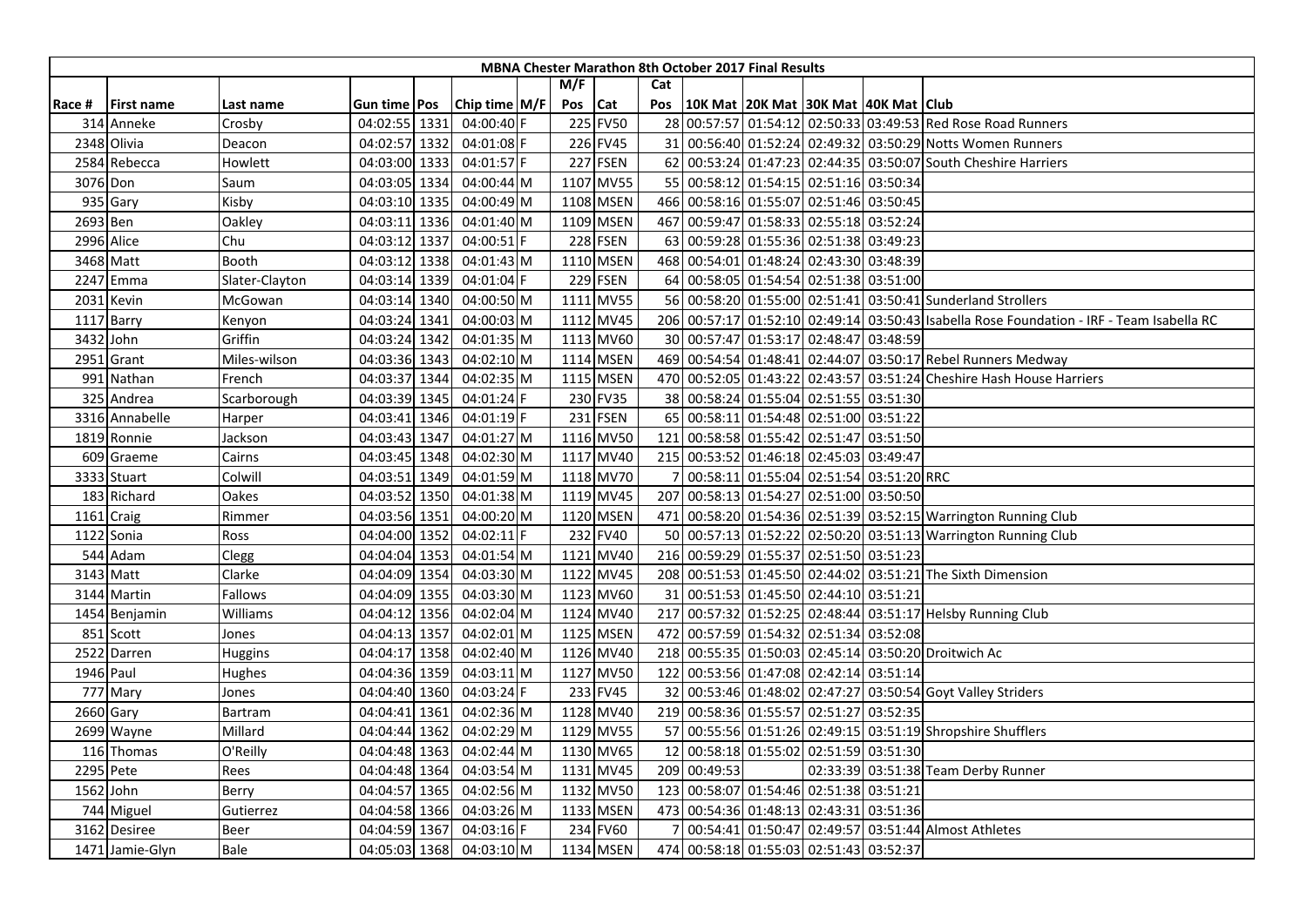|           |                   |                 |                     |               |     |           |     | <b>MBNA Chester Marathon 8th October 2017 Final Results</b> |  |                                                                              |
|-----------|-------------------|-----------------|---------------------|---------------|-----|-----------|-----|-------------------------------------------------------------|--|------------------------------------------------------------------------------|
|           |                   |                 |                     |               | M/F |           | Cat |                                                             |  |                                                                              |
| Race #    | <b>First name</b> | Last name       | Gun time <b>Pos</b> | Chip time M/F | Pos | Cat       | Pos | 10K Mat 20K Mat 30K Mat 40K Mat Club                        |  |                                                                              |
|           | 458 Julie         | Hunter          | 04:05:09 1369       | 04:02:52 F    |     | 235 FV45  |     |                                                             |  | 33 00:57:33 01:54:14 02:52:26 03:53:13 Glaxo Hoad Hill Harriers              |
|           | $1183$ Tony       | Green           | 04:05:16 1370       | 04:02:47 M    |     | 1135 MV60 |     |                                                             |  | 32 00:58:12 01:54:58 02:51:51 03:52:02 Penny Lane Striders                   |
|           | 798 Phil          | Newbould        | 04:05:16 1370       | 04:03:40 M    |     | 1135 MSEN |     | 475 00:55:16 01:48:31 02:44:22 03:51:21                     |  |                                                                              |
|           | 3001 Jacqueline   | Millett         | 04:05:27 1372       | 04:05:18 F    |     | 236 FV60  |     |                                                             |  | 00:55:14 01:51:43 02:50:30 03:52:29 The Stragglers Running Club              |
| 2794 Neil |                   | Woodfine        | 04:05:29 1373       | 04:03:17 M    |     | 1137 MV40 |     |                                                             |  | 220 00:57:38 01:52:54 02:49:03 03:53:20 Lawley Running Club                  |
|           | 468 Jennifer      | Michel          | 04:05:33 1374       | 04:03:13 F    |     | 237 FSEN  |     | 66 00:58:09 01:54:55 02:51:45 03:52:46                      |  |                                                                              |
|           | 642 Frank         | Cordingley      | 04:05:37 1375       | 04:04:36 M    |     | 1138 MV55 |     |                                                             |  | 58 00:51:19 01:45:31 02:42:50 03:50:07 Sale Harriers Manchester              |
| 1795 lan  |                   | Danks           | 04:05:41 1376       | 04:03:41 M    |     | 1139 MV50 |     | 124 00:58:16 01:54:44 02:51:39 03:52:58                     |  |                                                                              |
|           | 793 Karen         | <b>Belfield</b> | 04:05:42 1377       | 04:03:40 F    |     | 238 FV35  |     | 39 00:58:20 01:55:06 02:51:41 03:52:29                      |  |                                                                              |
|           | 741 Adam          | Tysoe           | 04:05:44 1378       | 04:03:08 M    |     | 1140 MSEN |     |                                                             |  | 476 00:57:45 01:51:43 02:48:33 03:52:24 Liverpool Running Club               |
| 1931 lan  |                   | Winter          | 04:05:48 1379       | 04:03:17 M    |     | 1141 MSEN | 477 | 00:54:49 01:46:42 02:42:11 03:49:59                         |  |                                                                              |
|           | 1786 Colin        | Ratcliffe       | 04:05:50 1380       | 04:04:10 M    |     | 1142 MV45 |     | 210 00:54:35 01:48:46 02:49:26 03:52:53                     |  |                                                                              |
|           | 1742 Rachel       | Threadkell      | 04:05:52 1381       | 04:03:54 F    |     | 239 FV45  |     | 34 00:57:41 01:54:22 02:52:11 03:53:07                      |  |                                                                              |
|           | 2462 Luke         | Pickup          | 04:05:59 1382       | 04:03:34 M    |     | 1143 MSEN |     | 478 00:58:19 01:55:05 02:51:49 03:53:17                     |  |                                                                              |
|           | 2620 Paul         | Downing         | 04:05:59 1383       | 04:05:15 M    |     | 1144 MSEN |     | 479 00:49:41 01:39:33 02:35:52 03:51:00                     |  |                                                                              |
|           | 598 Stephen       | Tynan           | 04:06:02 1384       | 04:03:37 M    |     | 1145 MV40 | 221 | 00:57:39 01:53:22 02:50:17 03:52:09                         |  |                                                                              |
|           | 1575 Mike         | Roberts         | 04:06:02 1385       | 04:04:03 M    |     | 1146 MV40 | 222 | 00:58:20 01:55:03 02:51:56 03:53:25                         |  |                                                                              |
|           | 1130 Darren       | Slydell         | 04:06:04 1386       | 04:03:31 M    |     | 1147 MV45 | 211 | 01:01:47 02:01:13 02:56:16 03:53:21                         |  |                                                                              |
|           | 1108 James        | Whittaker       | 04:06:05 1387       | 04:05:08 M    |     | 1148 MSEN |     | 480 00:50:04 01:40:02 02:37:54 03:51:41                     |  |                                                                              |
|           | 1787 Darren       | Dowdall         | 04:06:08 1388       | 04:04:54 M    |     | 1149 MV50 |     |                                                             |  | 125 00:54:37 01:48:58 02:45:06 03:52:14 Wirral AC                            |
|           | 142 Mia           | Hardy           | 04:06:08 1389       | 04:04:11 F    |     | 240 FV45  |     | 35 00:58:19 01:55:08 02:53:24 03:53:51                      |  |                                                                              |
| 2745 Sid  |                   | Paul            | 04:06:10 1390       | 04:03:47 M    |     | 1150 MV40 | 223 |                                                             |  | 00:59:29 01:56:24 02:54:20 03:54:01 Whitchurch Whippets                      |
|           | 841 Cecilia       | Woods           | 04:06:18 1391       | 04:04:43 F    |     | 241 FV55  |     |                                                             |  | 14 00:54:23 01:50:40 02:49:56 03:54:28 Bolton United Harriers & Ac           |
|           | 827 Angela        | Dewhurst        | 04:06:28 1392       | 04:05:10 F    |     | 242 FV40  |     |                                                             |  | 51 00:56:57 01:52:02 02:49:41 03:48:25 Mossley AFC Running Club              |
|           | 926 Steve         | Grainger        | 04:06:29 1393       | 04:04:22 M    |     | 1151 MV50 |     |                                                             |  | 126 00:57:28 01:54:12 02:51:17 03:48:09 Mossley AFC Running Club             |
| 1998 Lee  |                   | Corbett         | 04:06:35 1394       | 04:05:31 M    |     | 1152 MV40 |     | 224 00:53:28 01:46:29 02:44:20                              |  | <b>Sunderland Strollers</b>                                                  |
|           | 2435 Michael      | Garrett         | 04:06:37 1395       | 04:05:23 M    |     | 1153 MV45 | 212 | 00:53:59 01:47:10 02:44:40 03:50:23                         |  |                                                                              |
|           | 1650 Russell      | Whitwell        | 04:06:45 1396       | 04:03:56 M    |     | 1154 MV40 | 225 | 00:59:18 01:55:33 02:52:41 03:54:23                         |  |                                                                              |
| 3384 Sue  |                   | Jones           | 04:07:03 1397       | 04:04:54 F    |     | 243 FV40  |     |                                                             |  | 52 00:59:40 01:56:34 02:53:53 03:54:20 Holmfirth Harriers AC                 |
|           | 684 Denis         | Kelly           | 04:07:07 1398       | 04:05:51 M    |     | 1155 MV50 |     |                                                             |  | 127 00:53:56 01:47:13 02:44:34 03:51:53 Manchester Harriers & AC             |
| 1370 Carl |                   | Wardle          | 04:07:10 1399       | 04:05:47 M    |     | 1156 MV45 |     |                                                             |  | 213 00:55:33 01:49:33 02:45:42 03:51:56 Merseyside Fire Service Running Club |
|           | 1757 Adie         | Lewis           | 04:07:13 1400       | 04:04:47 M    |     | 1157 MV40 |     | 226 00:57:09 01:52:18 02:50:39 03:55:06                     |  |                                                                              |
|           | 1556 Andrew       | Leigh           | 04:07:13 1401       | 04:05:19 M    |     | 1158 MV40 | 227 | 00:57:25 01:52:48 02:49:20 03:53:49                         |  |                                                                              |
|           | 1839 Darren       | Hill            | 04:07:15 1402       | 04:07:03 M    |     | 1159 MSEN | 481 | 00:53:54 01:48:16 02:48:20 03:54:33                         |  |                                                                              |
|           | 588 Jenny         | Morgan          | 04:07:16 1403       | 04:06:18 F    |     | 244 FSEN  |     | 67 00:52:55 01:47:02 02:47:06 03:53:55                      |  |                                                                              |
|           | 1681 Michael      | Louch           | 04:07:19 1404       | 04:04:49 M    |     | 1160 MSEN | 482 | 01:03:37 01:57:36 02:54:00 03:53:47                         |  |                                                                              |
| 3548 Rob  |                   | Huntbach        | 04:07:22 1405       | 04:06:17 M    |     | 1161 MV50 |     |                                                             |  | 128 00:57:45 01:53:01 02:50:21 03:53:52 South Cheshire Harriers              |
|           | 2355 Chris        | Dobson          | 04:07:23 1406       | 04:06:16 M    |     | 1162 MV45 |     | 214 00:50:56 01:40:49 02:38:31 03:53:15                     |  |                                                                              |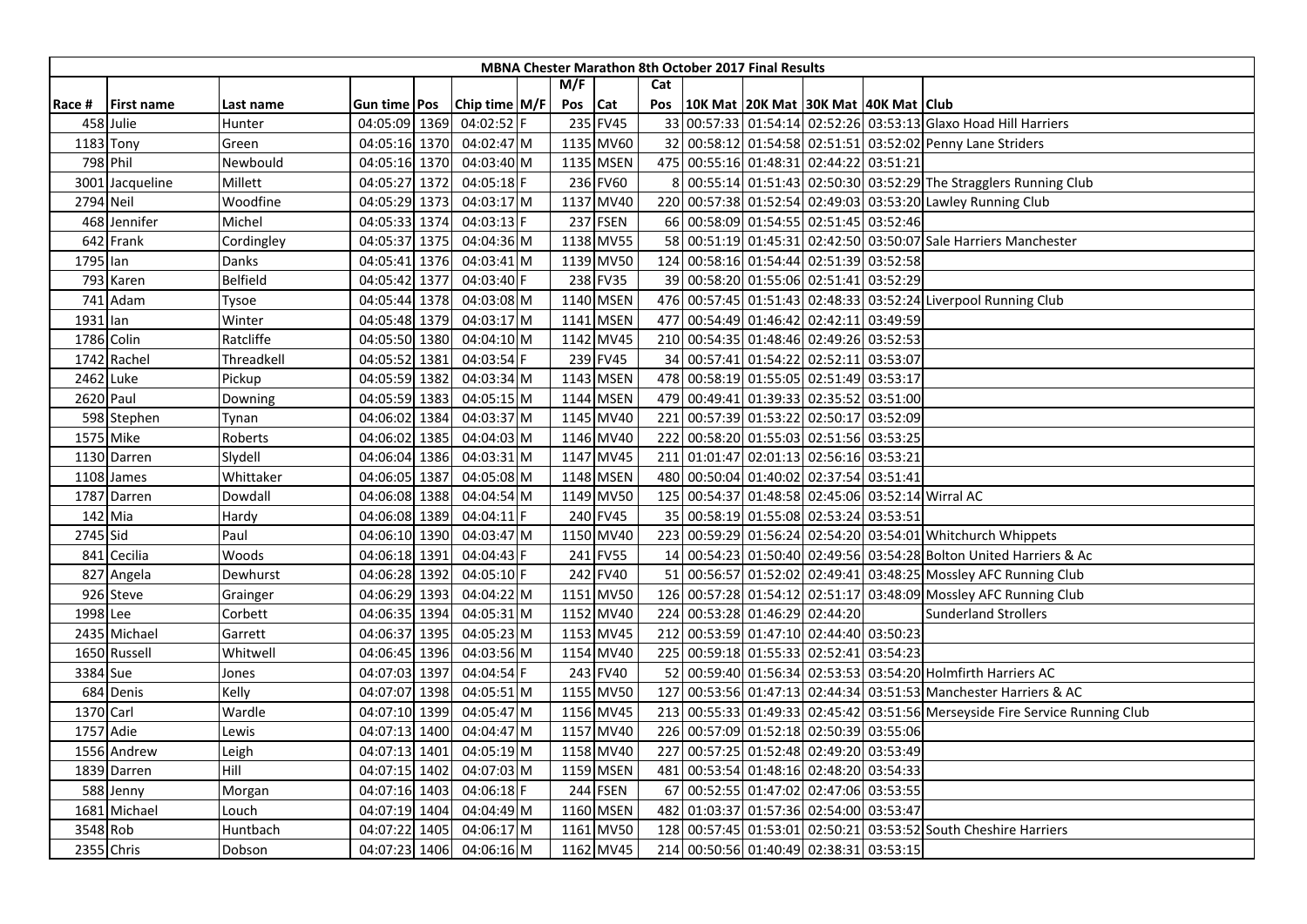|        |                   |               |                     |      |               |         |           |     | <b>MBNA Chester Marathon 8th October 2017 Final Results</b> |  |                                                                            |
|--------|-------------------|---------------|---------------------|------|---------------|---------|-----------|-----|-------------------------------------------------------------|--|----------------------------------------------------------------------------|
|        |                   |               |                     |      |               | M/F     |           | Cat |                                                             |  |                                                                            |
| Race # | <b>First name</b> | Last name     | Gun time <b>Pos</b> |      | Chip time M/F | Pos Cat |           | Pos | 10K Mat 20K Mat 30K Mat 40K Mat Club                        |  |                                                                            |
|        | 1008 Hugh         | Haimes        | 04:07:25 1407       |      | 04:06:07 M    |         | 1163 MV50 |     | 129 00:54:01 01:47:14 02:46:33 03:53:38                     |  |                                                                            |
|        | 1861 Allan        | Edwards       | 04:07:32 1408       |      | 04:05:15 M    |         | 1164 MSEN |     | 483 00:57:18 01:52:50 02:51:36 03:55:37                     |  |                                                                            |
|        | 1128 Michael      | MacMillan     | 04:07:35 1409       |      | 04:05:37 M    |         | 1165 MV45 |     | 215 00:57:12 01:52:56 02:48:49 03:53:20                     |  |                                                                            |
|        | 804 Janine        | Orton         | 04:07:37 1410       |      | 04:05:51      |         | 245 FV35  |     | 40 00:58:18 01:56:20 02:54:30 03:54:11                      |  |                                                                            |
|        | 3428 Elaine       | O'connell     | 04:07:50 1411       |      | 04:05:44 F    |         | 246 FV40  |     | 53 00:58:11 01:54:55 02:51:57 03:53:51                      |  |                                                                            |
|        | 641 Tom           | Jeffs         | 04:07:59 1412       |      | 04:06:04 M    |         | 1166 MV45 |     | 216 00:57:09 01:53:46 02:52:28 03:54:58                     |  |                                                                            |
| 441    | Nerina            | Gill          | 04:08:02 1413       |      | 04:06:08 F    |         | 247 FV45  |     |                                                             |  | 36 00:57:44 01:53:22 02:51:19 03:54:21 Clayton-Le-Moors Harriers           |
|        | 1436 Andrew       | Smith         | 04:08:11 1414       |      | 04:07:05 M    |         | 1167 MV45 |     | 217 00:53:06 02:05:05 02:40:55 03:52:31                     |  |                                                                            |
|        | 2508 Katy         | Davies        | 04:08:13 1415       |      | 04:06:38 F    |         | 248 FV35  | 41  |                                                             |  | 00:55:16 01:50:05 02:47:04 03:54:12 Northbrook Athletic Club               |
|        | 442 Emma          | Wright        | 04:08:16 1416       |      | 04:06:59 F    |         | 249 FSEN  |     |                                                             |  | 68 00:53:56 01:47:09 02:47:59 03:55:20 Blackburn Road Runners              |
|        | 2712 Mike         | Streetly      | 04:08:17 1417       |      | 04:06:45 M    |         | 1168 MV45 | 218 | 00:56:37 01:52:06 02:51:54 03:55:28                         |  |                                                                            |
|        | 2704 Michael      | Cripps        | 04:08:17 1418       |      | 04:06:45 M    |         | 1169 MV50 |     | 130 00:56:33 01:51:58 02:51:55 03:55:27                     |  |                                                                            |
|        | 571 Matthew       | Rouse         | 04:08:22 1419       |      | 04:06:57 M    |         | 1170 MV40 |     | 228 00:50:53 01:45:32 02:46:18 03:54:20                     |  |                                                                            |
|        | 3393 Sophie       | Miller        | 04:08:24 1420       |      | 04:05:59 F    |         | 250 FSEN  |     |                                                             |  | 69 00:57:35 01:52:41 02:50:09 03:55:30 Penny Lane Striders                 |
|        | 2552 Thomas       | Mann          | 04:08:28 1421       |      | 04:07:02 M    |         | 1171 MSEN | 484 | 00:53:11 01:44:31 02:43:24 03:50:08                         |  |                                                                            |
|        | 1433 Ryan         | Williams      | 04:08:32 1422       |      | 04:06:01 M    |         | 1172 MSEN |     | 485 00:59:42 01:56:32 02:54:18 03:55:58                     |  |                                                                            |
|        | 2017 Shirley      | Gibson        | 04:08:33 1423       |      | 04:08:28 F    |         | 251 FV70  |     |                                                             |  | 00:53:38 01:51:28 02:51:52 03:55:14 Darlington H & AC                      |
|        | 784 Christian     | Eagle         | 04:08:34 1424       |      | 04:07:38 M    |         | 1173 MV40 | 229 |                                                             |  | 00:51:48 01:43:52 02:44:00 03:53:57 Stockport Harriers & AC                |
|        | 2593 Debbie       | Shiers        | 04:08:36 1425       |      | $04:06:29$ F  |         | 252 FSEN  |     | 70 00:57:47 01:52:49 02:50:36 03:55:32                      |  |                                                                            |
|        | 2594 Rob          | Shiers        | 04:08:36 1426       |      | 04:06:28 M    |         | 1174 MSEN |     | 486 00:57:47 01:52:49 02:50:36 03:55:32                     |  |                                                                            |
|        | 1306 Shane        | Sweeney       | 04:08:40 1427       |      | 04:06:24 M    |         | 1175 MSEN |     | 487 01:01:31 02:00:10 02:57:32 03:54:53                     |  |                                                                            |
|        | 373 Christopher   | Jones         | 04:08:45 1428       |      | 04:07:10 M    |         | 1176 MSEN | 488 |                                                             |  | 00:53:41 01:47:55 02:45:47 03:54:24 Run Sandymoor                          |
|        | 1148 Carl         | Stewart       | 04:08:45 1429       |      | 04:07:10 M    |         | 1177 MV40 |     |                                                             |  | 230 00:53:42 01:48:32 02:46:46 03:54:24 Run Sandymoor                      |
|        | 3219 David        | Hammond       | 04:08:45 1430       |      | 04:06:25 M    |         | 1178 MV50 |     | 131 00:59:28 01:56:48 02:54:16 03:56:18                     |  |                                                                            |
|        | 1651 David        | Morris        | 04:08:47 1431       |      | 04:07:32 M    |         | 1179 MV60 |     |                                                             |  | 33 00:53:36 01:54:16 02:50:24 03:55:51 Deestriders R.C.                    |
|        | 1288 Samantha     | Bentall       | 04:08:49 1432       |      | 04:06:50 F    |         | 253 FV50  |     |                                                             |  | 29 00:58:08 02:16:22 02:52:06 03:55:51 Penny Lane Striders                 |
|        | 3480 Laura        | Bakker        | 04:08:52 1433       |      | 04:07:21 F    |         | 254 FV35  |     | 42 00:55:56 01:50:10 02:50:06 03:55:58                      |  |                                                                            |
|        | 2287 Caroline     | McGinley      | 04:09:03 1434       |      | 04:07:25 F    |         | 255 FV50  |     |                                                             |  | 30 00:56:35 01:52:58 02:51:48 03:55:19 Worksop Harriers                    |
|        | 1694 John         | Tierney       | 04:09:04 1435       |      | 04:06:42 M    |         | 1180 MV55 |     | 59 00:57:01 01:51:55 02:50:35 03:55:06                      |  |                                                                            |
| 1271   | Eamonn            | Touhey        | 04:09:07 1436       |      | 04:07:48 M    |         | 1181 MSEN |     | 489 00:52:54 01:45:11 02:40:20 03:54:53                     |  |                                                                            |
|        | 1649 Richard      | Sanderson     | 04:09:13 1437       |      | 04:07:05 M    |         | 1182 MSEN |     | 490 00:58:12 01:54:57 02:51:41 03:53:37                     |  |                                                                            |
|        | 1955 Joanne       | Schade        | 04:09:13 1438       |      | 04:07:32 F    |         | 256 FV45  |     |                                                             |  | 37 00:53:58 01:48:05 02:49:32 03:56:15 Western Athletic Club (Isle of Man) |
|        | 2269 Kate         | Waddicor      | 04:09:16 1439       |      | 04:08:05 F    |         | 257 FV60  |     |                                                             |  | 00:55:18 01:51:06 02:51:34 03:55:38 Sheffield RC                           |
|        | 2159 Matthew      | <b>Burton</b> | 04:09:17            | 1440 | 04:06:59 M    |         | 1183 MSEN | 491 | 00:57:52 01:54:22 02:52:57 03:56:06                         |  |                                                                            |
|        | 590 Lesley        | Peters        | 04:09:19 1441       |      | 04:06:35 F    |         | 258 FV50  |     | 31 00:58:31 01:56:08 02:54:18 03:55:53                      |  |                                                                            |
|        | 1733 Sharon       | Jones         | 04:09:19 1442       |      | 04:06:49 F    |         | 259 FV45  |     | 38 00:58:34 01:55:10 02:54:17 03:56:33                      |  |                                                                            |
|        | 713 Richard       | Lee           | 04:09:20 1443       |      | 04:07:46 M    |         | 1184 MV40 |     | 231 00:59:23 01:57:45 02:57:31 03:56:31                     |  |                                                                            |
|        | 482 Derrick       | Marsh         | 04:09:25 1444       |      | 04:08:19 M    |         | 1185 MV55 |     | 60 00:48:39 01:38:23 02:37:44                               |  | Trawden Athletic Club                                                      |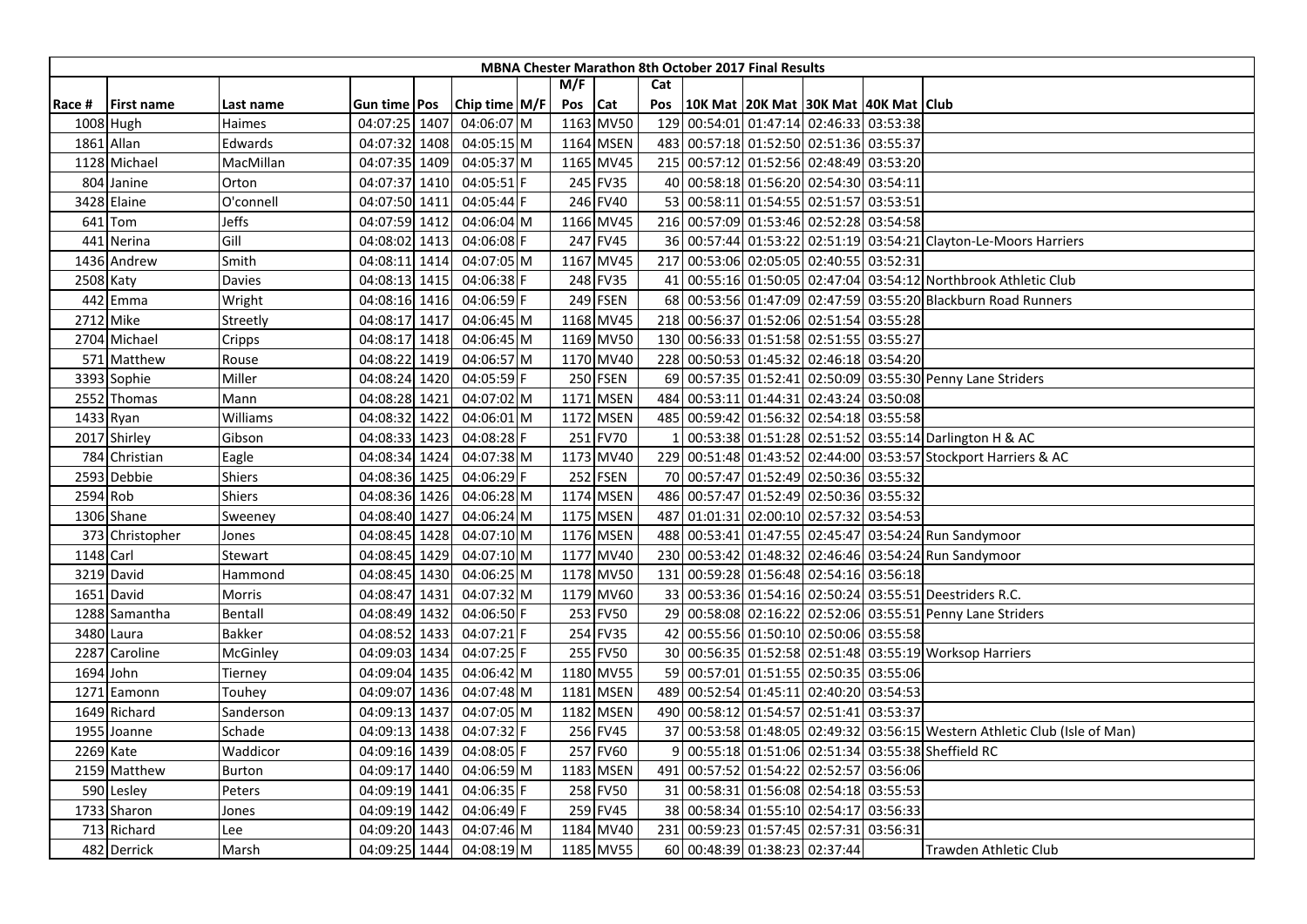|          |                   |            |                     |               |     |            |                  | MBNA Chester Marathon 8th October 2017 Final Results |                                     |                   |                                                                  |
|----------|-------------------|------------|---------------------|---------------|-----|------------|------------------|------------------------------------------------------|-------------------------------------|-------------------|------------------------------------------------------------------|
|          |                   |            |                     |               | M/F |            | Cat              |                                                      |                                     |                   |                                                                  |
| Race #   | <b>First name</b> | Last name  | Gun time <b>Pos</b> | Chip time M/F | Pos | <b>Cat</b> | Pos              | 10K Mat 20K Mat 30K Mat 40K Mat Club                 |                                     |                   |                                                                  |
| 2022     | Richard           | Podmore    | 04:09:56 1445       | 04:08:03 M    |     | 1186 MSEN  | 492              |                                                      |                                     |                   | 00:58:11 01:55:00 02:51:55 03:56:01 Elvet Striders               |
|          | 2824 Darren       | Gillman    | 04:09:57 1446       | 04:06:42 M    |     | 1187 MV45  |                  |                                                      |                                     |                   | 219 01:04:22 02:02:42 02:59:17 03:58:05 Cambridge & Coleridge AC |
|          | 863 Jan           | Duncan     | 04:09:59 1447       | 04:07:32 F    |     | 260 FV45   |                  | 39 01:01:42 02:02:42 03:00:46 03:58:05               |                                     |                   |                                                                  |
|          | 2469 Brian        | Thurogood  | 04:09:59 1448       | 04:08:23 M    |     | 1188 MV50  |                  |                                                      |                                     |                   | 132 00:56:25 01:54:57 02:55:07 03:57:33 Fetch Everyone           |
| 1804 Ian |                   | Kirby      | 04:10:00 1449       | 04:09:12 M    |     | 1189 MV45  |                  |                                                      |                                     |                   | 220 00:49:33 01:39:51 02:51:37 03:58:06 Ellesmere Port RC        |
|          | 180 Nic           | Wiseman    | 04:10:02 1450       | 04:08:25 M    |     | 1190 MV50  | 133 <sup>1</sup> |                                                      | 00:55:34 01:50:02 02:45:24          |                   | <b>Keswick AAC</b>                                               |
|          | 2432 Serena       | Baker      | 04:10:03 1451       | 04:08:17 F    |     | 261 FV40   |                  | 54 00:54:28 01:49:15 02:50:39 03:56:21 badgers       |                                     |                   |                                                                  |
|          | 2428 Karen        | Thompson   | 04:10:03 1452       | 04:08:16 F    |     | 262 FV35   |                  | 43 00:54:28 01:49:14 02:50:39 03:56:20 badgers       |                                     |                   |                                                                  |
|          | 2434 Christopher  | Horton     | 04:10:03 1452       | 04:08:17 M    |     | 1191 MV40  |                  | 232 00:54:28 01:49:14 02:50:37 03:56:20 badgers      |                                     |                   |                                                                  |
|          | 1177 Stephen      | Yates      | 04:10:05 1454       | 04:09:14 M    |     | 1192 MSEN  |                  | 493 00:50:45 01:41:26 02:39:14 03:55:54              |                                     |                   |                                                                  |
|          | 3374 Emily        | Levey      | 04:10:07 1455       | 04:07:39 F    |     | 263 FV35   |                  |                                                      |                                     |                   | 44 01:01:10 02:00:08 02:58:45 03:57:50 Teignbridge Trotters      |
|          | 111 Mats          | Bengtsson  | 04:10:09 1456       | 04:08:22 M    |     | 1193 MV55  |                  | 61 00:56:54 01:52:35 02:50:53 03:56:09               |                                     |                   |                                                                  |
|          | 835 John          | Chester    | 04:10:10 1457       | 04:08:15 M    |     | 1194 MV40  | 233              |                                                      | 00:58:12 01:55:02 02:51:42 03:56:41 |                   |                                                                  |
|          | 2694 Nigel        | Williams   | 04:10:13 1458       | 04:08:56 M    |     | 1195 MV45  | 221              | 00:49:26 02:03:04 02:44:41 03:55:43                  |                                     |                   |                                                                  |
|          | 693 Laith         | Gibani     | 04:10:13 1459       | 04:08:15 M    |     | 1196 MSEN  |                  | 494 00:58:24 01:55:03 02:52:08 03:56:28              |                                     |                   |                                                                  |
|          | 765 James         | Taylor     | 04:10:15 1460       | 04:08:20 M    |     | 1197 MSEN  |                  | 495 00:58:07 01:54:56 02:51:48 03:56:16              |                                     |                   |                                                                  |
|          | 406 Stephen       | Shackleton | 04:10:15 1461       | 04:08:15 M    |     | 1198 MV50  | 134              |                                                      |                                     |                   | 01:00:59 01:59:56 02:59:12 03:57:13 Accrington Road Runners      |
|          | 1366 Christopher  | Wong       | 04:10:16 1462       | 04:08:08 M    |     | 1199 MV45  | 222              | 00:58:15 01:54:59 02:52:44 03:57:14                  |                                     |                   |                                                                  |
|          | 797 Claire        | Mac Neill  | 04:10:23 1463       | 04:08:24 F    |     | 264 FV40   |                  |                                                      |                                     |                   | 55 00:56:55 01:54:13 02:56:23 03:58:26 Davenport Runners         |
|          | 1995 Judith       | Grassam    | 04:10:30 1464       | 04:09:26 F    |     | 265 FV45   |                  |                                                      |                                     |                   | 40 00:53:52 01:48:23 02:48:59 03:56:58 Sunderland Strollers      |
|          | 1994 Chris        | Grassam    | 04:10:31 1465       | 04:09:26 M    |     | 1200 MV50  |                  |                                                      |                                     |                   | 135 00:53:52 01:48:22 02:48:52 03:56:12 Sunderland Strollers     |
|          | 866 Kevin         | Elliott    | 04:10:32 1466       | 04:09:37 M    |     | 1201 MV40  |                  |                                                      |                                     |                   | 234 00:51:21 01:42:07 02:39:19 03:54:17 Lostock AC               |
|          | 3369 Amy          | Tew        | 04:10:40 1467       | 04:09:13 F    |     | 266 FV35   |                  |                                                      |                                     |                   | 45 00:55:18 01:51:04 02:51:38 03:57:41 Exmouth Harriers          |
|          | 3392 Matt         | Pinch      | 04:10:42 1468       | 04:08:28 M    |     | 1202 MV50  |                  | 136 00:58:11 01:55:18 02:52:21 03:58:14              |                                     |                   |                                                                  |
|          | 3309 Zoe          | White      | 04:10:52 1469       | 04:09:17 F    |     | 267 FV45   | 41               |                                                      |                                     |                   | 00:57:06 01:53:53 02:51:52 03:57:10 Woodstock Harriers AC        |
|          | 997 Kate          | Mann       | 04:10:58 1470       | 04:08:47 F    |     | 268 FSEN   | 71               |                                                      |                                     |                   | 01:01:36 02:03:17 03:02:29 04:00:11 Helsby Running Club          |
|          | 1466 Vincenzo     | Safina     | 04:11:01 1471       | 04:08:55 M    |     | 1203 MV45  |                  | 223 01:00:44 01:56:38 02:57:33 03:59:54              |                                     |                   |                                                                  |
|          | 944 Richard       | Hill       | 04:11:01 1472       | 04:08:59 M    |     | 1204 MV40  | 235              |                                                      | 00:57:52 01:53:13 02:49:12 03:57:07 |                   |                                                                  |
|          | 2937 Theresa      | Massey     | 04:11:02 1473       | 04:10:53 F    |     | 269 FV40   |                  |                                                      |                                     |                   | 56 00:55:55 01:53:06 02:53:49 03:57:24 100 Marathon Club         |
|          | 2779 Stephen      | Thompson   | 04:11:03 1474       | 04:08:55 M    |     | 1205 MV40  |                  | 236 00:54:18                                         |                                     | 02:46:38 03:56:33 |                                                                  |
| 1404 Jon |                   | Rumley     | 04:11:03 1475       | 04:09:05 M    |     | 1206 MV45  |                  |                                                      |                                     |                   | 224 00:58:16 01:55:07 02:53:37 03:58:08 Thunder Runners          |
|          | 3515 Dermot       | Doherty    | 04:11:04 1476       | 04:08:52 M    |     | 1207 MV45  |                  | 225 00:58:55 01:56:02 02:54:11 03:57:06              |                                     |                   |                                                                  |
|          | 2651 Rebecca      | Southall   | 04:11:20 1477       | 04:09:09 F    |     | 270 FV35   |                  |                                                      |                                     |                   | 46 01:00:04 01:59:57 02:57:54 03:58:27 Stone Master Marathoners  |
|          | 1176 Rob          | Hughes     | 04:11:22 1478       | 04:09:49 M    |     | 1208 MSEN  |                  | 496 00:52:39 01:45:12 02:46:18 03:55:56              |                                     |                   |                                                                  |
|          | 1236 Paul         | Heatley    | 04:11:23 1479       | 04:09:39 M    |     | 1209 MSEN  |                  | 497 00:55:07 01:49:09 02:48:07 03:57:26              |                                     |                   |                                                                  |
|          | 1260 Hazel        | McManus    | 04:11:24 1480       | 04:09:06 F    |     | 271 FV55   |                  |                                                      |                                     |                   | 15 00:59:42 01:58:52 02:58:06 03:58:10 Hearts Running Club       |
|          | 3508 Richard      | Donoghue   | 04:11:24 1481       | 04:10:24 M    |     | 1210 MV45  |                  |                                                      |                                     |                   | 226 00:52:41 01:46:00 02:47:43 03:57:13 Birchfield Harriers      |
|          | 2628 Warren       | Thomas     | 04:11:44 1482       | 04:10:20 M    |     | 1211 MV45  |                  |                                                      |                                     |                   | 227 00:56:36 01:49:04 02:56:19 03:59:55 Trentham Rc              |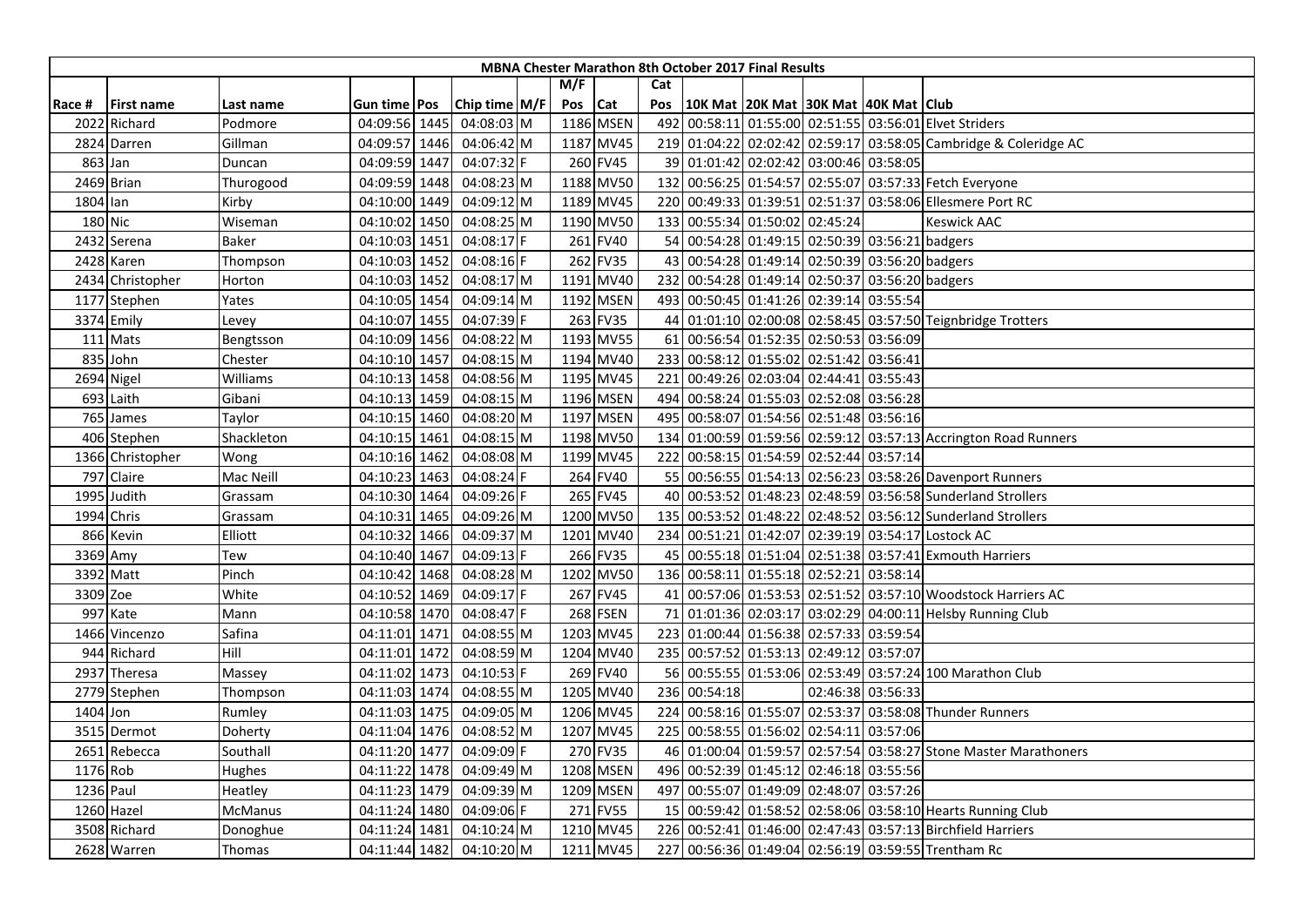|           |                      |               |                |                 |         |                 |            | <b>MBNA Chester Marathon 8th October 2017 Final Results</b> |          |                                                                         |
|-----------|----------------------|---------------|----------------|-----------------|---------|-----------------|------------|-------------------------------------------------------------|----------|-------------------------------------------------------------------------|
|           |                      |               |                |                 | M/F     |                 | Cat        |                                                             |          |                                                                         |
| Race #    | <b>First name</b>    | Last name     | Gun time   Pos | Chip time $M/F$ | Pos Cat |                 | Pos        | 10K Mat 20K Mat 30K Mat 40K Mat Club                        |          |                                                                         |
|           | 3453 Christian       | Ainsley       | 04:11:47 1483  | 04:09:17 M      |         | 1212 MSEN       |            | 498 01:03:14 02:02:00 02:59:35 03:58:08                     |          |                                                                         |
| 2461 Liz  |                      | Pharoah       | 04:11:52 1484  | $04:10:17$ F    |         | 272 FV35        |            |                                                             |          | 47 00:57:14 01:53:58 02:53:36 03:58:25 Northbrook Athletic Club         |
|           | 1346 Carrie          | Duckett       | 04:11:58 1485  | 04:09:51 F      |         | 273 FV35        |            | 48 00:55:34 01:49:47 02:49:56 03:57:20                      |          |                                                                         |
|           | 2603 Claire          | Oliver        | 04:12:00 1486  | 04:10:09 F      |         | 274 FV35        |            | 49 00:58:18 01:54:48 02:53:30 03:58:57                      |          |                                                                         |
|           | 1222 Craig           | Cubbins       | 04:12:04 1487  | 04:09:56 M      |         | 1213 MV45       |            | 228 00:56:59 01:52:01 02:48:12 03:56:32                     |          |                                                                         |
| 1061 Bil  |                      | Kirmani       | 04:12:04 1488  | 04:09:55 M      |         | 1214 MSEN       | 499        | 00:57:49 01:54:37 02:54:18 03:58:23                         |          |                                                                         |
|           | 842 Maggie           | Heaton        | 04:12:06 1489  | 04:09:38 F      |         | 275 FV40        |            | 57 00:58:12 01:54:59 02:52:40 03:58:39                      |          |                                                                         |
|           | 540 Nigel            | Pickering     | 04:12:14 1490  | 04:11:03 M      |         | 1215 MV40       |            | 237 00:53:45 01:45:54 02:45:27 03:57:37                     |          |                                                                         |
|           | 3533 Kate            | McIntyre      | 04:12:18 1491  | 04:11:13 F      |         | 276 FV50        |            |                                                             |          | 32 00:57:47 01:54:50 02:53:22 03:57:59 Valley Striders AC               |
|           | 1474 Mark            | Langley       | 04:12:20 1492  | 04:10:09 M      |         | 1216 MSEN       |            |                                                             |          | 500 00:58:17 01:54:44 02:52:03 03:59:17 Chester Road Runners            |
|           | 2032 Kirstin         | McGowan       | 04:12:23 1493  | 04:10:00 F      |         | 277 FV45        |            |                                                             |          | 42 00:58:14 01:55:06 02:56:10 04:00:11 Sunderland Strollers             |
|           | 175 Joyce            | Donald        | 04:12:24 1494  | 04:10:23 F      |         | 278 FV50        |            |                                                             |          | 33 00:56:57 01:52:42 02:51:54 03:59:13 Dundee Hawkhill Harriers         |
|           | 174 Angus            | Donald        | 04:12:25 1495  | 04:10:23 M      |         | 1217 MV45       |            |                                                             |          | 229 00:56:58 01:52:42 02:51:53 03:59:10 Dundee Hawkhill Harriers        |
|           | 1497 David           | Hinde         | 04:12:26 1496  | 04:10:56 M      |         | 1218 MSEN       |            | 501 00:51:30 01:42:55 02:48:50 03:58:19                     |          |                                                                         |
|           | 3058 Amanda          | Ruks          | 04:12:29 1497  | 04:12:02 F      |         | 279 FV35        |            |                                                             |          | 50 00:47:51 01:38:45 02:41:32 03:54:03 Walton AC                        |
|           | 1936 Shaun           | <b>Breeze</b> | 04:12:40 1498  | 04:10:14 M      |         | 1219 MSEN       |            |                                                             |          | 502 00:59:02 01:55:08 02:52:49 03:59:16 Wrexham Ac                      |
|           | 261 Susan            | Hawitt        | 04:12:46 1499  | 04:10:41        |         | 280 FV50        |            |                                                             |          | 34 00:59:30 01:58:44 02:58:24 04:00:02 Lytham St Annes RR Club          |
|           | 2696 Sarah           | Et            | 04:12:46 1500  | 04:09:58 F      |         | 281 FV40        |            |                                                             |          | 58 01:01:36 02:00:37 03:00:14 04:00:13 Shropshire Shufflers             |
|           | 803 Jacqueline       | Evans         | 04:12:49 1501  | 04:10:48 F      |         | 282 FV35        |            | 51 00:57:23 01:53:16 02:51:41 03:59:35                      |          |                                                                         |
|           | 2242 Martin          | Kadziola      | 04:12:51 1502  | 04:10:15 M      |         | 1220 MV40       |            | 238 01:02:55 02:00:34 03:00:20 04:01:11                     |          |                                                                         |
|           | 1190 Alexander James | Kelly         | 04:12:51 1502  | 04:11:12 M      |         | 1220 MSEN       |            |                                                             |          | 503 00:56:38 01:51:10 02:48:35 03:57:37 Widnes Running Club             |
|           | 3410 Joost           | Vossebeld     | 04:12:55 1504  | 04:10:38 M      |         | 1222 MV45       | 230        | 00:57:53 01:54:07 02:51:45 03:57:41                         |          |                                                                         |
|           | 2145 Brian           | Hustwick      | 04:12:55 1505  | 04:10:49 M      |         | 1223 MV50       | 137        | 00:57:20 01:51:46 02:48:52 03:57:36                         |          |                                                                         |
|           | 178 Sue              | Jones         | 04:12:57 1506  | 04:12:00 F      |         | 283 FV45        |            |                                                             |          | 43 00:53:25 01:50:02 02:50:34 03:58:38 Perth Road Runners               |
|           | 3539 Russell         | Nelson        | 04:12:59 1507  | 04:11:28 M      |         | 1224 MSEN       | 504        | 00:53:57 01:47:11 02:48:01 03:57:35                         |          |                                                                         |
| 2786 Paul |                      | Barnicott     | 04:13:01 1508  | 04:11:43 M      |         | 1225 MV40       |            | 239 00:53:40 01:51:00 02:52:56 03:58:26                     |          |                                                                         |
|           | 530 Harry-Dean       | Corfield      | 04:13:08 1509  | 04:10:02 M      |         | 1226 MSEN       |            | 505 01:06:54 02:09:44 03:05:12                              | 04:01:44 |                                                                         |
|           | 1646 Simon           | Howe          | 04:13:10 1510  | 04:11:05 M      |         | 1227 MV45       | 231        | 00:58:49 01:56:23 02:57:35 04:00:12                         |          |                                                                         |
| 1214 Lisa |                      | Williams      | 04:13:12 1511  | 04:11:13 F      |         | <b>284 FSEN</b> | <b>721</b> | 00:58:24 01:55:06 02:53:40 04:00:05                         |          |                                                                         |
|           | 2492 Sally           | Woodhouse     | 04:13:13 1512  | 04:10:33 F      |         | 285 FSEN        |            |                                                             |          | 73 01:00:45 01:59:45 02:59:28 04:00:26 Cobra Running & Triathlon Club   |
|           | 1210 Rachel          | Williams      | 04:13:13 1512  | 04:11:14 F      |         | 285 FSEN        |            | 73 00:58:24 01:55:06 02:53:41                               | 04:00:05 |                                                                         |
|           | 254 Louise           | Mckenna       | 04:13:14 1514  | 04:10:59 F      |         | 287 FV35        |            |                                                             |          | 52 00:57:58 01:56:19 02:59:04 04:00:40 Red Rose Road Runners            |
|           | 3154 Philip          | Hoy           | 04:13:17 1515  | 04:13:13 M      |         | 1228 MV55       |            |                                                             |          | 62 00:46:14 01:41:26 02:46:17 03:57:24 Portsmouth Joggers               |
|           | 297 Marie            | Carter        | 04:13:21 1516  | 04:10:53 F      |         | 288 FV35        |            | 53 00:58:01 01:55:03 02:55:22 04:00:34                      |          |                                                                         |
|           | 1981 Mike            | Thornicroft   | 04:13:22 1517  | 04:12:12 M      |         | 1229 MV45       |            | 232 00:53:52 01:47:47 02:46:25 03:58:44                     |          |                                                                         |
|           | 1447 Cathy           | Culloty       | 04:13:22 1518  | 04:10:24 F      |         | 289 FSEN        |            | 75 01:02:34 02:01:22 03:00:32 04:01:08                      |          |                                                                         |
|           | 2945 Alan            | Charlton      | 04:13:28 1519  | 04:11:23 M      |         | 1230 MV50       |            |                                                             |          | 138 00:59:04 01:56:07 02:53:02 03:59:05 Rebel Runners Medway            |
|           | 3484 James           | Love          | 04:13:36 1520  | 04:11:41 M      |         | 1231 MV45       |            |                                                             |          | 233 00:58:13 01:55:04 02:51:42 03:58:46 Astley & Tyldesley Road Runners |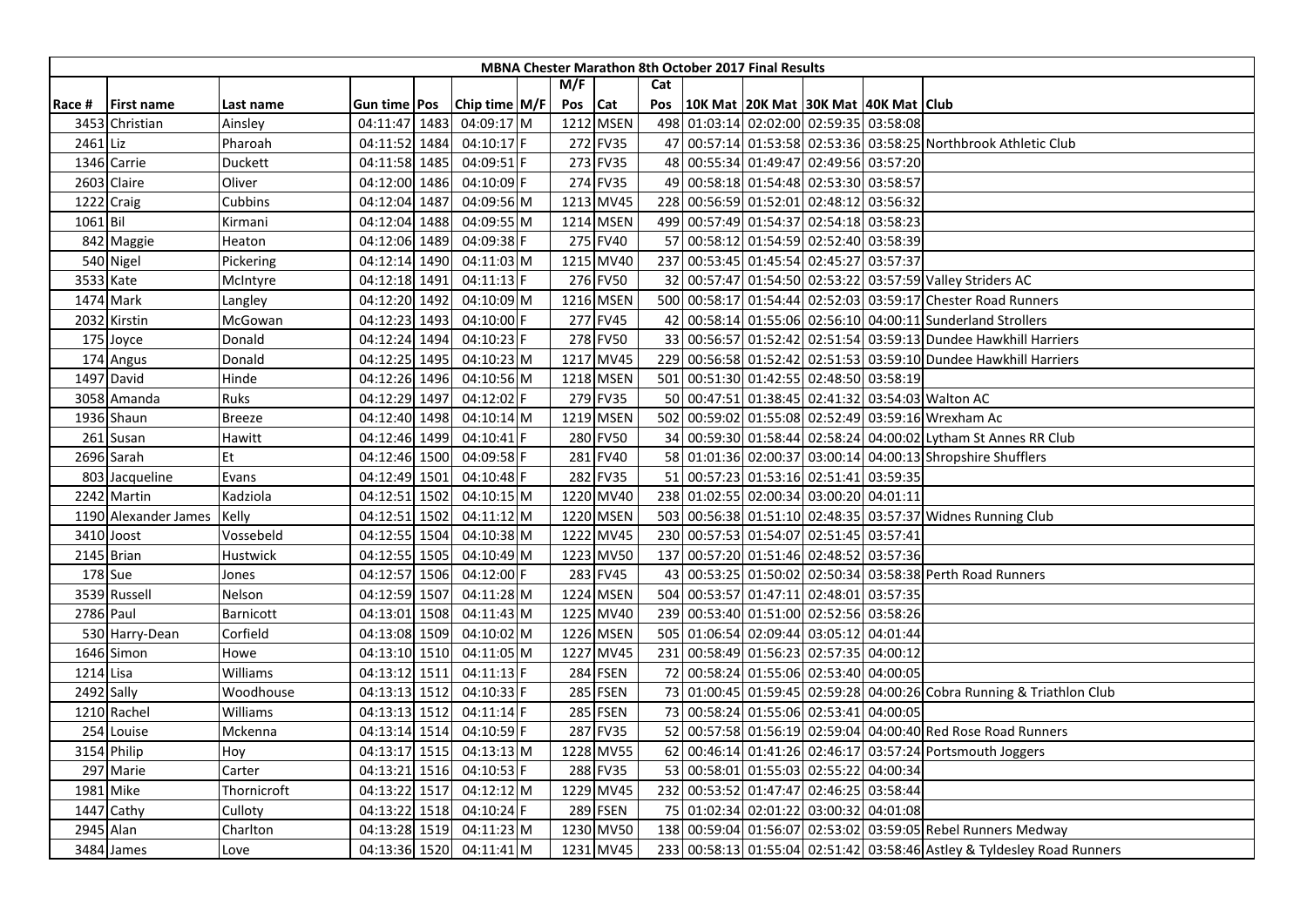|           |                   |                    |                     |               |     |            |     | MBNA Chester Marathon 8th October 2017 Final Results |                                     |  |                                                                  |
|-----------|-------------------|--------------------|---------------------|---------------|-----|------------|-----|------------------------------------------------------|-------------------------------------|--|------------------------------------------------------------------|
|           |                   |                    |                     |               | M/F |            | Cat |                                                      |                                     |  |                                                                  |
| Race #    | <b>First name</b> | Last name          | Gun time <b>Pos</b> | Chip time M/F | Pos | <b>Cat</b> | Pos | 10K Mat   20K Mat   30K Mat   40K Mat   Club         |                                     |  |                                                                  |
| 3464 Oli  |                   | Keeble             | 04:13:38 1521       | 04:12:52 M    |     | 1232 MSEN  |     | 506 00:53:04 01:50:08 02:51:59 03:59:22              |                                     |  |                                                                  |
|           | 1987 Michele      | O'Neill-Hall       | 04:13:43 1522       | 04:11:27 F    |     | 290 FV50   |     |                                                      |                                     |  | 35 00:59:15 01:56:24 02:55:10 03:59:41 North East Veterans AC    |
|           | 3238 Peter        | Sargent            | 04:13:53 1523       | 04:13:21 M    |     | 1233 MV70  |     |                                                      |                                     |  | 00:53:44 01:47:15 02:47:32 03:58:30 Newquay Road Runners         |
|           | 864 Angela        | Davies             | 04:13:53 1524       | 04:11:12 F    |     | 291 FV35   |     | 54 01:01:03 02:00:08 03:00:01 04:01:03               |                                     |  |                                                                  |
|           | 2016 William      | Harris             | 04:14:06 1525       | 04:12:38 M    |     | 1234 MV55  |     |                                                      |                                     |  | 63 00:52:59 01:45:26 02:46:16 03:59:59 Quakers Running Club      |
|           | 3549 Ryan         | French             | 04:14:11 1526       | 04:11:40 M    |     | 1235 MSEN  | 507 |                                                      | 00:55:30 01:48:40 02:46:59 03:59:30 |  |                                                                  |
|           | 3158 Gary         | Wood               | 04:14:11 1527       | 04:12:20 M    |     | 1236 MV40  |     | 240 00:58:06 01:54:50 02:55:12 04:01:19              |                                     |  |                                                                  |
|           | 1055 Scott        | Farrow             | 04:14:15 1528       | 04:12:38 M    |     | 1237 MSEN  |     |                                                      |                                     |  | 508 00:56:58 01:52:47 02:50:44 04:00:44 St Helens Tri            |
|           | 1277 Laura        | Mac                | 04:14:16 1529       | 04:12:03 F    |     | 292 FSEN   |     | 76 00:59:50 01:58:14 02:58:10 04:01:25               |                                     |  |                                                                  |
|           | 686 Michael       | Wymer              | 04:14:19 1530       | 04:12:04 M    |     | 1238 MV45  |     |                                                      |                                     |  | 234 01:01:13 02:00:52 03:01:09 04:00:48 Sale Harriers Manchester |
|           | 1432 Melanie      | Oulton             | 04:14:29 1531       | 04:12:07 F    |     | 293 FV50   |     | 36 00:56:51 01:55:10 02:56:01 04:01:05               |                                     |  |                                                                  |
|           | 2090 Hannah       | Pilkington-Fozzard | 04:14:32 1532       | 04:13:39 F    |     | 294 FSEN   |     | 77 00:48:59 01:40:28 02:43:02 04:00:02               |                                     |  |                                                                  |
|           | 2034 Sarah Marie  | Rogers             | 04:14:33 1533       | 04:12:24 F    |     | 295 FV45   |     | 44 01:01:38 02:00:41 02:59:20 04:02:02               |                                     |  |                                                                  |
|           | 813 Mark          | Clowes             | 04:14:52 1534       | 04:12:50 M    |     | 1239 MSEN  |     | 509 00:58:21 01:55:06 02:51:59 04:03:28              |                                     |  |                                                                  |
|           | 780 Jolene        | Pereira-Santos     | 04:14:53 1535       | 04:13:05 F    |     | 296 FV35   |     | 55 00:58:20 01:55:48 02:56:34 04:01:29               |                                     |  |                                                                  |
|           | 2742 Sam          | Parry              | 04:14:56 1536       | 04:13:04 M    |     | 1240 MSEN  |     | 510 00:55:35 01:50:09 02:49:38 04:01:00              |                                     |  |                                                                  |
|           | 1180 Marco        | Ubaldi             | 04:15:02 1537       | 04:12:30 M    |     | 1241 MSEN  | 511 | 01:02:36 02:03:46 03:03:16 04:03:20                  |                                     |  |                                                                  |
|           | 2582 David        | <b>Brewis</b>      | 04:15:03 1538       | 04:12:49 M    |     | 1242 MSEN  | 512 |                                                      |                                     |  | 00:57:37 01:55:39 03:02:19 04:03:25 Stoke F.I.T                  |
| 3562 Will |                   | Thomas             | 04:15:04 1539       | 04:12:53 M    |     | 1243 MSEN  |     | 513 00:55:19 01:49:56 02:50:32 04:01:27              |                                     |  |                                                                  |
|           | 3277 Thomas       | Newton             | 04:15:09 1540       | 04:12:46 M    |     | 1244 MSEN  |     | 514 01:01:35 02:03:45 03:03:22 04:03:24              |                                     |  |                                                                  |
|           | 2129 Roxane       | Heaton             | 04:15:16 1541       | 04:14:22 F    |     | 297 FV35   |     | 56 00:51:17 01:46:11 02:50:38 04:02:08               |                                     |  |                                                                  |
|           | 243 Anthony       | Clowes             | 04:15:16 1542       | 04:12:50 M    |     | 1245 MV40  | 241 | 00:58:10 01:54:23 02:55:27 04:01:33                  |                                     |  |                                                                  |
|           | 345 John          | Haddow             | 04:15:17 1543       | 04:12:52 M    |     | 1246 MV40  |     | 242 00:58:12 01:54:23 02:55:27 04:01:33              |                                     |  |                                                                  |
|           | 1887 Nicholas     | Holt               | 04:15:20 1544       | 04:12:58 M    |     | 1247 MV40  |     |                                                      |                                     |  | 243 00:59:58 02:03:29 03:02:28 04:03:11 Wallasey Athletic Club   |
|           | 1888 Sallie       | Holt               | 04:15:20 1545       | 04:12:59 F    |     | 298 FV40   |     |                                                      |                                     |  | 59 01:00:01 02:03:29 03:02:28 04:03:11 Wallasey Athletic Club    |
|           | 378 Paul          | Mayson             | 04:15:23 1546       | 04:14:43 M    |     | 1248 MV45  |     |                                                      |                                     |  | 235 00:50:36 01:44:15 02:48:56 04:01:06 Accrington Road Runners  |
|           | 1607 Katharine    | <b>Burton</b>      | 04:15:24 1547       | 04:12:56 F    |     | 299 FV35   |     | 57 01:01:55 02:02:15 03:02:40 04:03:19               |                                     |  |                                                                  |
|           | 449 Geoffrey      | Carter             | 04:15:24 1548       | 04:13:27 M    |     | 1249 MV45  |     | 236 00:57:24 01:54:28 02:54:03 04:01:08              |                                     |  |                                                                  |
|           | 2003 Kevin        | O'Neill            | 04:15:29 1549       | 04:14:31 M    |     | 1250 MV50  |     |                                                      |                                     |  | 139 00:49:30 01:38:51 02:40:45 04:00:54 Sunderland Strollers     |
|           | 1116 James        | Leverett           | 04:15:34 1550       | 04:13:13 M    |     | 1251 MSEN  |     | 515 00:56:45 01:52:27 02:53:20 04:01:04              |                                     |  |                                                                  |
|           | 2906 Faye         | Spooner            | 04:15:38 1551       | 04:12:55 F    |     | 300 FV35   |     |                                                      |                                     |  | 58 01:00:50 01:57:27 02:55:30 04:00:46 Barking Road Runners      |
|           | 1617 Graeme       | Tunstall           | 04:15:40 1552       | 04:13:47 M    |     | 1252 MSEN  |     | 516 00:57:54 01:54:42 02:51:47 04:00:58              |                                     |  |                                                                  |
|           | 939 Donal         | Murphy             | 04:15:41 1553       | 04:14:27 M    |     | 1253 MV50  |     | 140 00:54:19 01:49:25 02:49:12 04:00:58              |                                     |  |                                                                  |
|           | 1759 Steve        | Morgan             | 04:15:45 1554       | 04:13:26 M    |     | 1254 MV45  | 237 | 00:58:02 01:53:43 02:55:24 04:02:24                  |                                     |  |                                                                  |
|           | 147 Graham        | Hetherington       | 04:15:46 1555       | 04:14:12 M    |     | 1255 MV45  |     | 238 00:56:58 01:52:35 02:50:54 04:01:28              |                                     |  |                                                                  |
| 87        | Michael John      | Clucas             | 04:15:51 1556       | 04:14:39 M    |     | 1256 MSEN  |     |                                                      |                                     |  | 517 00:53:55 01:47:05 02:55:39 04:02:41 Blackburn Road Runners   |
|           | 3495 Jonathan     | Greaves            | 04:15:52 1557       | 04:12:47 M    |     | 1257 MV40  |     | 244 01:07:54 02:09:33 03:10:10 04:05:39              |                                     |  |                                                                  |
|           | 1805 David        | Williams           | 04:15:53 1558       | 04:14:51 M    |     | 1258 MV40  |     |                                                      |                                     |  | 245 00:53:00 01:45:43 02:48:19 03:59:22 Village RR               |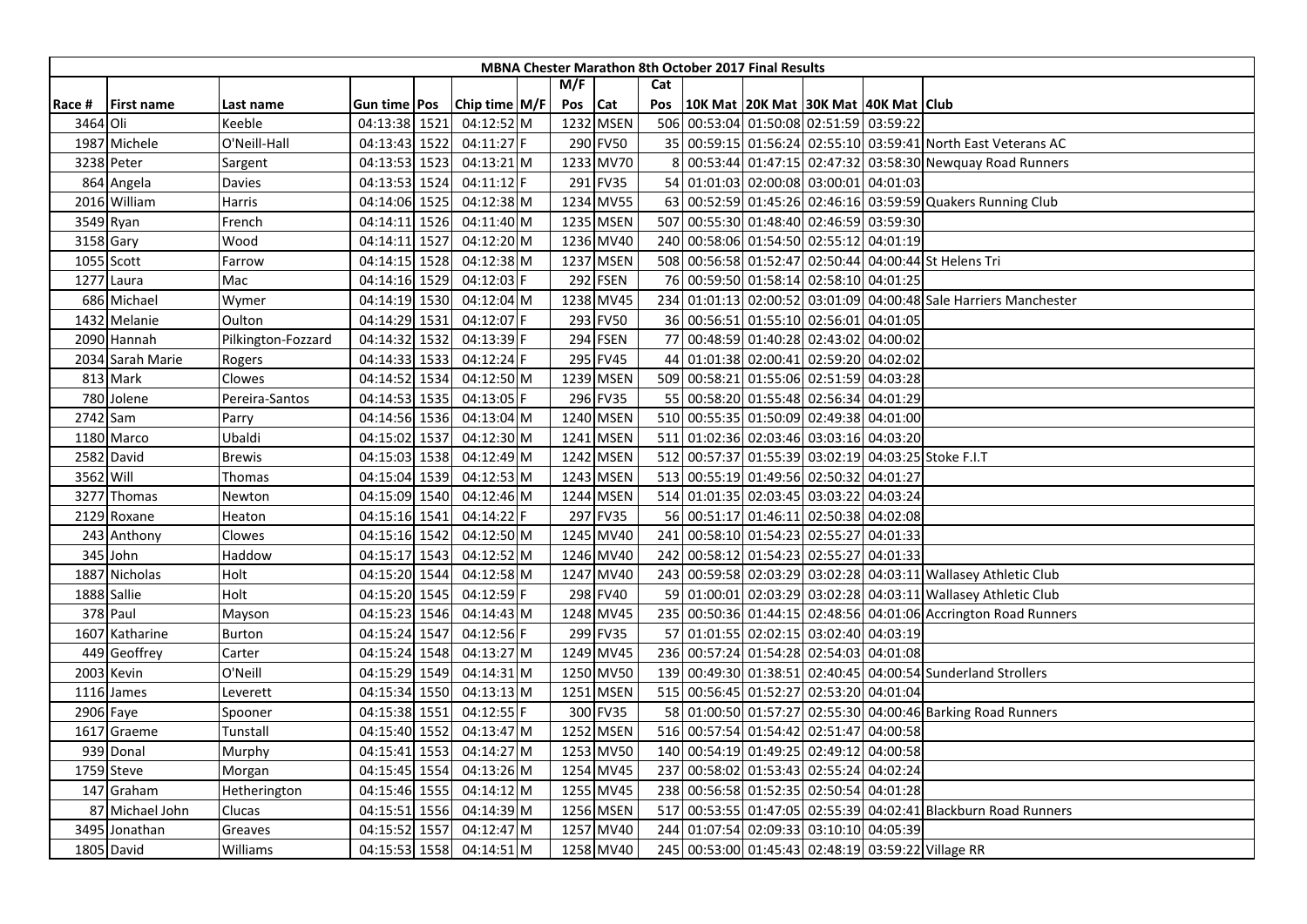|           |                   |              |                     |               |     |            |     | MBNA Chester Marathon 8th October 2017 Final Results |                                     |                            |                                                                       |
|-----------|-------------------|--------------|---------------------|---------------|-----|------------|-----|------------------------------------------------------|-------------------------------------|----------------------------|-----------------------------------------------------------------------|
|           |                   |              |                     |               | M/F |            | Cat |                                                      |                                     |                            |                                                                       |
| Race #    | <b>First name</b> | Last name    | Gun time <b>Pos</b> | Chip time M/F | Pos | <b>Cat</b> | Pos | 10K Mat   20K Mat   30K Mat   40K Mat   Club         |                                     |                            |                                                                       |
|           | 2609 Adrian       | Jones        | 04:15:57 1559       | 04:13:44 M    |     | 1259 MSEN  |     | 518 00:57:51 01:54:05 02:53:11 04:01:56              |                                     |                            |                                                                       |
|           | 1855 Paul         | White        | 04:15:58 1560       | 04:13:58 M    |     | 1260 MV40  |     | 246 00:58:11 01:55:08 02:55:14 04:01:11              |                                     |                            |                                                                       |
|           | 917 Susan         | Heaney       | 04:16:00 1561       | 04:13:10 F    |     | 301 FV55   |     |                                                      |                                     |                            | 16 01:02:09 02:01:59 03:02:25 04:03:47 Royton Road Runners            |
|           | 834 Mark          | Thompson     | 04:16:01 1562       | 04:14:27 M    |     | 1261 MV50  |     | 141 00:54:40 01:49:23 02:49:45 04:01:53              |                                     |                            |                                                                       |
| 1671      | Victoria          | Jackson      | 04:16:07 1563       | 04:14:07 F    |     | 302 FV35   |     | 59 00:58:31 01:55:24 02:58:34 04:03:50               |                                     |                            |                                                                       |
|           | 3344 Vicky        | Randall      | 04:16:09 1564       | 04:13:16 F    |     | 303 FV35   |     | 60 01:03:43 02:03:45 03:03:01 04:03:22               |                                     |                            |                                                                       |
|           | 1781 Mark         | Lally        | 04:16:13 1565       | 04:14:16 M    |     | 1262 MV45  |     | 239 00:57:05 01:52:23 02:50:11 04:02:03              |                                     |                            |                                                                       |
|           | 156 Nicola        | Thomson      | 04:16:20 1566       | 04:14:28 F    |     | 304 FV45   |     | 45 01:01:38 02:03:47 03:03:22 04:03:46               |                                     |                            |                                                                       |
| 3440 Jeff |                   | Phillipson   | 04:16:21 1567       | 04:15:06 M    |     | 1263 MV55  |     |                                                      |                                     |                            | 64 00:52:52 01:46:10 02:48:34 04:02:16 Riversway Road Runners         |
|           | 1107 Nicola       | Hayes        | 04:16:25 1568       | 04:14:08 F    |     | 305 FV40   |     |                                                      |                                     |                            | 60 00:56:43 01:52:33 02:53:37 04:01:57 Skelmersdale Boundary Harriers |
|           | 3335 Jason        | Law          | 04:16:27 1569       | 04:14:04 M    |     | 1264 MV40  | 247 |                                                      | 00:55:48 01:49:25 02:44:14 03:59:16 |                            |                                                                       |
|           | 275 Michael       | Newell       | 04:16:27 1569       | 04:14:54 M    |     | 1264 MSEN  |     | 519 00:57:29 01:53:02 02:50:13 04:02:58              |                                     |                            |                                                                       |
|           | 2848 Ross         | <b>Dines</b> | 04:16:31 1571       | 04:14:49 M    |     | 1266 MSEN  |     | 520 00:57:18 01:52:36 02:50:12 03:59:25              |                                     |                            |                                                                       |
|           | 2278 Diana        | Vasile       | 04:16:33 1572       | 04:15:13 F    |     | 306 FV35   |     | 61 00:57:07 01:54:58 02:57:08 04:03:08               |                                     |                            |                                                                       |
|           | 3506 Tom          | Gray         | 04:16:40 1573       | 04:14:40 M    |     | 1267 MSEN  | 521 | 00:58:14 02:16:47 02:55:33 04:04:16                  |                                     |                            |                                                                       |
|           | 3400 Craig        | Molyneux     | 04:16:43 1574       | 04:15:54 M    |     | 1268 MSEN  | 522 |                                                      | 00:51:39 01:42:52 02:39:43 04:01:47 |                            |                                                                       |
|           | 2156 Suzy         | <b>Beck</b>  | 04:16:47 1575       | 04:14:15 F    |     | 307 FV35   | 62  |                                                      |                                     |                            | 01:02:44 02:00:38 02:59:20 04:02:42 Pudsey Pacers RC                  |
| 2027 Lee  |                   | Dodgson      | 04:16:47 1575       | 04:14:09 M    |     | 1269 MSEN  |     | 523 01:03:49 02:03:26 03:02:31 04:04:16              |                                     |                            |                                                                       |
|           | 2232 Mark         | Jones        | 04:16:52 1577       | 04:15:23 M    |     | 1270 MV40  |     | 248 00:54:48 01:48:52 02:45:21 04:01:27              |                                     |                            |                                                                       |
|           | 3378 Jane         | Whitcombe    | 04:16:54 1578       | 04:14:45 F    |     | 308 FV45   |     | 46 01:00:10 01:58:36 02:59:18 04:03:29               |                                     |                            |                                                                       |
|           | 906 Howard        | Gaunt        | 04:16:59 1579       | 04:14:13 M    |     | 1271 MV45  |     | 240 01:02:08 02:03:48 03:03:23 04:03:56              |                                     |                            |                                                                       |
|           | 253 Gaby          | Concepcion   | 04:17:01 1580       | 04:15:15 M    |     | 1272 MV40  |     |                                                      |                                     |                            | 249 00:50:37 01:41:53 02:42:57 03:59:14 Red Rose Road Runners         |
|           | 3067 Shiva        | Waggott      | 04:17:01 1581       | 04:14:18 M    |     | 1273 MSEN  |     | 524 01:03:47 02:03:42 03:02:27 04:03:33              |                                     |                            |                                                                       |
|           | 2887 Christine    | Ayers        | 04:17:02 1582       | 04:14:06 F    |     | 309 FV60   |     |                                                      |                                     |                            | 10 01:00:58 02:00:33 03:02:46 04:03:55 Leighton Fun Runners           |
|           | 484 Lisa          | Scholes      | 04:17:03 1583       | 04:15:23 F    |     | 310 FV40   |     |                                                      |                                     |                            | 61 00:55:07 01:53:29 02:59:07 04:04:36 Fylde Coast Runners            |
|           | 1835 Katy         | West         | 04:17:08 1584       | 04:14:59 F    |     | 311 FV35   |     | 63 01:01:38 02:02:59 03:02:54 04:04:13               |                                     |                            |                                                                       |
|           | 1367 Luke         | Pearson      | 04:17:10 1585       | $04:14:11$ M  |     | 1274 MSEN  |     | 525 01:01:37 01:58:04 02:58:06 04:04:12              |                                     |                            |                                                                       |
|           | 3089 Gina         | Little       | 04:17:10 1586       | 04:14:30 F    |     | 312 FV70   |     |                                                      | 01:02:53 02:02:14 03:03:15 04:04:21 |                            |                                                                       |
|           | 2941 Barry        | Bell         | 04:17:13 1587       | 04:14:46 M    |     | 1275 MV65  |     |                                                      |                                     |                            | 13 00:58:20 01:55:16 02:55:20 04:02:58 Istead & Ifield Harriers       |
|           | 263 Tom           | Wright       | 04:17:14 1588       | 04:15:37 M    |     | 1276 MV40  |     | 250 00:57:51 01:53:49 02:53:08 04:02:45              |                                     |                            |                                                                       |
|           | 2041 Chris        | Dempsey      | 04:17:26 1589       | 04:15:14 M    |     | 1277 MV40  | 251 |                                                      |                                     |                            | 00:54:04 01:48:31 02:49:51 04:04:17 Vegan Runners UK                  |
|           | 1915 Oliver       | Hughes       | 04:17:27 1590       | 04:15:35 M    |     | 1278 MSEN  | 526 |                                                      |                                     | 01:54:51 02:50:55 04:04:05 |                                                                       |
|           | 750 Mark          | Godden       | 04:17:30 1591       | 04:15:40 M    |     | 1279 MV60  |     |                                                      |                                     |                            | 34 00:58:05 01:54:42 02:51:50 04:02:37 Macclesfield Harriers & AC     |
|           | 1494 James        | Thompson     | 04:17:38 1592       | 04:16:54 M    |     | 1280 MSEN  |     | 527 00:49:34 01:38:50 02:39:55 04:01:36              |                                     |                            |                                                                       |
|           | 505 Annabel       | Jansen       | 04:17:39 1593       | 04:14:54 F    |     | 313 FSEN   |     | 78 01:01:10 02:00:45 03:02:51 04:05:16               |                                     |                            |                                                                       |
|           | 2086 Jordan       | Hunter       | 04:17:41 1594       | 04:14:14 M    |     | 1281 MSEN  |     | 528 01:09:40 02:16:31 03:12:19 04:05:12              |                                     |                            |                                                                       |
|           | 1886 Peter        | Barham       | 04:17:42 1595       | 04:15:15 M    |     | 1282 MV45  | 241 |                                                      |                                     |                            | 00:58:22 01:53:39 02:55:04 04:03:39 Wallasey Athletic Club            |
|           | 416 Antony        | Taylor       | 04:17:44 1596       | 04:15:25 M    |     | 1283 MV40  |     | 252 00:57:21 01:53:18 02:53:20 04:03:24              |                                     |                            |                                                                       |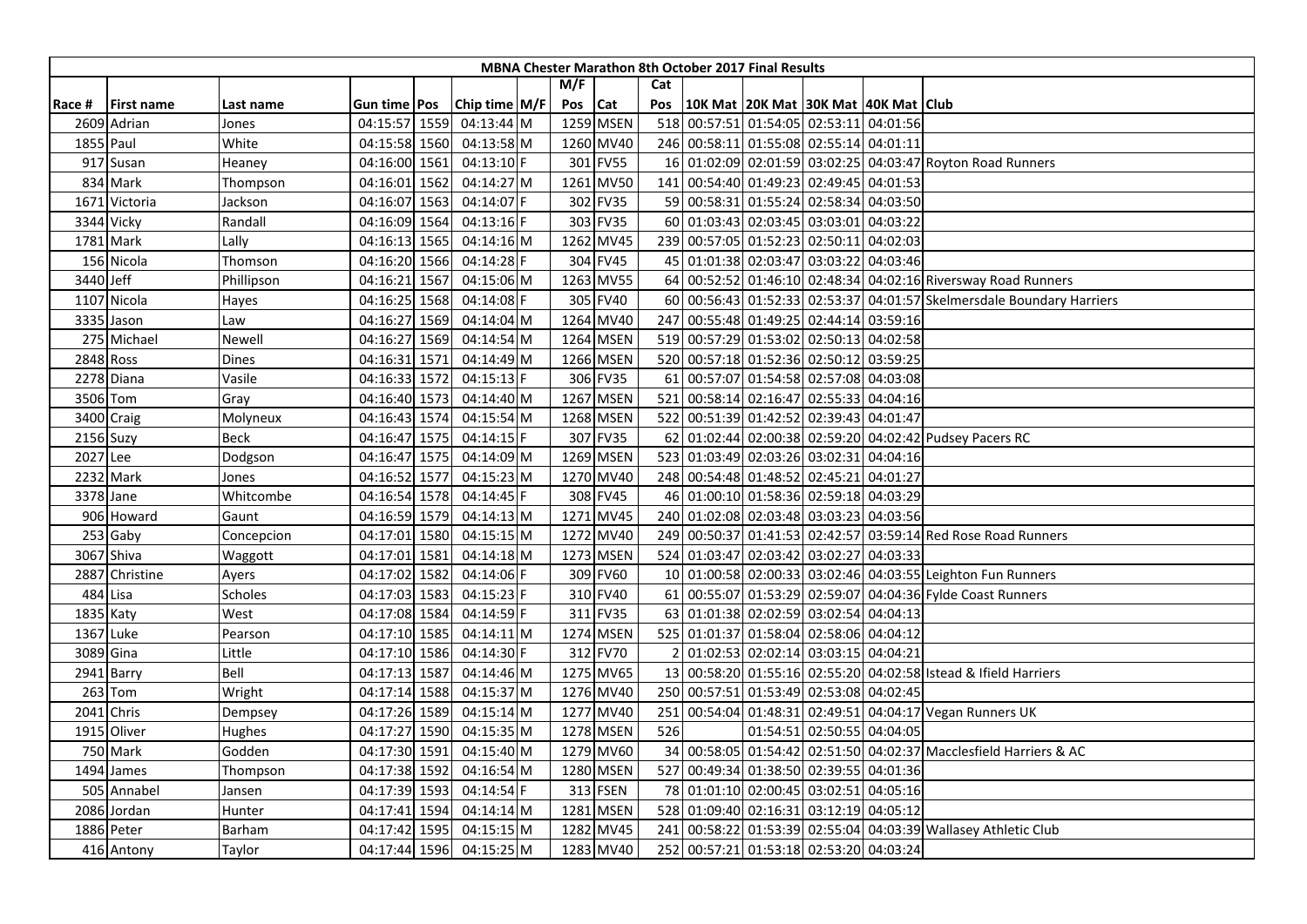|           |                   |                 |                     |                 |     |            |     | <b>MBNA Chester Marathon 8th October 2017 Final Results</b> |  |                                                                             |
|-----------|-------------------|-----------------|---------------------|-----------------|-----|------------|-----|-------------------------------------------------------------|--|-----------------------------------------------------------------------------|
|           |                   |                 |                     |                 | M/F |            | Cat |                                                             |  |                                                                             |
| Race #    | <b>First name</b> | Last name       | Gun time <b>Pos</b> | Chip time $M/F$ | Pos | <b>Cat</b> | Pos | 10K Mat  20K Mat  30K Mat  40K Mat   Club                   |  |                                                                             |
|           | 828 Steve         | <b>Lillis</b>   | 04:17:45 1597       | $04:15:13$ M    |     | 1284 MV55  |     | 65 01:02:51 02:04:51 03:06:19 04:05:48                      |  |                                                                             |
|           | 3200 Andrew       | Ramsey          | 04:17:47 1598       | 04:15:23 M      |     | 1285 MSEN  |     |                                                             |  | 529 01:00:21 01:59:50 03:01:38 04:04:54 Caerphilly Runners                  |
|           | 1954 Aaron        | Schade          | 04:17:50 1599       | 04:16:08 M      |     | 1286 MV40  |     |                                                             |  | 253 00:53:58 01:48:05 02:49:51 04:04:47 Western Athletic Club (Isle of Man) |
|           | 652 Ryan          | Cooper          | 04:17:50 1600       | 04:16:26 M      |     | 1287 MSEN  |     | 530 00:53:42 01:46:34 02:47:59 04:01:58                     |  |                                                                             |
|           | 92 Graham         | Driver          | 04:17:52 1601       | 04:15:46 M      |     | 1288 MV50  |     |                                                             |  | 142 01:01:38 02:03:47 03:03:53 04:04:16 Spectrum Striders                   |
|           | 2665 Sara         | Grasham         | 04:17:52 1601       | 04:15:49 F      |     | 314 FV45   |     |                                                             |  | 47 01:00:02 02:01:11 03:03:01 04:04:16 Aberystwyth AC                       |
|           | 782 Nick          | Ham             | 04:17:54 1603       | 04:15:00 M      |     | 1289 MV50  |     |                                                             |  | 143 00:58:15 01:55:00 02:57:43 04:04:43 Glossopdale Harriers                |
| 2277 Ed   |                   | Williams        | 04:18:11 1604       | 04:15:55 M      |     | 1290 MV40  |     | 254 00:56:56 01:52:47 02:52:40 04:04:19                     |  |                                                                             |
|           | <b>568 Kirk</b>   | Yearsley        | 04:18:11 1605       | 04:17:06 M      |     | 1291 MSEN  |     | 531 00:55:28 01:51:59 02:50:41 04:01:44                     |  |                                                                             |
|           | 1138 Jamie        | Bradbury        | 04:18:15 1606       | 04:17:25 M      |     | 1292 MV40  |     |                                                             |  | 255 00:52:37 02:04:44 02:40:33 04:04:16 Lymm Runners                        |
|           | 3216 Garnon       | Thornton        | 04:18:17 1607       | 04:16:30 M      |     | 1293 MV45  |     | 242 00:58:09 01:54:48 02:54:33 04:04:19                     |  |                                                                             |
|           | 830 Paresh        | Patel           | 04:18:29 1608       | 04:16:22 M      |     | 1294 MV40  |     |                                                             |  | 256 00:58:16 01:54:35 02:50:53 04:05:17 Vegan Runners UK                    |
|           | 2268 Victoria     | Leeper          | 04:18:32 1609       | 04:16:04 F      |     | 315 FSEN   |     | 79 00:59:19 01:57:45 03:02:02 04:04:45                      |  |                                                                             |
|           | 3151 Beth         | Pirie           | 04:18:35 1610       | 04:16:07 F      |     | 316 FV45   |     |                                                             |  | 48 00:59:52 01:59:01 03:03:24 04:06:14 Victory AC                           |
|           | 435 John          | Hannan          | 04:18:46 1611       | 04:18:09 M      |     | 1295 MV50  |     |                                                             |  | 144 00:49:34 01:38:49 02:28:06 04:02:25 Blackburn Road Runners              |
|           | 528 Benjamin      | Ashton          | 04:18:51 1612       | 04:16:37 M      |     | 1296 MSEN  |     | 532 01:00:05 01:59:26 03:00:18 04:06:31                     |  |                                                                             |
|           | 215 Andrew        | Carter          | 04:18:52 1613       | 04:16:54 M      |     | 1297 MV50  |     | 145 00:58:27 01:55:13 02:55:40 04:03:33                     |  |                                                                             |
|           | 2957 Sarah        | Marzaioli       | 04:18:53 1614       | 04:16:34 F      |     | 317 FV65   |     |                                                             |  | 01:00:43 02:00:28 03:02:58 04:06:00 Hastings Runners                        |
|           | 1097 Katie        | Payne           | 04:18:57 1615       | 04:16:09 F      |     | 318 FSEN   |     |                                                             |  | 80 01:04:44 02:05:40 03:06:56 04:06:25 Sandbach Striders                    |
|           | 262 John          | Wilson          | 04:19:09 1616       | 04:17:32 M      |     | 1298 MSEN  |     | 533 00:57:51 01:53:50 02:53:08 04:04:25                     |  |                                                                             |
|           | 1919 Gary         | James           | 04:19:11 1617       | $04:18:11$ M    |     | 1299 MV45  |     | 243 00:53:55 01:50:36 02:54:18 04:05:26                     |  |                                                                             |
|           | 343 Helen         | Morris          | 04:19:19 1618       | 04:17:06 F      |     | 319 FV45   |     | 49 00:57:42 01:52:15 02:54:25 04:04:20                      |  |                                                                             |
| 2991 Alex |                   | Cib             | 04:19:22 1619       | 04:16:48 F      |     | 320 FSEN   |     | 81 01:01:28 02:03:40 03:03:18 04:05:29                      |  |                                                                             |
|           | 1739 Nikki        | awrence         | 04:19:33 1620       | 04:17:24 F      |     | 321 FV50   |     | 37 00:58:36 01:56:23 02:57:48 04:05:53                      |  |                                                                             |
|           | 2196 Jackie       | Russell         | 04:19:35 1621       | 04:16:53 F      |     | 322 FV40   |     |                                                             |  | 62 01:03:47 02:05:39 03:05:58 04:05:51 Selby Striders                       |
|           | 2857 Gary         | Robinson        | 04:19:36 1622       | 04:18:09 M      |     | 1300 MV45  |     |                                                             |  | 244 00:54:37 01:50:04 02:54:46 04:05:08 Edmonton RC                         |
|           | 1976 Nina         | Jensen          | 04:19:38 1623       | 04:18:24 F      |     | 323 FV40   |     |                                                             |  | 63 00:53:58 01:49:46 02:58:35 04:06:30 Claremont Road Runners               |
| 1576 Ben  |                   | <b>Bartlett</b> | 04:19:53 1624       | 04:18:10 M      |     | 1301 MSEN  |     |                                                             |  | 534 00:55:24 01:50:19 02:55:15 04:05:00 Chester Road Runners                |
|           | 973 Sean          | Simpson         | 04:19:55 1625       | 04:18:27 M      |     | 1302 MSEN  |     | 535 00:53:47 01:48:11 02:49:16 04:02:46                     |  |                                                                             |
|           | 2947 Janice       | Moorekite       | 04:19:55 1625       | 04:19:47 F      |     | 324 FV60   |     |                                                             |  | 11 00:56:09 01:54:26 02:54:02 04:02:38 Larkfield AC                         |
|           | 2050 Clive        | Reid            | 04:20:04 1627       | 04:17:22 M      |     | 1303 MV65  |     |                                                             |  | 14 01:01:11 02:00:34 03:00:27 04:06:26 Pocklington Runners                  |
| 3560 Phil |                   | Ross            | 04:20:11 1628       | 04:17:30 M      |     | 1304 MSEN  |     | 536 00:58:46 01:51:28 02:53:22 04:07:11                     |  |                                                                             |
|           | 767 Bridget       | Brogan-Bruce    | 04:20:13 1629       | 04:17:24 F      |     | 325 FV45   |     |                                                             |  | 50 01:02:04 02:03:41 03:03:21 04:06:36 HYDE VILLAGE STRIDERS                |
|           | 1549 Greg         | Hughes          | 04:20:14 1630       | 04:19:19 M      |     | 1305 MV45  |     |                                                             |  | 245 00:51:48 01:43:24 02:41:47 04:02:04 Chester Triathlon Club              |
|           | 2843 Bronwen      | Sarginson       | 04:20:20 1631       | 04:18:19 F      |     | 326 FV35   |     | 64 01:01:02 02:00:47 03:02:04 04:06:42                      |  |                                                                             |
|           | 3172 Chris        | Perry           | 04:20:23 1632       | 04:18:53 M      |     | 1306 MV40  |     | 257 00:54:09 01:48:04 02:46:49 04:02:57                     |  |                                                                             |
|           | 2670 Andrew       | Chambers        | 04:20:30 1633       | 04:18:18 M      |     | 1307 MV40  |     | 258 00:58:14 01:54:27 02:55:10 04:07:00                     |  |                                                                             |
|           | 720 Frankie       | Yan             | 04:20:33 1634       | 04:19:00 M      |     | 1308 MSEN  |     |                                                             |  | 537 00:59:22 01:57:46 03:03:16 04:09:35 HYDE VILLAGE STRIDERS               |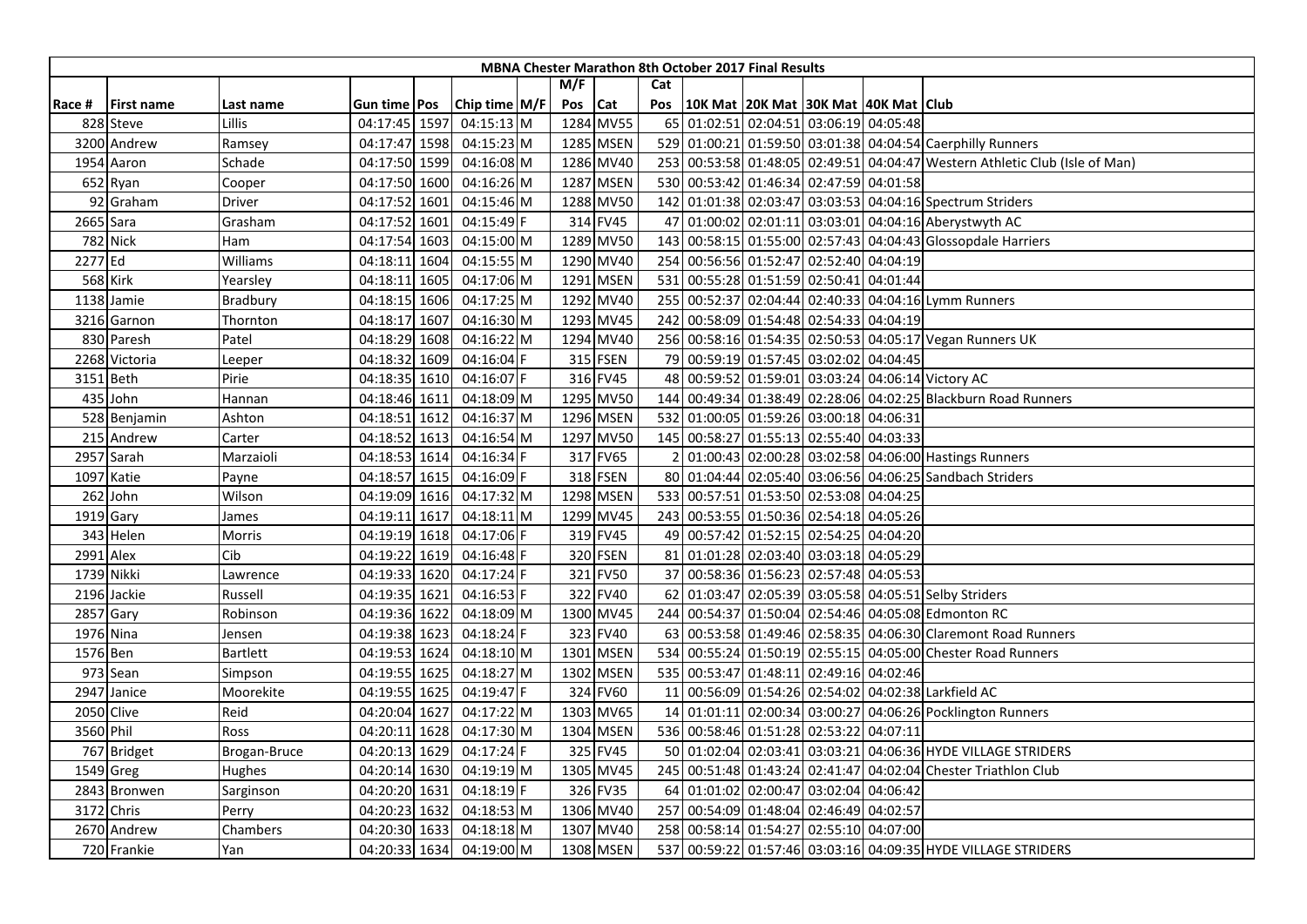| M/F<br>Cat<br>Chip time M/F<br>10K Mat 20K Mat 30K Mat 40K Mat Club<br>Pos Cat<br>Pos<br>Race #<br><b>First name</b><br>Gun time   Pos<br>Last name<br>327 FSEN<br>82 00:59:55 01:59:21 03:00:32 04:07:30 St Albans Striders<br>04:18:27 F<br>2884 Clair<br>04:20:36 1635<br>Drage<br>Cole<br>04:19:00 M<br>1309 MV45<br>246 00:56:57 01:52:48 02:49:06 04:04:14 Wallasey Athletic Club<br>1890 Stephen<br>04:20:36 1635<br>2633 Kevin<br>Edwards<br>04:20:36 1637<br>04:17:57 M<br>1310 MSEN<br>538 01:02:20 02:03:39 03:04:06 04:07:40<br>654 Vikki<br>04:17:52 F<br>328 FV45<br>51 01:01:56 02:04:09 03:09:11 04:07:45 Bramhall Runners<br>Murphy<br>04:20:43 1638<br>329 FSEN<br>83 01:05:05 02:07:58 03:07:06 04:08:43<br>1827 Ceri<br>04:21:02 1639<br>04:17:45 F<br>Bailey |
|-----------------------------------------------------------------------------------------------------------------------------------------------------------------------------------------------------------------------------------------------------------------------------------------------------------------------------------------------------------------------------------------------------------------------------------------------------------------------------------------------------------------------------------------------------------------------------------------------------------------------------------------------------------------------------------------------------------------------------------------------------------------------------------|
|                                                                                                                                                                                                                                                                                                                                                                                                                                                                                                                                                                                                                                                                                                                                                                                   |
|                                                                                                                                                                                                                                                                                                                                                                                                                                                                                                                                                                                                                                                                                                                                                                                   |
|                                                                                                                                                                                                                                                                                                                                                                                                                                                                                                                                                                                                                                                                                                                                                                                   |
|                                                                                                                                                                                                                                                                                                                                                                                                                                                                                                                                                                                                                                                                                                                                                                                   |
|                                                                                                                                                                                                                                                                                                                                                                                                                                                                                                                                                                                                                                                                                                                                                                                   |
|                                                                                                                                                                                                                                                                                                                                                                                                                                                                                                                                                                                                                                                                                                                                                                                   |
|                                                                                                                                                                                                                                                                                                                                                                                                                                                                                                                                                                                                                                                                                                                                                                                   |
| 539 00:59:05 01:55:34 02:55:27 04:06:42<br>Philip<br>Pierce<br>04:21:03 1640<br>04:19:15 M<br>1311 MSEN<br>1851                                                                                                                                                                                                                                                                                                                                                                                                                                                                                                                                                                                                                                                                   |
| Robinson<br>04:21:06 1641<br>04:18:43 M<br>1312 MV60<br>35 01:01:06 02:00:34 03:01:47 04:07:53 Thornton Cleveleys Running Club<br>267 Steven                                                                                                                                                                                                                                                                                                                                                                                                                                                                                                                                                                                                                                      |
| 2516 Lee<br>04:21:11 1642<br>04:19:51 M<br>1313 MV40<br>259 00:55:20 01:53:42 02:57:28 04:06:36<br>Johnson                                                                                                                                                                                                                                                                                                                                                                                                                                                                                                                                                                                                                                                                        |
| 330 FSEN<br>84 01:02:32 02:03:47 03:06:53 04:10:46<br>2262 Holly<br>04:21:20 1643<br>04:18:55 F<br>Jones                                                                                                                                                                                                                                                                                                                                                                                                                                                                                                                                                                                                                                                                          |
| Hill<br>04:19:14 F<br>331 FV60<br>12 01:01:39 02:02:05 03:04:23 04:08:26 Springfield Striders RC<br>2923 Janet<br>04:21:24 1644                                                                                                                                                                                                                                                                                                                                                                                                                                                                                                                                                                                                                                                   |
| 332 FV50<br>38 00:59:23 01:58:51 03:01:21 04:08:06 Fareham Crusaders Running Club<br>04:21:30 1645<br>04:18:58 F<br>3146 Joanne<br>Chappell                                                                                                                                                                                                                                                                                                                                                                                                                                                                                                                                                                                                                                       |
| 146 01:02:20 02:03:39 03:04:05 04:07:41<br>2648 Keith<br>04:21:45 1646<br>04:18:57 M<br>1314 MV50<br>Attwood                                                                                                                                                                                                                                                                                                                                                                                                                                                                                                                                                                                                                                                                      |
| 2517 Rob<br>147 00:56:00 01:49:33 02:54:11 04:07:51<br>04:21:53 1647<br>04:20:04 M<br>1315 MV50<br>Andrews                                                                                                                                                                                                                                                                                                                                                                                                                                                                                                                                                                                                                                                                        |
| 1316 MV45<br>247 01:05:01 02:06:13 03:08:35 04:09:01 Wrecsam Tri<br>2753 Lance<br>Ball<br>04:22:00 1648<br>04:19:14 M                                                                                                                                                                                                                                                                                                                                                                                                                                                                                                                                                                                                                                                             |
| 1596 Hari<br><b>Bartlett</b><br>04:22:01 1649<br>04:19:43 F<br>333 FV50<br>39 01:02:56 02:06:16 03:07:32 04:09:01                                                                                                                                                                                                                                                                                                                                                                                                                                                                                                                                                                                                                                                                 |
| 1317 MV40<br>260 00:57:31 01:54:22 02:56:35 04:06:24<br>1548 Pete<br>Newall<br>04:22:08 1650<br>04:20:23 M                                                                                                                                                                                                                                                                                                                                                                                                                                                                                                                                                                                                                                                                        |
| 1317 MV55<br>66 01:01:03 01:57:34 02:59:37 04:07:13<br>$101$ John<br>04:22:08 1650<br>04:20:36 M<br>Lum Young                                                                                                                                                                                                                                                                                                                                                                                                                                                                                                                                                                                                                                                                     |
| 290 Paul<br>04:22:09 1652<br>04:19:53 M<br>1319 MV40<br>261 00:59:43 01:59:18 03:00:16 04:07:48 Red Rose Road Runners<br>McMonagle                                                                                                                                                                                                                                                                                                                                                                                                                                                                                                                                                                                                                                                |
| 1320 MV40<br>2312 Shane<br>04:22:09 1653<br>04:19:24 M<br>262 01:05:06 02:06:38 03:08:22 04:09:57 Chesapeake Road Runners<br>Walker                                                                                                                                                                                                                                                                                                                                                                                                                                                                                                                                                                                                                                               |
| 1321 MSEN<br>540 01:00:11 01:59:36 02:59:46 04:08:04<br>2681 Shaun<br>Harrison<br>04:22:10 1654<br>04:20:20 M                                                                                                                                                                                                                                                                                                                                                                                                                                                                                                                                                                                                                                                                     |
| 334 FV50<br>40 00:54:45 01:51:46 02:53:59 04:07:19<br>04:22:11 1655<br>04:20:18 F<br>207 Sharon<br>McLellan                                                                                                                                                                                                                                                                                                                                                                                                                                                                                                                                                                                                                                                                       |
| 1322 MV40<br>263 00:58:12 01:54:46 02:54:35 04:07:31<br>Rich<br>04:22:12 1656<br>04:20:16 M<br>3208 Martyn                                                                                                                                                                                                                                                                                                                                                                                                                                                                                                                                                                                                                                                                        |
| 1323 MV50<br>148 00:48:28 01:45:50 02:56:51 04:07:56 Cheddar RC<br>3278 David<br>04:22:15 1657<br>04:21:36 M<br>Barrett                                                                                                                                                                                                                                                                                                                                                                                                                                                                                                                                                                                                                                                           |
| 572 Adrian<br>04:22:16 1658<br>04:20:27 M<br>1324 MSEN<br>541 00:54:06 01:48:51 02:55:44 04:08:17<br>Kingsnorth                                                                                                                                                                                                                                                                                                                                                                                                                                                                                                                                                                                                                                                                   |
| 1325 MV40<br>00:54:59 01:50:29 02:55:15 04:08:34<br>1029 Gareth<br>Kilshaw<br>04:22:17<br>1659<br>$04:19:14$ M<br>264                                                                                                                                                                                                                                                                                                                                                                                                                                                                                                                                                                                                                                                             |
| 2216 Stu<br>Crozier<br>04:22:19 1660<br>04:19:45 M<br>1326 MV40<br>265 01:01:14 02:00:55 03:02:31 04:08:36                                                                                                                                                                                                                                                                                                                                                                                                                                                                                                                                                                                                                                                                        |
| 04:22:19 1661<br>542 00:58:13 01:53:33 02:56:58 04:07:55 Bramhall Runners<br>708 Mathew<br>04:20:35 M<br>1327 MSEN<br>Cordes                                                                                                                                                                                                                                                                                                                                                                                                                                                                                                                                                                                                                                                      |
| 00:58:09 01:54:29 02:58:45 04:08:15<br>04:19:39 M<br>1328 MSEN<br>543<br>3016 Marian<br>04:22:26 1662<br>Tanase                                                                                                                                                                                                                                                                                                                                                                                                                                                                                                                                                                                                                                                                   |
| 04:20:35 M<br>1329 MSEN<br>544 00:58:22 01:56:35 03:03:24 04:08:39<br>1424 Alvaro<br>Perez Saez<br>04:22:29 1663                                                                                                                                                                                                                                                                                                                                                                                                                                                                                                                                                                                                                                                                  |
| 1330 MV45<br>248 00:57:09 01:52:19 02:51:43 04:06:04 Rochdale Triathlon Club<br>882 Simon<br>04:22:37 1664<br>04:20:39 M<br>Bytheway                                                                                                                                                                                                                                                                                                                                                                                                                                                                                                                                                                                                                                              |
| 335 FSEN<br>85 01:02:35 02:03:45 03:04:24 04:09:10 Newcastle Staffs AC<br>04:22:39 1665<br>04:19:56 F<br>2632 Kathryn<br>Saunders                                                                                                                                                                                                                                                                                                                                                                                                                                                                                                                                                                                                                                                 |
| 249 00:58:15 01:55:04 02:52:59 04:07:12<br>976 Stuart<br>Critchley<br>04:22:42 1666<br>04:20:30 M<br>1331 MV45                                                                                                                                                                                                                                                                                                                                                                                                                                                                                                                                                                                                                                                                    |
| 336 FSEN<br>86 01:04:28 02:06:46 03:08:19 04:10:37 Blackburn Road Runners<br>402 Bethany<br>Perkins<br>04:22:45 1667<br>$04:19:47$ F                                                                                                                                                                                                                                                                                                                                                                                                                                                                                                                                                                                                                                              |
| 1332 MV50<br>149 00:57:18 01:54:14 02:51:20 04:06:11<br>1450 John<br>04:22:51 1668<br>04:21:21 M<br>Crayton                                                                                                                                                                                                                                                                                                                                                                                                                                                                                                                                                                                                                                                                       |
| 266 00:56:55 01:53:42 02:55:49 04:08:12 Bramhall Runners<br>691 Paul<br>Taylor<br>04:22:56 1669<br>04:21:19 M<br>1333 MV40                                                                                                                                                                                                                                                                                                                                                                                                                                                                                                                                                                                                                                                        |
| 337 FV50<br>00:58:19 01:55:06 02:56:15 04:07:59<br>871<br>Geraldine<br>04:23:01 1670<br>$04:20:13$ F<br>Jones<br>41                                                                                                                                                                                                                                                                                                                                                                                                                                                                                                                                                                                                                                                               |
| 1298 Catrin J<br>04:23:02 1671<br>04:20:30 F<br>338 FSEN<br>87 01:02:36 02:03:46 03:04:35 04:09:08<br>Owen                                                                                                                                                                                                                                                                                                                                                                                                                                                                                                                                                                                                                                                                        |
| 42 01:02:51 02:04:25 03:05:53 04:09:18 Eccleshill Road Runners<br>04:23:10 1672<br>339 FV50<br>2061 Ann<br>Kisluk<br>04:20:20 F                                                                                                                                                                                                                                                                                                                                                                                                                                                                                                                                                                                                                                                   |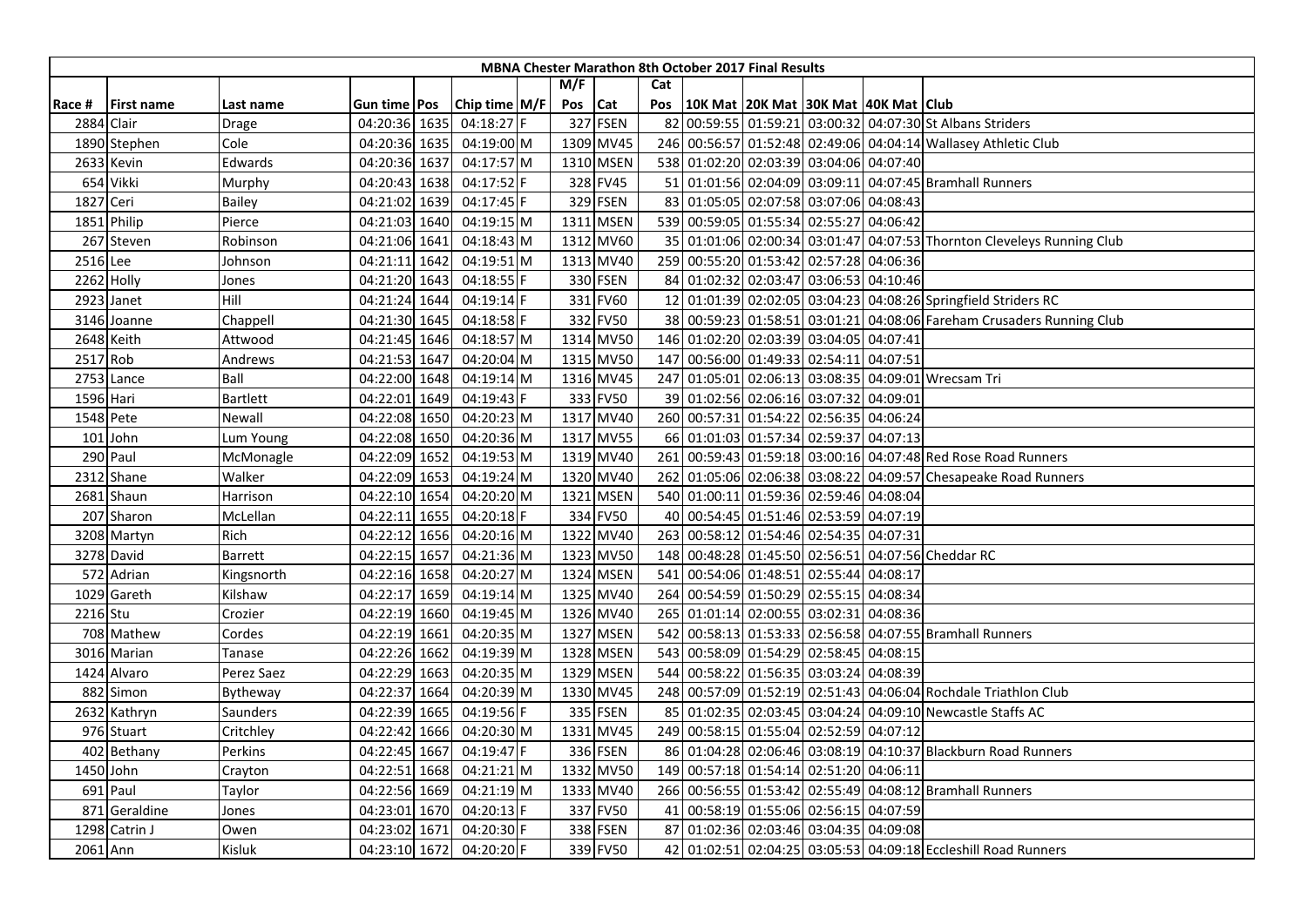|          |                   |                |                |      |               |         |           |     | <b>MBNA Chester Marathon 8th October 2017 Final Results</b> |                                     |  |                                                                            |
|----------|-------------------|----------------|----------------|------|---------------|---------|-----------|-----|-------------------------------------------------------------|-------------------------------------|--|----------------------------------------------------------------------------|
|          |                   |                |                |      |               | M/F     |           | Cat |                                                             |                                     |  |                                                                            |
| Race #   | <b>First name</b> | Last name      | Gun time   Pos |      | Chip time M/F | Pos Cat |           | Pos | 10K Mat 20K Mat 30K Mat 40K Mat Club                        |                                     |  |                                                                            |
|          | 1876 Daniel       | Templeton      | 04:23:18 1673  |      | 04:19:50 M    |         | 1334 MSEN |     | 545 01:02:05 01:59:46 03:00:40 04:09:42                     |                                     |  |                                                                            |
|          | 2555 Richard      | Stones         | 04:23:24 1674  |      | 04:20:31 M    |         | 1335 MV40 |     |                                                             |                                     |  | 267 00:54:38 01:50:48 02:55:51 04:08:31 100 marathin club                  |
|          | 972 Roshan        | Shanbhogue     | 04:23:35 1675  |      | 04:21:30 M    |         | 1336 MSEN |     | 546 00:57:32 01:53:57 02:55:02 04:08:42                     |                                     |  |                                                                            |
|          | 779 Tracy         | Vernon         | 04:23:37       | 1676 | 04:21:20 F    |         | 340 FV55  |     |                                                             |                                     |  | 17 00:57:15 01:55:01 02:58:15 04:07:37 Goyt Valley Striders                |
| 1096 Jo  |                   | Askey          | 04:23:46 1677  |      | 04:20:58 F    |         | 341 FV40  |     |                                                             |                                     |  | 64 01:01:48 02:02:31 03:04:31 04:09:55 Sandbach Striders                   |
|          | 1857 Christopher  | Harris         | 04:23:47 1678  |      | 04:21:55 M    |         | 1337 MV65 |     | 15 00:57:39 01:55:23 03:00:55 04:09:57                      |                                     |  |                                                                            |
|          | 2796 Cain         | Wallace        | 04:24:12 1679  |      | 04:21:42 M    |         | 1338 MV40 |     |                                                             |                                     |  | 268 01:01:56 02:01:42 03:04:16 04:11:35 Lawley Running Club                |
|          | 2088 Mary         | Abbott         | 04:24:14 1680  |      | 04:21:47 F    |         | 342 FV55  |     | 18 01:01:02 02:01:16 03:03:50 04:09:58                      |                                     |  |                                                                            |
|          | 130 Mark          | Thompson       | 04:24:16 1681  |      | 04:21:23 M    |         | 1339 MV40 |     | 269 01:01:42 02:00:06 03:02:37 04:10:31                     |                                     |  |                                                                            |
|          | 3100 Sam          | Shutt          | 04:24:16 1682  |      | 04:22:05 M    |         | 1340 MSEN |     | 547 00:59:46 01:58:13 03:00:53 04:10:11                     |                                     |  |                                                                            |
|          | 885 Kirstie       | Higgins        | 04:24:16 1683  |      | 04:21:23 F    |         | 343 FV40  |     | 65 01:06:10 02:08:54 03:10:09 04:11:50                      |                                     |  |                                                                            |
| 2838 Bex |                   | Gilbert        | 04:24:19 1684  |      | 04:22:01 F    |         | 344 FV35  |     |                                                             |                                     |  | 65 01:01:31 02:03:32 03:05:19 04:11:38 Felixstowe RRC                      |
|          | 2902 Chloe        | Eaton          | 04:24:20 1685  |      | $04:21:28$ F  |         | 345 FSEN  |     | 88 01:03:49 02:04:27 03:06:42 04:11:50                      |                                     |  |                                                                            |
|          | 3472 Andy         | Cain           | 04:24:24 1686  |      | 04:22:47 M    |         | 1341 MSEN |     | 548 00:54:25 01:46:43 02:42:22 04:04:43                     |                                     |  |                                                                            |
|          | 1632 Daniel       | Fogerty        | 04:24:26 1687  |      | 04:21:34 M    |         | 1342 MSEN |     | 549 01:04:30 02:07:07 03:09:43 04:12:57                     |                                     |  |                                                                            |
|          | 533 Matthew       | Sudlow         | 04:24:26 1688  |      | 04:22:34 M    |         | 1343 MV40 |     |                                                             |                                     |  | 270 01:01:05 02:01:09 03:04:14 04:10:30 decorum and tring ac - roadrunners |
|          | 502 Kerry         | Lomas          | 04:24:33 1689  |      | 04:22:28 F    |         | 346 FV35  |     |                                                             |                                     |  | 66 00:58:53 01:57:27 03:05:06 04:11:32 Astley & Tyldesley Road Runners     |
|          | 2314 Fiona        | Hawkins        | 04:24:35 1690  |      | 04:23:29 F    |         | 347 FV35  |     |                                                             |                                     |  | 67 01:00:08 02:01:48 03:05:13 04:11:21 Team Derby Runner                   |
|          | 2988 Richard      | Wellburn       | 04:24:41 1691  |      | 04:21:49 M    |         | 1344 MV45 |     |                                                             |                                     |  | 250 01:05:53 02:08:29 03:10:13 04:11:54 100 Marathon Club                  |
|          | 462 Carolyn       | Burn           | 04:24:41 1692  |      | 04:22:13 F    |         | 348 FV50  |     | 43 01:02:21 02:03:48 03:04:19 04:10:40                      |                                     |  |                                                                            |
|          | 1734 Sarah        | Ferguson       | 04:24:46 1693  |      | 04:22:56 F    |         | 349 FV35  |     |                                                             |                                     |  | 68 00:58:07 01:54:52 02:52:26 04:10:08 North Wales Road Runners            |
|          | 1491 Giuseppe     | Serra          | 04:24:48 1694  |      | 04:22:58 M    |         | 1345 MV50 |     | 150 00:58:07 01:54:52 02:51:35 04:06:16                     |                                     |  |                                                                            |
|          | 3164 Lisa         | Cartlidge      | 04:24:52       | 1695 | 04:22:43 F    |         | 350 FV45  |     | 52 01:01:38 02:03:52 03:06:53 04:11:30                      |                                     |  |                                                                            |
|          | 2467 Dean         | Chambers       | 04:24:53 1696  |      | 04:22:44 M    |         | 1346 MV55 |     |                                                             |                                     |  | 67 00:59:21 01:59:06 03:03:11 04:11:31 100 Marathon Club                   |
|          | 197 Margaret      | Menzies        | 04:24:55 1697  |      | 04:22:51 F    |         | 351 FV55  |     | 19 00:57:02 01:54:33 03:00:13 04:11:50                      |                                     |  |                                                                            |
|          | 702 Phil          | Sigley         | 04:24:59 1698  |      | 04:22:46 M    |         | 1347 MSEN |     | 550 00:55:50 01:50:02 02:51:39 04:09:35                     |                                     |  |                                                                            |
|          | 580 Dan           | <b>Bromley</b> | 04:25:00 1699  |      | 04:22:20 M    |         | 1348 MSEN |     | 551 01:03:41 02:05:57 03:07:08 04:11:14                     |                                     |  |                                                                            |
|          | 2093 Steven       | Handley        | 04:25:00 1700  |      | 04:22:20 M    |         | 1349 MV40 | 271 |                                                             | 01:03:41 02:05:57 03:07:08 04:11:15 |  |                                                                            |
|          | 3414 Andrew       | Crompton       | 04:25:01 1701  |      | 04:22:59 M    |         | 1350 MV40 | 272 |                                                             | 00:58:23 01:55:09 02:56:14 04:11:09 |  |                                                                            |
|          | 1611 Connie       | Moody          | 04:25:08 1702  |      | 04:22:38 F    |         | 352 FV35  |     | 69 01:04:56 02:07:24 03:09:36 04:12:07                      |                                     |  |                                                                            |
|          | 649 Marcio        | Tomaz          | 04:25:09 1703  |      | 04:23:16 M    |         | 1351 MSEN |     | 552 00:58:05 01:53:45 02:54:20 04:11:40                     |                                     |  |                                                                            |
|          | 1203 Jack         | Bishop         | 04:25:12 1704  |      | 04:23:02 M    |         | 1352 MSEN |     | 553 01:00:27 02:00:18 03:02:50 04:11:15                     |                                     |  |                                                                            |
|          | 535 Adam          | Fogo           | 04:25:16 1705  |      | 04:23:19 M    |         | 1353 MSEN |     | 554 00:58:05 01:54:50 02:51:41 04:10:01                     |                                     |  |                                                                            |
|          | 2759 Natalie      | Bowen Jones    | 04:25:20 1706  |      | 04:22:54 F    |         | 353 FSEN  |     | 89 00:57:54 01:57:46 03:02:53 04:11:35                      |                                     |  |                                                                            |
|          | 2163 Chris        | Brunold        | 04:25:28 1707  |      | 04:23:20 F    |         | 354 FV50  |     | 44 01:01:17 01:59:34 03:01:22 04:09:03 Otley AC             |                                     |  |                                                                            |
|          | 600 Mark          | Bebbington     | 04:25:35 1708  |      | 04:23:38 M    |         | 1354 MV45 |     |                                                             |                                     |  | 251 00:57:06 01:51:51 02:46:47 04:10:40 Rochdale Tri Club                  |
|          | 1416 Craig        | Garlick        | 04:25:38 1709  |      | 04:23:46 M    |         | 1355 MSEN |     | 555 00:57:53 01:54:21 02:54:26 04:11:27                     |                                     |  |                                                                            |
|          | 1173 Darren       | Hibbert        | 04:25:45 1710  |      | 04:24:32 M    |         | 1356 MV40 |     | 273 00:54:26 01:48:02 02:44:40 04:02:49                     |                                     |  |                                                                            |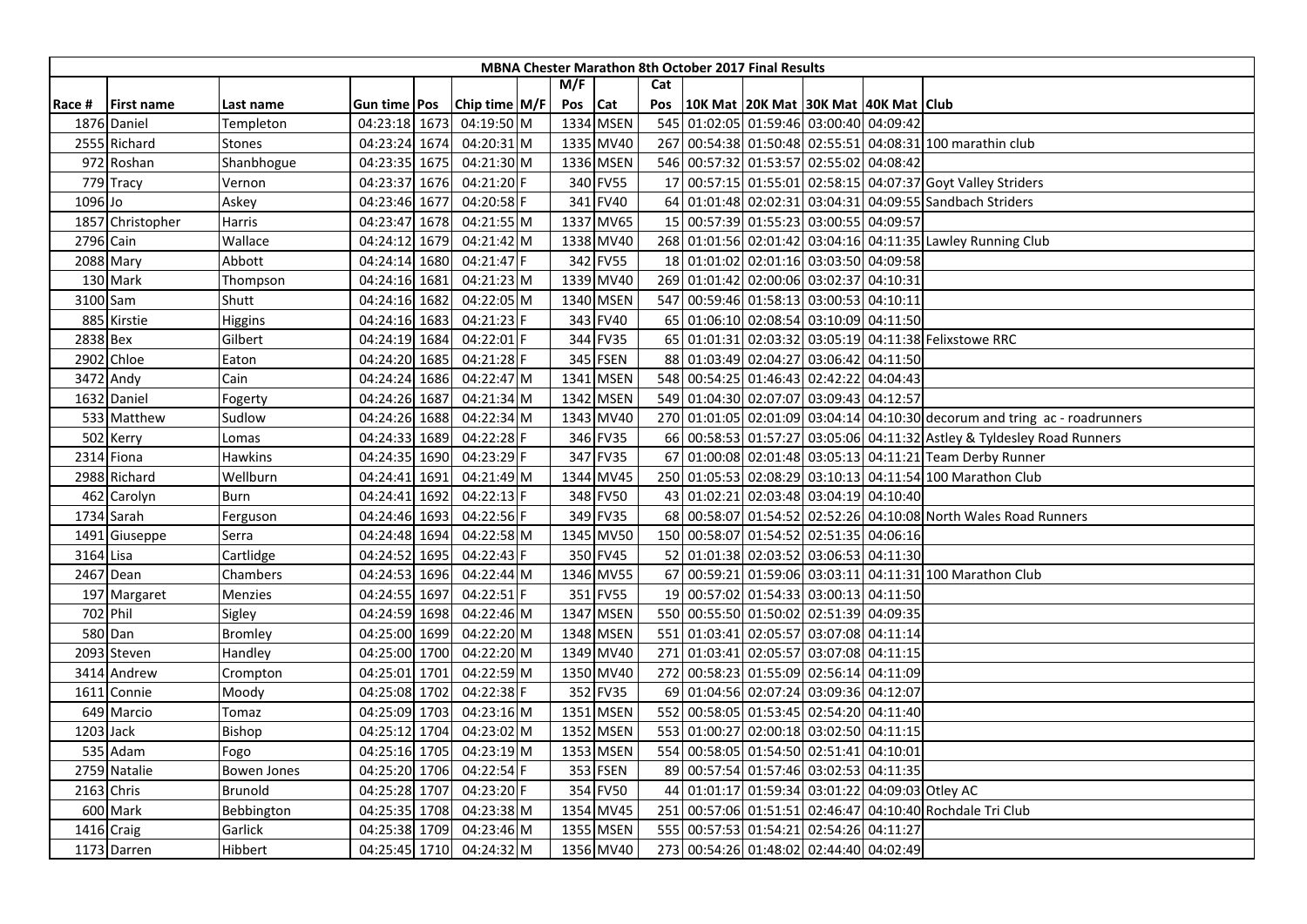|         |                   |                |                     |      |               |     |           |     | <b>MBNA Chester Marathon 8th October 2017 Final Results</b> |  |                                                                    |
|---------|-------------------|----------------|---------------------|------|---------------|-----|-----------|-----|-------------------------------------------------------------|--|--------------------------------------------------------------------|
|         |                   |                |                     |      |               | M/F |           | Cat |                                                             |  |                                                                    |
| Race #  | <b>First name</b> | Last name      | Gun time <b>Pos</b> |      | Chip time M/F | Pos | Cat       | Pos | 10K Mat 20K Mat 30K Mat 40K Mat Club                        |  |                                                                    |
|         | 2782 James        | Staton         | 04:25:48 1711       |      | 04:23:36 M    |     | 1357 MV40 |     |                                                             |  | 274 00:57:39 01:52:54 02:56:49 04:11:08 Lawley Running Club        |
|         | 2596 Clare        | Francis        | 04:25:53 1712       |      | 04:23:04 F    |     | 355 FV35  |     | 70 00:58:24 01:55:05 03:00:46 04:11:53                      |  |                                                                    |
|         | 3538 Robbie       | Gray           | 04:25:54 1713       |      | 04:23:32 M    |     | 1358 MSEN |     | 556 01:01:40 02:03:48 03:03:25 04:11:50                     |  |                                                                    |
|         | 872 Carl          | Johnson        | 04:25:54 1714       |      | 04:24:17 M    |     | 1359 MSEN |     | 557 00:55:45 01:54:44 03:01:08 04:11:53                     |  |                                                                    |
|         | 532 Sam           | Charles        | 04:25:55 1715       |      | 04:23:32 M    |     | 1360 MSEN |     | 558 01:01:26 02:00:44 03:00:54 04:12:07                     |  |                                                                    |
|         | 670 Margaret      | Hammersley     | 04:26:02 1716       |      | 04:23:54 F    |     | 356 FV50  |     | 45 01:00:36 01:59:14 03:01:03 04:09:16                      |  |                                                                    |
|         | 1006 Kelly        | .avender-Smith | 04:26:02 1717       |      | 04:25:12 F    |     | 357 FV40  |     |                                                             |  | 66 01:01:50 02:04:19 03:07:56 04:12:45 Ellesmere Port RC           |
|         | 1803 Anne         | Kirby          | 04:26:02 1718       |      | 04:25:13 F    |     | 358 FV50  |     |                                                             |  | 46 01:01:50 02:04:20 03:07:56 04:12:45 Ellesmere Port RC           |
|         | 3000 Camilla      | Langlands      | 04:26:06 1719       |      | 04:24:16 F    |     | 359 FSEN  |     |                                                             |  | 90 00:58:13 01:55:55 03:02:09 04:12:18 The Stragglers Running Club |
|         | 1151 Jenny        | Fleming        | 04:26:07 1720       |      | 04:24:06 F    |     | 360 FV35  |     | 71 00:59:28 02:00:04 03:03:44 04:12:09                      |  |                                                                    |
|         | 1152 Krista       | Halliwell      | 04:26:07 1721       |      | 04:24:05 F    |     | 361 FV35  |     | 72 00:59:27 02:00:04 03:03:45 04:12:09                      |  |                                                                    |
|         | 2773 Lucy         | Kesek          | 04:26:09 1722       |      | 04:22:56 F    |     | 362 FSEN  |     |                                                             |  | 91 01:06:08 02:07:34 03:07:23 04:12:00 Wrekin Road Runners         |
|         | 2181 Mark         | Swinden        | 04:26:11            | 1723 | 04:24:11 M    |     | 1361 MV60 |     |                                                             |  | 36 00:54:10 01:47:42 02:53:16 04:10:31 Tadcaster Harriers          |
|         | 238 James         | Clarke         | 04:26:12 1724       |      | 04:24:00 M    |     | 1362 MSEN |     | 559 00:59:52 02:00:32 03:07:43 04:13:25                     |  |                                                                    |
|         | 2666 Lina         | Verseckaite    | 04:26:13 1725       |      | 04:24:25 F    |     | 363 FV35  |     |                                                             |  | 73 01:01:20 02:01:49 03:05:21 04:12:18 Aberystwyth AC              |
|         | 630 Julie         | Parkes         | 04:26:17 1726       |      | 04:23:58 F    |     | 364 FV45  |     | 53 01:03:10 02:05:18 03:08:05 04:12:54                      |  |                                                                    |
|         | 608 Lucy          | Lomax          | 04:26:19 1727       |      | 04:23:37 F    |     | 365 FSEN  |     | 92 01:03:51 02:07:53 03:09:53 04:13:09                      |  |                                                                    |
|         | 911 David         | Hughes         | 04:26:23 1728       |      | 04:23:37 M    |     | 1363 MV50 |     |                                                             |  | 151 01:00:13 01:56:40 02:57:51 04:10:51 Penny Lane Striders        |
|         | 2539 Stuart       | Jones          | 04:26:26 1729       |      | 04:24:47 M    |     | 1364 MV45 |     | 252 00:57:41 01:56:14 02:59:47 04:10:18                     |  |                                                                    |
|         | 2510 Sam          | Pyatt          | 04:26:30 1730       |      | 04:23:38 M    |     | 1365 MSEN |     | 560 00:58:37 01:54:49 02:52:31 04:10:13                     |  |                                                                    |
|         | 3383 Alexandra    | <b>Bullard</b> | 04:26:31 1731       |      | 04:23:59 F    |     | 366 FV45  |     | 54 01:04:50 02:07:26 03:10:10 04:13:22                      |  |                                                                    |
| 2682 Ed |                   | Cartwright     | 04:26:32 1732       |      | 04:23:08 M    |     | 1366 MV40 | 275 | 01:06:57 02:07:19 03:09:03 04:13:14                         |  |                                                                    |
|         | 2008 Kev          | Tyerman        | 04:26:37 1733       |      | 04:23:58 M    |     | 1367 MV40 |     | 276 01:03:08 02:04:42 03:06:44 04:12:25                     |  |                                                                    |
|         | 1041 Sally        | Slater         | 04:26:53 1734       |      | $04:24:16$ F  |     | 367 FV35  |     | 74 01:02:33 02:04:12 03:06:59 04:12:51                      |  |                                                                    |
|         | 3159 Layla        | Gunter         | 04:26:53 1735       |      | 04:24:16 F    |     | 368 FSEN  |     | 93 01:02:34 02:04:12 03:06:59 04:12:51                      |  |                                                                    |
|         | 2979 Kasia        | Bailey         | 04:27:01 1736       |      | 04:24:09 F    |     | 369 FV35  |     | 75 01:03:50 02:04:27 03:06:43 04:12:21                      |  |                                                                    |
|         | 3118 Ruth         | Farnell        | 04:27:11 1737       |      | 04:25:00 F    |     | 370 FV55  |     |                                                             |  | 20 01:00:49 02:00:33 03:04:34 04:12:36 Vegan Runners UK            |
|         | 2680 Mel          | Joyce          | 04:27:12 1738       |      | 04:23:59 F    |     | 371 FV40  |     | 67 01:04:32 02:07:34 03:09:59 04:13:55                      |  |                                                                    |
|         | 337 Rachael       | Povey          | 04:27:16 1739       |      | 04:24:12 F    |     | 372 FSEN  |     | 94 01:03:54 02:05:41 03:07:45 04:14:14                      |  |                                                                    |
|         | 3170 Liza         | Darroch        | 04:27:18 1740       |      | 04:24:32 F    |     | 373 FV65  |     |                                                             |  | 01:02:19 02:03:49 03:05:59 04:12:49 Cirencester AC                 |
|         | 2059 David        | Harrison       | 04:27:18 1741       |      | 04:25:43 M    |     | 1368 MSEN |     | 561 00:57:46 01:53:16 02:49:23 04:10:01                     |  |                                                                    |
|         | 123 Nichola       | Campbell       | 04:27:19 1742       |      | 04:24:38 F    |     | 374 FV45  |     | 55 01:03:05 02:08:13 03:13:28 04:13:53                      |  |                                                                    |
|         | 1337 Anna         | Soppitt        | 04:27:22 1743       |      | 04:24:44 F    |     | 375 FSEN  |     | 95 01:01:33 02:03:27 03:05:44 04:14:08                      |  |                                                                    |
|         | 2710 Glenn        | Foster         | 04:27:23 1744       |      | 04:24:25 M    |     | 1369 MV40 |     | 277 01:00:04 01:55:37 02:55:56 04:12:27                     |  |                                                                    |
|         | 616 Lisa          | Wilson         | 04:27:24 1745       |      | 04:24:54 F    |     | 376 FV35  |     | 76 01:01:35 02:04:40 03:07:56 04:13:42                      |  |                                                                    |
|         | 1519 Stuart       | Davies         | 04:27:24 1746       |      | 04:24:55 M    |     | 1370 MV40 |     | 278 01:00:53 01:59:58 03:04:01 04:12:52                     |  |                                                                    |
|         | 1033 Paul         | Smith          | 04:27:29 1747       |      | 04:25:20 M    |     | 1371 MV45 |     | 253 00:58:10 01:55:08 02:58:31 04:11:51                     |  |                                                                    |
|         | 2289 Eva          | Ryan           | 04:27:34 1748       |      | 04:24:36 F    |     | 377 FV45  |     |                                                             |  | 56 01:05:37 02:07:37 03:09:52 04:14:00 Team Derby Runner           |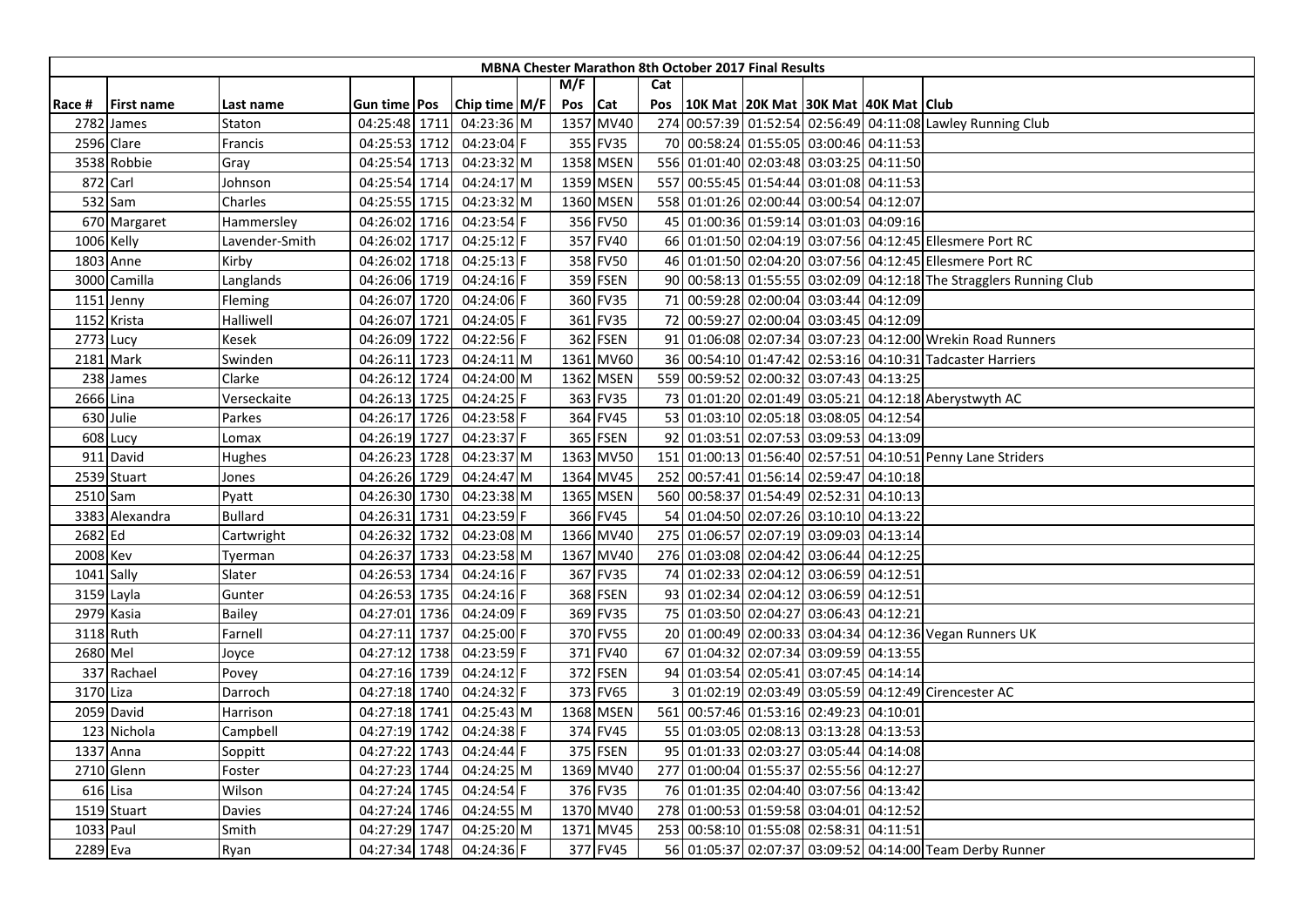|          |                   |               |                     |                 |     |            |     | <b>MBNA Chester Marathon 8th October 2017 Final Results</b> |                                     |  |                                                                             |
|----------|-------------------|---------------|---------------------|-----------------|-----|------------|-----|-------------------------------------------------------------|-------------------------------------|--|-----------------------------------------------------------------------------|
|          |                   |               |                     |                 | M/F |            | Cat |                                                             |                                     |  |                                                                             |
| Race #   | <b>First name</b> | Last name     | Gun time <b>Pos</b> | Chip time $M/F$ | Pos | <b>Cat</b> | Pos | 10K Mat  20K Mat  30K Mat  40K Mat   Club                   |                                     |  |                                                                             |
|          | 3478 Michelle     | Fairclough    | 04:27:36 1749       | 04:24:38 F      |     | 378 FV40   |     | 68 01:02:00 02:02:52 03:05:44 04:13:19                      |                                     |  |                                                                             |
|          | 623 Veja          | Gorania       | 04:27:37 1750       | 04:26:02 M      |     | 1372 MV50  |     | 152 00:57:17 01:53:14 03:00:01 04:11:52                     |                                     |  |                                                                             |
|          | 612 Pasquelle     | Shenton       | 04:27:39 1751       | 04:25:09 F      |     | 379 FSEN   |     | 96 01:02:51 02:03:51 03:06:18 04:13:21                      |                                     |  |                                                                             |
|          | 2066 Joel         | Harding       | 04:27:41 1752       | 04:26:20 M      |     | 1373 MSEN  |     | 562 00:53:52 01:54:08 03:02:17 04:13:40                     |                                     |  |                                                                             |
|          | 236 Mark          | Bond          | 04:27:43 1753       | 04:26:30 M      |     | 1374 MSEN  |     |                                                             |                                     |  | 563 00:53:53 01:52:03 02:56:22 04:09:52 Chorley Athletic and Triathlon Club |
|          | 1103 Stephen      | Hindmarsh     | 04:27:45 1754       | 04:24:52 M      |     | 1375 MV40  | 279 |                                                             | 01:03:54 02:04:45 03:07:05 04:12:44 |  |                                                                             |
|          | 1598 Paul         | Povey         | 04:27:46 1755       | 04:25:38 M      |     | 1376 MV40  |     |                                                             |                                     |  | 280 00:58:25 01:55:27 03:02:41 04:13:36 Penyffordd Run Club                 |
| 2174 Ian |                   | Medley        | 04:27:48 1756       | 04:24:42 M      |     | 1377 MV45  |     | 254 01:04:16 02:03:36 03:05:39 04:14:39                     |                                     |  |                                                                             |
|          | 2748 Tom          | Hearn         | 04:27:50 1757       | 04:26:14 M      |     | 1378 MSEN  |     | 564 00:57:48 01:53:19 03:00:54 04:14:27                     |                                     |  |                                                                             |
|          | 3279 Matthew      | Frain         | 04:27:51 1758       | 04:26:23 M      |     | 1379 MSEN  |     | 565 00:53:57 01:47:33 03:04:19 04:15:06                     |                                     |  |                                                                             |
|          | 2297 Amanda       | Dorricott     | 04:27:51 1759       | 04:26:06 F      |     | 380 FV35   |     | 77 00:58:07 01:54:20 02:51:48 04:09:50                      |                                     |  |                                                                             |
|          | 1659 Paul         | Young         | 04:27:54 1760       | 04:24:46 M      |     | 1380 MSEN  |     | 566 01:01:47 02:00:46 03:08:03 04:14:51                     |                                     |  |                                                                             |
|          | 1788 Rachael      | Graham        | 04:27:57 1761       | 04:25:30 F      |     | 381 FSEN   |     |                                                             |                                     |  | 97 01:00:11 02:00:05 03:03:55 04:13:58 Wallasey Athletic Club               |
|          | 2221 Robert       | Crump         | 04:27:57 1761       | 04:24:37 M      |     | 1381 MV40  |     |                                                             |                                     |  | 281 01:07:44 02:10:25 03:12:39 04:14:58 Caistor Running Club                |
|          | 2220 Nadine       | Crump         | 04:27:57 1763       | 04:24:37 F      |     | 382 FV40   |     |                                                             |                                     |  | 69 01:07:44 02:10:26 03:12:27 04:14:57 Caistor Running Club                 |
|          | 1763 Sorin        | Tudorut       | 04:28:00 1764       | 04:24:51 M      |     | 1382 MSEN  |     | 567 01:00:24 01:56:33 02:58:16 04:11:11                     |                                     |  |                                                                             |
|          | 733 Chris         | Gledhill      | 04:28:02 1765       | 04:25:40 M      |     | 1383 MV45  |     | 255 00:58:09 01:52:43 02:50:17 04:13:03                     |                                     |  |                                                                             |
|          | 191 Beverley      | Armstrong     | 04:28:05 1766       | $04:26:23$ F    |     | 383 FV45   |     |                                                             |                                     |  | 57 00:53:53 01:50:04 02:58:33 04:15:17 DH Runners                           |
|          | 1156 Carl         | Bibby         | 04:28:05 1766       | 04:26:12 M      |     | 1384 MV50  |     |                                                             |                                     |  | 153 00:58:16 01:54:25 02:53:06 04:12:43 Warrington Tri Club                 |
|          | 1597 Louise       | Hayes         | 04:28:05 1768       | 04:25:20 F      |     | 384 FV40   |     | 70 01:06:10 02:09:59 03:13:07 04:14:59                      |                                     |  |                                                                             |
|          | 2263 Lindsey      | Fawcett       | 04:28:06 1769       | 04:25:41 F      |     | 385 FV35   |     | 78 01:02:33 02:03:47 03:06:54 04:13:33                      |                                     |  |                                                                             |
|          | 3565 Marvin       | Musaka        | 04:28:08 1770       | 04:26:47 M      |     | 1385 MSEN  |     | 568 00:54:48 01:55:54 03:03:47 04:13:40                     |                                     |  |                                                                             |
|          | 181 Andrea        | Fell          | 04:28:23 1771       | 04:25:46 F      |     | 386 FV40   |     |                                                             |                                     |  | 71 01:02:36 02:03:01 03:07:40 04:14:56 Cumberland AC                        |
|          | 3347 Amelia       | Hope          | 04:28:23 1772       | 04:25:37 F      |     | 387 FSEN   |     | 98 01:02:49 02:02:19 03:03:34 04:14:05                      |                                     |  |                                                                             |
|          | 2345 Andrew       | Maddick       | 04:28:24 1773       | 04:25:36 M      |     | 1386 MV40  |     | 282 01:02:48 02:02:20 03:03:34 04:14:04                     |                                     |  |                                                                             |
|          | 2509 Anne         | Hughes        | 04:28:24 1774       | 04:26:08 F      |     | 388 FV60   |     |                                                             |                                     |  | 13 00:58:50 01:58:54 03:04:33 04:14:28 Northbrook Athletic Club             |
|          | 2178 Gemma        | Dracup        | 04:28:25 1775       | 04:25:35 F      |     | 389 FSEN   |     | 99 01:00:36 02:03:20 03:08:51 04:14:49                      |                                     |  |                                                                             |
|          | 3029 Shezan       | Hirjee        | 04:28:30 1776       | 04:25:49 M      |     | 1387 MSEN  |     | 569 01:04:37 02:10:11 03:12:28 04:15:42                     |                                     |  |                                                                             |
| 1682 Jon |                   | Vaughan       | 04:28:37 1777       | 04:26:22 M      |     | 1388 MV40  |     | 283 01:02:04 02:03:41 03:04:36 04:13:25                     |                                     |  |                                                                             |
|          | 2173 Wayne        | <b>Butler</b> | 04:28:37 1778       | 04:25:45 M      |     | 1389 MSEN  |     |                                                             |                                     |  | 570 01:05:04 02:07:05 03:11:33 04:16:44 St Theresa's A.C.                   |
|          | 3382 Aaron        | Whiston       | 04:28:39 1779       | 04:26:48 M      |     | 1390 MSEN  | 571 |                                                             |                                     |  | 00:58:17 01:56:29 03:00:11 04:15:16 Trentham Rc                             |
|          | 878 Mark          | Hamilton      | 04:28:42 1780       | 04:27:59 M      |     | 1391 MSEN  |     | 572 00:52:47 01:46:52 02:52:45 04:12:47                     |                                     |  |                                                                             |
|          | 1208 Damien       | Webster       | 04:28:42 1781       | 04:27:26 M      |     | 1392 MSEN  | 573 |                                                             | 00:54:14 02:18:00 03:02:28 04:14:41 |  |                                                                             |
|          | 2286 Thomas       | Lawcock       | 04:28:48 1782       | 04:28:14 M      |     | 1393 MSEN  | 574 |                                                             |                                     |  | 00:55:23 01:53:29 02:56:19 04:12:58 Teammanvers                             |
|          | 2422 Laura        | Pratley       | 04:28:52 1783       | 04:25:57 F      |     | 390 FSEN   |     | 100 01:05:46 02:07:56 03:10:38 04:15:29                     |                                     |  |                                                                             |
|          | 1099 June         | Wray          | 04:28:55 1784       | 04:26:07 F      |     | 391 FV55   | 21  |                                                             |                                     |  | 01:04:44 02:05:40 03:06:56 04:14:43 Sandbach Striders                       |
|          | 2590 Craig        | Cornes        | 04:28:58 1785       | 04:26:13 M      |     | 1394 MV45  |     | 256 01:04:16 02:07:46 03:12:43 04:15:51                     |                                     |  |                                                                             |
|          | 2325 Jake         | Lowe          | 04:29:00 1786       | 04:26:39 M      |     | 1395 MSEN  |     | 575 01:06:33 02:08:56 03:13:20 04:17:28                     |                                     |  |                                                                             |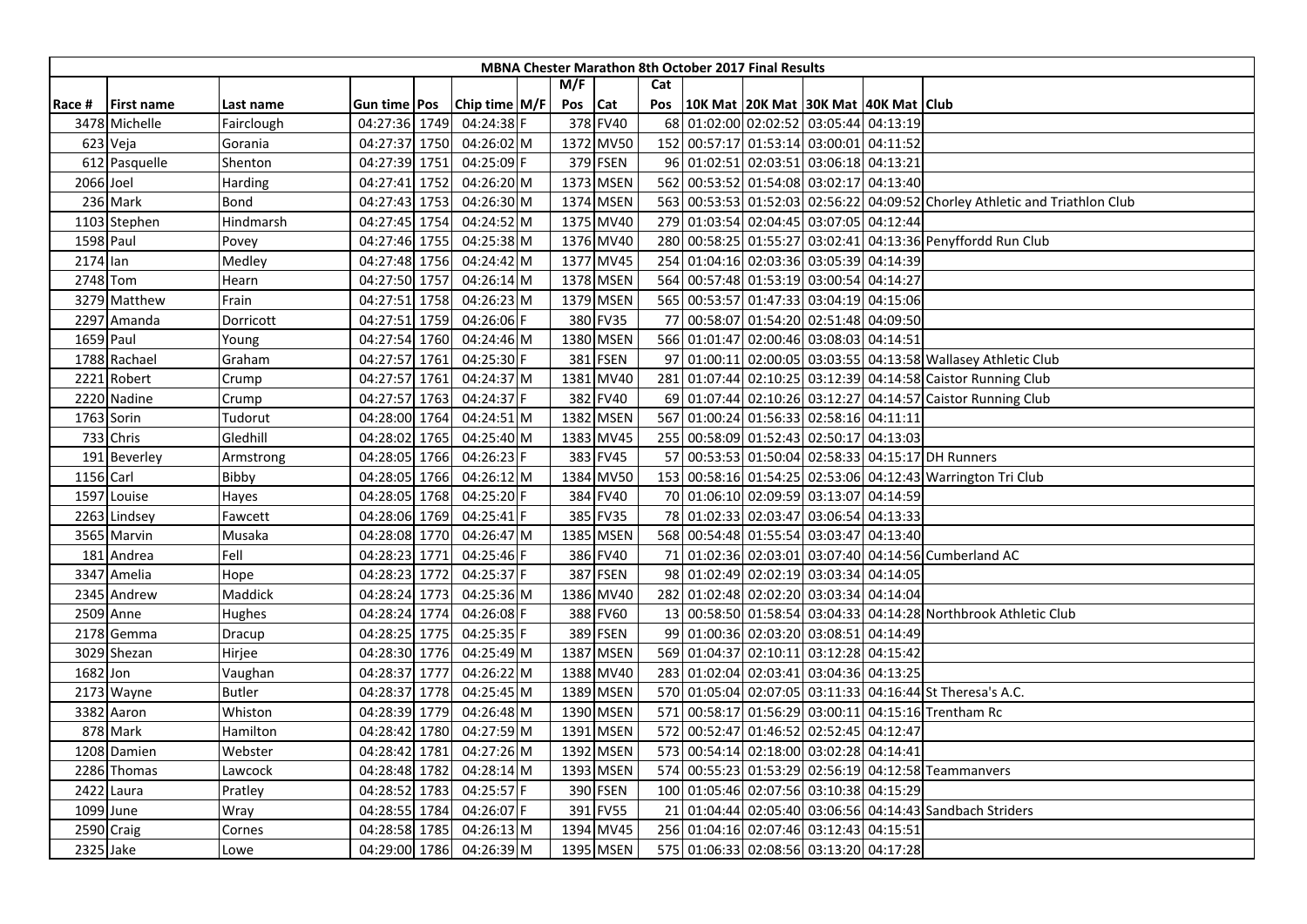| M/F<br>Cat                                                                                                                            |  |
|---------------------------------------------------------------------------------------------------------------------------------------|--|
| Chip time M/F<br>Pos Cat<br>10K Mat 20K Mat 30K Mat 40K Mat Club<br><b>First name</b><br>Gun time   Pos<br>Pos<br>Race #<br>Last name |  |
| 1396 MV50<br>154 01:08:00 02:11:52 03:15:31 04:16:32 Victory AC<br>04:29:03 1787<br>04:25:44 M<br>3153 lan<br>Stott                   |  |
| 664 Cherrie<br>04:29:05 1788<br>$04:26:44$ F<br>392 FV35<br>79 01:01:05 02:00:51 03:03:24 04:15:06<br>Jones                           |  |
| 663 Ceri<br>Milton<br>393 FV35<br>80 01:01:04 02:00:51 03:03:24 04:15:06<br>04:29:05 1789<br>04:26:44 F                               |  |
| 3483 Sarmid<br>Al-Kamil<br>04:29:08 1790<br>04:25:16 M<br>1397 MV50<br>155 01:04:37 02:09:16 03:12:12 04:16:30 Bramhall Runners       |  |
| 1398 MV50<br>156 01:00:10 01:57:40 03:01:46 04:14:13<br>04:29:09 1791<br>04:26:29 M<br>2089 Tony<br>Pilkington                        |  |
| 04:29:10 1792<br>04:27:55 M<br>1399 MSEN<br>576 00:54:19 01:47:39 02:51:51 04:14:33<br>133 Adam<br>Haahr                              |  |
| 2640 Paul<br>04:29:15 1793<br>04:25:55 M<br>1400 MV45<br>257 01:04:21 02:06:41 03:08:50 04:14:45<br>Nixon                             |  |
| 394 FV40<br>2631 Jayne<br>04:29:16 1794<br>04:25:55 F<br>72 01:04:33 02:06:41 03:08:50 04:14:45<br>Stanyer                            |  |
| 04:26:18 F<br>395 FV50<br>47 01:02:29 02:04:10 03:07:55 04:15:29<br>2881 Dee<br>04:29:19 1795<br>Claassen                             |  |
| 157 Allan<br>04:26:32 M<br>1401 MV55<br>68 01:02:00 02:01:02 03:02:41 04:14:22 Harmeny AC<br>Price<br>04:29:26 1796                   |  |
| 1402 MV40<br>284 00:54:46 01:48:16 02:51:05 04:11:12<br>1799 Andrew<br>04:29:28 1797<br>04:28:02 M<br>Mottershead                     |  |
| 1215 Kirsty<br>04:29:28 1797<br>04:26:41 F<br>396 FSEN<br>101 01:04:28 02:06:48 03:10:25 04:16:10<br>Lewis                            |  |
| 397 FV35<br>2116 Helen<br>04:29:31 1799<br>04:27:05 F<br>81 01:03:18 02:04:38 03:08:06 04:15:00 Horsforth Harriers<br>Agar            |  |
| <b>Bellis</b><br>37 01:01:37 02:03:47 03:03:22 04:13:00 Buckley RC<br>91 Stephen<br>04:29:31<br>1800<br>04:27:23 M<br>1403 MV60       |  |
| 04:29:31<br>04:27:05 M<br>1404 MV40<br>285 01:03:17 02:04:38 03:08:06 04:15:03<br>2117 Andrew<br>Bundy<br>1801                        |  |
| 577 01:02:05 02:02:10 03:03:24 04:14:46<br>04:29:34 1802<br>04:26:34 M<br>1405 MSEN<br>1639 Adam<br>Lawrence                          |  |
| 1406 MV60<br>38 00:53:37 01:49:57 02:53:35 04:12:02 Wigan Phoenix<br>1229 Derek<br>04:29:39<br>1803<br>04:29:03 M<br>Henry            |  |
| 04:26:43 F<br>398 FV45<br>58 01:03:47 02:06:47 03:10:20 04:15:52<br>3204 Marion<br>04:29:40 1804<br>Davies                            |  |
| 399 FV50<br>04:29:49 1805<br>04:28:01 F<br>48 00:58:20 01:56:44 03:03:08 04:14:54 Bourton roadrunners club<br>3167 Susan<br>Hunt      |  |
| 578 01:03:21 02:03:38 03:07:36 04:16:19<br>807 John<br>04:29:53 1806<br>04:26:44 M<br>1407 MSEN<br>Dunne                              |  |
| 04:27:45 F<br>400 FSEN<br>102 01:01:39 02:03:50 03:10:50 04:16:32<br>1426 Laura<br>04:30:00 1807<br>Grey                              |  |
| 791 Clare<br>Finch<br>04:30:16 1808<br>04:27:25 F<br>401 FV35<br>82 01:01:56 02:04:11 03:09:19 04:17:03 Bramhall Runners              |  |
| 04:28:03 F<br>402 FV40<br>73 01:01:22 02:03:05 03:06:26 04:16:17<br>424 Michaela<br>04:30:20 1809<br>Thomson                          |  |
| 1810<br>04:27:49 F<br>403 FV55<br>22 01:04:13 02:05:19 03:08:28 04:16:19 Telford Harriers<br>2766 Stephanie<br>Egleston<br>04:30:21   |  |
| 1629 Alexandru<br>04:27:53 M<br>1408 MSEN<br>579 01:06:04 02:09:14 03:12:30 04:16:42<br>Popa<br>04:30:23<br>1811                      |  |
| 04:27:22 F<br>404 FV40<br>74 01:06:17 02:10:00 03:12:26 04:17:09 Shropshire Shufflers<br>2720 Clare<br>Williams<br>04:30:24 1812      |  |
| $04:28:16$ F<br>405 FV35<br>83 01:00:47 02:01:43 03:06:17 04:15:46<br>3355 Sarah<br>04:30:25 1813<br>Reese                            |  |
| 3504 Colin<br>04:26:57 M<br>1409 MSEN<br>580 00:56:13 01:52:31 02:58:44 04:14:14<br>Fox<br>04:30:28 1814                              |  |
| 2750 Jane<br>04:30:29 1815<br>$04:27:30$ F<br>406 FV45<br>59 01:01:16 02:01:27 03:05:23 04:15:16<br>Antrobus                          |  |
| 407 FSEN<br>103 00:59:24 02:01:12 03:07:55 04:16:24<br>3203 Jocelyn<br>04:30:32 1816<br>04:28:46 F<br>Smith                           |  |
| 408 FSEN<br>104 01:06:29 02:08:57 03:13:20 04:17:33<br>2324 Martina<br>Cambruzzi<br>04:30:34 1817<br>04:28:13 F                       |  |
| 04:27:37 F<br>409 FV40<br>75 01:05:40 02:08:21 03:11:04 04:16:43<br>2338 Samantha<br>Roberts<br>04:30:35 1818                         |  |
| Walker<br>04:28:11 F<br>410 FSEN<br>105 01:02:09 02:06:38 03:10:25 04:17:04 Kirkstall Harriers<br>2157 Elizabeth<br>04:30:40 1819     |  |
| 2245 Ken<br>04:28:07 M<br>1410 MV75<br>01:02:02 02:04:30 03:09:47 04:15:37 Kimberworth Striders<br>04:30:46 1820<br>Chapman           |  |
| 1963 Elaine<br>49 01:01:36 02:02:47 03:05:49 04:16:35 Blaydon Harriers & AC<br>Rudman<br>04:30:49 1821<br>04:28:04 F<br>411 FV50      |  |
| 412 FSEN<br>3435 Emily<br>04:30:50 1822<br>04:27:27 F<br>106 01:03:03 02:05:42 03:11:16 04:17:07<br>Mercer                            |  |
| 3541<br>Millie<br>1823<br>04:28:56 F<br>413 FSEN<br>107 00:58:13 01:55:12 02:58:44 04:16:09<br>04:30:51<br>Dean                       |  |
| 414 FV55<br>23 01:01:42 02:04:08 03:09:10 04:16:38 Carn Runners<br>3243 Laura<br>Millward<br>04:30:51 1824<br>04:28:31 F              |  |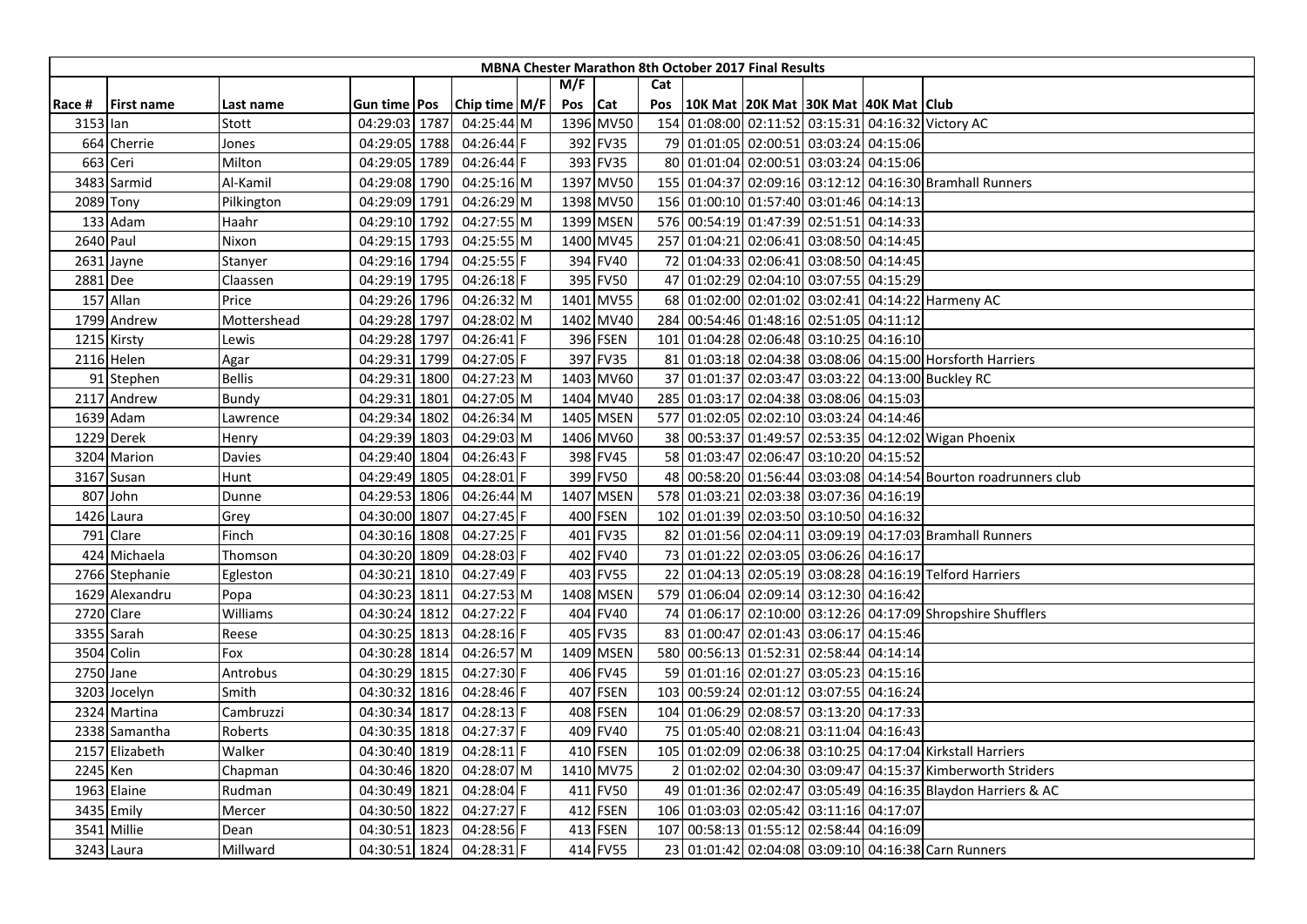|           |                   |                |                     |               |     |            |     | <b>MBNA Chester Marathon 8th October 2017 Final Results</b> |  |                                                                  |
|-----------|-------------------|----------------|---------------------|---------------|-----|------------|-----|-------------------------------------------------------------|--|------------------------------------------------------------------|
|           |                   |                |                     |               | M/F |            | Cat |                                                             |  |                                                                  |
| Race #    | <b>First name</b> | Last name      | Gun time <b>Pos</b> | Chip time M/F | Pos | <b>Cat</b> | Pos | 10K Mat   20K Mat   30K Mat   40K Mat   Club                |  |                                                                  |
|           | 3340 Richard      | Leigh          | 04:30:51 1825       | 04:27:52 M    |     | 1411 MV55  |     | 69 01:05:53 02:09:21 03:13:06 04:17:24                      |  |                                                                  |
|           | 2236 Gemma        | Stone          | 04:30:55 1826       | 04:28:33 F    |     | 415 FV35   |     | 84 01:01:55 02:02:30 03:08:59 04:16:47                      |  |                                                                  |
|           | 2235 Heather      | Webster        | 04:30:55 1827       | $04:28:33$ F  |     | 416 FSEN   |     |                                                             |  | 108 01:01:54 02:02:30 03:08:59 04:16:51 North Derbyshire RC      |
| 3284 Jeff |                   | Watson         | 04:31:03 1828       | 04:27:34 M    |     | 1412 MV45  |     |                                                             |  | 258 01:07:50 02:15:05 03:16:43 04:18:40 Yeovil Town RRC          |
|           | 1798 Samantha     | Cox            | 04:31:06 1829       | 04:28:21 F    |     | 417 FSEN   |     | 109 01:06:10 02:10:00 03:13:08 04:17:25                     |  |                                                                  |
|           | 3371 Martin       | Collins        | 04:31:09 1830       | 04:28:43 M    |     | 1413 MV50  | 157 |                                                             |  | 01:00:19 02:00:28 03:05:38 04:16:44 Exmouth Harriers             |
|           | 730 Brian         | Johnson        | 04:31:10 1831       | 04:28:21 M    |     | 1414 MV55  |     |                                                             |  | 70 01:04:32 02:08:30 03:09:41 04:16:16 HYDE VILLAGE STRIDERS     |
| 341       | Catherine         | Kimball        | 04:31:12 1832       | 04:28:21 F    |     | 418 FV35   |     | 85 01:03:46 02:04:37 03:11:01 04:18:23                      |  |                                                                  |
|           | 1202 Nathan       | O'Brien        | 04:31:13 1833       | 04:29:13 M    |     | 1415 MSEN  |     | 581 00:59:49 02:00:35 03:07:49 04:18:02                     |  |                                                                  |
|           | 2226 Michael      | Dixon          | 04:31:15 1834       | 04:28:39 M    |     | 1416 MSEN  |     | 582 01:03:47 02:05:40 03:10:15 04:17:30                     |  |                                                                  |
|           | 2060 David        | Goodyear       | 04:31:15 1835       | 04:28:24 M    |     | 1417 MV50  |     |                                                             |  | 158 01:06:02 02:09:34 03:12:56 04:17:37 Eccleshill Road Runners  |
|           | 3325 Ray          | <b>Burgess</b> | 04:31:18 1836       | 04:28:28 M    |     | 1418 MSEN  |     |                                                             |  | 583 01:05:50 02:09:26 03:13:02 04:19:18 Sherfield Park Runners   |
|           | 1485 Peter        | <b>Burgess</b> | 04:31:18 1837       | 04:28:28 M    |     | 1419 MSEN  |     |                                                             |  | 584 01:05:48 02:09:26 03:13:02 04:19:18 Chester Triathlon Club   |
|           | 1414 Lance        | Hanly          | 04:31:19 1838       | 04:28:33 M    |     | 1420 MV45  |     | 259 01:06:02 02:09:28 03:12:54 04:17:30                     |  |                                                                  |
|           | 1504 Tim          | lgoe           | 04:31:21 1839       | 04:28:34 M    |     | 1421 MSEN  |     |                                                             |  | 585 01:01:58 02:04:33 03:07:48 04:17:39 Helsby Running Club      |
|           | 1929 Livvy        | <b>Beckett</b> | 04:31:30 1840       | 04:29:03 F    |     | 419 FV35   |     | 86 01:00:17 02:00:11 03:07:03 04:17:30                      |  |                                                                  |
|           | 1891 Dave         | Brown          | 04:31:39 1841       | 04:29:43 M    |     | 1422 MV65  |     | 16 00:57:59 01:58:39 03:04:02 04:17:25                      |  |                                                                  |
|           | 3296 Gary         | Upstone        | 04:31:42 1842       | 04:28:20 M    |     | 1423 MV50  |     | 159 01:06:42 02:09:59 03:12:55 04:17:37                     |  |                                                                  |
|           | 1780 John         | Vaughan        | 04:31:43 1843       | 04:28:35 M    |     | 1424 MV45  |     | 260 01:03:42 02:04:51 03:09:50 04:16:03                     |  |                                                                  |
|           | 1625 Lynne        | Roberts        | 04:31:43 1844       | 04:28:48 F    |     | 420 FV55   |     | 24 01:06:04 02:09:18 03:12:56 04:17:40                      |  |                                                                  |
|           | 93 Amena          | Madden         | 04:31:44 1845       | 04:29:04 F    |     | 421 FV45   |     | 60 01:06:04 02:09:25 03:12:55                               |  | Liverpool Running Club                                           |
|           | 3179 Simon        | Williams       | 04:31:51 1846       | 04:29:23 M    |     | 1425 MSEN  |     | 586 00:59:07 01:56:48 03:01:25 04:18:24                     |  |                                                                  |
|           | 1463 Chris        | Keeling        | 04:31:57 1847       | 04:29:49 M    |     | 1426 MV40  |     | 286 01:00:03 02:00:09 03:07:15 04:17:45                     |  |                                                                  |
|           | 3529 Gillian      | <b>Brooker</b> | 04:31:58 1848       | 04:29:11 F    |     | 422 FV45   |     | 61 01:03:51 02:06:36 03:11:20 04:18:14                      |  |                                                                  |
|           | 909 Suzie         | Connor         | 04:32:00 1849       | 04:29:06 F    |     | 423 FV40   |     | 76 01:05:36 02:08:31 03:11:34 04:18:22                      |  |                                                                  |
|           | 690 Carolyn       | Hume           | 04:32:00 1849       | 04:29:10 F    |     | 423 FV45   |     |                                                             |  | 62 01:01:57 02:04:11 03:09:12 04:18:23 Stockport Tri Club        |
|           | 1675 Paul         | Devine         | 04:32:01 1851       | 04:29:46 M    |     | 1427 MSEN  |     | 587 00:53:14 01:44:40 02:46:38 04:13:37                     |  |                                                                  |
|           | 2065 Trevor       | Rhodes         | 04:32:15 1852       | 04:30:41 M    |     | 1428 MV55  | 71  |                                                             |  | 00:55:24 01:50:02 02:51:40 04:14:06 Eccleshill Road Runners      |
|           | 326 Ross          | Laws           | 04:32:16 1853       | 04:30:26 M    |     | 1429 MSEN  |     | 588 00:58:07 01:54:57 02:58:06 04:17:58                     |  |                                                                  |
|           | 2175 Robert       | Harbourne      | 04:32:21 1854       | 04:29:27 M    |     | 1430 MV50  |     |                                                             |  | 160 01:05:02 02:07:06 03:10:00 04:18:01 Crossgates Harriers      |
|           | 94 David          | Fawkner        | 04:32:33 1855       | 04:29:53 M    |     | 1431 MV45  |     |                                                             |  | 261 01:06:00 02:09:25 03:13:20 04:17:48 Massey Ferguson RC       |
|           | 1917 Jacqueline   | Hislop         | 04:32:38 1856       | 04:30:20 F    |     | 425 FV50   |     |                                                             |  | 50 01:01:09 02:01:18 03:07:02 04:18:45 Wrexham Ac                |
|           | 2150 Sarah        | Brown          | 04:32:40 1857       | 04:30:35 F    |     | 426 FV40   |     | 77 00:58:09 01:59:45 03:06:30 04:18:19                      |  |                                                                  |
|           | 820 Mark          | Egerton        | 04:32:43 1858       | 04:32:13 M    |     | 1432 MSEN  |     |                                                             |  | 589 00:49:20 01:38:00 02:34:54 04:18:20 Mossley AFC Running Club |
|           | 465 Matthew       | <b>Black</b>   | 04:32:46 1859       | 04:30:35 M    |     | 1433 MSEN  |     | 590 01:01:39 02:04:08 03:09:04 04:18:48                     |  |                                                                  |
|           | 1516 Mike         | O'Donnell      | 04:32:52 1860       | 04:30:13 M    |     | 1434 MSEN  |     | 591 01:03:52 02:05:56 03:10:41 04:18:26                     |  |                                                                  |
|           | 1517 Rachel       | O'Donnell      | 04:32:53 1861       | $04:30:14$ F  |     | 427 FV35   | 87  | 01:03:52 02:05:56 03:10:41 04:18:25                         |  |                                                                  |
|           | 426 David         | Allison        | 04:32:59 1862       | 04:30:03 M    |     | 1435 MV50  | 161 | 01:06:03 02:09:30 03:12:56 04:18:59                         |  |                                                                  |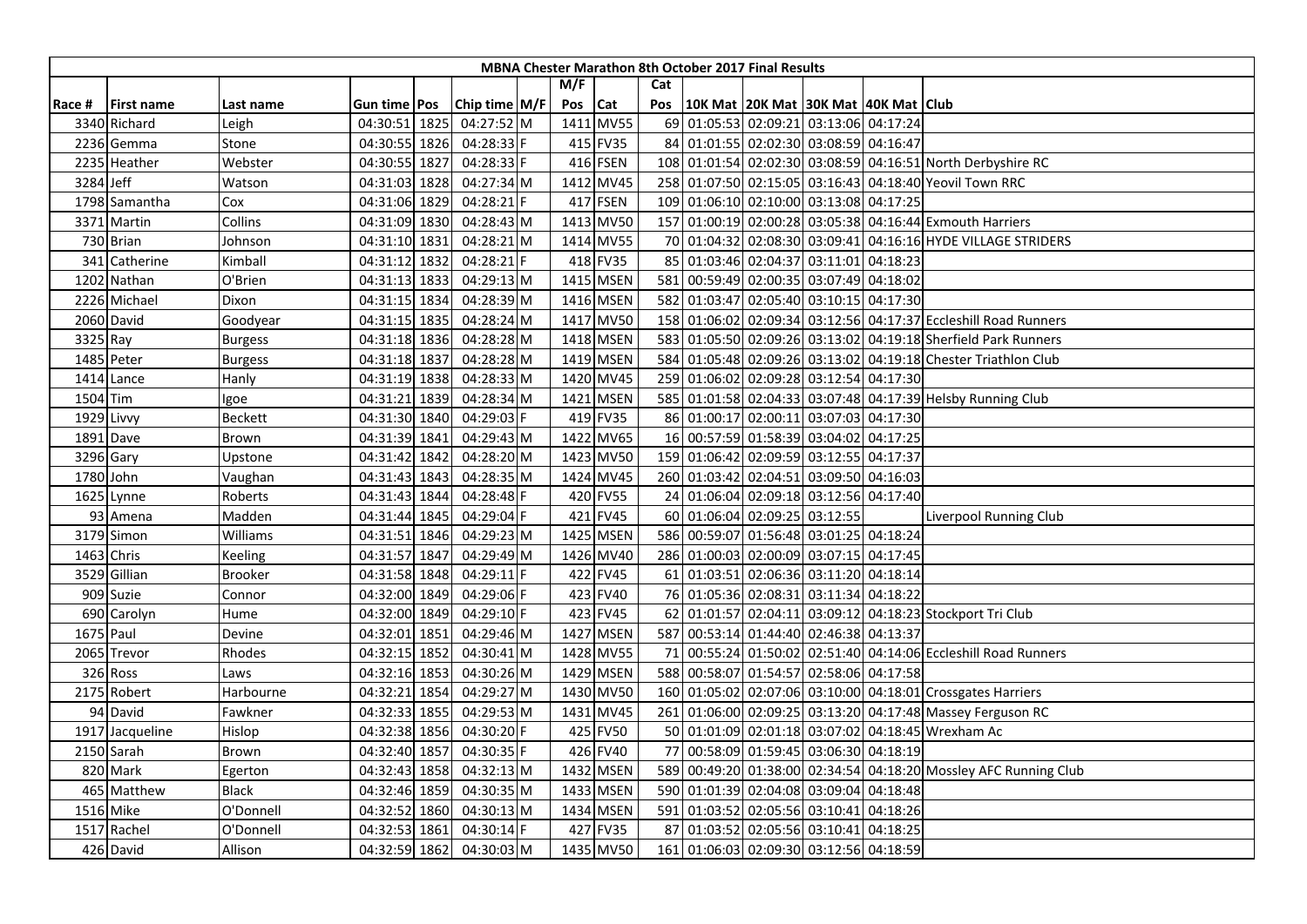|          |                   |                |                |                 |         |           |     | <b>MBNA Chester Marathon 8th October 2017 Final Results</b> |                                     |  |                                                                |
|----------|-------------------|----------------|----------------|-----------------|---------|-----------|-----|-------------------------------------------------------------|-------------------------------------|--|----------------------------------------------------------------|
|          |                   |                |                |                 | M/F     |           | Cat |                                                             |                                     |  |                                                                |
| Race #   | <b>First name</b> | Last name      | Gun time   Pos | Chip time $M/F$ | Pos Cat |           | Pos | 10K Mat  20K Mat  30K Mat  40K Mat   Club                   |                                     |  |                                                                |
|          | 1345 Kim          | Carter         | 04:33:03 1863  | 04:30:28 F      |         | 428 FV40  |     |                                                             |                                     |  | 78 01:04:26 02:08:41 03:11:32 04:19:42 Mossley Hill AC         |
|          | 1339 Julie        | <b>Brake</b>   | 04:33:03 1864  | 04:30:28 F      |         | 429 FV50  | 51  |                                                             |                                     |  | 01:04:26 02:08:41 03:11:33 04:19:42 Mossley Hill AC            |
|          | 274 Matthew       | Harris         | 04:33:04 1865  | 04:30:34 M      |         | 1436 MSEN |     | 592 01:00:10 01:58:46 03:01:49 04:18:22                     |                                     |  |                                                                |
|          | 825 Andrew        | Rudder         | 04:33:08 1866  | 04:31:11 M      |         | 1437 MV45 |     | 262 00:57:18 01:51:53 02:57:51 04:18:47                     |                                     |  |                                                                |
|          | 292 Stephen       | Walker         | 04:33:22 1867  | 04:31:09 M      |         | 1438 MV45 |     |                                                             |                                     |  | 263 00:58:04 01:55:02 02:59:18 04:16:38 Red Rose Road Runners  |
|          | 1164 Clair        | Baldock        | 04:33:26 1868  | 04:30:16 F      |         | 430 FV40  |     |                                                             |                                     |  | 79 01:07:42 02:12:10 03:16:08 04:20:20 Warrington Running Club |
|          | 1052 David        | McGrath        | 04:34:03 1869  | 04:32:31 M      |         | 1439 MV60 |     |                                                             |                                     |  | 39 00:52:53 01:46:15 02:52:47 04:20:16 South Cheshire Harriers |
|          | 2877 Joanne       | Gladding       | 04:34:04 1870  | 04:32:35 F      |         | 431 FSEN  |     | 110 00:57:38 01:59:45                                       |                                     |  | 04:19:05 Ware Joggers                                          |
|          | 2637 Andrew       | <b>Brookes</b> | 04:34:08 1871  | 04:30:55 M      |         | 1440 MV45 |     |                                                             |                                     |  | 264 01:07:14 02:11:11 03:14:51 04:20:28 Rugeley Runners        |
|          | 2629 Karin        | Lund           | 04:34:08 1872  | 04:30:55 F      |         | 432 FV45  |     | 63 01:07:15 02:11:11 03:14:51 04:20:27                      |                                     |  |                                                                |
|          | 1205 Matthew      | Blundell       | 04:34:11 1873  | 04:32:54 M      |         | 1441 MSEN |     | 593 00:58:52 02:00:15 03:08:14 04:19:50                     |                                     |  |                                                                |
|          | 1776 Keeley       | Lewsey         | 04:34:16 1874  | 04:32:08 F      |         | 433 FV40  |     | 80 01:00:10 02:01:20 03:08:58 04:18:39                      |                                     |  |                                                                |
|          | 1892 Kerry        | Lewsey         | 04:34:16 1875  | 04:32:08 F      |         | 434 FSEN  | 111 |                                                             | 01:00:10 02:01:20 03:09:00 04:18:39 |  |                                                                |
|          | 3528 Rob          | Barber         | 04:34:17 1876  | 04:30:30 M      |         | 1442 MV45 |     |                                                             |                                     |  | 265 01:08:01 02:09:07 03:11:06 04:19:48 Wrexham Ac             |
|          | 1020 Clair        | Forrest        | 04:34:17 1877  | 04:30:31 F      |         | 435 FV35  |     | 88 01:08:01 02:09:07 03:11:06 04:19:47                      |                                     |  |                                                                |
|          | 1476 Nathalie     | Rees           | 04:34:17 1878  | 04:32:17 F      |         | 436 FV45  |     |                                                             |                                     |  | 64 00:58:33 02:04:54 03:11:43 04:19:21 Chester Road Runners    |
|          | 1085 Sarah        | Price          | 04:34:17 1879  | 04:31:55 F      |         | 437 FSEN  | 112 |                                                             | 01:01:36 02:05:08 03:12:05 04:21:33 |  |                                                                |
|          | 1727 Jack         | Croft          | 04:34:21 1880  | 04:32:01 M      |         | 1443 MSEN |     | 594 01:00:45 02:00:37 03:03:48 04:18:56                     |                                     |  |                                                                |
|          | 1090 Adam         | Galbraith      | 04:34:31 1881  | 04:32:54 M      |         | 1444 MSEN |     | 595 01:00:16 02:01:37 03:07:04 04:19:50                     |                                     |  |                                                                |
|          | 1586 Richard      | Parry          | 04:34:32 1882  | 04:32:23 M      |         | 1445 MV40 |     |                                                             |                                     |  | 287 01:01:42 02:03:36 03:05:40 04:19:22 Chester Road Runners   |
|          | 1256 Douglas      | Kuhrt          | 04:34:37 1883  | 04:31:44 M      |         | 1446 MV45 |     | 266 01:03:38 02:03:49 03:08:00 04:19:52                     |                                     |  |                                                                |
|          | 2713 Mark         | Perez          | 04:34:38 1884  | 04:32:19 M      |         | 1447 MV40 |     | 288 00:58:09 01:54:53 02:57:55 04:17:15                     |                                     |  |                                                                |
|          | 1595 Amy          | Probert        | 04:34:42 1885  | 04:32:23 F      |         | 438 FV35  |     | 89 01:02:58 02:06:16 03:10:25 04:20:37                      |                                     |  |                                                                |
|          | 1393 Ceri         | Pritchard      | 04:34:44 1886  | 04:31:55 F      |         | 439 FSEN  |     |                                                             |                                     |  | 113 01:06:11 02:09:31 03:13:32 04:20:50 Eryri Harriers         |
|          | 1358 Greg         | Stannard       | 04:34:57 1887  | 04:32:26 M      |         | 1448 MV40 |     | 289 01:03:18 02:06:10 03:13:05 04:20:26                     |                                     |  |                                                                |
| 1550 Mel |                   | Hughes         | 04:35:00 1888  | 04:32:32 F      |         | 440 FV45  |     |                                                             |                                     |  | 65 01:02:10 02:04:58 03:11:23 04:20:28 Chester Triathlon Club  |
|          | 2376 Alan         | Argyle         | 04:35:02 1889  | 04:33:15 M      |         | 1449 MV60 |     | 40 00:56:22 01:50:38 02:55:59 04:20:02 badgers              |                                     |  |                                                                |
|          | 2341 Mark         | Carpenter      | 04:35:10 1890  | 04:32:15 M      |         | 1450 MV45 | 267 |                                                             | 01:04:57 02:05:40 03:09:01 04:19:52 |  |                                                                |
|          | 1220 Martin       | Lally          | 04:35:11 1891  | 04:33:13 M      |         | 1451 MSEN |     |                                                             |                                     |  | 596 00:58:09 01:54:54 02:58:37 04:19:49 Fylde Coast Runners    |
|          | 1735 Catrin       | Owen           | 04:35:12 1892  | 04:32:16 F      |         | 441 FSEN  |     | 114 01:05:01 02:13:48 03:21:38 04:23:10                     |                                     |  |                                                                |
|          | 2661 Laurie       | Higgins        | 04:35:15 1893  | 04:33:00 F      |         | 442 FSEN  |     |                                                             |                                     |  | 115 01:02:05 02:03:57 03:14:12 04:22:54 Brecon Athletics Club  |
|          | 2179 Andy         | Foster         | 04:35:15 1894  | 04:32:32 M      |         | 1452 MSEN |     | 597 01:06:00 02:08:42 03:12:53 04:19:59                     |                                     |  |                                                                |
|          | 3499 John         | Ludlow         | 04:35:19 1895  | 04:34:11 M      |         | 1453 MV45 |     | 268 00:54:53 01:53:24 03:04:35 04:20:49                     |                                     |  |                                                                |
|          | 2718 Wendy        | Holm           | 04:35:23 1896  | 04:32:37 F      |         | 443 FV45  |     |                                                             |                                     |  | 66 01:03:38 02:06:15 03:11:41 04:20:59 Shropshire Shufflers    |
|          | 1273 Andrew       | <b>Bates</b>   | 04:35:26 1897  | 04:33:08 M      |         | 1454 MSEN |     | 598 01:00:51 02:00:41 03:03:49 04:20:49                     |                                     |  |                                                                |
|          | 205 Paul          | Neill          | 04:35:29 1898  | 04:32:17 M      |         | 1455 MV45 |     | 269 01:07:32 02:12:42 03:17:21 04:22:28                     |                                     |  |                                                                |
|          | 2598 Taryn        | Talbott        | 04:35:31 1899  | 04:32:49 F      |         | 444 FSEN  |     |                                                             |                                     |  | 116 01:06:05 02:09:29 03:12:56 04:21:59 Great Western Runners  |
|          | 3415 Juliet       | <b>Bennett</b> | 04:35:37 1900  | 04:32:59 F      |         | 445 FV45  |     | 67 01:04:51 02:07:51 03:11:44 04:19:12                      |                                     |  |                                                                |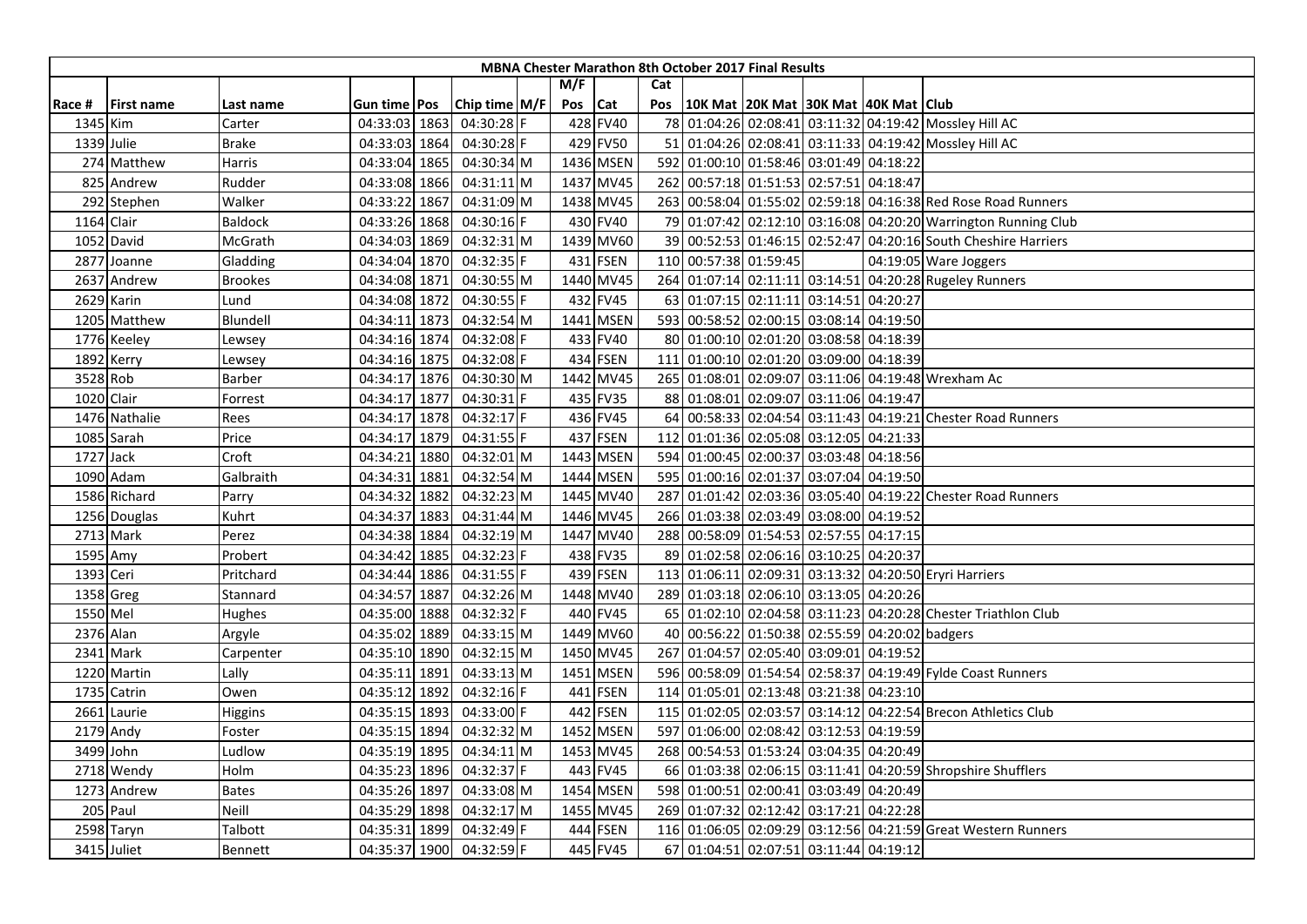|           |                   |                  |               |               |         |           |     | <b>MBNA Chester Marathon 8th October 2017 Final Results</b> |                                              |  |                                                                  |
|-----------|-------------------|------------------|---------------|---------------|---------|-----------|-----|-------------------------------------------------------------|----------------------------------------------|--|------------------------------------------------------------------|
|           |                   |                  |               |               | M/F     |           | Cat |                                                             |                                              |  |                                                                  |
| Race #    | <b>First name</b> | Last name        | Gun time Pos  | Chip time M/F | Pos Cat |           | Pos |                                                             | 10K Mat   20K Mat   30K Mat   40K Mat   Club |  |                                                                  |
|           | 2714 Lorien       | <b>Branfield</b> | 04:35:37 1901 | 04:32:59 F    |         | 446 FV40  | 81  | 01:04:51 02:07:51 03:11:44 04:19:12                         |                                              |  |                                                                  |
| 2115 Neil |                   | Robinson         | 04:35:39 1902 | 04:34:11 M    |         | 1456 MSEN |     | 599 00:57:36 01:55:15 03:01:31 04:19:57                     |                                              |  |                                                                  |
|           | 2586 Woody        | <b>Manning</b>   | 04:35:41 1903 | 04:33:54 M    |         | 1457 MV40 |     | 290 00:59:01 01:56:06 03:00:37 04:20:02                     |                                              |  |                                                                  |
|           | 443 Barry         | Skelton          | 04:35:41 1904 | 04:32:27 M    |         | 1458 MV45 |     |                                                             |                                              |  | 270 01:06:06 02:09:32 03:14:38 04:21:18 Blackburn Road Runners   |
|           | 166 AnThony       | Best             | 04:35:46 1905 | 04:33:54 M    |         | 1459 MV50 |     | 162 01:00:27 02:02:48 03:07:43 04:21:36                     |                                              |  |                                                                  |
|           | 1136 Sarah        | Matthews         | 04:35:49 1906 | 04:32:29 F    |         | 447 FV35  |     |                                                             |                                              |  | 90 01:06:02 02:09:42 03:17:53 04:23:41 Warrington Road Runners   |
| 1980 Ali  |                   | Jane             | 04:35:56 1907 | 04:33:10 F    |         | 448 FSEN  |     | 117 01:06:31 02:11:36 03:16:36 04:22:45                     |                                              |  |                                                                  |
|           | 348 Nicola        | Duckworth        | 04:35:58 1908 | 04:34:49 F    |         | 449 FV40  |     | 82 00:55:38 01:55:53 03:03:57 04:22:03                      |                                              |  |                                                                  |
|           | 567 Hannah        | Shackleton       | 04:36:05 1909 | $04:33:21$  F |         | 450 FSEN  |     | 118 01:07:32 02:12:41 03:17:21 04:22:34                     |                                              |  |                                                                  |
|           | 1054 Jason        | Wilkinson        | 04:36:07 1910 | 04:35:04 M    |         | 1460 MV45 |     | 271 00:53:59 01:51:47 02:59:24 04:19:37                     |                                              |  |                                                                  |
|           | 516 Tracey        | Blanchard        | 04:36:08 1911 | 04:33:08 F    |         | 451 FV40  |     | 83 01:04:58 02:07:49 03:12:37 04:22:30                      |                                              |  |                                                                  |
|           | <b>1817</b> Alex  | Hughes           | 04:36:15 1912 | 04:34:53 M    |         | 1461 MSEN |     |                                                             |                                              |  | 600 00:55:30 01:55:16 03:08:31 04:23:04 Village RR               |
|           | 3530 Colin        | Doolan           | 04:36:26 1913 | 04:33:38 M    |         | 1462 MSEN | 601 | 01:05:26 02:09:42 03:15:09 04:24:00                         |                                              |  |                                                                  |
|           | 524 Paul          | Minton           | 04:36:32 1914 | 04:34:58 M    |         | 1463 MSEN |     |                                                             |                                              |  | 602 00:59:23 01:57:48 03:03:17 04:21:41 Start2Jog                |
|           | 1213 David        | Moorcroft        | 04:36:32 1914 | 04:34:48 M    |         | 1463 MSEN | 602 | 00:58:28 01:58:01 03:03:31 04:20:48                         |                                              |  |                                                                  |
|           | 2754 Andy         | Coward           | 04:36:36 1916 | 04:34:00 M    |         | 1465 MV50 |     |                                                             |                                              |  | 163 01:03:16 02:06:05 03:13:05 04:23:16 Pershore Plum Plodders   |
|           | 3270 Connor       | Davies           | 04:36:45 1917 | 04:33:50 M    |         | 1466 MSEN | 604 |                                                             | 01:06:02 02:09:25 03:14:05 04:23:36          |  |                                                                  |
|           | 2692 Ania         | Ratomska         | 04:36:47 1918 | 04:33:39 F    |         | 452 FV40  | 84  |                                                             | 01:06:16 02:09:36 03:15:06 04:22:57          |  |                                                                  |
|           | 361 Simon         | Austin           | 04:36:55 1919 | 04:35:21 M    |         | 1467 MSEN |     |                                                             |                                              |  | 605 00:56:01 01:57:10 03:10:13 04:23:28 Black Combe Runners      |
|           | 1690 Rich         | Griffin          | 04:37:06 1920 | 04:34:33 M    |         | 1468 MV40 | 291 |                                                             | 01:02:17 02:05:25 03:12:57 04:21:05          |  |                                                                  |
|           | 464 Damian        | Ashton           | 04:37:06 1921 | 04:34:17 M    |         | 1469 MV40 |     | 292 01:05:22 02:07:28 03:11:47 04:22:47                     |                                              |  |                                                                  |
|           | 839 Stuart        | Whitehead        | 04:37:13 1922 | 04:34:14 M    |         | 1470 MV40 | 293 | 01:03:49 02:06:05 03:11:49 04:21:56                         |                                              |  |                                                                  |
|           | 2652 Indira       | Natarajan        | 04:37:17 1923 | 04:34:25 M    |         | 1471 MV45 | 272 |                                                             |                                              |  | 01:02:18 02:05:19 03:10:59 04:21:28 Stone Master Marathoners     |
|           | 2656 David        | Dunsmore         | 04:37:18 1924 | 04:34:27 M    |         | 1472 MV45 |     |                                                             |                                              |  | 273 01:02:15 02:05:15 03:11:01 04:21:15 Stone Master Marathoners |
|           | 1808 Cathy        | Robertson        | 04:37:20 1925 | 04:34:02 F    |         | 453 FV55  | 25  | 01:08:50 02:13:52 03:16:15 04:23:38                         |                                              |  |                                                                  |
| 1434 Ian  |                   | Clarkson         | 04:37:21 1926 | 04:36:24 M    |         | 1473 MSEN |     | 606 00:53:06 01:45:33 02:45:11 04:19:04                     |                                              |  |                                                                  |
|           | 2686 Amanda       | Bebbington       | 04:37:22 1927 | 04:33:54 F    |         | 454 FV40  |     | 85 01:08:17 02:12:38 03:16:49 04:23:32                      |                                              |  |                                                                  |
|           | 403 John          | Kearney          | 04:37:29 1928 | 04:35:31 M    |         | 1474 MSEN | 607 |                                                             | 00:56:53 01:56:58 02:57:57 04:13:01          |  |                                                                  |
|           | 2703 Benjamin     | Jones            | 04:37:41 1929 | 04:35:49 M    |         | 1475 MSEN | 608 |                                                             | 00:54:55 01:49:07 02:58:24 04:22:01          |  |                                                                  |
|           | 1524 Martin       | Wilcock          | 04:37:57 1930 | 04:35:04 M    |         | 1476 MV40 | 294 | 01:02:17 02:05:22 03:11:05 04:21:35                         |                                              |  |                                                                  |
| 2657 Phil |                   | Cape             | 04:37:57 1931 | 04:35:04 M    |         | 1477 MV40 |     |                                                             |                                              |  | 295 01:02:19 02:05:22 03:11:06 04:21:37 Stone Master Marathoners |
|           | 2654 Roger        | Taylor           | 04:37:58 1932 | 04:35:04 M    |         | 1478 MSEN |     |                                                             |                                              |  | 609 01:02:18 02:05:15 03:11:05 04:21:36 Stone Master Marathoners |
|           | 3563 Chris        | Baynham-Hughes   | 04:37:58 1932 | 04:35:04 M    |         | 1478 MV40 |     | 296 01:02:17 02:05:22 03:11:01 04:21:34                     |                                              |  |                                                                  |
|           | 1535 Jennifer     | Roscoe           | 04:38:01 1934 | 04:35:32 F    |         | 455 FV35  |     | 91 01:01:16 02:02:13 03:09:39 04:23:34                      |                                              |  |                                                                  |
|           | 1814 Uyai         | Ikpatt           | 04:38:02 1935 | 04:35:09 F    |         | 456 FV35  |     |                                                             |                                              |  | 92 01:04:53 02:07:25 03:12:48 04:22:32 Sunlight Runners          |
|           | 920 David         | Smith            | 04:38:05 1936 | 04:35:56 M    |         | 1480 MV60 |     | 41 00:58:06 01:54:24 02:57:02 04:20:22 26.2 club            |                                              |  |                                                                  |
| 271       | Fiona             | Mitchell         | 04:38:08 1937 | 04:35:31 F    |         | 457 FSEN  |     | 119 01:03:04 02:04:42 03:10:56 04:22:26                     |                                              |  |                                                                  |
|           | 2402 Lucas        | Bennett          | 04:38:18 1938 | 04:35:53 M    |         | 1481 MSEN |     | 610 01:00:34 02:06:52 03:06:34 04:24:36                     |                                              |  |                                                                  |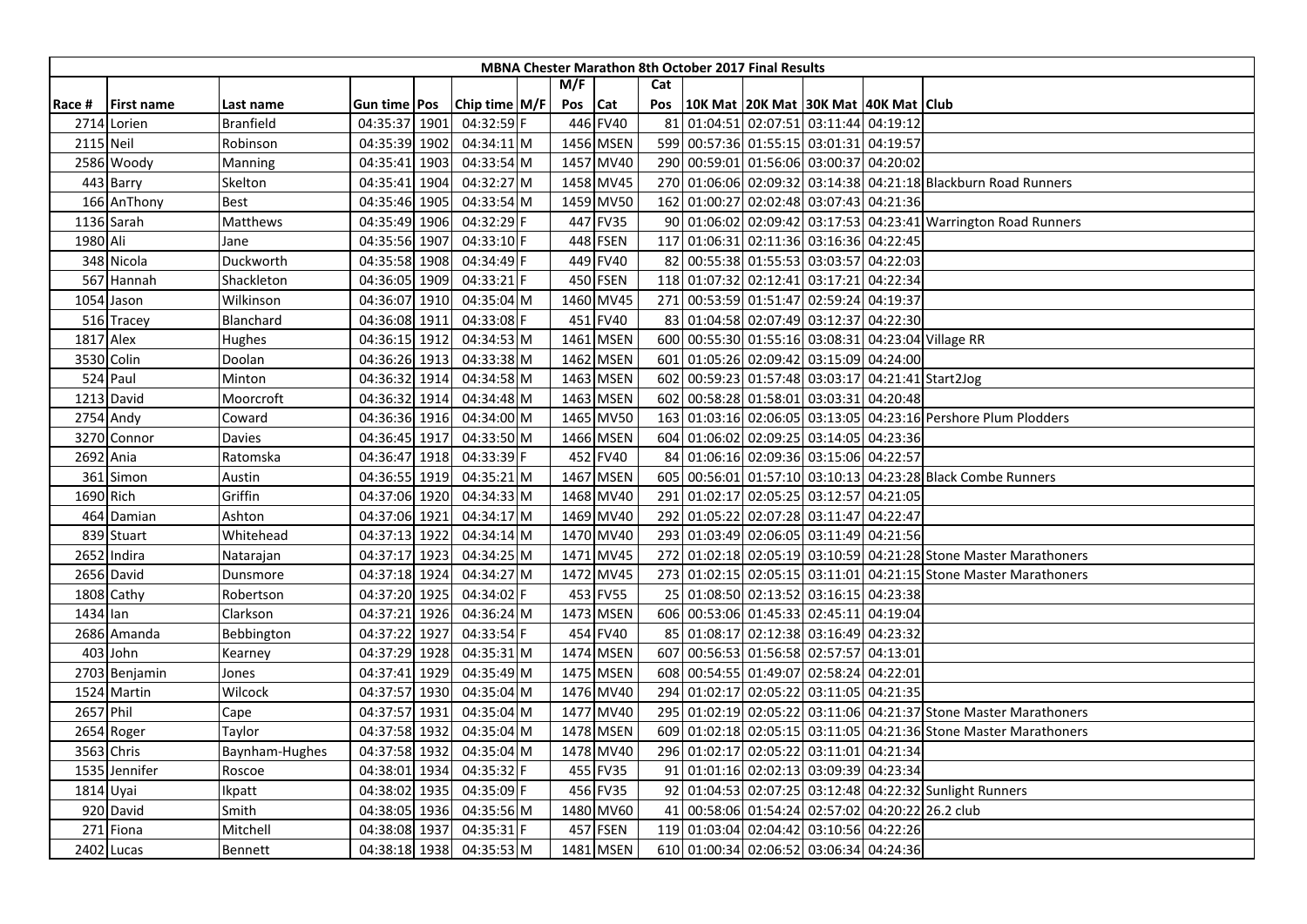|           |                   |             |                     |      |               |     |           |     | <b>MBNA Chester Marathon 8th October 2017 Final Results</b> |                                     |          |                                                                        |
|-----------|-------------------|-------------|---------------------|------|---------------|-----|-----------|-----|-------------------------------------------------------------|-------------------------------------|----------|------------------------------------------------------------------------|
|           |                   |             |                     |      |               | M/F |           | Cat |                                                             |                                     |          |                                                                        |
| Race #    | <b>First name</b> | Last name   | Gun time <b>Pos</b> |      | Chip time M/F | Pos | Cat       | Pos | 10K Mat 20K Mat 30K Mat 40K Mat Club                        |                                     |          |                                                                        |
| 1525 Raf  |                   | Swinnen     | 04:38:21 1939       |      | 04:36:27 M    |     | 1482 MSEN | 611 | 00:58:21 01:58:22 03:07:58 04:24:08                         |                                     |          |                                                                        |
|           | 1725 Robert       | Gotts       | 04:38:24 1940       |      | 04:35:17 M    |     | 1483 MSEN |     |                                                             |                                     |          | 612 01:06:19 02:09:56 03:07:14 04:21:36 Denbigh Harriers               |
|           | 517 Sally         | Jones       | 04:38:24 1941       |      | 04:35:45 F    |     | 458 FV45  |     | 68 01:06:05 02:10:03 03:17:03 04:23:54                      |                                     |          |                                                                        |
|           | 2882 Lindsey      | Rigby       | 04:38:32 1942       |      | 04:35:36 F    |     | 459 FV45  |     |                                                             |                                     |          | 69 01:00:58 02:00:33 03:06:29 04:24:36 Leighton Fun Runners            |
|           | 2716 Francesca    | Hutcheson   | 04:38:37 1943       |      | 04:35:36 F    |     | 460 FV40  |     |                                                             |                                     |          | 86 01:05:22 02:09:24 03:15:01 04:25:27 Shropshire Shufflers            |
|           | 430 Philp         | Grace       | 04:38:42 1944       |      | 04:36:57 M    |     | 1484 MV45 |     | 274 00:59:00 01:58:26 03:08:49 04:24:00                     |                                     |          |                                                                        |
|           | 446 Sue           | Asher       | 04:38:44 1945       |      | 04:35:25 F    |     | 461 FV45  |     |                                                             |                                     |          | 70 01:09:10 02:14:38 03:19:03 04:25:37 Darwen Dashers RC               |
|           | 1775 Felicity     | Hodgkinson  | 04:38:47 1946       |      | 04:36:02 F    |     | 462 FV40  |     | 87 01:06:09 02:10:00 03:16:08 04:24:58                      |                                     |          |                                                                        |
|           | 459 Deborah       | Yearnshire  | 04:38:49 1947       |      | 04:36:18 F    |     | 463 FV35  |     |                                                             |                                     |          | 93 01:03:45 02:07:06 03:13:32 04:24:41 Glaxo Hoad Hill Harriers        |
|           | 2170 Beverley     | Boynton     | 04:38:52 1948       |      | 04:36:20 F    |     | 464 FV35  |     | 94 01:01:34 02:02:15 03:08:22 04:23:43                      |                                     |          |                                                                        |
|           | 943 Catherine     | Wilks       | 04:38:53 1949       |      | 04:36:14 F    |     | 465 FV35  |     | 95 01:06:02 02:09:26                                        |                                     | 04:25:32 |                                                                        |
|           | 495 Mark          | Allcock     | 04:38:54 1950       |      | 04:37:01 M    |     | 1485 MV50 |     | 164 00:57:21 01:53:25 03:07:04 04:21:20                     |                                     |          |                                                                        |
|           | 2477 Kate         | Sergent     | 04:38:56 1951       |      | 04:36:15 F    |     | 466 FV65  |     |                                                             |                                     |          | 01:05:56 02:10:07 03:15:46 04:24:41 Stratford Upon Avon Ac             |
|           | 2208 Paul         | Willis      | 04:39:00 1952       |      | 04:37:39 M    |     | 1486 MV45 |     |                                                             |                                     |          | 275 01:02:52 02:03:14 03:09:20 04:23:01 Doncaster Athletic Club        |
|           | 1021 Shirley      | Mann        | 04:39:01 1953       |      | 04:36:22 F    |     | 467 FV35  |     | 96 01:08:47 02:18:06 03:22:25 04:25:39                      |                                     |          |                                                                        |
|           | 526 Stephen       | Jones       | 04:39:01 1954       |      | 04:36:21 M    |     | 1487 MV55 |     |                                                             |                                     |          | 72 01:08:46 02:18:06 03:22:25 04:25:39 Salford Harriers & AC           |
|           | 2830 Charlotte    | Nevison     | 04:39:06 1955       |      | 04:36:20 F    |     | 468 FV45  |     | 71 01:02:48 02:03:24 03:09:31 04:25:03                      |                                     |          |                                                                        |
|           | 2611 Melonie      | Deakin      | 04:39:06 1956       |      | 04:36:20 F    |     | 469 FV45  |     |                                                             |                                     |          | 72 01:02:48 02:03:24 03:09:31 04:25:03 Stafford Harriers               |
|           | 1413 Shaun        | Holmes      | 04:39:13 1957       |      | 04:38:29 M    |     | 1488 MSEN |     | 613 00:54:51 01:54:15 03:05:09 04:24:19                     |                                     |          |                                                                        |
|           | 472 Liam          | Flanagan    | 04:39:32 1958       |      | 04:38:07 M    |     | 1489 MSEN |     | 614 00:56:04 01:52:31 03:03:44 04:24:03                     |                                     |          |                                                                        |
|           | 399 Rick          | Wilson      | 04:39:44 1959       |      | 04:36:43 M    |     | 1490 MV50 |     |                                                             |                                     |          | 165 01:08:39 02:13:26 03:17:39 04:25:06 Blackburn Road Runners         |
|           | 2932 Viola        | Zu          | 04:40:01 1960       |      | 04:37:41 F    |     | 470 FSEN  |     | 120 00:58:15 02:00:28 03:08:55 04:24:39                     |                                     |          |                                                                        |
|           | 1145 David        | Boyle       | 04:40:12            | 1961 | 04:37:10 M    |     | 1491 MV40 |     | 297 01:05:43 02:08:36 03:12:25 04:25:29                     |                                     |          |                                                                        |
| 1187 Lisa |                   | Webb        | 04:40:14 1962       |      | 04:37:04 F    |     | 471 FV40  |     |                                                             |                                     |          | 88 01:06:07 02:09:28 03:12:53 04:24:34 Widnes Running Club             |
|           | 2673 Andrew       | Sherlock    | 04:40:22 1963       |      | 04:38:37 M    |     | 1492 MV45 |     |                                                             |                                     |          | 276 00:55:40 01:53:45 03:03:47 04:22:06 Maldwyn Harriers               |
|           | 891 Peter         | Greenhalgh  | 04:40:29 1964       |      | 04:38:16 M    |     | 1493 MSEN |     | 615 00:58:23 01:57:09 03:07:22 04:24:54                     |                                     |          |                                                                        |
|           | 1538 Fred         | Randles     | 04:40:38 1965       |      | 04:38:18 M    |     | 1494 MV50 |     | 166 01:01:21 02:01:06 03:07:16 04:24:23                     |                                     |          |                                                                        |
| 1498 Jon  |                   | Ankers      | 04:40:46 1966       |      | 04:37:44 M    |     | 1495 MV45 | 277 |                                                             | 01:02:32 02:04:22 03:11:09 04:25:39 |          |                                                                        |
|           | 3139 Melanie      | Fulton-Bell | 04:40:46 1967       |      | 04:38:02 F    |     | 472 FV40  |     |                                                             |                                     |          | 89 01:05:59 02:09:26 03:13:12 04:22:52 Reigate Priory AC               |
| 3051 Jon  |                   | Sahir       | 04:40:55 1968       |      | 04:37:46 M    |     | 1496 MV40 |     | 298 01:05:03 02:09:20 03:14:38 04:26:38                     |                                     |          |                                                                        |
|           | 1377 Robert       | Sullivan    | 04:41:02 1969       |      | 04:38:58 M    |     | 1497 MV45 |     | 278 00:58:24 01:55:15 03:03:26 04:24:58                     |                                     |          |                                                                        |
|           | 1825 Chris        | McLoughlin  | 04:41:04 1970       |      | 04:37:58 M    |     | 1498 MSEN |     | 616 01:10:22 02:16:15 03:19:52 04:27:39                     |                                     |          |                                                                        |
|           | 998 Daniel        | Statham     | 04:41:08 1971       |      | 04:39:47 M    |     | 1499 MSEN |     | 617 00:54:21 01:52:30 03:02:41 04:24:16                     |                                     |          |                                                                        |
|           | 1856 Gwenan       | Johnson     | 04:41:13 1972       |      | 04:38:06 F    |     | 473 FV50  |     |                                                             |                                     |          | 52 01:06:21 02:12:12 03:18:55 04:26:23 Denbigh Harriers Running Club   |
|           | 3524 Alan         | Chevin      | 04:41:17 1973       |      | 04:37:50 M    |     | 1500 MV60 |     |                                                             |                                     |          | 42 01:08:14 02:11:24 03:15:55 04:25:32 Team Anstey Amblers and Runners |
|           | 1561 Emily        | Johnson     | 04:41:22 1974       |      | 04:38:33 F    |     | 474 FSEN  |     | 121 01:06:14 02:11:22 03:20:52 04:27:26                     |                                     |          |                                                                        |
|           | 534 Chris         | Jones       | 04:41:26 1975       |      | 04:38:31 M    |     | 1501 MV40 |     | 299 01:05:37 02:08:31 03:17:03 04:26:55                     |                                     |          |                                                                        |
|           | 1785 Abir         | Ali         | 04:41:28 1976       |      | 04:38:37 M    |     | 1502 MV40 |     | 300 01:04:09 02:08:40 03:15:07 04:26:46                     |                                     |          |                                                                        |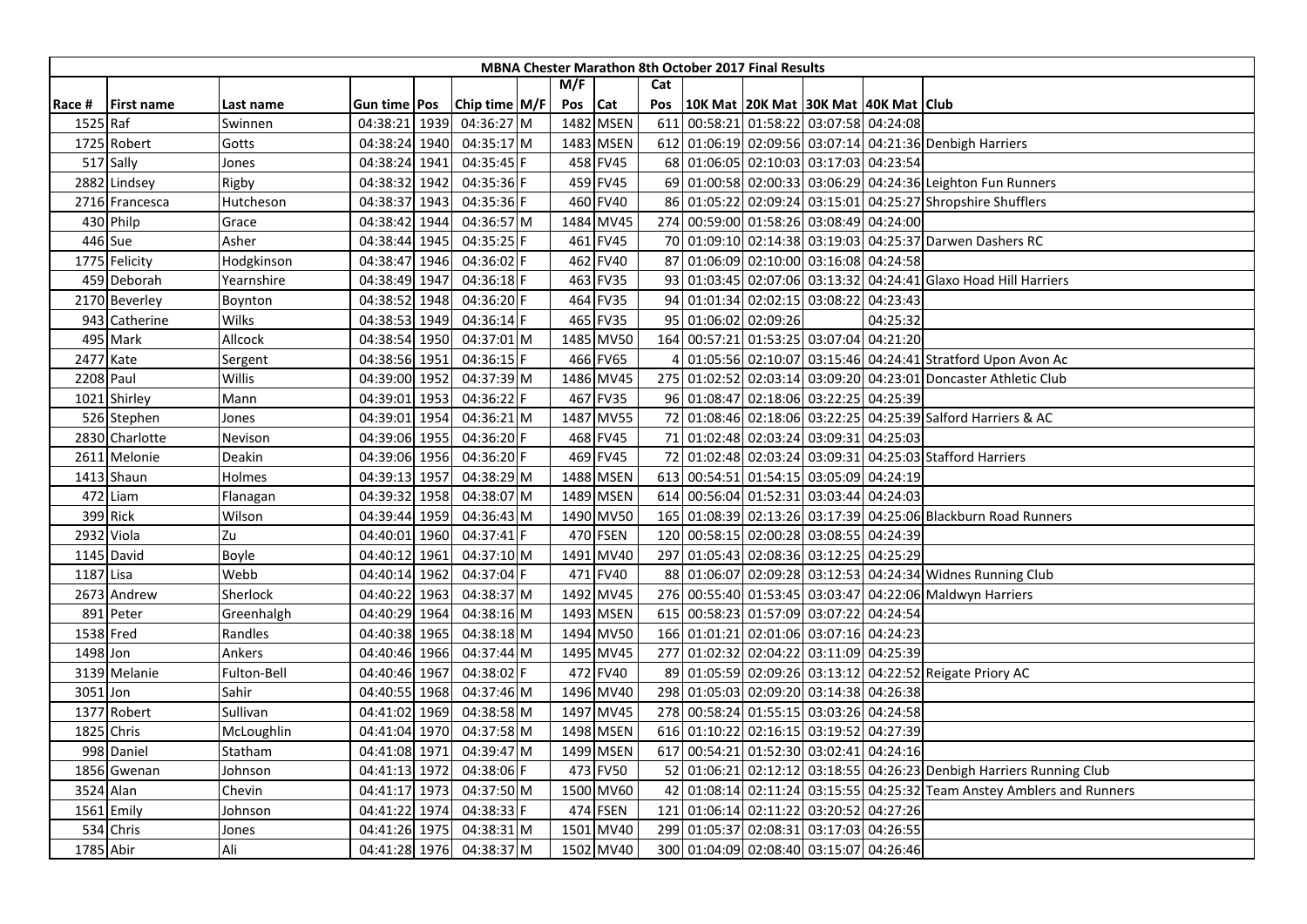|        |                  |                |                     |      |               |     |           |     | <b>MBNA Chester Marathon 8th October 2017 Final Results</b> |  |                                                                 |
|--------|------------------|----------------|---------------------|------|---------------|-----|-----------|-----|-------------------------------------------------------------|--|-----------------------------------------------------------------|
|        |                  |                |                     |      |               | M/F |           | Cat |                                                             |  |                                                                 |
| Race # | First name       | Last name      | Gun time <b>Pos</b> |      | Chip time M/F | Pos | Cat       | Pos | 10K Mat   20K Mat   30K Mat   40K Mat   Club                |  |                                                                 |
|        | 439 Gary         | Naylor         | 04:41:37 1977       |      | 04:39:03 M    |     | 1503 MV40 |     |                                                             |  | 301 00:59:06 01:58:35 03:14:25 04:26:45 Darwen Running Group    |
|        | 2776 Karen       | Foreman        | 04:41:37 1978       |      | 04:39:05 F    |     | 475 FV55  |     |                                                             |  | 26 01:04:14 02:06:53 03:14:49 04:26:57 Telford Harriers         |
|        | 3450 Samantha    | Parkin         | 04:41:38 1979       |      | 04:39:57 F    |     | 476 FSEN  | 122 |                                                             |  | 01:04:56 02:09:58 03:17:25 04:26:54 Steel City Striders RC      |
|        | 3451 Simon       | Goldsmith      | 04:41:39 1980       |      | 04:39:57 M    |     | 1504 MSEN |     | 618 01:04:55 02:09:58 03:17:25 04:26:54                     |  |                                                                 |
|        | 1261 Susan       | <b>McManus</b> | 04:41:41 1981       |      | 04:39:22 F    |     | 477 FV55  |     |                                                             |  | 27 01:03:36 02:06:10 03:10:50 04:26:59 Hearts Running Club      |
|        | 1648 Gareth      | Hansom         | 04:41:48 1982       |      | 04:40:10 M    |     | 1505 MSEN | 619 |                                                             |  | 00:55:26 01:57:17 03:11:47 04:28:04 Deeside AAC                 |
|        | 1623 Edward      | Mortimer       | 04:42:00 1983       |      | 04:39:28 M    |     | 1506 MSEN |     | 620 00:59:30 02:00:55 03:12:02 04:27:09                     |  |                                                                 |
|        | 2458 Stuart      | Sahan          | 04:42:03 1984       |      | 04:39:31 M    |     | 1507 MSEN |     |                                                             |  | 621 01:02:40 02:05:18 03:13:33 04:27:34 Massey Ferguson RC      |
|        | 281 Helen        | Greenhalgh     | 04:42:04 1985       |      | 04:39:50 F    |     | 478 FV35  |     |                                                             |  | 97 01:05:38 02:10:32 03:18:53 04:27:51 Red Rose Road Runners    |
|        | 995 Kirsty       | Challen        | 04:42:11 1986       |      | 04:38:55 F    |     | 479 FV40  |     | 90 01:05:56 02:08:22 03:13:00 04:28:03                      |  |                                                                 |
|        | 698 Alison       | Holt           | 04:42:14 1987       |      | 04:39:22 F    |     | 480 FV50  |     |                                                             |  | 53 01:05:25 02:07:16 03:11:38 04:25:57 Glossopdale Harriers     |
|        | 1503 Christopher | Igoe           | 04:42:22 1988       |      | 04:39:35 M    |     | 1508 MV50 |     |                                                             |  | 167 01:01:58 02:04:34 03:12:03 04:28:07 Helsby Running Club     |
|        | 2401 Kelly       | Stroud         | 04:42:25 1989       |      | 04:40:24 F    |     | 481 FV40  |     | 91 00:59:17 01:59:22 03:15:21 04:28:23                      |  |                                                                 |
|        | 2571 Kevin       | Lakin          | 04:42:32 1990       |      | 04:39:18 M    |     | 1509 MV55 |     |                                                             |  | 73 01:04:22 02:36:17 03:20:47 04:28:51 Warrington Running Club  |
|        | 1559 Graham      | Lloyd          | 04:42:43 1991       |      | 04:39:56 M    |     | 1510 MV50 |     |                                                             |  | 168 01:01:59 02:04:35 03:12:04 04:28:07 Helsby Running Club     |
|        | 296 Donna        | Gadsby         | 04:42:49 1992       |      | 04:40:27 F    |     | 482 FV45  |     | 73 01:01:37 02:28:45 03:11:42 04:26:42                      |  |                                                                 |
|        | 2475 John        | Bennett        | 04:42:49 1993       |      | 04:40:27 M    |     | 1511 MV45 |     |                                                             |  | 279 01:01:39 02:03:21 03:09:10 04:25:29 Massey Ferguson RC      |
|        | 3550 Daniel      | Jones          | 04:42:54 1994       |      | 04:40:49 M    |     | 1512 MSEN | 622 | 01:00:17 02:04:17 03:13:40 04:29:35                         |  |                                                                 |
|        | 950 Louise       | Plevin         | 04:43:03 1995       |      | 04:41:12 F    |     | 483 FSEN  |     |                                                             |  | 123 00:58:15 01:54:24 03:20:50 04:30:51 Warrington Running Club |
|        | 1174 Philip      | Walton         | 04:43:04 1996       |      | 04:41:13 M    |     | 1513 MV40 | 302 |                                                             |  | 00:58:15 01:54:24 03:20:50 04:30:51 Warrington Running Club     |
|        | 2377 Louise      | Galdes         | 04:43:15 1997       |      | 04:40:51 F    |     | 484 FV35  |     |                                                             |  | 98 00:58:26 01:57:08 03:08:39 04:26:10 Hermitage Harriers       |
|        | 3098 Chan        | Truong         | 04:43:17 1998       |      | 04:40:32 F    |     | 485 FV40  |     | 92 01:02:45 02:04:59 03:19:03 04:29:49                      |  |                                                                 |
| 114    | Conrad           | Morris         | 04:43:21 1999       |      | 04:41:31 M    |     | 1514 MV50 |     | 169 00:58:20 02:16:28 03:20:01 04:28:33                     |  |                                                                 |
|        | 1402 Steve       | O'Connor       | 04:43:24 2000       |      | 04:41:10 M    |     | 1515 MV40 |     |                                                             |  | 303 01:00:46 02:00:36 03:04:29 04:28:41 Wirral AC               |
| 283    | Simon            | Chaffer        | 04:43:36 2001       |      | 04:41:26 M    |     | 1516 MV40 |     | 304 01:00:36 02:02:57 03:11:59 04:29:48                     |  |                                                                 |
|        | 706 Richard      | Edgell         | 04:43:46 2002       |      | 04:42:31 M    |     | 1517 MV50 |     | 170 00:49:57 01:41:23 02:47:28 04:26:16                     |  |                                                                 |
|        | 695 Marie        | Williamson     | 04:43:46 2003       |      | 04:40:20 F    |     | 486 FV40  |     |                                                             |  | 93 01:06:13 02:06:40 03:13:27 04:28:39 Glossopdale Harriers     |
| 2972   | Michele          | <b>Barnes</b>  | 04:43:48 2004       |      | 04:40:43 F    |     | 487 FV45  |     |                                                             |  | 74 01:09:31 02:14:43 03:20:49 04:30:00 Dover Roadrunners AC     |
| 2113   | Sarah            | Podesta        | 04:43:51 2005       |      | 04:41:43 F    |     | 488 FV40  |     |                                                             |  | 94 00:58:22 01:58:54 03:06:27 04:28:39 Airecentre Pacers RC     |
|        | 3418 Caroline    | Slater         | 04:43:53 2006       |      | 04:40:14 F    |     | 489 FV45  |     |                                                             |  | 75 01:10:25 02:17:25 03:23:10 04:30:03 Blackburn Road Runners   |
|        | 2725 Tara        | Skillicorn     | 04:44:01 2007       |      | 04:41:35 F    |     | 490 FV40  |     | 95 01:01:00 02:07:31 03:19:38 04:29:51                      |  |                                                                 |
|        | 2347 Andy        | Gaunt          | 04:44:02 2008       |      | 04:40:36 M    |     | 1518 MV40 |     | 305 01:08:13 02:11:24 03:15:55 04:29:04                     |  |                                                                 |
|        | 1233 Andrea      | Jones          | 04:44:03 2009       |      | 04:41:03 F    |     | 491 FV35  |     | 99 01:06:13 02:09:35 03:15:37 04:29:51                      |  |                                                                 |
|        | 703 Helen        | Thornhill      | 04:44:09 2010       |      | 04:40:47 F    |     | 492 FV45  |     |                                                             |  | 76 01:08:52 02:13:31 03:18:46 04:29:00 Stockport Harriers & AC  |
|        | 700 Louisa       | Wilson         | 04:44:09 2011       |      | 04:40:47 F    |     | 493 FV40  |     | 96 01:08:53 02:13:32 03:18:52 04:29:00                      |  |                                                                 |
|        | 1848 Raymond     | <b>Burgess</b> | 04:44:11            | 2012 | 04:41:21 M    |     | 1519 MV60 |     | 43 01:05:02 02:10:31 03:19:49 04:29:01                      |  |                                                                 |
| 1547   | Jane             | Roberts        | 04:44:21            | 2013 | 04:41:36 F    |     | 494 FV50  |     | 54 01:06:42 02:12:19 03:20:04 04:30:12                      |  |                                                                 |
|        | 607 Laura        | <b>Burgess</b> | 04:44:24 2014       |      | $04:41:15$ F  |     | 495 FSEN  |     | 124 01:05:03 02:11:00 03:17:52 04:29:37                     |  |                                                                 |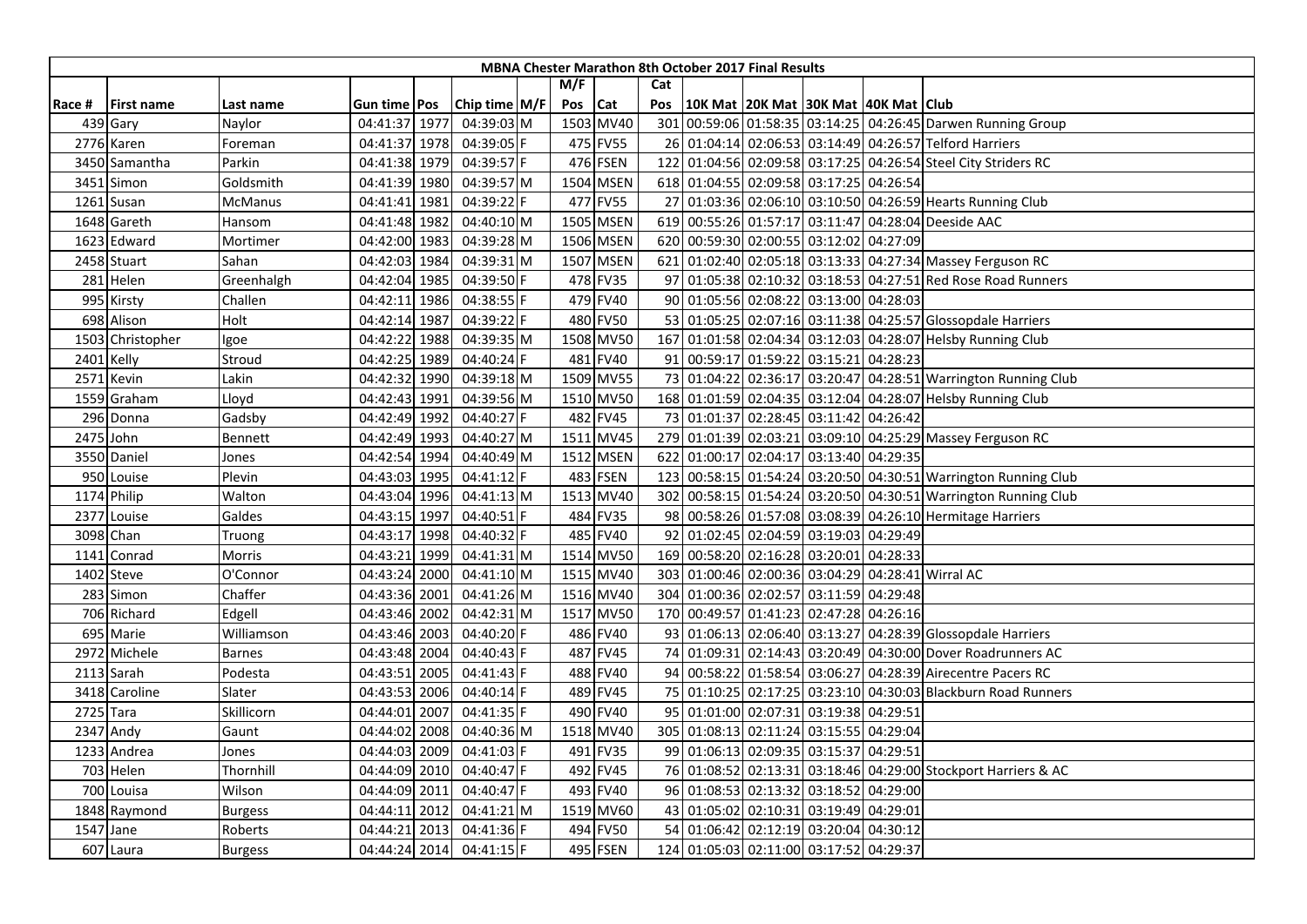|           |                   |                       |                |                 |     |           |     |              | <b>MBNA Chester Marathon 8th October 2017 Final Results</b> |                   |                                                                         |
|-----------|-------------------|-----------------------|----------------|-----------------|-----|-----------|-----|--------------|-------------------------------------------------------------|-------------------|-------------------------------------------------------------------------|
|           |                   |                       |                |                 | M/F |           | Cat |              |                                                             |                   |                                                                         |
| Race #    | <b>First name</b> | Last name             | Gun time   Pos | Chip time $M/F$ | Pos | Cat       | Pos |              | 10K Mat   20K Mat   30K Mat   40K Mat   Club                |                   |                                                                         |
|           | 2018 Paul         | Chute                 | 04:44:24 2014  | 04:42:15 M      |     | 1520 MSEN | 623 |              | 00:58:06 01:54:55 03:01:31 04:28:23                         |                   |                                                                         |
|           | 1389 Sabria       | Behilil               | 04:44:26 2016  | 04:41:58 F      |     | 496 FSEN  |     |              | 125 01:03:54 02:09:15 03:17:41 04:31:10                     |                   |                                                                         |
|           | 1723 Robert       | Fulton                | 04:44:28 2017  | 04:43:29 M      |     | 1521 MSEN |     |              | 624 00:53:31 01:49:40 02:58:46 04:28:20                     |                   |                                                                         |
|           | 1045 Danny        | Romero                | 04:44:31 2018  | 04:40:55 M      |     | 1522 MSEN |     | 625 00:59:24 |                                                             | 03:12:59 04:28:15 |                                                                         |
|           | 1720 Royden       | Healey                | 04:44:32 2019  | 04:42:30 M      |     | 1523 MV50 |     |              |                                                             |                   | 171 01:00:34 02:02:17 03:13:07 04:29:24 Denbighshire Triathlon Club     |
|           | 1716 Connor       | McGarry               | 04:44:34 2020  | 04:42:12 M      |     | 1524 MSEN | 626 |              | 01:01:44 02:03:44 03:09:29 04:28:41                         |                   |                                                                         |
|           | 1752 Simon        | Davison               | 04:44:34 2021  | 04:42:08 M      |     | 1525 MV50 | 172 |              | 00:57:26 01:59:26 03:10:28 04:28:41                         |                   |                                                                         |
| 1201 lan  |                   | Patterson             | 04:44:44 2022  | 04:41:39 M      |     | 1526 MSEN | 627 |              | 01:05:55 02:08:32 03:13:10 04:27:42                         |                   |                                                                         |
| 1420 Jim  |                   | Thompson              | 04:44:48 2023  | 04:40:59 M      |     | 1527 MV40 |     |              | 306 01:06:52 02:10:43 03:17:40 04:31:23                     |                   |                                                                         |
|           | 704 Lee           | Mullan                | 04:44:50 2024  | 04:42:51 M      |     | 1528 MV45 |     |              | 280 00:56:11 01:54:50 03:03:20 04:26:12                     |                   |                                                                         |
|           | 2166 Ashleigh     | McArdle               | 04:44:55 2025  | 04:42:11 M      |     | 1529 MV40 | 307 |              |                                                             |                   | 01:06:10 02:13:23 03:19:32 04:30:15 Pontefract AC                       |
|           | 1843 Deiniol      | <b>Worsley-Davies</b> | 04:45:05 2026  | 04:41:20 M      |     | 1530 MSEN |     |              | 628 01:08:31 02:14:26 03:16:59 04:29:53                     |                   |                                                                         |
|           | 380 Rowena        | Doherty               | 04:45:11 2027  | 04:42:14 F      |     | 497 FV40  |     |              |                                                             |                   | 97 01:04:28 02:06:45 03:08:19 04:26:49 Blackburn Road Runners           |
|           | 1903 Claire       | Woodfine              | 04:45:12 2028  | 04:41:58 F      |     | 498 FV40  |     |              |                                                             |                   | 98 01:09:43 02:15:42 03:22:17 04:30:23 Wrexham Ac                       |
|           | 2207 Darren       | Hinsley               | 04:45:18 2029  | 04:42:41 M      |     | 1531 MV45 |     |              | 281 01:03:24 02:06:00 03:09:18 04:27:50                     |                   |                                                                         |
|           | 1440 Scott        | Sealey                | 04:45:20 2030  | 04:43:02 M      |     | 1532 MV40 |     |              |                                                             |                   | 308 01:01:18 02:03:26 03:13:46 04:30:02 Chester Triathlon Club          |
|           | 735 Michala       | Morton                | 04:45:20 2031  | 04:43:02 F      |     | 499 FV40  |     |              | 99 01:01:19 02:03:27 03:13:47 04:30:02                      |                   |                                                                         |
|           | 2074 Edward       | Chapman               | 04:45:21 2032  | 04:42:42 M      |     | 1533 MSEN |     |              |                                                             |                   | 629 01:02:01 02:04:16 03:09:48 04:29:53 DEWSBURY ROAD RUNNERS           |
|           | 569 Paul          | Dearden               | 04:45:29 2033  | 04:42:48 M      |     | 1534 MSEN |     |              | 630 01:05:55 02:09:24 03:13:19 04:31:04                     |                   |                                                                         |
| 1770 Neil |                   | Bull                  | 04:45:31 2034  | 04:42:18 M      |     | 1535 MV50 |     |              |                                                             |                   | 173 01:09:43 02:15:42 03:22:18 04:31:36 Wrexham Ac                      |
|           | 636 Clare         | Unsworth              | 04:45:44 2035  | 04:43:03 F      |     | 500 FV40  |     |              |                                                             |                   | 100 01:05:30 02:09:17 03:18:29 04:30:49 Astley & Tyldesley Road Runners |
|           | 114 Yoav          | Waizer                | 04:45:51 2036  | 04:42:16 M      |     | 1536 MV50 |     |              | 174 01:08:29 02:13:17 03:19:02 04:30:52                     |                   |                                                                         |
|           | 2481 Helen        | Pugh                  | 04:45:52 2037  | 04:42:56 F      |     | 501 FSEN  |     |              |                                                             |                   | 126 01:07:50 02:12:54 03:20:25 04:31:32 Spa Striders                    |
|           | 1905 Sarah        | Hill                  | 04:45:57 2038  | 04:42:44 F      |     | 502 FV35  |     |              | 100 01:09:20 02:16:24 03:23:35 04:31:32                     |                   |                                                                         |
|           | 3015 Iulia        | Balcanu               | 04:45:58 2039  | 04:43:10 F      |     | 503 FSEN  | 127 |              | 01:03:02 02:06:28 03:15:02 04:30:17                         |                   |                                                                         |
|           | 928 Caroline      | Vaughan               | 04:45:59 2040  | 04:42:46 F      |     | 504 FV35  |     |              | 101 01:09:15 02:16:24 03:23:35 04:31:32                     |                   |                                                                         |
|           | 105 Antti         | Luukkonen             | 04:46:02 2041  | 04:42:56 M      |     | 1537 MSEN |     |              | 631 01:09:56 02:19:20 03:28:22 04:33:01                     |                   |                                                                         |
|           | 334 Gina          | Bellhouse             | 04:46:02 2042  | 04:44:55 F      |     | 505 FV50  |     |              |                                                             |                   | 55 01:01:32 02:04:55 03:12:44 04:30:14 Southport Waterloo Ac            |
|           | 2685 Steve        | Barnfield             | 04:46:02 2043  | 04:42:49 M      |     | 1538 MV45 |     |              |                                                             |                   | 282 01:09:40 02:16:27 03:23:40 04:31:44 Oswestry Olympians              |
|           | 1286 David        | Woodhall              | 04:46:04 2044  | 04:42:44 M      |     | 1539 MV50 |     |              |                                                             |                   | 175 01:07:50 02:12:14 03:18:03 04:29:45 Penny Lane Striders             |
|           | 1953 Nicola       | Bowker                | 04:46:08 2045  | 04:44:02 F      |     | 506 FV50  |     |              |                                                             |                   | 56 00:56:49 01:51:19 02:55:18 04:25:07 Northern (Isle of Man) AC        |
|           | 718 Adam          | Cain                  | 04:46:09 2046  | 04:44:23 M      |     | 1540 MSEN |     |              | 632 00:57:31 01:58:04 03:09:18 04:31:23                     |                   |                                                                         |
| 1909 Alex |                   | Woolfenden            | 04:46:09 2047  | 04:42:55 M      |     | 1541 MV40 |     |              |                                                             |                   | 309 01:09:44 02:15:43 03:22:18 04:32:19 Wrexham Ac                      |
|           | 1378 Billy        | Hargreaves            | 04:46:13 2048  | 04:45:43 M      |     | 1542 MV70 |     |              |                                                             |                   | 00:53:40 01:51:19 03:03:23 04:30:02 Southport Waterloo Ac               |
|           | 169 Susan         | Penman                | 04:46:24 2049  | 04:43:27 F      |     | 507 FV40  |     |              |                                                             |                   | 101 01:06:01 02:09:18 03:15:54 04:31:56 Anster Haddies                  |
|           | 170 Carole        | Patrick               | 04:46:24 2050  | 04:43:27 F      |     | 508 FV40  |     |              | 102 01:06:01 02:09:18 03:15:54 04:31:56                     |                   |                                                                         |
|           | 3526 Rachel       | Barnes                | 04:46:24 2051  | 04:43:13 F      |     | 509 FSEN  |     |              | 128 01:07:09 02:12:10 03:19:47 04:31:34                     |                   |                                                                         |
|           | 218 Fran          | Gray                  | 04:46:26 2052  | 04:43:29 F      |     | 510 FV40  |     |              | 103 01:07:02 02:12:28 03:19:55 04:31:10                     |                   |                                                                         |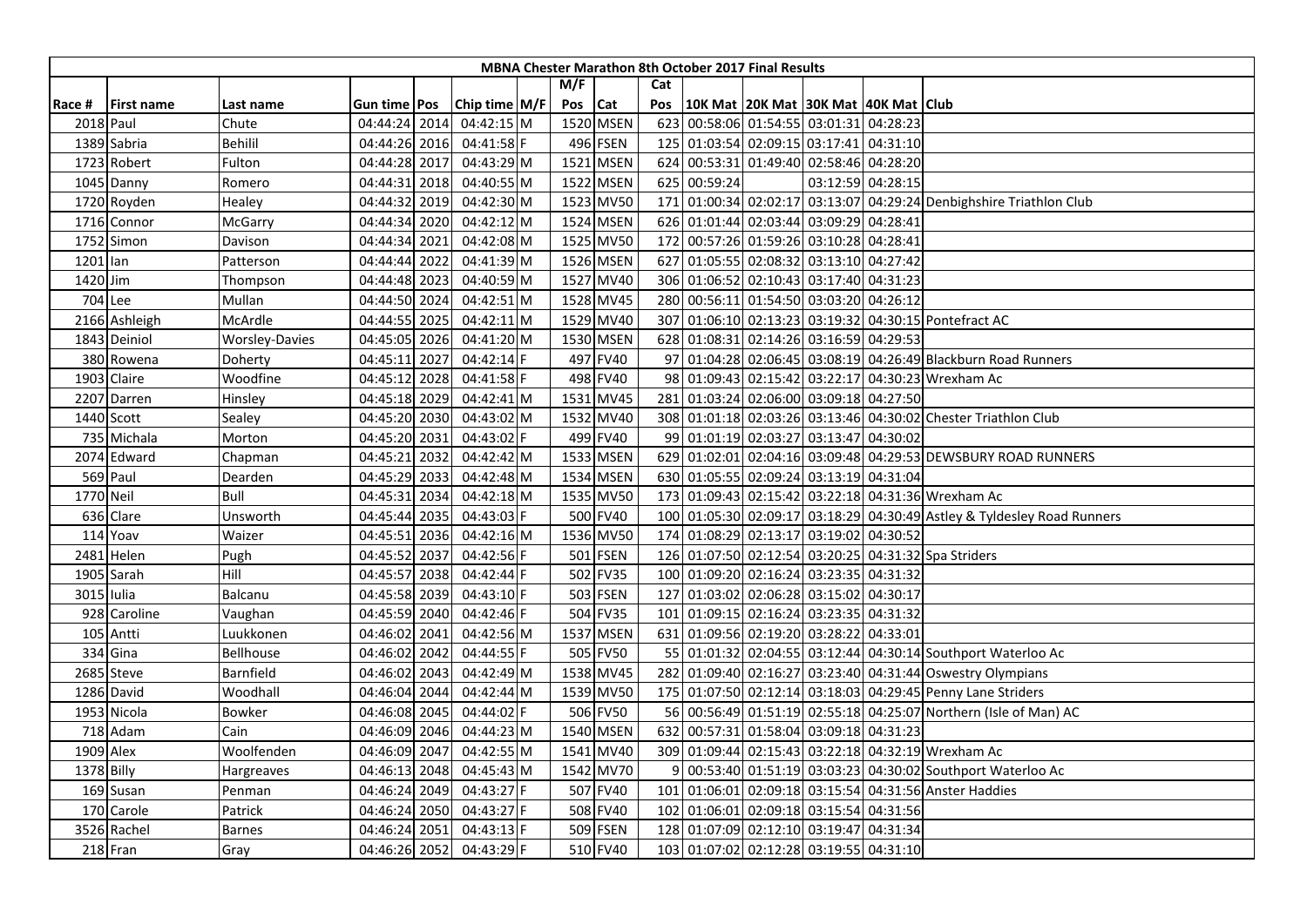|          |                   |                   |               |      |               |         |           |     |              | <b>MBNA Chester Marathon 8th October 2017 Final Results</b> |                   |                                                               |
|----------|-------------------|-------------------|---------------|------|---------------|---------|-----------|-----|--------------|-------------------------------------------------------------|-------------------|---------------------------------------------------------------|
|          |                   |                   |               |      |               | M/F     |           | Cat |              |                                                             |                   |                                                               |
| Race #   | <b>First name</b> | Last name         | Gun time Pos  |      | Chip time M/F | Pos Cat |           | Pos |              | 10K Mat 20K Mat 30K Mat 40K Mat Club                        |                   |                                                               |
|          | 1718 Antony       | Jones             | 04:46:27 2053 |      | 04:44:45 M    |         | 1543 MSEN |     |              | 633 00:57:11 01:55:02 03:07:33 04:30:26                     |                   |                                                               |
|          | 304 Ryan          | Jones             | 04:46:29 2054 |      | 04:44:07 M    |         | 1544 MSEN |     |              | 634 00:59:25 01:57:26 03:12:53 04:34:13                     |                   |                                                               |
|          | 982 Helen         | Myers             | 04:46:49 2055 |      | 04:43:43 F    |         | 511 FV45  |     |              | 77 01:05:27 02:10:52 03:18:48 04:31:34                      |                   |                                                               |
|          | 2342 Brandon      | Hallam            | 04:46:53 2056 |      | 04:44:11 M    |         | 1545 MSEN |     |              | 635 01:01:37 02:03:29 03:12:56 04:31:50                     |                   |                                                               |
|          | 1613 Andrea       | Cashell           | 04:46:55 2057 |      | 04:43:51 F    |         | 512 FV45  |     |              | 78 00:59:57 02:01:35 03:10:38 04:31:07                      |                   |                                                               |
| 3310 Jan |                   | McCabe            | 04:46:55 2058 |      | 04:44:00 F    |         | 513 FV50  |     |              |                                                             |                   | 57 01:06:08 02:09:41 03:18:27 04:30:45 White Horse Harriers   |
|          | 787 Frank         | Manista           | 04:47:07 2059 |      | 04:45:30 M    |         | 1546 MV45 |     |              | 283 01:01:46 02:04:00 03:11:03 04:30:34                     |                   |                                                               |
|          | 1782 Louise       | Bond              | 04:47:08 2060 |      | 04:44:13 F    |         | 514 FSEN  |     |              | 129 01:03:11 02:07:07 03:15:10 04:30:45                     |                   |                                                               |
|          | 2669 Mandy        | Glennie           | 04:47:12 2061 |      | 04:45:08 F    |         | 515 FV50  |     |              |                                                             |                   | 58 01:00:01 02:03:02 03:14:22 04:30:29 Aberystwyth AC         |
|          | 2224 Donna        | <b>Biggs</b>      | 04:47:17 2062 |      | 04:44:29 F    |         | 516 FV40  |     |              |                                                             |                   | 104 01:05:45 02:08:01 03:16:24 04:31:31 Barnsley Harriers     |
|          | 250 Paul          | Gardner           | 04:47:20 2063 |      | 04:44:17 M    |         | 1547 MV40 |     |              |                                                             |                   | 310 01:06:08 02:09:31 03:15:10 04:33:03 Red Rose Road Runners |
|          | 3063 Graham       | Aynsley           | 04:47:26 2064 |      | 04:46:38 M    |         | 1548 MV50 |     |              | 176 01:02:57 02:09:54 03:20:42 04:32:03                     |                   |                                                               |
|          | 1587 Christopher  | Laughton          | 04:47:26 2065 |      | 04:44:58 M    |         | 1549 MSEN |     |              |                                                             |                   | 636 01:06:48 02:12:09 03:21:05 04:32:54 Chester Road Runners  |
|          | 1594 Claire       | Lockerbie         | 04:47:27 2066 |      | 04:45:00 F    |         | 517 FSEN  |     |              |                                                             |                   | 130 01:06:51 02:12:09 03:21:05 04:32:55 Chester Road Runners  |
|          | 173 Anthony       | Grundy            | 04:47:28 2067 |      | 04:44:27 M    |         | 1550 MV50 |     |              | 177 01:08:23 02:15:14 03:23:24 04:32:45                     |                   |                                                               |
|          | 383 Michael       | Spencer           | 04:47:29 2068 |      | 04:44:14 M    |         | 1551 MV45 | 284 |              |                                                             |                   | 01:06:07 02:09:33 03:15:05 04:31:29 Blackburn Road Runners    |
|          | 1200 Gregg        | Turner            | 04:47:31 2069 |      | 04:45:19 M    |         | 1552 MSEN | 637 |              | 01:01:41 02:03:54 03:14:17 04:32:22                         |                   |                                                               |
|          | 395 Graham        | Ainsworth         | 04:47:32 2070 |      | 04:44:18 M    |         | 1553 MV50 |     |              | 178 01:06:03 02:09:33 03:15:05 04:31:30                     |                   |                                                               |
|          | 1771 Rachel       | Devine            | 04:47:36 2071 |      | 04:44:49 F    |         | 518 FV40  |     |              | 105 01:01:04 02:05:43 03:19:16 04:32:25                     |                   |                                                               |
|          | 294 Phill         | Boardman          | 04:47:39 2072 |      | 04:44:32 M    |         | 1554 MSEN |     |              | 638 01:02:22 02:05:17 03:15:12 04:31:37                     |                   |                                                               |
|          | 1329 John         | Millwood Hargrave | 04:47:42 2073 |      | 04:45:05 M    |         | 1555 MSEN |     |              | 639 01:01:34 02:03:27 03:11:02 04:31:29                     |                   |                                                               |
| 1866 lan |                   | Duggan            | 04:47:47 2074 |      | 04:45:04 M    |         | 1556 MSEN |     |              | 640 01:06:00 02:09:26 03:13:20 04:31:04                     |                   |                                                               |
|          | 579 Christopher   | Ward              | 04:47:49 2075 |      | 04:47:08 M    |         | 1557 MSEN | 641 |              | 00:59:05 02:01:29 03:13:21 04:31:22                         |                   |                                                               |
|          | 1179 Stuart       | Liversedge        | 04:47:50 2076 |      | 04:44:41 M    |         | 1558 MSEN |     |              | 642 01:09:37 02:16:10 03:23:35 04:32:56                     |                   |                                                               |
| 3248 Ian |                   | Stone             | 04:47:52 2077 |      | 04:44:37 M    |         | 1559 MV45 |     | 285 01:09:47 |                                                             | 03:23:07 04:32:11 |                                                               |
|          | 3253 Andrew       | Wyatt             | 04:47:52 2078 |      | 04:44:38 M    |         | 1560 MV60 | 44  |              |                                                             |                   | 01:09:47 02:16:10 03:23:07 04:32:47 Taunton running club      |
|          | 3517 Rachel       | Wood              | 04:47:57 2079 |      | 04:45:01 F    |         | 519 FSEN  | 131 |              | 01:10:04 02:15:22 03:22:34 04:33:02                         |                   |                                                               |
|          | 3518 James        | Harrison          | 04:47:58 2080 |      | 04:45:02 M    |         | 1561 MSEN |     |              | 643 01:10:04 02:15:23 03:22:35 04:33:02                     |                   |                                                               |
|          | 2841 David        | Watson            | 04:48:06 2081 |      | 04:45:56 M    |         | 1562 MV40 | 311 |              | 00:58:24 01:59:13 03:08:04 04:27:31                         |                   |                                                               |
|          | 1823 Matt         | Routledge         | 04:48:06 2081 |      | 04:45:33 M    |         | 1562 MV45 |     |              | 286 01:03:17 02:06:45 03:15:31 04:32:55                     |                   |                                                               |
|          | 95 Gary           | Dixon             | 04:48:07 2083 |      | 04:44:56 M    |         | 1564 MV55 |     |              |                                                             |                   | 74 01:09:33 02:16:22 03:23:38 04:31:50 100 Marathon Club      |
|          | 264 Anthony       | Barnes            | 04:48:27 2084 |      | 04:46:07 M    |         | 1565 MSEN |     |              | 644 00:58:18 01:54:42 03:05:50 04:31:09                     |                   |                                                               |
|          | 946 David         | Smithson          | 04:48:29 2085 |      | 04:45:14 M    |         | 1566 MV70 |     |              | 10 01:09:47 02:16:25 03:22:56 04:34:06                      |                   |                                                               |
|          | 1631 Nerijus      | Liucvaitis        | 04:48:39 2086 |      | 04:45:18 M    |         | 1567 MSEN |     |              | 645 01:03:53 02:04:39 03:16:32 04:33:13                     |                   |                                                               |
|          | 2472 Mark         | Oliver            | 04:48:44 2087 |      | 04:47:05 M    |         | 1568 MSEN |     |              | 646 00:55:21 01:48:26 02:55:40 04:30:02                     |                   |                                                               |
| 1508 Ian |                   | Ellis             | 04:48:45 2088 |      | 04:47:59 M    |         | 1569 MV45 |     |              |                                                             |                   | 287 00:54:45 01:57:09 03:07:45 04:31:32 Mersey Tri            |
|          | 417 Alex          | Thistlethwaite    | 04:48:47      | 2089 | 04:46:30 M    |         | 1570 MSEN | 647 |              | 00:57:19 01:52:17 03:02:23 04:28:51                         |                   |                                                               |
|          | 419 Anne          | Greenney          | 04:48:51 2090 |      | 04:46:01 F    |         | 520 FV40  |     |              | 106 01:05:45 02:11:56 03:21:53 04:33:52 COLT                |                   |                                                               |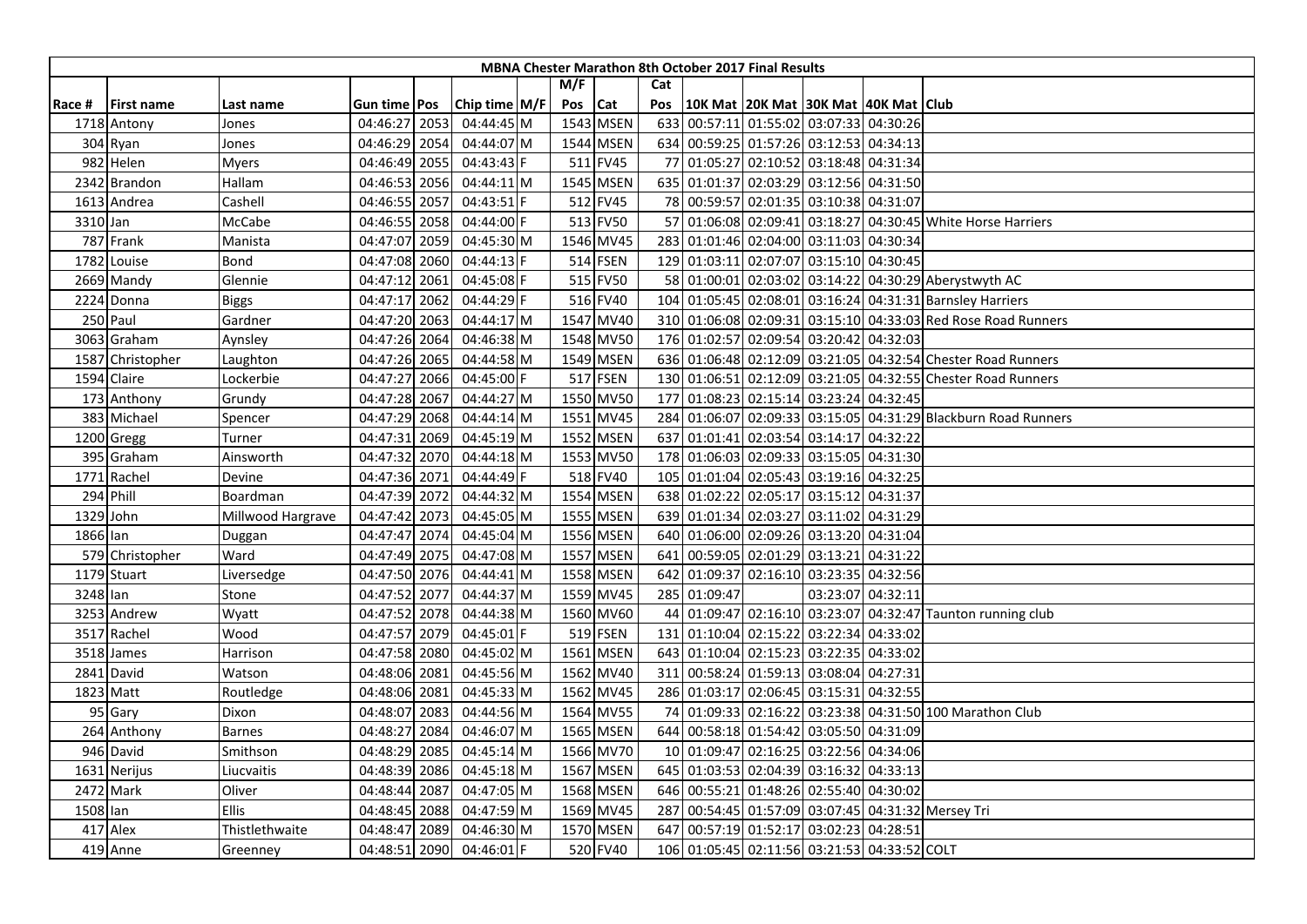|           |                   |                   |                |      |               |     |           |     | <b>MBNA Chester Marathon 8th October 2017 Final Results</b> |  |                                                                     |
|-----------|-------------------|-------------------|----------------|------|---------------|-----|-----------|-----|-------------------------------------------------------------|--|---------------------------------------------------------------------|
|           |                   |                   |                |      |               | M/F |           | Cat |                                                             |  |                                                                     |
| Race #    | <b>First name</b> | Last name         | Gun time   Pos |      | Chip time M/F | Pos | Cat       | Pos | 10K Mat 20K Mat 30K Mat 40K Mat Club                        |  |                                                                     |
|           | 1095 Louise       | Lewis             | 04:48:57 2091  |      | 04:46:08 F    |     | 521 FV40  |     |                                                             |  | 107 01:06:12 02:10:30 03:21:42 04:34:27 Sandbach Striders           |
|           | 536 Sam           | Algate            | 04:48:58 2092  |      | 04:45:56 M    |     | 1571 MSEN |     | 648 01:09:48 02:15:20 03:20:18 04:33:20                     |  |                                                                     |
|           | 683 Chloe         | Logue             | 04:49:09 2093  |      | 04:46:31 F    |     | 522 FSEN  |     | 132 01:06:00 02:11:53 03:23:03 04:33:58                     |  |                                                                     |
|           | 474 Alan          | Chesters          | 04:49:15 2094  |      | 04:46:13 M    |     | 1572 MV65 |     |                                                             |  | 17 01:04:24 02:08:22 03:17:59 04:33:36 Bentham Beagles Running Club |
|           | 2441 Cathy        | Tate              | 04:49:27 2095  |      | 04:47:11 F    |     | 523 FSEN  |     |                                                             |  | 133 01:02:09 02:07:40 03:18:08 04:33:34 Bedford Harriers AC         |
|           | 1642 Rob          | Ashcroft          | 04:49:29 2096  |      | 04:46:42 M    |     | 1573 MV40 |     |                                                             |  | 312 01:05:59 02:09:16 03:19:48 04:34:28 Buckley RC                  |
|           | 1767 Robert       | Davies            | 04:49:29       | 2097 | 04:46:41 M    |     | 1574 MV55 |     |                                                             |  | 75 01:05:26 02:09:42 03:16:29 04:34:17 Buckley RC                   |
|           | 2701 Zowie        | Bellingham        | 04:49:34 2098  |      | 04:46:57 F    |     | 524 FSEN  |     | 134 01:08:17 02:15:00 03:21:17 04:35:02                     |  |                                                                     |
|           | 1543 Tony         | Strickley         | 04:49:40 2099  |      | 04:47:11 M    |     | 1575 MSEN |     | 649 01:04:00 02:06:12 03:12:45 04:32:52                     |  |                                                                     |
|           | 2097 Philip       | Dore              | 04:49:43 2100  |      | 04:48:00 M    |     | 1576 MSEN |     |                                                             |  | 650 01:01:37 02:28:59 03:13:21 04:34:31 Holmfirth Harriers AC       |
|           | 1360 Karen        | Machin            | 04:50:00 2101  |      | 04:46:48 F    |     | 525 FV55  |     | 28 01:09:38 02:16:23 03:23:35 04:35:11                      |  |                                                                     |
|           | 1081 Craig        | Stanners          | 04:50:04 2102  |      | 04:46:32 M    |     | 1577 MV40 |     | 313 01:10:40 02:17:45 03:25:14 04:36:07                     |  |                                                                     |
|           | 1523 Bernie       | <b>Leadbeater</b> | 04:50:17 2103  |      | 04:47:49 M    |     | 1578 MV65 |     | 18 01:01:43 02:02:43 03:06:40 04:30:23                      |  |                                                                     |
|           | 660 Steve         | Fairclough        | 04:50:17 2104  |      | 04:46:28 M    |     | 1579 MV50 |     |                                                             |  | 179 01:04:39 02:09:17 03:18:05 04:34:46 Bramhall Runners            |
|           | 800 Leanne        | Hackney           | 04:50:17 2105  |      | 04:47:03 F    |     | 526 FSEN  |     |                                                             |  | 135 01:05:57 02:09:27 03:18:04 04:34:46 Bramhall Runners            |
| 2300 lan  |                   | Porter            | 04:50:19 2106  |      | 04:47:07 M    |     | 1580 MV45 |     |                                                             |  | 288 01:08:59 02:14:01 03:21:11 04:33:40 Mickleover Running Club     |
| 1336 Tim  |                   | Byrne             | 04:50:21       | 2107 | 04:47:38 M    |     | 1581 MV45 |     | 289 01:03:51 02:06:56 03:13:21 04:34:13                     |  |                                                                     |
|           | 915 Julia         | Moore             | 04:50:22 2108  |      | 04:47:33 F    |     | 527 FV50  |     |                                                             |  | 59 01:02:44 02:05:44 03:17:54 04:33:57 Rochdale Triathlon Club      |
|           | 724 Nick          | Parrish           | 04:50:26 2109  |      | 04:47:23 M    |     | 1582 MSEN |     | 651 01:04:46 02:06:26 03:12:10 04:34:03                     |  |                                                                     |
|           | 786 David         | Ward              | 04:50:31 2110  |      | 04:48:27 M    |     | 1583 MSEN |     | 652 01:03:48 02:06:05 03:13:23 04:32:55                     |  |                                                                     |
|           | 370 Kristen       | Bell              | 04:50:40 2111  |      | 04:47:38 F    |     | 528 FSEN  |     | 136 01:05:27 02:09:59 03:20:07 04:35:36                     |  |                                                                     |
|           | 359 Patrick       | Perkins           | 04:50:41 2112  |      | 04:47:39 M    |     | 1584 MSEN |     | 653 01:05:27 02:09:59 03:20:08 04:35:36                     |  |                                                                     |
|           | 1964 Carole       | Jackson           | 04:50:44 2113  |      | 04:47:55 F    |     | 529 FV45  |     | 79 01:02:07 02:06:39 03:21:39 04:36:09                      |  |                                                                     |
|           | 2576 Gillian      | Mitchell          | 04:50:46 2114  |      | 04:47:37 F    |     | 530 FV45  |     |                                                             |  | 80 01:10:21 02:16:28 03:23:37 04:36:21 Wolverhampton & Bilston      |
|           | 2545 Juliet       | Davies            | 04:50:48 2115  |      | 04:47:31 F    |     | 531 FV40  |     | 108 01:07:31 02:13:49 03:21:47 04:35:57                     |  |                                                                     |
|           | 2828 Glenn        | Smethurst         | 04:51:00 2116  |      | 04:48:01 M    |     | 1585 MV45 |     | 290 01:06:58 02:14:13 03:22:48 04:35:26                     |  |                                                                     |
|           | 2184 Tom          | Wilcox            | 04:51:02 2117  |      | 04:48:07 M    |     | 1586 MSEN |     | 654 01:01:46 02:04:41 03:14:14 04:35:37                     |  |                                                                     |
|           | 3174 Claire       | Morgan            | 04:51:04 2118  |      | 04:47:50 F    |     | 532 FV55  |     |                                                             |  | 29 01:05:14 02:11:06 03:22:26 04:35:57 Forest of Dean AC            |
|           | 3175 Roger        | Morgan            | 04:51:04 2119  |      | 04:47:49 M    |     | 1587 MV60 |     |                                                             |  | 45 01:05:15 02:11:06 03:22:26 04:35:57 Forest of Dean AC            |
|           | 2160 Gillian      | <b>Myers</b>      | 04:51:06 2120  |      | 04:48:23 F    |     | 533 FV40  |     | 109 01:04:34 02:07:53 03:21:23 04:36:13                     |  |                                                                     |
|           | 2161 Kevin        | <b>Myers</b>      | 04:51:06 2121  |      | 04:48:23 M    |     | 1588 MV45 |     | 291 01:04:34 02:07:53 03:21:23 04:36:14                     |  |                                                                     |
|           | 2886 Mark         | Mcloughlin        | 04:51:09 2122  |      | 04:48:14 M    |     | 1589 MV50 |     |                                                             |  | 180 01:05:26 02:08:10 03:15:08 04:31:18 Leighton Fun Runners        |
|           | 2627 Mark         | Wright            | 04:51:10 2123  |      | 04:49:04 M    |     | 1590 MSEN |     | 655 00:56:15 01:57:54 03:14:57 04:35:28                     |  |                                                                     |
|           | 1283 Glenn        | Foulkes           | 04:51:12 2124  |      | 04:50:22 M    |     | 1591 MV40 |     | 314 00:50:24 01:54:11 03:15:35 04:35:09                     |  |                                                                     |
|           | 1361 Andy         | Beesley           | 04:51:13 2125  |      | 04:47:50 M    |     | 1592 MV40 |     | 315 01:06:31 02:09:16 03:16:02 04:35:03                     |  |                                                                     |
|           | 1362 Barry        | Gibb              | 04:51:13 2126  |      | 04:47:51 M    |     | 1593 MV40 |     | 316 01:06:41 02:09:16 03:16:02 04:35:03                     |  |                                                                     |
| 1583 Jeff |                   | Lambert           | 04:51:17 2127  |      | 04:47:54 M    |     | 1594 MSEN |     | 656 01:07:15 02:12:11 03:19:31 04:36:27                     |  |                                                                     |
|           | 450 Gina          | Pennington        | 04:51:19 2128  |      | 04:48:50 F    |     | 534 FV40  |     | 110 01:02:21 02:06:28 03:19:31 04:36:04                     |  |                                                                     |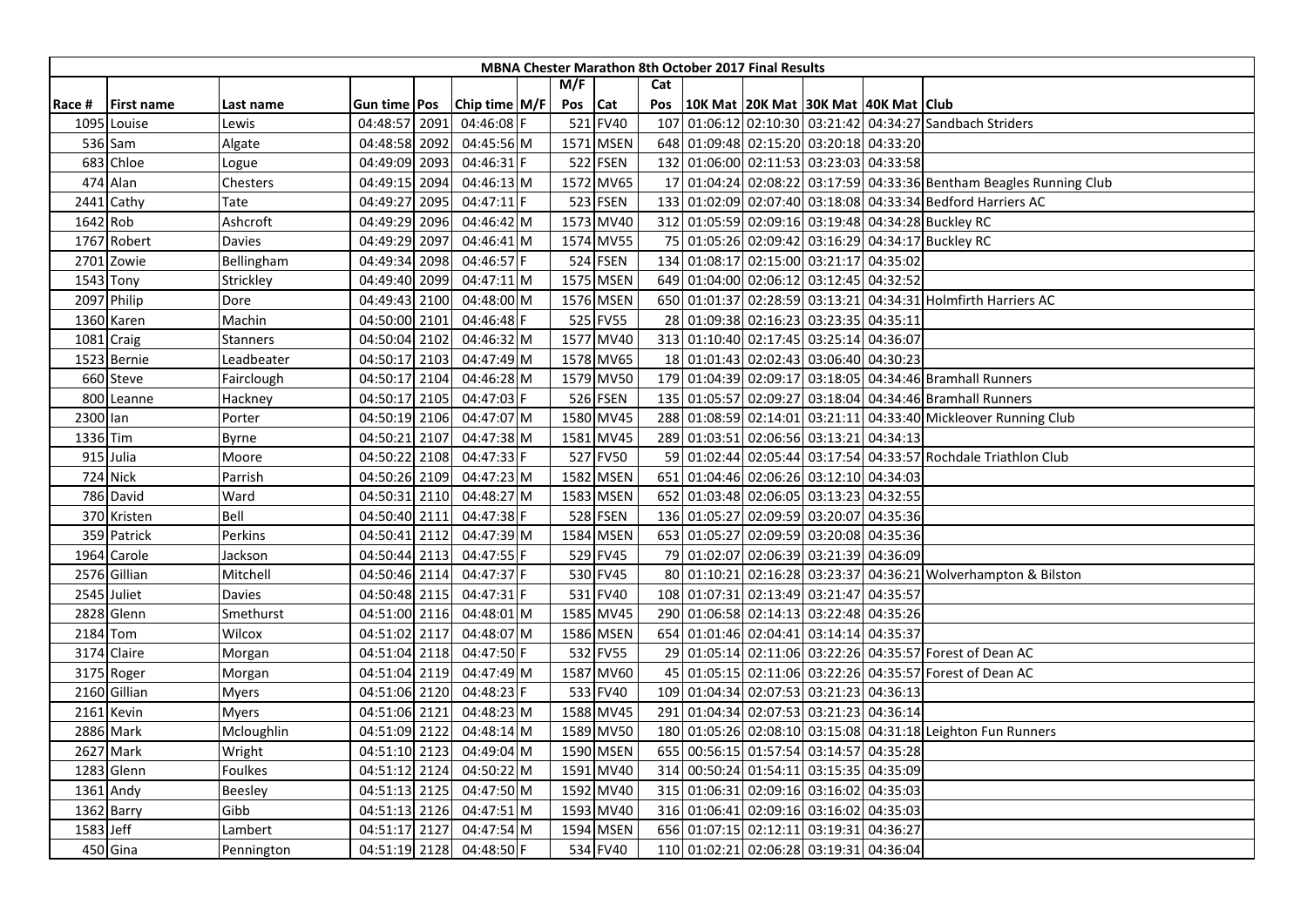|        |                   |                 |                |      |                          |         |           |     | <b>MBNA Chester Marathon 8th October 2017 Final Results</b> |  |                                                                |
|--------|-------------------|-----------------|----------------|------|--------------------------|---------|-----------|-----|-------------------------------------------------------------|--|----------------------------------------------------------------|
|        |                   |                 |                |      |                          | M/F     |           | Cat |                                                             |  |                                                                |
| Race # | <b>First name</b> | Last name       | Gun time   Pos |      | Chip time M/F            | Pos Cat |           | Pos | 10K Mat 20K Mat 30K Mat 40K Mat Club                        |  |                                                                |
|        | 1206 Stuart       | Jackson         | 04:51:26 2129  |      | 04:48:32 M               |         | 1595 MV40 |     | 317 01:02:53 02:04:23 03:15:57 04:34:51                     |  |                                                                |
|        | 2913 Susie        | Colvill         | 04:51:29 2130  |      | 04:48:46 F               |         | 535 FV50  |     | 60 01:04:55 02:09:05 03:18:34 04:34:37                      |  |                                                                |
|        | 3024 Lynsey       | Flitton         | 04:51:31 2131  |      | 04:48:36 F               |         | 536 FV35  |     |                                                             |  | 102 01:05:59 02:10:09 03:19:26 04:35:36 Maidenhead AC          |
|        | 3236 Janet        | Watson          | 04:51:43 2132  |      | 04:51:30 F               |         | 537 FV60  |     |                                                             |  | 14 01:00:33 02:08:42 03:19:52 04:35:10 Falmouth RRC            |
|        | 3202 Marcus       | Andrews         | 04:51:46 2133  |      | 04:48:51 M               |         | 1596 MV45 |     | 292 01:06:01 02:07:20 03:16:05 04:37:34                     |  |                                                                |
|        | 650 Patrick       | Hannon          | 04:51:47 2134  |      | 04:49:11 M               |         | 1597 MV70 |     | 11 01:05:33 02:10:28 03:19:14 04:34:10                      |  |                                                                |
|        | 295 Beckie        | Western         | 04:51:48 2135  |      | 04:49:13 F               |         | 538 FSEN  |     | 137 01:05:30 02:11:19 03:17:28 04:35:52                     |  |                                                                |
|        | 1309 Oliver       | Donovan         | 04:51:51 2136  |      | 04:49:30 M               |         | 1598 MV40 |     |                                                             |  | 318 01:02:06 02:07:16 03:15:40 04:35:59 Liverpool Running Club |
|        | 1244 Sara         | Waring          | 04:52:03 2137  |      | 04:50:04                 |         | 539 FV40  |     | 111 00:58:18 02:02:44 03:17:37 04:36:10                     |  |                                                                |
|        | 1599 Hannah       | Edwards         | 04:52:25 2138  |      | 04:49:20 F               |         | 540 FSEN  |     |                                                             |  | 138 01:07:11 02:10:42 03:15:57 04:34:27 Tattenhall Runners     |
|        | 2309 Kate         | Fit             | 04:52:41 2139  |      | 04:49:41 F               |         | 541 FSEN  |     | 139 01:06:32 02:11:41 03:20:53 04:37:14                     |  |                                                                |
|        | 2387 Jeremy       | Millington-Pipe | 04:52:57 2140  |      | 04:49:40 M               |         | 1599 MV45 |     |                                                             |  | 293 01:09:38 02:16:25 03:23:38 04:36:30 Ivanhoe Runners        |
|        | 2213 Chris        | Thompson        | 04:53:01       | 2141 | 04:50:42 M               |         | 1600 MSEN |     | 657 01:00:54 02:02:35 03:15:31 04:36:54                     |  |                                                                |
|        | 409 Darren        | Mercer          | 04:53:04 2142  |      | 04:50:42 M               |         | 1601 MV50 |     | 181 00:58:12 01:56:07 03:07:43 04:33:24                     |  |                                                                |
|        | 543 Viki          | Sparkes         | 04:53:06 2143  |      | 04:49:37 F               |         | 542 FSEN  |     | 140 01:12:15 02:20:50 03:28:55 04:38:51                     |  |                                                                |
|        | 3543 Alan         | Vye             | 04:53:11 2144  |      | 04:51:35 M               |         | 1602 MSEN |     | 658 00:58:52 02:09:41 03:21:20 04:38:18                     |  |                                                                |
|        | 2540 Julie        | <b>Bott</b>     | 04:53:12 2145  |      | 04:49:56 F               |         | 543 FV55  |     |                                                             |  | 30 01:10:39 02:17:23 03:25:55 04:37:47 Black Pear Joggers      |
|        | 1400 Michelle     | Bird            | 04:53:28 2146  |      | 04:50:18 F               |         | 544 FV40  |     |                                                             |  | 112 01:06:04 02:09:29 03:19:47 04:38:01 Liverpool Running Club |
|        | 305 Anees         | Shaikh          | 04:53:33 2147  |      | 04:51:17 M               |         | 1603 MV55 |     |                                                             |  | 76 01:01:40 02:03:30 03:15:28 04:36:23 Red Rose Road Runners   |
|        | 2849 Nicola       | Winstone        | 04:53:34 2148  |      | 04:50:34 F               |         | 545 FV40  |     | 113 01:03:58 02:07:47 03:20:05 04:37:32                     |  |                                                                |
|        | $631$ Paul        | Evans           | 04:53:37 2149  |      | 04:50:15 M               |         | 1604 MSEN |     | 659 01:09:36 02:16:22 03:23:37 04:35:28                     |  |                                                                |
|        | 103 Mikko         | Luukkonen       | 04:53:40 2150  |      | 04:50:31 M               |         | 1605 MV40 |     | 319 01:09:55 02:19:27 03:28:23 04:38:29                     |  |                                                                |
|        | 104 Pauliina      | Luukkonen       | 04:53:40 2151  |      | 04:50:32 F               |         | 546 FV40  |     | 114 01:09:53 02:19:27 03:28:23 04:38:30                     |  |                                                                |
|        | 520 David         | <b>Buckley</b>  | 04:53:42 2152  |      | 04:50:42 M               |         | 1606 MV50 |     |                                                             |  | 182 01:04:58 02:07:49 03:15:22 04:37:11 HYDE VILLAGE STRIDERS  |
|        | 2455 David        | Goodwin         | 04:53:44 2153  |      | 04:50:33 M               |         | 1607 MV40 |     |                                                             |  | 320 01:09:44 02:19:47 03:27:36 04:39:46 Massey Ferguson RC     |
|        | 1317 Amaris Alice | Nerys           | 04:53:49 2154  |      | 04:51:12 F               |         | 547 FV35  |     |                                                             |  | 103 01:04:08 02:12:01 03:22:12 04:39:58 Shelton Striders       |
|        | 1942 Phil         | Jones           | 04:54:00 2155  |      | 04:51:21 M               |         | 1608 MV40 |     | 321 01:06:38 02:12:57 03:23:30 04:39:13                     |  |                                                                |
| 227    | John              | Winstanley      | 04:54:09 2156  |      | 04:51:33 M               |         | 1609 MSEN |     | 660 01:03:14 02:07:22 03:15:58 04:36:48                     |  |                                                                |
|        | 2645 Clive        | Baggaley        | 04:54:13 2157  |      | 04:51:17 M               |         | 1610 MV70 |     |                                                             |  | 12 01:06:23 02:10:52 03:19:25 04:39:45 Uttoxeter Road Runners  |
|        | 2642 Carol        | Astbury         | 04:54:14 2158  |      | $04:51:18$ F             |         | 548 FV50  |     |                                                             |  | 61 01:06:24 02:10:54 03:19:25 04:39:45 Uttoxeter Road Runners  |
|        | 546 Katharine     | Challen         | 04:54:17 2159  |      | $04:52:11$  F            |         | 549 FSEN  |     |                                                             |  | 141 00:57:36 02:03:35 03:21:24 04:40:43 Vegan Runners UK       |
|        | 586 Kevin         | Kennedy         | 04:54:30 2160  |      | 04:52:28 M               |         | 1611 MV50 |     | 183 00:55:36 01:52:47 03:03:34 04:32:21 RTC                 |  |                                                                |
|        | 2792 Gareth       | Phillips        | 04:54:40 2161  |      | 04:52:09 M               |         | 1612 MV40 |     |                                                             |  | 322 01:04:52 02:12:59 03:19:51 04:39:24 Telford Harriers       |
|        | 2789 Jeff         | Vines           | 04:54:42 2162  |      | 04:52:11 M               |         | 1613 MSEN |     |                                                             |  | 661 01:04:52 02:13:05 03:19:51 04:39:31 Telford Harriers       |
|        | 2094 Tracey       | Newman          | 04:54:44 2163  |      | 04:52:09 F               |         | 550 FV40  |     | 115 01:05:27 02:11:08 03:23:32 04:40:16                     |  |                                                                |
|        | 1456 Hayley       | Sackett         | 04:54:45 2164  |      | 04:51:57 F               |         | 551 FSEN  |     | 142 01:06:14 02:11:23 03:22:31 04:40:12                     |  |                                                                |
|        | 1641 David        | Stanhope        | 04:54:48 2165  |      | 04:51:32 M               |         | 1614 MV40 |     | 323 01:09:38 02:16:24 03:23:39 04:39:04                     |  |                                                                |
|        | 438 Viki          | Walsh           |                |      | 04:54:50 2166 04:51:32 F |         | 552 FV35  |     |                                                             |  | 104 01:09:16 02:16:13 03:24:59 04:39:58 Darwen Dashers RC      |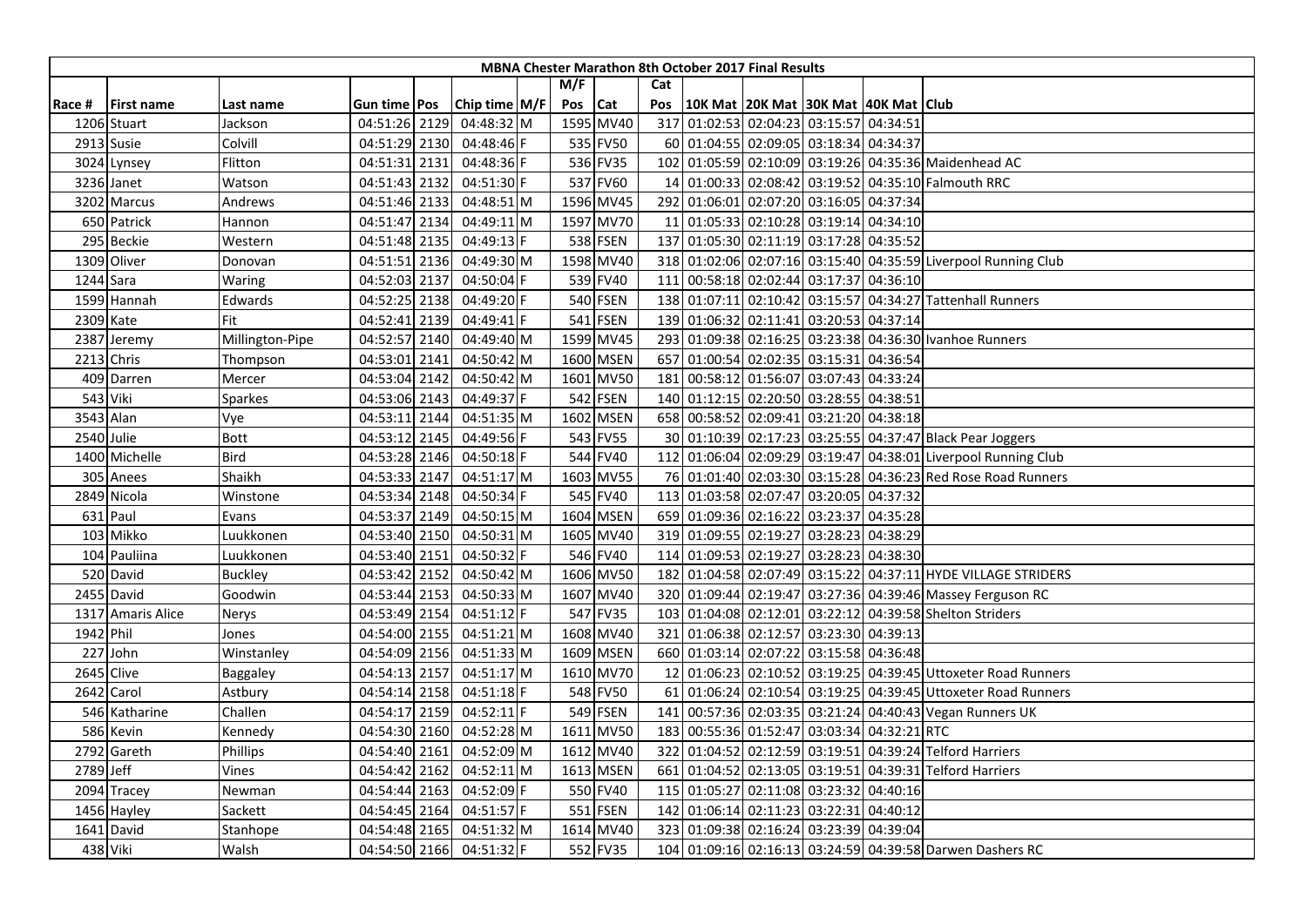|          |                   |                 |               |      |               |         |                 |     | <b>MBNA Chester Marathon 8th October 2017 Final Results</b> |  |                                                                  |
|----------|-------------------|-----------------|---------------|------|---------------|---------|-----------------|-----|-------------------------------------------------------------|--|------------------------------------------------------------------|
|          |                   |                 |               |      |               | M/F     |                 | Cat |                                                             |  |                                                                  |
| Race #   | <b>First name</b> | Last name       | Gun time Pos  |      | Chip time M/F | Pos Cat |                 | Pos | 10K Mat 20K Mat 30K Mat 40K Mat Club                        |  |                                                                  |
|          | 3534 Paul         | Henty           | 04:54:53 2167 |      | 04:51:53 M    |         | 1615 MV40       | 324 | 01:03:41 02:08:12 03:20:19 04:39:17                         |  |                                                                  |
|          | 855 Alison        | Leader          | 04:54:54 2168 |      | 04:51:50 F    |         | 553 FSEN        |     | 143 01:04:49 02:11:46 03:24:30 04:40:23                     |  |                                                                  |
|          | 850 William       | Horrocks        | 04:54:54 2169 |      | 04:51:50 M    |         | 1616 MV45       |     | 294 01:04:50 02:11:45 03:24:30                              |  |                                                                  |
|          | 856 Clare         | Markland        | 04:54:54 2170 |      | $04:51:50$ F  |         | 554 FSEN        |     | 144 01:04:49 02:11:45 03:24:30 04:40:23                     |  |                                                                  |
|          | 3429 Michelle     | Hill            | 04:55:06 2171 |      | 04:51:52 F    |         | 555 FV45        |     | 81 01:07:01 02:14:39 03:25:59 04:39:56                      |  |                                                                  |
|          | 2476 Jane         | Fradgley        | 04:55:12 2172 |      | 04:52:10 F    |         | 556 FV40        |     |                                                             |  | 116 01:03:47 02:07:52 03:19:13 04:38:15 Stratford Upon Avon Ac   |
|          | 2294 Robert       | Lennox          | 04:55:15 2173 |      | 04:52:15 M    |         | 1617 MV50       |     |                                                             |  | 184 01:05:42 02:09:11 03:18:26 04:39:21 Ripley Running Club      |
|          | 2290 Fiona        | Rowe            | 04:55:16 2174 |      | 04:52:17 F    |         | 557 FV40        |     |                                                             |  | 117 01:05:41 02:09:12 03:18:30 04:39:23 Team Derby Runner        |
|          | 3065 James        | Enticknap-green | 04:55:24 2175 |      | 04:52:03 M    |         | 1618 MSEN       |     | 662 01:08:28 02:15:52 03:25:38 04:40:17                     |  |                                                                  |
|          | 3075 Caroline     | Smith           | 04:55:24 2176 |      | 04:52:04 F    |         | 558 FV35        |     |                                                             |  | 105 01:08:28 02:15:52 03:25:38 04:40:17 Waverley Harriers        |
|          | 122 Aedeen        | Lane            | 04:55:26 2177 |      | 04:52:57 F    |         | 559 FV45        |     | 82 01:06:18 02:13:19 03:22:24 04:37:32                      |  |                                                                  |
|          | 2573 William Roy  | Grew            | 04:55:28 2178 |      | 04:52:57 M    |         | 1619 MV75       |     | 01:08:47 02:15:00 03:23:09 04:37:53 Fetch                   |  |                                                                  |
|          | 1014 Susan        | Richards        | 04:55:35 2179 |      | 04:52:29 F    |         | 560 FV70        |     | 01:07:13 02:14:55 03:24:41 04:39:11                         |  |                                                                  |
|          | 1666 Francesca    | Davies          | 04:55:48 2180 |      | 04:52:16 F    |         | 561 FV45        |     |                                                             |  | 83 01:13:19 02:23:50 03:31:32 04:40:55 Ellesmere Port RC         |
| 2879 Zoe |                   | Cook            | 04:55:48 2181 |      | 04:52:37 F    |         | 562 FV35        |     |                                                             |  | 106 01:06:55 02:15:36 03:24:24 04:40:30 Broxbourne Runners       |
|          | 3438 Shirley      | Hammersley      | 04:55:52 2182 |      | 04:53:47 F    |         | 563 FV40        |     |                                                             |  | 118 00:59:16 02:00:07 03:12:56 04:39:01 South Cheshire Harriers  |
|          | 888 Richard       | Taylor          | 04:55:55 2183 |      | 04:53:42 M    |         | 1620 MSEN       | 663 | 00:58:22 01:55:03 03:07:20 04:40:17                         |  |                                                                  |
|          | 1280 Adam         | Heron           | 04:56:05 2184 |      | 04:53:31 M    |         | 1621 MSEN       | 664 | 01:00:18 02:05:35 03:18:01 04:36:29                         |  |                                                                  |
|          | 1729 Robert John  | Parry           | 04:56:06 2185 |      | 04:53:00 M    |         | 1622 MV45       |     |                                                             |  | 295 01:06:16 02:13:53 03:21:56 04:39:57 Denbigh Harriers         |
|          | 584 Julie         | Thompson        | 04:56:08 2186 |      | 04:53:32 F    |         | <b>564 FSEN</b> |     | 145 01:04:28 02:09:28 03:20:06 04:40:36                     |  |                                                                  |
|          | 781 Vicki         | Rose            | 04:56:11 2187 |      | 04:53:36 F    |         | 565 FSEN        |     | 146 01:04:27 02:09:28 03:20:06 04:40:36                     |  |                                                                  |
|          | 1615 Gareth       | Williams        | 04:56:12 2188 |      | 04:53:33 M    |         | 1623 MV45       |     | 296 01:01:16 02:01:20 03:12:23 04:38:44                     |  |                                                                  |
|          | 2987 Kevin        | Salter          | 04:56:12      | 2189 | 04:52:52 M    |         | 1624 MV45       | 297 |                                                             |  | 01:09:42 02:16:22 03:24:41 04:40:38 St Albans Striders           |
|          | 1158 Glyn         | Davies          | 04:56:12 2190 |      | 04:53:07 M    |         | 1625 MV45       |     |                                                             |  | 298 01:05:02 02:11:09 03:23:39 04:40:33 Warrington Running Club  |
|          | 2062 Andrew       | Holroyd         | 04:56:22 2191 |      | 04:53:30 M    |         | 1626 MSEN       |     |                                                             |  | 665 01:06:05 02:09:26 03:13:00 04:38:15 UKnetrunner.co.UK        |
|          | 1704 Susan V      | Jones           | 04:56:26 2192 |      | 04:53:42 F    |         | 566 FV55        |     |                                                             |  | 31 01:04:06 02:09:22 03:21:57 04:40:17 Cybi Striders             |
|          | 3269 Lauren       | Corbett         | 04:56:28 2193 |      | 04:53:04 F    |         | 567 FSEN        | 147 | 01:12:37 02:22:19 03:30:19 04:41:17                         |  |                                                                  |
|          | 1633 Ross         | Edwards         | 04:56:30 2194 |      | 04:55:02 M    |         | 1627 MSEN       | 666 | 00:54:55 01:56:21 03:07:48 04:37:11                         |  |                                                                  |
|          | 3300 Graham       | Ormiston        | 04:56:36 2195 |      | 04:53:33 M    |         | 1628 MSEN       |     | 667 01:06:46 02:11:32 03:17:49 04:37:57                     |  |                                                                  |
|          | 3301 Philip       | Ormiston        | 04:56:37 2196 |      | 04:53:33 M    |         | 1629 MV60       |     | 46 01:06:46 02:11:32 03:17:49 04:37:58                      |  |                                                                  |
|          | 3148 Sarah        | <b>Barron</b>   | 04:56:40 2197 |      | 04:53:19 F    |         | 568 FV45        |     |                                                             |  | 84 01:09:35 02:16:14 03:28:38 04:42:24 Stubbington Green Runners |
|          | 1245 Andrew       | Barker          | 04:56:43 2198 |      | 04:54:08 M    |         | 1630 MSEN       |     | 668 01:03:52 02:10:48 03:20:36 04:39:11                     |  |                                                                  |
|          | 1246 Natalie      | Gronow          | 04:56:47 2199 |      | 04:54:13 F    |         | 569 FSEN        |     | 148 01:03:55 02:10:49 03:20:36 04:39:12                     |  |                                                                  |
| 1134 Lee |                   | Whittaker       | 04:56:53 2200 |      | 04:54:08 M    |         | 1631 MSEN       | 669 | 01:04:29 02:09:06 03:22:40 04:41:48                         |  |                                                                  |
|          | 1133 Jenny        | Whittaker       | 04:56:53 2201 |      | 04:54:08 F    |         | 570 FSEN        |     | 149 01:04:29 02:09:06 03:23:33 04:41:49                     |  |                                                                  |
|          | 1285 Davey        | Ash             | 04:56:56 2202 |      | 04:53:38 M    |         | 1632 MSEN       |     | 670 01:06:30 02:10:34 03:19:59 04:40:20                     |  |                                                                  |
|          | 1469 Chloe        | Poole           | 04:56:56 2203 |      | 04:53:41 F    |         | 571 FSEN        |     | 150 01:07:41 02:15:05 03:24:42 04:42:40                     |  |                                                                  |
|          | 1430 Paul         | Bedford         | 04:57:08 2204 |      | 04:53:52 M    |         | 1633 MV50       |     | 185 01:09:33 02:42:12 03:26:45 04:42:05                     |  |                                                                  |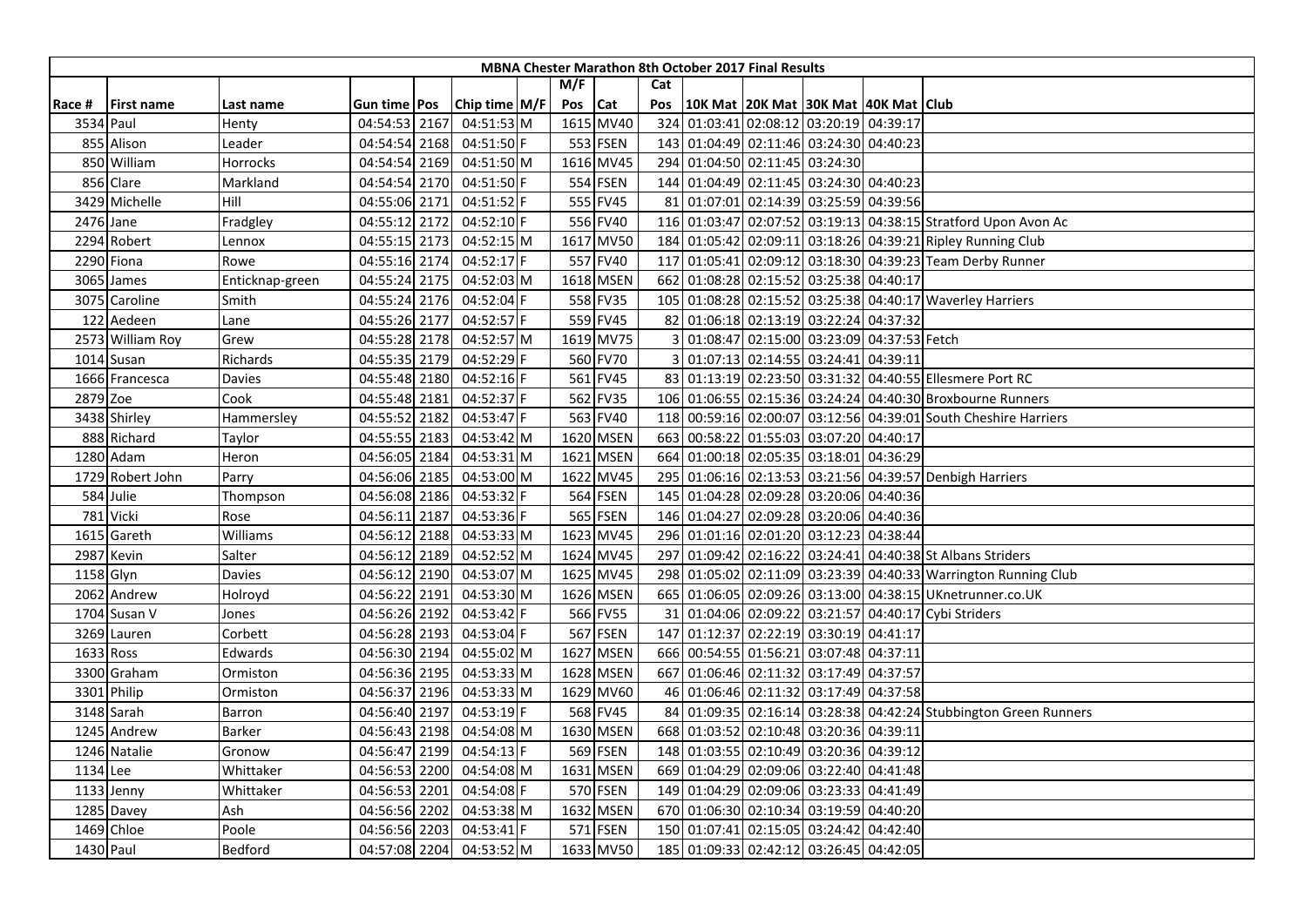|            |                |               |               |               |         |           |           | <b>MBNA Chester Marathon 8th October 2017 Final Results</b> |  |                                                                |
|------------|----------------|---------------|---------------|---------------|---------|-----------|-----------|-------------------------------------------------------------|--|----------------------------------------------------------------|
|            |                |               |               |               | M/F     |           | Cat       |                                                             |  |                                                                |
| Race #     | l First name   | Last name     | Gun time Pos  | Chip time M/F | Pos Cat |           | Pos       | 10K Mat   20K Mat   30K Mat   40K Mat   Club                |  |                                                                |
|            | 2026 Shaun     | Sant          | 04:57:12 2205 | 04:55:42 M    |         | 1634 MV40 | 325       | 01:00:43 02:02:40 03:17:31 04:42:03                         |  |                                                                |
|            | 2658 Gary      | Williams      | 04:57:14 2206 | 04:54:09 M    |         | 1635 MV50 |           | 186 01:06:33 02:14:30 03:32:30 04:43:09                     |  |                                                                |
|            | 102 Carlos     | Nicolas       | 04:57:32 2207 | 04:55:34 M    |         | 1636 MV45 |           | 299 00:57:13 01:52:23 03:09:10 04:42:24                     |  |                                                                |
|            | 853 Sarah      | Woodiwiss     | 04:57:37 2208 | 04:55:30 F    |         | 572 FV45  |           |                                                             |  | 85 01:01:38 02:06:35 03:21:02 04:40:36 Burnden Road Runners    |
|            | 2554 Gina      | Collins       | 04:57:44 2209 | 04:54:29 F    |         | 573 FV40  |           |                                                             |  | 119 01:09:39 02:16:25 03:23:44 04:41:52 Dudley Kingswinford RC |
| 2453 Les   |                | Carter        | 04:57:44 2210 | 04:54:51 M    |         | 1637 MV55 | <b>77</b> |                                                             |  | 01:06:06 02:09:32 03:18:38 04:40:30 Coventry Triathletes       |
|            | 96 Alison      | Morton        | 04:57:45 2211 | 04:54:35 F    |         | 574 FV35  | 107       | 01:09:35 02:16:23 03:23:38 04:41:52                         |  |                                                                |
|            | 1699 Adam      | Johnson       | 04:58:09 2212 | 04:55:54 M    |         | 1638 MSEN |           | 671 01:02:59 02:05:36 03:18:16 04:41:31                     |  |                                                                |
|            | 2965 Sally     | Old           | 04:58:14 2213 | 04:54:47 F    |         | 575 FV50  |           | 62 01:09:03 02:17:47 03:26:10 04:43:11                      |  |                                                                |
|            | 846 Richard    | Carpenter     | 04:58:16 2214 | 04:55:39 M    |         | 1639 MV40 |           | 326 01:02:34 02:01:29 03:09:12 04:44:03                     |  |                                                                |
|            | 2976 Latchmi   | Old           | 04:58:17 2215 | 04:54:50 F    |         | 576 FV60  |           | 15 01:09:04 02:17:47 03:26:10 04:43:11                      |  |                                                                |
|            | 2778 Kimberley | Kent          | 04:58:23 2216 | 04:55:18 F    |         | 577 FV40  |           |                                                             |  | 120 01:06:08 02:15:32 03:27:01 04:42:42 Lawley Running Club    |
| 2728 Iain  |                | Day           | 04:58:23 2217 | 04:58:13 M    |         | 1640 MV70 |           |                                                             |  | 13 00:58:00 02:00:56 03:14:14 04:40:01 Shropshire Shufflers    |
|            | 247 Kate       | Clipston      | 04:58:32 2218 | 04:56:15 F    |         | 578 FV45  |           |                                                             |  | 86 00:59:42 02:02:17 03:19:38 04:41:51 Red Rose Road Runners   |
|            | 223 Steve      | Taylor        | 04:58:32 2219 | 04:56:16 M    |         | 1641 MV40 |           |                                                             |  | 327 00:59:42 02:02:17 03:19:38 04:41:51 Red Rose Road Runners  |
|            | 952 Hayley     | Staunton      | 04:58:36 2220 | 04:56:02 F    |         | 579 FSEN  | 151       |                                                             |  | 00:59:27 01:57:25 03:09:20 04:40:40 Warrington Running Club    |
|            | 837 Maaeez     | Bhaiji        | 04:58:37 2221 | 04:56:17 M    |         | 1642 MSEN | 672       | 01:00:07 02:00:40 03:12:50 04:42:54                         |  |                                                                |
| $1125$ Gaz |                | Davies        | 04:58:41 2222 | 04:56:07 M    |         | 1643 MSEN | 673       | 00:59:27 01:57:25 03:09:21 04:40:40                         |  |                                                                |
|            | 3561 Barbara   | Johnston-Read | 04:58:41 2223 | 04:56:21 F    |         | 580 FV55  |           | 32 01:09:34 02:22:50 03:33:52 04:44:19                      |  |                                                                |
|            | 1369 Dennis    | Smallman      | 04:58:41 2224 | 04:55:04 M    |         | 1644 MV45 |           | 300 01:13:34 02:23:53 03:33:53 04:44:23                     |  |                                                                |
|            | 1658 Rachel    | Roberts       | 04:58:44 2225 | $04:55:11$ F  |         | 581 FV45  |           | 87 01:13:23 02:23:52 03:33:32 04:43:58                      |  |                                                                |
|            | 1182 Kathryn   | Mee           | 04:58:44 2226 | 04:55:34 F    |         | 582 FV35  |           |                                                             |  | 108 01:06:07 02:10:12 03:23:31 04:43:18 Widnes Running Club    |
|            | 503 Paul       | Bowden        | 04:58:49 2227 | 04:56:37 M    |         | 1645 MV55 | <b>78</b> | 01:01:41 02:10:00 03:25:43 04:43:38                         |  |                                                                |
|            | 2618 Matthew   | Cooke         | 04:58:54 2228 | 04:58:10 M    |         | 1646 MSEN | 674       | 00:49:48 01:44:18 02:48:50 04:38:02                         |  |                                                                |
|            | 1068 Michelle  | Cain          | 04:59:06 2229 | 04:56:22 F    |         | 583 FSEN  |           | 152 01:03:19 02:07:28 03:19:11 04:43:56                     |  |                                                                |
|            | 3206 Darren    | Young         | 04:59:07 2230 | 04:55:53 M    |         | 1647 MV50 | 187       | 01:09:37 02:14:45 03:25:15 04:42:31                         |  |                                                                |
|            | 1655 Robin     | Hudson        | 04:59:07 2231 | 04:55:47 M    |         | 1648 MSEN |           | 675 01:01:57 02:01:52 03:11:05 04:43:02                     |  |                                                                |
|            | 1150 Ruth      | Cropper       | 04:59:08 2232 | 04:56:18 F    |         | 584 FV45  |           | 88 01:06:07 02:14:43 03:25:16 04:42:31                      |  |                                                                |
|            | 1913 Laura     | Edwardson     | 04:59:11 2233 | 04:55:28 F    |         | 585 FSEN  | 153       | 01:05:04 02:09:29 03:23:25 04:43:15                         |  |                                                                |
|            | 1926 Richard   | Edwardson     | 04:59:11 2233 | 04:55:27 M    |         | 1649 MSEN |           | 676 01:03:17 02:05:33 03:23:25 04:43:13                     |  |                                                                |
|            | 1672 David     | Davies        | 04:59:18 2235 | 04:55:45 M    |         | 1650 MSEN |           | 677 01:06:21 02:11:56 03:26:27 04:43:55                     |  |                                                                |
|            | 3320 Rachel    | Wooster       | 04:59:22 2236 | 04:55:53 F    |         | 586 FSEN  |           | 154 01:12:37 02:22:41 03:33:44 04:44:23                     |  |                                                                |
|            | 3558 Linda     | Reeves        | 04:59:22 2237 | 04:55:50 F    |         | 587 FV50  |           |                                                             |  | 63 01:13:21 02:23:47 03:33:58 04:44:12 Darlington H & AC       |
|            | $233$ lain     | Mitchell      | 04:59:24 2238 | 04:57:09 M    |         | 1651 MSEN | 678       |                                                             |  | 00:57:58 02:01:55 03:14:01 04:43:49 Red Rose Road Runners      |
|            | 2851 Stephen   | Turner        | 04:59:31 2239 | 04:56:38 M    |         | 1652 MV40 |           | 328 01:06:02 02:09:42 03:19:51 04:41:11                     |  |                                                                |
|            | 2668 Lowri     | Owen          | 04:59:44 2240 | 04:56:48 F    |         | 588 FSEN  |           | 155 01:05:01 02:13:48 03:23:28 04:43:42                     |  |                                                                |
| 2900 Bob   |                | Turner        | 04:59:48 2241 | 04:57:41 M    |         | 1653 MV45 |           | 301 01:01:33 02:09:57 03:26:05 04:43:40                     |  |                                                                |
|            | 3265 Sharon    | <b>Hicks</b>  | 04:59:48 2242 | 04:57:41 F    |         | 589 FV45  |           | 89 01:01:33 02:09:57 03:26:04 04:43:40                      |  |                                                                |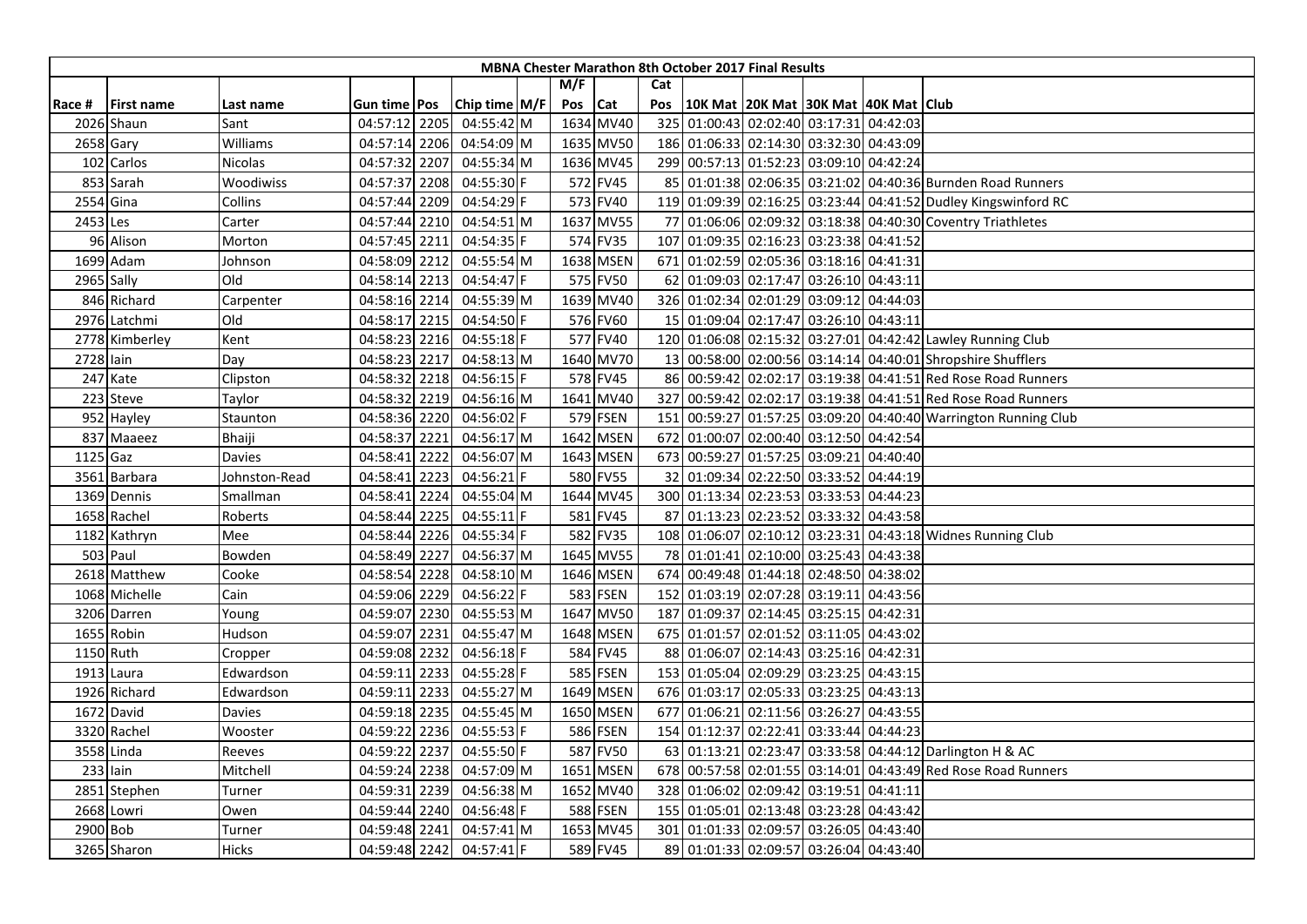|         |                   |                  |                |      |               |     |            |     | <b>MBNA Chester Marathon 8th October 2017 Final Results</b> |                                     |  |                                                              |
|---------|-------------------|------------------|----------------|------|---------------|-----|------------|-----|-------------------------------------------------------------|-------------------------------------|--|--------------------------------------------------------------|
|         |                   |                  |                |      |               | M/F |            | Cat |                                                             |                                     |  |                                                              |
| Race #  | <b>First name</b> | Last name        | Gun time   Pos |      | Chip time M/F | Pos | <b>Cat</b> | Pos | 10K Mat  20K Mat  30K Mat  40K Mat   Club                   |                                     |  |                                                              |
|         | 2108 Riaan        | Pretorius        | 04:59:55 2243  |      | 04:57:39 M    |     | 1654 MSEN  |     | 679 00:58:24 02:01:42 03:21:12 04:43:21                     |                                     |  |                                                              |
|         | 321 Gary          | Johnson          | 05:00:01 2244  |      | 04:56:43 M    |     | 1655 MSEN  |     | 680 01:06:08 02:10:47 03:23:41 04:43:49                     |                                     |  |                                                              |
|         | 211 Kevin         | Whitemore        | 05:00:06 2245  |      | 04:56:54 M    |     | 1656 MV65  |     |                                                             |                                     |  | 19 01:13:14 02:23:52 03:33:35 04:44:14 Eden Runners          |
|         | 2525 Francesca    | Matthews         | 05:00:08 2246  |      | 04:56:58 F    |     | 590 FV35   |     | 109 01:11:24 02:19:50 03:30:48 04:44:22                     |                                     |  |                                                              |
|         | 659 Michael       | Harte            | 05:00:10 2247  |      | 04:58:39 M    |     | 1657 MV45  |     | 302 00:56:51 01:53:20 03:12:58 04:44:23                     |                                     |  |                                                              |
|         | 3475 Tracey       | Piper            | 05:00:16 2248  |      | 04:57:22 F    |     | 591 FV35   |     |                                                             |                                     |  | 110 01:05:04 02:15:31 03:32:21 04:46:04 St Theresa's A.C.    |
|         | 892 Vicky         | Martin           | 05:00:17 2249  |      | 04:56:59 F    |     | 592 FV45   |     | 90 01:06:49 02:15:36 03:28:46 04:46:04                      |                                     |  |                                                              |
| 3463 Jo |                   | Young            | 05:00:19 2250  |      | 04:57:00 F    |     | 593 FSEN   |     | 156 01:09:40 02:16:26 03:23:38 04:44:42                     |                                     |  |                                                              |
|         | 2602 Paul         | Hinton           | 05:00:23 2251  |      | 04:57:22 M    |     | 1658 MV40  |     | 329 01:03:12 02:04:22 03:17:27 04:43:00                     |                                     |  |                                                              |
|         | 145 Kate          | Farmer           | 05:00:26 2252  |      | 04:57:26 F    |     | 594 FSEN   |     | 157 01:05:29 02:11:54 03:26:50 04:44:21                     |                                     |  |                                                              |
|         | 2811 Stephanie    | Holyoak          | 05:00:31       | 2253 | 04:57:20 F    |     | 595 FSEN   |     | 158 01:09:35 02:16:23 03:23:38 04:43:43                     |                                     |  |                                                              |
|         | 3099 Tom          | France           | 05:00:37 2254  |      | 04:58:12 M    |     | 1659 MSEN  | 681 | 00:58:22 01:55:25 03:14:40 04:44:42                         |                                     |  |                                                              |
|         | 1154 Marie        | Lynch            | 05:00:37 2255  |      | $04:57:41$ F  |     | 596 FV45   |     | 91 01:04:36 02:12:40 03:23:41 04:44:13                      |                                     |  |                                                              |
|         | 576 Huanghai      | Lu               | 05:00:39 2256  |      | 04:59:40 M    |     | 1660 MSEN  |     | 682 00:54:23 02:05:31 03:23:51 04:44:12                     |                                     |  |                                                              |
|         | 252 Rebecca       | McGennity        | 05:00:45 2257  |      | 04:57:36 F    |     | 597 FSEN   |     | 159 01:06:02 02:10:32 03:26:28 04:44:15                     |                                     |  |                                                              |
|         | 489 Stacey        | Cooper           | 05:00:53 2258  |      | 04:57:18 F    |     | 598 FSEN   |     | 160 01:13:22 02:23:51 03:33:44 04:46:18                     |                                     |  |                                                              |
|         | 812 Ruth          | Amin             | 05:00:56 2259  |      | 04:57:25 F    |     | 599 FV35   | 111 |                                                             |                                     |  | 01:13:23 02:23:53 03:34:52 04:46:18 Belle Vue Racers         |
|         | 2193 Jackie       | Moxon            | 05:01:09 2260  |      | 04:57:34 F    |     | 600 FV55   |     |                                                             |                                     |  | 33 01:13:10 02:23:30 03:35:35 04:46:52 Sweatshop RC          |
|         | 2192 Helen        | Haywood          | 05:01:09 2260  |      | 04:57:35 F    |     | 600 FV45   |     |                                                             |                                     |  | 92 01:13:07 02:23:31 03:35:34 04:46:53 Sweatshop RC          |
|         | 2084 Janet        | Taylor           | 05:01:12 2262  |      | 04:58:03 F    |     | 602 FV55   |     | 34 01:04:19 02:12:12 03:25:20 04:44:39                      |                                     |  |                                                              |
|         | 2083 Clair        | Taylor           | 05:01:12 2263  |      | 04:58:03 F    |     | 603 FSEN   |     | 161 01:04:19 02:12:12 03:25:20 04:44:39                     |                                     |  |                                                              |
|         | 2304 Mark         | Jackson          | 05:01:39 2264  |      | 04:58:47 M    |     | 1661 MV60  |     |                                                             |                                     |  | 47 01:05:50 02:14:02 03:31:49 04:47:37 Matlock Athletic Club |
|         | 2303 Tessa        | Brough           | 05:01:39 2265  |      | 04:58:47 F    |     | 604 FV65   |     |                                                             |                                     |  | 01:05:53 02:14:02 03:31:50 04:47:38 Matlock Athletic Club    |
|         | 2908 Pramila      | Monro            | 05:01:46 2266  |      | 04:58:38 F    |     | 605 FV40   | 121 | 01:08:43 02:14:03 03:24:29 04:45:36                         |                                     |  |                                                              |
|         | 1501 Peter        | Conroy           | 05:01:52 2267  |      | 04:58:53 M    |     | 1662 MV45  |     | 303 01:04:23 02:06:02 03:16:53 04:45:58                     |                                     |  |                                                              |
|         | 755 Darin         | Marrington-Blair | 05:01:53 2268  |      | 04:58:49 M    |     | 1663 MV45  |     | 304 01:03:44 02:04:34 03:15:09 04:44:25                     |                                     |  |                                                              |
|         | 2110 Carole       | Keighley         | 05:01:54 2269  |      | 04:59:08 F    |     | 606 FV55   |     |                                                             |                                     |  | 35 01:03:04 02:07:11 03:23:11 04:46:06 Airecentre Pacers RC  |
|         | 904 Claire        | Johnson          | 05:01:59 2270  |      | 04:58:53 F    |     | 607 FV40   | 122 |                                                             |                                     |  | 01:06:14 02:13:56 03:30:17 04:47:51 HYDE VILLAGE STRIDERS    |
|         | 961 Christopher   | Sherwood         | 05:02:04 2271  |      | 04:58:29 M    |     | 1664 MSEN  | 683 |                                                             | 01:12:20 02:23:45 03:32:55 04:47:22 |  |                                                              |
|         | 362 Tracy         | Jones            | 05:02:08 2272  |      | 04:58:57 F    |     | 608 FV40   |     | 123 01:09:24 02:16:50 03:31:37 04:47:47                     |                                     |  |                                                              |
|         | 2211 Nicholas     | Ford             | 05:02:09 2273  |      | 04:58:42 M    |     | 1665 MV40  |     | 330 01:09:41 02:16:31 03:27:13 04:46:10                     |                                     |  |                                                              |
|         | 287 Mark          | Peck             | 05:02:11 2274  |      | 04:59:09 M    |     | 1666 MV45  |     | 305 01:05:29 02:11:05 03:28:59 04:46:57                     |                                     |  |                                                              |
|         | 1405 Stephen      | Kinsella         | 05:02:22 2275  |      | 05:00:51 M    |     | 1667 MSEN  |     | 684 01:00:06 02:03:20 03:18:08 04:46:37                     |                                     |  |                                                              |
|         | 2799 Nicola       | Atkins           | 05:02:30 2276  |      | 05:01:23 F    |     | 609 FV35   | 112 |                                                             |                                     |  | 00:55:15 01:49:33 02:50:17 04:31:10 Telford Harriers         |
|         | 1250 Peter        | Cowan            | 05:02:38 2277  |      | 05:00:41 M    |     | 1668 MV50  |     |                                                             |                                     |  | 188 00:58:17 01:56:46 03:04:12 04:47:01 Mersey Tri           |
|         | 1628 Jacob        | Roberts          | 05:02:39 2278  |      | $04:59:19$ M  |     | 1669 MSEN  |     | 685 01:01:30 02:02:55 03:21:15 04:48:09                     |                                     |  |                                                              |
|         | 1388 Kieran       | Jones            | 05:02:40 2279  |      | 04:59:20 M    |     | 1670 MSEN  |     | 686 01:01:30 02:02:55 03:21:15 04:48:09                     |                                     |  |                                                              |
|         | 2982 Joanne       | Lanham           | 05:02:42 2280  |      | 04:59:56 F    |     | 610 FV40   |     | 124 01:06:08 02:14:39 03:28:14 04:47:10                     |                                     |  |                                                              |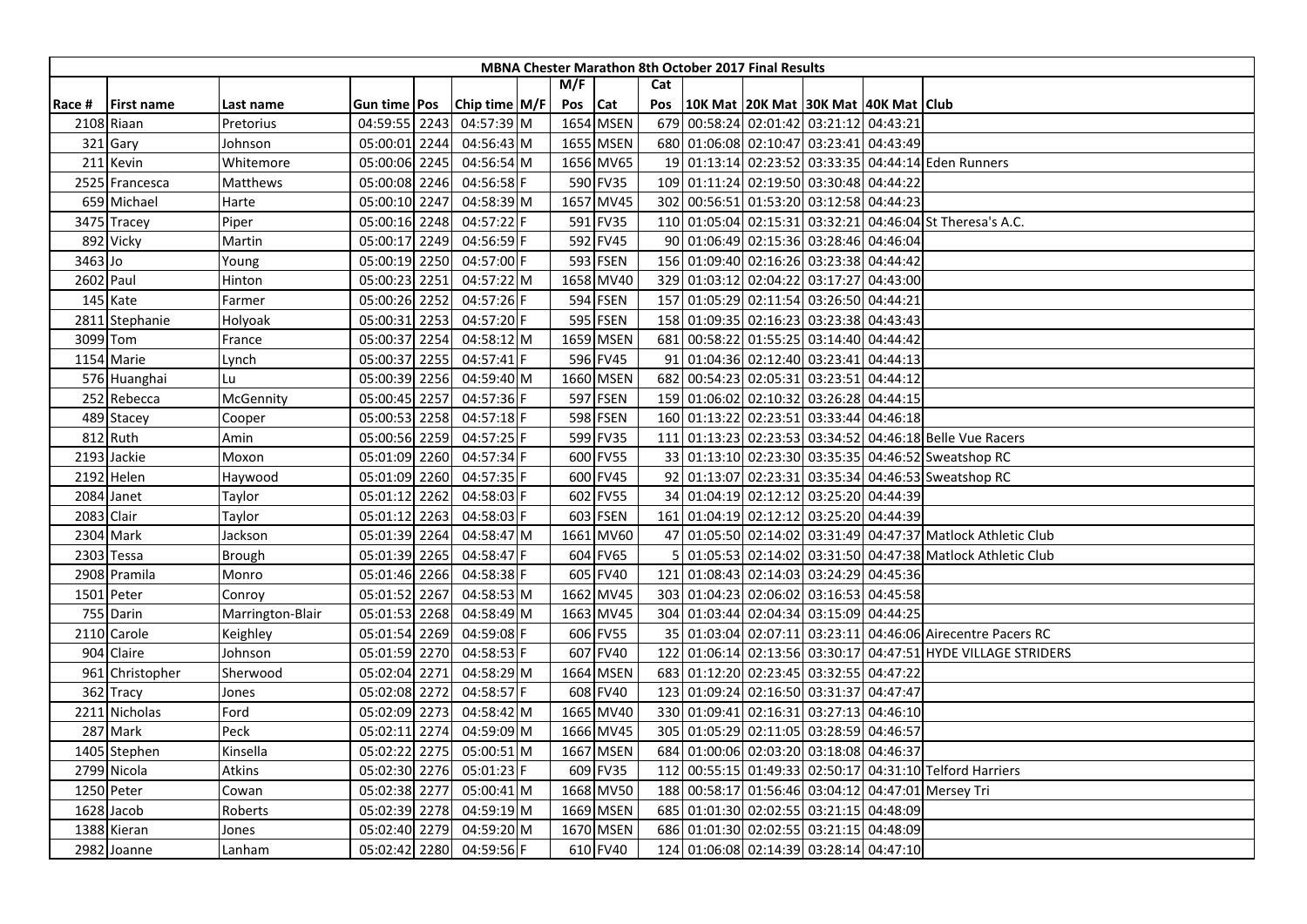| <b>MBNA Chester Marathon 8th October 2017 Final Results</b> |                   |                   |                |      |               |  |         |           |     |              |                                         |  |                   |                                                                             |
|-------------------------------------------------------------|-------------------|-------------------|----------------|------|---------------|--|---------|-----------|-----|--------------|-----------------------------------------|--|-------------------|-----------------------------------------------------------------------------|
|                                                             |                   |                   |                |      |               |  | M/F     |           | Cat |              |                                         |  |                   |                                                                             |
| Race #                                                      | <b>First name</b> | Last name         | Gun time   Pos |      | Chip time M/F |  | Pos Cat |           | Pos |              | 10K Mat 20K Mat 30K Mat 40K Mat Club    |  |                   |                                                                             |
|                                                             | 2612 Deborah      | <b>Barton</b>     | 05:02:51 2281  |      | 04:59:09 F    |  |         | 611 FV35  |     |              |                                         |  |                   | 113 01:09:37 02:18:19 03:32:20 04:47:37 Chase Harriers                      |
|                                                             | 1878 Amy          | Beaumont          | 05:03:08 2282  |      | 04:59:35 F    |  |         | 612 FV45  |     |              |                                         |  |                   | 93 01:13:27 02:23:52 03:33:32 04:46:17 Wallasey Athletic Club               |
|                                                             | 3025 Patricia     | Keene             | 05:03:34 2283  |      | 05:03:27 F    |  |         | 613 FV60  |     |              |                                         |  |                   | 16 00:53:37 01:56:16 03:21:17 04:41:07 Burnham Joggers                      |
|                                                             | 1921 Sally        | Comfort           | 05:03:36 2284  |      | 05:00:11 F    |  |         | 614 FV35  |     |              | 114 01:09:51 02:16:29 03:32:54 04:48:14 |  |                   |                                                                             |
|                                                             | 98 Rachel         | <b>Beddows</b>    | 05:03:42 2285  |      | 05:00:10 F    |  |         | 615 FV45  |     |              |                                         |  |                   | 94 01:13:21 02:23:50 03:33:50 04:44:44 Ellesmere Port RC                    |
|                                                             | 1832 Mary         | Sinnott           | 05:03:42       | 2286 | 05:00:43 F    |  |         | 616 FV35  |     |              |                                         |  |                   | 115 01:07:27 02:16:23 03:31:49 04:48:23 Birkenhead AC                       |
|                                                             | 97 Sue            | _edsom            | 05:03:43 2287  |      | 05:00:11 F    |  |         | 617 FV45  |     |              |                                         |  |                   | 95 01:13:21 02:23:51 03:33:50 04:44:44 Ellesmere Port RC                    |
|                                                             | 231 Carl          | Prince            | 05:03:45 2288  |      | 05:01:12 M    |  |         | 1671 MV45 |     |              |                                         |  |                   | 306 01:04:29 02:12:20 03:25:58 04:47:53 Chorley Athletic and Triathlon Club |
|                                                             | 2663 Colin        | Gill              | 05:03:54       | 2289 | 05:02:48 M    |  |         | 1672 MV70 |     |              |                                         |  |                   | 14 01:10:16 02:22:30 03:34:11 04:48:27 Team Coco                            |
|                                                             | 1686 Sarah        | Kennedy-Ratcliffe | 05:03:55 2290  |      | 05:00:34 F    |  |         | 618 FV40  |     |              | 125 01:09:44 02:16:39 03:32:10 04:47:07 |  |                   |                                                                             |
|                                                             | 2382 Kelly        | Beniston          | 05:04:31       | 2291 | 05:01:04 F    |  |         | 619 FV35  |     |              |                                         |  |                   | 116 01:08:32 02:21:06 03:33:29 04:50:15 Beaumont rc                         |
|                                                             | 1728 Caroline Ann | Parry             | 05:04:33 2292  |      | 05:01:25 F    |  |         | 620 FV45  |     |              |                                         |  |                   | 96 01:06:17 02:17:12 03:34:04 04:50:45 Denbigh Harriers                     |
|                                                             | 1677 Ryan         | Jermy             | 05:04:50 2293  |      | 05:03:08 M    |  |         | 1673 MSEN |     |              | 687 00:58:47 02:04:38 03:22:46 04:47:35 |  |                   |                                                                             |
|                                                             | 2538 Nathan       | Moores            | 05:04:50 2294  |      | 05:02:10 M    |  |         | 1674 MV40 |     | 331 01:05:56 |                                         |  | 03:21:29 04:45:39 |                                                                             |
|                                                             | 2765 Dave         | Elkes             | 05:04:54 2295  |      | 05:01:30 M    |  |         | 1675 MV45 |     |              |                                         |  |                   | 307 01:09:54 02:16:59 03:30:08 04:47:43 Market Drayton RC                   |
|                                                             | 3465 Tony         | <b>Bramwell</b>   | 05:05:00 2296  |      | 05:01:32 M    |  |         | 1676 MV50 |     |              | 189 01:12:13 02:23:02 03:33:43 04:49:31 |  |                   |                                                                             |
|                                                             | 2781 Nicola       | Wright            | 05:05:00 2297  |      | 05:01:20 F    |  |         | 621 FV35  | 117 | 01:12:12     |                                         |  |                   | 03:33:43 04:49:31 Lawley Running Club                                       |
|                                                             | 3460 Rebecca      | Fleming           | 05:05:01 2298  |      | 05:01:32 F    |  |         | 622 FV35  |     |              | 118 01:12:14 02:23:02 03:33:43 04:49:32 |  |                   |                                                                             |
| 3097Jj                                                      |                   | Ali               | 05:05:05 2299  |      | 05:01:53 F    |  |         | 623 FSEN  |     |              | 162 01:13:32 02:23:51 03:33:53 04:49:31 |  |                   |                                                                             |
|                                                             | 3060 Jacqui       | Fry               | 05:05:18 2300  |      | 05:01:50 F    |  |         | 624 FV45  |     |              |                                         |  |                   | 97 01:11:19 02:22:04 03:35:10 04:49:42 26.2 Road Runners Club               |
|                                                             | 918 Christie-anne | Cunningham        | 05:05:35 2301  |      | 05:02:27 F    |  |         | 625 FV40  |     |              |                                         |  |                   | 126 01:10:09 02:18:09 03:33:12 04:50:00 LABC Runners                        |
|                                                             | 914 Louise        | Saunders          | 05:05:36 2302  |      | 05:02:27 F    |  |         | 626 FV35  |     |              |                                         |  |                   | 119 01:10:09 02:18:08 03:33:12 04:49:59 LABC Runners                        |
|                                                             | 3283 Samantha     | Lloyd             | 05:05:47 2303  |      | 05:02:19 F    |  |         | 627 FSEN  |     |              |                                         |  |                   | 163 01:13:22 02:23:53 03:34:15 04:49:31 Yeovil Town RRC                     |
|                                                             | 1072 Clint        | Nicholls          | 05:06:00 2304  |      | 05:02:56 M    |  |         | 1677 MV40 |     |              | 332 01:06:06 02:09:45 03:23:01 04:46:11 |  |                   |                                                                             |
|                                                             | 473 Elizabeth     | Cook              | 05:06:08 2305  |      | 05:02:36 F    |  |         | 628 FV60  |     |              | 17 01:10:23 02:19:32 03:32:23 04:48:41  |  |                   |                                                                             |
|                                                             | 1889 Dermot       | Ferguson          | 05:06:08 2306  |      | 05:02:20 M    |  |         | 1678 MV50 |     |              | 190 01:12:35 02:23:54 03:33:54 04:48:52 |  |                   |                                                                             |
|                                                             | 3081 PatriZia     | Nosal             | 05:06:57 2307  |      | 05:04:46 F    |  |         | 629 FV35  |     |              | 120 00:58:29 01:59:28 03:18:05 04:48:24 |  |                   |                                                                             |
|                                                             | 113 Jonathan      | Agustin           | 05:07:04 2308  |      | 05:03:50 M    |  |         | 1679 MV40 |     |              | 333 01:10:28 02:18:11 03:27:38 04:46:46 |  |                   |                                                                             |
|                                                             | 2037 Sarah        | Pimm              | 05:07:19 2309  |      | 05:03:46 F    |  |         | 630 FV35  |     |              | 121 01:13:22 02:23:47 03:33:58 04:51:51 |  |                   |                                                                             |
|                                                             | 486 Jahn          | Hanson            | 05:07:20 2310  |      | 05:03:43 M    |  |         | 1680 MV40 |     |              | 334 01:12:55 02:22:55 03:33:46 04:51:51 |  |                   |                                                                             |
|                                                             | 2874 Catherine    | Marriott          | 05:07:26 2311  |      | 05:03:50 F    |  |         | 631 FV60  |     |              |                                         |  |                   | 18 01:13:21 02:23:51 03:37:39 04:52:11 Biggleswade AC                       |
|                                                             | 1996 Philip       | Watson            | 05:07:31 2312  |      | 05:03:46 M    |  |         | 1681 MV55 |     |              |                                         |  |                   | 79 01:12:36 02:21:00 03:32:53 04:51:09 Sunderland Strollers                 |
|                                                             | 1997 Laura        | Clarke            | 05:07:31 2313  |      | 05:03:47 F    |  |         | 632 FV35  |     |              |                                         |  |                   | 122 01:12:36 02:20:59 03:32:53 04:51:09 Darlington H & AC                   |
|                                                             | 1259 Phil         | Ewins             | 05:07:34 2314  |      | 05:05:09 M    |  |         | 1682 MSEN |     |              | 688 01:02:47 02:07:20 03:21:14 04:49:35 |  |                   |                                                                             |
|                                                             | 3194 Jonathan     | Gates             | 05:07:45 2315  |      | 05:05:10 M    |  |         | 1683 MV40 |     |              | 335 01:06:19 02:16:10 03:28:46 04:49:57 |  |                   |                                                                             |
| 2284 lan                                                    |                   | Rands             | 05:07:47 2316  |      | 05:04:45 M    |  |         | 1684 MV40 |     |              | 336 01:06:13 02:14:38 03:30:40 04:51:44 |  |                   |                                                                             |
|                                                             | 992 Richard       | Rands             | 05:07:48 2317  |      | 05:04:44 M    |  |         | 1685 MSEN |     |              | 689 01:06:13 02:14:38 03:30:44 04:51:52 |  |                   |                                                                             |
|                                                             | 1364 Lai Wah      | Po                | 05:08:00 2318  |      | 05:05:52 F    |  |         | 633 FV50  |     |              | 64 01:00:50 02:04:03 03:12:57 04:49:06  |  |                   |                                                                             |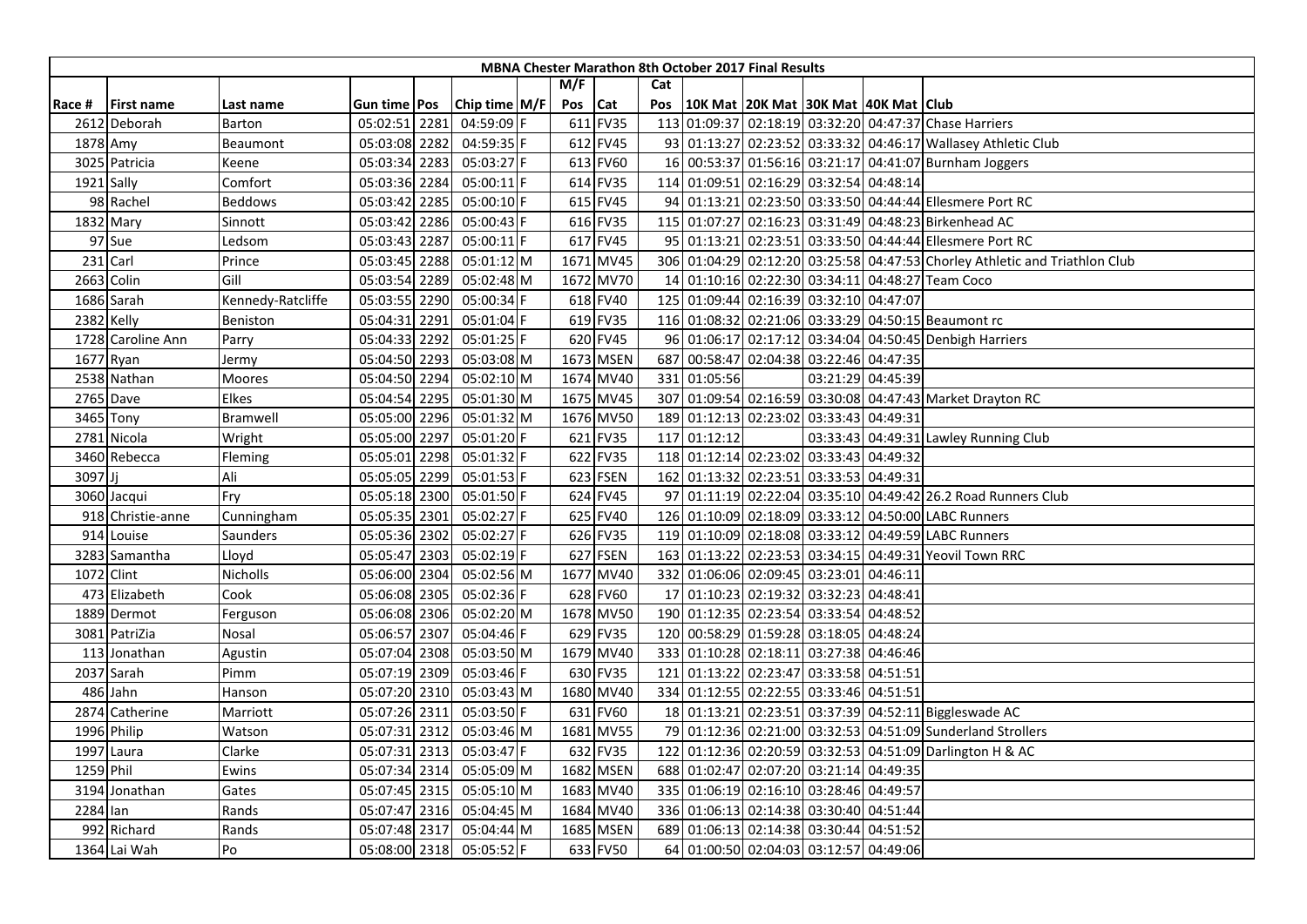| <b>MBNA Chester Marathon 8th October 2017 Final Results</b> |                   |             |                |  |               |  |     |           |     |                                                    |                                     |  |                   |                                                                  |
|-------------------------------------------------------------|-------------------|-------------|----------------|--|---------------|--|-----|-----------|-----|----------------------------------------------------|-------------------------------------|--|-------------------|------------------------------------------------------------------|
|                                                             |                   |             |                |  |               |  | M/F |           | Cat |                                                    |                                     |  |                   |                                                                  |
| Race #                                                      | <b>First name</b> | Last name   | Gun time   Pos |  | Chip time M/F |  | Pos | Cat       |     | Pos   10K Mat   20K Mat   30K Mat   40K Mat   Club |                                     |  |                   |                                                                  |
| 2831                                                        | Theresa           | Jones       | 05:08:07 2319  |  | 05:05:03 F    |  |     | 634 FV45  |     |                                                    |                                     |  |                   | 98 01:08:30 02:13:17 03:23:04 04:49:42 Haverhill Running Club    |
|                                                             | 1542 Steven       | Maskrey     | 05:08:09 2320  |  | 05:04:35 M    |  |     | 1686 MV55 |     | 80 01:11:29 02:18:48 03:31:01 04:52:18             |                                     |  |                   |                                                                  |
|                                                             | 382 Annika        | Halsall     | 05:08:14 2321  |  | 05:04:35 F    |  |     | 635 FV35  |     | 123 01:23:23                                       |                                     |  |                   | <b>Blackburn Road Runners</b>                                    |
|                                                             | 2687 Helen        | Crook       | 05:08:19 2322  |  | 05:05:06 F    |  |     | 636 FV40  |     |                                                    |                                     |  |                   | 127 01:06:30 02:20:46 03:35:08 04:51:41 Shropshire Shufflers     |
| 2702 Jo                                                     |                   | Whittingham | 05:08:19 2323  |  | 05:05:06 F    |  |     | 637 FV40  |     |                                                    |                                     |  |                   | 128 01:06:30 02:20:47 03:35:09 04:51:41 Shropshire Shufflers     |
|                                                             | 2350 David        | Stevens     | 05:08:35 2324  |  | 05:05:30 M    |  |     | 1687 MSEN |     | 690 01:06:19 02:10:02 03:22:10 04:48:40            |                                     |  |                   |                                                                  |
|                                                             | 2783 Barry        | Parsons     | 05:08:36 2325  |  | 05:05:54 M    |  |     | 1688 MV40 |     |                                                    |                                     |  |                   | 337 01:03:55 02:07:25 03:24:58 04:52:13 Lawley Running Club      |
|                                                             | 246 Gareth        | Fairey      | 05:08:49 2326  |  | 05:05:56 M    |  |     | 1689 MV40 |     |                                                    |                                     |  |                   | 338 01:04:55 02:09:44 03:29:59 04:55:55 Red Rose Road Runners    |
|                                                             | 3467 Urszula      | Skotnicka   | 05:09:00 2327  |  | 05:06:15 F    |  |     | 638 FV35  |     | 124 01:00:45 02:06:18 03:31:56 04:50:41            |                                     |  |                   |                                                                  |
|                                                             | 3195 Ruth         | Gates       | 05:09:10 2328  |  | 05:06:35 F    |  |     | 639 FV40  |     | 129 01:06:18 02:16:09 03:29:55 04:52:54            |                                     |  |                   |                                                                  |
|                                                             | 368 Esmael        | Musaji      | 05:09:16 2329  |  | 05:06:14 M    |  |     | 1690 MSEN | 691 | 01:04:32 02:09:59 03:22:20 04:50:21                |                                     |  |                   |                                                                  |
|                                                             | 3551 Emma         | Storey      | 05:09:21 2330  |  | 05:06:27 F    |  |     | 640 FSEN  | 164 |                                                    | 01:08:11 02:16:40 03:29:49 04:52:53 |  |                   |                                                                  |
|                                                             | 455 Gareth        | Taylor      | 05:09:23 2331  |  | 05:06:21 M    |  |     | 1691 MSEN |     | 692 01:07:03                                       |                                     |  | 03:34:34 04:54:26 |                                                                  |
|                                                             | 2569 Ruth         | Benzimra    | 05:09:35 2332  |  | 05:06:19 F    |  |     | 641 FV50  |     |                                                    |                                     |  |                   | 65 01:06:37 02:15:10 03:32:00 04:53:18 100 Marathon Club         |
|                                                             | 306 Paul          | Carter      | 05:09:40 2333  |  | 05:07:44 M    |  |     | 1692 MV45 |     |                                                    |                                     |  |                   | 308 01:00:04 02:02:39 03:29:11 04:53:16 Wesham Road Runners & AC |
|                                                             | 2049 Sharron      | Anderson    | 05:09:47 2334  |  | 05:06:23 F    |  |     | 642 FV45  |     |                                                    |                                     |  |                   | 99 01:08:49 02:16:21 03:32:34 04:51:59 Pocklington Runners       |
|                                                             | 2743 Nicola       | Williams    | 05:09:58 2335  |  | 05:06:36 F    |  |     | 643 FV35  | 125 |                                                    | 01:10:12 02:21:27 03:37:18 04:54:27 |  |                   |                                                                  |
|                                                             | 2942 Joyce        | Bell        | 05:10:06 2336  |  | 05:06:29 F    |  |     | 644 FV65  |     |                                                    |                                     |  |                   | 01:10:27 02:19:32 03:31:29 04:52:01 Istead & Ifield Harriers     |
|                                                             | 556 Alia          | Pike        | 05:10:14 2337  |  | 05:06:44 F    |  |     | 645 FV35  |     | 126 01:13:30 02:23:55 03:36:44 04:55:55            |                                     |  |                   |                                                                  |
|                                                             | 2787 Michaela     | Davies      | 05:10:20 2338  |  | 05:07:55 F    |  |     | 646 FSEN  |     | 165 01:05:39 02:13:57 03:31:43 04:53:59            |                                     |  |                   |                                                                  |
|                                                             | 420 David         | Spowart     | 05:10:20 2339  |  | 05:08:02 M    |  |     | 1693 MV40 |     | 339 01:07:36 02:14:16 03:22:46 04:50:16            |                                     |  |                   |                                                                  |
|                                                             | 245 Shirleyann    | Moran       | 05:10:57 2340  |  | 05:10:27 F    |  |     | 647 FV55  |     | 36 01:04:47 02:19:43 03:34:32 04:53:29             |                                     |  |                   |                                                                  |
|                                                             | 1960 Kevin        | Christian   | 05:11:01 2341  |  | 05:07:48 M    |  |     | 1694 MV55 |     | 81 01:08:18 02:15:35 03:27:21 04:54:12             |                                     |  |                   |                                                                  |
|                                                             | 2364 Joseph       | Melbourne   | 05:11:07 2342  |  | 05:08:08 M    |  |     | 1695 MV45 |     |                                                    |                                     |  |                   | 309 01:14:42 02:23:52 03:40:46 04:56:03 Team Derby Runner        |
|                                                             | 1263 Peter        | Moffatt     | 05:11:29 2343  |  | 05:08:17 M    |  |     | 1696 MV60 |     | 48 01:09:27 02:15:35 03:29:13 04:53:19             |                                     |  |                   |                                                                  |
|                                                             | 2454 Anne-Marie   | Goodwin     | 05:11:39 2344  |  | 05:08:28 F    |  |     | 648 FV35  |     |                                                    |                                     |  |                   | 127 01:09:35 02:16:41 03:33:53 04:55:20 Massey Ferguson RC       |
|                                                             | 222 Simon         | Woolfitt    | 05:11:40 2345  |  | 05:09:20 M    |  |     | 1697 MV40 |     | 340 01:09:38 02:16:26 03:32:36 04:55:20            |                                     |  |                   |                                                                  |
|                                                             | 463 Penny         | Moreton     | 05:11:43 2346  |  | 05:08:26 F    |  |     | 649 FV55  |     |                                                    |                                     |  |                   | 37 01:09:19 02:20:44 03:36:57 04:57:07 Glaxo Hoad Hill Harriers  |
| 2391 Lis                                                    |                   | Gibbs       | 05:11:48 2347  |  | 05:08:24 F    |  |     | 650 FV40  |     | 130 01:12:37 02:23:35 03:33:54 04:54:24            |                                     |  |                   |                                                                  |
|                                                             | 1610 Alun         | Davies      | 05:11:50 2348  |  | 05:08:34 M    |  |     | 1698 MV40 |     | 341 01:09:17 02:16:27 03:28:25 04:56:32            |                                     |  |                   |                                                                  |
|                                                             | 1088 Tom          | Hampton     | 05:11:51 2349  |  | 05:09:34 M    |  |     | 1699 MV55 |     | 82 01:07:28 02:17:23 03:32:03 04:52:59             |                                     |  |                   |                                                                  |
|                                                             | 1830 Nathan       | Wakeham     | 05:11:54 2350  |  | 05:08:07 M    |  |     | 1700 MSEN |     | 693 01:03:15 02:06:30 03:23:42 04:55:28            |                                     |  |                   |                                                                  |
|                                                             | 721 Isobel        | Mann        | 05:11:55 2351  |  | 05:09:06 F    |  |     | 651 FV40  | 131 |                                                    |                                     |  |                   | 01:04:32 02:11:55 03:26:50 04:54:38 HYDE VILLAGE STRIDERS        |
|                                                             | 627 David         | Niblock     | 05:12:05 2352  |  | 05:09:10 M    |  |     | 1701 MV55 |     |                                                    |                                     |  |                   | 83 01:04:45 02:09:46 03:25:43 04:54:40 Fylde Coast Runners       |
|                                                             | 1468 Kerry        | Roberts     | 05:12:06 2353  |  | 05:08:36 F    |  |     | 652 FSEN  |     |                                                    |                                     |  |                   | 166 01:11:08 02:22:44 03:33:45 04:55:08 Chester Road Runners     |
|                                                             | 1916 Meirion      | Williams    | 05:12:13 2354  |  | 05:08:55 M    |  |     | 1702 MV50 |     | 191 01:10:45 02:20:19 03:38:47 04:56:25            |                                     |  |                   |                                                                  |
|                                                             | 1914 Shaun        | O'Keefe     | 05:12:15 2355  |  | 05:08:57 M    |  |     | 1703 MV45 |     | 310 01:09:56 02:20:18 03:38:47 04:56:24            |                                     |  |                   |                                                                  |
|                                                             | 2004 Tricia       | O'Neill     | 05:12:17 2356  |  | 05:09:41 F    |  |     | 653 FV50  |     |                                                    |                                     |  |                   | 66 01:04:17 02:06:21 03:24:59 04:53:18 Sunderland Strollers      |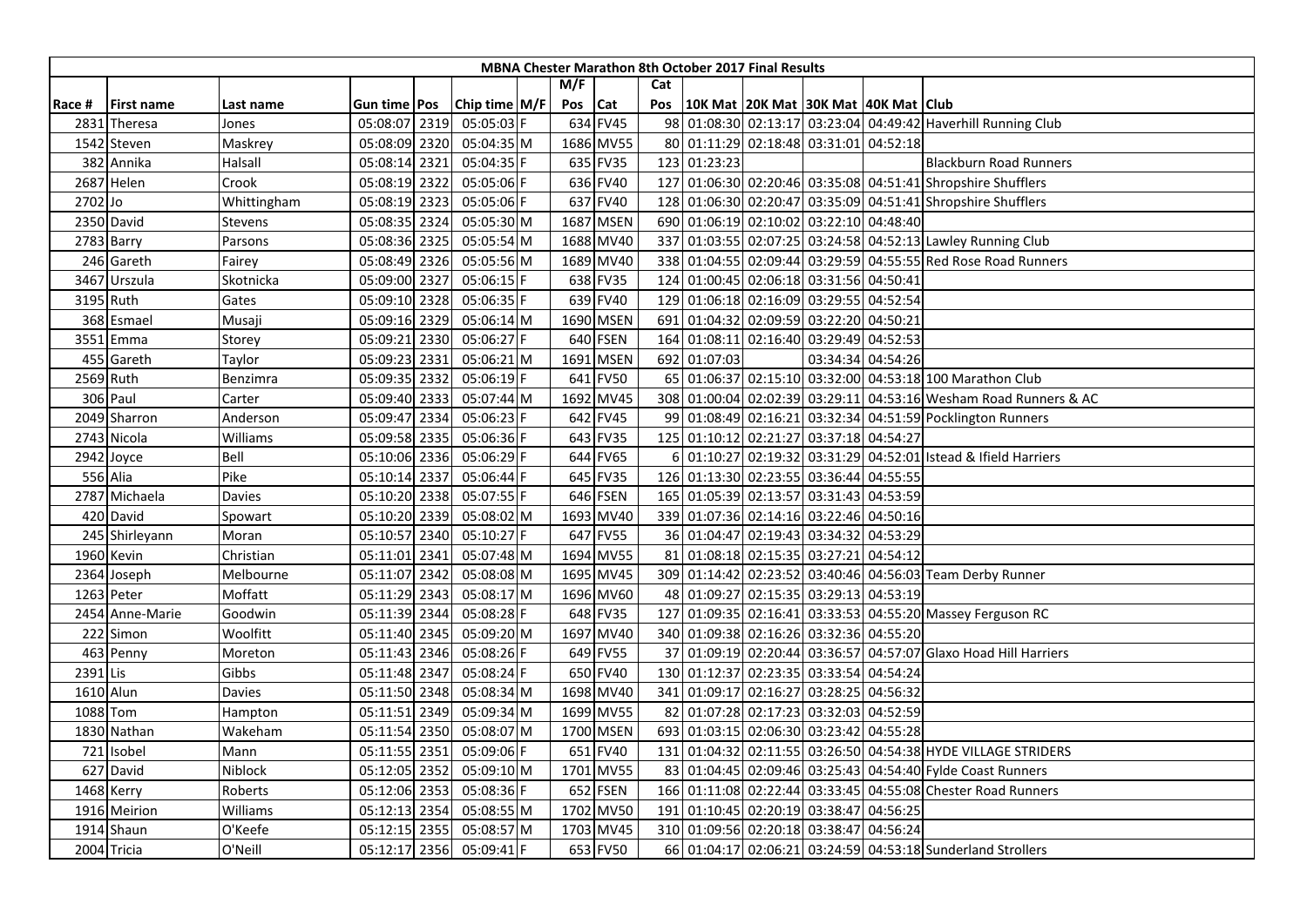| <b>MBNA Chester Marathon 8th October 2017 Final Results</b> |                   |                |               |  |               |  |         |           |     |  |                                         |  |                                                                    |
|-------------------------------------------------------------|-------------------|----------------|---------------|--|---------------|--|---------|-----------|-----|--|-----------------------------------------|--|--------------------------------------------------------------------|
|                                                             |                   |                |               |  |               |  | M/F     |           | Cat |  |                                         |  |                                                                    |
| Race #                                                      | <b>First name</b> | Last name      | Gun time Pos  |  | Chip time M/F |  | Pos Cat |           | Pos |  | 10K Mat 20K Mat 30K Mat 40K Mat Club    |  |                                                                    |
|                                                             | 1119 Tom          | Murray         | 05:12:37 2357 |  | 05:10:11 M    |  |         | 1704 MV60 |     |  | 49 01:06:04 02:10:31 03:24:09 04:52:43  |  |                                                                    |
|                                                             | 2762 Mark         | Pepper         | 05:12:39 2358 |  | 05:09:15 M    |  |         | 1705 MV50 |     |  |                                         |  | 192 01:09:54 02:17:00 03:31:44 04:56:07 Market Drayton RC          |
|                                                             | 2758 Valerie      | Cross          | 05:12:39 2359 |  | $05:09:15$ F  |  |         | 654 FV50  |     |  |                                         |  | 67 01:09:54 02:16:59 03:32:42 04:56:07 Market Drayton RC           |
|                                                             | 276 Katie         | Mynott         | 05:12:56 2360 |  | 05:09:20 F    |  |         | 655 FSEN  |     |  | 167 01:10:54 02:19:45 03:34:37 04:54:25 |  |                                                                    |
|                                                             | 2048 Adrian       | Holden         | 05:13:43 2361 |  | 05:10:19 M    |  |         | 1706 MV50 |     |  |                                         |  | 193 01:08:49 02:16:21 03:32:34 04:51:58 Pocklington Runners        |
|                                                             | 2223 Dawn         | Walton         | 05:14:13 2362 |  | 05:11:29 F    |  |         | 656 FV40  |     |  |                                         |  | 132 01:06:57 02:13:07 03:28:20 04:55:43 Kingstone Runners Barnsley |
|                                                             | 3389 Clare        | Bear           | 05:14:14 2363 |  | 05:11:07 F    |  |         | 657 FV40  |     |  | 133 01:07:29 02:13:51 03:28:20 04:55:43 |  |                                                                    |
|                                                             | 2760 Louise       | Baldwin        | 05:14:22 2364 |  | 05:10:59 F    |  |         | 658 FV50  |     |  |                                         |  | 68 01:12:26 02:23:38 03:38:12 04:57:37 Whitchurch Whippets         |
|                                                             | 1754 Jamie        | Hulse          | 05:14:35 2365 |  | 05:11:26 M    |  |         | 1707 MSEN |     |  | 694 01:03:44 02:04:51 03:15:54 04:54:44 |  |                                                                    |
|                                                             | 1939 Michael      | Edwards        | 05:14:46 2366 |  | 05:11:00 M    |  |         | 1708 MV50 |     |  | 194 01:13:22 02:23:51 03:41:16 05:00:15 |  |                                                                    |
|                                                             | 2914 Kelly        | Doyle          | 05:14:46 2367 |  | 05:12:02 F    |  |         | 659 FV35  |     |  | 128 01:06:39 02:21:57 03:40:10 04:58:55 |  |                                                                    |
|                                                             | 3552 Tanya        | Vittorio       | 05:15:14 2368 |  | 05:12:13 F    |  |         | 660 FV45  |     |  |                                         |  | 100 01:05:09 02:13:07 03:33:04 04:57:29 Newcastle Staffs AC        |
|                                                             | 2910 Alana        | Duncan         | 05:15:14 2369 |  | $05:11:49$ F  |  |         | 661 FV35  |     |  | 129 01:09:48 02:18:54 03:38:41 04:58:40 |  |                                                                    |
| 1531 Tim                                                    |                   | Manning        | 05:15:16 2370 |  | 05:12:00 M    |  |         | 1709 MV50 |     |  |                                         |  | 195 01:09:35 02:16:49 03:34:00 04:56:39 Chester Road Runners       |
| 2732 Ann                                                    |                   | Baskeyfield    | 05:15:27 2371 |  | $05:12:14$ F  |  |         | 662 FV55  |     |  |                                         |  | 38 01:06:35 02:14:56 03:31:53 04:56:58 Ludlow Runners              |
|                                                             | 1811 Victoria     | Dilworth       | 05:15:40 2372 |  | 05:12:03 F    |  |         | 663 FSEN  |     |  | 168 01:10:31 02:22:06 03:37:31 04:57:04 |  |                                                                    |
|                                                             | 2490 Sam          | Dolan          | 05:15:40 2373 |  | 05:12:26 F    |  |         | 664 FV40  |     |  |                                         |  | 134 01:06:12 02:16:20 03:32:09 04:54:54 Kingfisher Harriers        |
|                                                             | 1110 Anna         | Campbell       | 05:15:41 2374 |  | 05:11:57 F    |  |         | 665 FSEN  |     |  | 169 01:16:22 02:59:15 03:47:24 05:00:41 |  |                                                                    |
|                                                             | 2928 Michael      | Watson         | 05:15:42 2375 |  | 05:12:00 M    |  |         | 1710 MV45 |     |  | 311 01:12:45 02:23:39 03:33:41 04:58:34 |  |                                                                    |
|                                                             | 2483 Jennifer     | Morrison-Jones | 05:15:43 2376 |  | 05:12:03 F    |  |         | 666 FV40  |     |  | 135 01:12:45 02:25:52 03:33:41 04:58:34 |  |                                                                    |
|                                                             | 1930 Eszter       | Takacs         | 05:15:43 2377 |  | 05:12:16 F    |  |         | 667 FSEN  |     |  | 170 01:06:46 02:20:20 03:40:13 05:00:24 |  |                                                                    |
|                                                             | 1089 Tony         | Norton         | 05:15:56 2378 |  | 05:12:43 M    |  |         | 1711 MV45 |     |  | 312 01:04:22 02:08:34 03:20:47 04:56:53 |  |                                                                    |
|                                                             | 2190 Gillian      | Chippendale    | 05:16:11 2379 |  | 05:12:36 F    |  |         | 668 FV60  |     |  | 19 01:13:10 02:23:31 03:39:12           |  | 05:00:42 Methley Striders                                          |
|                                                             | 2191 Kevin        | Chippendale    | 05:16:11 2380 |  | 05:12:36 M    |  |         | 1712 MV60 |     |  |                                         |  | 50 01:13:09 02:23:31 03:39:27 05:00:42 Ackworth Road Runners       |
| 3318 Jill                                                   |                   | Thomas         | 05:16:14 2381 |  | 05:13:12 F    |  |         | 669 FV40  |     |  |                                         |  | 136 01:09:22 02:15:39 03:28:25 04:57:44 Headington RR              |
|                                                             | 876 Gillian       | De Blasio      | 05:16:16 2382 |  | $05:13:14$ F  |  |         | 670 FV45  |     |  | 101 01:09:21 02:15:40 03:28:26 04:57:44 |  |                                                                    |
|                                                             | 1115 Bernard      | Brown          | 05:16:27 2383 |  | 05:12:51 M    |  |         | 1713 MV50 |     |  | 196 01:05:08 02:12:09 03:31:01 04:59:43 |  |                                                                    |
| 1722 Nik                                                    |                   | Ardrey         | 05:16:46 2384 |  | 05:14:43 M    |  |         | 1714 MSEN |     |  | 695 01:00:34 02:15:18 03:40:01 05:00:55 |  |                                                                    |
|                                                             | 1778 Nigel        | Neath          | 05:16:49 2385 |  | 05:13:06 M    |  |         | 1715 MSEN |     |  | 696 01:16:22 02:29:14 03:41:51 04:59:55 |  |                                                                    |
|                                                             | 1973 Thomas       | Sheppard       | 05:16:59 2386 |  | 05:13:40 M    |  |         | 1716 MSEN | 697 |  | 01:09:34 02:46:08 03:33:14 05:01:17     |  |                                                                    |
|                                                             | 2122 Emma         | Doherty        | 05:17:03 2387 |  | 05:14:06 F    |  |         | 671 FV35  |     |  | 130 01:16:55 02:28:59 03:43:16 05:01:05 |  |                                                                    |
|                                                             | 2171 Claire       | Perry          | 05:17:03 2388 |  | 05:14:07 F    |  |         | 672 FV35  |     |  | 131 01:16:55 02:28:59 03:43:15 05:01:05 |  |                                                                    |
|                                                             | 1249 Adam         | Yates          | 05:17:06 2389 |  | 05:14:08 M    |  |         | 1717 MSEN |     |  | 698 01:05:28 02:07:58 03:24:30 05:00:29 |  |                                                                    |
|                                                             | 685 lan           | Williamson     | 05:17:10 2390 |  | 05:15:27 M    |  |         | 1718 MV50 | 197 |  |                                         |  | 01:01:38 02:10:24 03:28:40 04:59:38 Davenport Runners              |
|                                                             | 848 Gareth        | Riley          | 05:17:15 2391 |  | 05:14:09 M    |  |         | 1719 MSEN |     |  | 699 01:07:25 02:18:46 03:39:53 05:02:34 |  |                                                                    |
| 1196 Paul                                                   |                   | Taylor         | 05:17:25 2392 |  | 05:15:42 M    |  |         | 1720 MSEN |     |  | 700 01:03:02 02:12:10 03:30:35 04:59:17 |  |                                                                    |
|                                                             | 2283 Joanne       | Graham         | 05:17:26 2393 |  | 05:15:43 F    |  |         | 673 FV40  | 137 |  | 01:13:31 02:30:45 03:46:51 05:01:39     |  |                                                                    |
|                                                             | 2677 Gwen         | Jones          | 05:17:33 2394 |  | 05:13:51 F    |  |         | 674 FSEN  |     |  | 171 01:12:25 02:22:43 03:35:20 04:58:29 |  |                                                                    |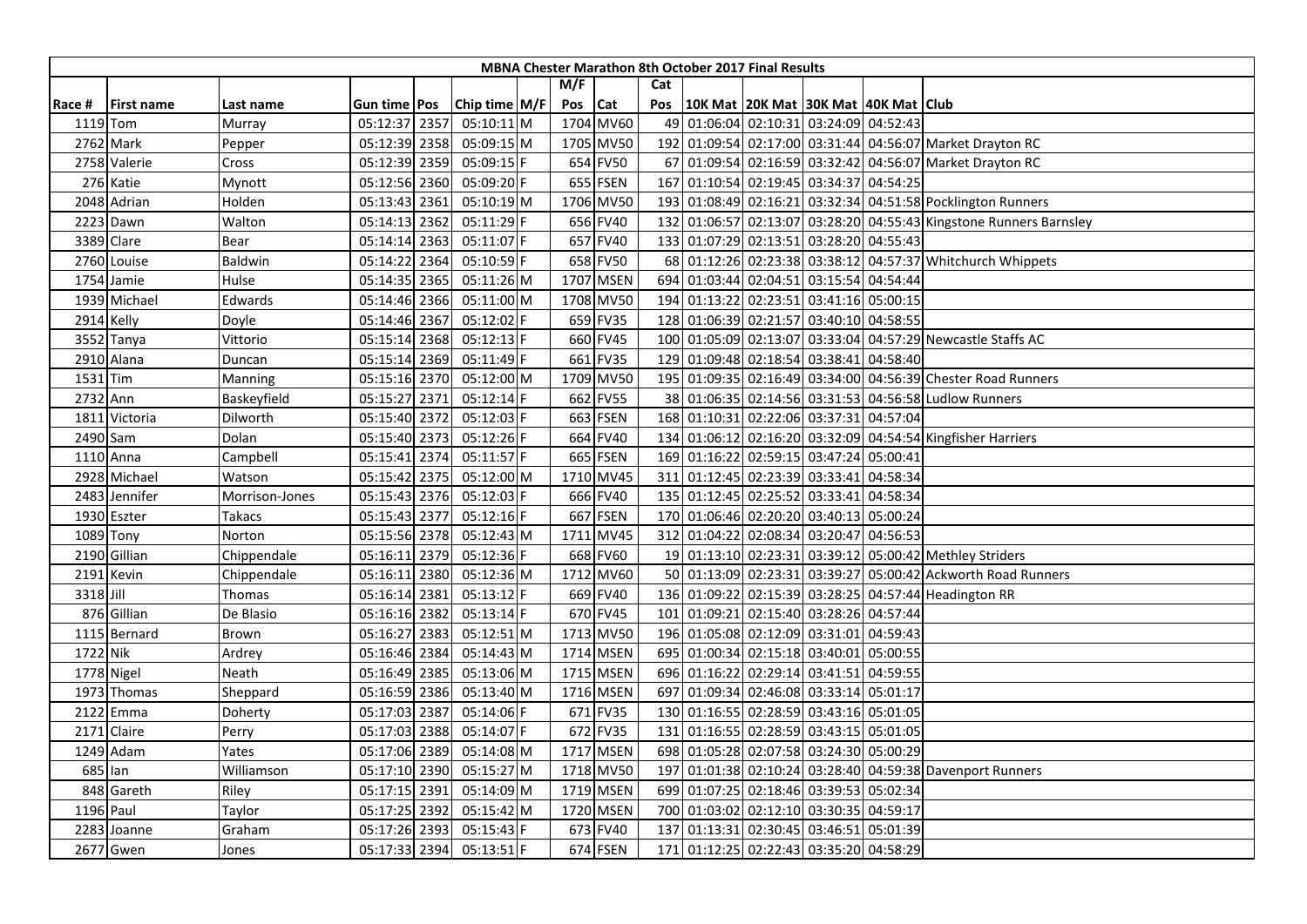| M/F<br>Cat<br>Chip time M/F<br>Cat<br>10K Mat 20K Mat 30K Mat 40K Mat Club<br>Pos<br>Pos<br><b>First name</b><br>Gun time   Pos<br>Race #<br>Last name<br>1721 MSEN<br>01:12:25 02:22:42 03:35:20 04:58:29<br>05:13:50 M<br>701<br>2678 Kalvin<br>05:17:33 2395<br>Watson<br>342 01:11:00 02:24:27 03:42:04 05:00:15<br>05:14:11 M<br>1722 MV40<br>2351<br>05:17:38 2396<br>Thomas<br>Large<br>859 Susan<br>05:17:39 2397<br>05:14:22 F<br>675 FV35<br>132 01:08:54 02:16:19 03:31:32 04:58:56 ATHERTON RUNNING CLUB<br>Lonsdale<br>638 Ron<br>1723 MV55<br>84 01:09:55 02:18:26 03:33:51 05:00:53 Dragons Running Club (sale)<br>Carter<br>05:18:02 2398<br>05:14:32 M<br>676 FV50<br>05:14:52 F<br>69 01:13:05 02:24:13 03:41:28 05:01:03 West End Runners<br>2390 Sarah<br>Forsdyke<br>05:18:15 2399<br>677 FSEN<br>01:09:37 02:16:38 03:34:46 05:00:53<br>05:18:21 2400<br>172<br>2528 Stephanie<br>05:15:09 F<br>Clewer<br>678 FSEN<br>173 01:11:02 02:21:21 03:38:03 05:01:48<br>05:18:36 2401<br>05:15:19 F<br>1297 Zhiming<br>Yang<br>05:18:52 2402<br>679 FSEN<br>174 01:13:31 02:23:40 03:39:26 05:01:20 Vegan Runners UK<br>Colleen<br>Walker<br>05:16:49 F<br>1991<br>679 FSEN<br>174 01:13:31 02:23:40 03:39:26 05:01:20<br>Hall<br>05:18:52 2402<br>2005 Amanda<br>05:16:49 F<br>1724 MSEN<br>702 01:06:01 02:09:30 03:26:04 05:00:19<br>1348 Andrew<br>05:18:52 2404<br>05:16:10 M<br>Eustance<br>05:18:54 2405<br>05:16:23 F<br>681 FSEN<br>176 01:07:19 02:16:18 03:32:22 05:01:19<br>1680 Rachel<br>Ackerman<br>393 Mark<br>1725 MV40<br>343 00:58:04 01:55:01 03:16:19 04:58:53 Blackburn Harriers & AC<br>05:18:58 2406<br>05:17:06 M<br>Lord<br>99 John<br>05:18:59 2407<br>05:15:18 M<br>1726 MV55<br>85 01:16:21 02:29:40 03:46:28 05:01:22 Blackburn Road Runners<br>Clucas<br>05:19:17 2408<br>1727 MV40<br>344 00:57:56 01:52:50 02:49:00 05:05:39<br>3191 Jolyon<br>05:17:18 M<br>Craig<br>1728 MSEN<br>703 01:01:29 02:09:30 03:32:45 05:02:33<br>1756 Brandon<br>05:19:35 2409<br>05:15:55 M<br>Jones<br>1729 MSEN<br>704 01:01:28 02:07:53 03:23:51 05:02:34<br>1745 Ben<br>05:19:35 2410<br>05:16:27 M<br>Morgan<br>682 FV40<br>01:13:23 02:26:06 03:46:19 05:03:48<br>2473 Helen<br>05:19:47 2411<br>05:16:04 F<br>Tibby<br>138<br>1730 MSEN<br>1578 Huw<br>Seddon<br>05:19:49 2412<br>05:17:10 M<br>705 01:05:48 02:12:37 03:26:42 04:58:22<br>05:19:53 2413<br>1731 MV45<br>313 01:02:55 02:11:45 03:35:19 05:01:46<br>2340 Lee<br>Dobson<br>05:18:58 M<br>683 FSEN<br>2864 Vanessa<br>05:20:03 2414<br>05:18:09 F<br>177 01:02:33 02:10:33 03:36:28 05:03:58<br>Lee<br>$05:16:51$ M<br>1732 MV40<br>345 01:09:25 02:16:35 03:35:04 05:01:32 Prestatyn RC<br>1834 Hadyn<br>05:20:07 2415<br>Johnson<br>1733 MV45<br>314 01:13:16 02:26:42 03:44:34 05:03:51 Chester Triathlon Club<br>1560 Gareth<br>05:20:15 2416<br>05:16:49 M<br>Hughes<br>1733 MSEN<br>706 00:59:56 02:09:11 03:30:53 05:01:52<br>05:20:15 2416<br>05:19:07 M<br>2138 Tom<br>Keogan<br>1735 MV50<br>198 01:04:23 02:38:23 03:31:15 05:01:24<br>1673 David<br>05:20:18 2418<br>05:17:29 M<br>Lee<br>707 01:04:25 02:11:31 03:36:57 05:03:02<br>1114 Matt<br>05:20:23 2419<br>05:17:40 M<br>1736 MSEN<br>Bowman<br>1737 MSEN<br>2099 Richard<br>708 01:10:45 02:23:38 03:37:55 05:03:20<br>Croft<br>05:20:34 2420<br>05:17:22 M<br>2346 Alex<br><b>Brodie</b><br>05:17:53 M<br>1738 MSEN<br>709 01:04:27 02:11:35 03:37:02 05:03:17<br>05:20:36 2421<br>05:20:49 2422<br>05:19:07 F<br>684 FV45<br>01:03:01 02:16:56 03:39:41 05:04:59 Hart Road Runners<br>3070 Angela<br>102<br>Austin<br>1739 MV40<br>346 01:05:07 02:14:40 03:34:15 05:06:59<br>138 Liam<br>Rodger<br>05:21:02 2423<br>05:17:54 M<br>710 01:03:56 02:09:27 03:26:25 05:03:39<br>1627 Mathew James<br>05:21:17 2424<br>05:21:00 M<br>1740 MSEN<br>Creamer<br>1864 lain<br>05:22:08 2425<br>1741 MV45<br>315 01:09:35 02:20:00 03:49:03 05:05:54<br>Webster<br>05:18:58 M<br>685 FV45<br>103 01:08:59 02:25:03 03:42:40 05:05:51<br>2734 Michelle<br>05:22:23 2426<br>05:18:53 F<br>Townsend<br>05:22:23 2427<br>686 FSEN<br>178 01:08:58 02:25:05 03:42:43 05:05:51<br>2736 Laura<br>05:18:53 F<br>Eveson<br>687 FV40<br>01:07:31 02:21:11 03:41:12 05:06:30 Massey Ferguson RC<br>2459 Lee<br>Hill<br>05:22:31 2428<br>05:19:20 F<br>139<br>05:23:03 2429<br>1742 MSEN<br>01:06:05 02:12:09 03:35:59 05:08:56 Liverpool Running Club<br>1870 Stephen<br>Hunt<br>05:20:04 M<br>711 | <b>MBNA Chester Marathon 8th October 2017 Final Results</b> |  |  |  |  |  |  |  |  |  |  |  |  |  |
|-----------------------------------------------------------------------------------------------------------------------------------------------------------------------------------------------------------------------------------------------------------------------------------------------------------------------------------------------------------------------------------------------------------------------------------------------------------------------------------------------------------------------------------------------------------------------------------------------------------------------------------------------------------------------------------------------------------------------------------------------------------------------------------------------------------------------------------------------------------------------------------------------------------------------------------------------------------------------------------------------------------------------------------------------------------------------------------------------------------------------------------------------------------------------------------------------------------------------------------------------------------------------------------------------------------------------------------------------------------------------------------------------------------------------------------------------------------------------------------------------------------------------------------------------------------------------------------------------------------------------------------------------------------------------------------------------------------------------------------------------------------------------------------------------------------------------------------------------------------------------------------------------------------------------------------------------------------------------------------------------------------------------------------------------------------------------------------------------------------------------------------------------------------------------------------------------------------------------------------------------------------------------------------------------------------------------------------------------------------------------------------------------------------------------------------------------------------------------------------------------------------------------------------------------------------------------------------------------------------------------------------------------------------------------------------------------------------------------------------------------------------------------------------------------------------------------------------------------------------------------------------------------------------------------------------------------------------------------------------------------------------------------------------------------------------------------------------------------------------------------------------------------------------------------------------------------------------------------------------------------------------------------------------------------------------------------------------------------------------------------------------------------------------------------------------------------------------------------------------------------------------------------------------------------------------------------------------------------------------------------------------------------------------------------------------------------------------------------------------------------------------------------------------------------------------------------------------------------------------------------------------------------------------------------------------------------------------------------------------------------------------------------------------------------------------------------------------------------------------------------------------------------------------------------------------------------------------------------------------------------------------------------------------------------------------------------------------------------------------------------------------------------------------------------------------------------------------|-------------------------------------------------------------|--|--|--|--|--|--|--|--|--|--|--|--|--|
|                                                                                                                                                                                                                                                                                                                                                                                                                                                                                                                                                                                                                                                                                                                                                                                                                                                                                                                                                                                                                                                                                                                                                                                                                                                                                                                                                                                                                                                                                                                                                                                                                                                                                                                                                                                                                                                                                                                                                                                                                                                                                                                                                                                                                                                                                                                                                                                                                                                                                                                                                                                                                                                                                                                                                                                                                                                                                                                                                                                                                                                                                                                                                                                                                                                                                                                                                                                                                                                                                                                                                                                                                                                                                                                                                                                                                                                                                                                                                                                                                                                                                                                                                                                                                                                                                                                                                                                                                                                           |                                                             |  |  |  |  |  |  |  |  |  |  |  |  |  |
|                                                                                                                                                                                                                                                                                                                                                                                                                                                                                                                                                                                                                                                                                                                                                                                                                                                                                                                                                                                                                                                                                                                                                                                                                                                                                                                                                                                                                                                                                                                                                                                                                                                                                                                                                                                                                                                                                                                                                                                                                                                                                                                                                                                                                                                                                                                                                                                                                                                                                                                                                                                                                                                                                                                                                                                                                                                                                                                                                                                                                                                                                                                                                                                                                                                                                                                                                                                                                                                                                                                                                                                                                                                                                                                                                                                                                                                                                                                                                                                                                                                                                                                                                                                                                                                                                                                                                                                                                                                           |                                                             |  |  |  |  |  |  |  |  |  |  |  |  |  |
|                                                                                                                                                                                                                                                                                                                                                                                                                                                                                                                                                                                                                                                                                                                                                                                                                                                                                                                                                                                                                                                                                                                                                                                                                                                                                                                                                                                                                                                                                                                                                                                                                                                                                                                                                                                                                                                                                                                                                                                                                                                                                                                                                                                                                                                                                                                                                                                                                                                                                                                                                                                                                                                                                                                                                                                                                                                                                                                                                                                                                                                                                                                                                                                                                                                                                                                                                                                                                                                                                                                                                                                                                                                                                                                                                                                                                                                                                                                                                                                                                                                                                                                                                                                                                                                                                                                                                                                                                                                           |                                                             |  |  |  |  |  |  |  |  |  |  |  |  |  |
|                                                                                                                                                                                                                                                                                                                                                                                                                                                                                                                                                                                                                                                                                                                                                                                                                                                                                                                                                                                                                                                                                                                                                                                                                                                                                                                                                                                                                                                                                                                                                                                                                                                                                                                                                                                                                                                                                                                                                                                                                                                                                                                                                                                                                                                                                                                                                                                                                                                                                                                                                                                                                                                                                                                                                                                                                                                                                                                                                                                                                                                                                                                                                                                                                                                                                                                                                                                                                                                                                                                                                                                                                                                                                                                                                                                                                                                                                                                                                                                                                                                                                                                                                                                                                                                                                                                                                                                                                                                           |                                                             |  |  |  |  |  |  |  |  |  |  |  |  |  |
|                                                                                                                                                                                                                                                                                                                                                                                                                                                                                                                                                                                                                                                                                                                                                                                                                                                                                                                                                                                                                                                                                                                                                                                                                                                                                                                                                                                                                                                                                                                                                                                                                                                                                                                                                                                                                                                                                                                                                                                                                                                                                                                                                                                                                                                                                                                                                                                                                                                                                                                                                                                                                                                                                                                                                                                                                                                                                                                                                                                                                                                                                                                                                                                                                                                                                                                                                                                                                                                                                                                                                                                                                                                                                                                                                                                                                                                                                                                                                                                                                                                                                                                                                                                                                                                                                                                                                                                                                                                           |                                                             |  |  |  |  |  |  |  |  |  |  |  |  |  |
|                                                                                                                                                                                                                                                                                                                                                                                                                                                                                                                                                                                                                                                                                                                                                                                                                                                                                                                                                                                                                                                                                                                                                                                                                                                                                                                                                                                                                                                                                                                                                                                                                                                                                                                                                                                                                                                                                                                                                                                                                                                                                                                                                                                                                                                                                                                                                                                                                                                                                                                                                                                                                                                                                                                                                                                                                                                                                                                                                                                                                                                                                                                                                                                                                                                                                                                                                                                                                                                                                                                                                                                                                                                                                                                                                                                                                                                                                                                                                                                                                                                                                                                                                                                                                                                                                                                                                                                                                                                           |                                                             |  |  |  |  |  |  |  |  |  |  |  |  |  |
|                                                                                                                                                                                                                                                                                                                                                                                                                                                                                                                                                                                                                                                                                                                                                                                                                                                                                                                                                                                                                                                                                                                                                                                                                                                                                                                                                                                                                                                                                                                                                                                                                                                                                                                                                                                                                                                                                                                                                                                                                                                                                                                                                                                                                                                                                                                                                                                                                                                                                                                                                                                                                                                                                                                                                                                                                                                                                                                                                                                                                                                                                                                                                                                                                                                                                                                                                                                                                                                                                                                                                                                                                                                                                                                                                                                                                                                                                                                                                                                                                                                                                                                                                                                                                                                                                                                                                                                                                                                           |                                                             |  |  |  |  |  |  |  |  |  |  |  |  |  |
|                                                                                                                                                                                                                                                                                                                                                                                                                                                                                                                                                                                                                                                                                                                                                                                                                                                                                                                                                                                                                                                                                                                                                                                                                                                                                                                                                                                                                                                                                                                                                                                                                                                                                                                                                                                                                                                                                                                                                                                                                                                                                                                                                                                                                                                                                                                                                                                                                                                                                                                                                                                                                                                                                                                                                                                                                                                                                                                                                                                                                                                                                                                                                                                                                                                                                                                                                                                                                                                                                                                                                                                                                                                                                                                                                                                                                                                                                                                                                                                                                                                                                                                                                                                                                                                                                                                                                                                                                                                           |                                                             |  |  |  |  |  |  |  |  |  |  |  |  |  |
|                                                                                                                                                                                                                                                                                                                                                                                                                                                                                                                                                                                                                                                                                                                                                                                                                                                                                                                                                                                                                                                                                                                                                                                                                                                                                                                                                                                                                                                                                                                                                                                                                                                                                                                                                                                                                                                                                                                                                                                                                                                                                                                                                                                                                                                                                                                                                                                                                                                                                                                                                                                                                                                                                                                                                                                                                                                                                                                                                                                                                                                                                                                                                                                                                                                                                                                                                                                                                                                                                                                                                                                                                                                                                                                                                                                                                                                                                                                                                                                                                                                                                                                                                                                                                                                                                                                                                                                                                                                           |                                                             |  |  |  |  |  |  |  |  |  |  |  |  |  |
|                                                                                                                                                                                                                                                                                                                                                                                                                                                                                                                                                                                                                                                                                                                                                                                                                                                                                                                                                                                                                                                                                                                                                                                                                                                                                                                                                                                                                                                                                                                                                                                                                                                                                                                                                                                                                                                                                                                                                                                                                                                                                                                                                                                                                                                                                                                                                                                                                                                                                                                                                                                                                                                                                                                                                                                                                                                                                                                                                                                                                                                                                                                                                                                                                                                                                                                                                                                                                                                                                                                                                                                                                                                                                                                                                                                                                                                                                                                                                                                                                                                                                                                                                                                                                                                                                                                                                                                                                                                           |                                                             |  |  |  |  |  |  |  |  |  |  |  |  |  |
|                                                                                                                                                                                                                                                                                                                                                                                                                                                                                                                                                                                                                                                                                                                                                                                                                                                                                                                                                                                                                                                                                                                                                                                                                                                                                                                                                                                                                                                                                                                                                                                                                                                                                                                                                                                                                                                                                                                                                                                                                                                                                                                                                                                                                                                                                                                                                                                                                                                                                                                                                                                                                                                                                                                                                                                                                                                                                                                                                                                                                                                                                                                                                                                                                                                                                                                                                                                                                                                                                                                                                                                                                                                                                                                                                                                                                                                                                                                                                                                                                                                                                                                                                                                                                                                                                                                                                                                                                                                           |                                                             |  |  |  |  |  |  |  |  |  |  |  |  |  |
|                                                                                                                                                                                                                                                                                                                                                                                                                                                                                                                                                                                                                                                                                                                                                                                                                                                                                                                                                                                                                                                                                                                                                                                                                                                                                                                                                                                                                                                                                                                                                                                                                                                                                                                                                                                                                                                                                                                                                                                                                                                                                                                                                                                                                                                                                                                                                                                                                                                                                                                                                                                                                                                                                                                                                                                                                                                                                                                                                                                                                                                                                                                                                                                                                                                                                                                                                                                                                                                                                                                                                                                                                                                                                                                                                                                                                                                                                                                                                                                                                                                                                                                                                                                                                                                                                                                                                                                                                                                           |                                                             |  |  |  |  |  |  |  |  |  |  |  |  |  |
|                                                                                                                                                                                                                                                                                                                                                                                                                                                                                                                                                                                                                                                                                                                                                                                                                                                                                                                                                                                                                                                                                                                                                                                                                                                                                                                                                                                                                                                                                                                                                                                                                                                                                                                                                                                                                                                                                                                                                                                                                                                                                                                                                                                                                                                                                                                                                                                                                                                                                                                                                                                                                                                                                                                                                                                                                                                                                                                                                                                                                                                                                                                                                                                                                                                                                                                                                                                                                                                                                                                                                                                                                                                                                                                                                                                                                                                                                                                                                                                                                                                                                                                                                                                                                                                                                                                                                                                                                                                           |                                                             |  |  |  |  |  |  |  |  |  |  |  |  |  |
|                                                                                                                                                                                                                                                                                                                                                                                                                                                                                                                                                                                                                                                                                                                                                                                                                                                                                                                                                                                                                                                                                                                                                                                                                                                                                                                                                                                                                                                                                                                                                                                                                                                                                                                                                                                                                                                                                                                                                                                                                                                                                                                                                                                                                                                                                                                                                                                                                                                                                                                                                                                                                                                                                                                                                                                                                                                                                                                                                                                                                                                                                                                                                                                                                                                                                                                                                                                                                                                                                                                                                                                                                                                                                                                                                                                                                                                                                                                                                                                                                                                                                                                                                                                                                                                                                                                                                                                                                                                           |                                                             |  |  |  |  |  |  |  |  |  |  |  |  |  |
|                                                                                                                                                                                                                                                                                                                                                                                                                                                                                                                                                                                                                                                                                                                                                                                                                                                                                                                                                                                                                                                                                                                                                                                                                                                                                                                                                                                                                                                                                                                                                                                                                                                                                                                                                                                                                                                                                                                                                                                                                                                                                                                                                                                                                                                                                                                                                                                                                                                                                                                                                                                                                                                                                                                                                                                                                                                                                                                                                                                                                                                                                                                                                                                                                                                                                                                                                                                                                                                                                                                                                                                                                                                                                                                                                                                                                                                                                                                                                                                                                                                                                                                                                                                                                                                                                                                                                                                                                                                           |                                                             |  |  |  |  |  |  |  |  |  |  |  |  |  |
|                                                                                                                                                                                                                                                                                                                                                                                                                                                                                                                                                                                                                                                                                                                                                                                                                                                                                                                                                                                                                                                                                                                                                                                                                                                                                                                                                                                                                                                                                                                                                                                                                                                                                                                                                                                                                                                                                                                                                                                                                                                                                                                                                                                                                                                                                                                                                                                                                                                                                                                                                                                                                                                                                                                                                                                                                                                                                                                                                                                                                                                                                                                                                                                                                                                                                                                                                                                                                                                                                                                                                                                                                                                                                                                                                                                                                                                                                                                                                                                                                                                                                                                                                                                                                                                                                                                                                                                                                                                           |                                                             |  |  |  |  |  |  |  |  |  |  |  |  |  |
|                                                                                                                                                                                                                                                                                                                                                                                                                                                                                                                                                                                                                                                                                                                                                                                                                                                                                                                                                                                                                                                                                                                                                                                                                                                                                                                                                                                                                                                                                                                                                                                                                                                                                                                                                                                                                                                                                                                                                                                                                                                                                                                                                                                                                                                                                                                                                                                                                                                                                                                                                                                                                                                                                                                                                                                                                                                                                                                                                                                                                                                                                                                                                                                                                                                                                                                                                                                                                                                                                                                                                                                                                                                                                                                                                                                                                                                                                                                                                                                                                                                                                                                                                                                                                                                                                                                                                                                                                                                           |                                                             |  |  |  |  |  |  |  |  |  |  |  |  |  |
|                                                                                                                                                                                                                                                                                                                                                                                                                                                                                                                                                                                                                                                                                                                                                                                                                                                                                                                                                                                                                                                                                                                                                                                                                                                                                                                                                                                                                                                                                                                                                                                                                                                                                                                                                                                                                                                                                                                                                                                                                                                                                                                                                                                                                                                                                                                                                                                                                                                                                                                                                                                                                                                                                                                                                                                                                                                                                                                                                                                                                                                                                                                                                                                                                                                                                                                                                                                                                                                                                                                                                                                                                                                                                                                                                                                                                                                                                                                                                                                                                                                                                                                                                                                                                                                                                                                                                                                                                                                           |                                                             |  |  |  |  |  |  |  |  |  |  |  |  |  |
|                                                                                                                                                                                                                                                                                                                                                                                                                                                                                                                                                                                                                                                                                                                                                                                                                                                                                                                                                                                                                                                                                                                                                                                                                                                                                                                                                                                                                                                                                                                                                                                                                                                                                                                                                                                                                                                                                                                                                                                                                                                                                                                                                                                                                                                                                                                                                                                                                                                                                                                                                                                                                                                                                                                                                                                                                                                                                                                                                                                                                                                                                                                                                                                                                                                                                                                                                                                                                                                                                                                                                                                                                                                                                                                                                                                                                                                                                                                                                                                                                                                                                                                                                                                                                                                                                                                                                                                                                                                           |                                                             |  |  |  |  |  |  |  |  |  |  |  |  |  |
|                                                                                                                                                                                                                                                                                                                                                                                                                                                                                                                                                                                                                                                                                                                                                                                                                                                                                                                                                                                                                                                                                                                                                                                                                                                                                                                                                                                                                                                                                                                                                                                                                                                                                                                                                                                                                                                                                                                                                                                                                                                                                                                                                                                                                                                                                                                                                                                                                                                                                                                                                                                                                                                                                                                                                                                                                                                                                                                                                                                                                                                                                                                                                                                                                                                                                                                                                                                                                                                                                                                                                                                                                                                                                                                                                                                                                                                                                                                                                                                                                                                                                                                                                                                                                                                                                                                                                                                                                                                           |                                                             |  |  |  |  |  |  |  |  |  |  |  |  |  |
|                                                                                                                                                                                                                                                                                                                                                                                                                                                                                                                                                                                                                                                                                                                                                                                                                                                                                                                                                                                                                                                                                                                                                                                                                                                                                                                                                                                                                                                                                                                                                                                                                                                                                                                                                                                                                                                                                                                                                                                                                                                                                                                                                                                                                                                                                                                                                                                                                                                                                                                                                                                                                                                                                                                                                                                                                                                                                                                                                                                                                                                                                                                                                                                                                                                                                                                                                                                                                                                                                                                                                                                                                                                                                                                                                                                                                                                                                                                                                                                                                                                                                                                                                                                                                                                                                                                                                                                                                                                           |                                                             |  |  |  |  |  |  |  |  |  |  |  |  |  |
|                                                                                                                                                                                                                                                                                                                                                                                                                                                                                                                                                                                                                                                                                                                                                                                                                                                                                                                                                                                                                                                                                                                                                                                                                                                                                                                                                                                                                                                                                                                                                                                                                                                                                                                                                                                                                                                                                                                                                                                                                                                                                                                                                                                                                                                                                                                                                                                                                                                                                                                                                                                                                                                                                                                                                                                                                                                                                                                                                                                                                                                                                                                                                                                                                                                                                                                                                                                                                                                                                                                                                                                                                                                                                                                                                                                                                                                                                                                                                                                                                                                                                                                                                                                                                                                                                                                                                                                                                                                           |                                                             |  |  |  |  |  |  |  |  |  |  |  |  |  |
|                                                                                                                                                                                                                                                                                                                                                                                                                                                                                                                                                                                                                                                                                                                                                                                                                                                                                                                                                                                                                                                                                                                                                                                                                                                                                                                                                                                                                                                                                                                                                                                                                                                                                                                                                                                                                                                                                                                                                                                                                                                                                                                                                                                                                                                                                                                                                                                                                                                                                                                                                                                                                                                                                                                                                                                                                                                                                                                                                                                                                                                                                                                                                                                                                                                                                                                                                                                                                                                                                                                                                                                                                                                                                                                                                                                                                                                                                                                                                                                                                                                                                                                                                                                                                                                                                                                                                                                                                                                           |                                                             |  |  |  |  |  |  |  |  |  |  |  |  |  |
|                                                                                                                                                                                                                                                                                                                                                                                                                                                                                                                                                                                                                                                                                                                                                                                                                                                                                                                                                                                                                                                                                                                                                                                                                                                                                                                                                                                                                                                                                                                                                                                                                                                                                                                                                                                                                                                                                                                                                                                                                                                                                                                                                                                                                                                                                                                                                                                                                                                                                                                                                                                                                                                                                                                                                                                                                                                                                                                                                                                                                                                                                                                                                                                                                                                                                                                                                                                                                                                                                                                                                                                                                                                                                                                                                                                                                                                                                                                                                                                                                                                                                                                                                                                                                                                                                                                                                                                                                                                           |                                                             |  |  |  |  |  |  |  |  |  |  |  |  |  |
|                                                                                                                                                                                                                                                                                                                                                                                                                                                                                                                                                                                                                                                                                                                                                                                                                                                                                                                                                                                                                                                                                                                                                                                                                                                                                                                                                                                                                                                                                                                                                                                                                                                                                                                                                                                                                                                                                                                                                                                                                                                                                                                                                                                                                                                                                                                                                                                                                                                                                                                                                                                                                                                                                                                                                                                                                                                                                                                                                                                                                                                                                                                                                                                                                                                                                                                                                                                                                                                                                                                                                                                                                                                                                                                                                                                                                                                                                                                                                                                                                                                                                                                                                                                                                                                                                                                                                                                                                                                           |                                                             |  |  |  |  |  |  |  |  |  |  |  |  |  |
|                                                                                                                                                                                                                                                                                                                                                                                                                                                                                                                                                                                                                                                                                                                                                                                                                                                                                                                                                                                                                                                                                                                                                                                                                                                                                                                                                                                                                                                                                                                                                                                                                                                                                                                                                                                                                                                                                                                                                                                                                                                                                                                                                                                                                                                                                                                                                                                                                                                                                                                                                                                                                                                                                                                                                                                                                                                                                                                                                                                                                                                                                                                                                                                                                                                                                                                                                                                                                                                                                                                                                                                                                                                                                                                                                                                                                                                                                                                                                                                                                                                                                                                                                                                                                                                                                                                                                                                                                                                           |                                                             |  |  |  |  |  |  |  |  |  |  |  |  |  |
|                                                                                                                                                                                                                                                                                                                                                                                                                                                                                                                                                                                                                                                                                                                                                                                                                                                                                                                                                                                                                                                                                                                                                                                                                                                                                                                                                                                                                                                                                                                                                                                                                                                                                                                                                                                                                                                                                                                                                                                                                                                                                                                                                                                                                                                                                                                                                                                                                                                                                                                                                                                                                                                                                                                                                                                                                                                                                                                                                                                                                                                                                                                                                                                                                                                                                                                                                                                                                                                                                                                                                                                                                                                                                                                                                                                                                                                                                                                                                                                                                                                                                                                                                                                                                                                                                                                                                                                                                                                           |                                                             |  |  |  |  |  |  |  |  |  |  |  |  |  |
|                                                                                                                                                                                                                                                                                                                                                                                                                                                                                                                                                                                                                                                                                                                                                                                                                                                                                                                                                                                                                                                                                                                                                                                                                                                                                                                                                                                                                                                                                                                                                                                                                                                                                                                                                                                                                                                                                                                                                                                                                                                                                                                                                                                                                                                                                                                                                                                                                                                                                                                                                                                                                                                                                                                                                                                                                                                                                                                                                                                                                                                                                                                                                                                                                                                                                                                                                                                                                                                                                                                                                                                                                                                                                                                                                                                                                                                                                                                                                                                                                                                                                                                                                                                                                                                                                                                                                                                                                                                           |                                                             |  |  |  |  |  |  |  |  |  |  |  |  |  |
|                                                                                                                                                                                                                                                                                                                                                                                                                                                                                                                                                                                                                                                                                                                                                                                                                                                                                                                                                                                                                                                                                                                                                                                                                                                                                                                                                                                                                                                                                                                                                                                                                                                                                                                                                                                                                                                                                                                                                                                                                                                                                                                                                                                                                                                                                                                                                                                                                                                                                                                                                                                                                                                                                                                                                                                                                                                                                                                                                                                                                                                                                                                                                                                                                                                                                                                                                                                                                                                                                                                                                                                                                                                                                                                                                                                                                                                                                                                                                                                                                                                                                                                                                                                                                                                                                                                                                                                                                                                           |                                                             |  |  |  |  |  |  |  |  |  |  |  |  |  |
|                                                                                                                                                                                                                                                                                                                                                                                                                                                                                                                                                                                                                                                                                                                                                                                                                                                                                                                                                                                                                                                                                                                                                                                                                                                                                                                                                                                                                                                                                                                                                                                                                                                                                                                                                                                                                                                                                                                                                                                                                                                                                                                                                                                                                                                                                                                                                                                                                                                                                                                                                                                                                                                                                                                                                                                                                                                                                                                                                                                                                                                                                                                                                                                                                                                                                                                                                                                                                                                                                                                                                                                                                                                                                                                                                                                                                                                                                                                                                                                                                                                                                                                                                                                                                                                                                                                                                                                                                                                           |                                                             |  |  |  |  |  |  |  |  |  |  |  |  |  |
|                                                                                                                                                                                                                                                                                                                                                                                                                                                                                                                                                                                                                                                                                                                                                                                                                                                                                                                                                                                                                                                                                                                                                                                                                                                                                                                                                                                                                                                                                                                                                                                                                                                                                                                                                                                                                                                                                                                                                                                                                                                                                                                                                                                                                                                                                                                                                                                                                                                                                                                                                                                                                                                                                                                                                                                                                                                                                                                                                                                                                                                                                                                                                                                                                                                                                                                                                                                                                                                                                                                                                                                                                                                                                                                                                                                                                                                                                                                                                                                                                                                                                                                                                                                                                                                                                                                                                                                                                                                           |                                                             |  |  |  |  |  |  |  |  |  |  |  |  |  |
|                                                                                                                                                                                                                                                                                                                                                                                                                                                                                                                                                                                                                                                                                                                                                                                                                                                                                                                                                                                                                                                                                                                                                                                                                                                                                                                                                                                                                                                                                                                                                                                                                                                                                                                                                                                                                                                                                                                                                                                                                                                                                                                                                                                                                                                                                                                                                                                                                                                                                                                                                                                                                                                                                                                                                                                                                                                                                                                                                                                                                                                                                                                                                                                                                                                                                                                                                                                                                                                                                                                                                                                                                                                                                                                                                                                                                                                                                                                                                                                                                                                                                                                                                                                                                                                                                                                                                                                                                                                           |                                                             |  |  |  |  |  |  |  |  |  |  |  |  |  |
|                                                                                                                                                                                                                                                                                                                                                                                                                                                                                                                                                                                                                                                                                                                                                                                                                                                                                                                                                                                                                                                                                                                                                                                                                                                                                                                                                                                                                                                                                                                                                                                                                                                                                                                                                                                                                                                                                                                                                                                                                                                                                                                                                                                                                                                                                                                                                                                                                                                                                                                                                                                                                                                                                                                                                                                                                                                                                                                                                                                                                                                                                                                                                                                                                                                                                                                                                                                                                                                                                                                                                                                                                                                                                                                                                                                                                                                                                                                                                                                                                                                                                                                                                                                                                                                                                                                                                                                                                                                           |                                                             |  |  |  |  |  |  |  |  |  |  |  |  |  |
|                                                                                                                                                                                                                                                                                                                                                                                                                                                                                                                                                                                                                                                                                                                                                                                                                                                                                                                                                                                                                                                                                                                                                                                                                                                                                                                                                                                                                                                                                                                                                                                                                                                                                                                                                                                                                                                                                                                                                                                                                                                                                                                                                                                                                                                                                                                                                                                                                                                                                                                                                                                                                                                                                                                                                                                                                                                                                                                                                                                                                                                                                                                                                                                                                                                                                                                                                                                                                                                                                                                                                                                                                                                                                                                                                                                                                                                                                                                                                                                                                                                                                                                                                                                                                                                                                                                                                                                                                                                           |                                                             |  |  |  |  |  |  |  |  |  |  |  |  |  |
|                                                                                                                                                                                                                                                                                                                                                                                                                                                                                                                                                                                                                                                                                                                                                                                                                                                                                                                                                                                                                                                                                                                                                                                                                                                                                                                                                                                                                                                                                                                                                                                                                                                                                                                                                                                                                                                                                                                                                                                                                                                                                                                                                                                                                                                                                                                                                                                                                                                                                                                                                                                                                                                                                                                                                                                                                                                                                                                                                                                                                                                                                                                                                                                                                                                                                                                                                                                                                                                                                                                                                                                                                                                                                                                                                                                                                                                                                                                                                                                                                                                                                                                                                                                                                                                                                                                                                                                                                                                           |                                                             |  |  |  |  |  |  |  |  |  |  |  |  |  |
|                                                                                                                                                                                                                                                                                                                                                                                                                                                                                                                                                                                                                                                                                                                                                                                                                                                                                                                                                                                                                                                                                                                                                                                                                                                                                                                                                                                                                                                                                                                                                                                                                                                                                                                                                                                                                                                                                                                                                                                                                                                                                                                                                                                                                                                                                                                                                                                                                                                                                                                                                                                                                                                                                                                                                                                                                                                                                                                                                                                                                                                                                                                                                                                                                                                                                                                                                                                                                                                                                                                                                                                                                                                                                                                                                                                                                                                                                                                                                                                                                                                                                                                                                                                                                                                                                                                                                                                                                                                           |                                                             |  |  |  |  |  |  |  |  |  |  |  |  |  |
|                                                                                                                                                                                                                                                                                                                                                                                                                                                                                                                                                                                                                                                                                                                                                                                                                                                                                                                                                                                                                                                                                                                                                                                                                                                                                                                                                                                                                                                                                                                                                                                                                                                                                                                                                                                                                                                                                                                                                                                                                                                                                                                                                                                                                                                                                                                                                                                                                                                                                                                                                                                                                                                                                                                                                                                                                                                                                                                                                                                                                                                                                                                                                                                                                                                                                                                                                                                                                                                                                                                                                                                                                                                                                                                                                                                                                                                                                                                                                                                                                                                                                                                                                                                                                                                                                                                                                                                                                                                           |                                                             |  |  |  |  |  |  |  |  |  |  |  |  |  |
| 05:23:24 2430<br>05:20:40 F<br>688 FV45<br>104 01:06:11 02:39:49 03:29:18 05:07:09<br>2165 Stephanie<br>Ramskill                                                                                                                                                                                                                                                                                                                                                                                                                                                                                                                                                                                                                                                                                                                                                                                                                                                                                                                                                                                                                                                                                                                                                                                                                                                                                                                                                                                                                                                                                                                                                                                                                                                                                                                                                                                                                                                                                                                                                                                                                                                                                                                                                                                                                                                                                                                                                                                                                                                                                                                                                                                                                                                                                                                                                                                                                                                                                                                                                                                                                                                                                                                                                                                                                                                                                                                                                                                                                                                                                                                                                                                                                                                                                                                                                                                                                                                                                                                                                                                                                                                                                                                                                                                                                                                                                                                                          |                                                             |  |  |  |  |  |  |  |  |  |  |  |  |  |
| 05:23:24 2431<br>1743 MV40<br>347 01:06:10 02:13:24 03:29:18 05:07:08<br>2164 Mark<br>Ramskill<br>05:20:42 M                                                                                                                                                                                                                                                                                                                                                                                                                                                                                                                                                                                                                                                                                                                                                                                                                                                                                                                                                                                                                                                                                                                                                                                                                                                                                                                                                                                                                                                                                                                                                                                                                                                                                                                                                                                                                                                                                                                                                                                                                                                                                                                                                                                                                                                                                                                                                                                                                                                                                                                                                                                                                                                                                                                                                                                                                                                                                                                                                                                                                                                                                                                                                                                                                                                                                                                                                                                                                                                                                                                                                                                                                                                                                                                                                                                                                                                                                                                                                                                                                                                                                                                                                                                                                                                                                                                                              |                                                             |  |  |  |  |  |  |  |  |  |  |  |  |  |
| 199 01:07:32 02:13:49 03:34:51 05:06:46<br>2564 Peter<br>05:23:36 2432<br>05:20:19 M<br>1744 MV50<br>Brennan                                                                                                                                                                                                                                                                                                                                                                                                                                                                                                                                                                                                                                                                                                                                                                                                                                                                                                                                                                                                                                                                                                                                                                                                                                                                                                                                                                                                                                                                                                                                                                                                                                                                                                                                                                                                                                                                                                                                                                                                                                                                                                                                                                                                                                                                                                                                                                                                                                                                                                                                                                                                                                                                                                                                                                                                                                                                                                                                                                                                                                                                                                                                                                                                                                                                                                                                                                                                                                                                                                                                                                                                                                                                                                                                                                                                                                                                                                                                                                                                                                                                                                                                                                                                                                                                                                                                              |                                                             |  |  |  |  |  |  |  |  |  |  |  |  |  |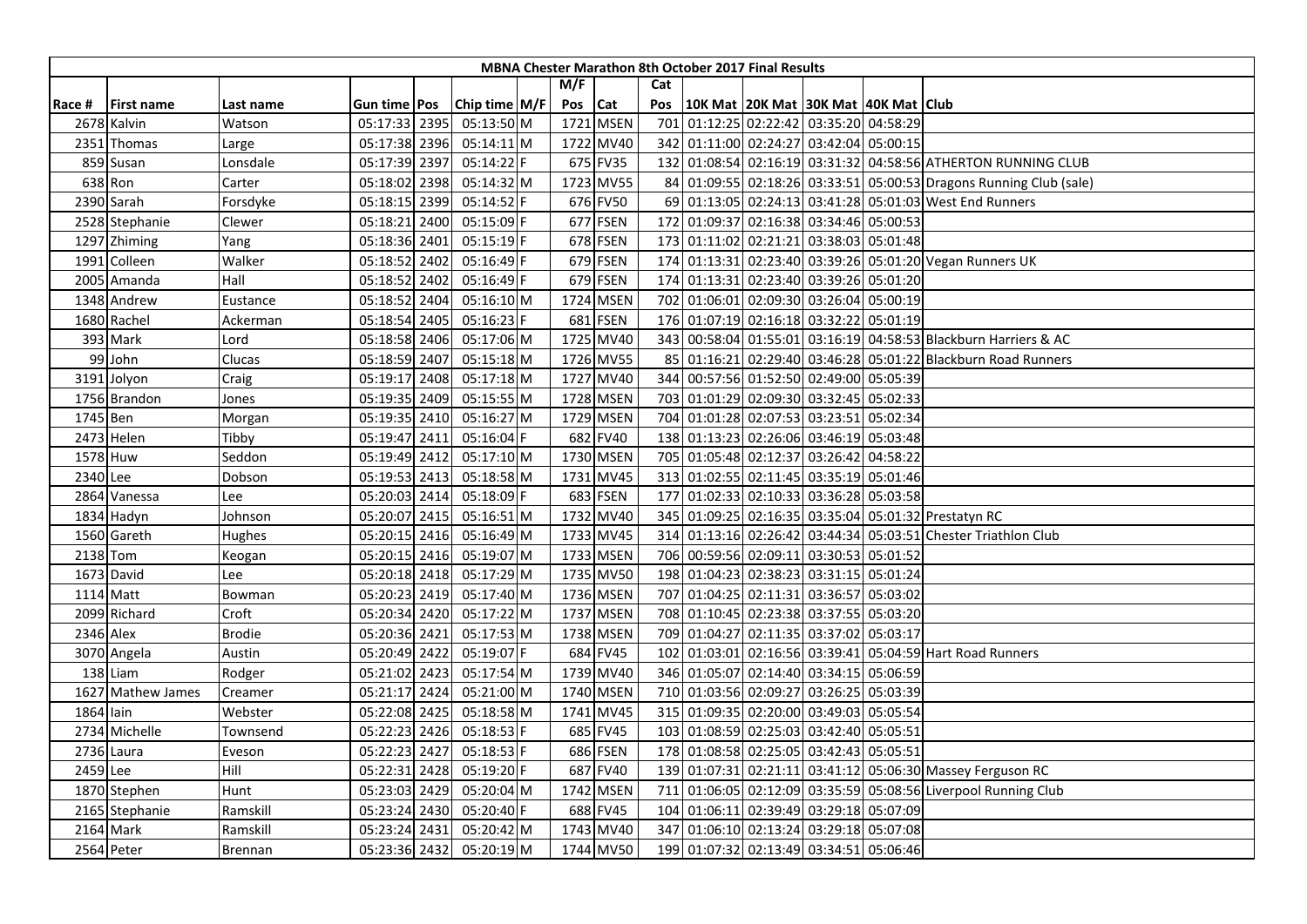| M/F<br>Cat<br>Chip time M/F<br>Pos<br>Cat<br>10K Mat 20K Mat 30K Mat 40K Mat Club<br>Gun time Pos<br>Pos<br><b>First name</b><br>Race #<br>Last name<br>1745 MV40<br>348 01:10:01 02:24:26 03:47:47 05:08:14<br>298 Lee<br>05:24:06 2433<br>05:21:04 M<br>Mangan<br>689 FV40<br>05:24:31 2434<br>05:21:00 F<br>140 01:11:08 02:23:13 03:43:29 05:07:59 Chester Road Runners<br>1435 Kim<br><b>Hopkins</b><br>1746 MV55<br>2837 Eric<br>05:24:35 2435<br>05:20:56 M<br>86 01:09:32 02:16:43 03:34:27 05:06:33<br>Allright<br>2803 Peter<br>05:21:26 M<br>1747 MV60<br>51 01:10:11 02:29:15 03:52:42 05:10:01 Fetch Everyone<br>Chambers<br>05:24:36 2436<br>690 FSEN<br>179<br>01:07:14 02:18:08 03:39:35 05:07:04<br>05:25:05 2437<br>05:21:54 F<br>1732 Maria<br>Miller<br>691 FV45<br>01:15:35 02:28:56 03:40:39 05:06:24<br>1422 Sarah<br>05:25:13 2438<br>05:22:09 F<br>105<br>James |
|------------------------------------------------------------------------------------------------------------------------------------------------------------------------------------------------------------------------------------------------------------------------------------------------------------------------------------------------------------------------------------------------------------------------------------------------------------------------------------------------------------------------------------------------------------------------------------------------------------------------------------------------------------------------------------------------------------------------------------------------------------------------------------------------------------------------------------------------------------------------------------------|
|                                                                                                                                                                                                                                                                                                                                                                                                                                                                                                                                                                                                                                                                                                                                                                                                                                                                                          |
|                                                                                                                                                                                                                                                                                                                                                                                                                                                                                                                                                                                                                                                                                                                                                                                                                                                                                          |
|                                                                                                                                                                                                                                                                                                                                                                                                                                                                                                                                                                                                                                                                                                                                                                                                                                                                                          |
|                                                                                                                                                                                                                                                                                                                                                                                                                                                                                                                                                                                                                                                                                                                                                                                                                                                                                          |
|                                                                                                                                                                                                                                                                                                                                                                                                                                                                                                                                                                                                                                                                                                                                                                                                                                                                                          |
|                                                                                                                                                                                                                                                                                                                                                                                                                                                                                                                                                                                                                                                                                                                                                                                                                                                                                          |
|                                                                                                                                                                                                                                                                                                                                                                                                                                                                                                                                                                                                                                                                                                                                                                                                                                                                                          |
|                                                                                                                                                                                                                                                                                                                                                                                                                                                                                                                                                                                                                                                                                                                                                                                                                                                                                          |
| 05:25:17 2439<br>05:22:34 M<br>1748 MSEN<br>712 01:01:33 02:12:45 03:33:51 05:08:57<br>3397 Alasdair<br>Kennedy                                                                                                                                                                                                                                                                                                                                                                                                                                                                                                                                                                                                                                                                                                                                                                          |
| 1749 MV50<br>05:25:19 2440<br>05:22:00 M<br>200 01:10:20 02:19:46 03:43:32 05:09:08 Stratford Upon Avon Ac<br>2478 Martyn<br>Sergent                                                                                                                                                                                                                                                                                                                                                                                                                                                                                                                                                                                                                                                                                                                                                     |
| 692 FSEN<br>180 01:11:05 02:23:26 03:38:05 05:03:27<br>05:25:25 2441<br>05:22:07 F<br>3531 Pauline<br>Zhang                                                                                                                                                                                                                                                                                                                                                                                                                                                                                                                                                                                                                                                                                                                                                                              |
| 181 01:10:30 02:25:31 03:45:37 05:09:08<br>05:22:47 F<br>693 FSEN<br>360 Robyn<br>05:25:48 2442<br>Downing-Evans                                                                                                                                                                                                                                                                                                                                                                                                                                                                                                                                                                                                                                                                                                                                                                         |
| 1750 MSEN<br>713 01:09:48 02:16:45 03:33:56 05:05:45<br>3442 James<br>05:26:02 2443<br>05:23:06 M<br>Fenton                                                                                                                                                                                                                                                                                                                                                                                                                                                                                                                                                                                                                                                                                                                                                                              |
| 1751 MSEN<br>714 01:13:21 02:23:50 03:40:11 05:10:25<br>1311 Phil<br>05:26:19 2444<br>05:22:45 M<br>Raymond                                                                                                                                                                                                                                                                                                                                                                                                                                                                                                                                                                                                                                                                                                                                                                              |
| 694 FV50<br>05:26:36 2445<br>05:23:44 F<br>70 01:10:46 02:27:41 03:50:19 05:10:40 100 Marathon Club<br>2909 Vanessa<br><b>Brewster</b>                                                                                                                                                                                                                                                                                                                                                                                                                                                                                                                                                                                                                                                                                                                                                   |
| 1335 Jo<br>05:26:36 2445<br>05:23:34 F<br>694 FV45<br>106 01:13:12 02:29:37 03:50:17 05:10:40 Aldridge Rc<br>Yarnall                                                                                                                                                                                                                                                                                                                                                                                                                                                                                                                                                                                                                                                                                                                                                                     |
| 2871 Mark<br>05:22:54 M<br>1752 MV50<br>201 01:14:13 02:28:16 03:49:02 05:09:22 100 Marathon Club<br>Sanders<br>05:26:36 2447                                                                                                                                                                                                                                                                                                                                                                                                                                                                                                                                                                                                                                                                                                                                                            |
| 1753 MV50<br>Reid<br>05:27:22 2448<br>05:24:35 M<br>202<br>01:03:59 02:16:26 03:44:20 05:10:28 Buckley RC<br>3087 Marcus                                                                                                                                                                                                                                                                                                                                                                                                                                                                                                                                                                                                                                                                                                                                                                 |
| 1754 MV50<br>01:13:16 02:23:09 03:38:01 05:08:55 Ellesmere Port RC<br>1654 Darrin<br>2449<br>05:23:59 M<br>203<br>Percy<br>05:27:31                                                                                                                                                                                                                                                                                                                                                                                                                                                                                                                                                                                                                                                                                                                                                      |
| 05:27:34 2450<br>05:23:50 M<br>1755 MV40<br>349 01:12:45 02:23:41 03:43:13 05:11:27<br>3225 Emil<br>Eftimov                                                                                                                                                                                                                                                                                                                                                                                                                                                                                                                                                                                                                                                                                                                                                                              |
| 05:28:03 2451<br>1756 MSEN<br>715 01:06:25 02:26:01 03:48:29 05:11:36<br>1564 Lawrence<br>05:25:16 M<br>Ferguson                                                                                                                                                                                                                                                                                                                                                                                                                                                                                                                                                                                                                                                                                                                                                                         |
| 696 FV50<br>05:28:03 2452<br>71 01:13:20 02:26:01 03:48:28 05:11:36 Helsby Running Club<br>1005 Lesley<br>05:24:30 F<br>Feakes                                                                                                                                                                                                                                                                                                                                                                                                                                                                                                                                                                                                                                                                                                                                                           |
| 978 Kate<br>05:24:30 F<br>697 FV50<br>72 01:13:23 02:26:01 03:48:29 05:11:37 South Cheshire Harriers<br>05:28:04 2453<br>Ferguson                                                                                                                                                                                                                                                                                                                                                                                                                                                                                                                                                                                                                                                                                                                                                        |
| 698 FSEN<br>05:28:10 2454<br>05:24:49 F<br>182 01:09:13 02:20:37 03:41:42 05:13:54<br>1643 Kayley<br>Peters                                                                                                                                                                                                                                                                                                                                                                                                                                                                                                                                                                                                                                                                                                                                                                              |
| 1757 MV45<br>05:28:25 2455<br>05:25:01 M<br>316 01:09:52 02:22:55 03:47:50 05:12:17<br>3537 Barry<br>Green                                                                                                                                                                                                                                                                                                                                                                                                                                                                                                                                                                                                                                                                                                                                                                               |
| 1232 Rebecca<br>Dale<br>2456<br>05:24:51 F<br>699 FV40<br>141<br>01:13:23 02:29:00 03:46:20 05:11:06<br>05:28:37                                                                                                                                                                                                                                                                                                                                                                                                                                                                                                                                                                                                                                                                                                                                                                         |
| Flint<br>1616 Natasha<br>2456<br>05:25:33 F<br>699 FV50<br>73 01:11:24 02:23:02 03:41:39 05:08:18<br>05:28:37                                                                                                                                                                                                                                                                                                                                                                                                                                                                                                                                                                                                                                                                                                                                                                            |
| Shaw<br>05:24:51 F<br>699 FV50<br>73 01:13:22 02:29:00 03:46:21 05:11:05 Warrington Running Club<br>1170 Helen<br>05:28:37 2456                                                                                                                                                                                                                                                                                                                                                                                                                                                                                                                                                                                                                                                                                                                                                          |
| Wills<br>702 FV40<br>05:28:49 2459<br>05:25:08 F<br>142 01:16:16 02:29:24 03:46:30 05:10:34 Chesapeake Road Runners<br>2313 Kathryn                                                                                                                                                                                                                                                                                                                                                                                                                                                                                                                                                                                                                                                                                                                                                      |
| 20 01:13:25 02:26:55 03:45:33 05:10:54<br>2667 Jean<br>05:29:06 2460<br>05:25:35 F<br>703 FV60<br>Matthews                                                                                                                                                                                                                                                                                                                                                                                                                                                                                                                                                                                                                                                                                                                                                                               |
| 704 FSEN<br>183 01:17:01 02:39:35 03:59:01 05:16:01<br>457 Angela<br>05:29:34 2461<br>05:26:06 F<br>Thornton                                                                                                                                                                                                                                                                                                                                                                                                                                                                                                                                                                                                                                                                                                                                                                             |
| 05:29:35 2462<br>05:26:07 F<br>705 FSEN<br>184 01:09:17 02:21:28 03:48:09 05:12:30 Knowsley Harriers<br>128 Kerry<br>Lynch                                                                                                                                                                                                                                                                                                                                                                                                                                                                                                                                                                                                                                                                                                                                                               |
| 706 FSEN<br>185 01:10:50 02:26:33 03:43:30 05:10:54<br>2463<br>05:26:20 F<br>3323 Lyndsay<br>Broughton<br>05:29:47                                                                                                                                                                                                                                                                                                                                                                                                                                                                                                                                                                                                                                                                                                                                                                       |
| 350 01:01:39 02:17:28 03:42:27 05:11:15<br>05:29:55 2464<br>05:26:43 M<br>1758 MV40<br>1683 Stephen<br><b>Birkett</b>                                                                                                                                                                                                                                                                                                                                                                                                                                                                                                                                                                                                                                                                                                                                                                    |
| 1759 MV65<br>05:30:40 2465<br>05:30:34 M<br>20 00:58:35 02:08:46 03:35:48 05:12:56 Claremont Road Runners<br>1977 Kenny<br>McCormick                                                                                                                                                                                                                                                                                                                                                                                                                                                                                                                                                                                                                                                                                                                                                     |
| 1760 MSEN<br>05:31:02<br>2466<br>05:27:33 M<br>716 01:06:30 02:21:57 03:48:03 05:15:04<br>1871<br>Raheese<br>Tempest-Mitchell                                                                                                                                                                                                                                                                                                                                                                                                                                                                                                                                                                                                                                                                                                                                                            |
| 05:31:21<br>2467<br>05:27:45 F<br>707 FV50<br>75 01:17:51 02:31:42 03:46:56 05:13:42 Hermitage Harriers<br>2380 Suzanne<br>Perry                                                                                                                                                                                                                                                                                                                                                                                                                                                                                                                                                                                                                                                                                                                                                         |
| 2880 Linh<br>05:31:23 2468<br>708 FV35<br>133 01:09:42 02:22:32 03:36:44 05:09:21<br>05:28:05 F<br>Lam                                                                                                                                                                                                                                                                                                                                                                                                                                                                                                                                                                                                                                                                                                                                                                                   |
| 317 01:06:41 02:22:08 03:47:38 05:14:05 Telford Harriers<br>2574 Arthur<br>05:31:27 2469<br>05:29:08 M<br>1761 MV45<br>Zammit                                                                                                                                                                                                                                                                                                                                                                                                                                                                                                                                                                                                                                                                                                                                                            |
| 709 FV35<br>134 01:15:57 02:29:59 03:51:33 05:14:51 Valley Hill runners<br>05:31:41 2470<br>05:27:58 F<br>2229 Paula<br><b>Brockwell</b>                                                                                                                                                                                                                                                                                                                                                                                                                                                                                                                                                                                                                                                                                                                                                 |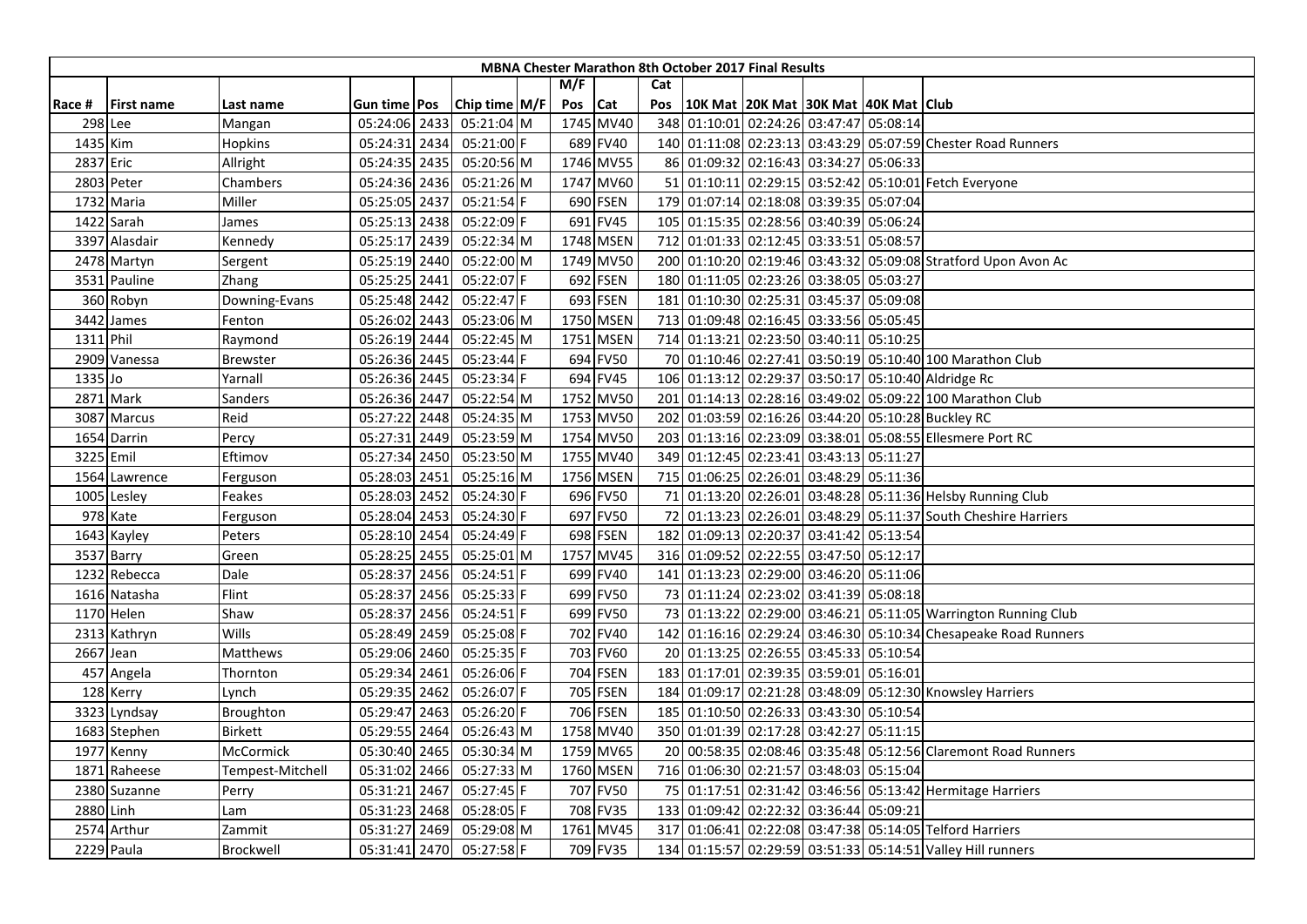| <b>MBNA Chester Marathon 8th October 2017 Final Results</b> |                   |                  |                     |  |               |  |     |            |     |                                              |                                     |  |                                                                  |
|-------------------------------------------------------------|-------------------|------------------|---------------------|--|---------------|--|-----|------------|-----|----------------------------------------------|-------------------------------------|--|------------------------------------------------------------------|
|                                                             |                   |                  |                     |  |               |  | M/F |            | Cat |                                              |                                     |  |                                                                  |
| Race #                                                      | <b>First name</b> | Last name        | Gun time <b>Pos</b> |  | Chip time M/F |  | Pos | <b>Cat</b> | Pos | 10K Mat   20K Mat   30K Mat   40K Mat   Club |                                     |  |                                                                  |
|                                                             | 1496 Drew         | Skinner          | 05:32:16 2471       |  | 05:28:42 M    |  |     | 1762 MV50  |     |                                              |                                     |  | 204 01:12:40 02:27:11 03:51:59 05:15:40 Chester Road Runners     |
|                                                             | 618 Ranjit        | Bennett          | 05:32:18 2472       |  | 05:29:03 M    |  |     | 1763 MV45  |     |                                              |                                     |  | 318 01:06:26 02:12:18 03:28:19 05:12:23 Sale Harriers Manchester |
|                                                             | 2139 Scott        | Eaglen           | 05:32:34 2473       |  | 05:30:09 M    |  |     | 1764 MSEN  |     | 717 01:00:35 02:12:15 03:39:58 05:19:22      |                                     |  |                                                                  |
|                                                             | 1653 Gavin        | Reynolds         | 05:32:57 2474       |  | 05:30:17 M    |  |     | 1765 MSEN  |     | 718 01:03:35 02:16:21 03:43:14 05:15:36      |                                     |  |                                                                  |
|                                                             | 1247 Katherine    | <b>Bilcliffe</b> | 05:32:58 2475       |  | 05:30:12 F    |  |     | 710 FSEN   |     | 186 01:00:16 02:37:18 03:35:58 05:12:53      |                                     |  |                                                                  |
|                                                             | 996 Stephen       | Wiggins          | 05:32:59 2476       |  | 05:30:20 M    |  |     | 1766 MSEN  | 719 |                                              |                                     |  | 01:03:32 02:16:21 03:43:14 05:15:37 Helsby Running Club          |
|                                                             | 120 Emma          | Conway           | 05:33:01 2477       |  | 05:29:51 F    |  |     | 711 FSEN   |     | 187 01:06:03 02:17:12 03:38:25 05:12:53      |                                     |  |                                                                  |
|                                                             | 680 Gemma         | Whelpton         | 05:33:36 2478       |  | 05:30:04 F    |  |     | 712 FV35   |     |                                              |                                     |  | 135 01:11:20 02:25:20 03:54:21 05:17:27 Buxton AC                |
|                                                             | 3417 Miguel       | Rivadavia        | 05:33:40 2479       |  | 05:29:57 M    |  |     | 1767 MV55  |     | 87 01:14:28 02:27:41 03:48:20 05:15:32       |                                     |  |                                                                  |
|                                                             | 1073 Janos        | Geering          | 05:34:16 2480       |  | 05:31:18 M    |  |     | 1768 MV40  | 351 |                                              |                                     |  | 01:09:34 02:16:36 03:50:19 05:18:35 Northwich Running Club       |
| 1077 Ali                                                    |                   | Beckman          | 05:34:31 2481       |  | 05:30:59 F    |  |     | 713 FV40   | 143 |                                              | 01:16:23 02:31:31 03:48:27 05:15:32 |  |                                                                  |
|                                                             | 356 Stephanie     | Cargan           | 05:34:48 2482       |  | 05:31:20 F    |  |     | 714 FSEN   |     | 188 01:17:01 02:39:35 03:59:05 05:17:36      |                                     |  |                                                                  |
|                                                             | 3487 Matthew      | Hemsley          | 05:35:21 2483       |  | 05:32:24 M    |  |     | 1769 MSEN  |     | 720 01:04:24 02:09:57 03:43:03 05:19:25      |                                     |  |                                                                  |
|                                                             | 3443 Abdulhai     | Dawood           | 05:35:55 2484       |  | 05:34:25 M    |  |     | 1770 MSEN  | 721 | 01:02:19 02:16:53 03:48:30 05:19:22          |                                     |  |                                                                  |
|                                                             | 1588 Ana          | Mantovani        | 05:36:02 2485       |  | 05:32:28 F    |  |     | 715 FV40   |     | 144 01:13:28 02:27:40 03:51:15 05:18:32      |                                     |  |                                                                  |
|                                                             | 1157 Maddi        | Hodgson          | 05:36:03 2486       |  | 05:32:31 F    |  |     | 716 FV55   |     | 39 01:13:26 02:28:26 03:51:15 05:18:32       |                                     |  |                                                                  |
|                                                             | 1149 Samantha     | Nixon            | 05:36:03 2486       |  | 05:32:31 F    |  |     | 716 FSEN   | 189 |                                              | 01:13:28 02:28:26 03:51:17 05:18:32 |  |                                                                  |
|                                                             | 1060 Gary         | Ball             | 05:36:08 2488       |  | 05:32:47 M    |  |     | 1771 MV45  |     | 319 01:13:48 02:27:17 03:48:21 05:18:00      |                                     |  |                                                                  |
|                                                             | 1812 Rachael      | Dodson           | 05:36:08 2489       |  | 05:32:47 F    |  |     | 718 FV35   |     | 136 01:13:52 02:27:17 03:48:21 05:18:00      |                                     |  |                                                                  |
|                                                             | 1579 Daniel       | Hughes           | 05:37:29 2490       |  | 05:35:01 M    |  |     | 1772 MSEN  |     |                                              |                                     |  | 722 01:02:05 02:10:35 03:42:13 05:18:10 Buckley Runners          |
|                                                             | 3317 Tim          | Whitcher         | 05:37:44 2491       |  | 05:34:43 M    |  |     | 1773 MSEN  |     | 723 01:06:06 02:24:24 03:52:01 05:19:04      |                                     |  |                                                                  |
|                                                             | 107 Richard       | Fassett          | 05:37:55 2492       |  | 05:34:34 M    |  |     | 1774 MV40  | 352 | 01:10:52 02:23:19 03:49:11 05:19:21          |                                     |  |                                                                  |
| 1584 Liz                                                    |                   | Montgomery       | 05:37:57 2493       |  | 05:34:35 F    |  |     | 719 FV35   | 137 | 01:15:31 02:33:23 03:52:32 05:20:54          |                                     |  |                                                                  |
|                                                             | 2896 Spencer      | Rayment          | 05:38:02 2494       |  | 05:34:39 M    |  |     | 1775 MSEN  | 724 |                                              |                                     |  | 01:08:02 02:18:53 03:40:04 05:20:26 Orion Harriers               |
|                                                             | 519 Philip        | Williams         | 05:38:38 2495       |  | 05:35:49 M    |  |     | 1776 MV50  | 205 |                                              |                                     |  | 01:13:29 02:30:20 03:54:06 05:20:35 HYDE VILLAGE STRIDERS        |
|                                                             | 674 Jonathan      | Faulkner         | 05:38:49 2496       |  | 05:35:12 M    |  |     | 1777 MSEN  | 725 | 01:11:30 02:23:53 03:46:33 05:22:25          |                                     |  |                                                                  |
|                                                             | 2580 Dawn         | Simcoe           | 05:38:49 2497       |  | 05:35:12 F    |  |     | 720 FV35   |     |                                              |                                     |  | 138 01:11:33 02:24:00 03:46:33 05:22:25 Stoke F.I.T              |
|                                                             | 3183 Christina    | Holland          | 05:39:46 2498       |  | 05:39:39 F    |  |     | 721 FV65   |     |                                              | 01:08:20 02:28:25 03:53:47 05:21:11 |  |                                                                  |
|                                                             | 1688 Neil         | <b>Sailes</b>    | 05:39:47 2499       |  | 05:36:55 M    |  |     | 1778 MV40  |     | 353 01:09:49 02:23:59 03:46:01 05:18:52      |                                     |  |                                                                  |
|                                                             | 1689 Susan        | Colledge         | 05:39:47 2500       |  | 05:36:56 F    |  |     | 722 FV35   |     | 139 01:09:51 02:23:59 03:46:01 05:18:52      |                                     |  |                                                                  |
|                                                             | 3345 Lyn          | Kemp             | 05:40:05 2501       |  | 05:36:28 F    |  |     | 723 FV50   |     | 76 01:23:51 02:43:20 04:00:05 05:22:35       |                                     |  |                                                                  |
|                                                             | 100 Lesley        | Dewhirst         | 05:40:46 2502       |  | 05:37:05 F    |  |     | 724 FV50   |     | 77 01:16:21 02:29:39 03:46:28                |                                     |  | <b>Blackburn Road Runners</b>                                    |
|                                                             | 1645 Allison      | Hunt             | 05:40:46 2503       |  | 05:37:04 F    |  |     | 725 FV55   |     |                                              |                                     |  | 40 01:13:19 02:28:50 03:52:11 05:21:09 Buckley Running Club      |
|                                                             | 1279 Helen        | Cushion          | 05:41:17 2504       |  | 05:37:43 F    |  |     | 726 FV40   |     | 145 01:13:33 02:28:27 03:52:51 05:22:08      |                                     |  |                                                                  |
|                                                             | 320 Sheree        | Hogg             | 05:41:17 2505       |  | 05:38:56 F    |  |     | 727 FSEN   |     | 190 01:10:44 02:28:18 03:52:51 05:22:08      |                                     |  |                                                                  |
|                                                             | 3247 Stephen      | Ward             | 05:41:39 2506       |  | 05:38:21 M    |  |     | 1779 MV45  |     | 320 01:13:41 02:36:14 03:58:43 05:23:44      |                                     |  |                                                                  |
|                                                             | 285 Katie         | Johnson          | 05:41:53 2507       |  | 05:38:23 F    |  |     | 728 FSEN   | 191 |                                              |                                     |  | 01:16:52 02:34:34 04:00:38 05:25:59 Red Rose Road Runners        |
|                                                             | 315 Anthony       | Hughes           | 05:41:53 2508       |  | 05:38:23 M    |  |     | 1780 MSEN  |     |                                              |                                     |  | 726 01:16:52 02:34:33 04:00:37 05:25:58 Red Rose Road Runners    |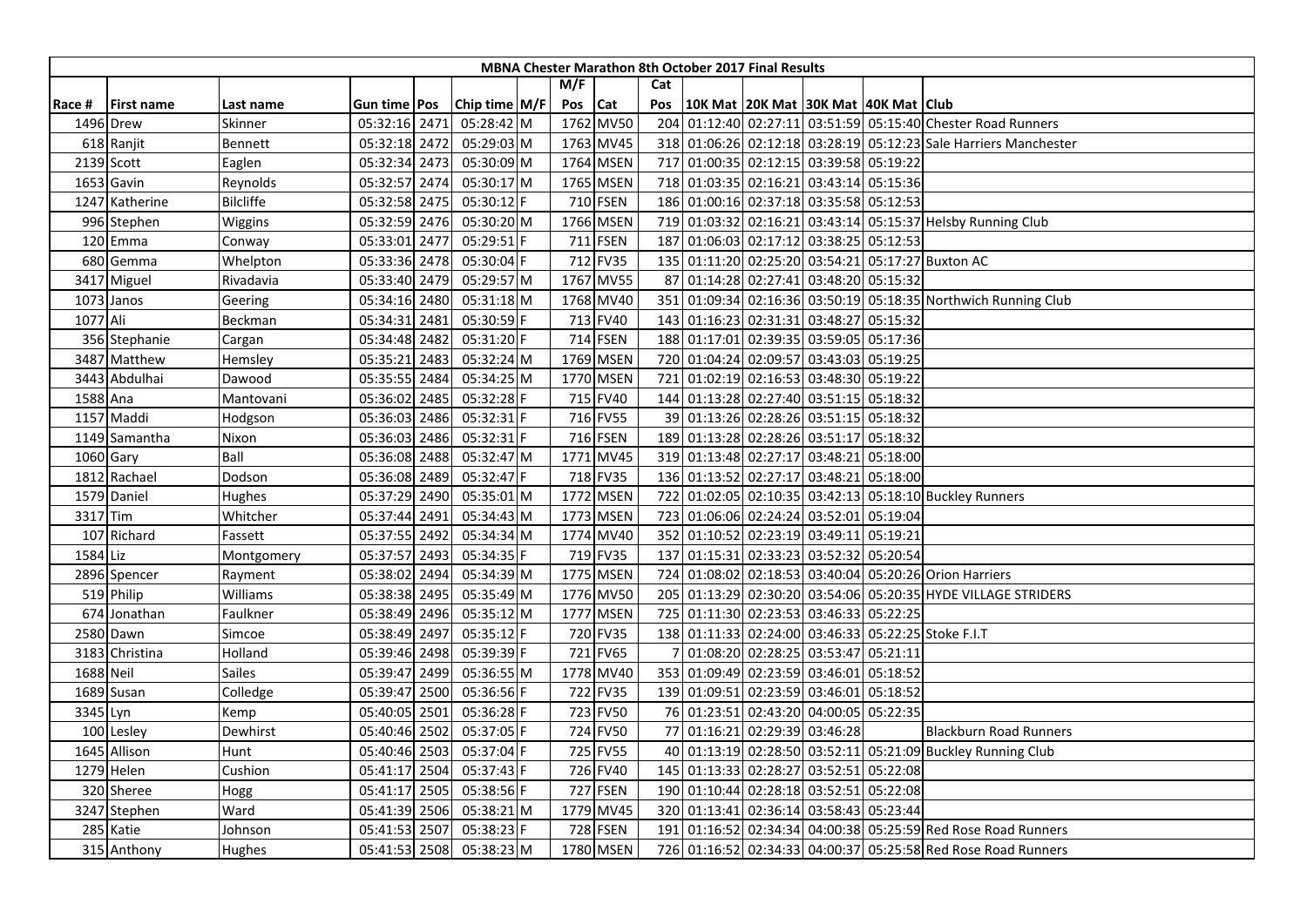| <b>MBNA Chester Marathon 8th October 2017 Final Results</b> |                   |              |                     |      |                 |  |     |            |     |                                              |  |  |                                                                      |
|-------------------------------------------------------------|-------------------|--------------|---------------------|------|-----------------|--|-----|------------|-----|----------------------------------------------|--|--|----------------------------------------------------------------------|
|                                                             |                   |              |                     |      |                 |  | M/F |            | Cat |                                              |  |  |                                                                      |
| Race #                                                      | <b>First name</b> | Last name    | Gun time <b>Pos</b> |      | Chip time $M/F$ |  | Pos | <b>Cat</b> | Pos | 10K Mat   20K Mat   30K Mat   40K Mat   Club |  |  |                                                                      |
|                                                             | 1064 Nicholas     | Waite        | 05:42:01 2509       |      | 05:41:51 M      |  |     | 1781 MSEN  | 727 |                                              |  |  | 00:42:14 01:24:33 02:08:17 05:22:20 Northwich Running Club           |
|                                                             | 1863 Jacqueline   | Whateley     | 05:42:04 2510       |      | $05:39:41$  F   |  |     | 729 FV40   |     | 146 01:09:48 02:29:27 03:55:52 05:25:50      |  |  |                                                                      |
|                                                             | 1181 Amy          | <b>Bird</b>  | 05:42:05 2511       |      | $05:38:31$ F    |  |     | 730 FSEN   |     | 192 01:13:34 02:31:00 03:56:19 05:26:07      |  |  |                                                                      |
|                                                             | 2354 Travis       | Belcham      | 05:42:29 2512       |      | 05:39:02 M      |  |     | 1782 MSEN  |     | 728 01:09:29 02:30:16 03:53:17 05:23:57      |  |  |                                                                      |
|                                                             | 1572 Ferhan       | Arif         | 05:42:29 2513       |      | 05:39:39 M      |  |     | 1783 MSEN  |     | 729 01:06:48 02:20:21 03:48:31 05:23:57      |  |  |                                                                      |
|                                                             | 2643 Calum        | Leahy        | 05:42:52 2514       |      | 05:39:34 M      |  |     | 1784 MSEN  |     | 730 01:15:45 02:32:30 03:58:29 05:25:30      |  |  |                                                                      |
|                                                             | 1731 Gemma        | Rogers       | 05:42:52 2515       |      | 05:39:33 F      |  |     | 731 FSEN   |     | 193 01:15:46 02:32:31 03:58:30 05:25:30      |  |  |                                                                      |
|                                                             | 731 Sandra        | Cheeseman    | 05:43:08 2516       |      | 05:39:22 F      |  |     | 732 FV35   |     |                                              |  |  | 140 01:14:54 02:26:43 03:47:55 05:25:32 HYDE VILLAGE STRIDERS        |
|                                                             | 2356 Joanne       | Reddish      | 05:43:10 2517       |      | 05:39:33 F      |  |     | 733 FV45   |     |                                              |  |  | 107 01:14:14 02:29:02 03:51:40 05:24:07 Woodthorpe Huffers & Puffers |
|                                                             | 3564 Victoria     | O'Flanagan   | 05:43:15 2518       |      | 05:40:52 F      |  |     | 734 FSEN   |     | 194 01:09:47 02:29:28 03:55:52 05:25:53      |  |  |                                                                      |
|                                                             | 969 John          | Bull         | 05:43:22 2519       |      | 05:40:20 M      |  |     | 1785 MSEN  |     | 731 01:10:03 02:30:12 04:01:34 05:25:21      |  |  |                                                                      |
|                                                             | $929$ Sam         | Schofield    | 05:43:50 2520       |      | 05:40:11 F      |  |     | 735 FV50   |     | 78 01:17:29 02:36:59 03:59:23 05:26:57       |  |  |                                                                      |
|                                                             | 605 Sheila        | Wetton       | 05:43:58 2521       |      | 05:40:12 F      |  |     | 736 FV45   |     |                                              |  |  | 108 01:18:16 02:40:21 04:00:59 05:26:28 Prestwich AC                 |
| 2051 Di                                                     |                   | Thompson     | 05:44:27 2522       |      | 05:41:03 F      |  |     | 737 FV55   | 41  |                                              |  |  | 01:13:21 02:29:38 03:53:33 05:25:45 Pocklington Runners              |
|                                                             | 2365 Amanda       | Murray       | 05:45:49 2523       |      | 05:42:16 F      |  |     | 738 FV40   | 147 |                                              |  |  | 01:10:22 02:20:39 03:54:09 05:27:37 Notts Women Runners              |
|                                                             | 615 Sanjay        | Tathare      | 05:46:05 2524       |      | 05:44:32 M      |  |     | 1786 MV40  |     | 354 01:02:53 02:14:16 03:45:38 05:27:01      |  |  |                                                                      |
|                                                             | 2518 Alan         | Radbourne    | 05:46:18 2525       |      | 05:43:07 M      |  |     | 1787 MV55  |     | 88 01:17:38 02:34:40 03:54:54 05:27:06       |  |  |                                                                      |
|                                                             | 1769 Graham       | Palmer       | 05:46:21            | 2526 | 05:42:36 M      |  |     | 1788 MSEN  |     | 732 01:14:50 02:33:56 04:03:14               |  |  |                                                                      |
|                                                             | 2330 Alison       | Atkins       | 05:46:40 2527       |      | 05:43:02 F      |  |     | 739 FV45   |     | 109 01:14:15 02:29:03 03:52:04 05:25:11      |  |  |                                                                      |
|                                                             | 1801 Rob          | Hughes       | 05:46:53 2528       |      | 05:43:34 M      |  |     | 1789 MSEN  |     | 733 01:12:35 02:23:51 03:43:06 05:27:31      |  |  |                                                                      |
|                                                             | 2676 Matt         | Osborne Hill | 05:47:03 2529       |      | 05:43:29 M      |  |     | 1790 MSEN  |     | 734 01:12:18 02:22:32 03:47:12 05:28:09      |  |  |                                                                      |
|                                                             | 110 Heikki        | Luukkonen    | 05:47:47 2530       |      | 05:44:40 M      |  |     | 1791 MSEN  |     | 735 01:13:10 02:23:44 03:54:51 05:32:36      |  |  |                                                                      |
|                                                             | 1082 Mitch        | Rowley       | 05:48:22 2531       |      | 05:45:04 M      |  |     | 1792 MV40  |     |                                              |  |  | 355 01:10:48 02:34:17 04:07:21 05:32:39 Knutsford Tri Club           |
|                                                             | 1441 Geoff        | Lloyd        | 05:48:22 2532       |      | 05:44:49 M      |  |     | 1793 MV65  |     | 21 01:21:39 02:39:25 04:01:01                |  |  |                                                                      |
|                                                             | 249 Damian        | Clapham      | 05:48:58 2533       |      | 05:46:05 M      |  |     | 1794 MV40  |     |                                              |  |  | 356 01:10:12 02:26:53 03:58:38 05:26:51 Red Rose Road Runners        |
|                                                             | 1448 Kapil        | Singh        | 05:49:04 2534       |      | 05:45:32 M      |  |     | 1795 MSEN  |     | 736 01:13:18 02:29:20 04:05:27 05:32:38      |  |  |                                                                      |
|                                                             | 389 Karen         | Coram        | 05:49:43 2535       |      | 05:46:05 F      |  |     | 740 FV45   |     |                                              |  |  | 110 01:16:19 02:38:12 04:05:50 05:32:31 Blackburn Road Runners       |
|                                                             | 445 David         | Short        | 05:49:44 2536       |      | 05:46:04 M      |  |     | 1796 MV50  | 206 |                                              |  |  | 01:15:31 02:38:12 04:05:50 05:32:37 Blackburn Road Runners           |
|                                                             | 109 Tiina         | Luukkonen    | 05:49:54 2537       |      | 05:46:46 F      |  |     | 741 FV35   | 141 | 01:13:14 02:30:54 03:54:50 05:32:42          |  |  |                                                                      |
|                                                             | 3009 Caroline     | Dunn         | 05:50:00 2538       |      | $05:46:19$ F    |  |     | 742 FV35   |     | 142 01:18:53 02:39:53 04:03:29 05:33:40      |  |  |                                                                      |
|                                                             | 1924 Gerry        | Cummins      | 05:50:31 2539       |      | 05:47:06 M      |  |     | 1797 MV50  |     |                                              |  |  | 207 01:13:15 02:23:50 03:42:12 05:28:42 Tattenhall Runners           |
|                                                             | 3281 Elaine       | Corfield     | 05:50:31 2540       |      | 05:47:19 F      |  |     | 743 FV40   |     |                                              |  |  | 148 01:09:46 02:21:37 03:42:12 05:28:42 Liverpool Running Club       |
|                                                             | 1661 Nikki        | Lee          | 05:50:33 2541       |      | 05:46:59 F      |  |     | 744 FV45   |     | 111 01:17:52 02:39:52 04:05:44 05:32:36      |  |  |                                                                      |
|                                                             | 566 Dennis        | Michaels     | 05:51:06 2542       |      | 05:48:33 M      |  |     | 1798 MV60  |     | 52 01:10:43 02:28:58 03:56:46                |  |  | Northern Veterans AC                                                 |
|                                                             | 3457 Richard      | Bennett      | 05:51:08 2543       |      | 05:47:29 M      |  |     | 1799 MV55  |     | 89 01:22:10 02:43:59 04:08:54 05:34:34       |  |  |                                                                      |
|                                                             | 1750 Robert       | Clarke       | 05:51:19 2544       |      | 05:47:34 M      |  |     | 1800 MV40  |     | 357 01:14:52 02:29:59 03:55:18 05:31:47      |  |  |                                                                      |
|                                                             | 1749 Grant        | Beaven       | 05:51:22 2545       |      | 05:47:35 M      |  |     | 1801 MSEN  |     | 737 01:18:29 02:34:51 03:55:18 05:31:51      |  |  |                                                                      |
|                                                             | 1546 Victoria     | Kirby        | 05:51:29 2546       |      | 05:48:53 F      |  |     | 745 FSEN   |     | 195 01:07:47 02:26:16 03:54:24 05:34:58      |  |  |                                                                      |